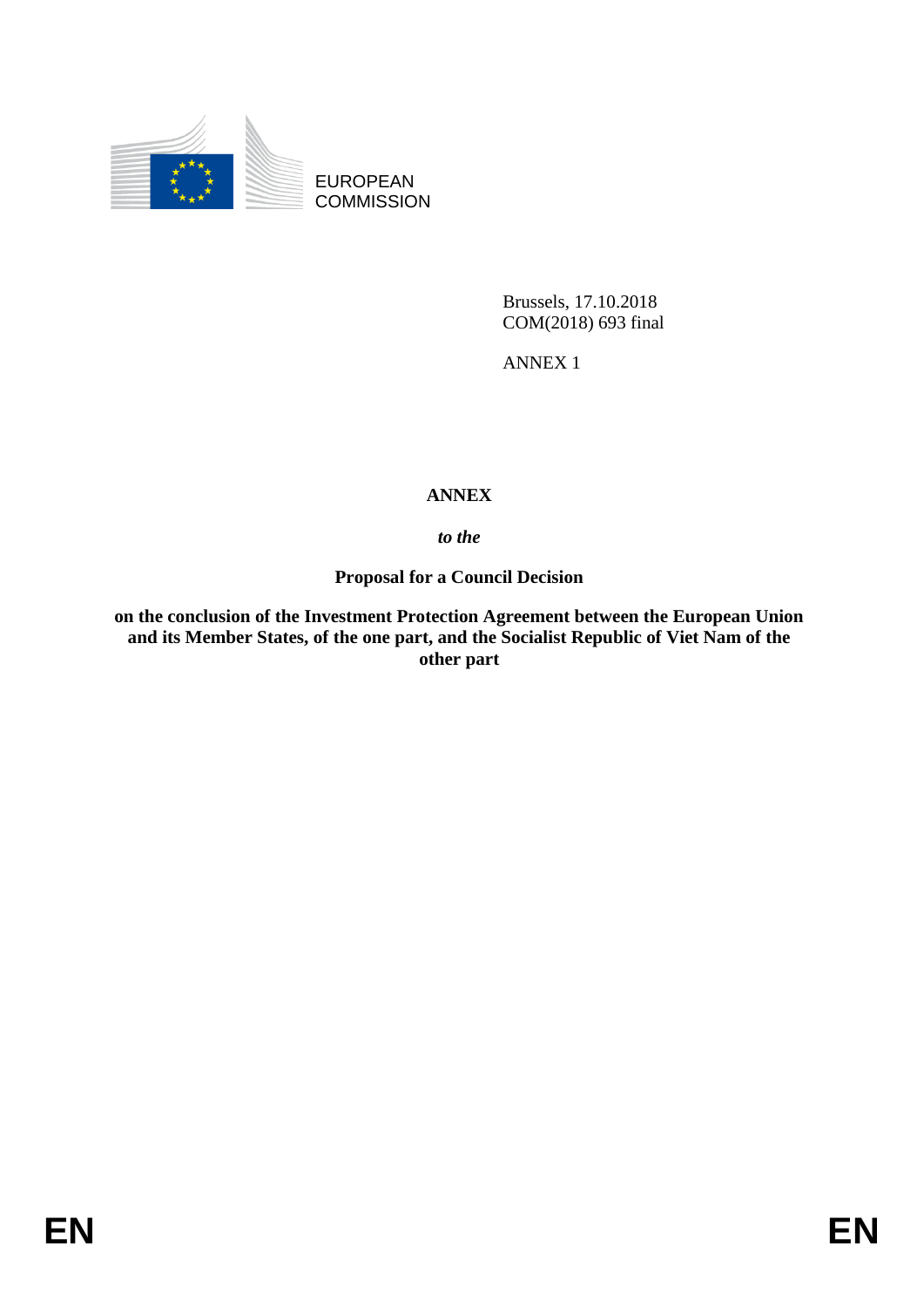INVESTMENT PROTECTION AGREEMENT BETWEEN THE EUROPEAN UNION AND ITS MEMBER STATES, OF THE ONE PART, AND THE SOCIALIST REPUBLIC OF VIET NAM, OF THE OTHER PART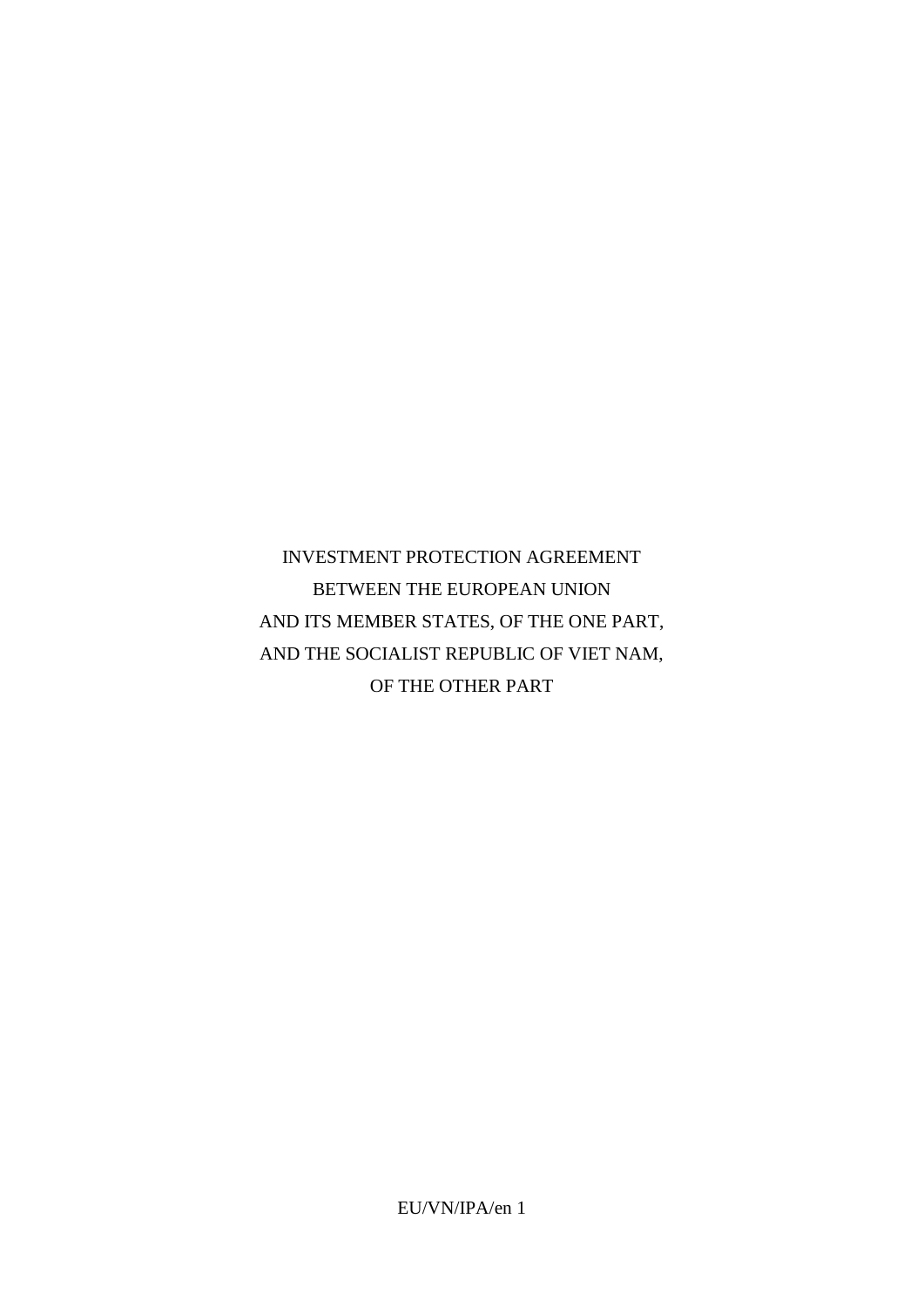THE EUROPEAN UNION,

hereinafter referred to as the "Union"

THE KINGDOM OF BELGIUM,

THE REPUBLIC OF BULGARIA,

THE CZECH REPUBLIC,

THE KINGDOM OF DENMARK,

THE FEDERAL REPUBLIC OF GERMANY,

THE REPUBLIC OF ESTONIA,

IRELAND,

THE REPUBLIC OF CROATIA

THE HELLENIC REPUBLIC,

THE KINGDOM OF SPAIN,

THE FRENCH REPUBLIC,

THE ITALIAN REPUBLIC,

THE REPUBLIC OF CYPRUS,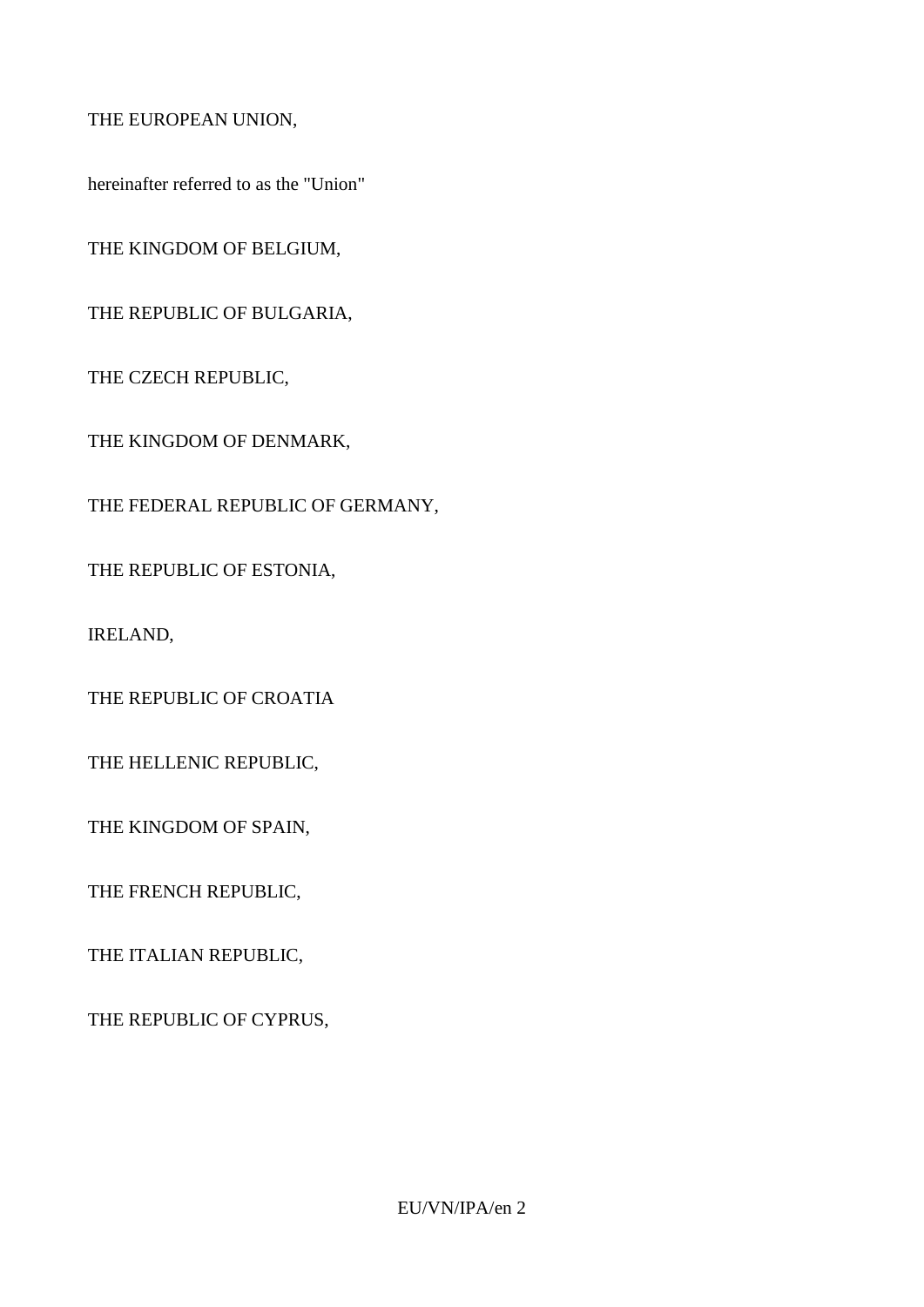THE REPUBLIC OF LATVIA,

THE REPUBLIC OF LITHUANIA,

THE GRAND DUCHY OF LUXEMBURG,

HUNGARY,

THE REPUBLIC OF MALTA,

THE KINGDOM OF THE NETHERLANDS,

THE REPUBLIC OF AUSTRIA,

THE REPUBLIC OF POLAND,

THE PORTUGUESE REPUBLIC,

ROMANIA,

THE REPUBLIC OF SLOVENIA,

THE SLOVAK REPUBLIC,

THE REPUBLIC OF FINLAND,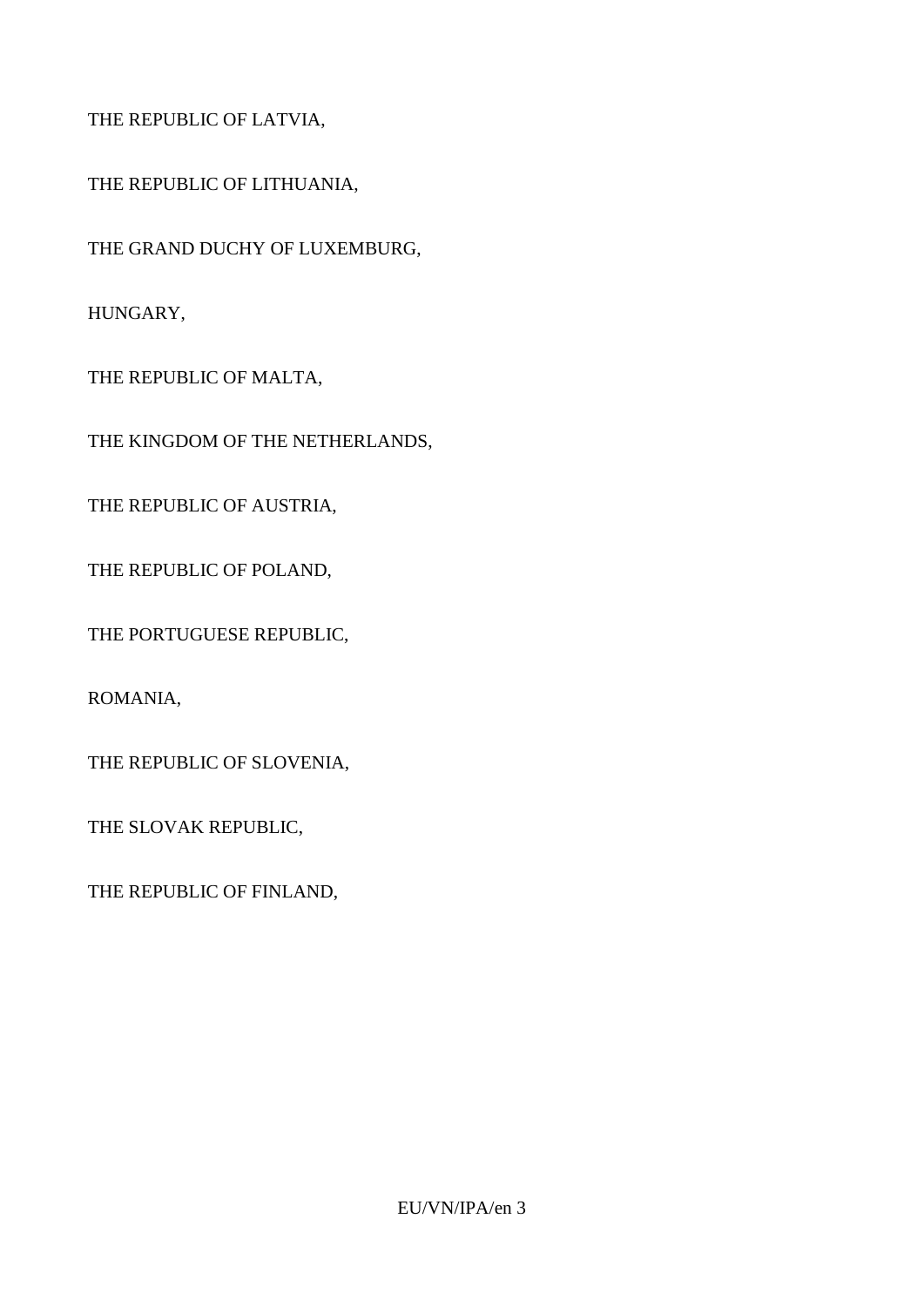### THE KINGDOM OF SWEDEN, and

### THE UNITED KINGDOM OF GREAT BRITAIN AND NORTHERN IRELAND,

of the one part, hereinafter jointly referred to as the "EU Party", and

### THE SOCIALIST REPUBLIC OF VIET NAM

of the other part, hereinafter referred to as "Viet Nam",

hereinafter jointly referred to as the "Parties",

RECOGNISING their longstanding and strong partnership based on the common principles and values reflected in the *Framework Agreement on Comprehensive Partnership and Cooperation between the European Union and its Member States, of the one part, and the Socialist Republic of Viet Nam, of the other part*, signed in Brussels on 27 June 2012 (hereinafter referred to as the "Partnership and Cooperation Agreement"), and their important economic, trade and investment relationship, including as reflected in the *Free Trade Agreement between the European Union and the Socialist Republic of Viet Nam*, signed in Brussels on dd/mm/yyyy (hereinafter referred to as the "Free Trade Agreement");

DESIRING to further strengthen their economic relationship as part of, and in a manner coherent with, their overall relations, and convinced that this Agreement will create a new climate for the development of investment between the Parties;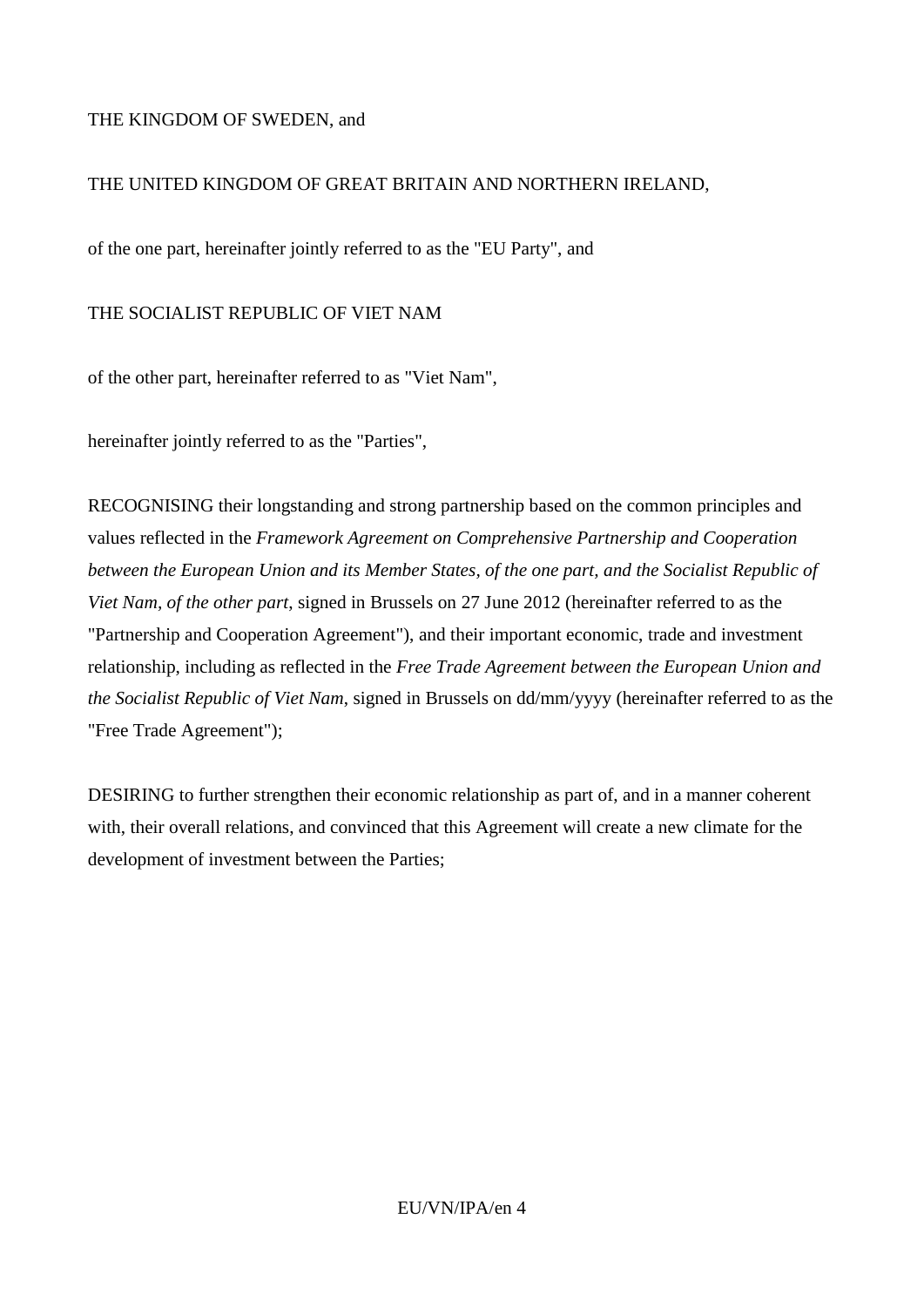RECOGNISING that this Agreement will complement and promote regional economic integration efforts;

DETERMINED to strengthen their economic, trade and investment relationship in accordance with the objective of sustainable development, in its economic, social and environmental dimensions, and to promote investment under this Agreement in a manner mindful of high levels of environmental and labour protection and relevant internationally recognised standards and agreements;

DESIRING to raise living standards, promote economic growth and stability, create new employment opportunities and improve the general welfare and, to this end, reaffirming their commitment to promoting investment;

REAFFIRMING their commitments to the principles of sustainable development in the Free Trade Agreement;

RECOGNISING the importance of transparency as reflected in their commitments in the Free Trade Agreement;

REAFFIRMING their commitment to the *Charter of the United Nations*, done at San Francisco on 26 June 1945, and having regard to the principles articulated in *The Universal Declaration of Human Rights*, adopted by the General Assembly of the United Nations on 10 December 1948;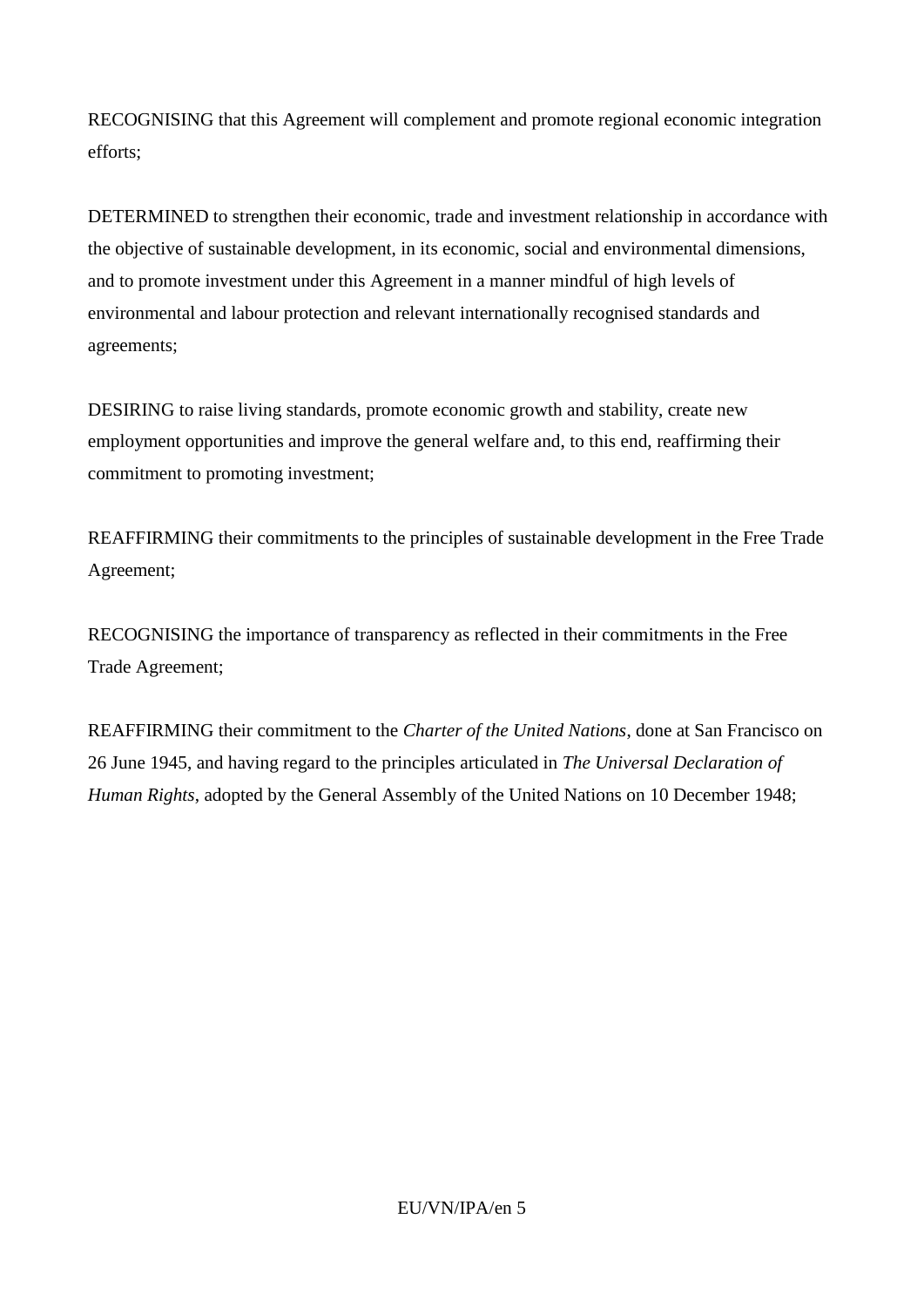BUILDING on their respective rights and obligations under the *Marrakesh Agreement establishing the World Trade Organization*, done at Marrakesh on 15 April 1994 (hereinafter referred to as the "WTO Agreement") and other multilateral, regional and bilateral agreements and arrangements to which they are party, in particular, the Free Trade Agreement;

DESIRING to promote the competitiveness of their companies by providing them with a predictable legal framework for their investment relations,

HAVE AGREED AS FOLLOWS: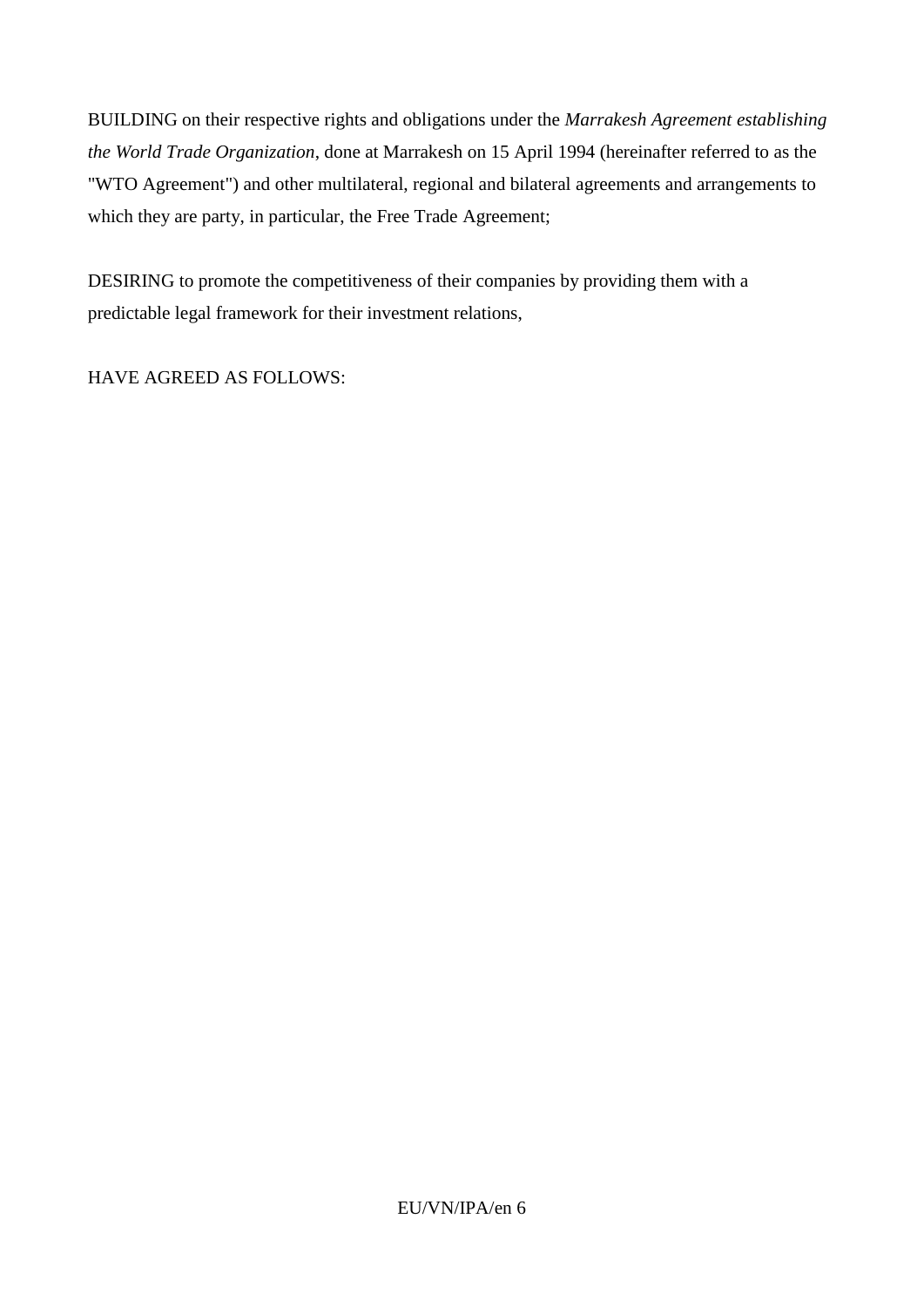# CHAPTER 1

### OBJECTIVES AND GENERAL DEFINITIONS

# ARTICLE 1.1

### Objective

The objective of this Agreement is to enhance the investment relations between the Parties in accordance with the provisions of this Agreement.

# ARTICLE 1.2

### **Definitions**

For the purposes of this Agreement:

(a) "natural person of a Party" means, in the case of the EU Party, a national of one of the Member States of the Union in accordance with its domestic laws**<sup>1</sup>** and regulations and, in the case of Viet Nam, a national of Viet Nam in accordance with its domestic laws and regulations;

 **1** The term "natural person" includes natural persons permanently residing in Latvia who are not citizens of Latvia or any other state but who are entitled, under the laws and regulations of Latvia, to receive a non-citizen's passport (Alien's Passport).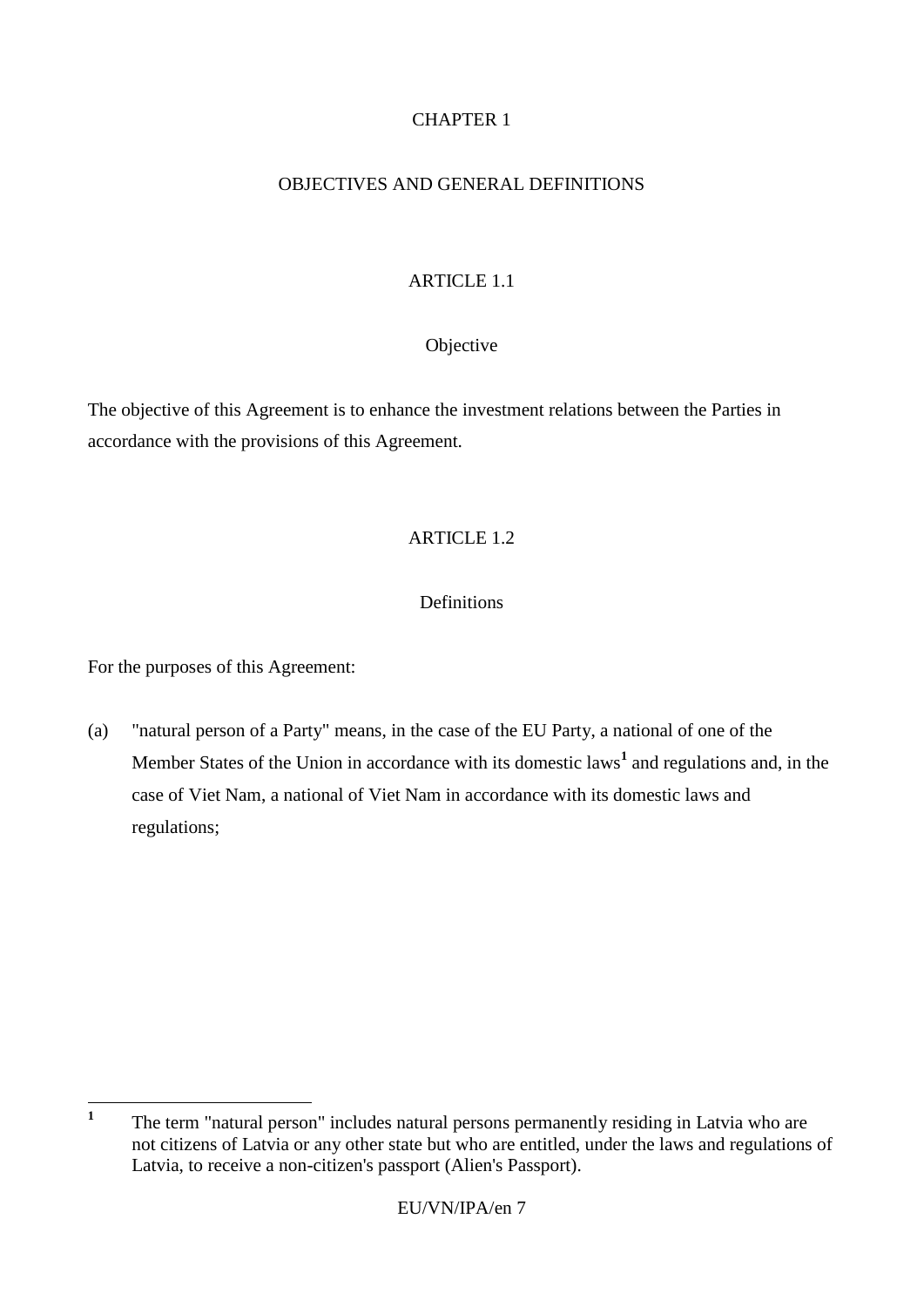- (b) "juridical person" means any legal entity duly constituted or otherwise organised under applicable law, whether for profit or otherwise, and whether privately-owned or governmentally-owned, including any corporation, trust, partnership, joint venture, sole proprietorship or association;
- (c) "juridical person of a Party" means a juridical person of the EU Party or a juridical person of Viet Nam, set up in accordance with the domestic laws and regulations of a Member State of the Union, or of Viet Nam, respectively, and engaged in substantive business operations**<sup>1</sup>** in the territory of the Union or of Viet Nam, respectively;

a juridical person is:

(i) "owned" by natural or juridical persons of one of the Parties if more than 50 per cent of the equity interest in it is beneficially owned by persons of the EU Party, or of Viet Nam, respectively; or

 **1** In line with its notification of the Treaty establishing the European Community to the World Trade Organization (WT/REG39/1), the Union and its Member States understand that the concept of "effective and continuous link" with the economy the Union enshrined in Article 54 of the Treaty on the Functioning of the European Union is equivalent to the concept of "substantive business operations". Accordingly, for a juridical person set up in accordance with the laws and regulations of Viet Nam and having only its registered office or central administration in the territory of Viet Nam, the Union and its Member States shall only apply the benefits of this Agreement if that juridical person possesses an effective and continuous link with the economy of Viet Nam.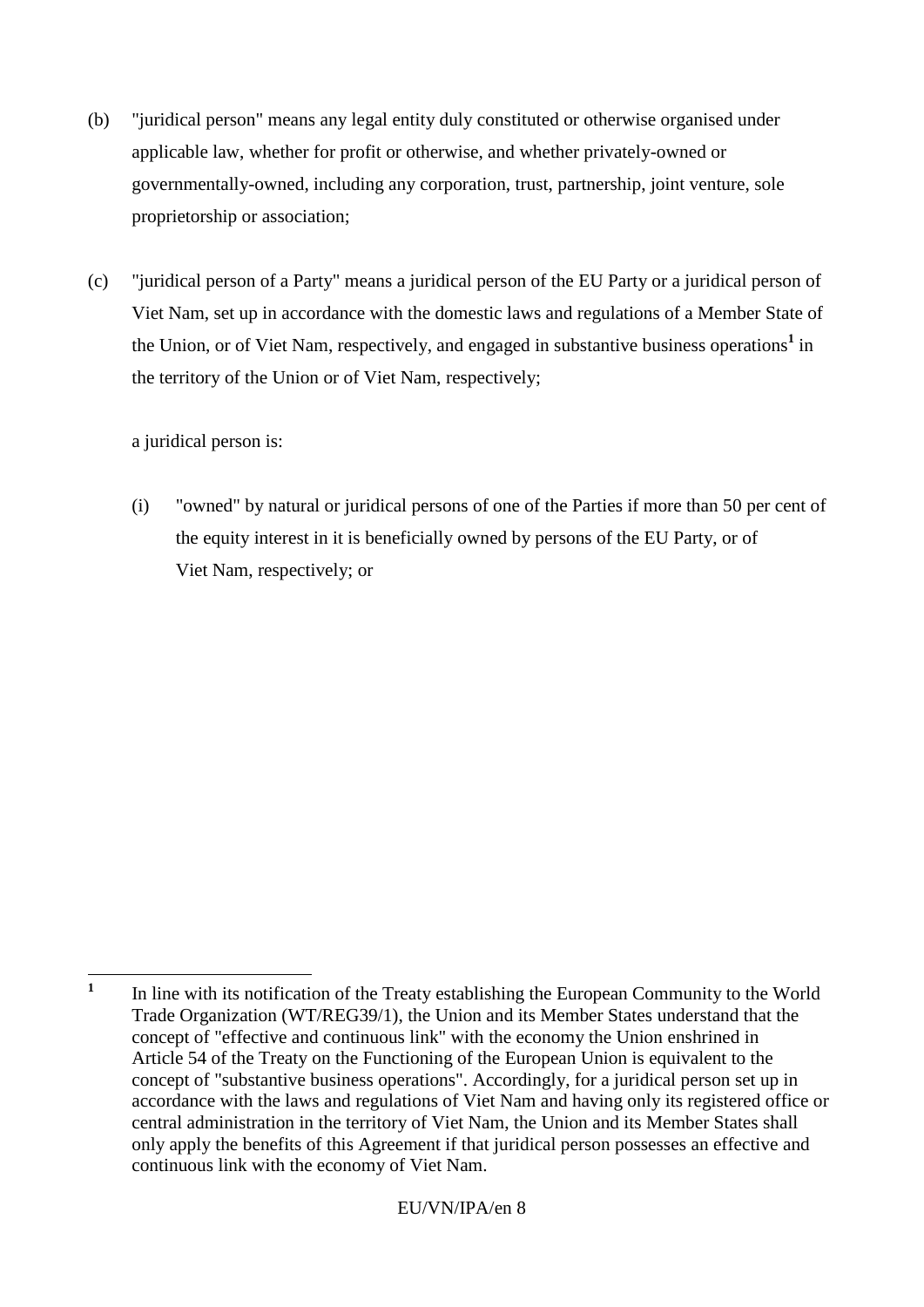- (ii) "controlled" by natural or juridical persons of one of the Parties if persons of the EU Party, or of Viet Nam, respectively, have the power to name a majority of its directors or otherwise to legally direct its actions;
- (d) "services supplied and activities performed in the exercise of governmental authority" means services supplied or activities performed neither on a commercial basis nor in competition with one or more economic operators;
- (e) "economic activities" includes activities of an industrial, commercial and professional character and activities of craftsmen, but do not include services supplied or activities performed in the exercise of governmental authority;
- (f) "operation" means, with respect to an investment, the conduct, management, maintenance, use, enjoyment, sale or other forms of disposal of the investment;**<sup>1</sup>**
- (g) "measures adopted or maintained by a Party" means measures taken by:
	- (i) central, regional or local governments and authorities; and
	- (ii) non-governmental bodies in the exercise of powers delegated by central, regional or local governments or authorities;

 **1** For greater certainty, this does not include steps taking place at the time of or before the procedures required for making the related investment are completed in accordance with the applicable laws and regulations.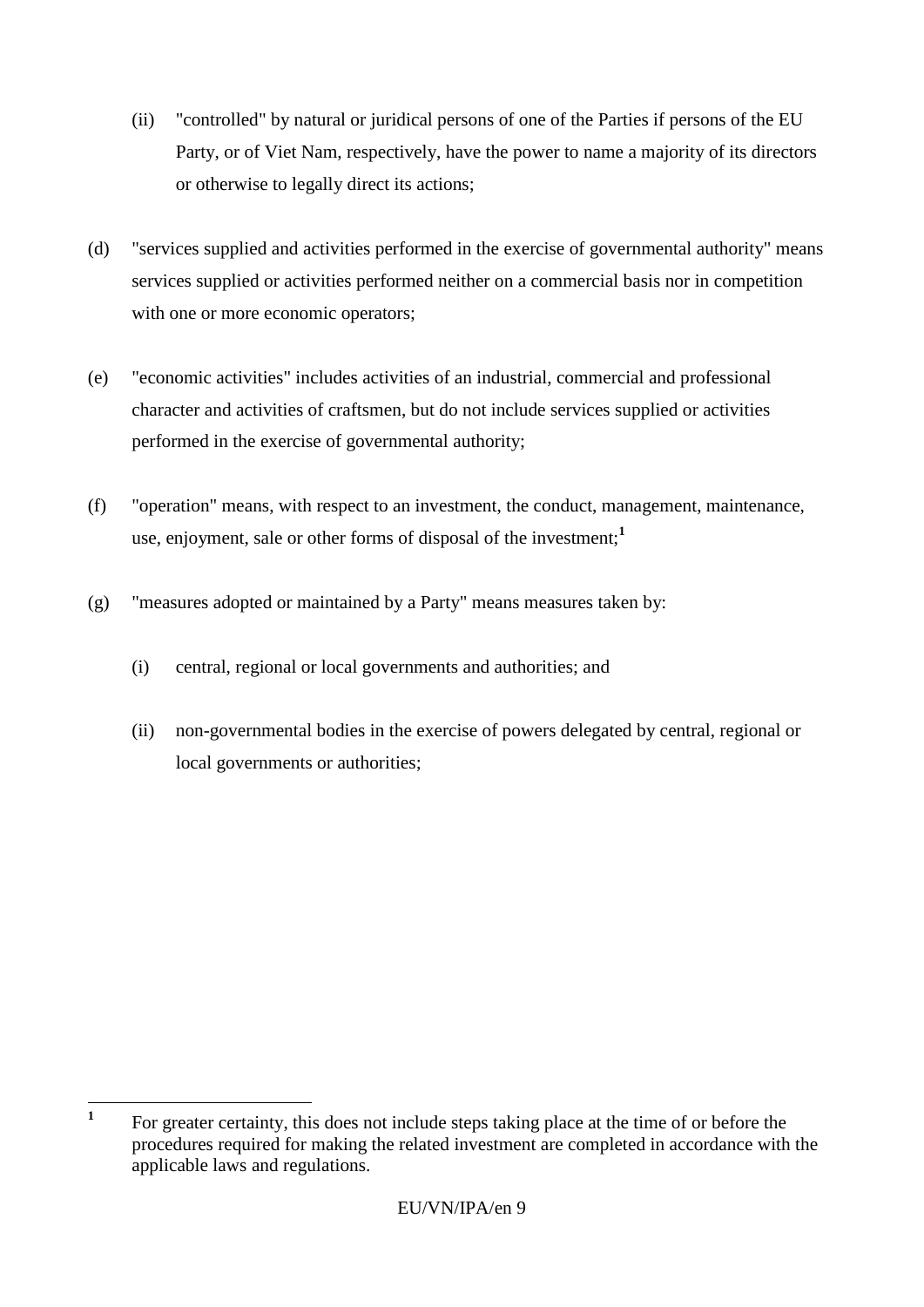- (h) "investment" means every kind of asset which is owned or controlled, directly or indirectly, by an investor of a Party in the territory**<sup>1</sup>** of the other Party, which has the characteristics of an investment, including such characteristics as the commitment of capital or other resources, the expectation of gain or profit, the assumption of risk and a certain duration; forms that an investment may take include:
	- (i) tangible or intangible, movable or immovable property, as well as any other property rights, such as leases, mortgages, liens and pledges;
	- (ii) an enterprise**<sup>2</sup>** as well as shares, stocks and other forms of equity participation in an enterprise, including rights derived therefrom;
	- (iii) bonds, debentures, and loans and other debt instruments, including rights derived therefrom;
	- (iv) turnkey, construction, management, production, concession, revenue-sharing and other similar contracts;

 **1** For greater certainty, the territory of a Party includes its exclusive economic zone and continental shelf, as provided for under *United Nations Convention on the Law of the Sea*, done at Montego Bay on 10 December 1982 (hereinafter referred to as the "UNCLOS").

**<sup>2</sup>** For the purpose of the definition of "investment", an "enterprise" does not include a representative office. For greater certainty, the fact that a representative office is established in the territory of a Party is not in itself considered that there is an investment.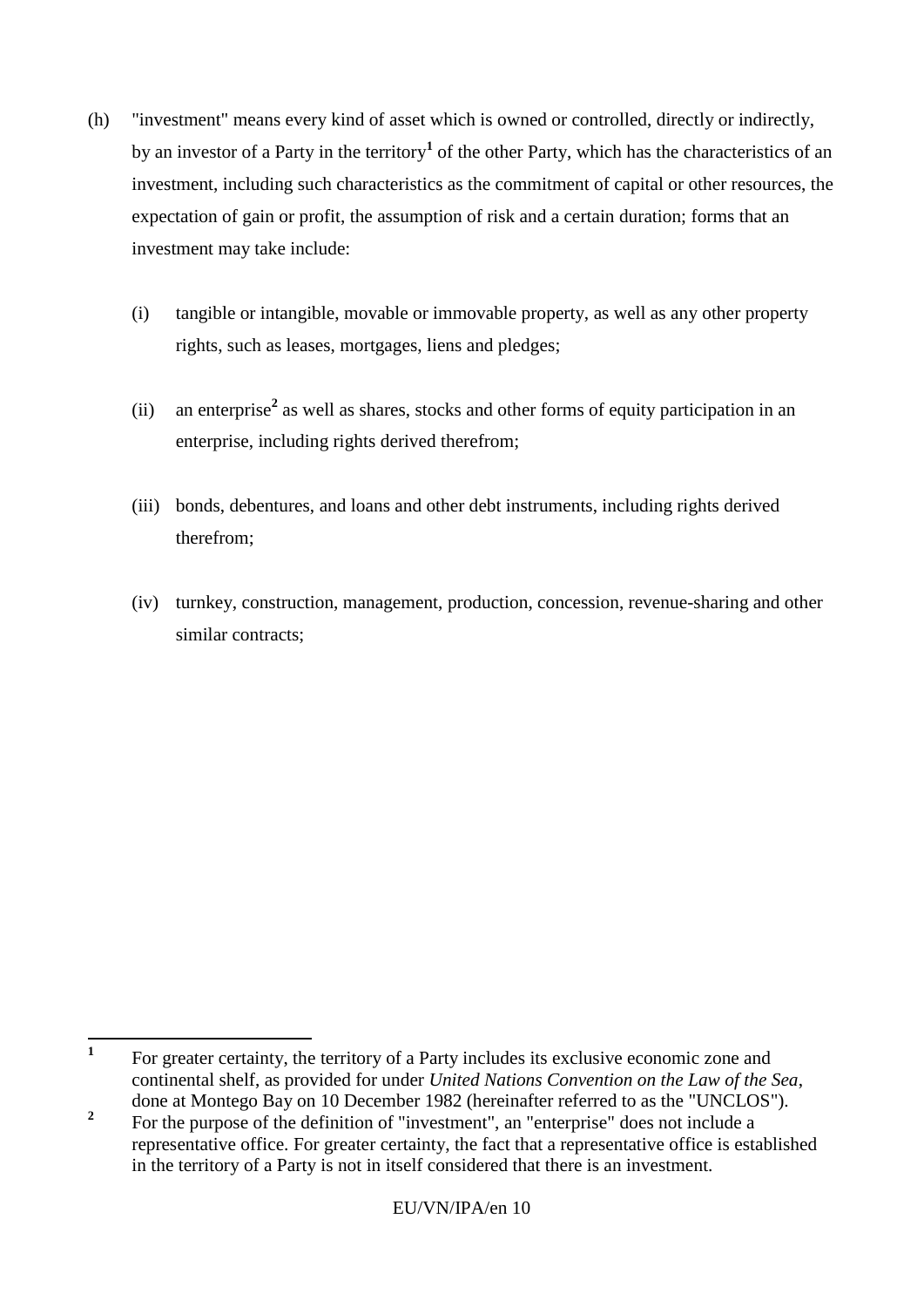- (v) claims to money or to other assets or any contractual performance having an economic value;<sup>1</sup> and
- (vi) intellectual property rights**<sup>2</sup>** and goodwill;

returns that are invested shall be treated as investments provided that they have the characteristics of an investment and any alteration of the form in which assets are invested or reinvested shall not affect their qualification as investments as long as they maintain the characteristics of an investment;

- (a) copyright and related rights;
- (b) trademarks;
- (c) geographical indications;
- (d) industrial designs;
- (e) patent rights;
- (f) layout-designs (topographies) of integrated circuits;
- (g) protection of undisclosed information; and
- (h) plant varieties.

 **1** For greater certainty, claims to money do not include claims to money that arise solely from commercial contracts for the sale of goods or services by a natural or juridical person in the territory of a Party to a natural or juridical person in the territory of the other Party, or financing of such contract other than a loan covered by subparagraph (iii), or any related order, judgement, or arbitral award.

**<sup>2</sup>** For the purposes of this Agreement, intellectual property rights refer at least to all categories of intellectual property that are referred to in Sections 1 to 7 of Part II of the TRIPS Agreement, namely: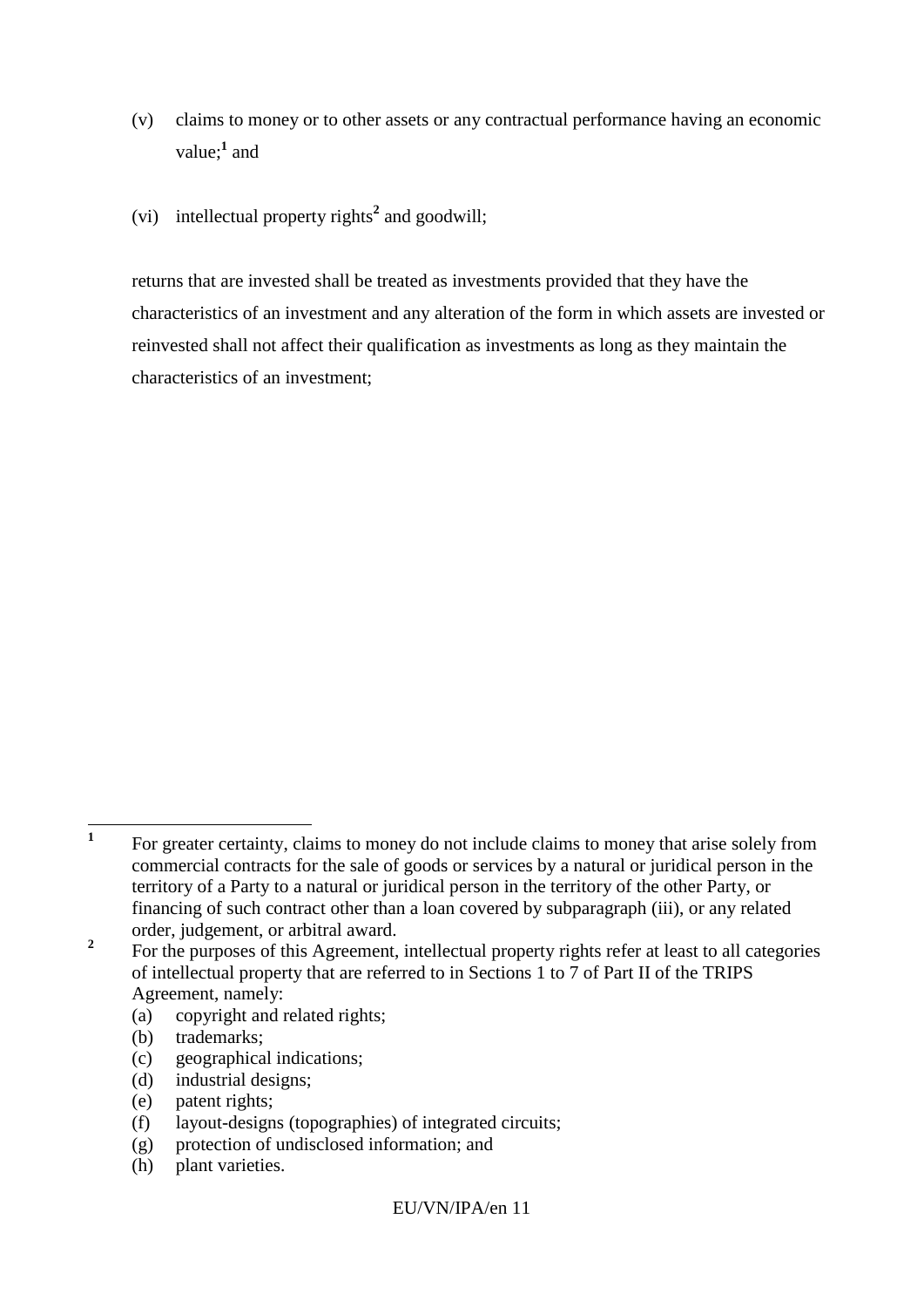- (i) "investor of a Party" means a natural person of a Party or a juridical person of a Party who has made an investment in the territory of the other Party;
- (j) "returns" means all amounts yielded by or derived from an investment or reinvestment, including profits, dividends, capital gains, royalties, interest, payments in connection with intellectual property rights, payments in kind and all other lawful income;
- (k) "measure" means any measure by a Party, whether in the form of a law, regulation, rule, procedure, decision, administrative action or any other form;
- (l) "person" means a natural person or a legal person;
- (m) "third country" means a country or territory outside the scope of territorial application of this Agreement as defined in Article 4.22 (Territorial Application);
- (n) "EU Party" means the Union or its Member States or the Union and its Member States within their respective areas of competence as derived from the Treaty on the European Union and the Treaty on the Functioning of the European Union;
- (o) "Party" means the EU Party or Viet Nam;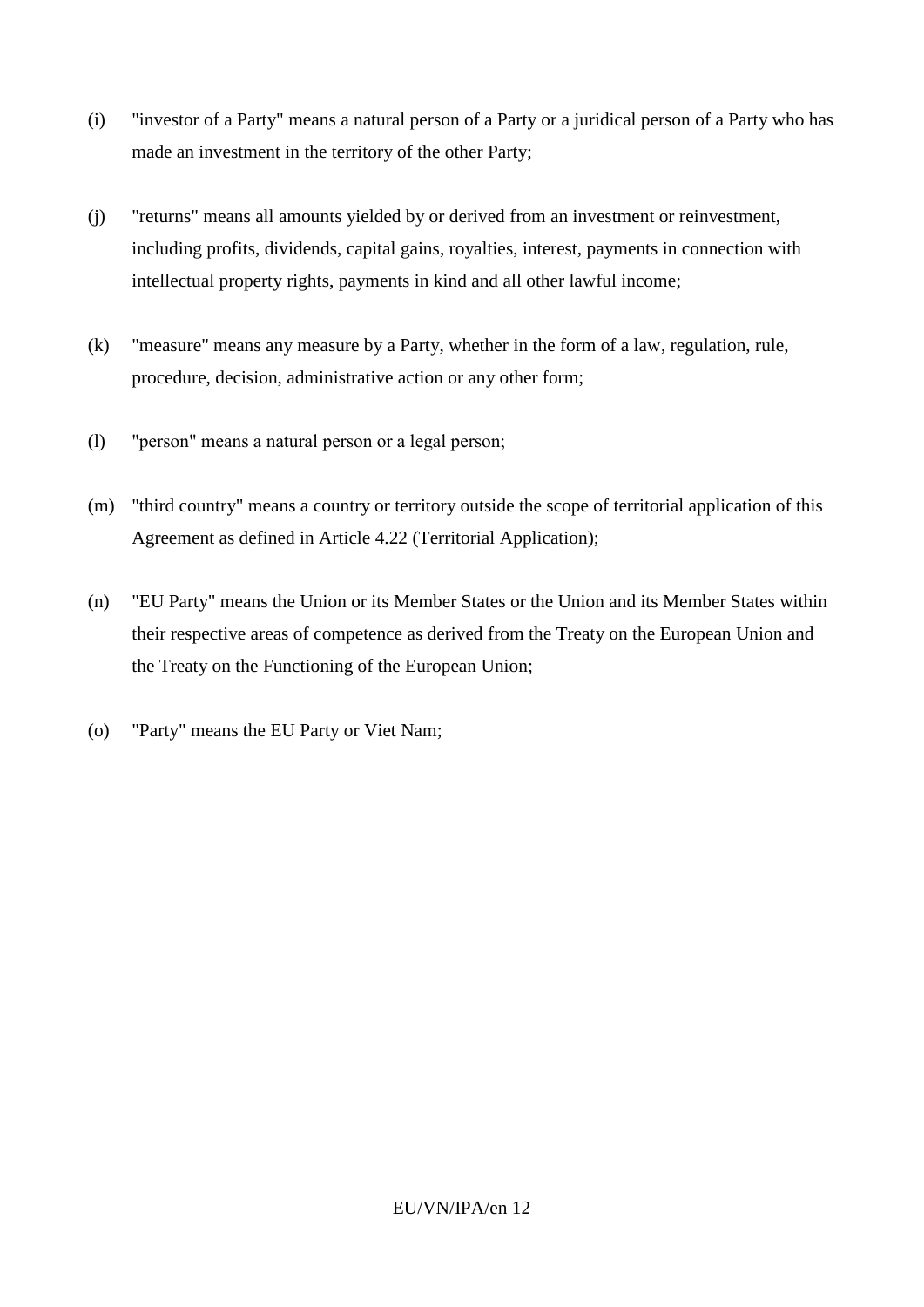- (p) "domestic" means with regard to legislation, law or laws and regulations for the Union and its Member States**<sup>1</sup>** and for Viet Nam, respectively, legislation, law or laws and regulations at central, regional or local level; and
- (q) "covered investment" means an investment by investor of a Party in the territory of the other Party, in existence as of the date of entry into force of this Agreement or made or acquired thereafter, that has been made in accordance with the other Party's applicable law and regulations.

# CHAPTER 2

# INVESTMENT PROTECTION

# ARTICLE 2.1

# Scope

- 1. This Chapter applies to:
- (a) covered investment, and
- (b) investors of a Party with respect to the operation of their covered investment.

 **1** For greater certainty, the domestic laws and regulations of the Member States of the Union include the Union's laws and regulations.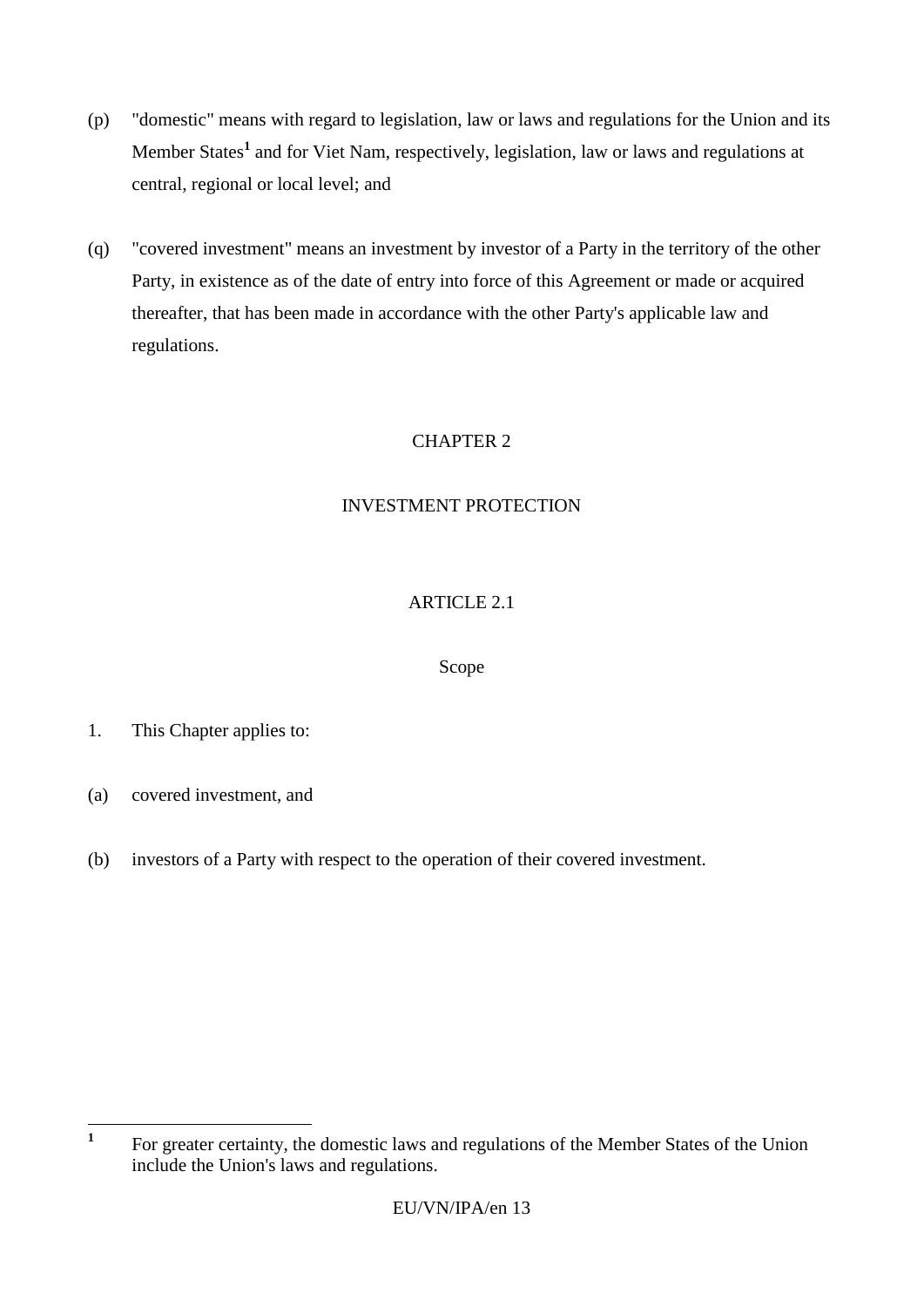- 2. Articles 2.3 (National Treatment) and 2.4 (Most-Favoured-Nation Treatment) do not apply to:
- (a) audio-visual services;
- (b) mining, manufacturing and processing**<sup>1</sup>** of nuclear materials;
- (c) production of or trade in arms, munitions and war material;
- (d) national maritime cabotage;**<sup>2</sup>**
- (e) domestic and international air transport services, whether scheduled or non-scheduled, and services directly related to the exercise of traffic rights, other than:
	- (i) aircraft repair and maintenance services during which an aircraft is withdrawn from service;

 **1** For greater certainty, processing of nuclear materials includes all the activities contained in the *International Standard Industrial Classification of all Economic Activities* as set out in Statistical Office of the United Nations, Statistical Papers, Series M, N 4, ISIC REV 3.1, 2002 code 2330.

<sup>&</sup>lt;sup>2</sup> Without prejudice to the scope of activities which constitute cabotage under domestic laws and regulations, national maritime cabotage under this Sub-Section covers transportation of passengers or goods between a port or point located in Member State of the Union or Viet Nam and another port or point located in that same Member State of the Union or Viet Nam, including on its continental shelf, as provided for in UNCLOS, and traffic originating and terminating in the same port or point located in a Member State of the Union or Viet Nam.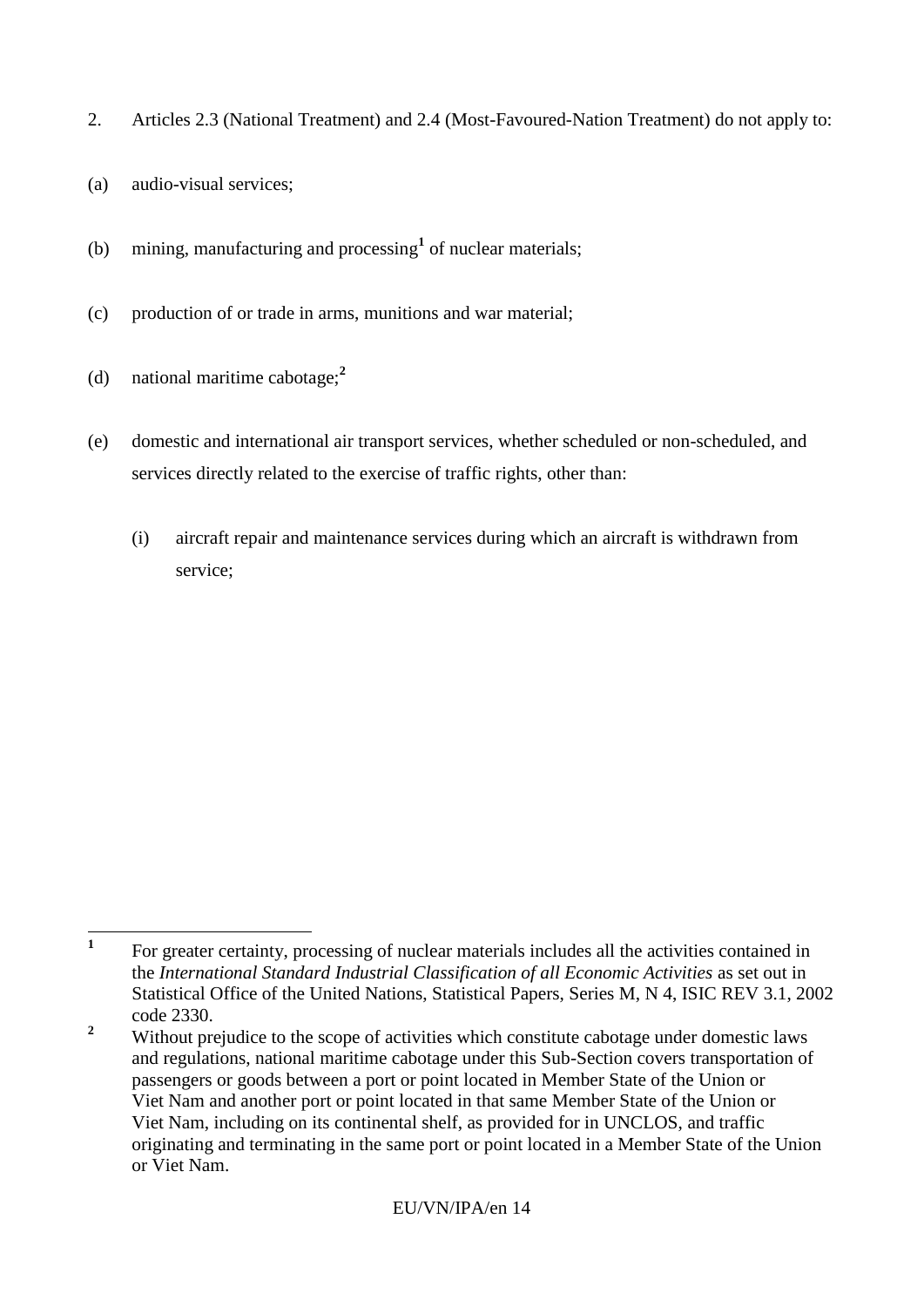- (ii) the selling and marketing of air transport services;
- (iii) computer reservation system services;
- (iv) ground handling services; and
- (v) airport operation services;

and

(f) services supplied and activities performed in the exercise of governmental authority.

3. Articles 2.3 (National Treatment) and 2.4 (Most-Favoured-Nation Treatment) do not apply to subsidies granted by the Parties.**<sup>1</sup>**

4. This Chapter does not apply to the Parties' respective social security systems or to activities in the territory of each Party, which are connected, even occasionally, with the exercise of official authority.

 **1** In the case of the EU Party "subsidy" includes "state aid" as defined in Union law. For Viet Nam, "subsidy" includes investment incentives, and investment assistance such as production site assistance, human resources training and competitiveness strengthening activities, such as assistance for technology, research and development, legal aids, market information and promotion.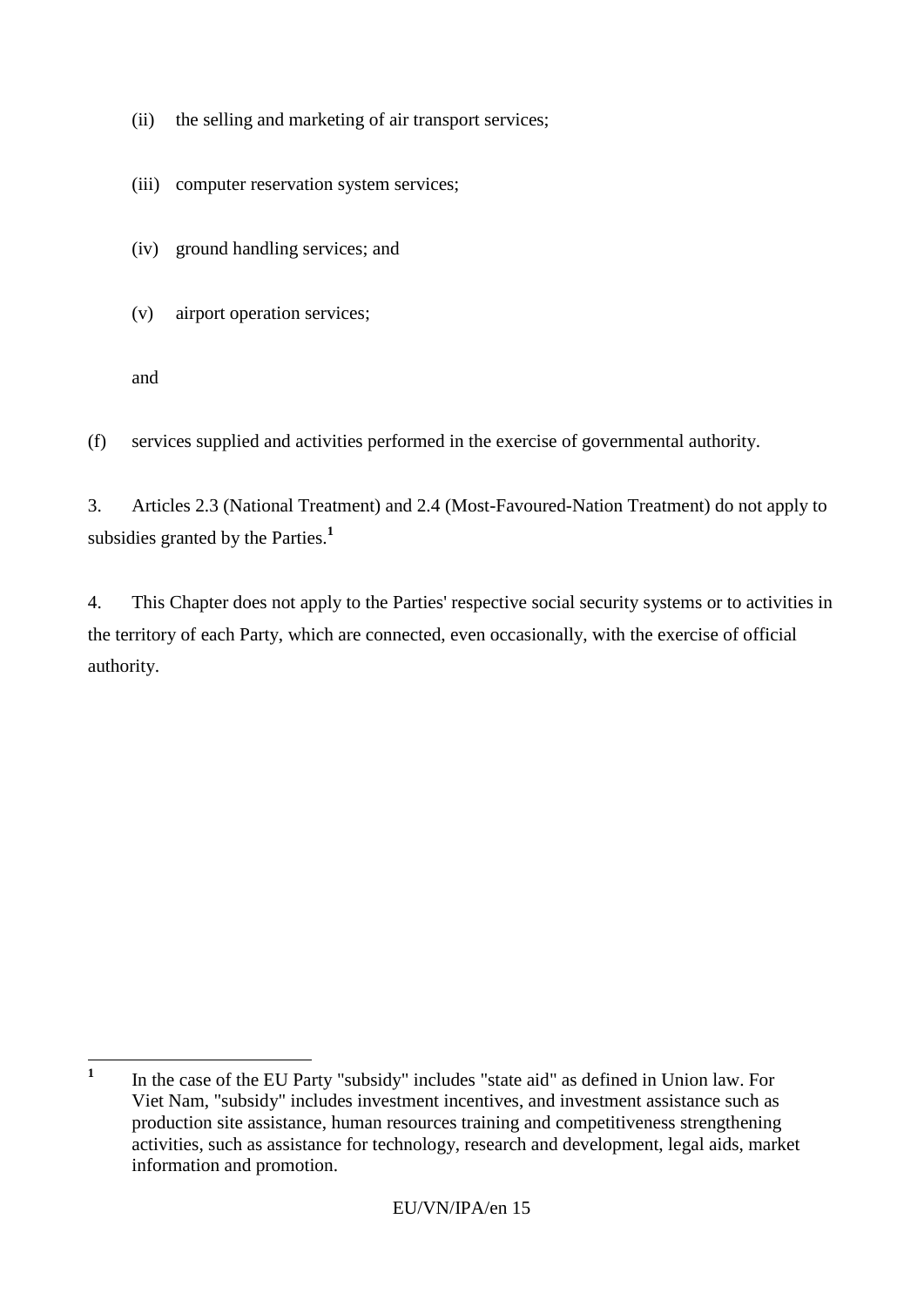5. This Chapter does not apply to measures affecting natural persons seeking access to the employment market of a Party, nor does it apply to measures regarding citizenship, residence or employment on a permanent basis.

6. With the exception of Articles 2.1 (Scope), 2.2 (Investment and Regulatory Measures and Objectives) and 2.5 (Treatment of Investment) to 2.9 (Subrogation), nothing in this Agreement shall be construed as limiting the obligations of the Parties under Chapter 9 (Government Procurement) of the Free Trade Agreement or to impose any additional obligation with respect to government procurement. For greater certainty, measures with respect to government procurement that are in compliance with Chapter 9 (Government Procurement) of the Free Trade Agreement shall not be considered a breach of Articles 2.1 (Scope), 2.2 (Investment and Regulatory Measures and Objectives) and 2.5 (Treatment of Investment) to 2.9 (Subrogation).

# ARTICLE 2.2

# Investment and Regulatory Measures and Objectives

1. The Parties reaffirm their right to regulate within their territories to achieve legitimate policy objectives, such as the protection of public health, safety, environment or public morals, social or consumer protection, or promotion and protection of cultural diversity.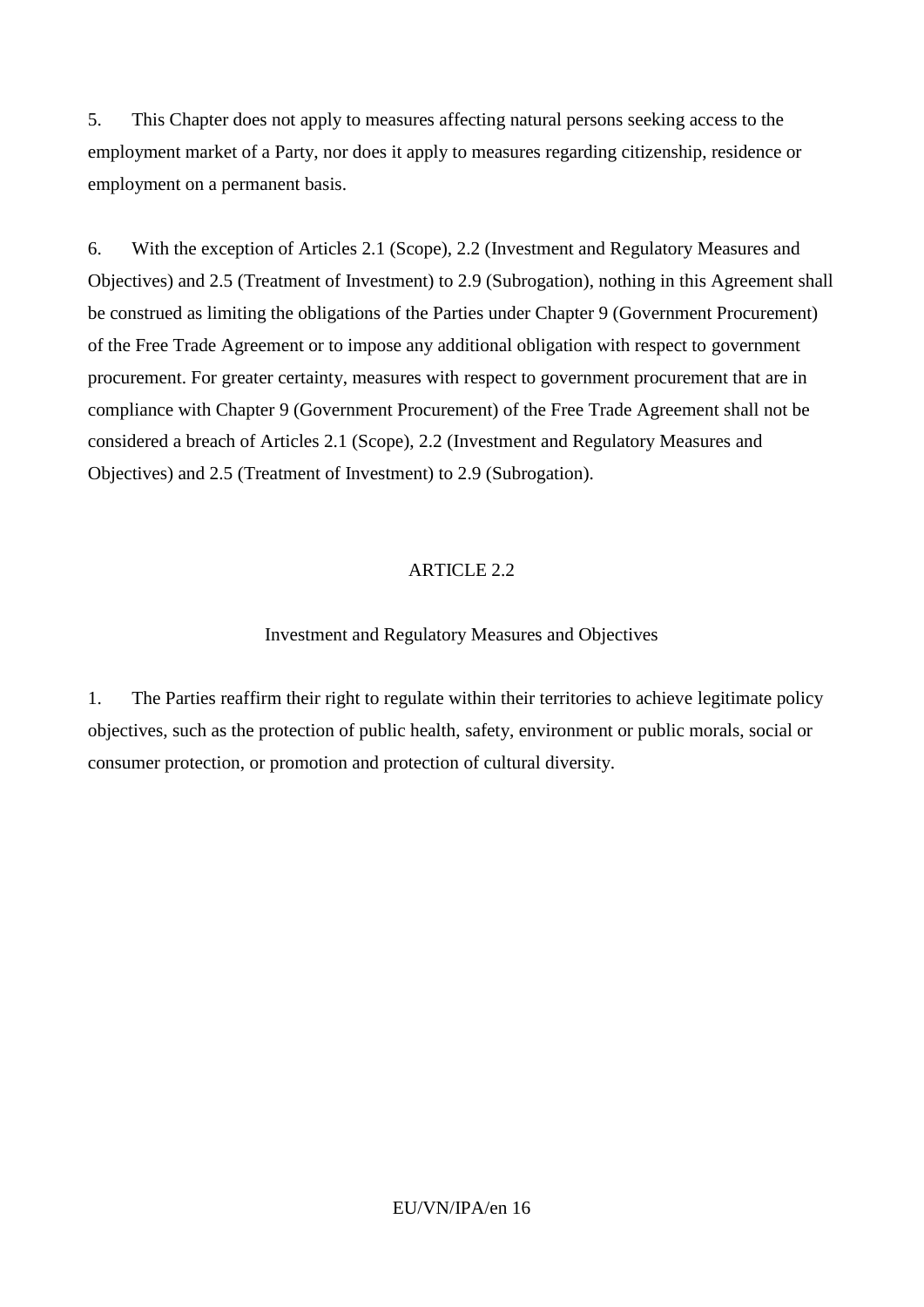2. For greater certainty, this Chapter shall not be interpreted as a commitment from a Party that it will not change its legal and regulatory framework, including in a manner that may negatively affect the operation of investments or the investor's expectations of profits.

3. For greater certainty and subject to paragraph 4, a Party's decision not to issue, renew or maintain a subsidy or a grant shall not constitute a breach of this Chapter in the following circumstances:

- (a) in the absence of any specific commitment to an investor of the other Party or to a covered investment under law or contract to issue, renew, or maintain that subsidy or grant; or
- (b) in accordance with any terms or conditions attached to the issuance, renewal or maintenance of the subsidy or grant.

4. For greater certainty, nothing in this Chapter shall be construed as preventing a Party from discontinuing the granting of a subsidy**<sup>1</sup>** or requesting its reimbursement, or as requiring that Party to compensate the investor therefor, where such action has been ordered by one of its competent authorities listed in Annex 1 (Competent Authorities).

 **1** In the case of the EU Party, "subsidy" includes "state aid" as defined in the Union's law. For Viet Nam, "subsidy" includes investment incentives, and investment assistance such as production site assistance, human resources training and competitiveness strengthening activities, such as assistance for technology, research and development, legal aids, market information and promotion.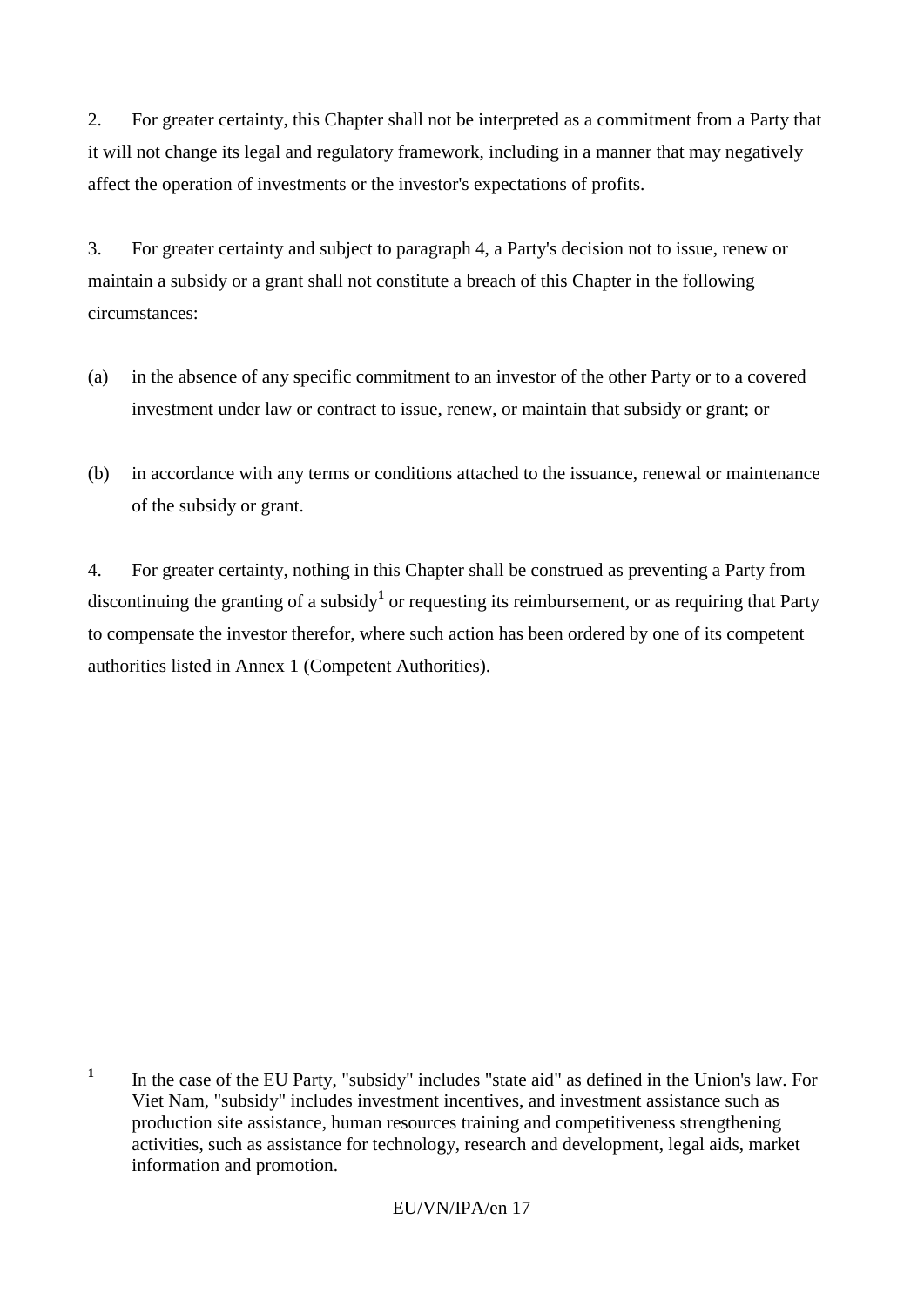### ARTICLE 2.3

#### National Treatment

1. Each Party shall accord to investors of the other Party and to covered investments, with respect to the operation of the covered investments, treatment no less favourable than that it accords, in like situations, to its own investors and to their investments.

2. Notwithstanding paragraph 1 and, in the case of Viet Nam subject to Annex 2 (Exemption for Viet Nam on National Treatment), a Party may adopt or maintain any measure with respect to the operation of a covered investment provided that such measure is not inconsistent with the commitments set out in Annex 8-A (The Union's Schedule of Specific Commitments) or Annex 8-B (Viet Nam's Schedule of Specific Commitments) of the Free Trade Agreement, respectively, where such measure is:

- (a) a measure that is adopted on or before the date of entry into force of this Agreement;
- (b) a measure referred to in subparagraph (a) that is being continued, replaced or amended after the date of entry into force of this Agreement, provided the measure is no less consistent with paragraph 1 after it is continued, replaced or amended than the measure as it existed prior to its continuation, replacement or amendment; or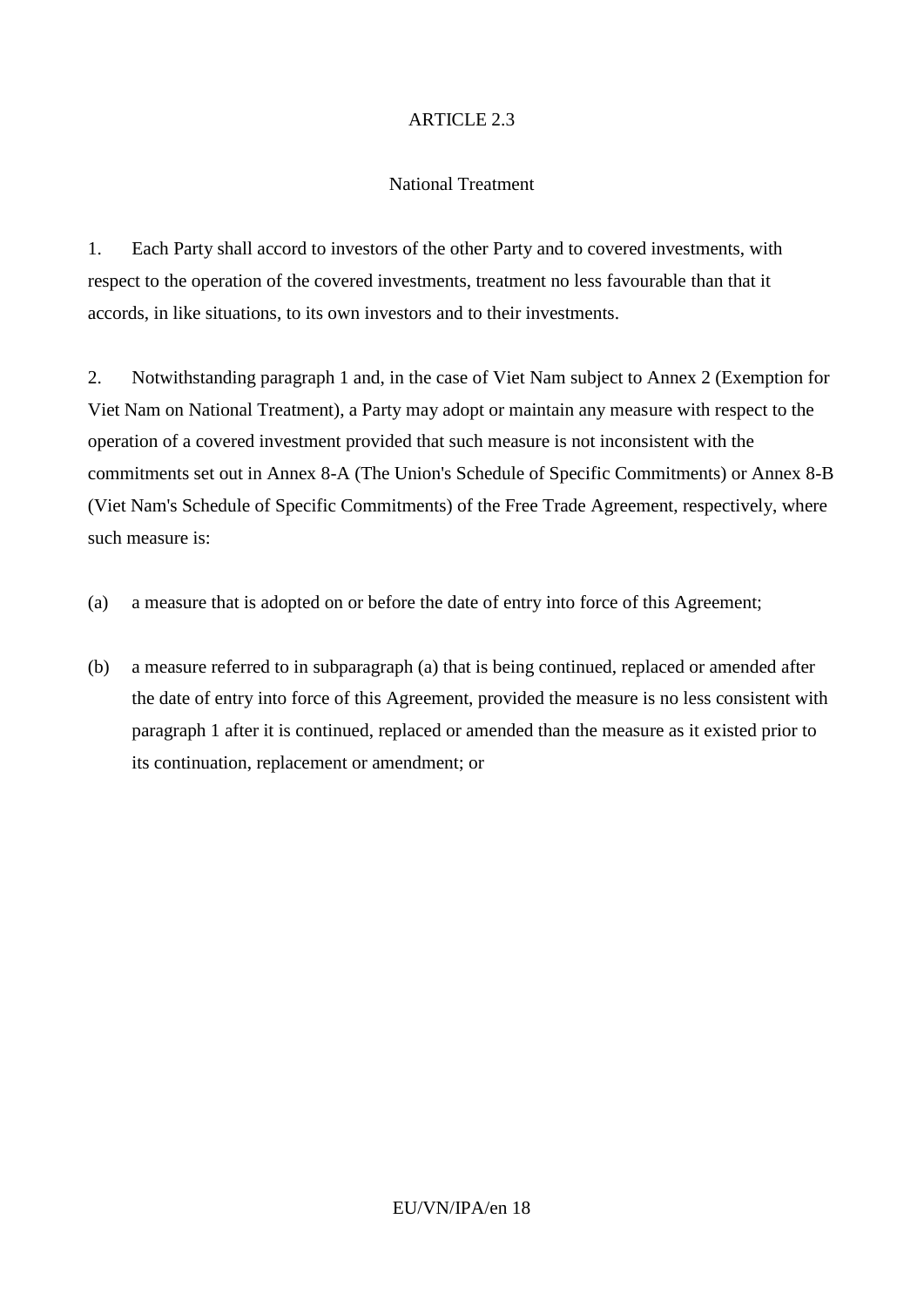(c) a measure not falling within subparagraph (a) or (b), provided it is not applied in respect of, or in a way that causes loss or damage**<sup>1</sup>** to, investments made in the territory of the Party before the date of entry into force of such measure.

# ARTICLE 2.4

# Most-Favoured-Nation Treatment

1. Each Party shall accord to investors of the other Party and to covered investments, with respect to the operation of the covered investments, treatment no less favourable than the treatment it accords, in like situations, to investors of a third country and their investments.

- 2. Paragraph 1 does not apply to the following sectors:
- (a) communication services, except for postal services and telecommunication services;
- (b) recreational, cultural and sporting services;

 **1** For the purposes of this subparagraph, the Parties understand that if a Party has provided for a reasonable phase-in period for the implementation of a measure or if that Party has made any other attempt to address the effects of the measure on investments made before the date of entry into force of the measure, those factors shall be taken into account in determining whether the measure causes loss or damage to investments made before the date of entry into force of the measure.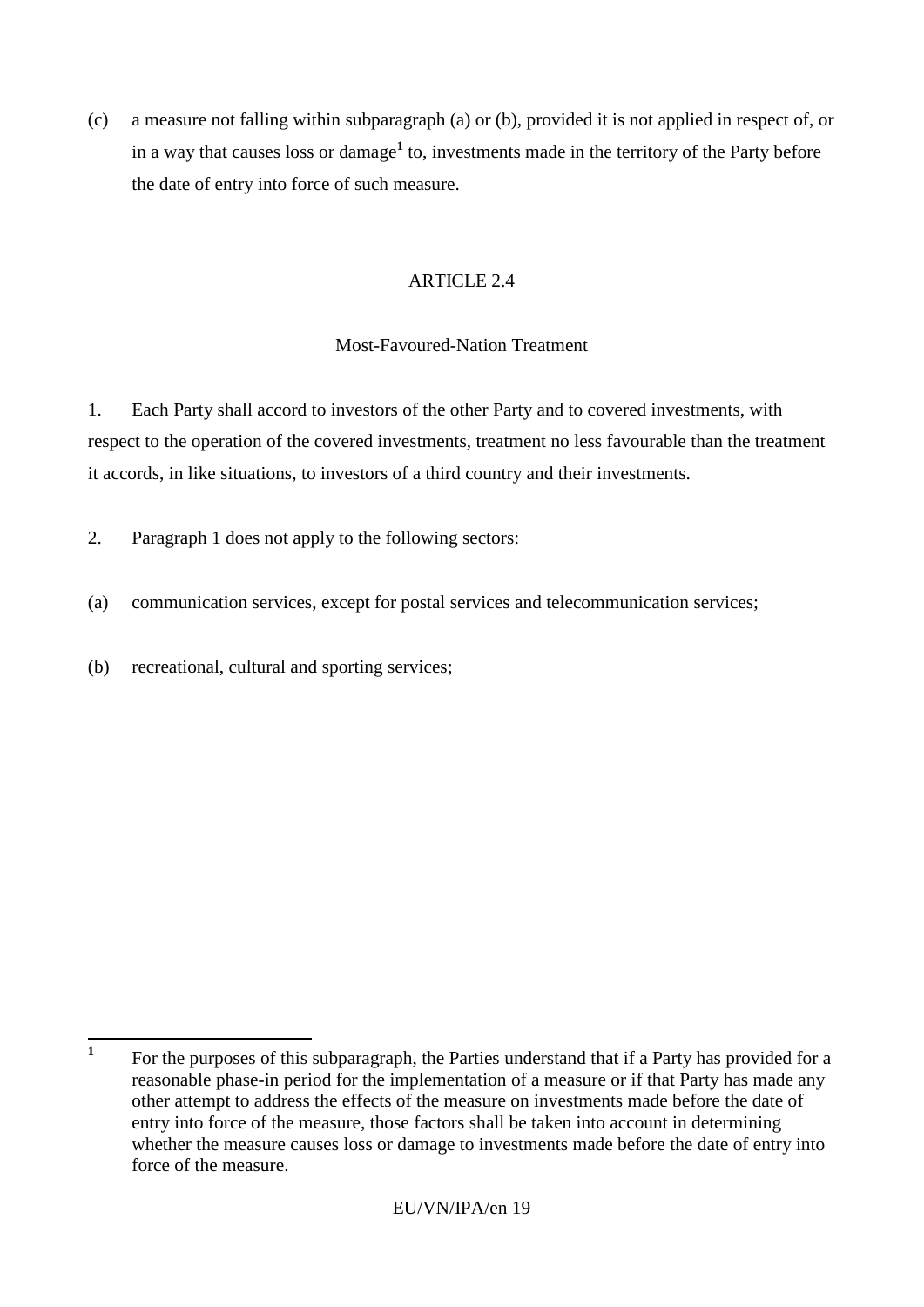(c) fishery and aquaculture;

(d) forestry and hunting; and

(e) mining, including oil and gas.

3. Paragraph 1 shall not be construed as obliging a Party to extend to investors of the other Party or covered investments the benefit of any treatment granted pursuant to any bilateral, regional or international agreement that entered into force before the date of entry into force of this Agreement.

4. Paragraph 1 shall not be construed as obliging a Party to extend to investors of the other Party or covered investments the benefit of:

- (a) any treatment granted pursuant to any bilateral, regional or multilateral agreement which includes commitments to abolish substantially all barriers to investment among the parties or requires the approximation of legislation of the parties in one or more economic sectors;**<sup>1</sup>**
- (b) any treatment resulting from any international agreement for the avoidance of double taxation or other international agreement or arrangement relating wholly or mainly to taxation; or

 **1** For greater certainty, the ASEAN Economic Community falls within the concept of regional agreement under this subparagraph.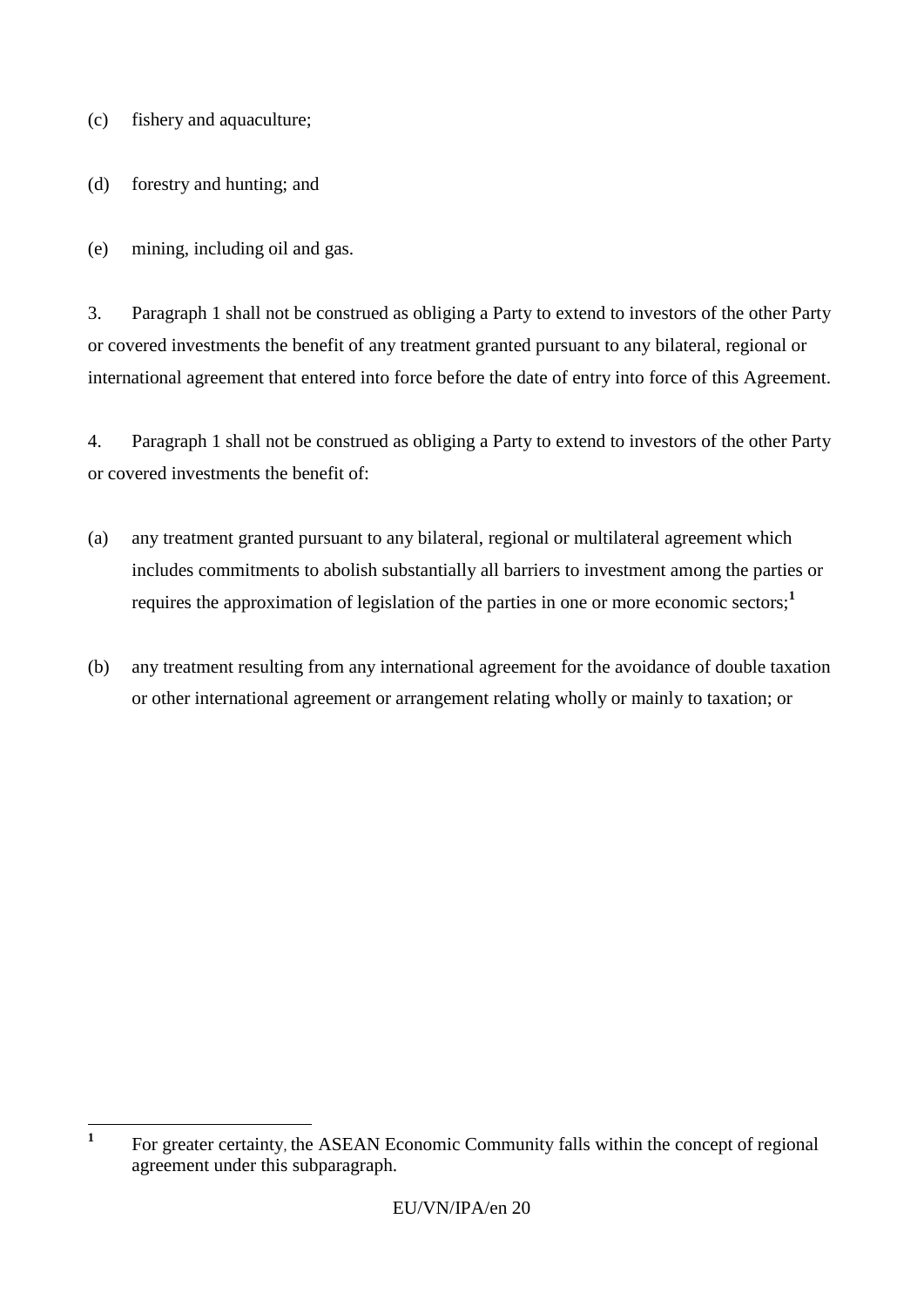(c) any treatment resulting from measures providing for the recognition of qualifications, licences or prudential measures in accordance with Article VII of the *General Agreement on Trade in Services***<sup>1</sup>** or its Annex on Financial Services.

5. For greater certainty, the term "treatment" referred to in paragraph 1 does not include dispute resolution procedures or mechanisms, such as those included in Section B (Resolution of Disputes between Investors and Parties) of Chapter 3 (Dispute Resolution), provided for in any other bilateral, regional or international agreements. Substantive obligations in such agreements do not in themselves constitute "treatment" and thus cannot be taken into account when assessing a breach of this Article. Measures by a Party pursuant to those substantive obligations shall be considered "treatment".

6. This Article shall be interpreted in accordance with the principle of *ejusdem generis*. **2**

 $\mathbf{1}$ **<sup>1</sup>** As contained in Annex 1b of the Marrakesh Agreement establishing the World Trade Organization, done at Marrakesh on 15 April 1994.

**<sup>2</sup>** For greater certainty, this paragraph shall not be construed as preventing the interpretation of other provisions of this Agreement, where appropriate, in accordance with the principle of *ejusdem generis.*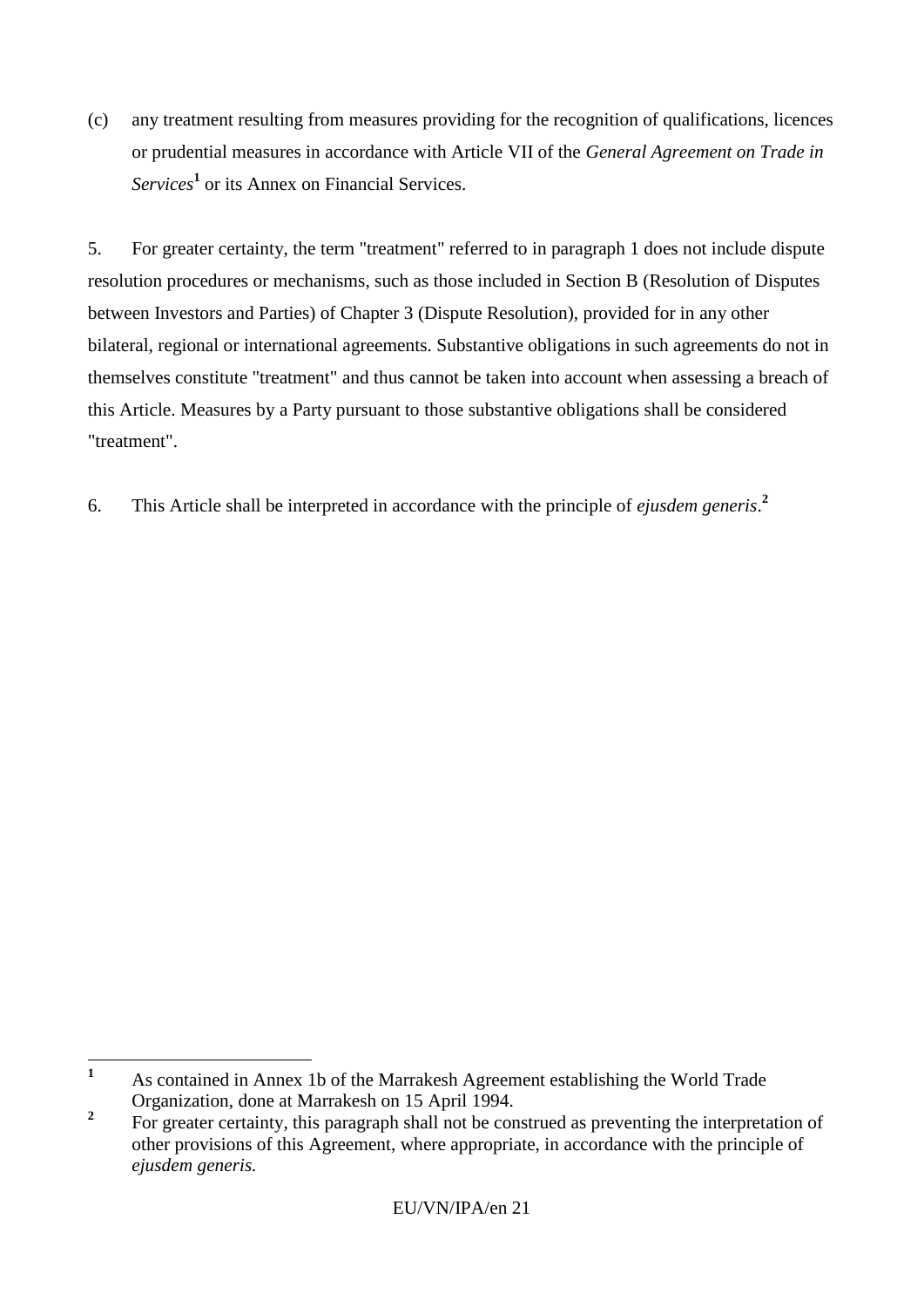### ARTICLE 2.5

#### Treatment of Investment

1. Each Party shall accord fair and equitable treatment and full protection and security to investors of the other Party and covered investments in accordance with paragraphs 2 to 7 and Annex 3 (Understanding on the Treatment of Investments).

2. A Party breaches the obligation of fair and equitable treatment referred to in paragraph 1 where a measure or series of measures constitutes:

(a) a denial of justice in criminal, civil or administrative proceedings;

- (b) a fundamental breach of due process in judicial and administrative proceedings;
- (c) manifest arbitrariness;
- (d) targeted discrimination on manifestly wrongful grounds, such as gender, race or religious belief;
- (e) abusive treatment such as coercion, abuse of power or similar bad faith conduct; or
- (f) a breach of any further elements of the fair and equitable treatment obligation adopted by the Parties in accordance with paragraph 3.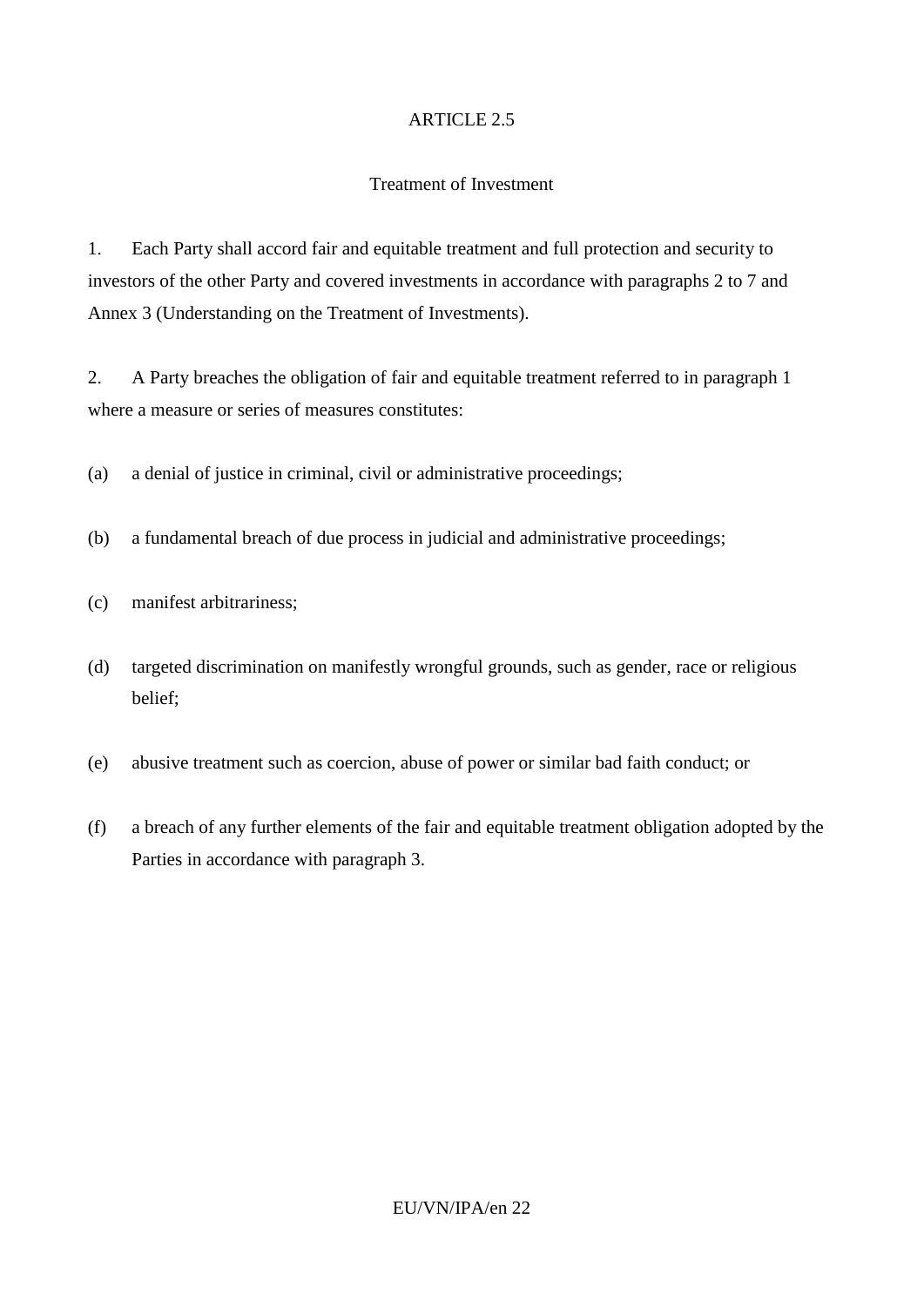3. Treatment not listed in paragraph 2 may constitute a breach of fair and equitable treatment where the Parties have so agreed in accordance with the procedures provided for in Article 4.3 (Amendments).

4. When applying paragraphs 1 to 3, a dispute settlement body under Chapter 3 (Dispute Settlement) may take into account whether a Party made a specific representation to an investor of the other Party to induce a covered investment that created a legitimate expectation, and upon which the investor relied in deciding to make or maintain that investment, but that the Party subsequently frustrated.

5. For greater certainty, the term "full protection and security" referred to in paragraph 1 refers to a Party's obligations to act as may be reasonably necessary to protect physical security of the investors and the covered investments.

6. Where a Party has entered into a written agreement with investors of the other Party or covered investments that satisfies all of the following conditions, that Party shall not breach that agreement through the exercise of governmental authority. The conditions are:

(a) the written agreement is concluded and takes effect after the date of entry into force of this Agreement;**<sup>1</sup>**

 **1** For greater certainty, a written agreement that is concluded and takes effect after the date of entry into force of this Agreement does not include the renewal or extension of an agreement in accordance with the provisions of the original agreement, and on the same or substantially the same terms and conditions as the original agreement, which has been concluded and entered into force before the date of entry into force of this Agreement.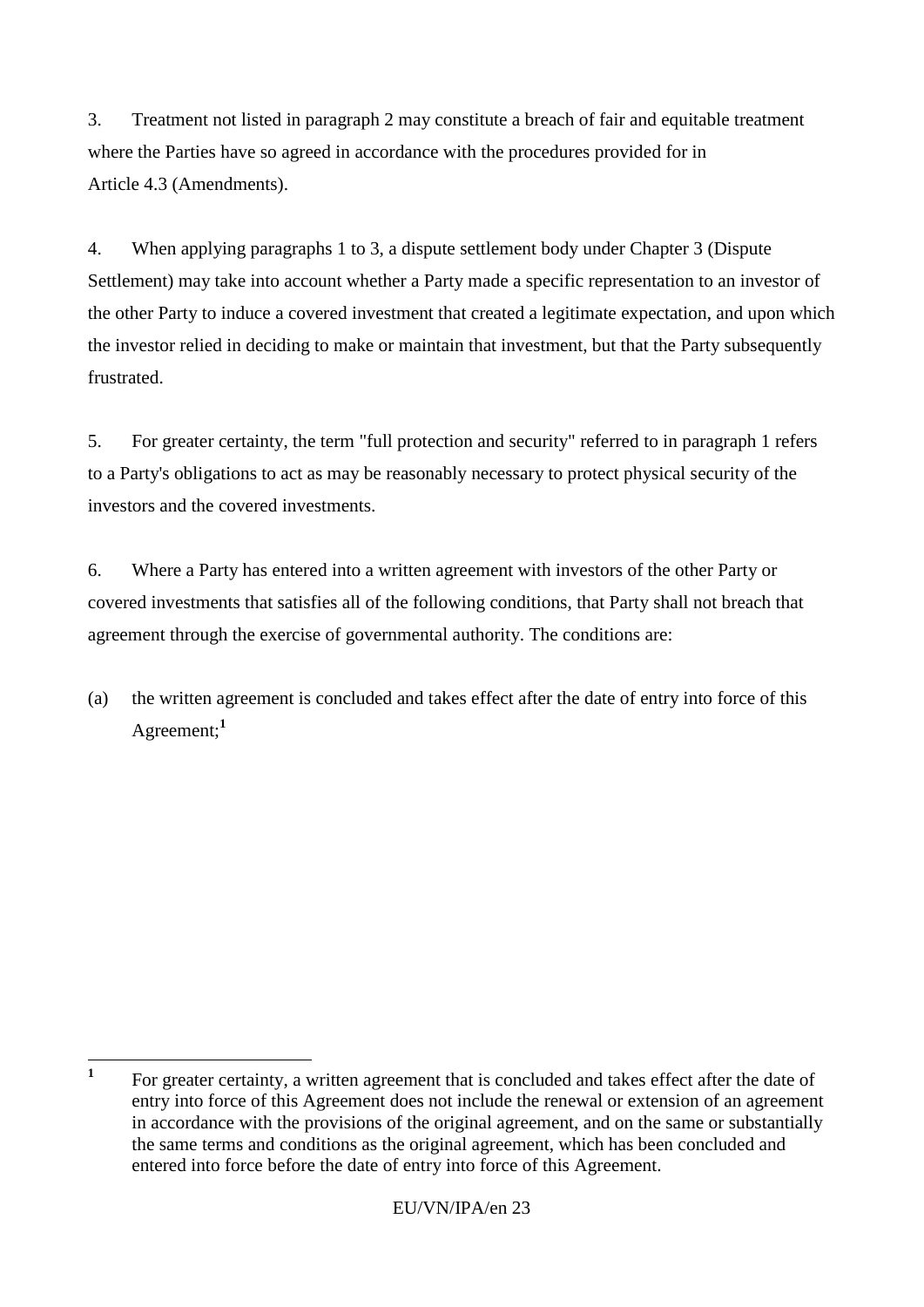- (b) the investor relies on the written agreement in deciding to make or maintain the covered investment other than the written agreement itself and the breach causes actual damages to that investment;
- (c) the written agreement**<sup>1</sup>** creates an exchange of rights and obligations in connection to the said investment, binding on both parties; and
- (d) the written agreement does not contain a clause on the settlement of disputes between the parties to that agreement by international arbitration.

7. A breach of another provision of this Agreement, or of a separate international agreement, does not establish that there has been a breach of this Article.

# ARTICLE 2.6

# Compensation for Losses

1. Investors of a Party whose covered investments suffer losses owing to war or other armed conflict, a revolution, a state of national emergency, a revolt, an insurrection or a riot in the territory of the other Party shall be accorded by that other Party, with respect to restitution, indemnification, compensation or other form of settlement, treatment no less favourable than that accorded by that other Party to its own investors or to the investors of any third country.

 **1** The term "written agreement" means an agreement in writing, entered into by a Party with an investor of the other Party or their investment and negotiated and executed by both parties, whether in a single instrument or multiple instruments.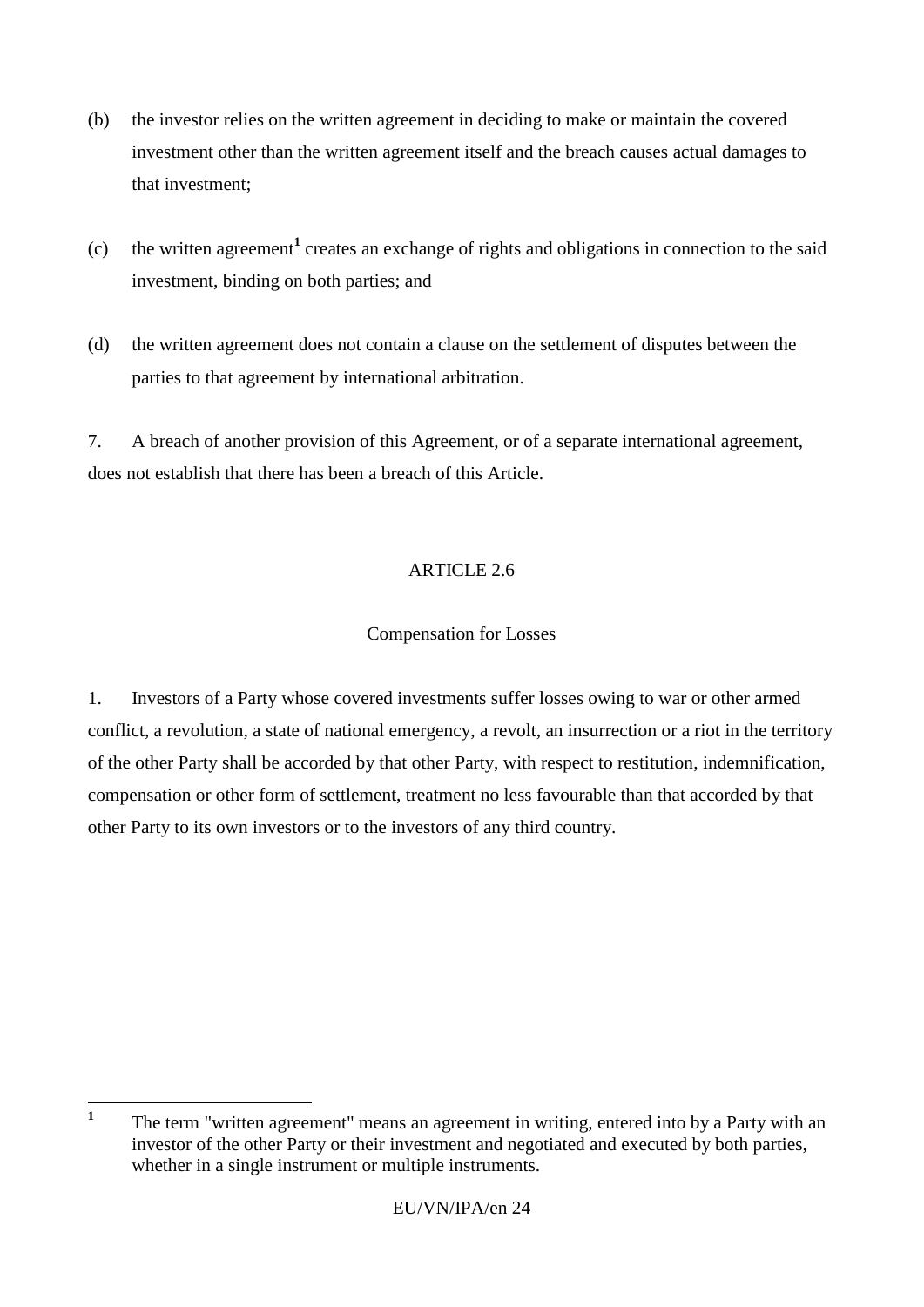2. Without prejudice to paragraph 1, investors of a Party who, in any of the situations referred to in paragraph 1, suffer losses in the territory of the other Party shall be accorded prompt, adequate and effective restitution or compensation by the other Party if those losses result from:

- (a) requisitioning of covered investment or a part thereof by the other Party's armed forces or authorities; or
- (b) destruction of covered investment or a part thereof by the other Party's armed forces or authorities,

which was not required by the necessity of the situation.

### ARTICLE 2.7

### Expropriation

1. A Party shall not nationalise or expropriate the covered investments of investors of the other Party either directly, or indirectly through measures having an effect equivalent to nationalisation or expropriation (hereinafter referred to as "expropriation"), except:

(a) for a public purpose;

(b) under due process of law;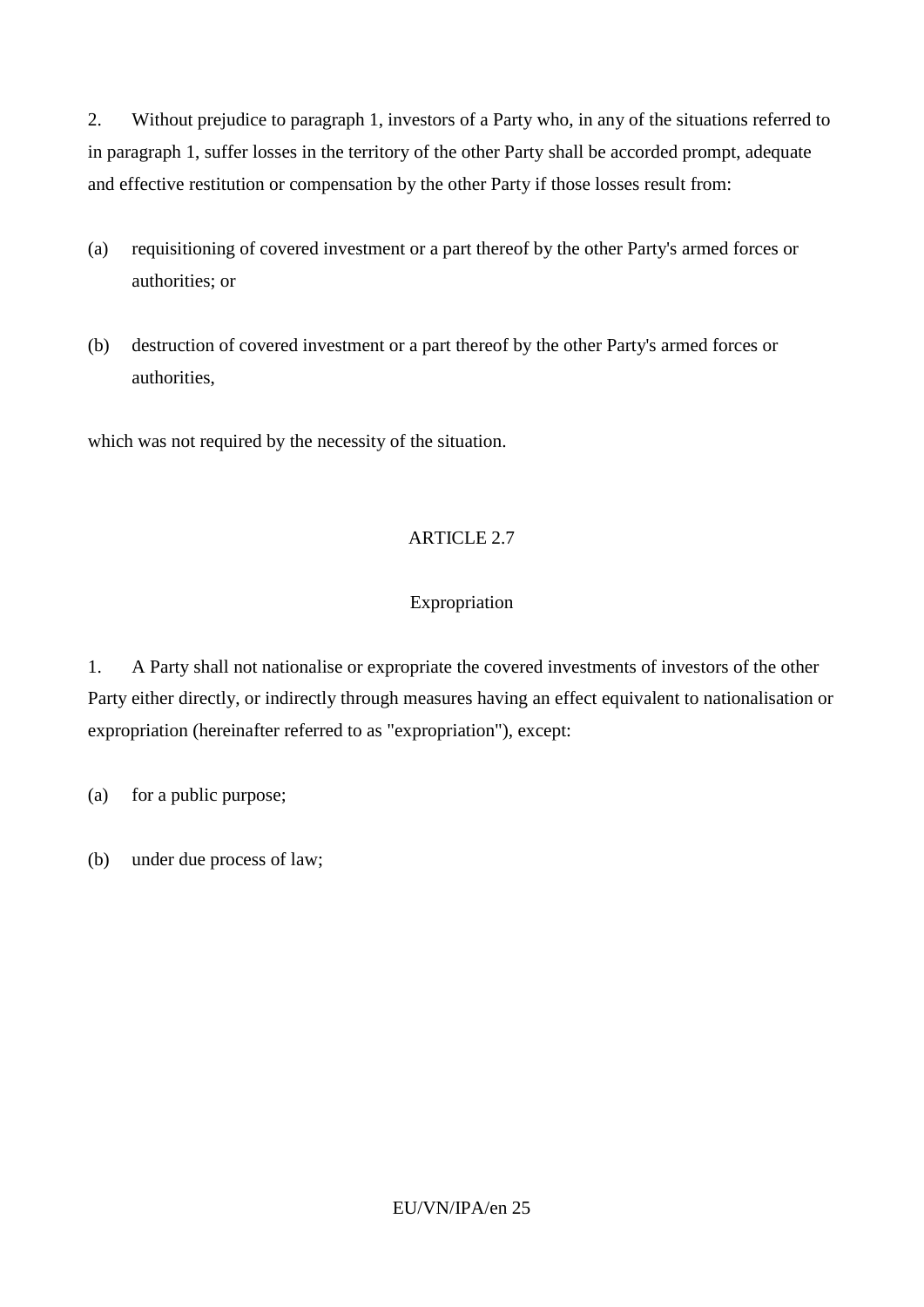(c) on a non-discriminatory basis; and

(d) against payment of prompt, adequate and effective compensation.

2. The compensation referred to in paragraph 1 shall amount to the fair market value of the covered investment at the time immediately before the expropriation or the impending expropriation became public knowledge, whichever is earlier, plus interest at a reasonable rate established on a commercial basis, from the date of expropriation until the date of payment. Such compensation shall be effectively realisable, freely transferable in accordance with Article 2.8 (Transfer) and made without delay.

3. Notwithstanding paragraphs 1 and 2, in the case that Viet Nam is the expropriating Party, any measure of direct expropriation relating to land shall be:

- (a) for a purpose in accordance with the applicable domestic laws and regulations**<sup>1</sup>** ; and
- (b) upon payment of compensation equivalent to the market value, while recognising the applicable domestic laws and regulations.

4. The issuance of compulsory licences in relation to intellectual property rights does not constitute an expropriation within the meaning of paragraph 1, to the extent that such issuance is consistent with the *Agreement on Trade-Related Aspects of Intellectual Property Rights* contained in Annex 1C of the WTO Agreement (hereinafter referred to as "TRIPS Agreement").

 **1** The applicable domestic laws and regulations is Viet Nam's Land Law No. 45/2013/QH13 and Decree No. 44/2014/ND-CP Regulating Land Prices, as at the date of entry into force of this Agreement.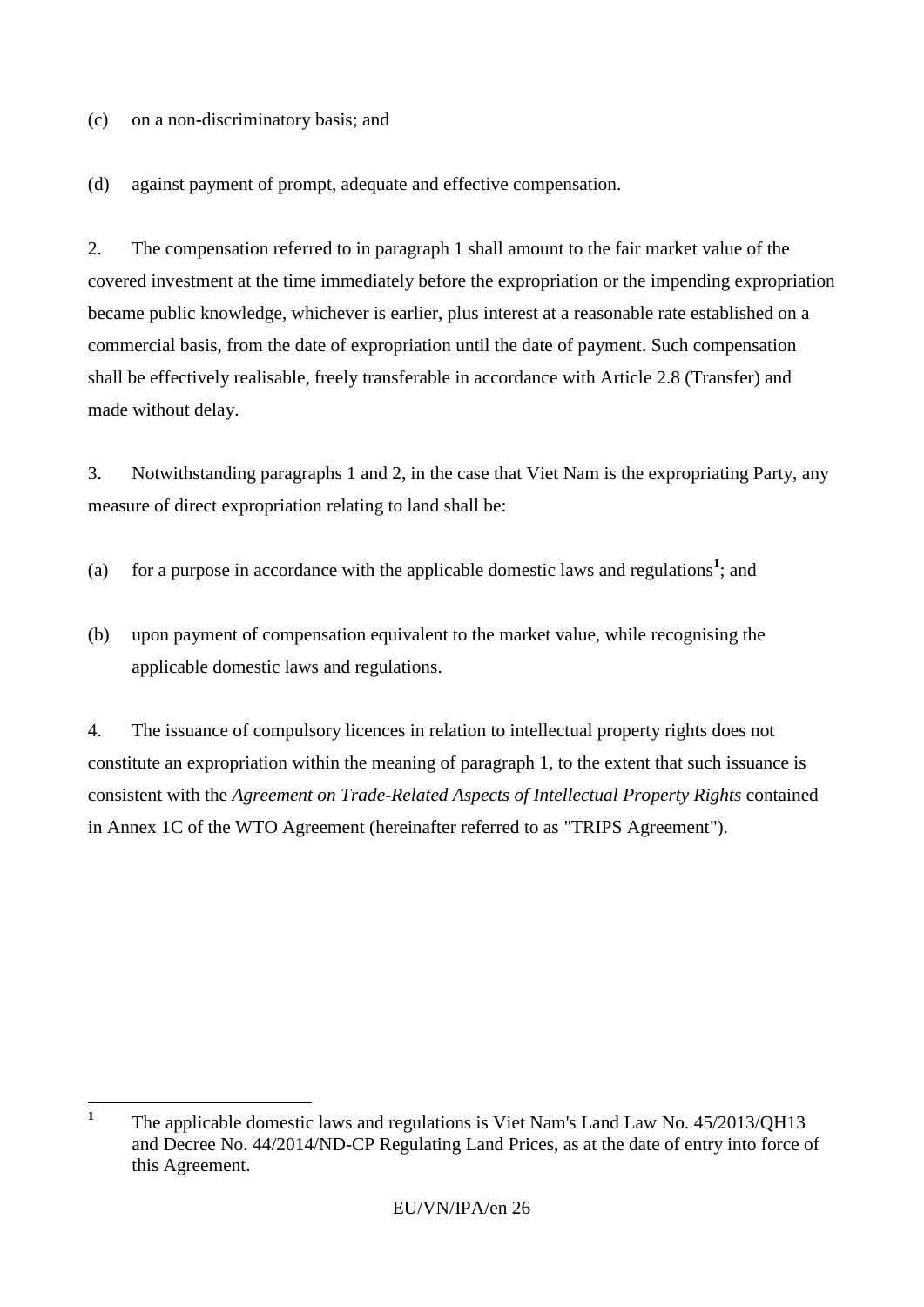5. An investor affected by an expropriation shall have a right, under the law of the expropriating Party, to prompt review of its claim and of the valuation of its investment, by a judicial or other independent authority of that Party.

6. This Article shall be interpreted in accordance with Annex 4 (Understanding on Expropriation).

# ARTICLE 2.8

### Transfer

Each Party shall permit all transfers relating to covered investments to be made in a freely convertible currency, without restriction or delay and at the market rate of exchange applicable on the date of transfer. Such transfers include:

- (a) contributions to capital, such as principal and additional funds to maintain, develop or increase the investment;
- (b) profits, dividends, capital gains and other returns, proceeds from the sale of all or any part of the investment or from the partial or complete liquidation of the investment;
- (c) payments of interest, royalties, management fees, and technical assistance and other fees;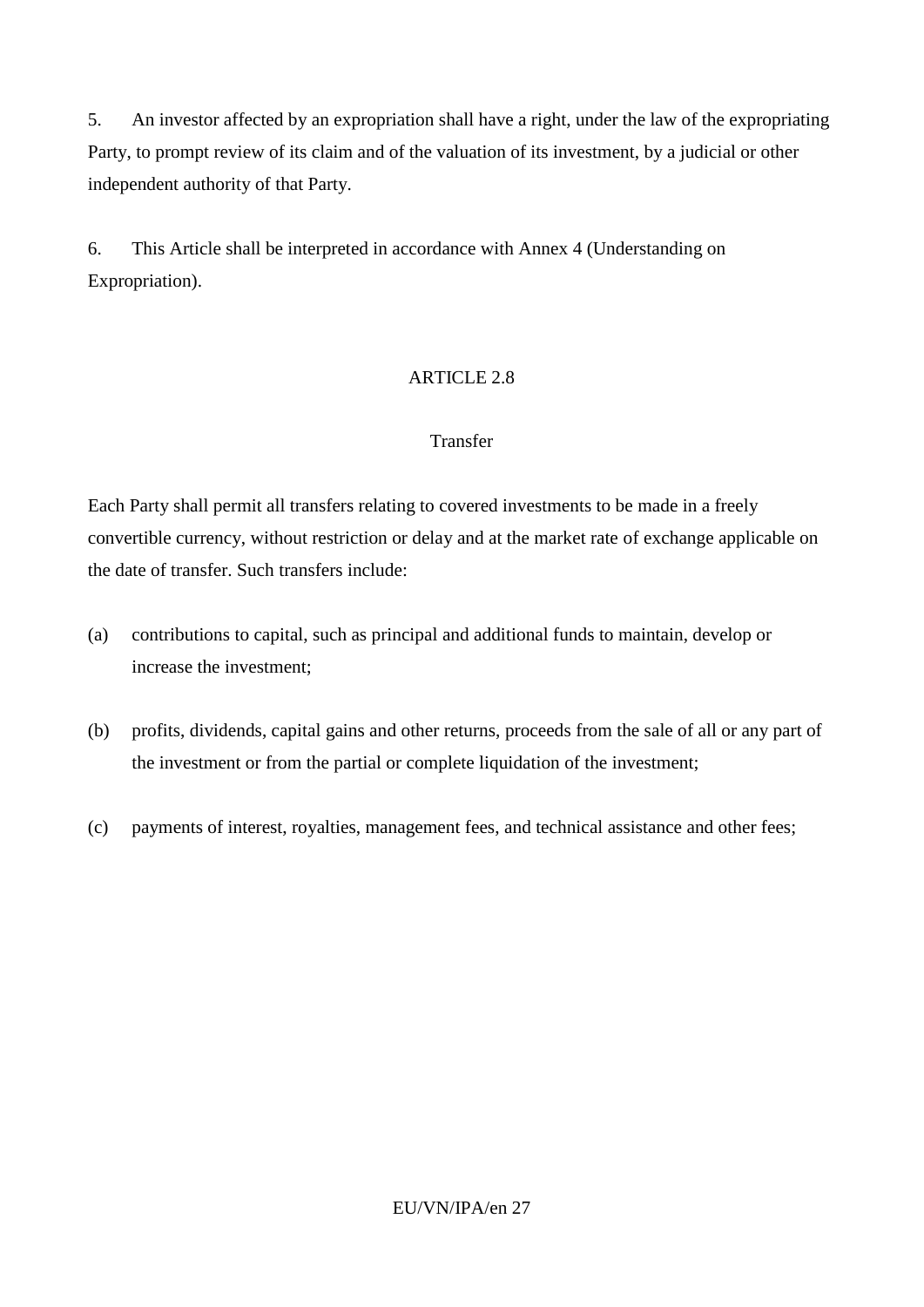- (d) payments made under a contract entered into by the investor, or the covered investment, including payments made pursuant to a loan agreement;
- (e) earnings and other remuneration of personnel engaged from abroad and working in connection with the investment;
- (f) payments made pursuant to Article 2.6 (Compensation for Losses) and Article 2.7 (Expropriation); and
- (g) payments of damages pursuant to an award issued under Section B (Resolution of Disputes between Investors and Parties) of Chapter 3 (Dispute Settlement).

#### ARTICLE 2.9

#### Subrogation

If a Party, or an agency thereof, makes a payment under an indemnity, a guarantee or a contract of insurance it has entered into in respect of an investment made by one of its investors in the territory of the other Party, the other Party shall recognise the subrogation or transfer of any right or title or the assignment of any claim in respect of such investment. The Party or the agency shall have the right to exercise the subrogated or assigned right or claim to the same extent as the original right or claim of the investor. Such rights may be exercised by the Party or an agency thereof, or by the investor only if the Party or an agency thereof so authorises.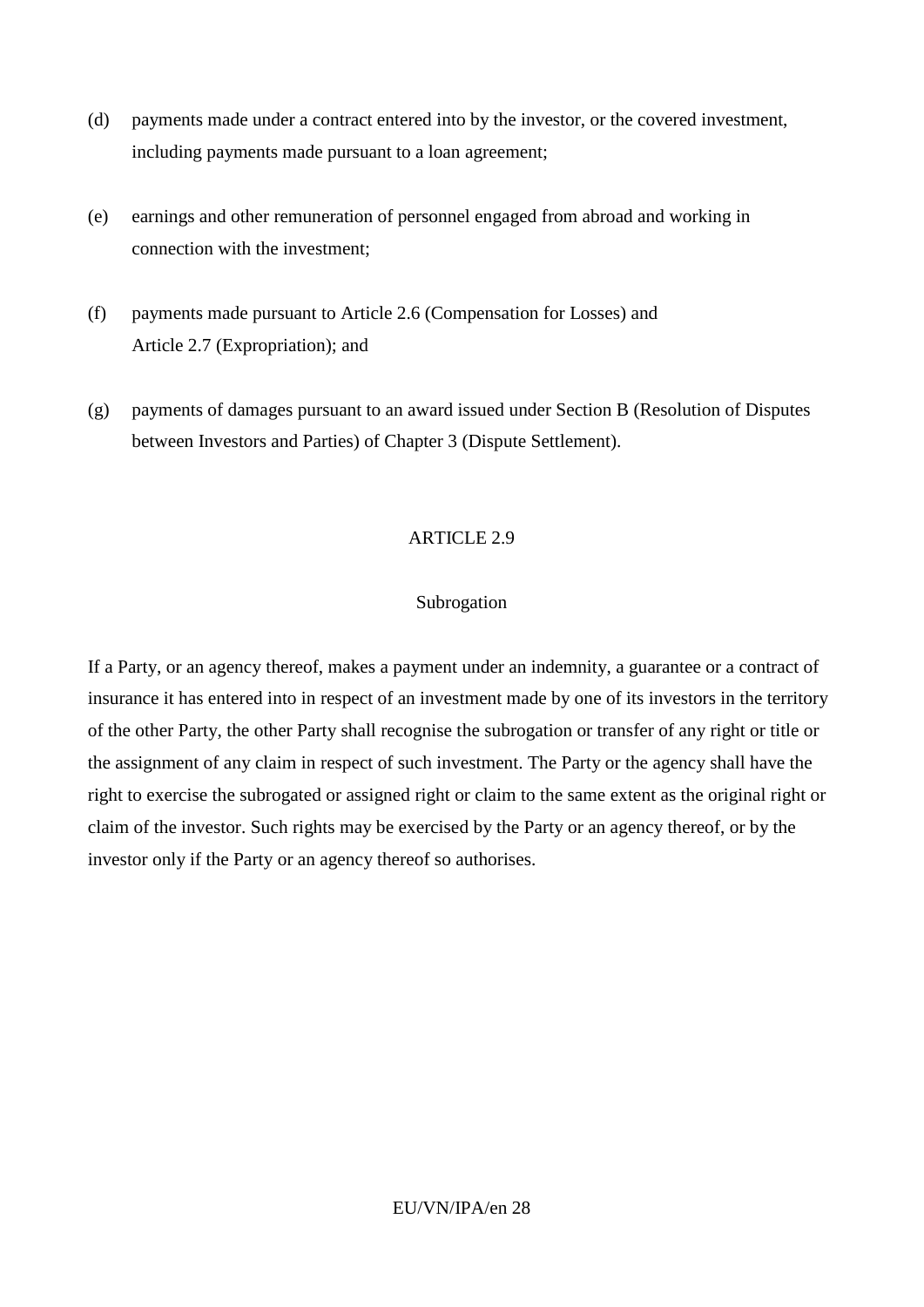# CHAPTER 3

# DISPUTE SETTLEMENT

# SECTION A

# RESOLUTION OF DISPUTES BETWEEN PARTIES

### SUB-SECTION 1

# OBJECTIVE AND SCOPE

# ARTICLE 3.1

### Objective

The objective of this Chapter is to establish an effective and efficient mechanism for avoiding and settling any dispute between the Parties regarding the interpretation and application of this Agreement with a view to arriving at a mutually agreed solution.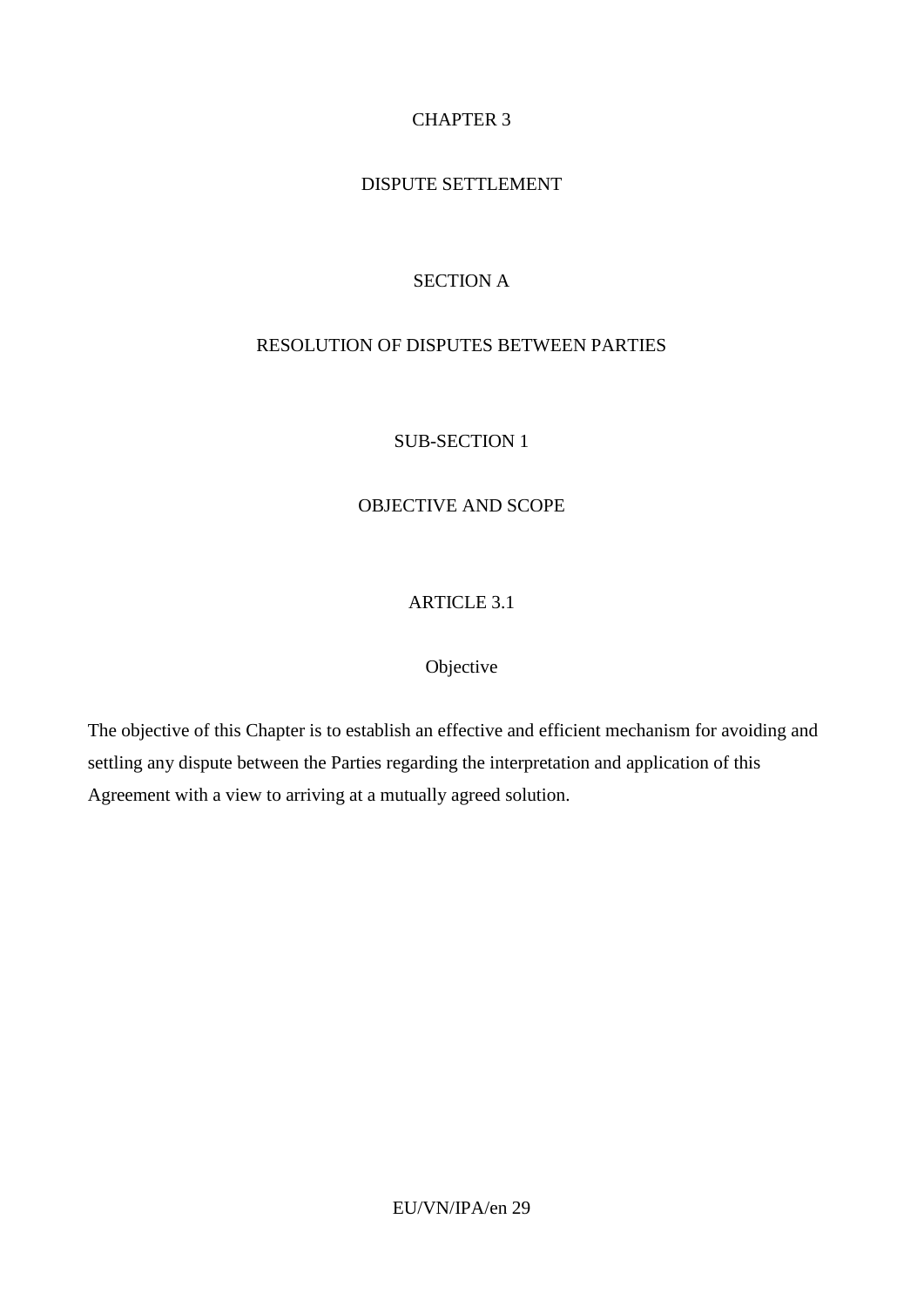### ARTICLE 3.2

#### Scope

This Chapter applies with respect to the avoidance and settlement of any dispute between the Parties regarding the interpretation or application of the provisions of this Agreement, except as otherwise provided for in this Agreement.

#### SUB-SECTION 2

## CONSULTATIONS AND MEDIATION

## ARTICLE 3.3

#### Consultations

1. The Parties shall endeavour to resolve any dispute referred to in Article 3.2 (Scope) by entering into consultations in good faith with the aim of reaching a mutually agreed solution.

2. A Party shall seek consultations by means of a written request to the other Party, copied to the Committee established pursuant to Article 4.1 (Committee), identifying the measure at issue and the relevant provisions of this Agreement.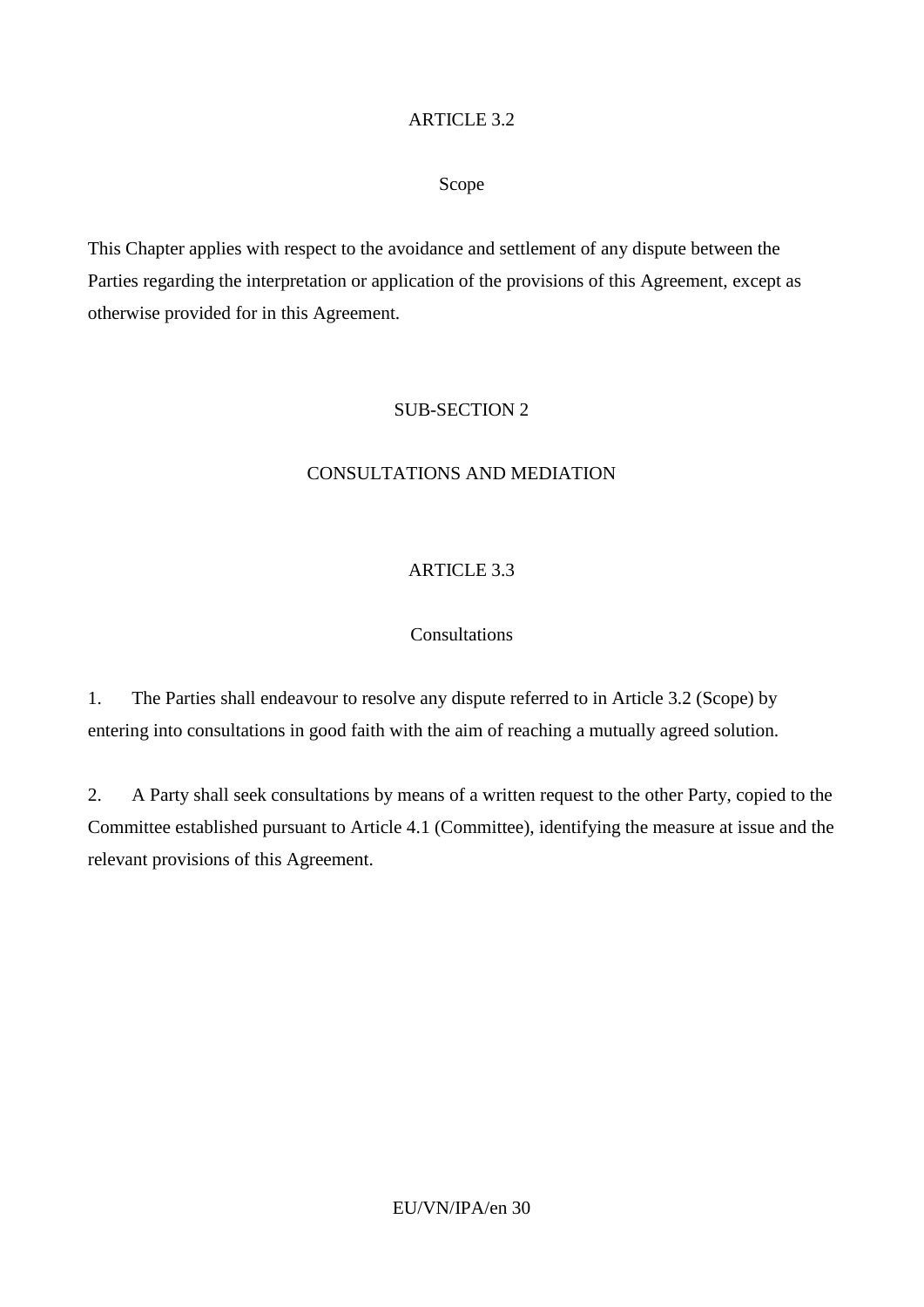3. Consultations shall be held within 30 days of the date of receipt of the request referred to in paragraph 2 and take place, unless the Parties agree otherwise, in the territory of the Party to which the request is made. The consultations shall be deemed concluded within 45 days of the date of receipt of the request, unless both Parties agree to continue consultations. Consultations, in particular all information disclosed and positions taken by the Parties, shall be confidential and without prejudice to the rights of either Party in any further proceedings.

4. Consultations on matters of urgency, including those regarding perishable goods, seasonal goods or seasonal services, shall be held within 15 days of the date of receipt of the request referred to in paragraph 2. The consultations shall be deemed concluded within 20 days, unless both Parties agree to continue consultations.

5. The Party that sought consultations may have recourse to Article 3.5 (Initiation of the Arbitration Procedure) if:

- (a) the other Party does not respond to the request for consultations within 15 days of the date of its receipt;
- (b) the consultations are not held within the timeframes provided for in paragraphs 3 or 4;
- (c) the Parties agree not to have consultations; or
- (d) the consultations have been concluded without a mutually agreed solution.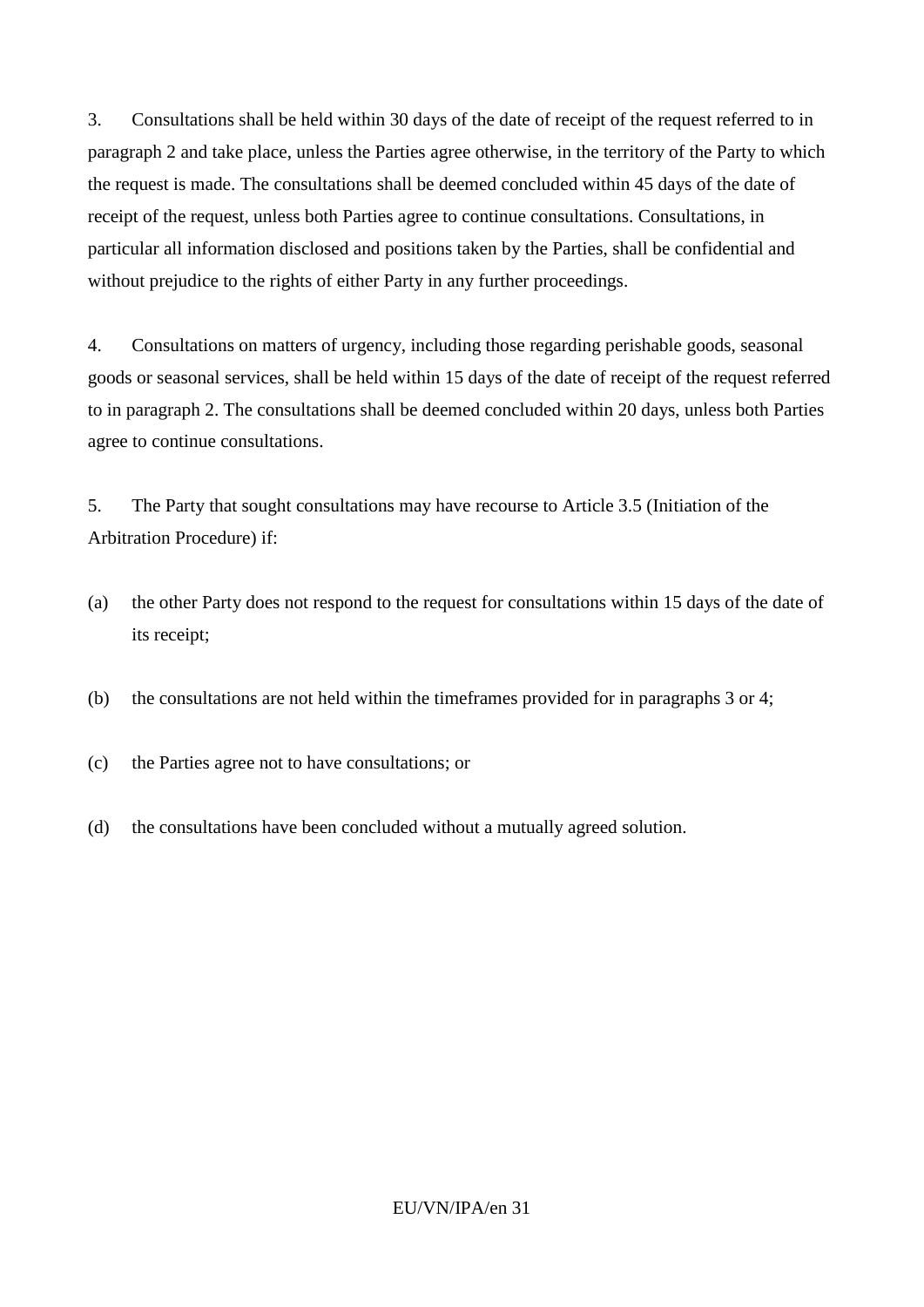6. During consultations each Party shall provide sufficient factual information for an examination of the manner in which the measure at issue could affect the operation and application of this Agreement.

## ARTICLE 3.4

### Mediation Mechanism

The Parties may at any time agree to enter into a mediation procedure pursuant to Annex 9 (Mediation Mechanism) with respect to any measure adversely affecting investment between the Parties.

# SUB-SECTION 3

### DISPUTE SETTLEMENT PROCEDURES

# ARTICLE 3.5

# Initiation of the Arbitration Procedure

1. If the Parties fail to resolve the dispute by recourse to consultations as provided for in Article 3.3 (Consultations), the Party that sought consultations may request the establishment of an arbitration panel.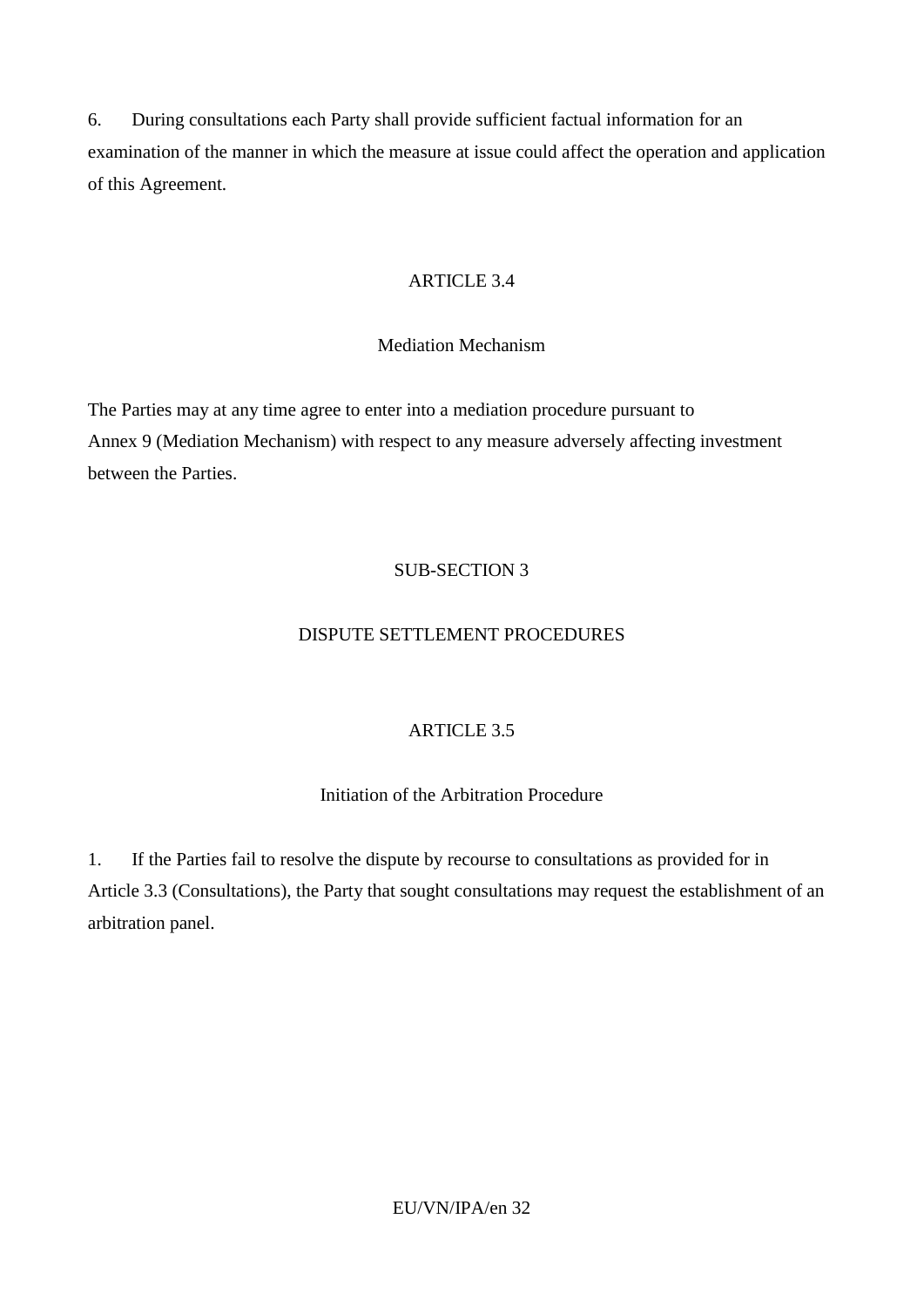2. The request for the establishment of an arbitration panel shall be made in writing to the other Party and copied to the Committee. The complaining Party shall identify the measure at issue in its request, and explain how that measure is inconsistent with the provisions of this Agreement in such a manner as to clearly present the legal basis for the complaint.

### ARTICLE 3.6

### Terms of Reference of the Arbitration Panel

Unless the Parties agree otherwise within 10 days of the date of the selection of the arbitrators, the terms of reference of the arbitration panel shall be:

"To examine, in the light of the relevant provisions of this Agreement cited by the Parties, the matter referred to in the request for the establishment of an arbitration panel pursuant to Article 3.5 (Initiation of the Arbitration Procedure), to rule on the conformity of the measure in question with the provisions referred to in Article 3.2 (Scope), and to set out in its report the findings of fact, the applicability of relevant provisions and the basic rationale for any findings and recommendations, in accordance with Articles 3.10 (Interim Report) and 3.11 (Final Report).".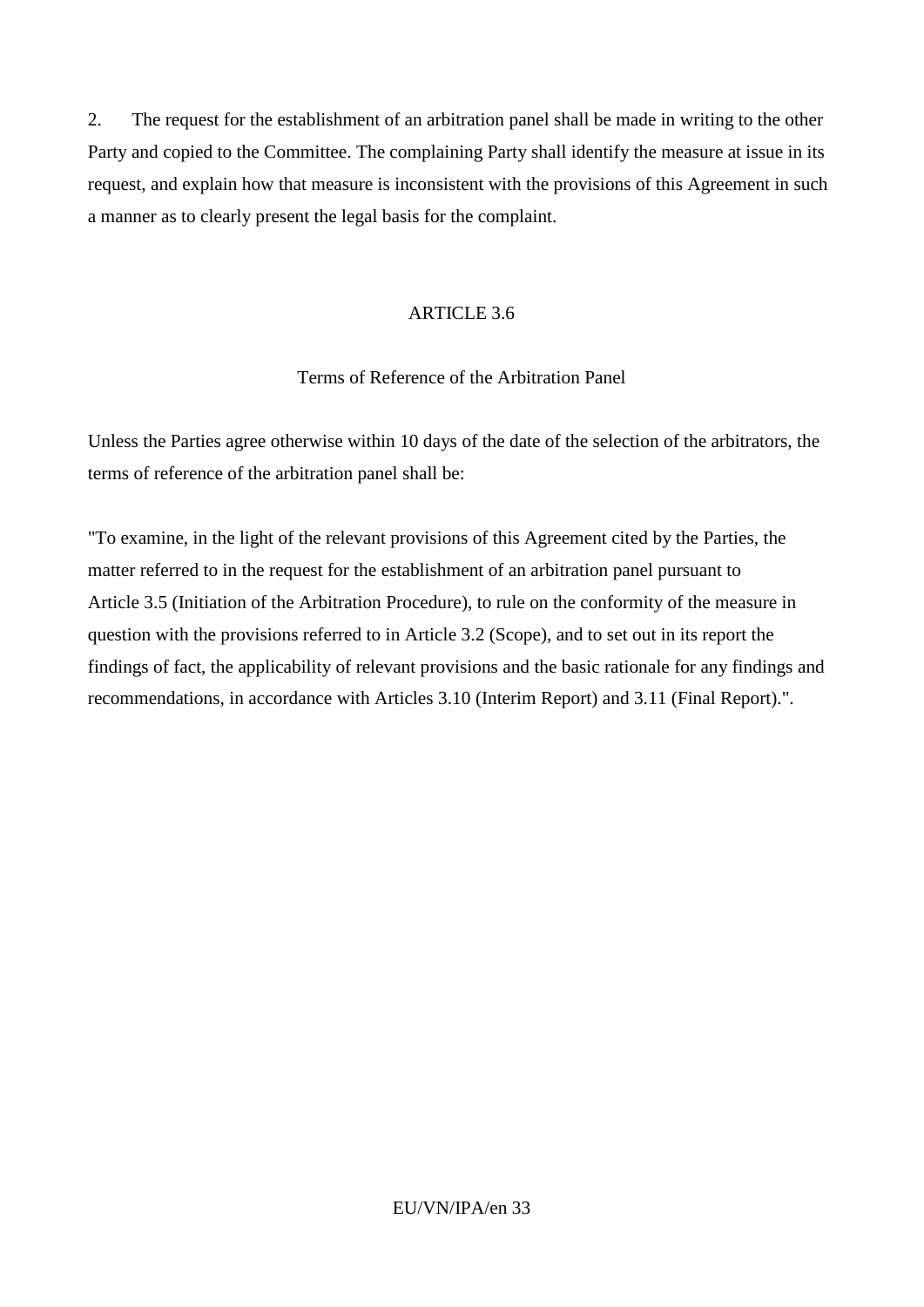# ARTICLE 3.7

### Establishment of the Arbitration Panel

1. An arbitration panel shall be composed of three arbitrators.

2. Within 10 days of the date of receipt by the Party complained against of the request for the establishment of an arbitration panel, the Parties shall consult in order to agree on the composition of the arbitration panel.

3. If the Parties do not agree on the composition of the arbitration panel within the time frame provided for in paragraph 2, each Party may appoint an arbitrator from the sub-list of that Party established under Article 3.23 (List of Arbitrators) within 10 days of the expiry of the time frame provided for in paragraph 2. If a Party fails to appoint an arbitrator from its sub-list the arbitrator shall be selected by lot, upon request of the other Party, by the chair of the Committee, or the chair's delegate, from the sub-list of that Party established under Article 3.23 (List of Arbitrators).

4. If the Parties do not agree on the chairperson of the arbitration panel within the time frame provided for in paragraph 2 the chair of the Committee, or the chair's delegate, shall select by lot, upon request of a Party, the chairperson of the arbitration panel from the sub-list of chairpersons established under Article 3.23 (List of Arbitrators).

5. The chair of the Committee, or the chair's delegate, shall select the arbitrators within five days of the request referred to in paragraphs 3 or 4.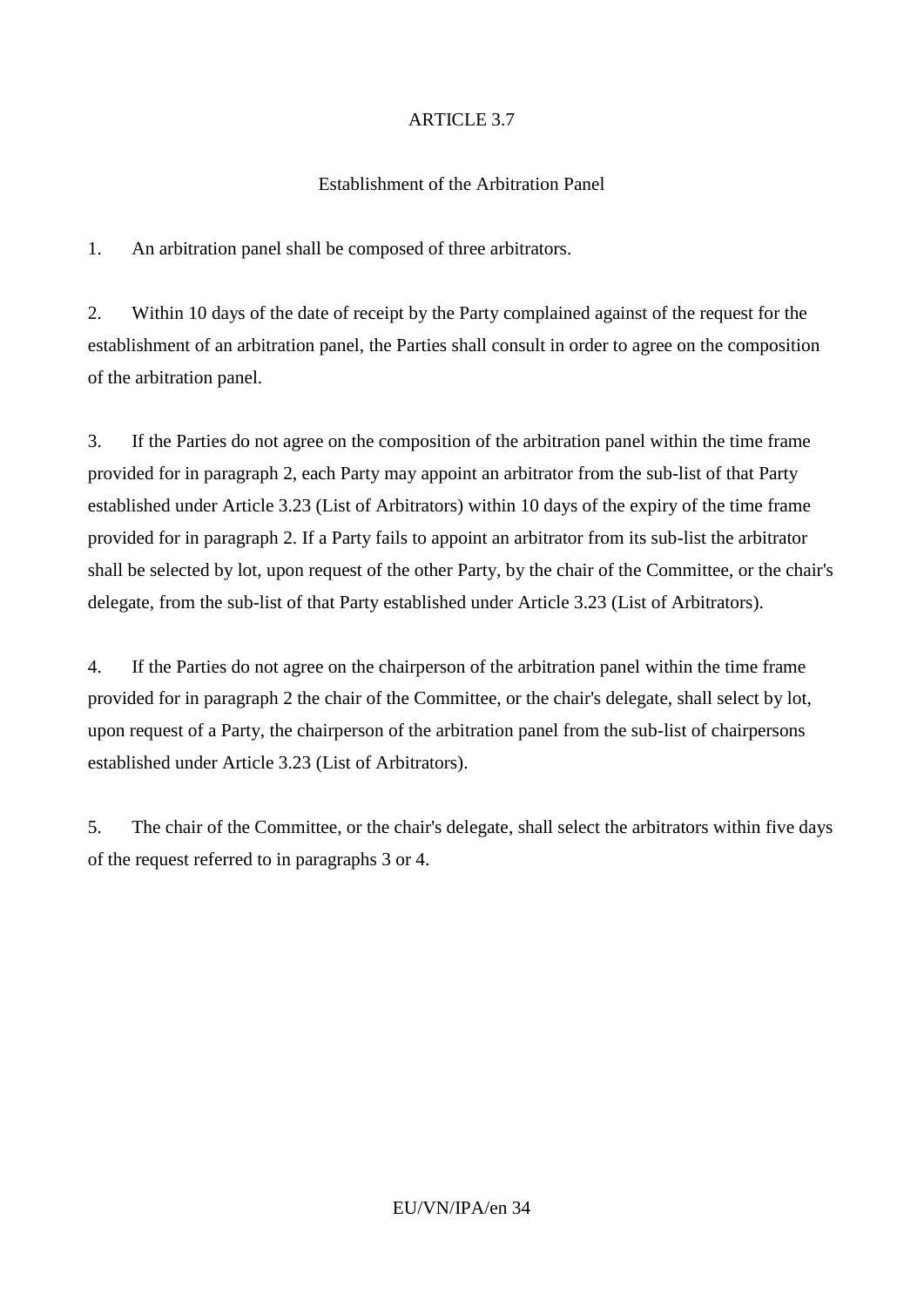6. The date of establishment of the arbitration panel shall be the date on which the three selected arbitrators have notified the Parties of the acceptance of their appointment in accordance with Annex 7 (Rules of Procedure).

7. If any of the lists provided for in Article 3.23 (List of Arbitrators) have not been established or do not contain sufficient names at the time a request is made pursuant to paragraphs 3 or 4, the arbitrators shall be drawn by lot from among the individuals who have been formally proposed by both Parties or by a Party in the event that only one Party has made a proposal.

# ARTICLE 3.8

# Dispute Settlement Proceedings of the Arbitration Panel

1. The rules and procedures set out in this Article, Annexes 7 (Rules of Procedure) and 8 (Code of Conduct for Arbitrators and Mediators) shall govern the dispute settlement proceedings of an arbitration panel.

2. Unless the Parties agree otherwise, they shall meet the arbitration panel within 10 days of its establishment in order to determine all matters that the Parties or the arbitration panel deem appropriate, including the timetable of the proceedings and the remuneration and expenses of the arbitrators in accordance with Annex 7 (Rules of Procedure). Arbitrators and representatives of the Parties may take part in this meeting via telephone or video conference.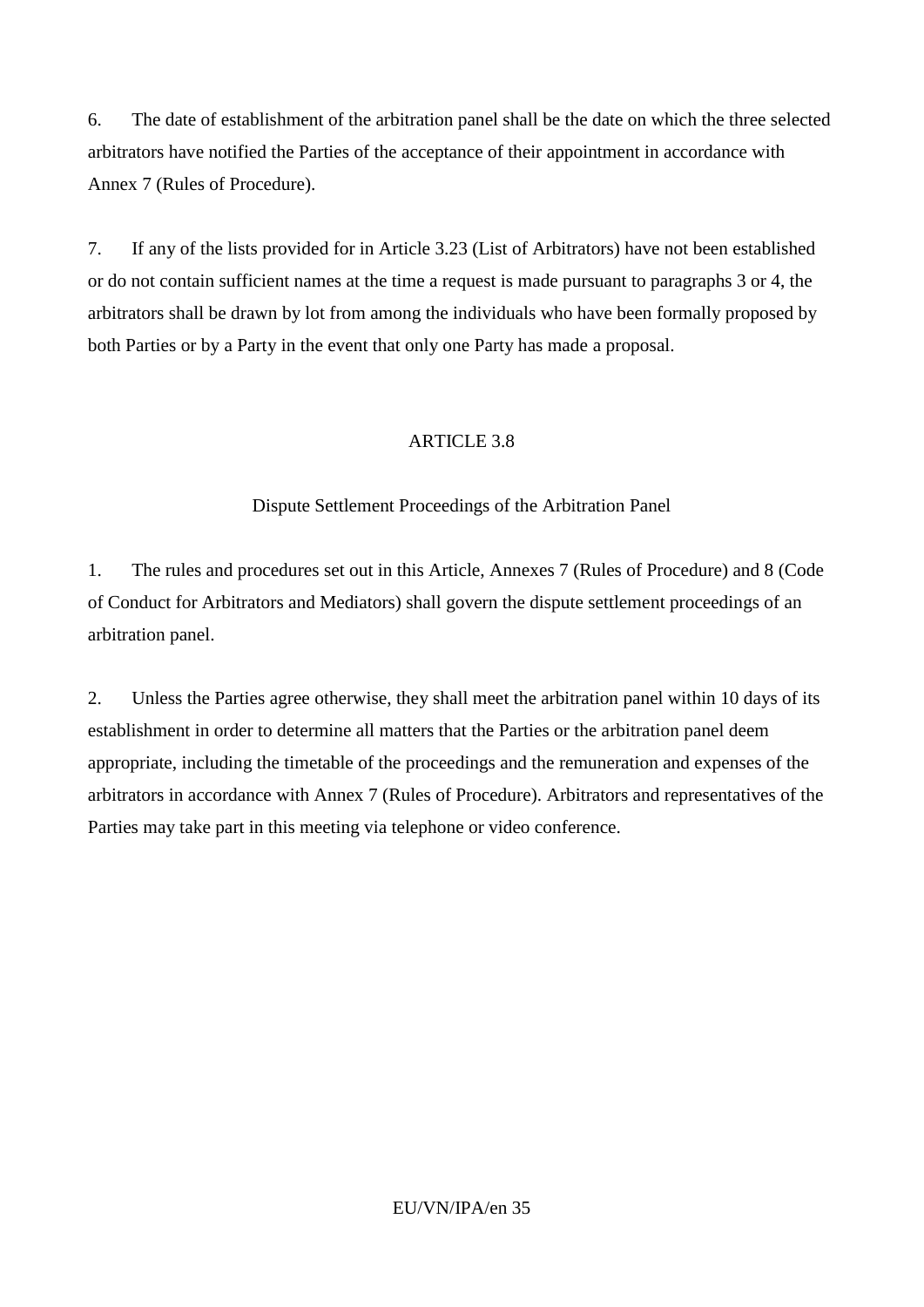3. The venue of the hearing shall be decided by mutual consent of the Parties. If the Parties do not agree on the venue of the hearing, it shall be held in Brussels if the complaining Party is Viet Nam and in Ha Noi if the complaining Party is the EU Party.

4. Any hearing shall be open to the public unless otherwise provided for in Annex 7 (Rules of Procedure).

5. In accordance with Annex 7 (Rules of Procedure), the Parties shall be given the opportunity to attend any of the presentations, statements, arguments or rebuttals in the proceedings. Any information or written submission submitted to the arbitration panel by a Party, including any comments on the descriptive part of the interim report, responses to questions by the arbitration panel and comments by a Party on those responses, shall be made available to the other Party.

6. Unless the Parties agree otherwise within three days of the date of establishment of the arbitration panel, the arbitration panel may receive, in accordance with Annex 7 (Rules of Procedure), unsolicited written submissions (*amicus curiae* submissions) from natural or legal person established in the territory of a Party.

7. For its internal deliberations, the arbitration panel shall meet in closed session where only arbitrators take part. The arbitration panel may also permit its assistants to be present at its deliberations. The deliberations of the arbitration panel and the documents submitted to it shall be kept confidential.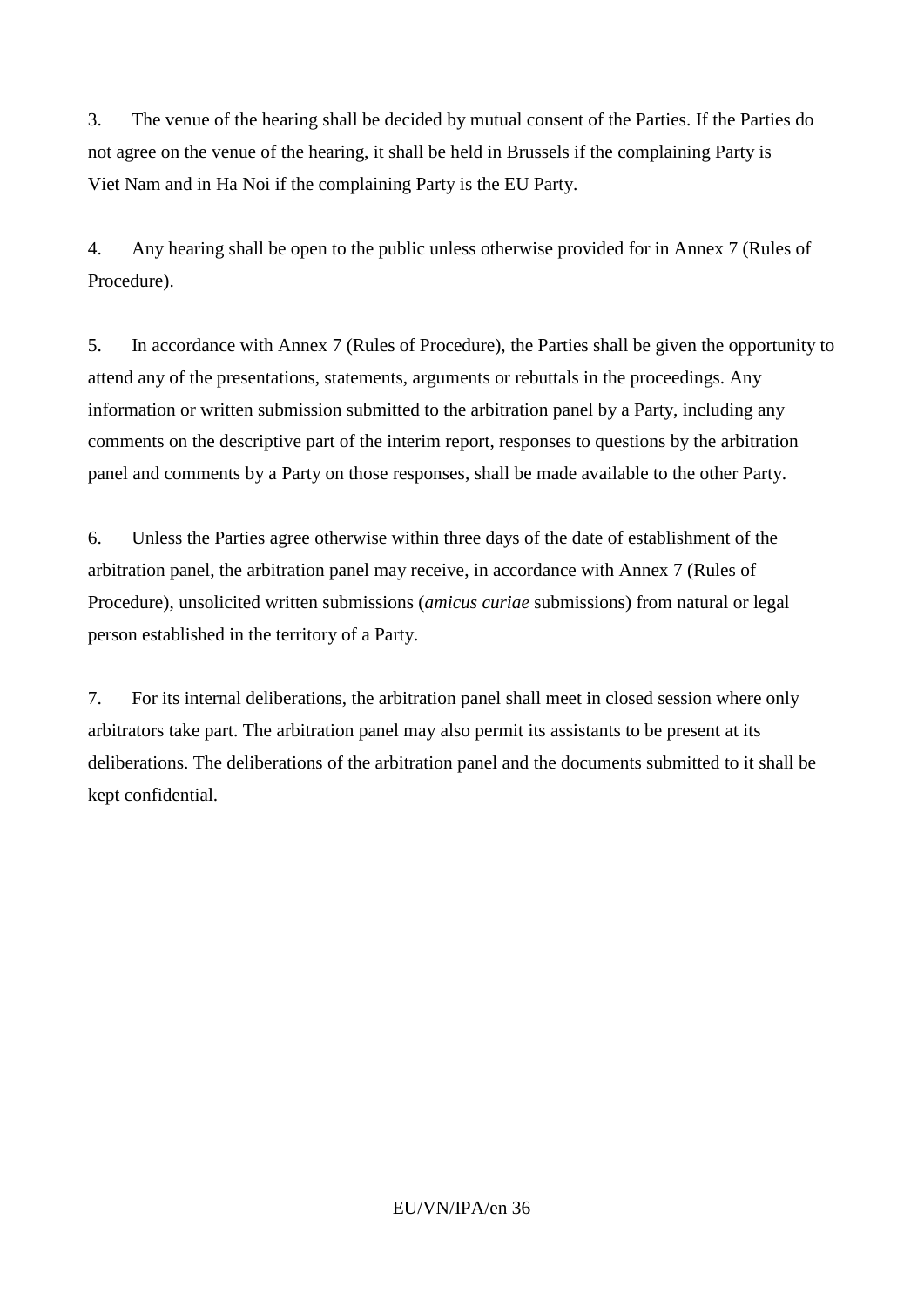### Preliminary Ruling on Urgency

If a Party so requests, the arbitration panel shall give a preliminary ruling within 10 days of its establishment on whether it deems the case to be urgent.

### ARTICLE 3.10

### Interim Report

1. The arbitration panel shall issue an interim report to the Parties setting out the findings of fact, the applicability of relevant provisions and the basic rationale for any findings and recommendations, no later than 90 days from the date of establishment of the arbitration panel. When it considers that this deadline cannot be met, the chairperson of the arbitration panel shall notify the Parties and the Committee in writing, stating the reasons for the delay and the date on which the arbitration panel plans to issue its interim report. The arbitration panel shall, under no circumstances, issue the interim report later than 120 days after the date of establishment of the arbitration panel.

2. A Party may submit a written request, including comments, to the arbitration panel to review precise aspects of the interim report within 14 days of its notification.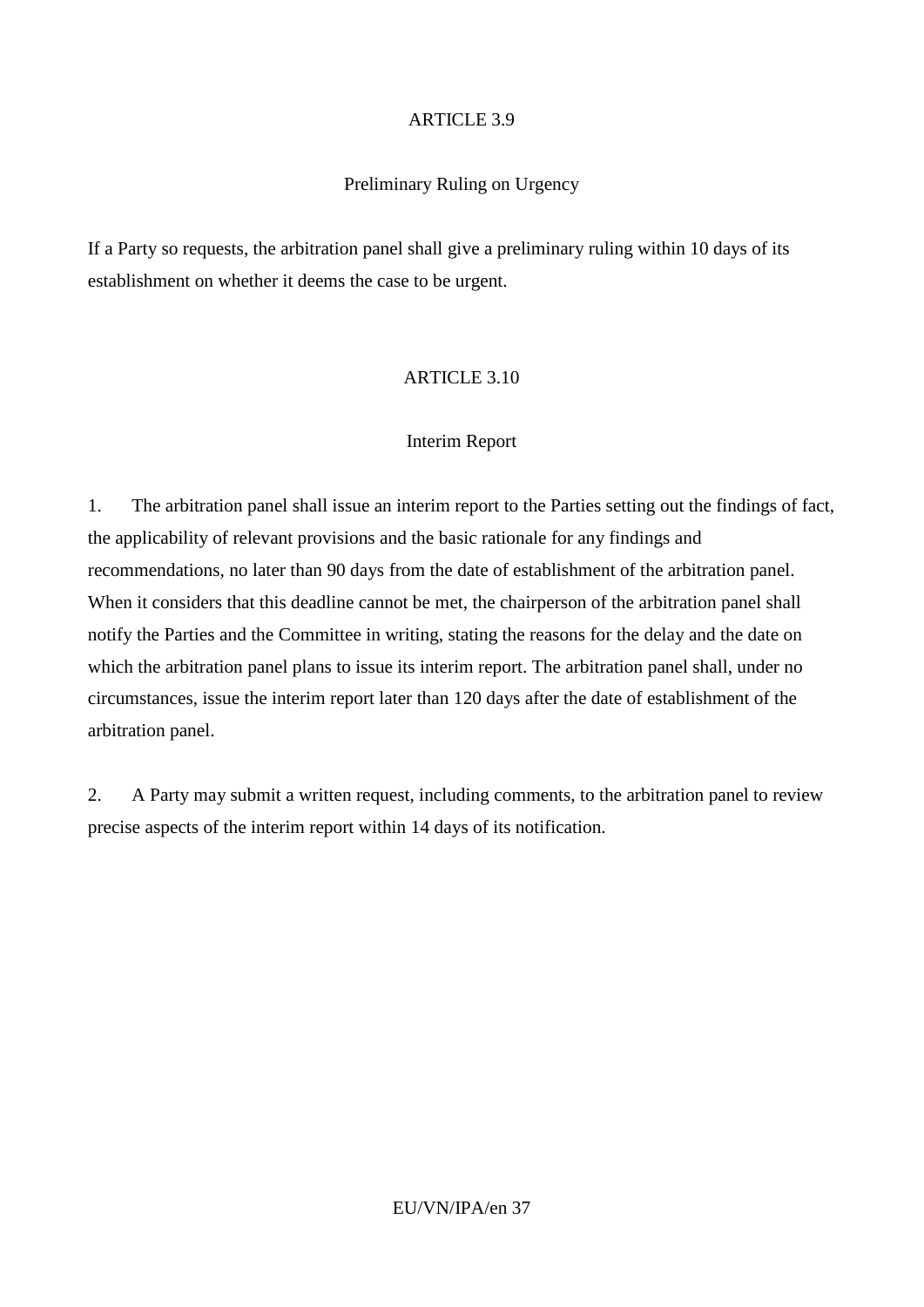3. In cases of urgency, including those involving perishable goods or seasonal goods or services, the arbitration panel shall make every effort to issue its interim report within 45 days and, in any case, no later than 60 days after the date of establishment of the arbitration panel. A Party may submit a written request, including comments, to the arbitration panel to review precise aspects of the interim report, within seven days of the notification of the interim report.

4. After considering any written requests, including comments, by the Parties on the interim report, the arbitration panel may modify its report and make any further examination that it considers appropriate.

### ARTICLE 3.11

#### Final Report

1. The arbitration panel shall issue its final report to the Parties and to the Committee within 120 days of the date of establishment of the arbitration panel. When it considers that this deadline cannot be met, the chairperson of the arbitration panel shall notify the Parties and the Committee in writing, stating the reasons for the delay and the date on which the arbitration panel plans to issue its final report. The arbitration panel shall under no circumstances issue the final report later than 150 days from the date of establishment of the arbitration panel.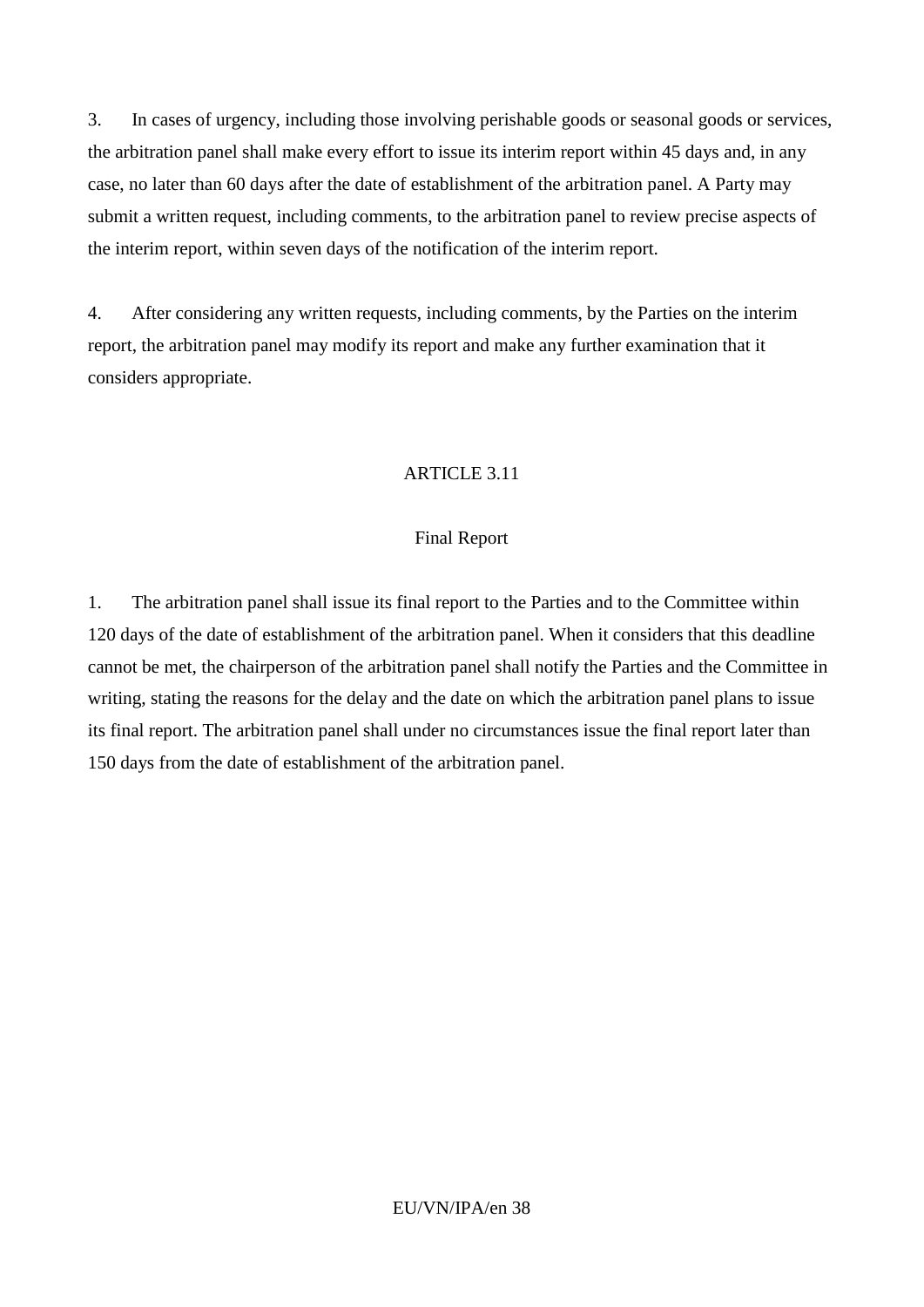2. In cases of urgency, including those involving perishable goods or seasonal goods or services, the arbitration panel shall make every effort to notify its final report within 60 days of the date of its establishment. The arbitration panel shall under no circumstances issue the final report later than 75 days from the date of establishment of the arbitration panel.

3. The final report shall include a sufficient discussion of the arguments made at the interim review stage, and shall clearly address the comments of the Parties.

### ARTICLE 3.12

## Compliance with the Final Report

The Party complained against shall take any measure necessary to comply promptly and in good faith with the final report.

### ARTICLE 3.13

### Reasonable Period of Time for Compliance

1. If immediate compliance is not possible, the Parties shall endeavour to mutually agree on the period of time to comply with the final report. In such a case, the Party complained against shall, no later than 30 days after the receipt of the final report, notify the complaining Party and the Committee of the time it will require for compliance (hereinafter referred to as the "reasonable period of time").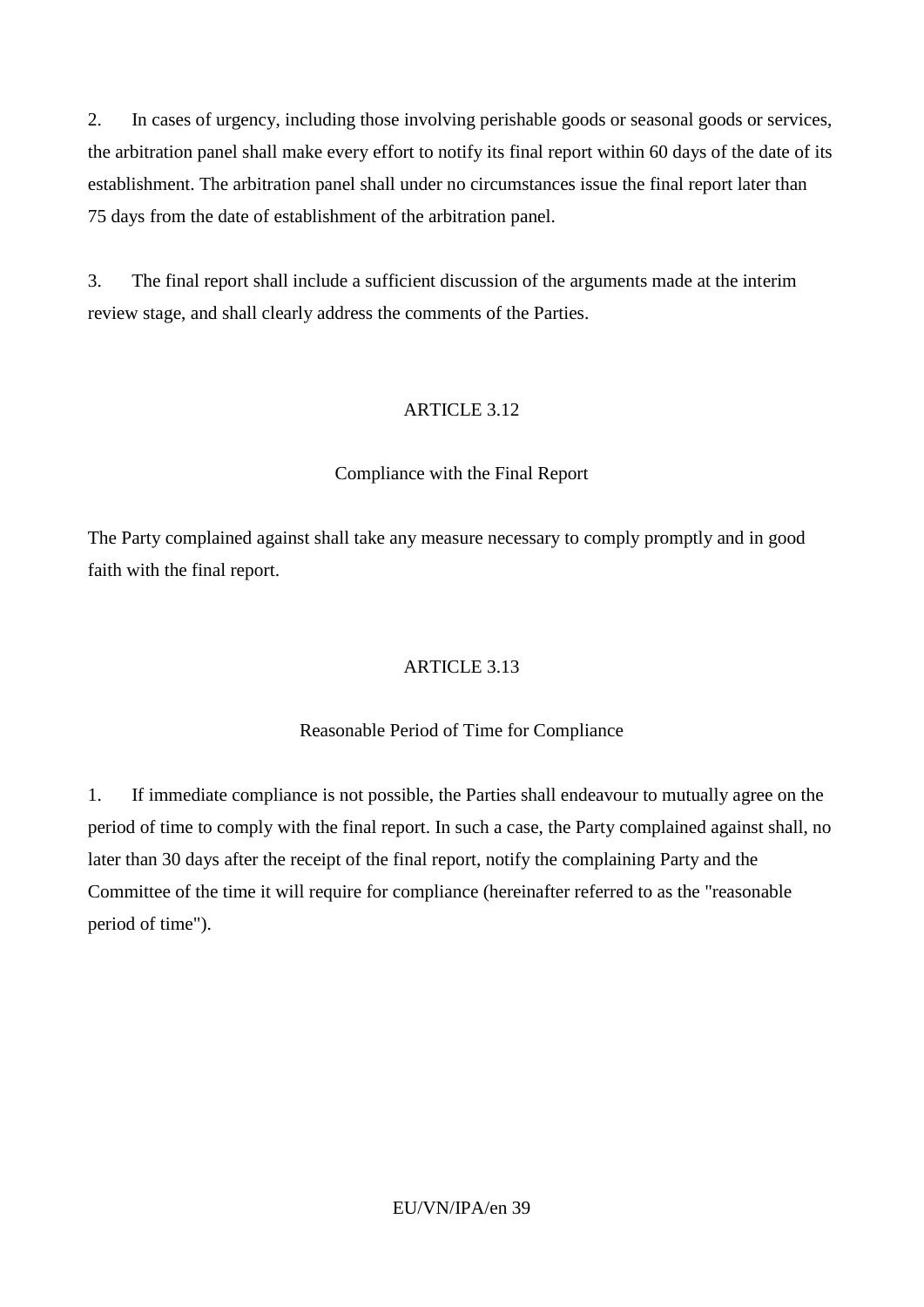2. If there is disagreement between the Parties on the reasonable period of time to comply with the final report, the complaining Party shall, within 20 days of the receipt of the notification made in accordance with paragraph 1 by the Party complained against, request, in writing, the arbitration panel established pursuant to Article 3.7 (Establishment of the Arbitration Panel) (hereinafter referred to as the "original arbitration panel") to determine the length of the reasonable period of time. That request shall be notified to the Party complained against and copied to the Committee.

3. The arbitration panel shall notify its ruling on the reasonable period of time to the Parties and to the Committee within 20 days of the date of the submission of the request referred to in paragraph 2.

4. The Party complained against shall inform, in writing, the complaining Party of its progress to comply with the final report at least 30 days before the expiry of the reasonable period of time.

5. The Parties may agree to extend the reasonable period of time.

### ARTICLE 3.14

## Review of Measure Taken to Comply with the Final Report

1. The Party complained against shall notify the complaining Party and the Committee before the end of the reasonable period of time of any measure that it has taken to comply with the final report.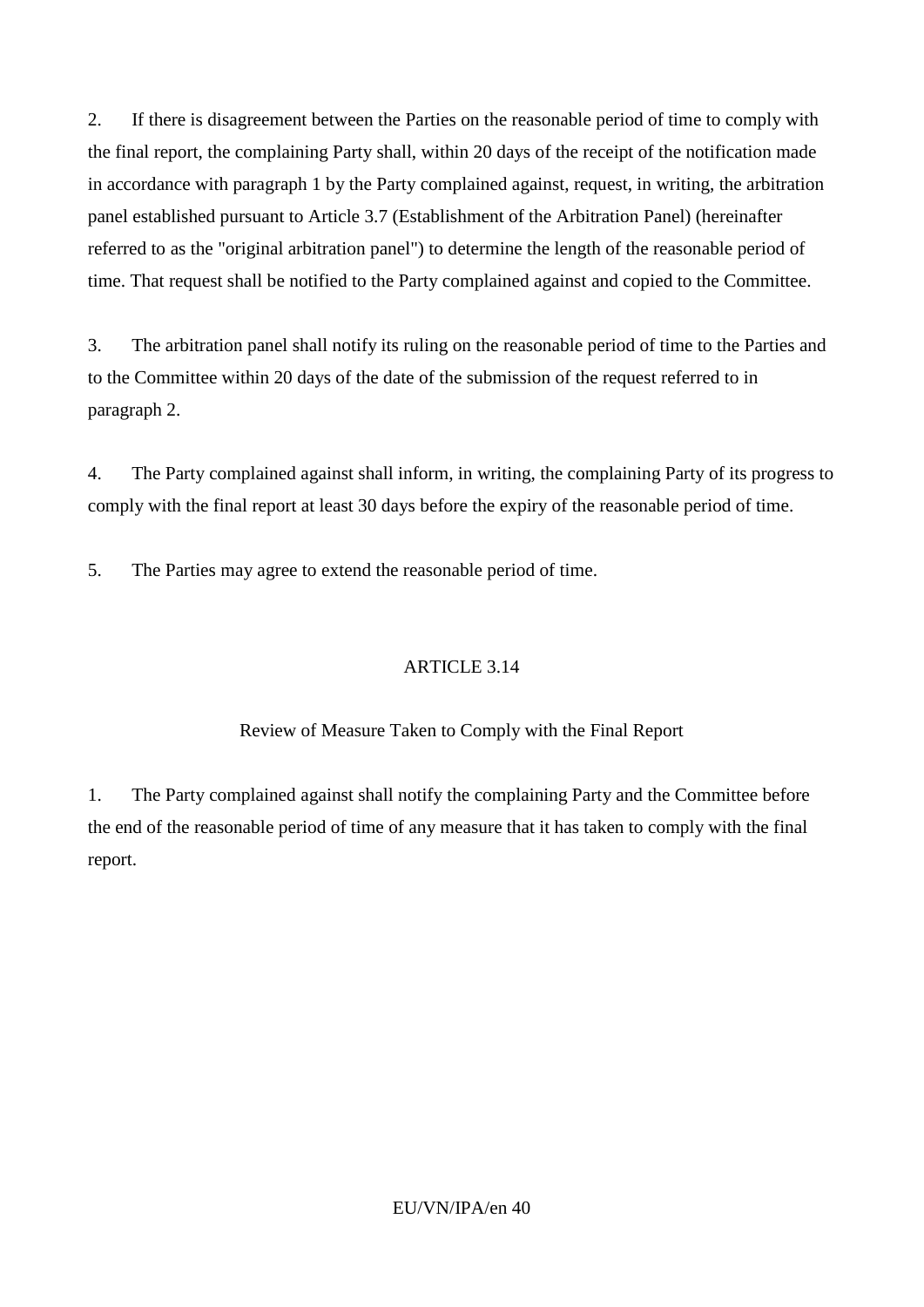2. If the Parties disagree on the existence or the consistency of any measure taken to comply with the provisions referred to in Article 3.2 (Scope) and notified under paragraph 1, the complaining Party may request, in writing, the original arbitration panel to rule on the matter. The request shall be notified to the Party complained against and copied to the Committee. The complaining Party shall identify in its request the specific measure at issue, and explain how such measure is inconsistent with the provisions referred to in Article 3.2 (Scope) in a manner sufficient to clearly present the legal basis for the complaint.

3. The arbitration panel shall notify its ruling to the Parties and to the Committee within 45 days of the date of the submission of the request referred to in paragraph 2.

#### ARTICLE 3.15

### Temporary Remedies in Case of Non-Compliance

1. If the Party complained against fails to notify the complaining Party and the Committee of any measure taken to comply with the final report before the expiry of the reasonable period of time, or if the arbitration panel rules that no measure to comply with has been taken or that the measure notified under paragraph 1 of Article 3.14 (Review of Measure Taken to Comply with the Final Report) is inconsistent with that Party's obligations under the provisions referred to in Article 3.2 (Scope), the Party complained against shall, if so requested by the complaining Party and after consultations with that Party, present an offer for compensation.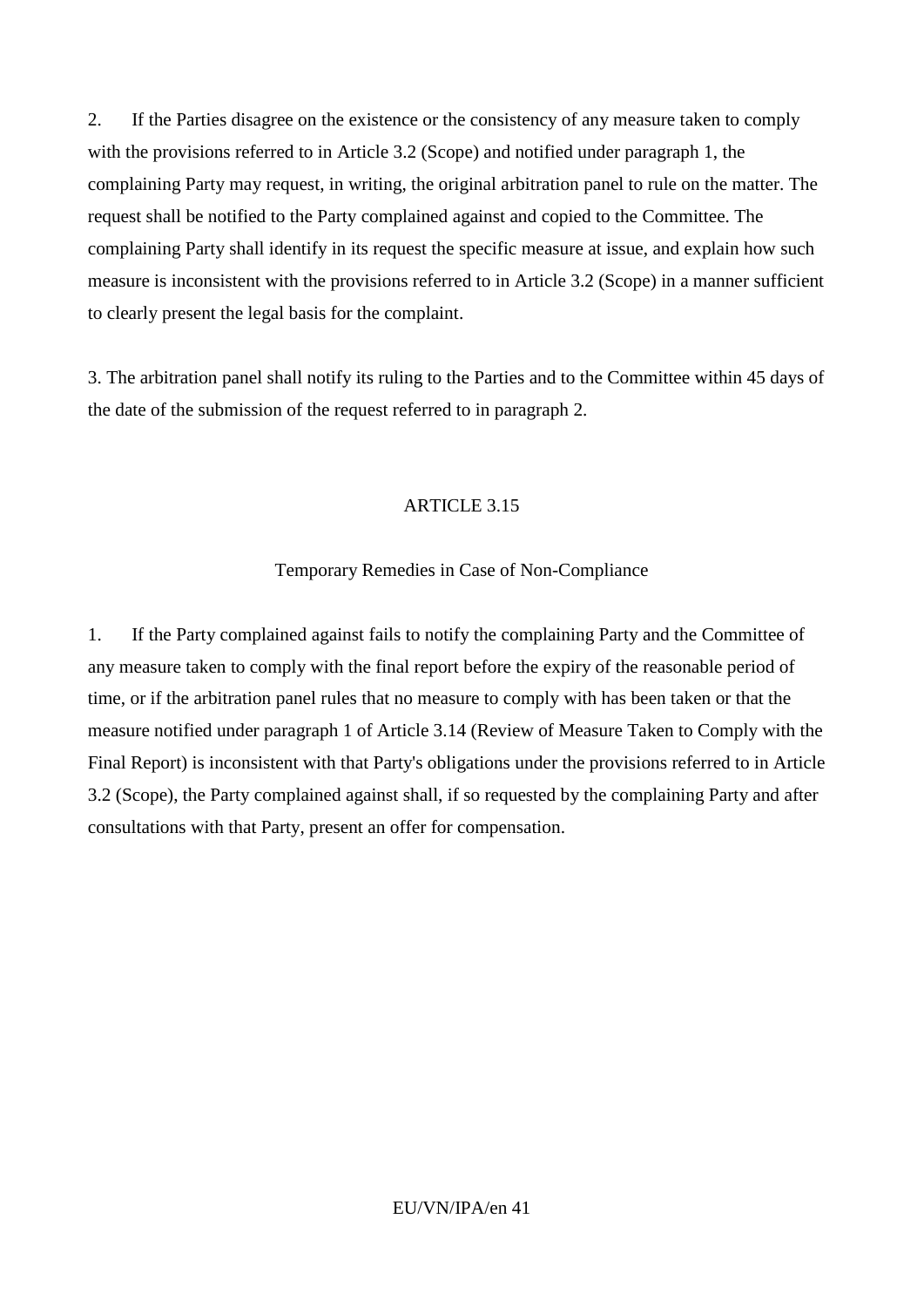2. If the complaining Party decides not to request an offer for compensation or, in case such request is made, if no agreement on compensation is reached within 30 days of the end of the reasonable period of time or of the issuance of the arbitration panel ruling under Article 3.14 (Review of Measure Taken to Comply with the Final Report) that no measure to comply with has been taken or that a measure taken is inconsistent with the provisions referred to in Article 3.2 (Scope), the complaining Party shall be entitled, upon notification to the other Party and to the Committee, to take appropriate measures within the framework of the preferential trade and investment commitments applicable between the Parties which have an effect equivalent to the nullification or impairment caused by the violation. The notification shall specify such measures. The complaining Party may implement the measures at any moment after the expiry of 10 days from the date of receipt of the notification by the Party complained against, unless the Party complained against has requested arbitration under paragraph 3 of this Article.

3. If the Party complained against considers that the effect of the measures taken by the complaining Party is not equivalent to the nullification or impairment caused by the violation, it may request, in writing, the original arbitration panel to rule on the matter. That request shall be notified to the complaining Party and copied to the Committee before the expiry of the period of 10 days referred to in paragraph 2. The original arbitration panel shall notify its ruling on the measures taken by the complaining Party to the Parties and to the Committee within 30 days of the date of the submission of the request. Obligations shall not be suspended until the original arbitration panel has notified its ruling, and any suspension shall be consistent with that ruling.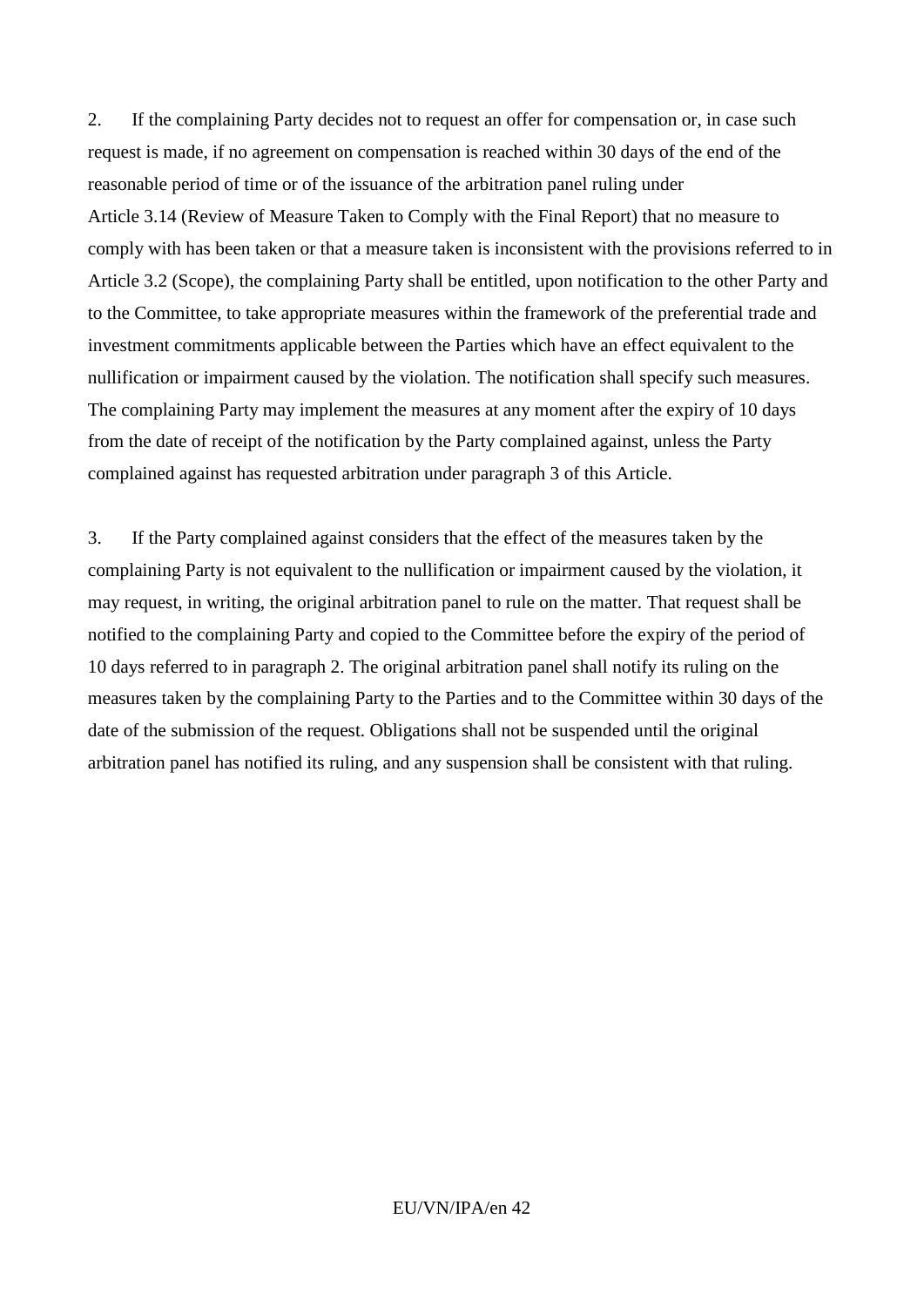- 4. The measures set out in this Article shall be temporary and shall not be applied after:
- (a) the Parties have reached a mutually agreed solution pursuant to Article 3.19 (Mutually Agreed Solution);
- (b) the Parties have agreed that the measure notified under paragraph 1 of Article 3.14 (Review of Measure Taken to Comply with the Final Report) brings the Party complained against into conformity with the provisions referred to in Article 3.2 (Scope); or
- (c) any measure found to be inconsistent with the provisions referred to in Article 3.2 (Scope) has been withdrawn or amended so as to bring it into conformity with those provisions, as ruled under paragraph 3 of Article 3.14 (Review of Measure Taken to Comply with the Final Report).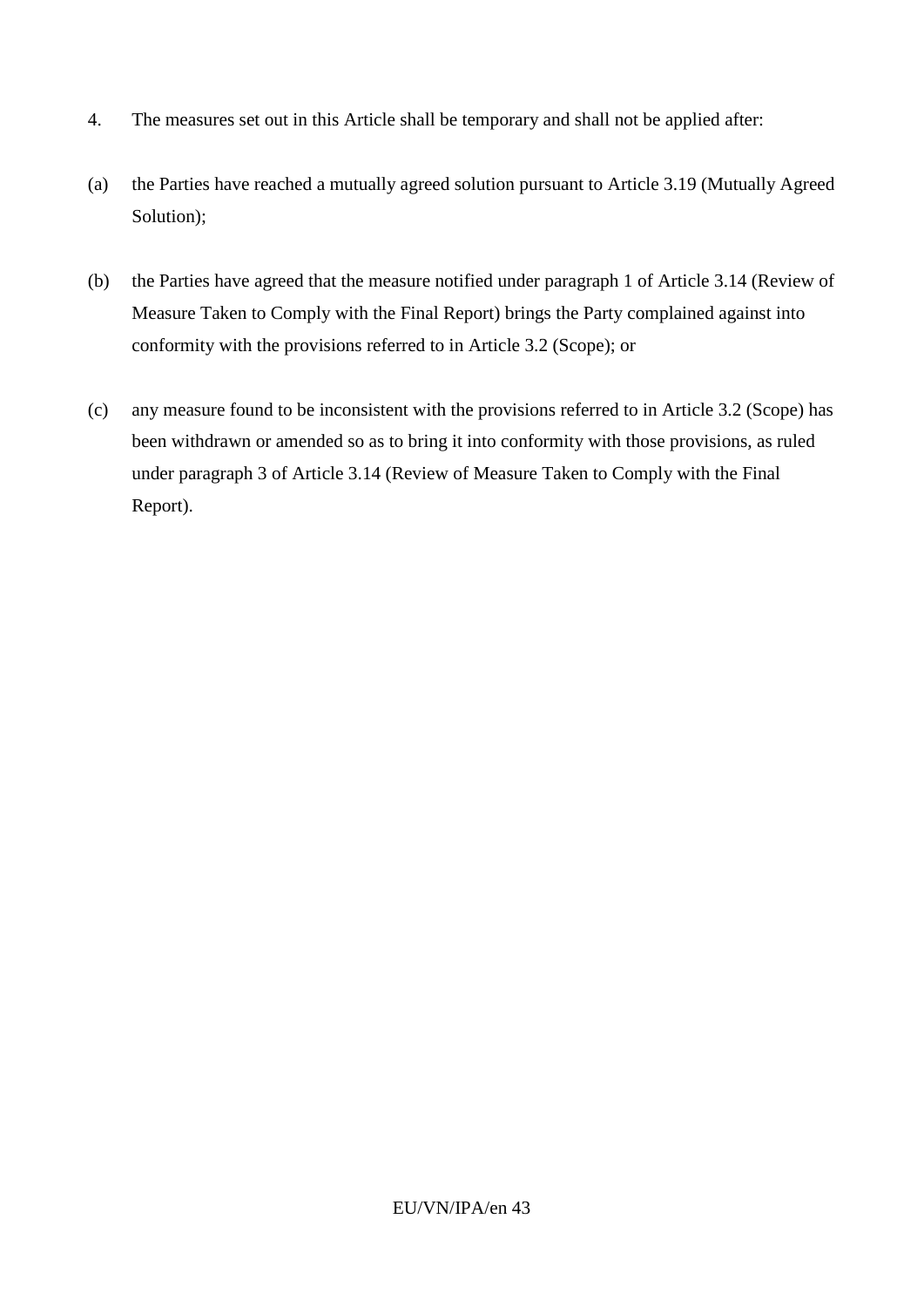# Review of Measure Taken to Comply After the Adoption of Temporary Remedies for Non-Compliance

1. The Party complained against shall notify the complaining Party and the Committee of any measure it has taken to comply with the report of the arbitration panel following the measures applied by the complaining Party or following the application of compensation, as the case may be. With the exception of cases referred to in paragraph 2, the complaining Party shall terminate the measures taken in accordance with Article 3.15 (Temporary Remedies in Case of Non-compliance) within 30 days of the date of the receipt of the notification. In the event that compensation has been applied, and with the exception of cases referred to in paragraph 2, the Party complained against may terminate the application of such compensation within 30 days of its notification that it has complied with the report of the arbitration panel.

2. If the Parties do not agree on whether the notified measure brings the Party complained against into conformity with the provisions referred to in Article 3.2 (Scope), within 30 days of the date of receipt of the notification, the complaining Party shall request, in writing, the original arbitration panel to rule on the matter. That request shall be notified to the Party complained against, copied to the Committee.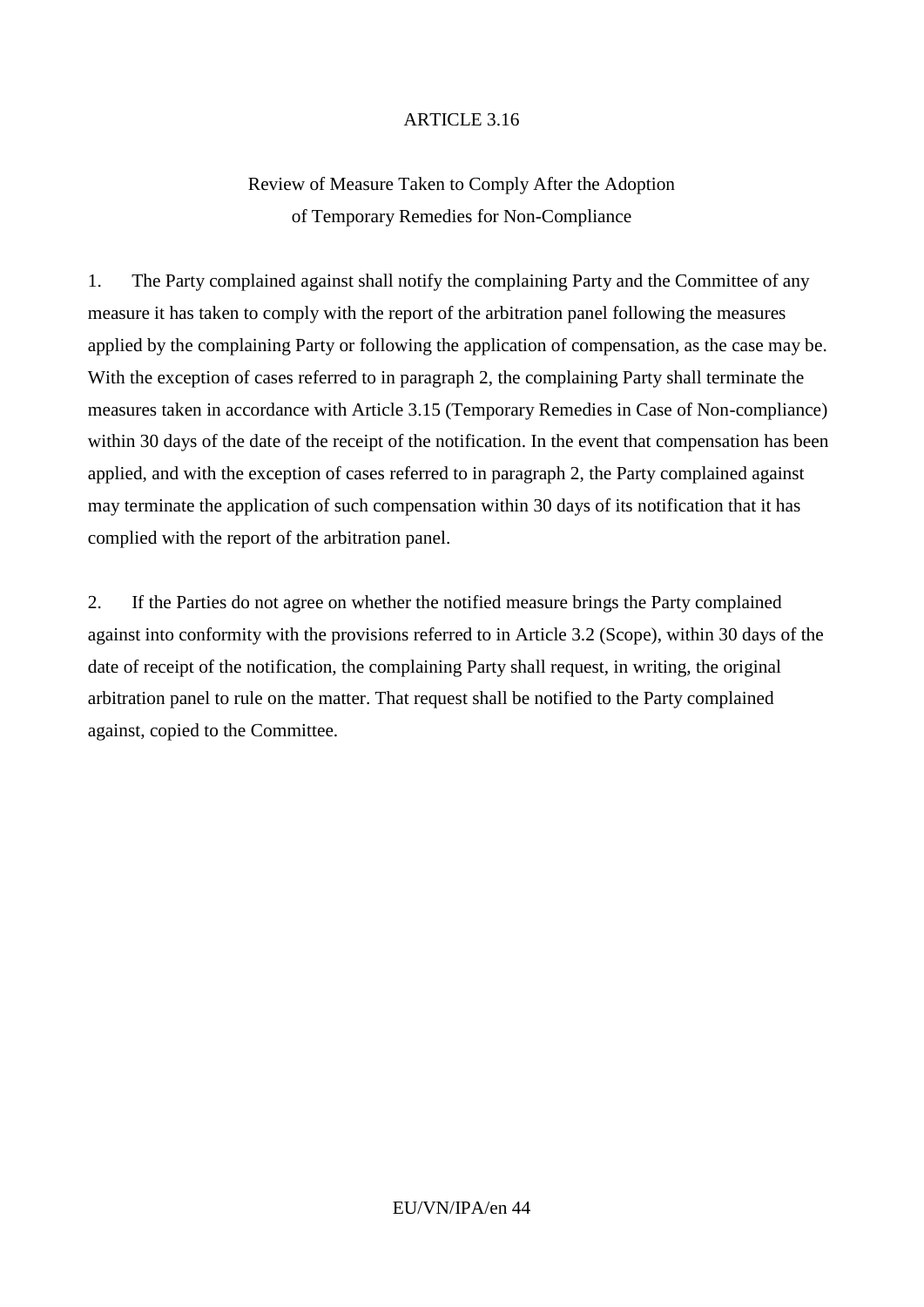3. The ruling of the arbitration panel shall be notified to the Parties and to the Committee within 45 days of the date of the submission of the request. If the arbitration panel rules that the notified measure is in conformity with the provisions referred to in Article 3.2 (Scope), the measures referred to in Article 3.15 (Temporary Remedies in Case of Non-compliance) or the compensation, as the case may be, shall be terminated. Where relevant, the level of suspension of obligations or of compensation shall be adapted in light of the ruling of the arbitration panel.

#### ARTICLE 3.17

#### Replacement of Arbitrators

If during arbitration proceedings the original arbitration panel, or some of its members, are unable to participate, withdraw, or need to be replaced because the member does not comply with the requirements of the Code of Conduct in Annex 8 (Code of Conduct for Arbitrators and Mediators), the procedure set out in Article 3.7 (Establishment of the Arbitration Panel) applies. The time limit for the notification of the reports and rulings, as the case may be, shall be extended by 20 days.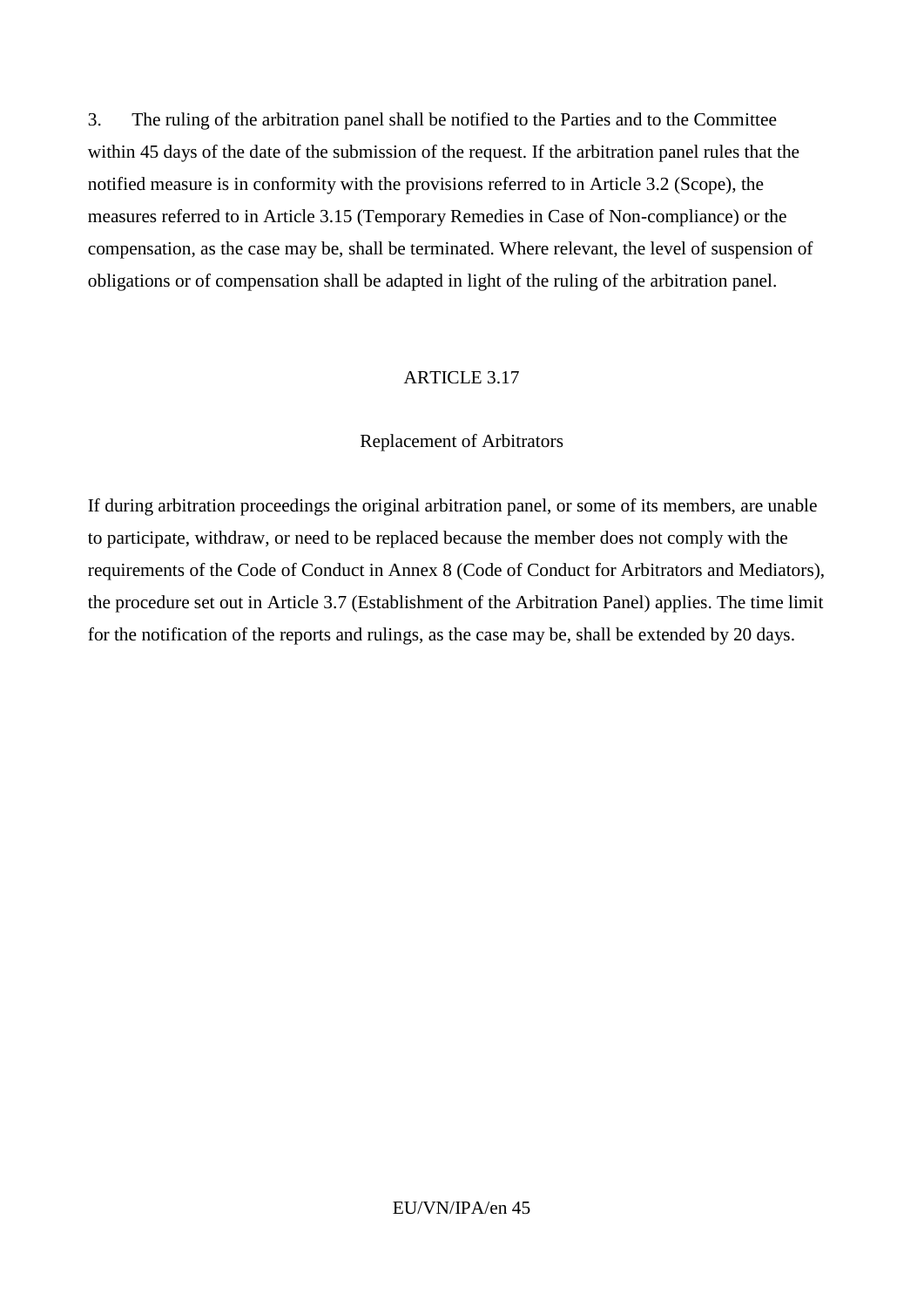#### Suspension and Termination of Arbitration Proceedings

1. The arbitration panel shall, at the request of both Parties, suspend its work at any time for a period agreed by the Parties not exceeding 12 consecutive months. It shall resume its work before the end of that suspension period at the written request of both Parties. The Parties shall inform the Committee, accordingly. The arbitration panel may also resume its work at the end of the suspension period at the written request of either Party. The requesting Party shall inform the Committee and the other Party, accordingly. If a Party does not request the resumption of the arbitration panel's work at the expiry of the suspension period, the authority of the arbitration panel shall lapse and the proceedings shall be terminated. In the event of a suspension of the work of the arbitration panel, the time frames set out in the relevant provisions of this Chapter shall be extended by the same period of time for which the work was suspended. The suspension and termination of the arbitration panel's work are without prejudice to the rights of either Party in other proceedings subject to Article 3.24 (Choice of Forum).

2. The Parties may agree to terminate the proceedings of the arbitration panel by jointly notifying the chairperson of the arbitration panel and the Committee at any time before the issuance of the final report of the arbitration panel.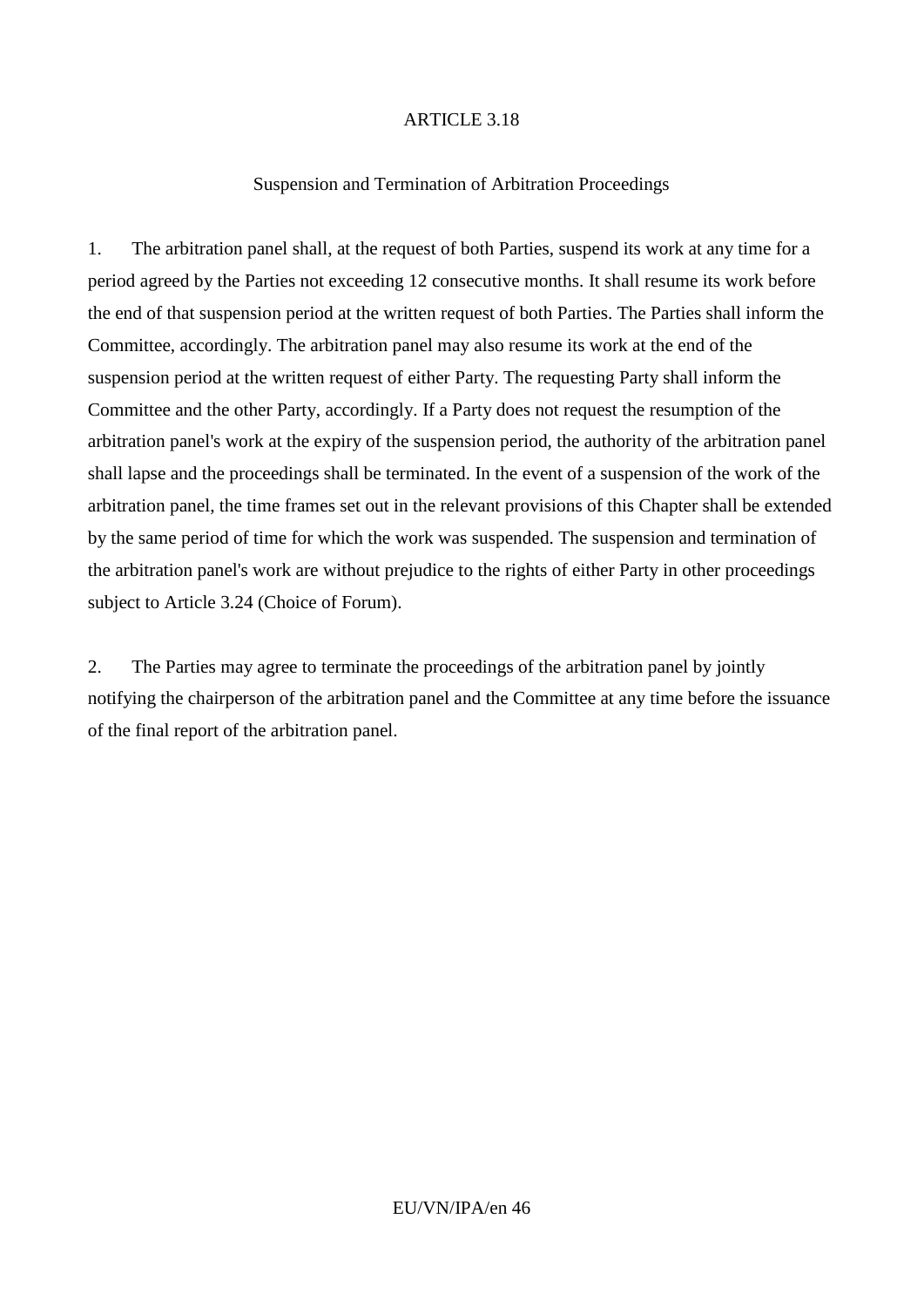#### Mutually Agreed Solution

The Parties may reach a mutually agreed solution to a dispute under this Chapter at any time. They shall jointly notify the Committee and the chairperson of the arbitration panel, where applicable, of any such solution. If the solution requires approval pursuant to the relevant domestic procedures of either Party, the notification shall refer to this requirement and the dispute settlement procedure shall be suspended. If such approval is not required, or if the completion of any such domestic procedures is notified, the dispute settlement procedure shall be terminated.

#### ARTICLE 3.20

### Information and Technical Advice

At the request of a Party, or upon its own initiative, the arbitration panel may request any information it deems appropriate for the proceedings of the arbitration panel from any source, including the Parties involved in the dispute. The arbitration panel also has the right to seek the opinion of experts, as it deems appropriate. The arbitration panel shall consult the Parties before choosing such experts. Any information obtained under this Article shall be disclosed and submitted to the Parties for their comments within the time frame set by the arbitration panel.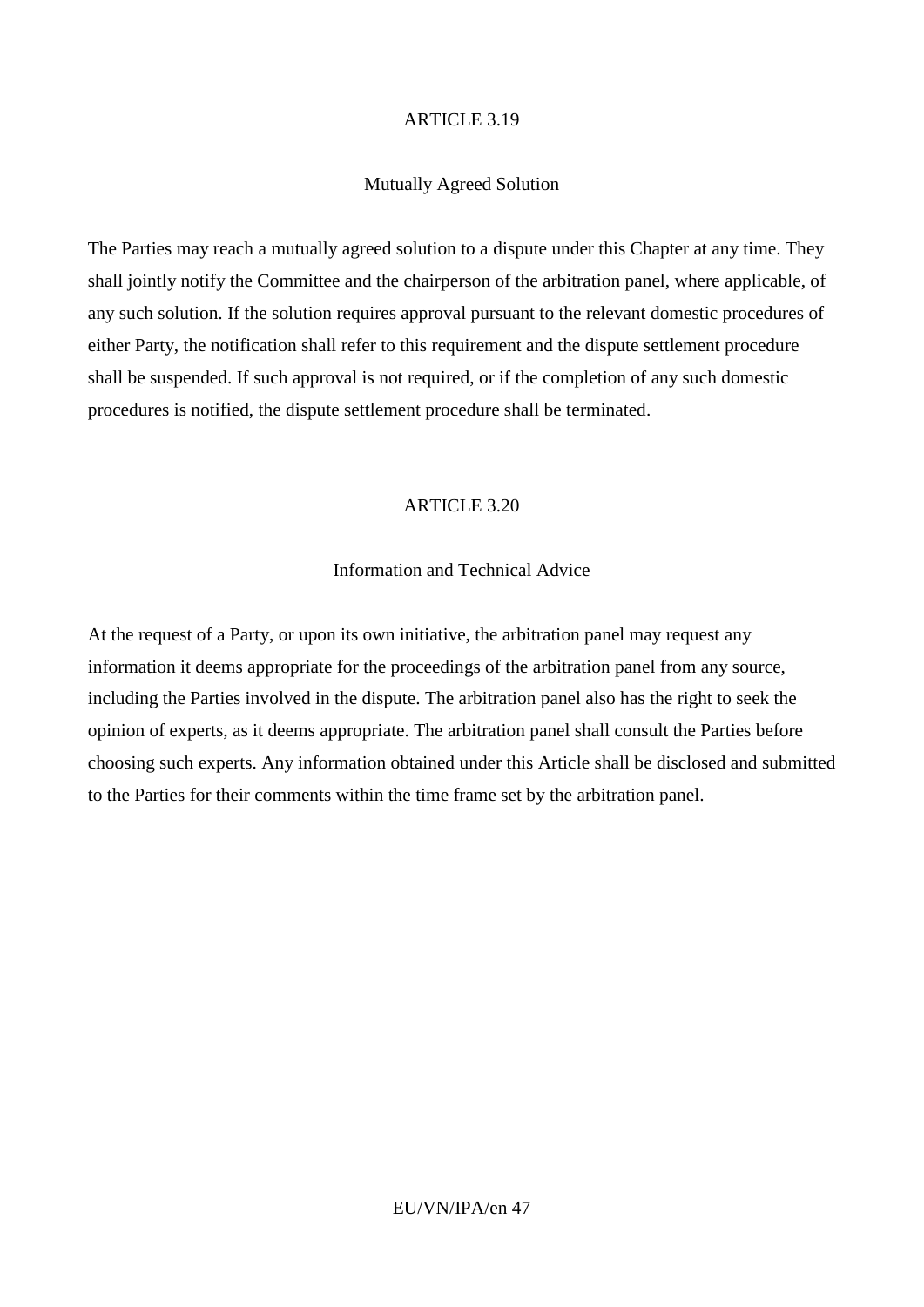#### Rules of Interpretation

The arbitration panel shall interpret the provisions referred to in Article 3.2 (Scope) in accordance with customary rules of interpretation of public international law, including those codified in the *Vienna Convention on the Law of Treaties*, done at Vienna on 23 May 1969 (hereinafter referred to as the "Vienna Convention"). The arbitration panel shall also take into account relevant interpretations in reports of panels and of the Appellate Body adopted by the Dispute Settlement Body under Annex 2 of the WTO Agreement (hereinafter referred to as "DSB"). The reports and rulings of the arbitration panel cannot add to or diminish the rights and obligations of the Parties provided for in this Agreement.

#### ARTICLE 3.22

#### Decisions and Rulings of the Arbitration Panel

1. The arbitration panel shall make every effort to take any decision by consensus. In the event that a decision cannot be reached by consensus, the matter at issue shall be decided by majority vote. Dissenting opinions of arbitrators shall in no case be disclosed.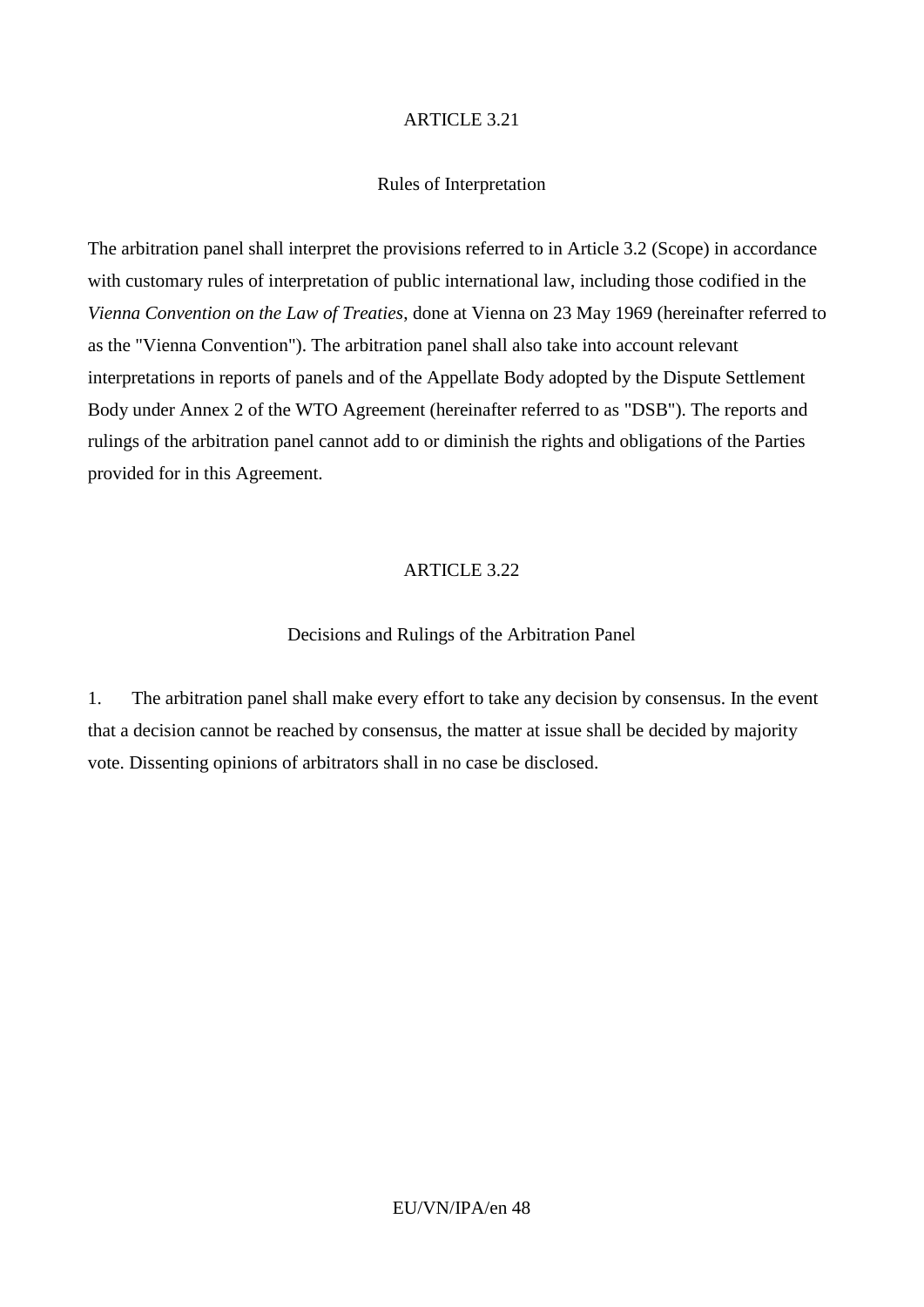2. The reports and rulings of the arbitration panel shall be accepted unconditionally by the Parties. They shall not create any rights or obligations with respect to natural or legal persons. The reports and rulings shall set out the findings of fact, the applicability of the relevant provisions referred to in Article 3.2 (Scope) and the basic rationale behind any findings and conclusions. The Committee shall make the reports and rulings of the arbitration panel publicly available in their entirety within 10 days of their issuance, unless it decides not to do so in order to protect confidential information.

#### SUB-SECTION 4

#### GENERAL PROVISIONS

#### ARTICLE 3.23

#### List of Arbitrators

1. The Committee shall, no later than six months after the date of entry into force of this Agreement, establish a list of at least 15 individuals who are willing and able to serve as arbitrators. The list shall be composed of three sub-lists:

(a) one sub-list for Viet Nam;

(b) one sub-list for the Union and its Member States; and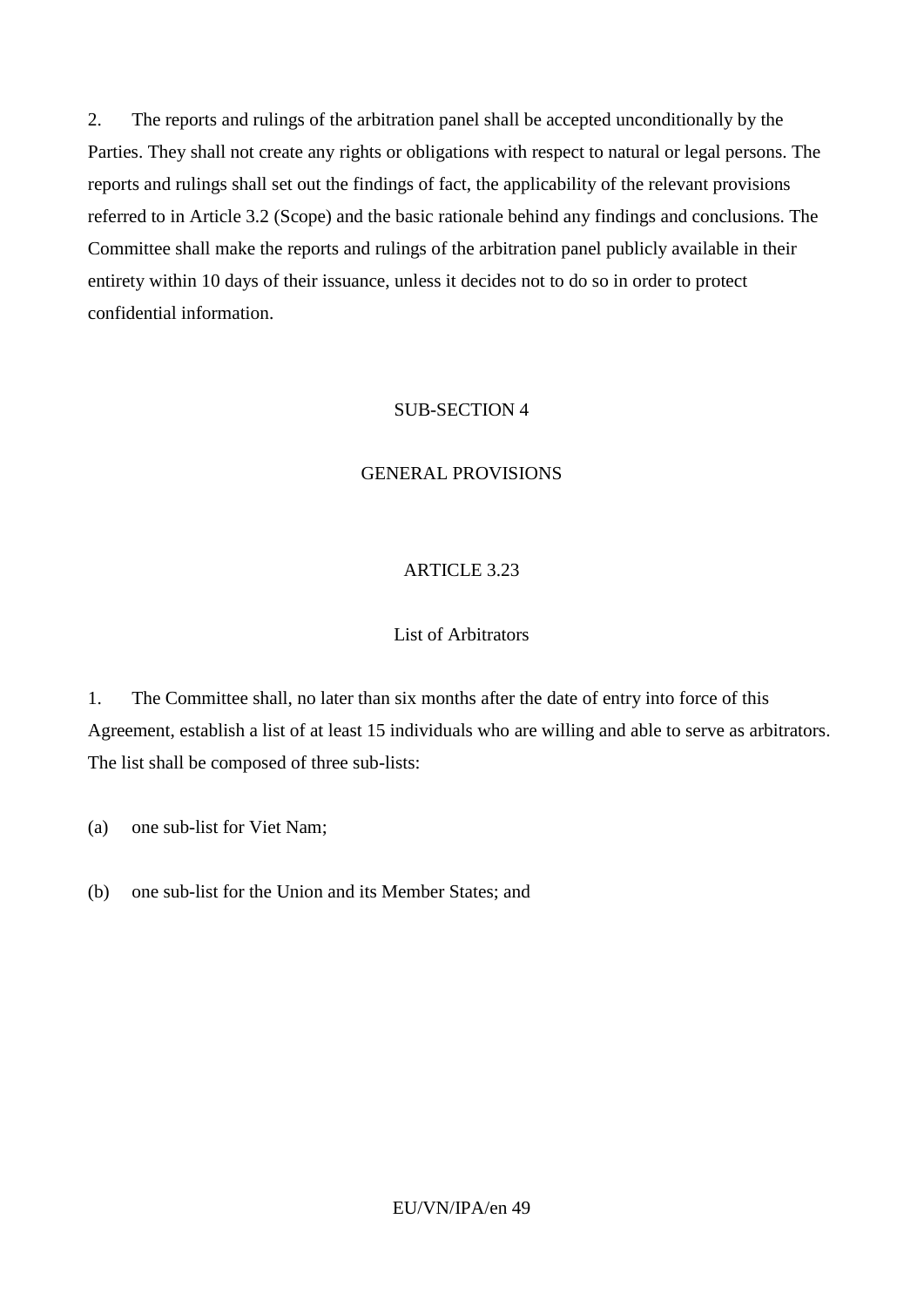(c) one sub-list of individuals who are not nationals of either Party and do not have permanent residence in either Party and who shall act as chairperson of the arbitration panel.

2. Each sub-list shall include at least five individuals. The Committee shall ensure that the list is always maintained at that minimum number of individuals.

3. Arbitrators shall have demonstrated expertise and experience of law and international trade. They shall be independent, serve in their individual capacities and not take instructions from any organisation or government, or be affiliated with the government of any of the Parties, and shall comply with the Code of Conduct in Annex 8 (Code of Conduct for Arbitrators and Mediators).

4. The Committee may establish an additional list of 10 individuals with demonstrated expertise and experience in specific sectors covered by this Agreement. Subject to the agreement of the Parties, such an additional list shall be used to compose the arbitration panel in accordance with the procedure set out in Article 3.7 (Establishment of the Arbitration Panel).

## ARTICLE 3.24

### Choice of Forum

1. Recourse to the dispute settlement procedure under this Chapter shall be without prejudice to any action in the framework of the World Trade Organization, including dispute settlement action, or under any other international agreement to which both Parties are party.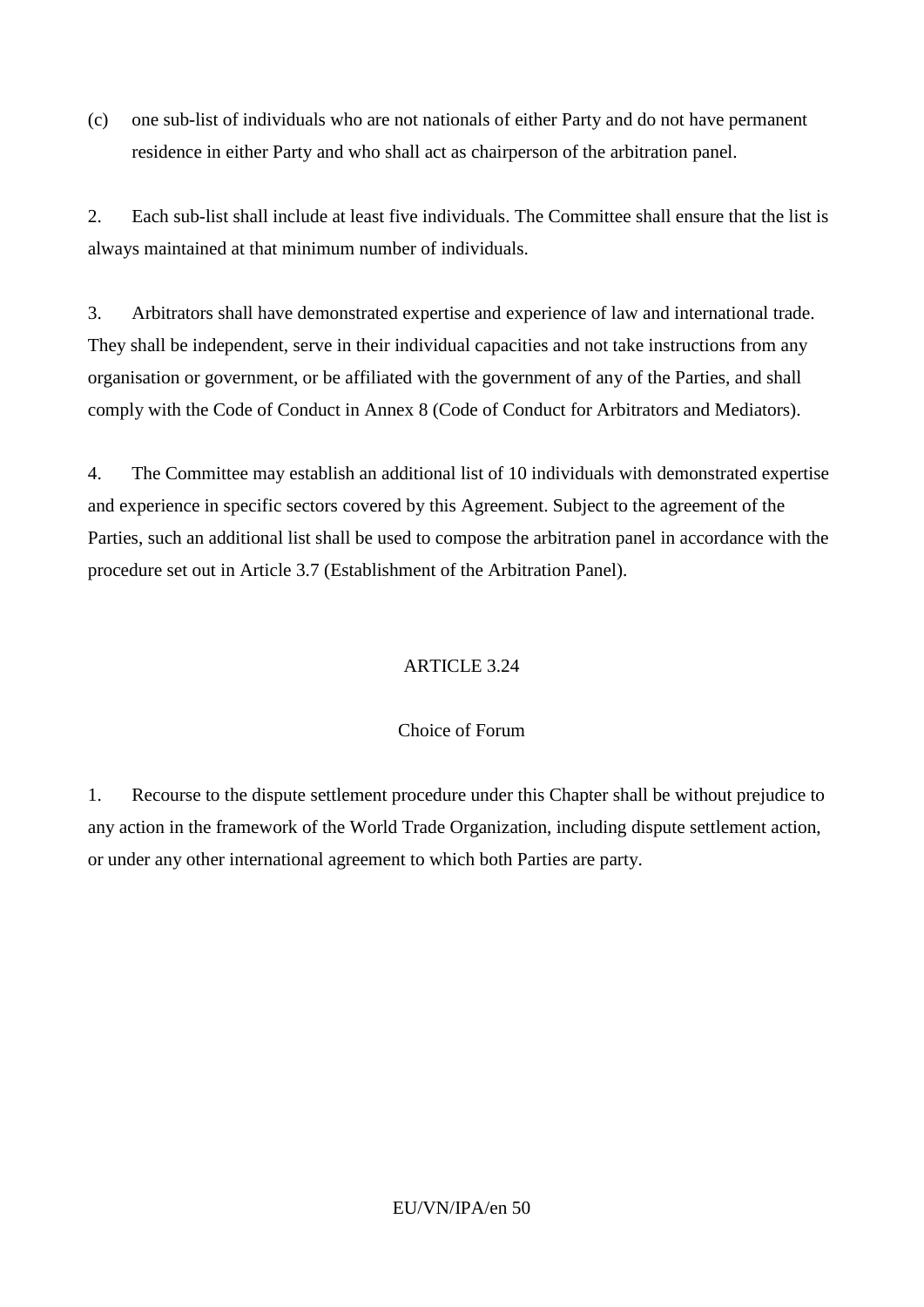2. By way of derogation from paragraph 1, a Party shall not, for a particular measure, seek redress for the breach of a substantially equivalent obligation under this Agreement and under the WTO Agreement or under any other international agreement to which both Parties are party in the relevant fora. Once dispute settlement proceedings have been initiated, the Party shall not bring a claim seeking redress for the breach of the substantially equivalent obligation under the other agreement to the other forum, unless the forum selected first fails for procedural or jurisdictional reasons to make findings on the claim seeking redress to that obligation.

3. For the purposes of this Article:

- (a) dispute settlement proceedings under the WTO Agreement are deemed to be initiated by a Party's request for the establishment of a panel under Article 6 of the *Understanding on Rules and Procedures Governing the Settlement of Disputes*;
- (b) dispute settlement proceedings under this Chapter are deemed to be initiated by a Party's request for the establishment of an arbitration panel under paragraph 1 of Article 3.5 (Initiation of the Arbitration Procedure);
- (c) dispute settlement proceedings under any other international agreement are deemed to be initiated in accordance with that agreement.

4. Nothing in this Agreement shall preclude a Party from implementing the suspension of obligations authorised by the DSB. Neither the WTO Agreement nor the Free Trade Agreement shall be invoked to preclude a Party from taking appropriate measures under Article 3.15 (Temporary Remedies in Case of Non-Compliance).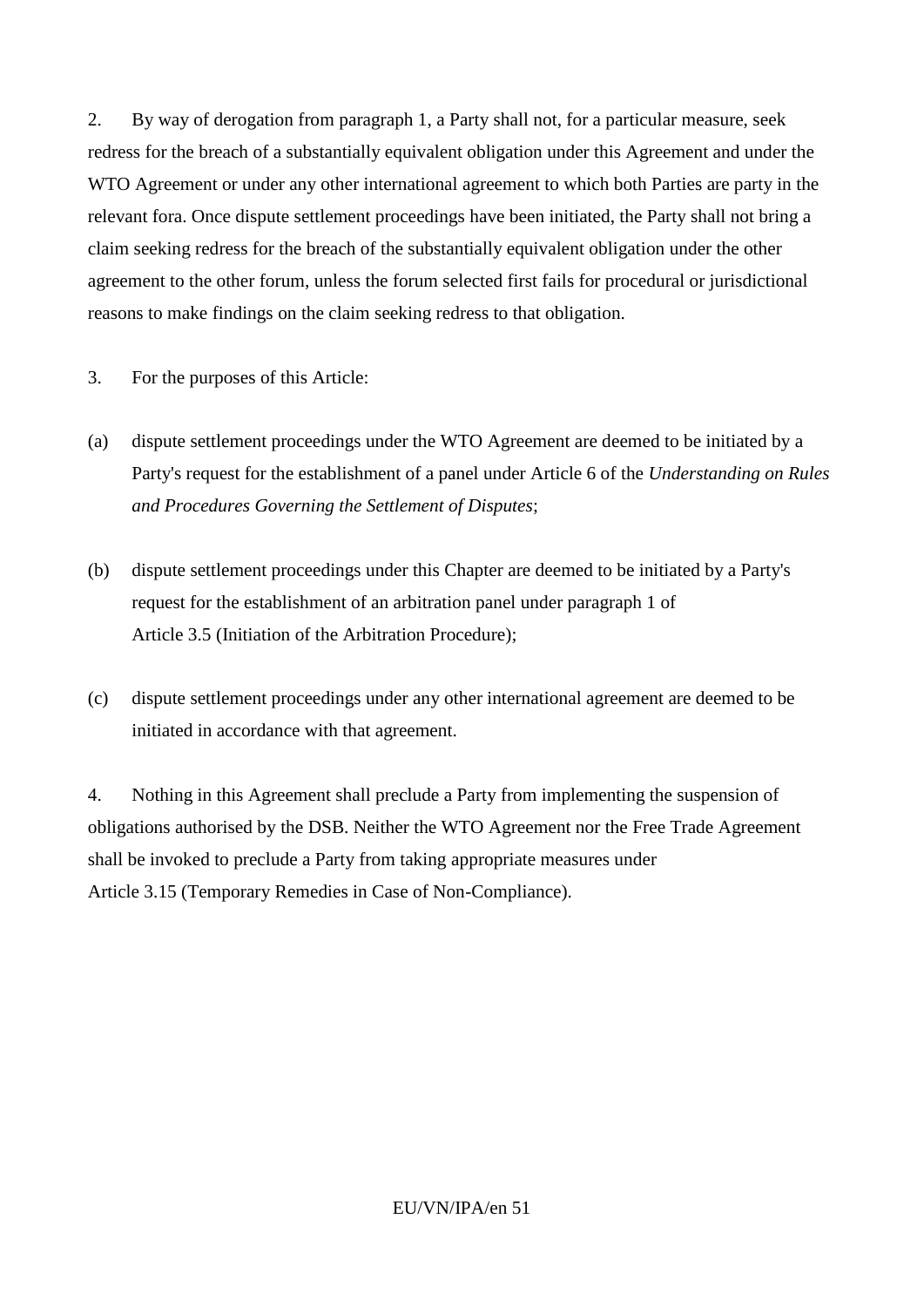### Time Limits

1. All time limits laid down in this Section, including the limits for the arbitration panels to notify their reports and rulings, shall be counted in calendar days from the day following the act or fact to which they refer, unless otherwise specified.

2. Any time limit referred to in this Section may be modified by mutual agreement of the Parties to the dispute. The arbitration panel may at any time propose to the Parties to modify any time limit referred to in this Section, stating the reasons for the proposal.

### ARTICLE 3.26

### Review and Amendment

The Committee may review and decide to amend Annexes 7 (Rules of Procedure), 8 (Code of Conduct for Arbitrators and Mediators) and 9 (Mediation Mechanism).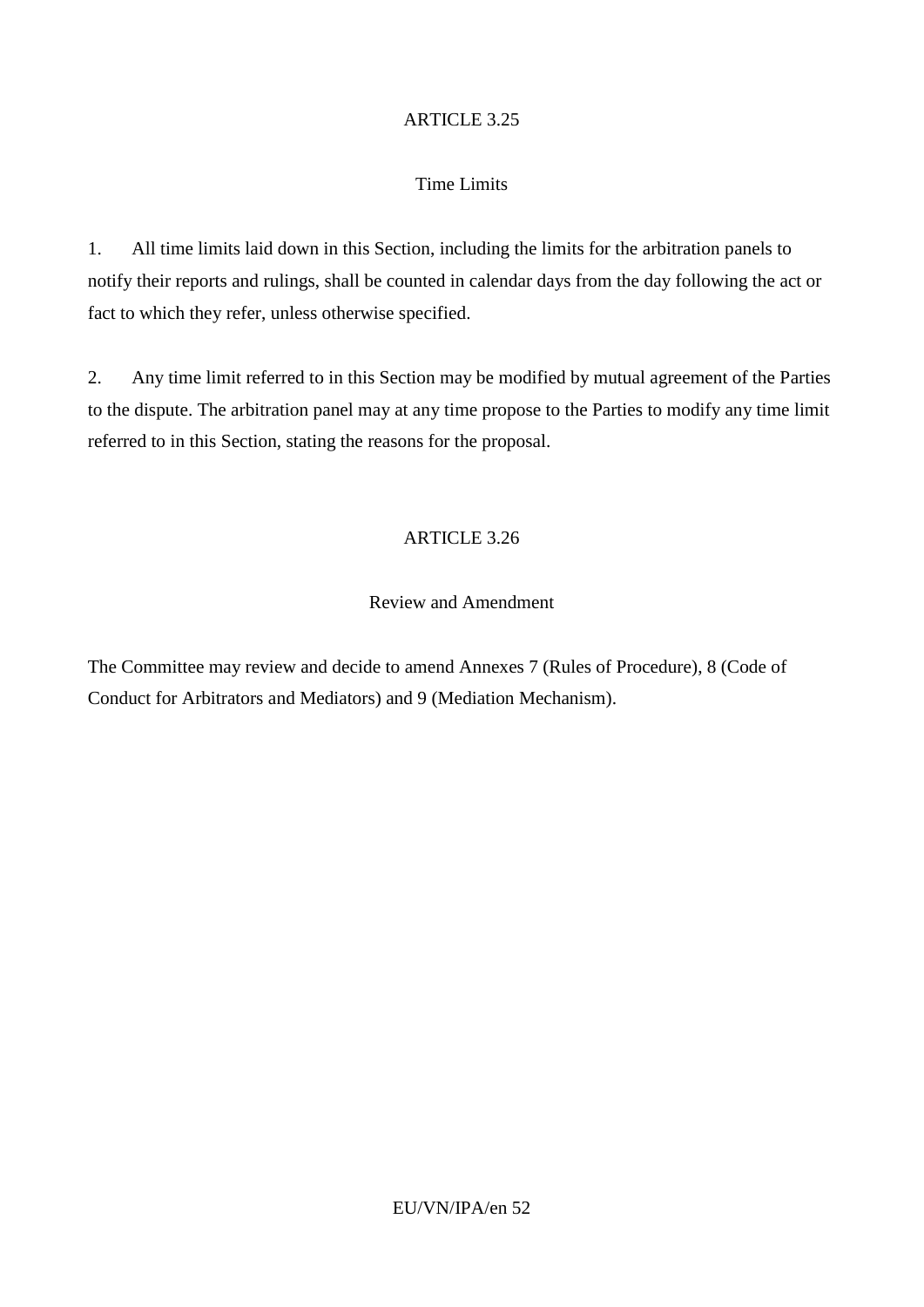### SECTION B

#### Resolution of Disputes between Investors and Parties

### SUB-SECTION 1

Scope and Definitions

### ARTICLE 3.27

#### Scope

1. This Section applies to a dispute between, on the one hand, a claimant of one Party and, on the other hand, the other Party concerning any measure**<sup>1</sup>** which allegedly constitutes a breach of the provisions of Chapter 2 (Investment Protection) and which allegedly causes loss or damage to the claimant or, where the claim is brought on behalf of a locally established company owned or controlled by the claimant, to the locally established company.

2. For greater certainty, a claimant shall not submit a claim under this Section if its investment has been made through fraudulent misrepresentation, concealment, corruption or conduct amounting to an abuse of process.

 **1** For greater certainty, the term "measure" may include failures to act.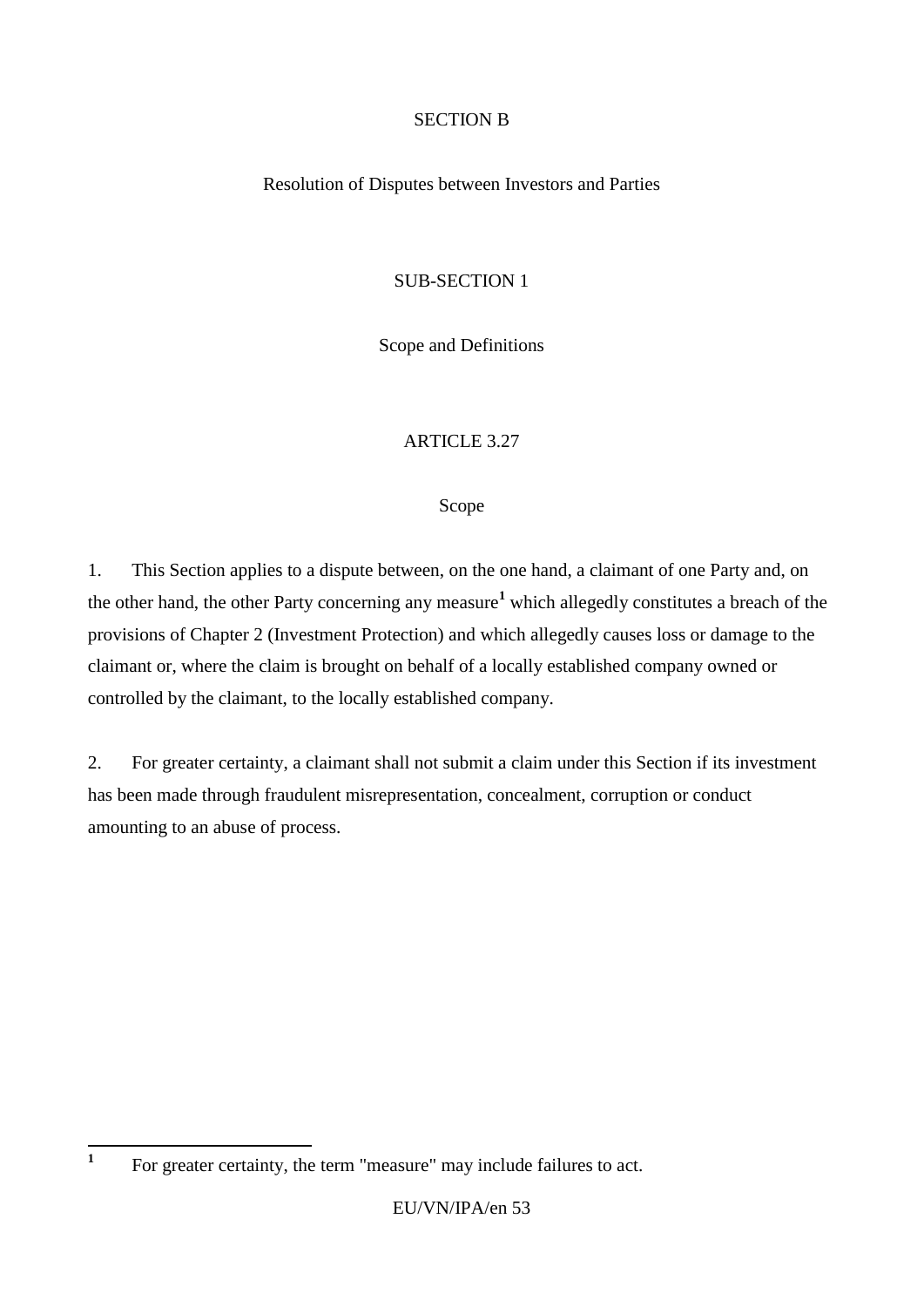3. The Tribunal and the Appeal Tribunal established pursuant to Articles 3.38 (Tribunal) and 3.39 (Appeal Tribunal), respectively, may not decide claims that fall outside the scope of this Article.

4. A claim with respect to restructuring of debt of a Party shall be addressed in accordance with this Section and Annex 5 (Public Debt).

## ARTICLE 3.28

## **Definitions**

For the purposes of this Section, unless otherwise specified:

- (a) "proceedings" means proceedings before the Tribunal or the Appeal Tribunal under this Section;
- (b) "disputing parties" means the claimant and the respondent;
- (c) "claimant of a Party" means:
	- (i) an investor of a Party, as referred to in subparagraph 1(b) of Article 2.1 (Scope), acting on its own behalf; or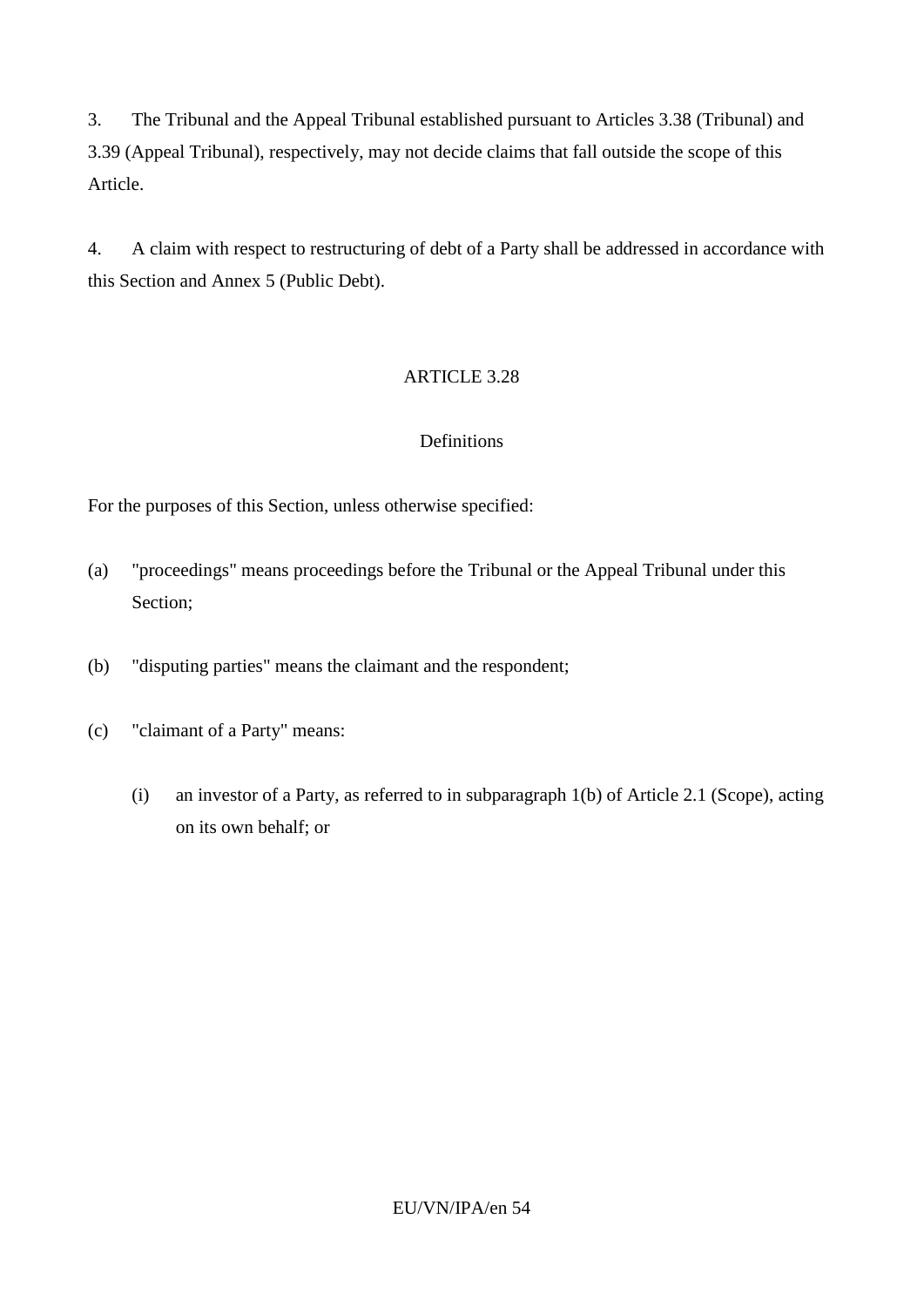- (ii) an investor of a Party, as referred to in subparagraph 1(b) of Article 2.1 (Scope), acting on behalf of a locally established company owned or controlled by that investor; for greater certainty, a claim submitted under this subparagraph shall be deemed to relate to a dispute between a Contracting State and a national of another Contracting State for the purposes of Article 25(1) of the ICSID Convention;
- (d) "ICSID Convention" means the *Convention on the Settlement of Investment Disputes between States and Nationals of Other States*, done at Washington on 18 March 1965;
- (e) "non-disputing Party" means Viet Nam when the respondent is the Union or a Member State of the Union, or the Union when Viet Nam is the respondent;
- (f) "respondent" means either Viet Nam or, in the case of the EU Party, either the Union or the Member State concerned pursuant to Article 3.32 (Notice of Intent to Submit a Claim);
- (g) "locally established company" means a juridical person, established in the territory of a Party, and owned and controlled by an investor of the other Party;
- (h) "New York Convention of 1958" means the *Convention for the Recognition and Enforcement of Foreign Arbitral Awards*, done at New York on 10 June 1958;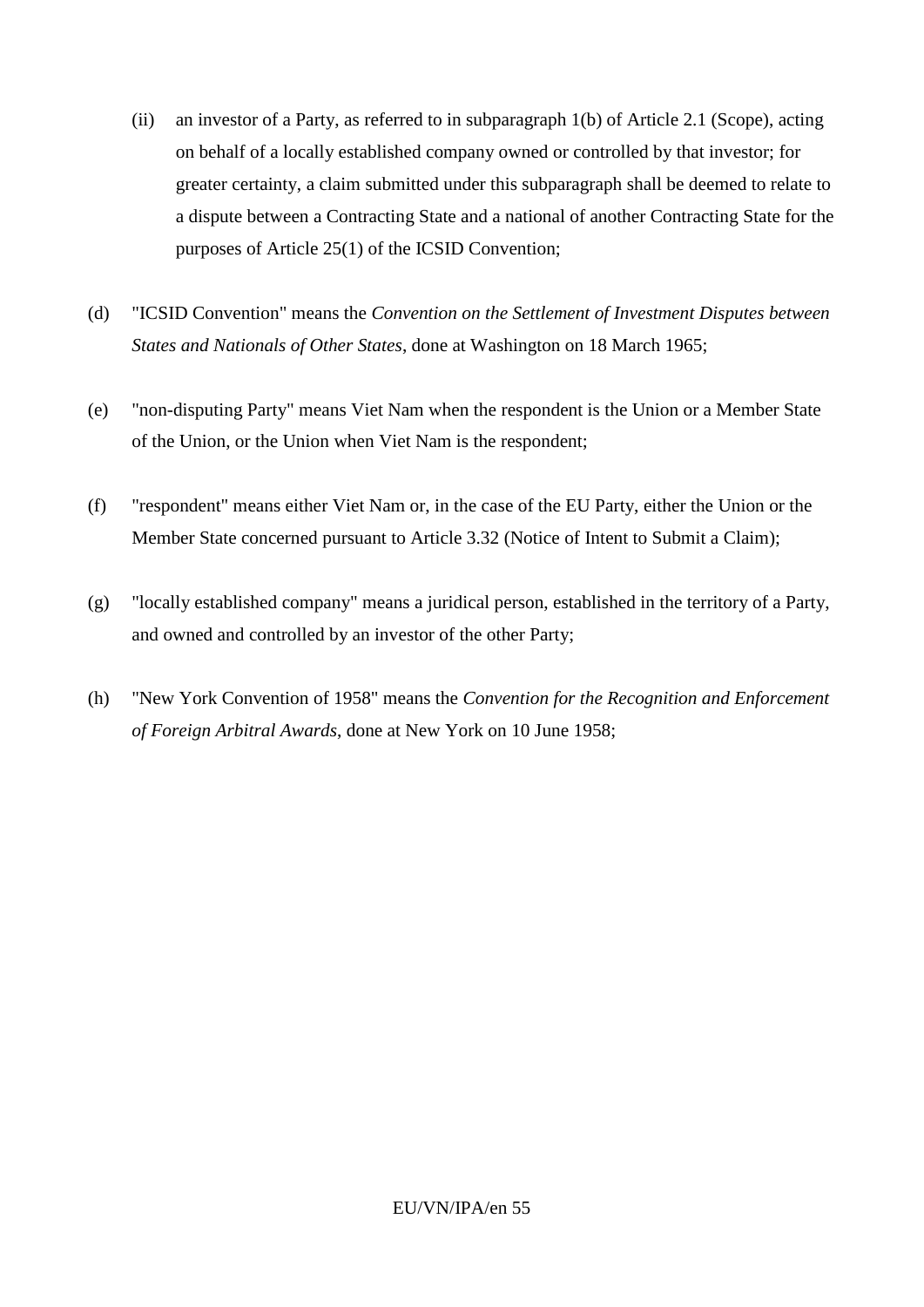- (i) "third party funding" means any funding provided by a natural or juridical person who is not a party to the dispute but who enters into an agreement with a disputing party in order to finance part or all of the cost of the proceedings in return for a remuneration dependent on the outcome of the dispute, or any funding provided by a natural or juridical person who is not a party to the dispute in the form of a donation or grant;
- (j) "UNCITRAL" means the United Nations Commission on International Trade Law; and
- (k) "UNCITRAL Transparency Rules" means the UNCITRAL Rules on Transparency in Treaty-based Investor-State Arbitration.

## SUB-SECTION 2

## ALTERNATIVE DISPUTE RESOLUTION AND CONSULTATIONS

### ARTICLE 3.29

### Amicable Resolution

Any dispute should as far as possible be settled amicably through negotiations or mediation and, where possible, before the submission of a request for consultations pursuant to Article 3.30 (Consultations). Such settlement may be agreed at any time, including after the commencement of proceedings under this Section.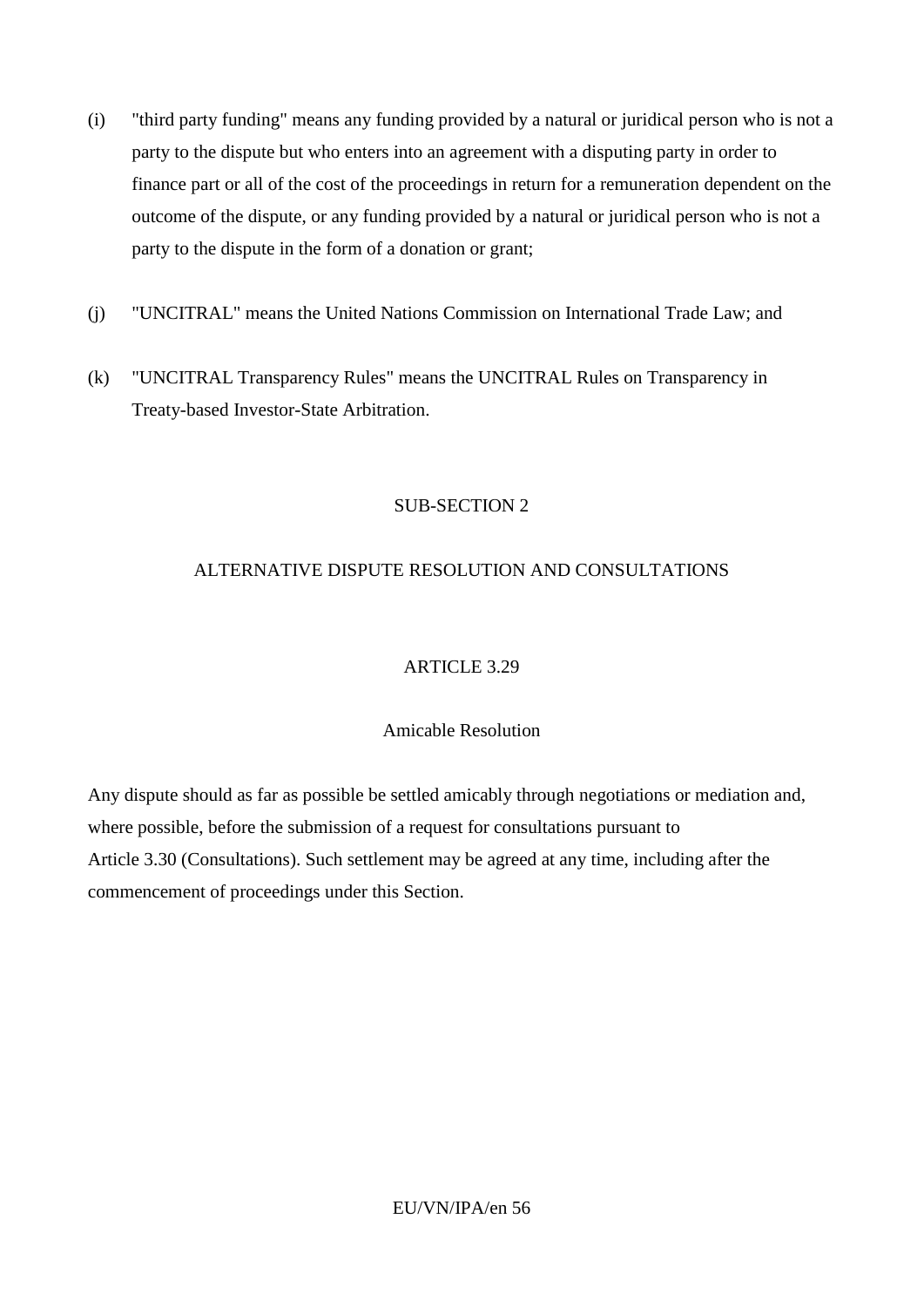### Consultations

1. Where a dispute cannot be resolved amicably as provided for in Article 3.29 (Amicable Resolution), a claimant of one Party alleging a breach of the provisions referred to in paragraph 1 of Article 3.27 (Scope) shall submit a request for consultations to the other Party. The request shall contain the following information:

- (a) the name and address of the claimant and, where such request is submitted on behalf of a locally established company, the name, address and place of incorporation of the locally established company;
- (b) the provisions referred to in paragraph 1 of Article 3.27 (Scope) alleged to have been breached;
- (c) the legal and factual basis of the claim, including the measures alleged to breach the provisions referred to in paragraph 1 of Article 3.27 (Scope);
- (d) the relief sought and the estimated amount of damages claimed; and
- (e) evidence establishing that the claimant is an investor of the other Party and that it owns or controls the covered investment including the locally established company where applicable, in respect of which a request for consultations was submitted.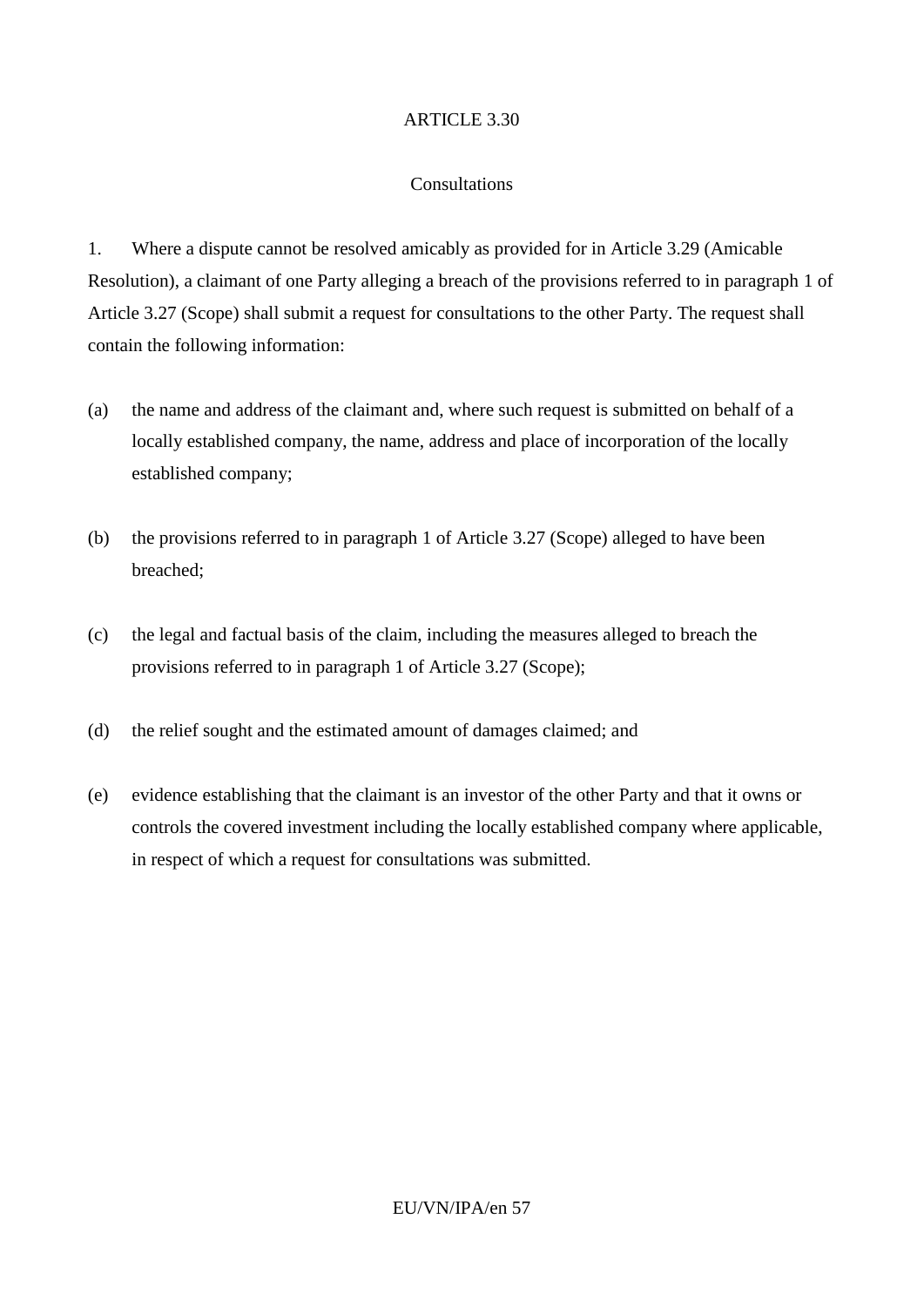When a request for consultations is submitted by more than one claimant, or on behalf of more than one locally established company, the information in subparagraphs 1(a) and 1(e) shall be submitted for each claimant or locally established company, as the case may be.

- 2. A request for consultations shall be submitted within:
- (a) three years of the date on which the claimant or, as applicable, the locally established company, first acquired, or should have first acquired, knowledge of the measure alleged to be in breach of the provisions of Chapter 2 (Investment Protection) and knowledge that thereby loss and damages incurred to:
	- (i) the claimant, for claims brought by an investor acting on its own behalf; or
	- (ii) the locally established company, for claims brought by an investor acting on behalf of a locally established company; or
- (b) two years of the date on which the claimant or, as applicable, the locally established company, ceases to pursue claims or proceedings before a tribunal or court under domestic law and, in any event, no later than seven years after the date on which the claimant first acquired, or should have first acquired knowledge of the measure alleged to be in breach of the provisions of Chapter 2 (Investment Protection) and knowledge that thereby loss and damage incurred to:
	- (i) the claimant, for claims brought by an investor acting on its own behalf; or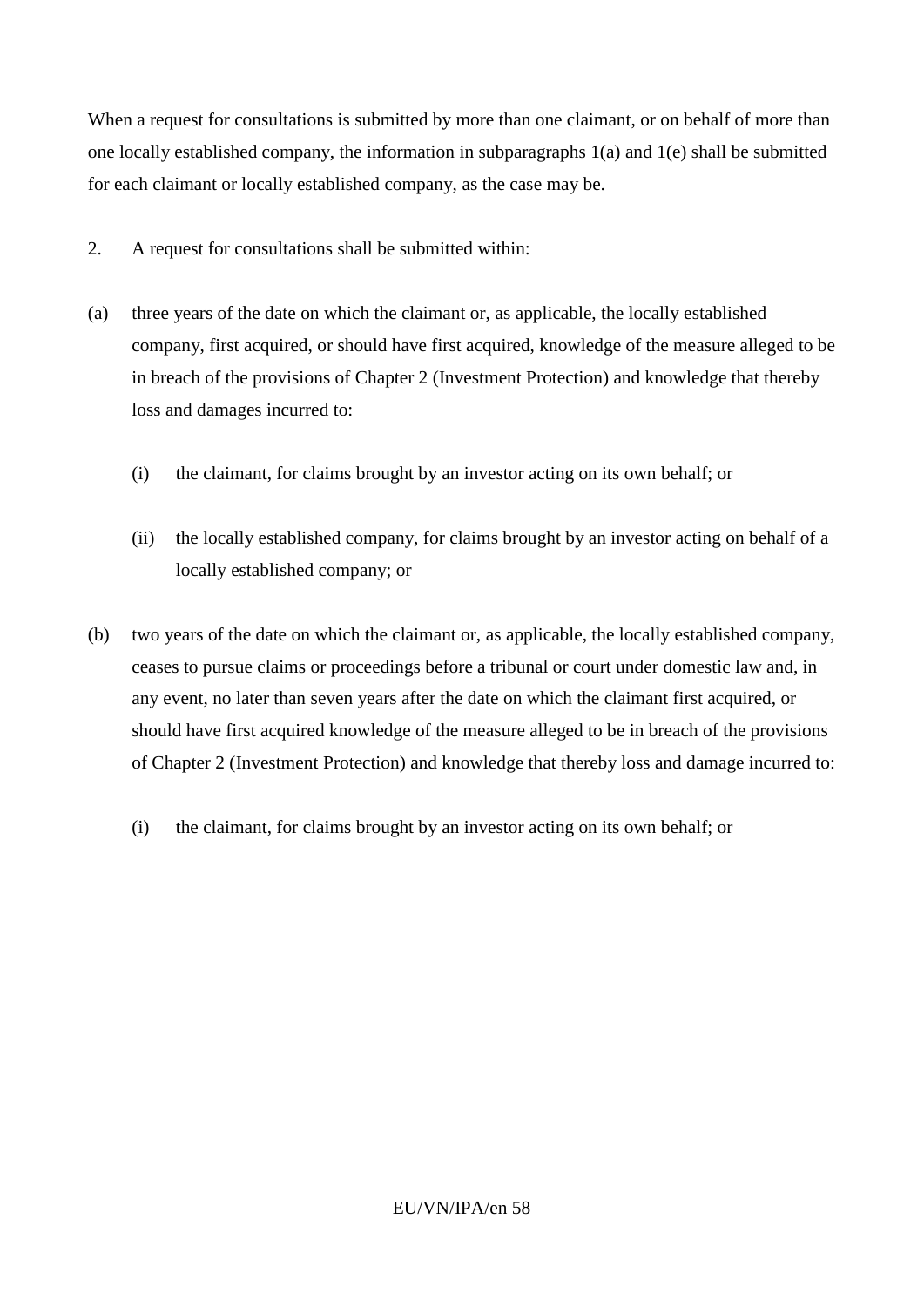- (ii) the locally established company, for claims brought by an investor acting on behalf of a locally established company. **1**
- 3. Unless the disputing parties agree otherwise, the place of consultation shall be:
- (a) Ha Noi where the consultations concern measures of Viet Nam;
- (b) Brussels where the consultations concern measures of the Union; or
- (c) the capital of the Member State of the Union concerned, where the request for consultations concerns exclusively measures of that Member State.

Consultations may also take place by videoconference or other means, particularly if a small or medium-sized enterprise is involved.

4. Unless the disputing parties agree to a longer period, consultations shall be held within 60 days of the submission of the request for consultations.

5. In the event that the claimant has not submitted a claim pursuant to Article 3.33 (Submission of a Claim) within 18 months of submitting the request for consultations, the claimant shall be deemed to have withdrawn from proceedings under this Section and may not submit a claim under this Section. This period may be extended by agreement between the parties involved in the consultations.

 **1** Subparagraph (2)(b) does not apply where Annex 12 (Concurring Proceedings) applies.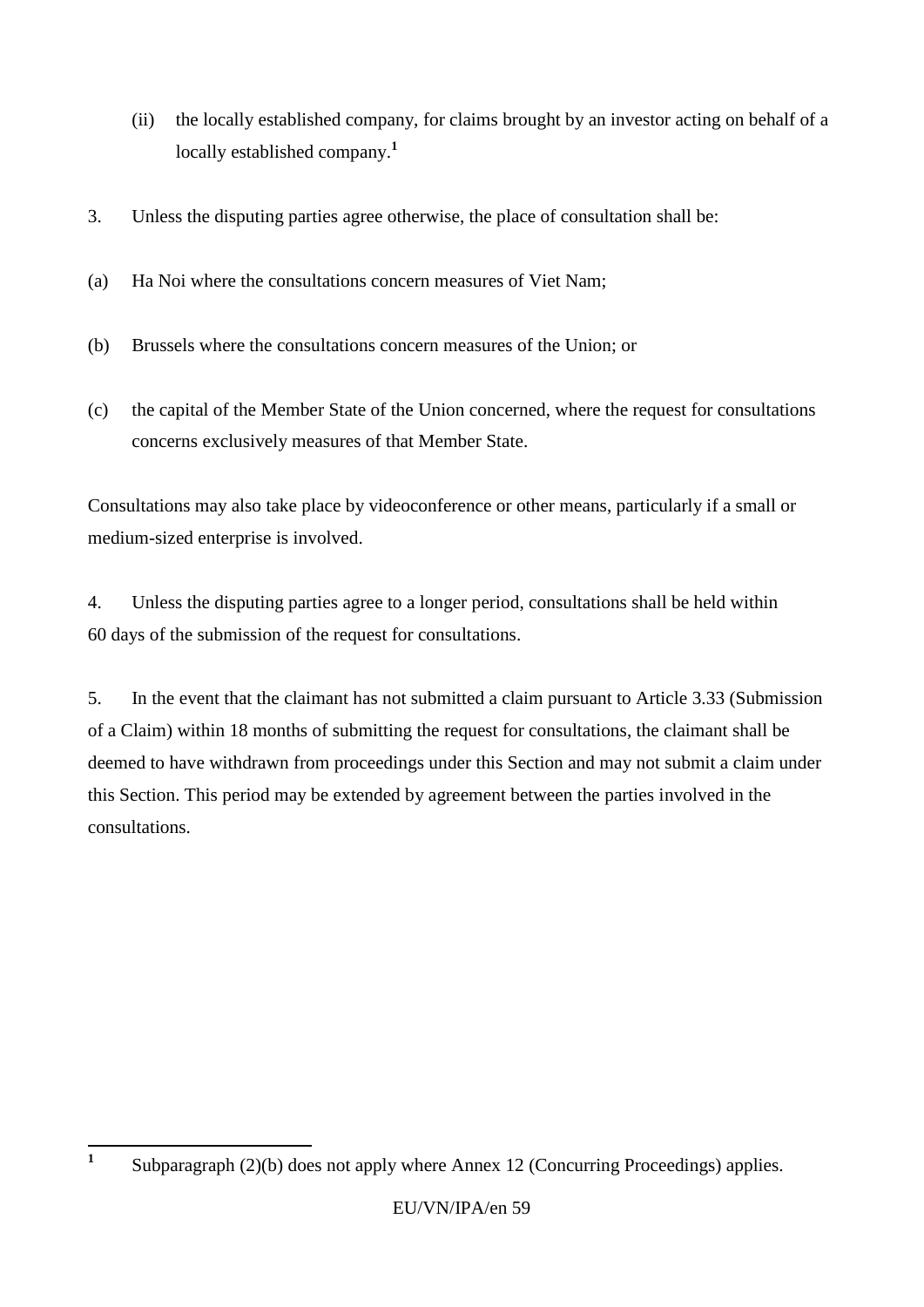6. The time limits set out in paragraphs 2 and 5 shall not render claims inadmissible where the claimant can demonstrate that the failure to request consultations or submit a claim is due to the claimant's inability to act as a result of actions deliberately taken by the Party concerned, provided that the claimant acts as soon as reasonably possible after it has become able to act.

7. In case that the request for consultations concerns an alleged breach of the agreement by the Union, or by a Member State of the Union, it shall be sent to the Union. If measures of a Member State of the Union are identified, it shall also be sent to the Member State concerned.

### ARTICLE 3.31

#### Mediation

1. The disputing parties may at any time agree to have recourse to mediation.

2. Recourse to mediation is voluntary and without prejudice to the legal position of either disputing party.

3. Recourse to mediation may be governed by the rules set out in Annex 10 (Mediation Mechanism for Disputes between Investors and Parties). Any time limit mentioned in Annex 10 (Mediation Mechanism for Disputes between Investors and Parties) may be modified by mutual agreement between the disputing parties.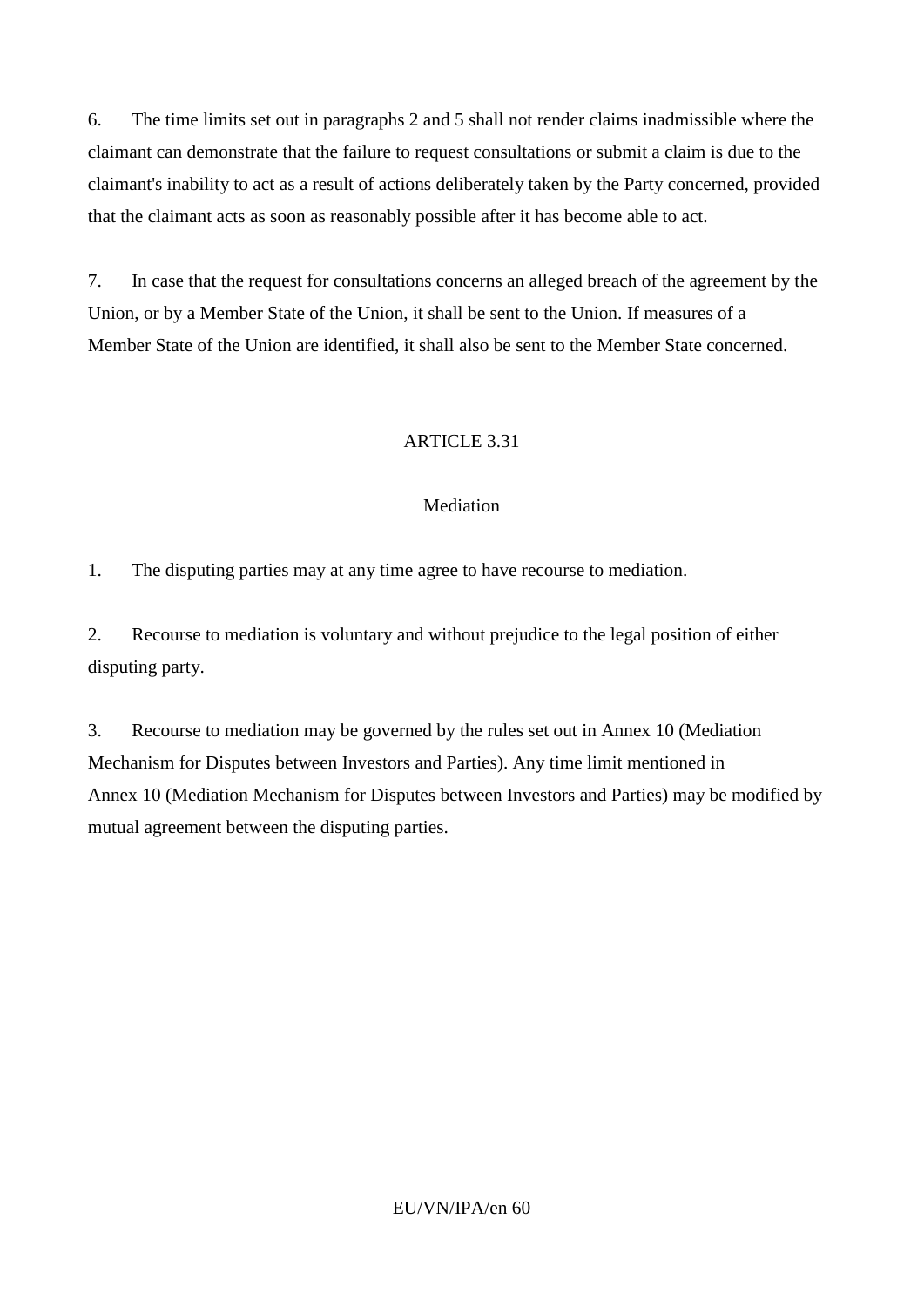4. The mediator is appointed by agreement of the disputing parties. Such appointment may include appointing a mediator from among the Members of the Tribunal appointed pursuant to Article 3.38 (Tribunal) or the Members of the Appeal Tribunal appointed pursuant to Article 3.39 (Appeal Tribunal). The disputing parties may also request the President of the Tribunal to appoint a mediator from among the Members of the Tribunal who are neither nationals of a Member State of the Union nor of Viet Nam.

5. Once the disputing parties agree to have recourse to mediation, the time limits set out in paragraphs 2 and 5 of Article 3.30 (Consultations), paragraph 6 of Article 3.53 (Provisional Award) and paragraph 5 of Article 3.54 (Appeal Procedure) shall be suspended between the date on which it was agreed to have recourse to mediation and the date on which either party to the dispute decides to terminate the mediation, by way of a letter to the mediator and the other disputing party. Upon request of both disputing parties, if a division of the Tribunal has been established pursuant to Article 3.38 (Tribunal), the division shall stay its proceedings until the date on which either party to the dispute decides to terminate the mediation, by way of a letter to the mediator and the other disputing party.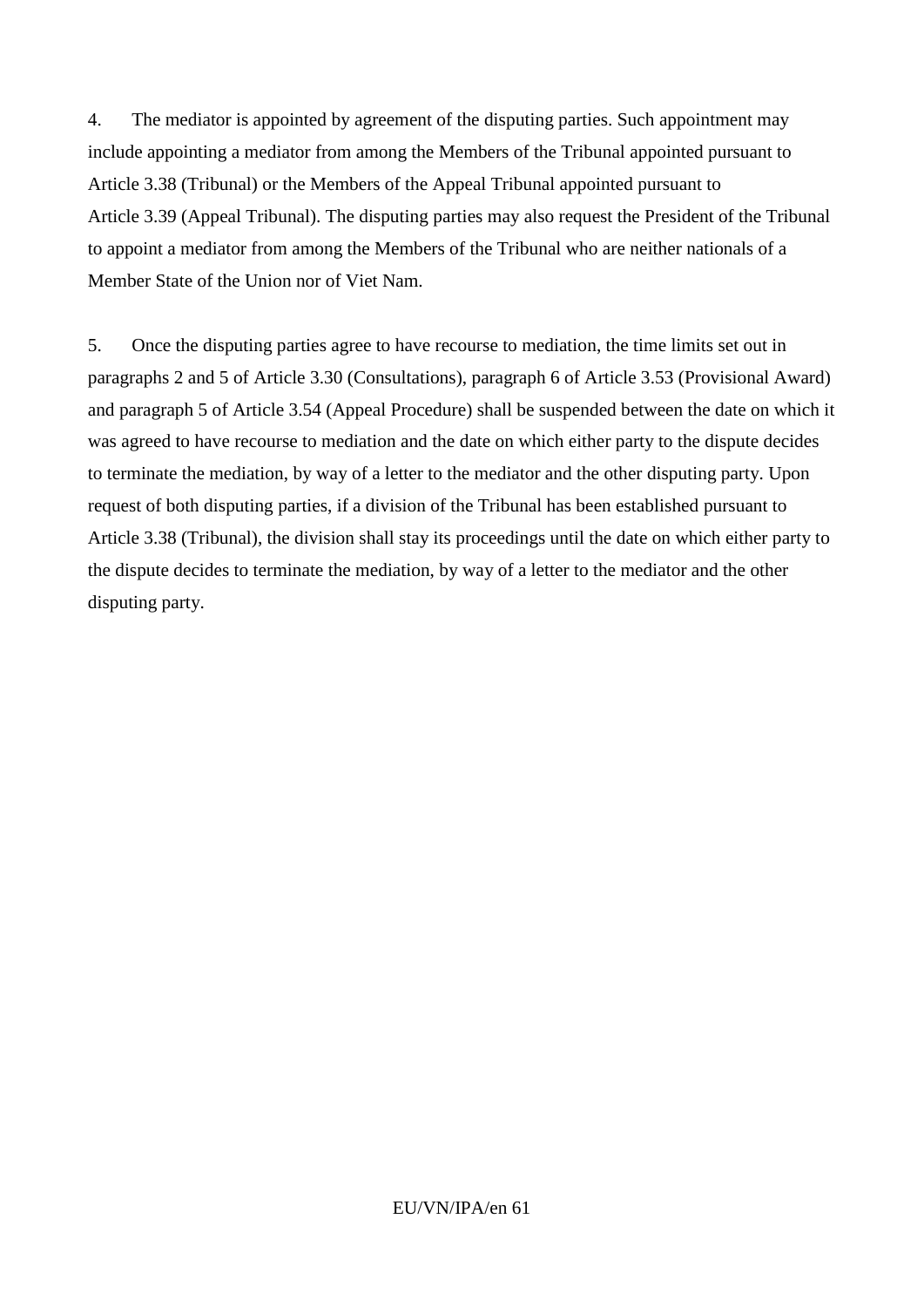### SUB-SECTION 3

### SUBMISSION OF A CLAIM AND CONDITIONS PRECEDENT

#### ARTICLE 3.32

### Notice of Intent to Submit a Claim

1. If the dispute cannot be settled within 90 days of the submission of the request for consultations, the claimant may deliver a notice of intent which shall specify, in writing, the claimant's intention to submit the claim to dispute settlement under this Section and contain the following information:

- (a) the name and address of the claimant and, where such request is submitted on behalf of a locally established company, the name, address and place of incorporation of the locally established company;
- (b) the provisions referred to in paragraph 1 of Article 3.27 (Scope) that are alleged to have been breached;
- (c) the legal and factual basis of the claim, including the measures that are alleged to breach the provisions referred to in paragraph 1 of Article 3.27 (Scope); and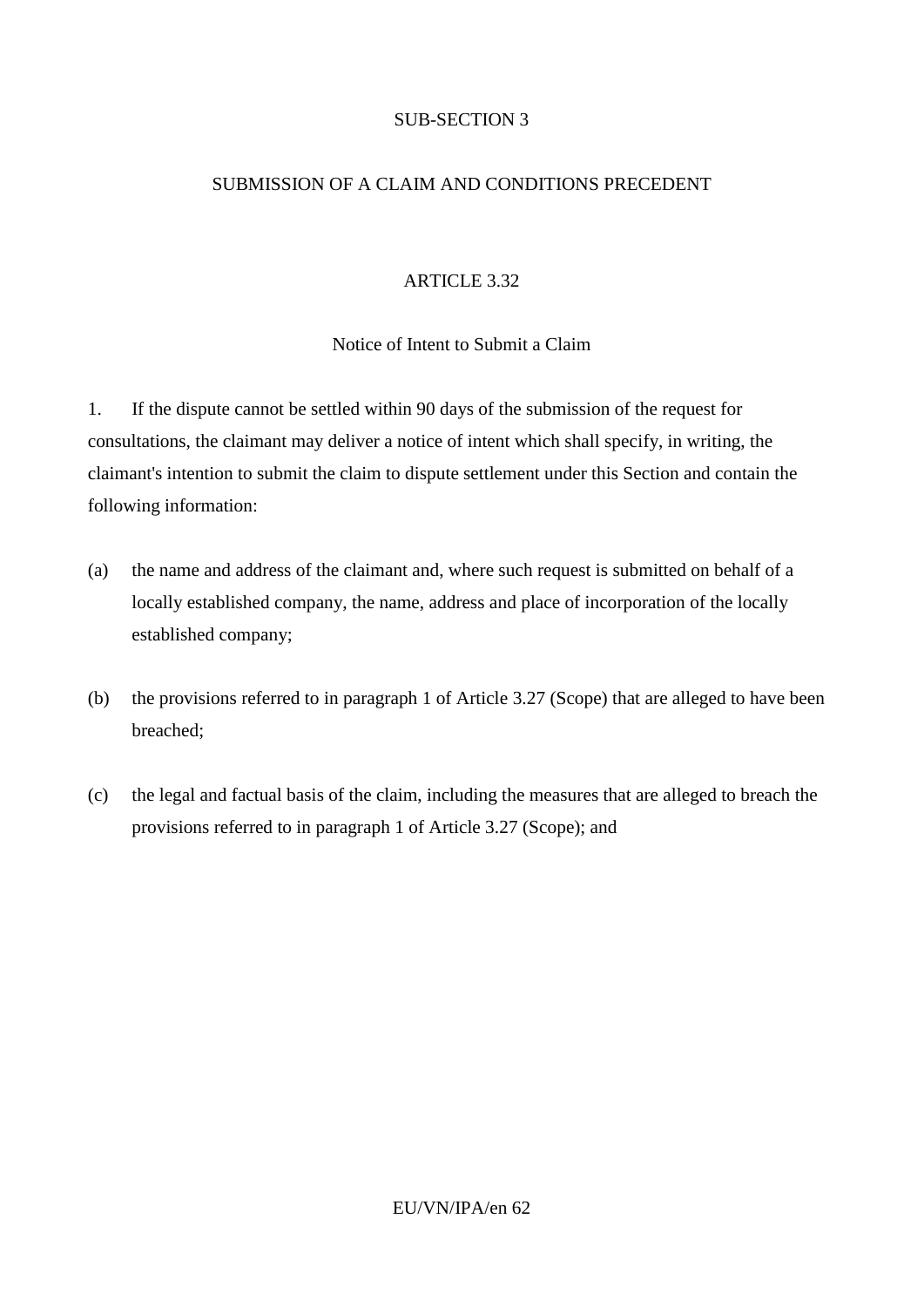(d) the relief sought and the estimated amount of damages claimed.

The notice of intent shall be sent to the Union or to Viet Nam, as the case may be. When a measure of a Member State of the Union is identified, it shall also be sent to the Member State concerned.

2. When a notice of intent has been sent to the Union, the Union shall make a determination of the respondent and, after having made such a determination, it shall inform the claimant within 60 days of the receipt of the notice of intent as to whether the Union or a Member State of the Union shall be the respondent.

3. In case the claimant has not been informed of the determination of the respondent within 60 days of the receipt of the notice of intent:

- (a) if the measures identified in the notice are exclusively measures of a Member State of the Union, that Member State shall be the respondent; or
- (b) if the measures identified in the notice include measures of the Union, the Union shall be the respondent.

4. The claimant may submit a claim pursuant to Article 3.33 (Submission of a Claim) on the basis of the determination referred to in paragraph 2, or, if no such determination has been communicated to the claimant within the timeframe provided for in paragraph 2, in accordance with paragraph 3.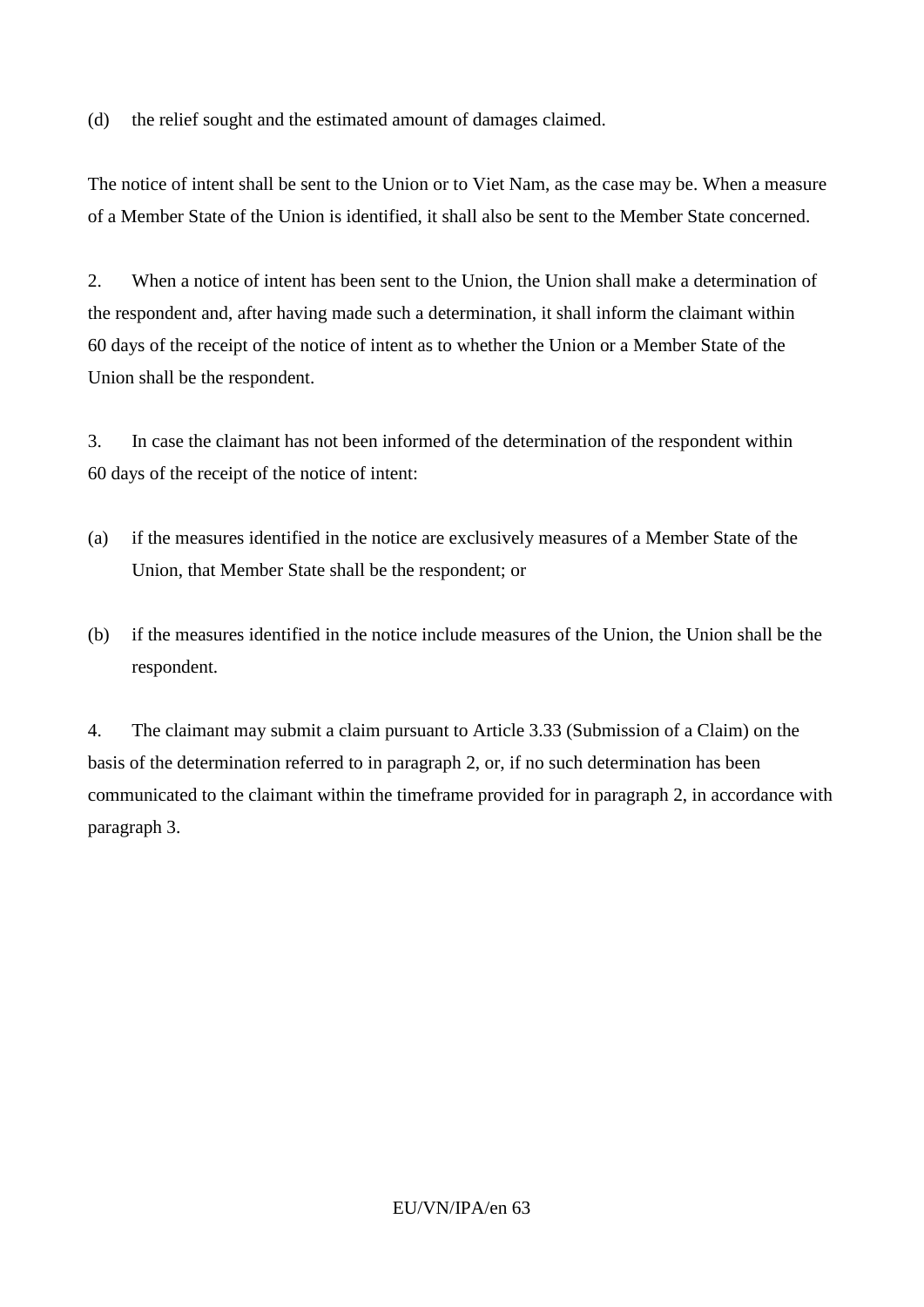5. Where either the Union or its Member State is the respondent following a determination made pursuant to paragraph 2, neither the Union nor the Member State concerned may assert the inadmissibility of the claim, lack of jurisdiction of the Tribunal or otherwise assert that the claim or award is unfounded or invalid on the grounds that the proper respondent should be the Union rather than the Member State or *vice versa*.

6. The Tribunal and the Appeal Tribunal shall be bound by the determination made pursuant to paragraph 2.

7. Nothing in this Agreement or the applicable rules on dispute settlement shall prevent the exchange of all information relating to a dispute between the Union and the Member State concerned.

### ARTICLE 3.33

#### Submission of a Claim

1. If the dispute cannot be settled within six months of the submission of the request for consultations and at least three months have elapsed from the submission of the notice of intent to submit a claim pursuant to Article 3.32 (Notice of Intent to Submit a Claim), the claimant, provided that it satisfies the requirements set out in Article 3.35 (Procedural and Other Requirements for the Submission of a Claim), may submit a claim to the Tribunal established pursuant to Article 3.38 (Tribunal).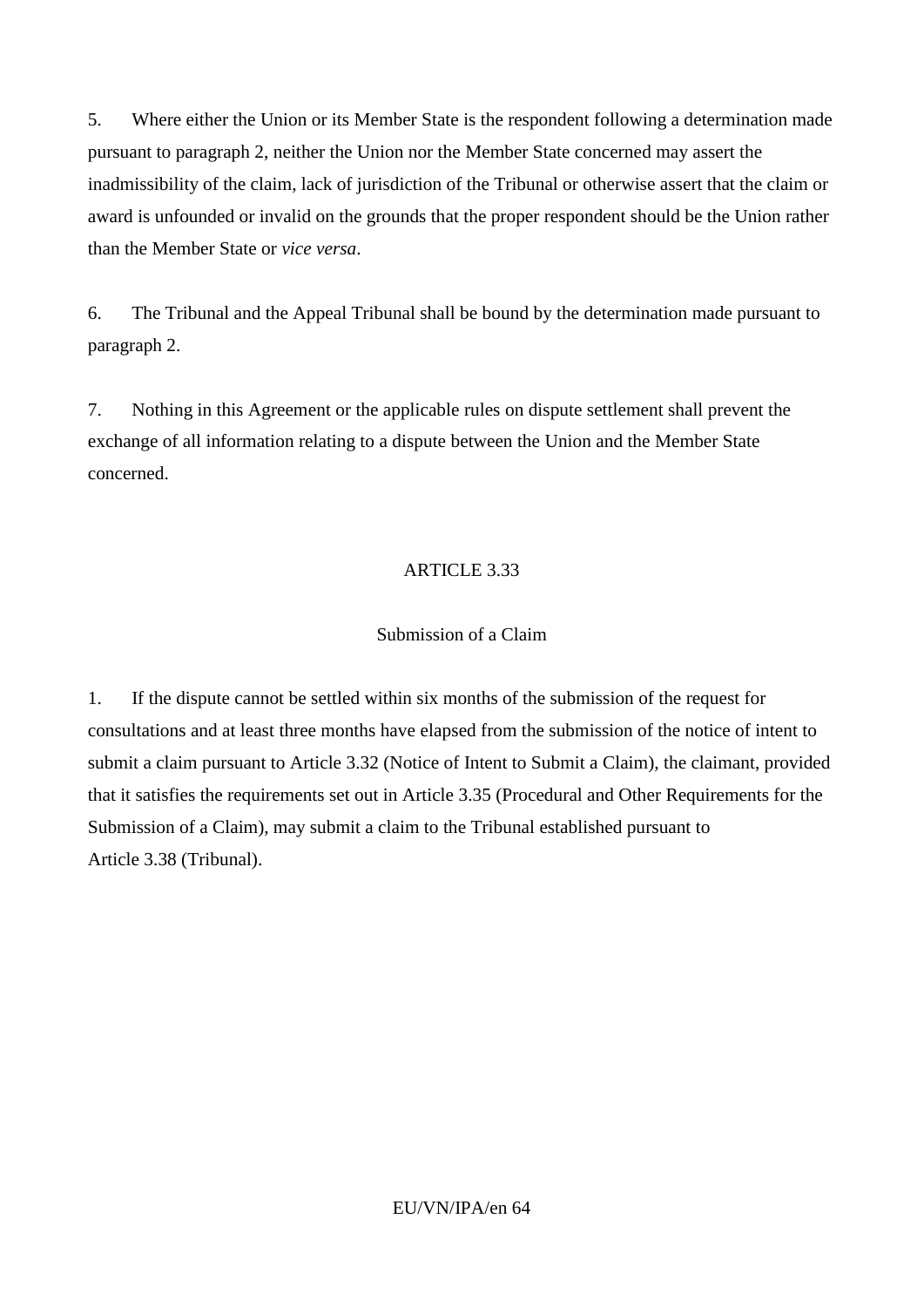2. A claim may be submitted to the Tribunal under one of the following sets of rules on dispute settlement:

#### (a) the ICSID Convention;

- (b) the *Rules on the Additional Facility for the Administration of Proceedings* (hereinafter referred to as the "ICSID Additional Facility Rules") by the Secretariat of the International Centre for Settlement of Investment Disputes (hereinafter referred to "Secretariat of ICSID"), where the conditions for proceedings pursuant to subparagraph (a) do not apply;
- (c) the arbitration rules of UNCITRAL; or
- (d) any other rules by agreement of the disputing parties. In the event that the claimant proposes a specific set of dispute settlement rules and if, within 30 days of receipt of the proposal, the disputing parties have not agreed in writing on such rules, or the respondent has not replied to the claimant, the claimant may submit a claim under the rules provided for in subparagraphs (a), (b) or (c).

3. All the claims identified by the claimant in the submission of its claim pursuant to this Article must be based on measures identified in its request for consultations pursuant to subparagraph 1(c) of Article 3.30 (Consultations).

4. The rules on dispute settlement referred to in paragraph 2 shall apply subject to the rules set out in this Section, as supplemented by any rules adopted by the Committee, by the Tribunal or by the Appeal Tribunal.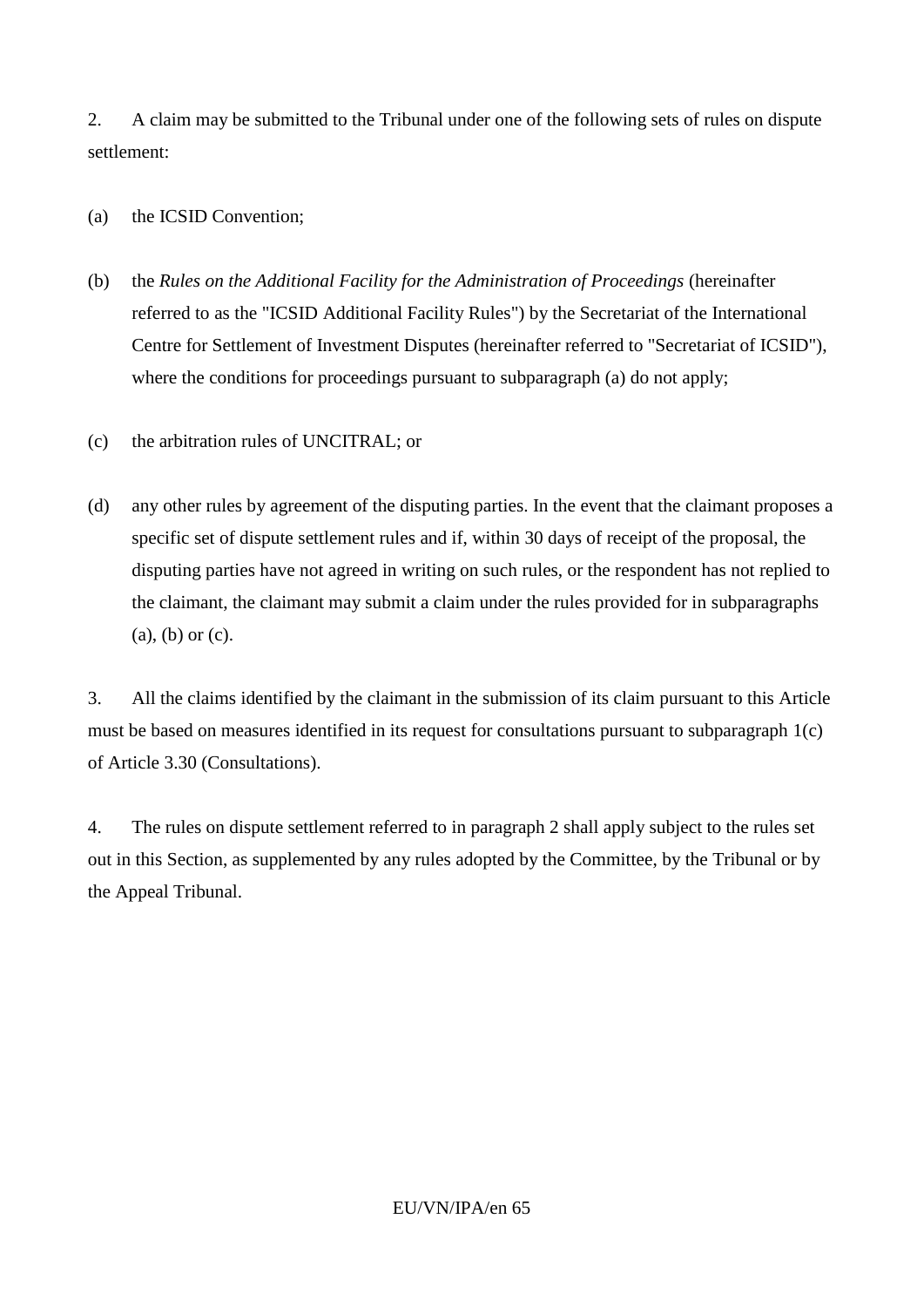5. A claim shall be deemed submitted under this Article when the claimant has initiated proceedings under the applicable rules on dispute settlement.

6. Claims submitted in the name of a class composed of a number of unidentified claimants, or submitted by a representative intending to conduct the proceedings in the interests of a number of identified or unidentified claimants that delegate all decisions relating to the proceedings on their behalf, shall not be admissible.

## ARTICLE 3.34

### Other Claims

1. A claimant shall not submit a claim to the Tribunal if the claimant has a pending claim before any other domestic or international court or tribunal concerning the same measure as that alleged to be inconsistent with the provisions referred to in paragraph 1 of Article 3.27 (Scope) and the same loss or damage, unless the claimant withdraws such pending claim.

2. A claimant acting on its own behalf shall not submit a claim to the Tribunal if any person who, directly or indirectly, has an ownership interest in or is controlled by the claimant has a pending claim before the Tribunal or any other domestic or international court or tribunal concerning the same measure as that alleged to be inconsistent with the provisions referred to in paragraph 1 of Article 3.27 (Scope) and the same loss or damage, unless that person withdraws such pending claim.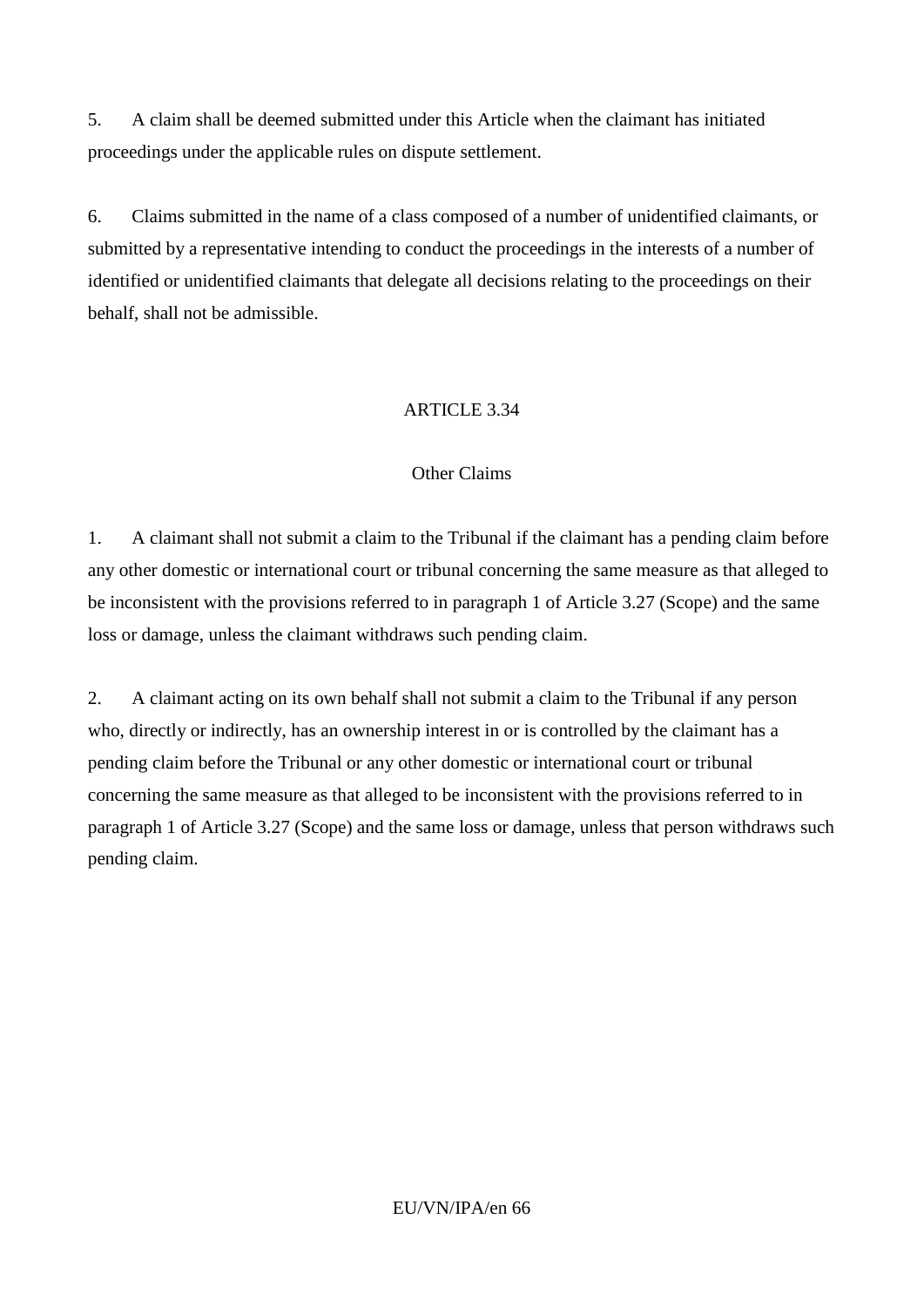3. A claimant acting on behalf of a locally established company shall not submit a claim to the Tribunal if any person who, directly or indirectly, has an ownership interest in or is controlled by the locally established company has a pending claim before the Tribunal or any other domestic or international court or tribunal concerning the same measure as that alleged to be in breach of the provisions of Chapter 2 (Investment Protection) and the same loss or damage, unless that person withdraws such pending claim.

- 4. Before submitting a claim, the claimant shall provide:
- (a) evidence that it and, where relevant pursuant to paragraphs 2 and 3, any person who, directly or indirectly, has an ownership interest in or is controlled by the claimant or the locally established company, has withdrawn any pending claim referred to in paragraphs 1, 2 or 3; and
- (b) a waiver of its right, and where applicable, of the locally established company's right, to initiate any claim referred to in paragraph 1.
- 5. This Article applies in conjunction with Annex 12 (Concurring Proceedings).

6. The waiver provided pursuant to subparagraph 4(b) shall cease to apply where the claim is rejected on the basis of a failure to meet the nationality requirements to bring an action under this Agreement.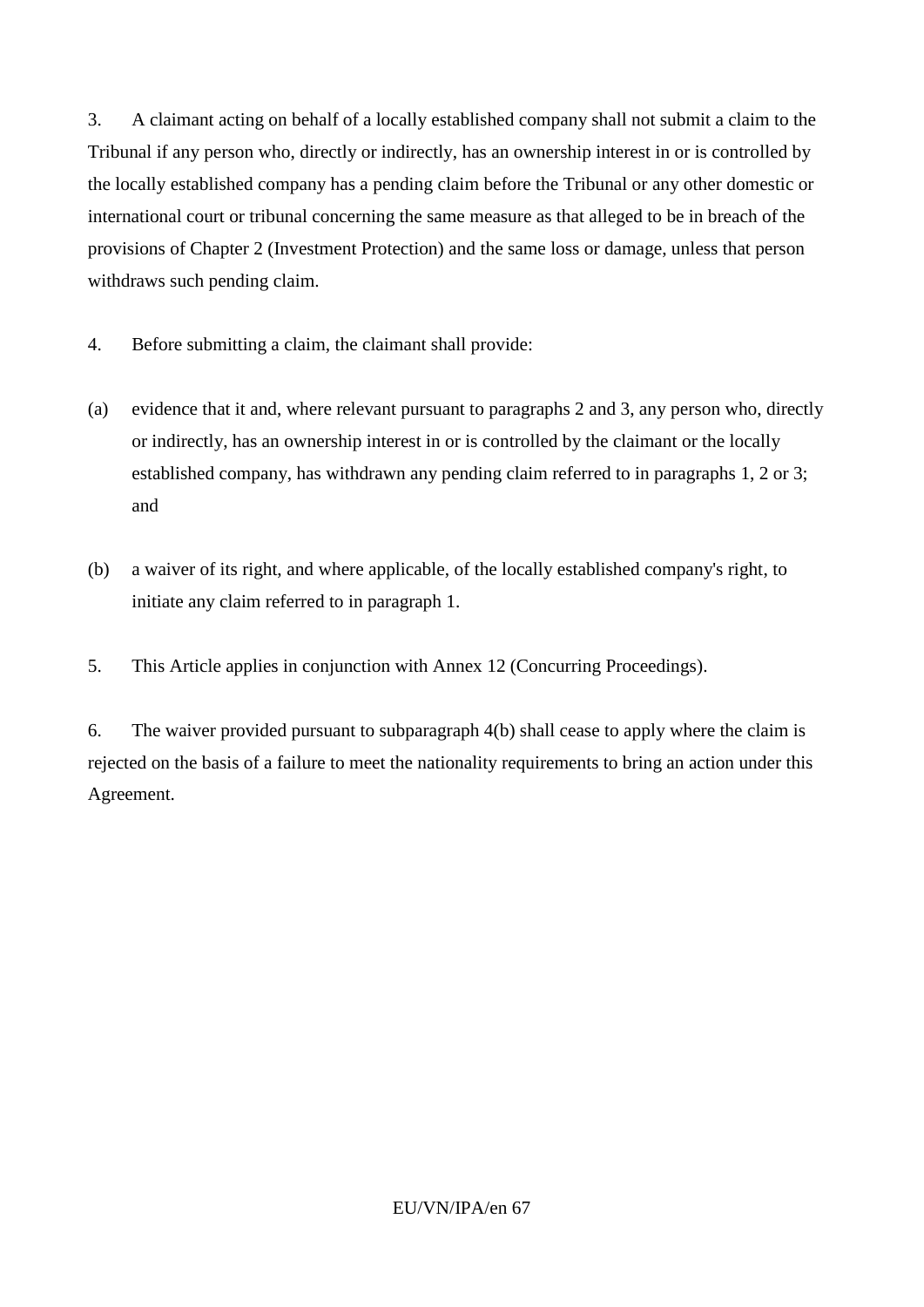7. Paragraphs 1 to 4, including Annex 12 (Concurring Proceedings), do not apply when claims submitted to a domestic court or tribunal are initiated for the sole purpose of seeking interim injunctive or declaratory relief and do not involve the payment of monetary damages.

8. When claims are brought both pursuant to this Section and Section A (Resolution of Disputes between the Parties), or both pursuant to this Section and another international agreement concerning the same treatment as that alleged to be inconsistent with the provisions of Chapter 2 (Investment Protection), a division of the Tribunal constituted under this Section shall, as soon as possible after hearing the disputing parties, take into account proceedings pursuant to Section A (Resolution of Disputes between the Parties) or to another international agreement in its decision, order or award. To that end, it may also, if it considers necessary, stay its proceedings. In acting pursuant to this provision, the Tribunal shall respect paragraph 6 of Article 3.53 (Provisional Award).

### ARTICLE 3.35

### Procedural and Other Requirements for the Submission of a Claim

- 1. A claim may be submitted to the Tribunal under this Section only if:
- (a) the submission of the claim is accompanied by the claimant's consent in writing to the settlement of the dispute by the Tribunal in accordance with the procedures set out in this Section and the claimant's designation of one of the set of rules on dispute settlement referred to in paragraph 2 of Article 3.33 (Submission of a Claim) as the applicable dispute settlement rules;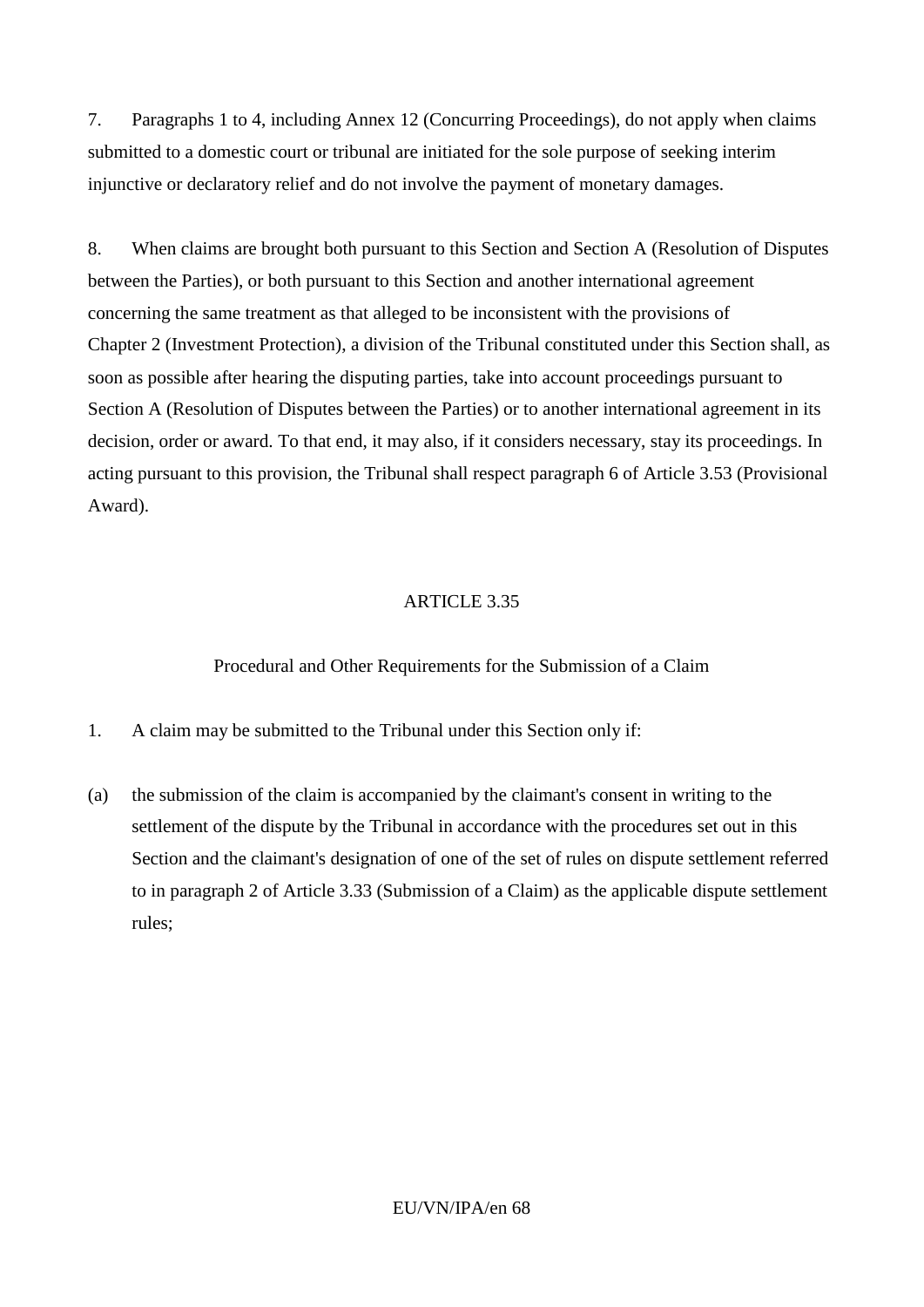- (b) at least six months have elapsed since the submission of the request for consultations under Article 3.30 (Consultations) and at least three months have elapsed since the submission of the notice of intent to submit a claim under Article 3.32 (Notice of Intent to Submit a Claim);
- (c) the request for consultations and the notice of intent to submit a claim fulfil the requirements set out in paragraphs 1 and 2 of Article 3.30 (Consultations), and paragraph 1 of Article 3.32 (Notice of Intent to Submit a Claim), respectively;
- (d) the legal and factual basis of the dispute was subject to prior consultations pursuant to Article 3.30 (Consultations);
- (e) all the claims identified in the submission of the claim to the Tribunal made pursuant to Article 3.33 (Submission of a Claim) are based on the measure or measures identified in the notice of intent to submit a claim made pursuant to Article 3.32 (Notice of Intent to Submit a Claim); and
- (f) the conditions set out in Article 3.34 (Other Claims) are fulfilled.

2. This Article is without prejudice to other jurisdictional requirements arising from the relevant dispute settlement rules.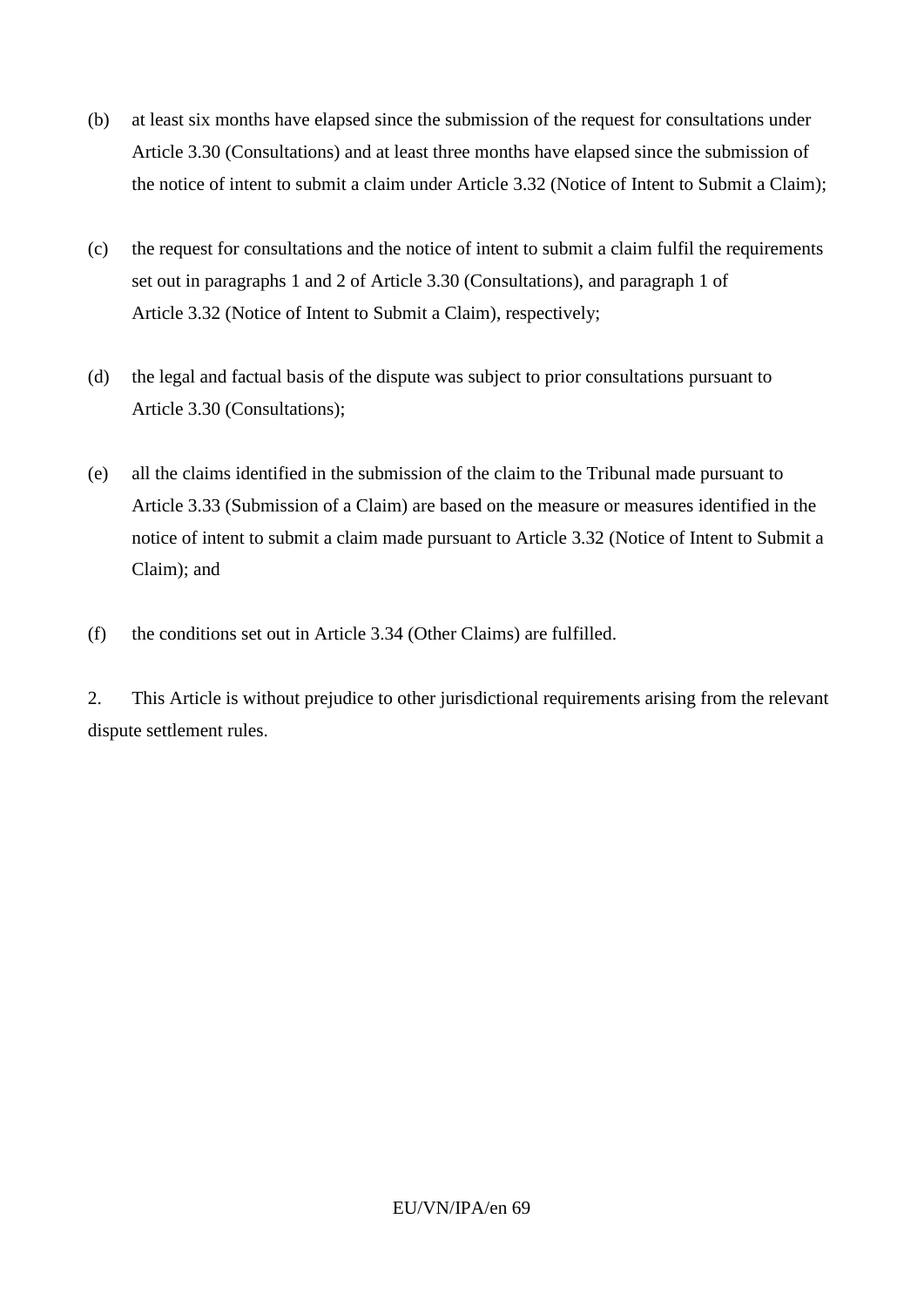#### Consent

1. The respondent consents to the submission of a claim under this Section.

2. The claimant shall deliver its consent in accordance with the procedures provided for in this Section at the time of submitting a claim pursuant to Article 3.33 (Submission of a Claim).

3. The consent under paragraphs 1 and 2 requires that:

- (a) the disputing parties shall refrain from enforcing an award rendered pursuant to this Section before such award has become final pursuant to Article 3.55 (Final Award); and
- (b) the disputing parties shall refrain from seeking to appeal, review, set aside, annul, revise or initiate any other similar procedure before an international or domestic court or tribunal, as regards an award pursuant to this Section.**<sup>1</sup>**
- 4. The consent under paragraphs 1 and 2 shall be deemed to satisfy the requirements of:
- (a) Article 25 of the ICSID Convention and the ICSID Additional Facility Rules for written consent of the disputing parties; and
- (b) Article II of the New York Convention of 1958 for an agreement in writing.

 **1** For greater certainty, this subparagraph applies in conjunction with Article 3.57 (Enforcement of Final Awards).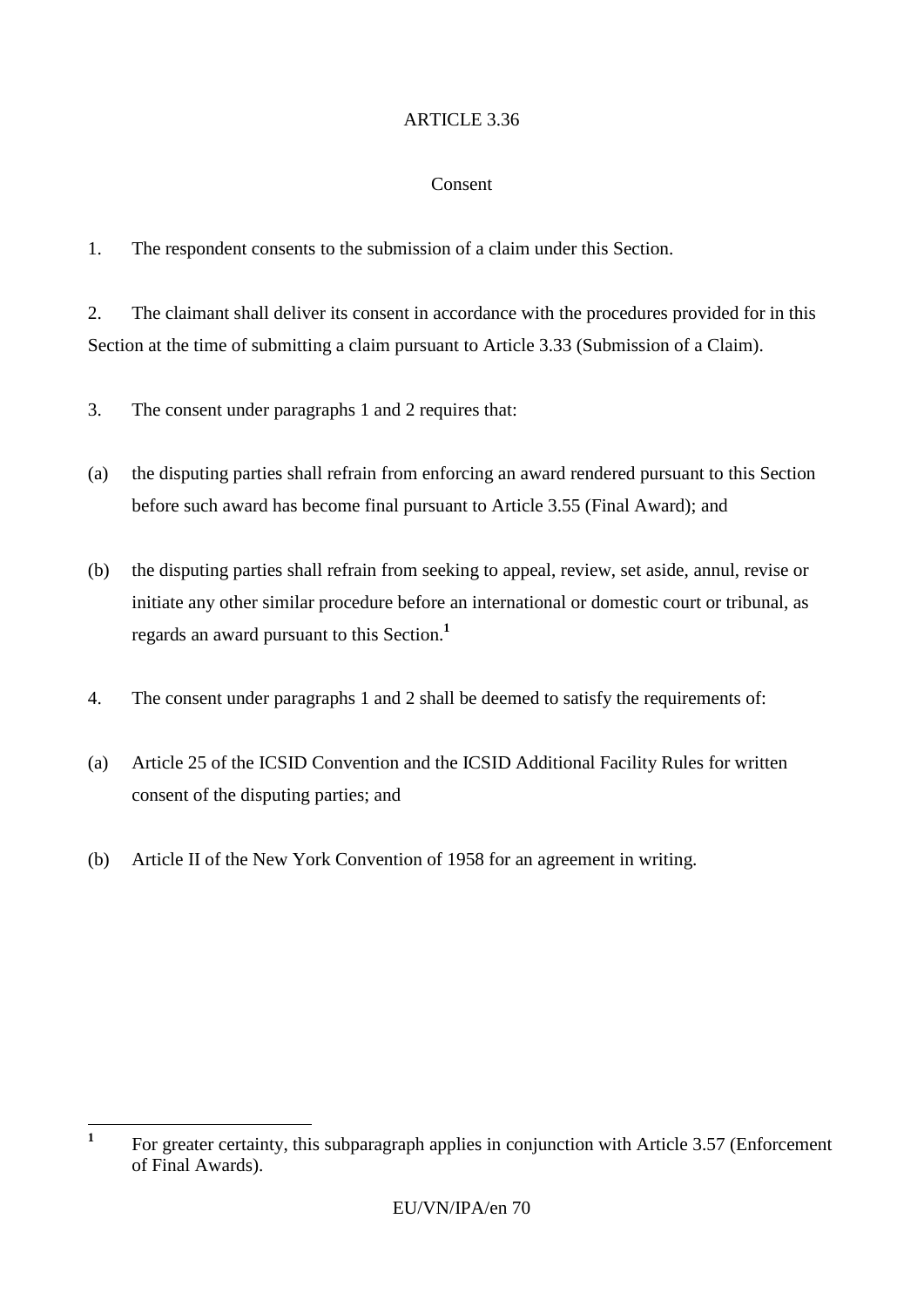### Third-Party Funding

1. In case of third-party funding, the disputing party benefiting from it shall notify the other disputing party and the division of the Tribunal, or where the division of the Tribunal is not established, the President of the Tribunal the existence and nature of the funding arrangement, and the name and address of the third party funder.

2. Such notification shall be made at the time of submission of a claim, or, when the financing agreement is concluded or the donation or grant is made after the submission of a claim, without delay as soon as the agreement is concluded or the donation or grant is made.

3. When applying Article 3.48 (Security for Costs), the Tribunal shall take into account whether there is third-party funding. When deciding on the cost of proceedings pursuant to paragraph 4 of Article 3.53 (Provisional Award), the Tribunal shall take into account whether the requirements provided for in paragraphs 1 and 2 of this Article have been respected.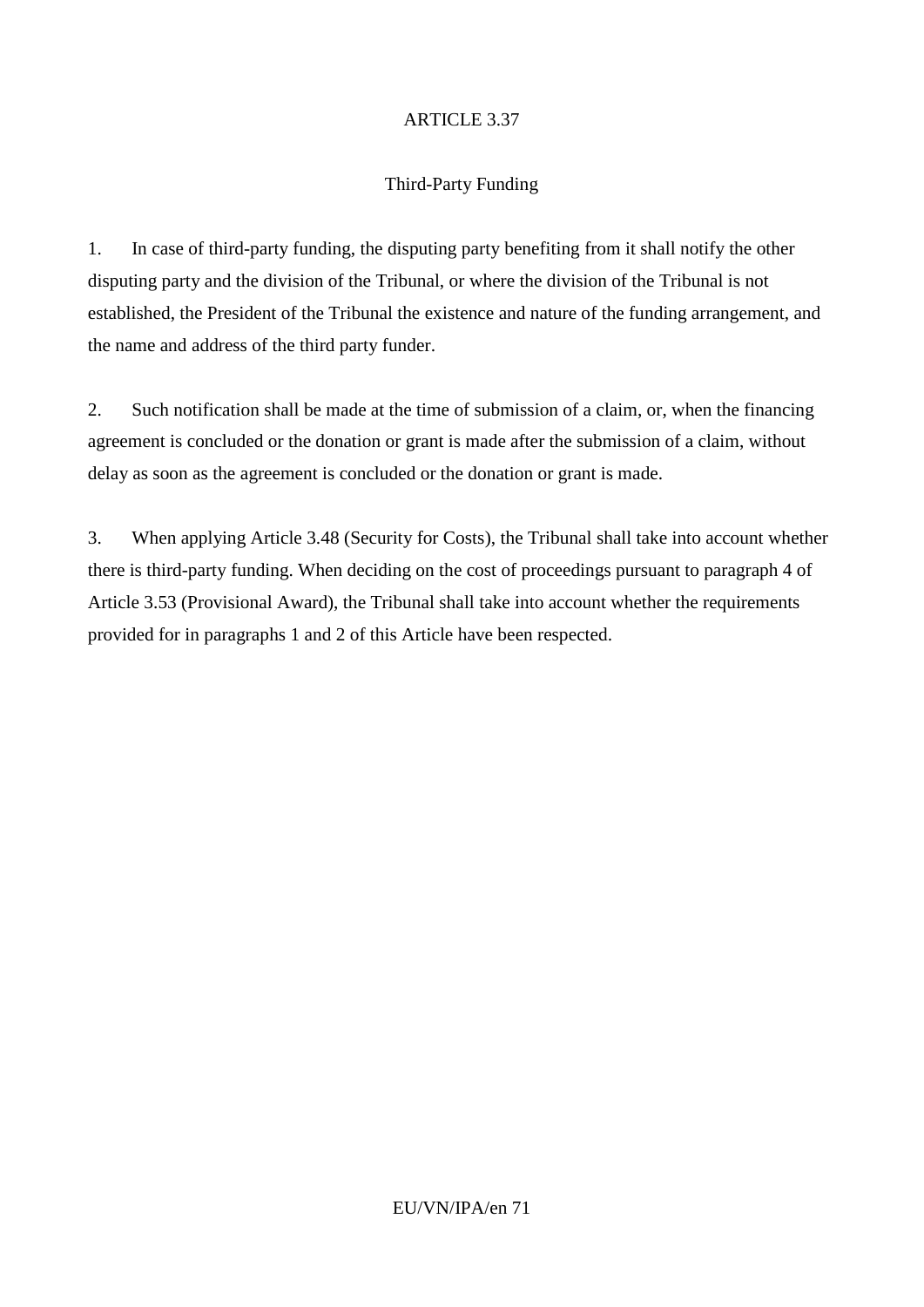# SUB-SECTION 4

## INVESTMENT TRIBUNAL SYSTEM

# ARTICLE 3.38

# Tribunal

1. A Tribunal is hereby established to hear claims submitted pursuant to Article 3.33 (Submission of a Claim).

2. Pursuant to subparagraph 5(a) of Article 4.1 (Committee), the Committee shall, upon the entry into force of this Agreement, appoint nine Members of the Tribunal. Three of the Members shall be nationals of a Member State of the Union, three shall be nationals of Viet Nam and three shall be nationals of third countries.**<sup>1</sup>**

3. The Committee may decide to increase or decrease the number of the Members of the Tribunal by multiples of three. Additional appointments shall be made on the same basis as provided for in paragraph 2.

 **1** Instead of proposing the appointment of three Members who have its nationality, either Party may propose to appoint up to three Members who have other nationality. In this case, such Members shall be considered to be nationals of the Party that proposed their appointment for the purposes of this Article.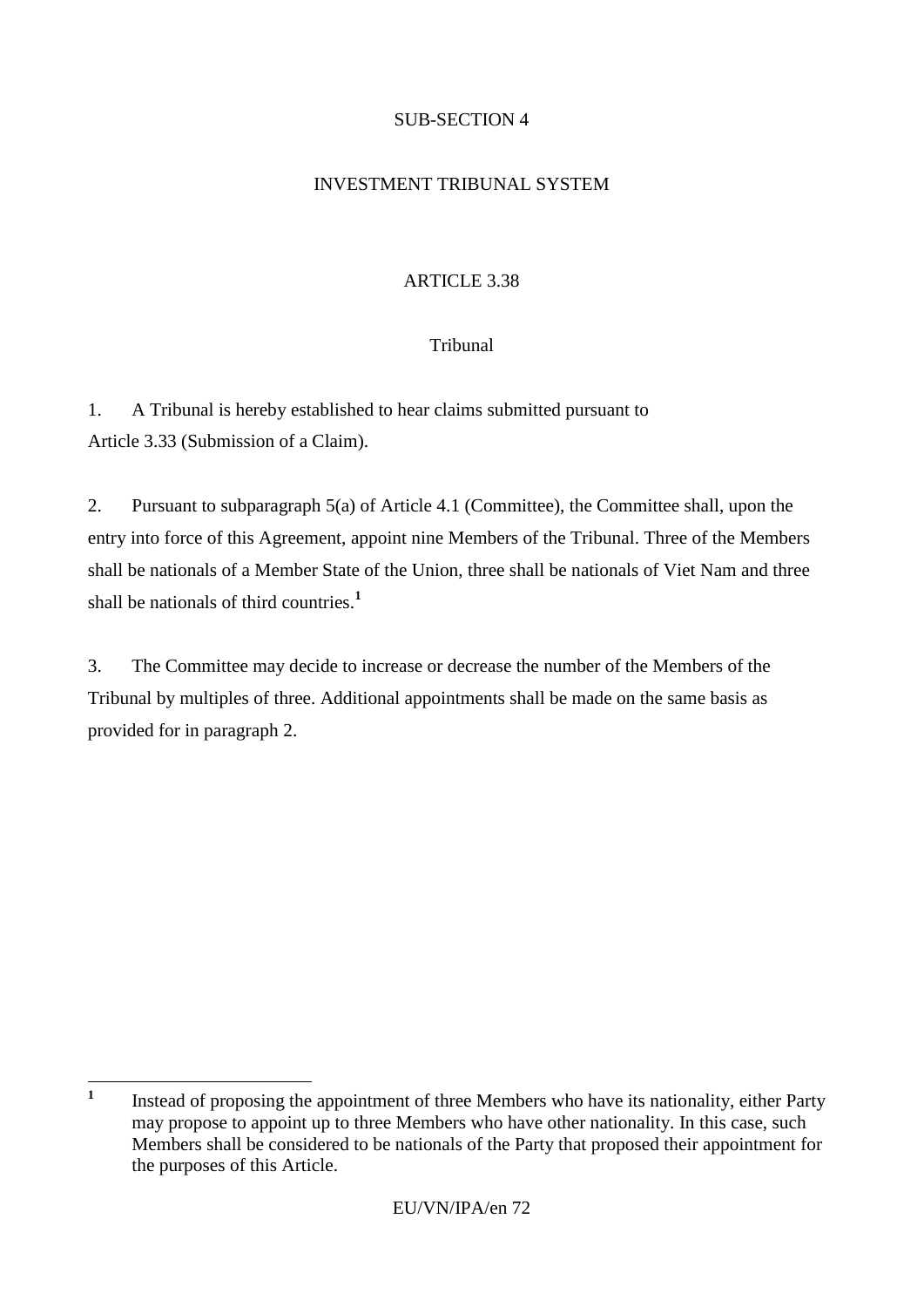4. The Members of the Tribunal shall possess the qualifications required in their respective countries for appointment to judicial offices or be jurists of recognised competence. They shall have demonstrated expertise in public international law. It is desirable that they have expertise, in particular, in international investment law, international trade law and the resolution of disputes arising under international investment or international trade agreements.

5. The Members of the Tribunal shall be appointed for a four-year term, renewable once. However, the terms of five of the nine persons appointed immediately after the date of entry into force of this Agreement, to be determined by lot, shall extend to six years. Vacancies shall be filled as they arise. A person appointed to replace a person whose term of office has not expired shall hold office for the remainder of the predecessor's term. A person who is serving on a division of the Tribunal when his or her term expires may, with the authorisation of the President of the Tribunal, continue to serve on the division until the closure of the proceedings of that division and shall, for that purpose only, be deemed to continue to be a Member of the Tribunal.

6. The Tribunal shall hear cases in divisions consisting of three Members, of whom one shall be a national of a Member State of the Union, one a national of Viet Nam and one a national of a third country. The division shall be chaired by the Member who is a national of a third country.

7. Within 90 days of the submission of a claim pursuant to Article 3.33 (Submission of a Claim), the President of the Tribunal shall appoint the Members composing the division of the Tribunal hearing the case on a rotation basis, ensuring that the composition of the divisions is random and unpredictable, while giving equal opportunity to all Members to serve.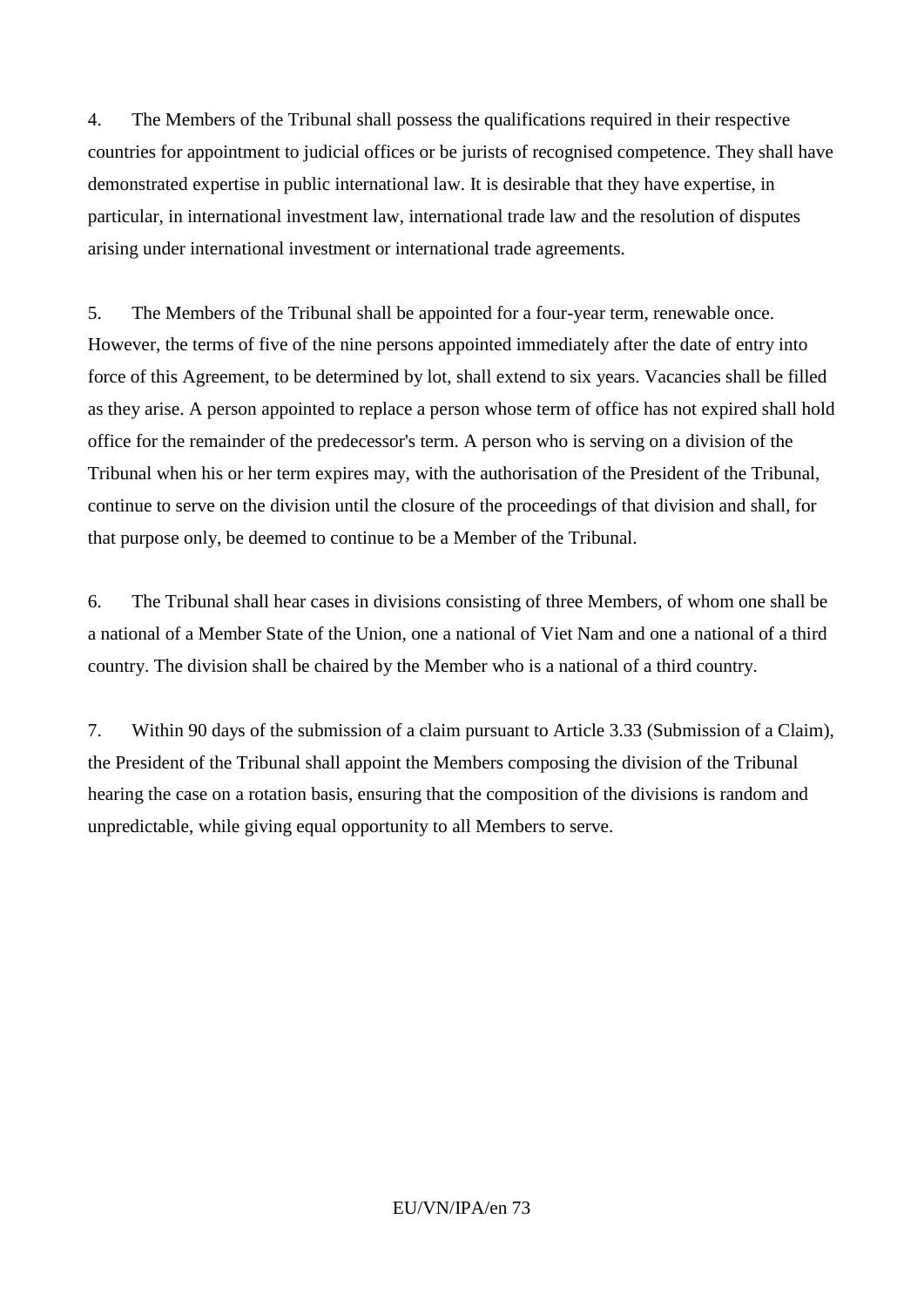8. The President and Vice-President of the Tribunal shall be responsible for organisational issues and will be appointed for a two-year term and shall be drawn by lot from among the Members who are nationals of third countries. They shall serve on the basis of a rotation drawn by lot by the cochairs of the Committee or their respective delegates. The Vice-President shall replace the President when the President is unavailable.

9. Notwithstanding paragraph 6, the disputing parties may agree that a case be heard by a sole Member who is a national of a third country, to be selected by the President of the Tribunal. The respondent shall give sympathetic consideration to such a request from the claimant, in particular where the claimant is a small or medium-sized enterprise or the compensation or damages claimed are relatively low. Such a request should be made at the same time as the filing of the claim pursuant to Article 3.33 (Submission of a Claim).

10. The Tribunal may draw up its own working procedures. The working procedures shall be compatible with the applicable dispute settlement rules and this Section. If the Tribunal decides to do so, the President of the Tribunal shall draw up draft working procedures in consultation with the other Members of the Tribunal and present the draft working procedures to the Committee The draft working procedures shall be adopted by the Committee. If the draft working procedures are not adopted by the Committee within three months of their presentation, the President of the Tribunal shall make the necessary revision to the draft working procedures, taking into consideration the views expressed by the Parties. The President of the Tribunal shall subsequently present the revised draft working procedures to the Committee. The revised draft working procedures shall be considered adopted unless the Committee decides to reject the revised draft working procedures within three months of their presentation.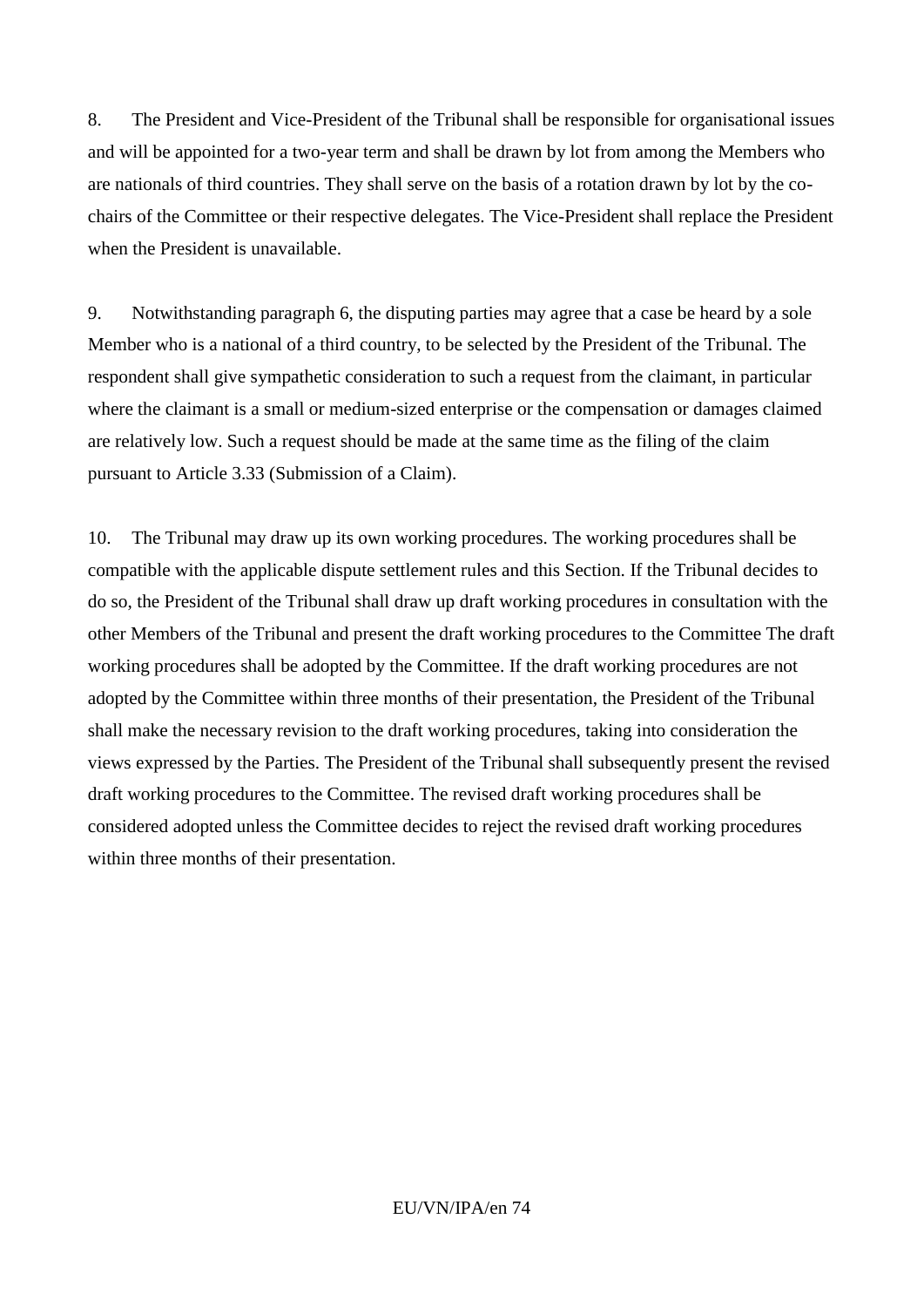11. When a procedural question arises that is not covered by this Section, by any supplementing rules adopted by the Committee or by the working procedures adopted pursuant to paragraph 10, the relevant division of the Tribunal may adopt an appropriate procedure that is compatible with those provisions.

12. A division of the Tribunal shall make every effort to take any decision by consensus. In case that a decision cannot be reached by consensus, the division of the Tribunal shall render its decision by a majority of votes of all its Members. Opinions expressed by individual Members of a division of the Tribunal shall be anonymous.

13. The Members shall be available at all times and at short notice, and shall stay abreast of dispute settlement activities under this Agreement.

14. In order to ensure their availability, the Members shall be paid a monthly retainer fee to be fixed by decision of the Committee. In addition, the President of the Tribunal and the Vice-President, where applicable, shall receive a daily fee equivalent to the fee determined pursuant to paragraph 16 of Article 3.39 (Appeal Tribunal) for each day worked in fulfilling the functions of President of the Tribunal pursuant to this Section.

15. The retainer fee and the daily fee referred to in paragraph 14 shall be paid by both Parties taking into account their respective level of development into an account managed by the Secretariat of ICSID. In the event that one Party fails to pay the retainer fee or the daily fee, the other Party may elect to pay instead. Any such arrears will remain payable, with appropriate interests.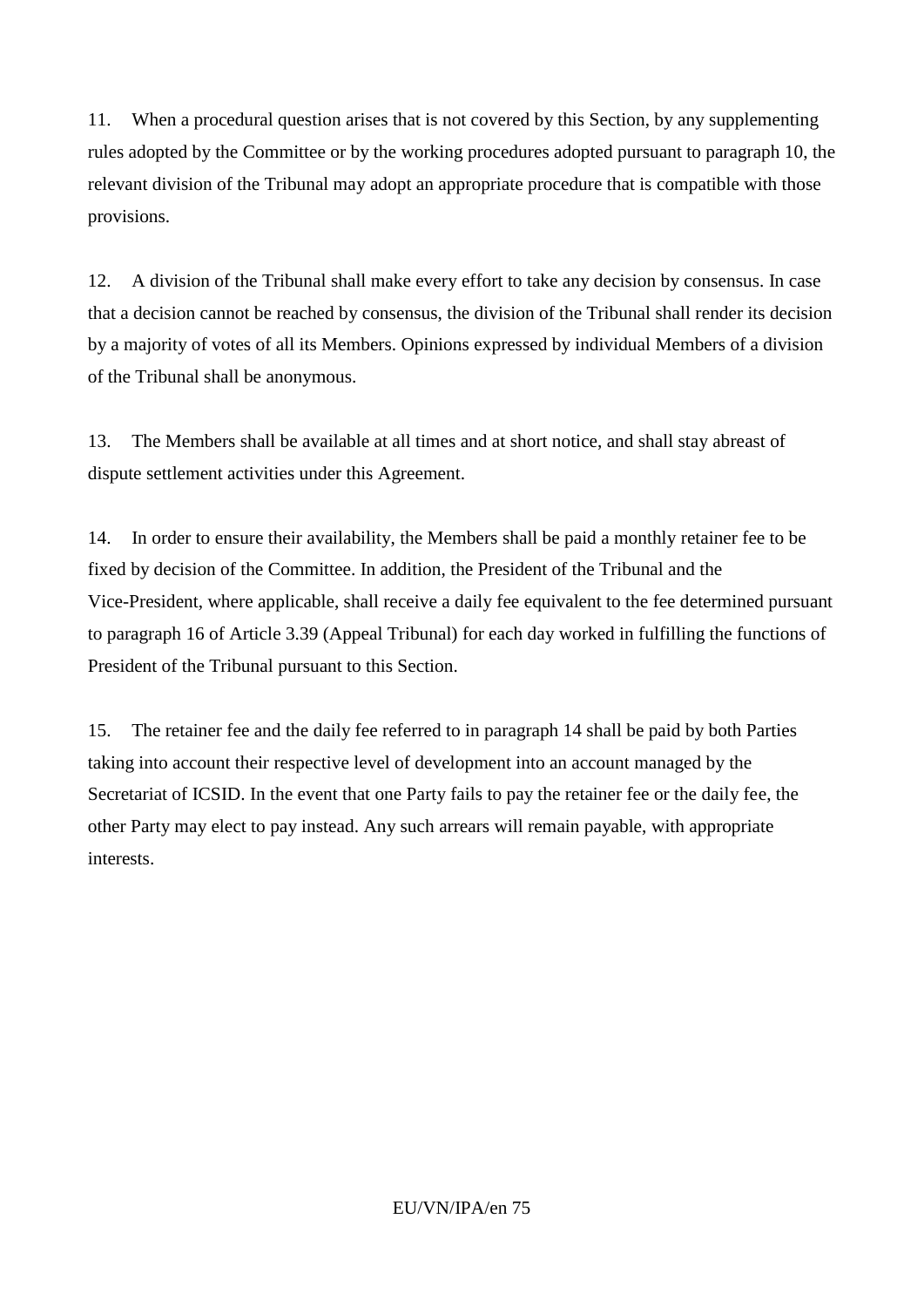16. Unless the Committee adopts a decision pursuant to paragraph 17, the amount of the other fees and expenses of the Members of a division of the Tribunal shall be those determined pursuant to Regulation 14(1) of the Administrative and Financial Regulations of the ICSID Convention in force on the date of the submission of the claim and allocated by the Tribunal among the disputing parties in accordance with paragraph 4 of Article 3.53 (Provisional Award).

17. Upon a decision by the Committee, the retainer fee, the daily fee and the other fees and expenses may be permanently transformed into a regular salary. In such a case, the Members of the Tribunal shall serve on a full-time basis and they shall not be permitted to engage in any occupation, whether gainful or not, unless exemption is exceptionally granted by the President of the Tribunal. The Committee shall fix their remuneration and related organisational matters.

18. The Secretariat of ICSID shall act as Secretariat for the Tribunal and provide it with appropriate support. The expenses for such support shall be allocated by the Tribunal among the disputing parties in accordance with paragraph 4 of Article 3.53 (Provisional Award).

# ARTICLE 3.39

# Appeal Tribunal

1. A permanent Appeal Tribunal is hereby established to hear appeals from awards issued by the Tribunal.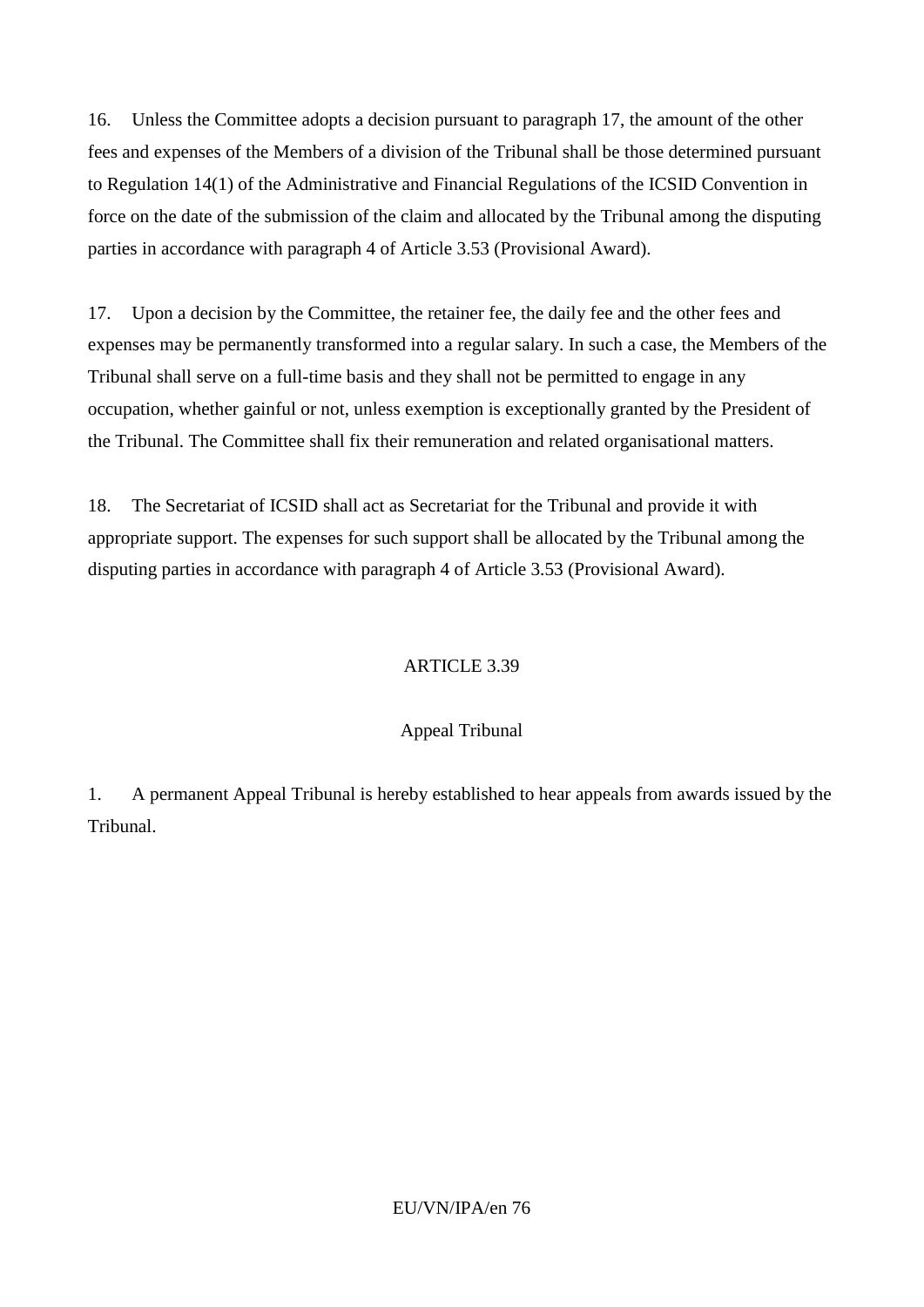2. The Appeal Tribunal shall be composed of six Members, of whom two shall be nationals of a Member State of the Union, two shall be nationals of Viet Nam and two shall be nationals of third countries.

3. Pursuant to subparagraph 5(a) of Article 4.1 (Committee), the Committee shall, upon entry into force of this Agreement, appoint the six Members of the Appeal Tribunal.**<sup>1</sup>**

4. The Committee may decide to increase or decrease the number of the Members of the Appeal Tribunal by multiples of three. Additional appointments shall be made on the same basis as provided for in paragraphs 2 and 3.

5. The Appeal Tribunal Members shall be appointed for a four-year term, renewable once. However, the terms of three of the six persons appointed immediately after the entry into force of this Agreement, to be determined by lot, shall extend to six years. Vacancies shall be filled as they arise. A person appointed to replace a person whose term of office has not expired shall hold office for the remainder of the predecessor's term.

 **1** Instead of proposing the appointment of two Members who have its nationality or citizenship, either Party may propose to appoint up to two Members who have other nationalities or citizenship. In this case, such Members shall be considered to be nationals or citizens of the Party that proposed his or her appointment for the purposes of this Article.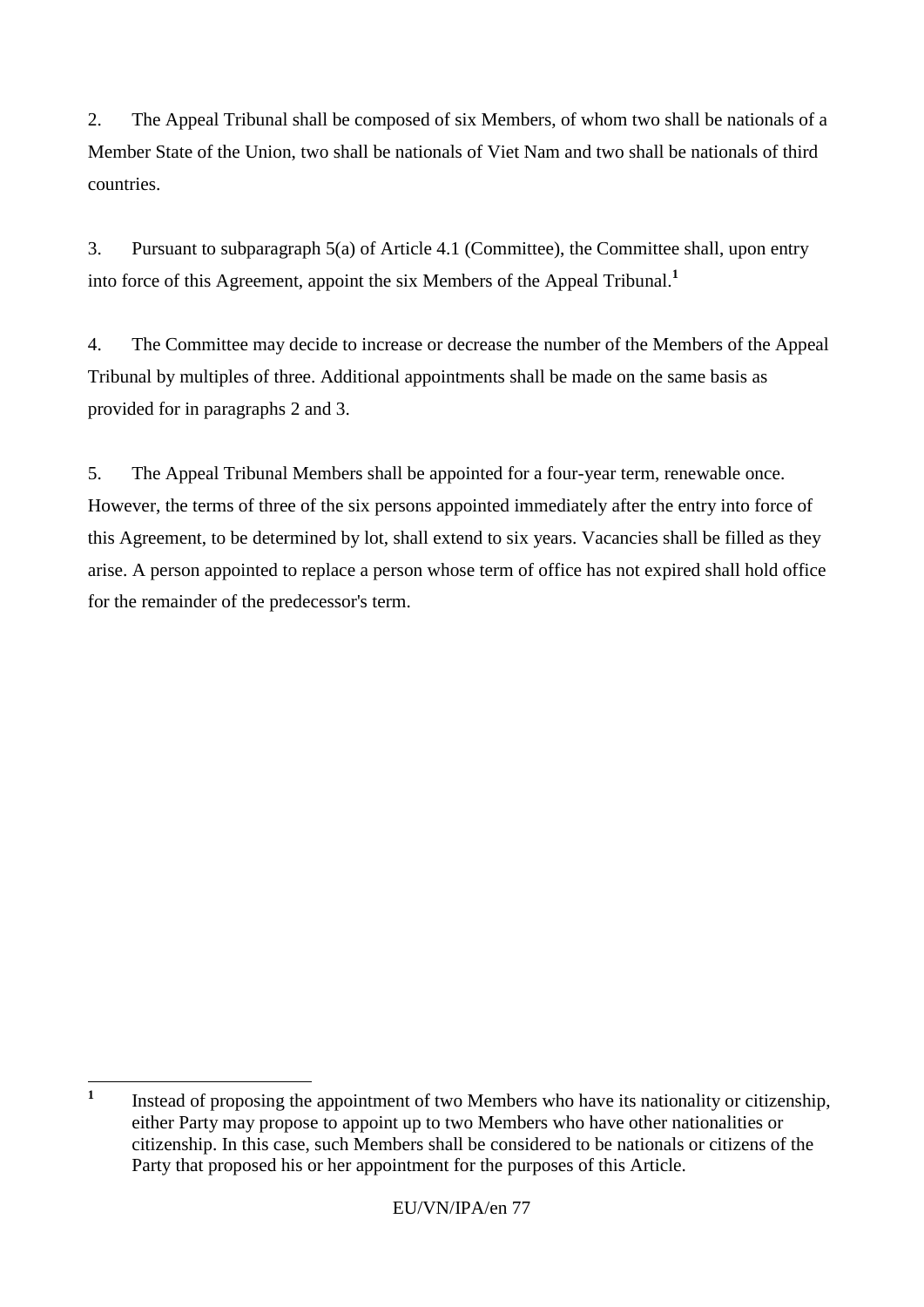6. The Appeal Tribunal shall have a President and Vice-President who shall be selected by lot for a two-year term from the Members who are nationals of third countries. They shall serve on the basis of a rotation drawn by lot by the Chair of the Committee. The Vice-President shall replace the President when the President is unavailable.

7. The Members of the Appeal Tribunal shall have demonstrated expertise in public international law, and possess the qualifications required in their respective countries for appointment to the highest judicial offices or be jurists of recognised competence. It is desirable that they have expertise in international investment law, international trade law and the resolution of disputes arising under international investment or international trade agreements.

8. The Appeal Tribunal shall hear appeals in divisions consisting of three Members of whom one shall be a national of a Member State of the Union, one a national of Viet Nam and one a national of a third country. The division shall be chaired by the Member who is a national of a third country.

9. The composition of the division hearing each appeal shall be established in each case by the President of the Appeal Tribunal on a rotation basis, ensuring that the composition of each division is random and unpredictable, while giving equal opportunity to all Members to serve. A person who is serving on a division of the Appeal Tribunal when his or her term expires may, with the authorisation of the President of the Appeal Tribunal, continue to serve on the division until the closure of the proceedings of that division and shall, for that purpose only, be deemed to continue to be a Member of the Appeal Tribunal.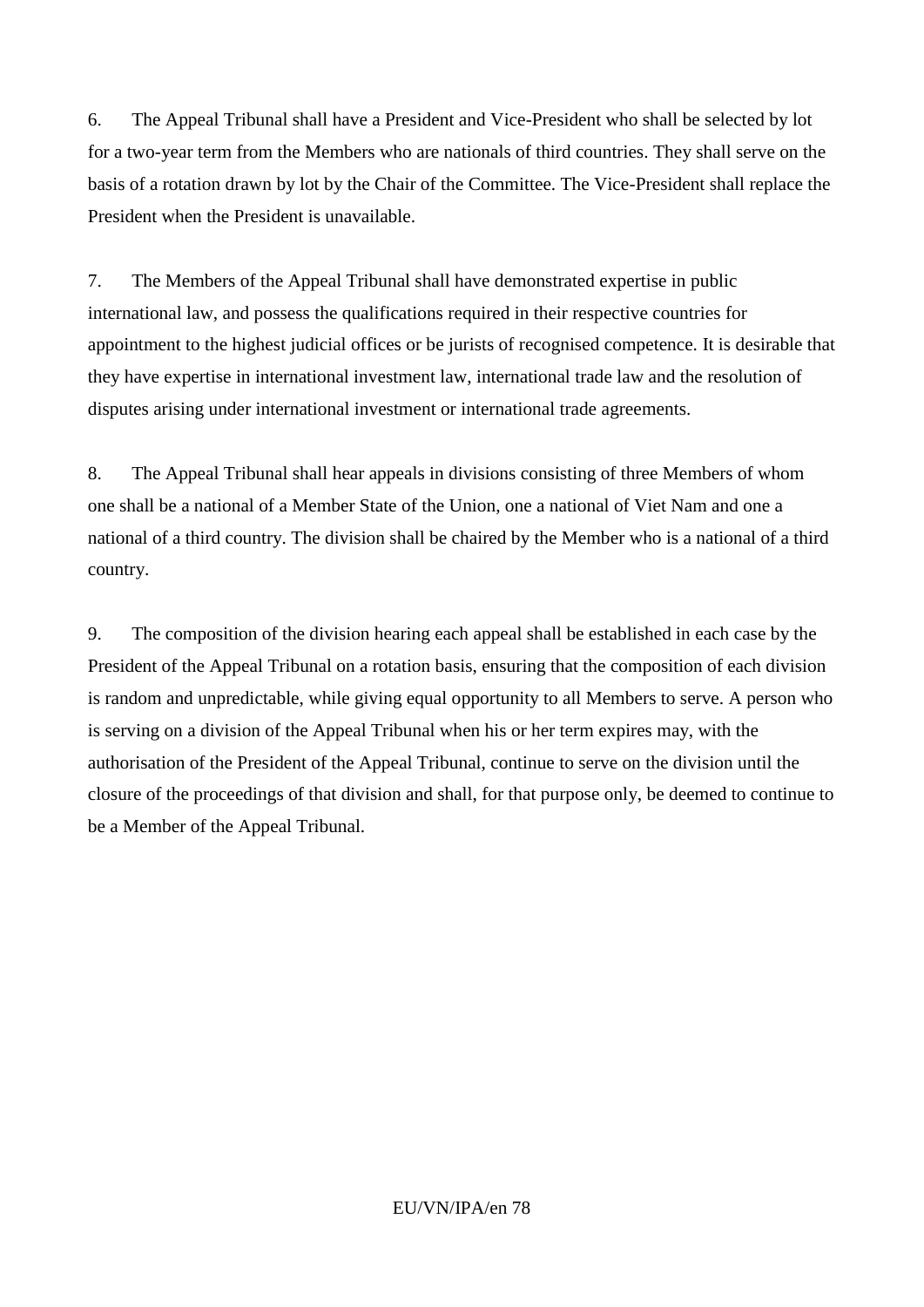10. The Appeal Tribunal shall draw up its own working procedures. The working procedures shall be compatible with this Section and the instructions provided in Annex 13 (Working Procedures for the Appeal Tribunal). The President of the Appeal Tribunal shall draw up draft working procedures in consultation with the other Members of the Appeal Tribunal and present the draft working procedures to the Committee within one year of the date of the entry into force of this Agreement. The draft working procedures shall be adopted by the Committee. If the draft working procedures are not adopted by the Committee within three months of their presentation, the President of the Appeal Tribunal shall make the necessary revision to the draft working procedures, taking into consideration the views expressed by the Parties. The President of the Appeal Tribunal shall subsequently present the revised draft working procedures to the Committee. The revised draft working procedures shall be considered adopted, unless the Committee decides to reject the revised draft working procedures within three months of their presentation.

11. When a procedural question arises that is not covered by this Section, by any supplementing rules adopted by the Committee or by working procedures adopted pursuant to paragraph 10, the relevant division of the Appeal Tribunal may adopt an appropriate procedure that is compatible with those provisions.

12. A division of the Appeal Tribunal shall make every effort to take any decision by consensus. In case that a decision cannot be reached by consensus, the division of the Appeal Tribunal shall render its decision by a majority of votes of all its Members. Opinions expressed by individual Members of a division of Appeal Tribunal shall be anonymous.

13. The Members of the Appeal Tribunal shall be available at all times and at short notice and shall stay abreast of other dispute settlement activities under this Agreement.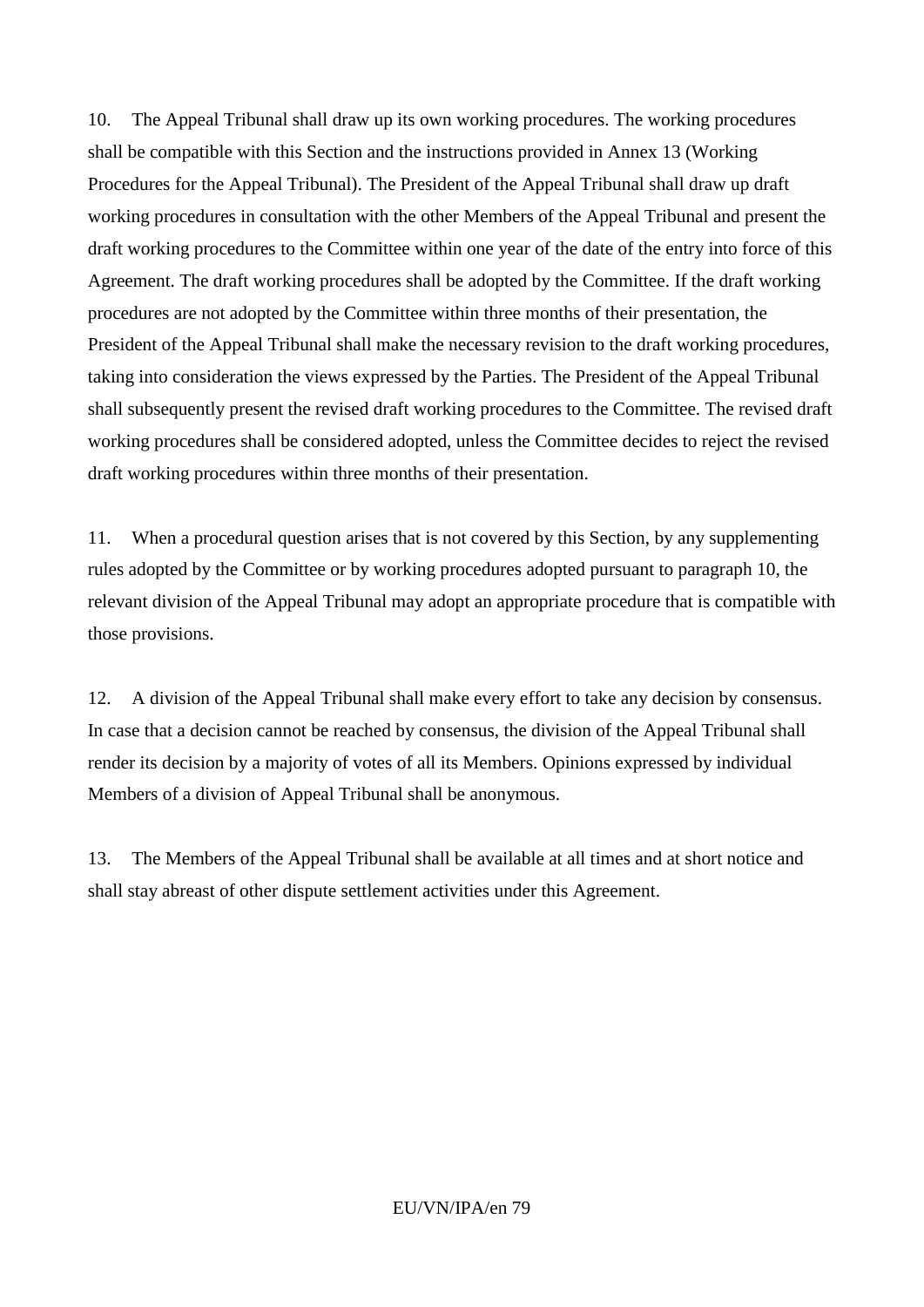14. The Members of the Appeal Tribunal shall be paid a monthly retainer fee to be determined by decision of the Committee. In addition, the President of the Appeal Tribunal and the Vice-President, where applicable, shall receive a daily fee equivalent to the fee determined pursuant to paragraph 16 for each day worked in fulfilling the functions of President of the Appeal Tribunal pursuant to this Section.

15. The retainer fee and the daily fee referred to in paragraph 14 shall be paid by both Parties taking into account their respective level of development into an account managed by the Secretariat of ICSID. In the event that one Party fails to pay the retainer fee or the daily fee, the other Party may elect to pay instead. Any such arrears will remain payable, with appropriate interests.

16. Upon entry into force of this Agreement, the Committee shall adopt a decision determining the amount of the other fees and expenses of the Members of a division of the Appeal Tribunal. Such fees and expenses shall be allocated by the Tribunal, or where applicable by the Appeal Tribunal, among the disputing parties in accordance with paragraph 4 of Article 3.53 (Provisional Award).

17. Upon decision by the Committee, the retainer fee, the daily fee and the other fees and expenses may be permanently transformed into a regular salary. In such a case, the Members of the Appeal Tribunal shall serve on a full-time basis and they shall not be permitted to engage in any occupation, whether gainful or not, unless exemption is exceptionally granted by the President of the Appeal Tribunal. The Committee shall fix their remuneration and related organisational matters.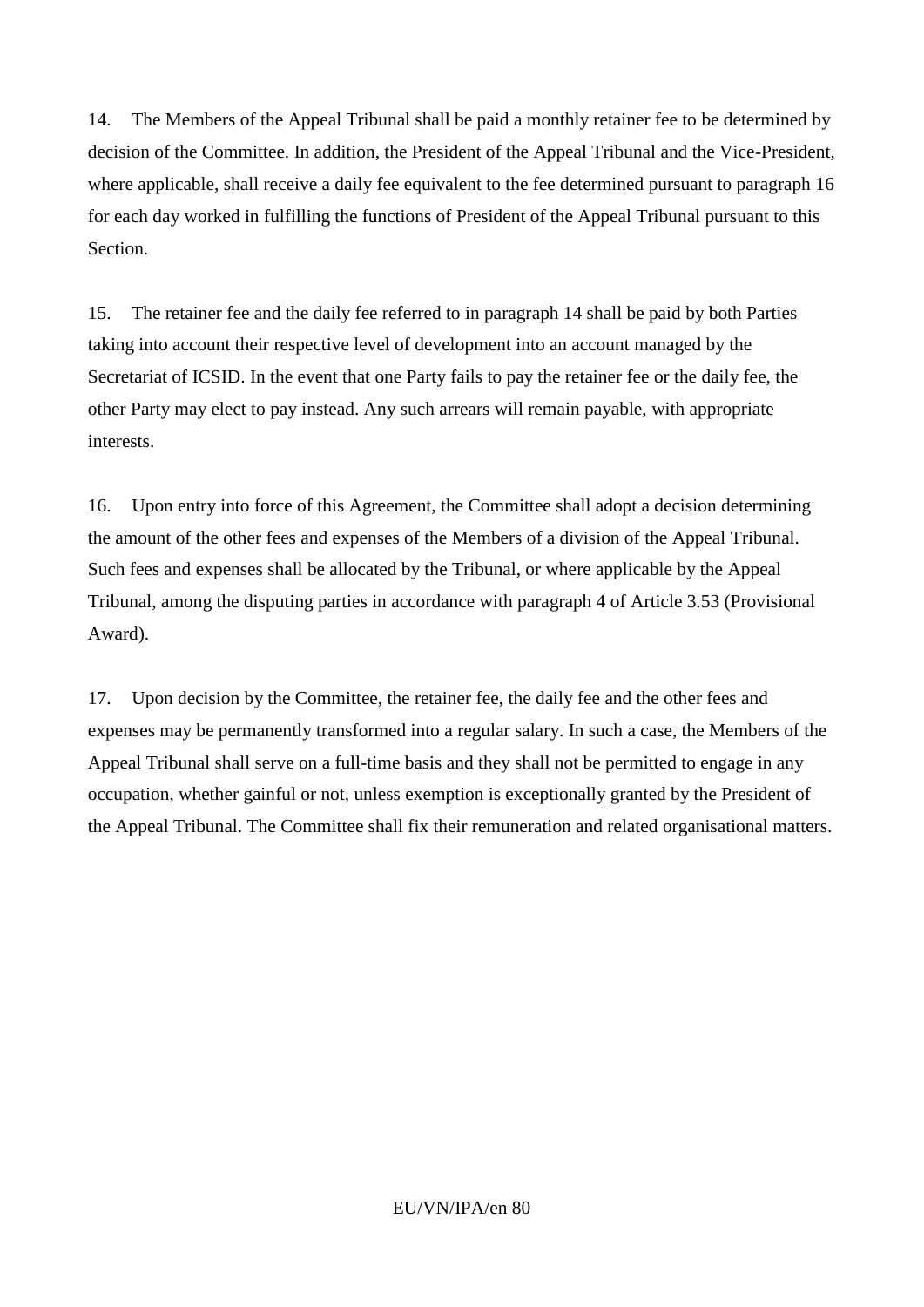18. The Secretariat of ICSID shall act as Secretariat for the Appeal Tribunal and provide it with appropriate support. The expenses for such support shall be allocated by the Appeal Tribunal among the disputing parties in accordance with paragraph 4 of Article 3.53 (Provisional Award).

## ARTICLE 3.40

## Ethics

1. The Members of the Tribunal and of the Appeal Tribunal shall be chosen from persons whose independence is beyond doubt. They shall not be affiliated with any government.**<sup>1</sup>** They shall not take instructions from any government or organisation with regard to matters relating to the dispute. They shall not participate in the consideration of any disputes that would create a direct or indirect conflict of interest. In doing so, they shall comply with Annex 11 (Code of Conduct for Members of the Tribunal, Members of the Appeal Tribunal and Mediators). In addition, upon appointment, they shall refrain from acting as counsel or as party-appointed experts or witnesses in any pending or new investment protection dispute under this or any other agreement or under domestic laws and regulations.

 **1** For greater certainty, the fact that a person receives an income from the government, or was formerly employed by the government, or has family relationship with a person who receives an income from the government, does not in itself render that person ineligible.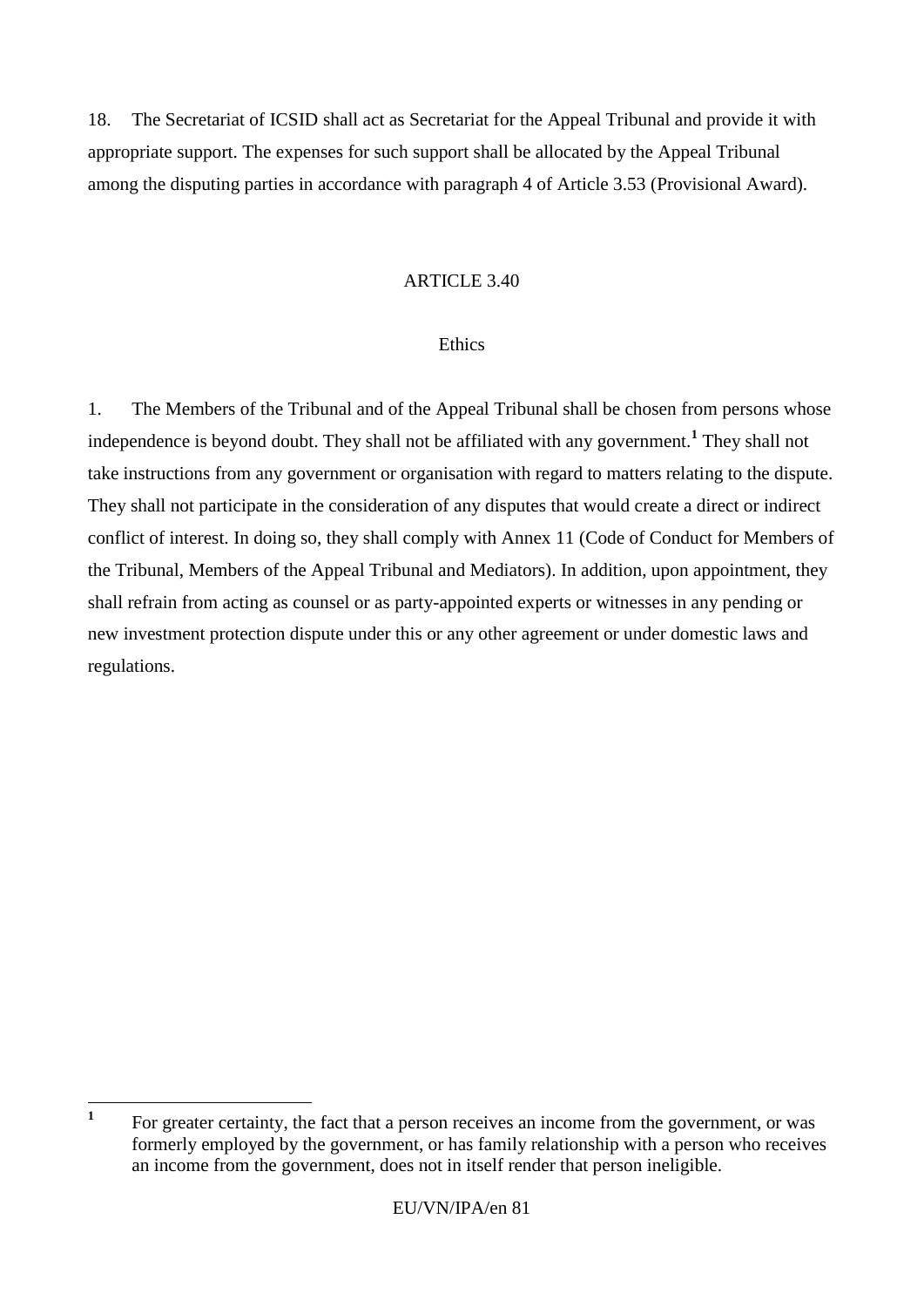2. If a disputing party considers that a Member has a conflict of interest, it shall send a notice of challenge to the appointment to the President of the Tribunal or to the President of the Appeal Tribunal, accordingly. The notice of challenge shall be sent within 15 days of the date on which the composition of the division of the Tribunal or of the Appeal Tribunal has been communicated to the disputing party, or within 15 days of the date on which the relevant facts came to its knowledge if they could not have reasonably been known at the time of composition of the division. The notice of challenge shall state the grounds for the challenge.

3. If, within 15 days of the date of the notice of challenge, the challenged Member has elected not to resign from that division, the President of the Tribunal or the President of the Appeal Tribunal, accordingly, shall, after hearing the disputing parties and after providing the Member an opportunity to submit any observations, issue a decision within 45 days of the receipt of the notice of challenge and notify forthwith the disputing parties and other Members of the division.

4. Challenges against the appointment of the President of the Tribunal to a division shall be decided by the President of the Appeal Tribunal and *vice versa*.

5. Upon a reasoned recommendation from the President of the Appeal Tribunal, or on their joint initiative, the Parties may by decision of the Committee decide to remove a Member from the Tribunal or a Member from the Appeal Tribunal where the behaviour of this Member is inconsistent with the obligations set out in paragraph 1 and incompatible with his continued membership of the Tribunal or the Appeal Tribunal. If the President of the Appeal Tribunal is alleged of such behaviour, the President of the Tribunal shall submit the reasoned recommendation. Paragraph 2 of Article 3.38 (Tribunal) and paragraph 3 of Article 3.39 (Appeal Tribunal) shall apply *mutatis mutandis* for filling vacancies that may arise pursuant to this paragraph.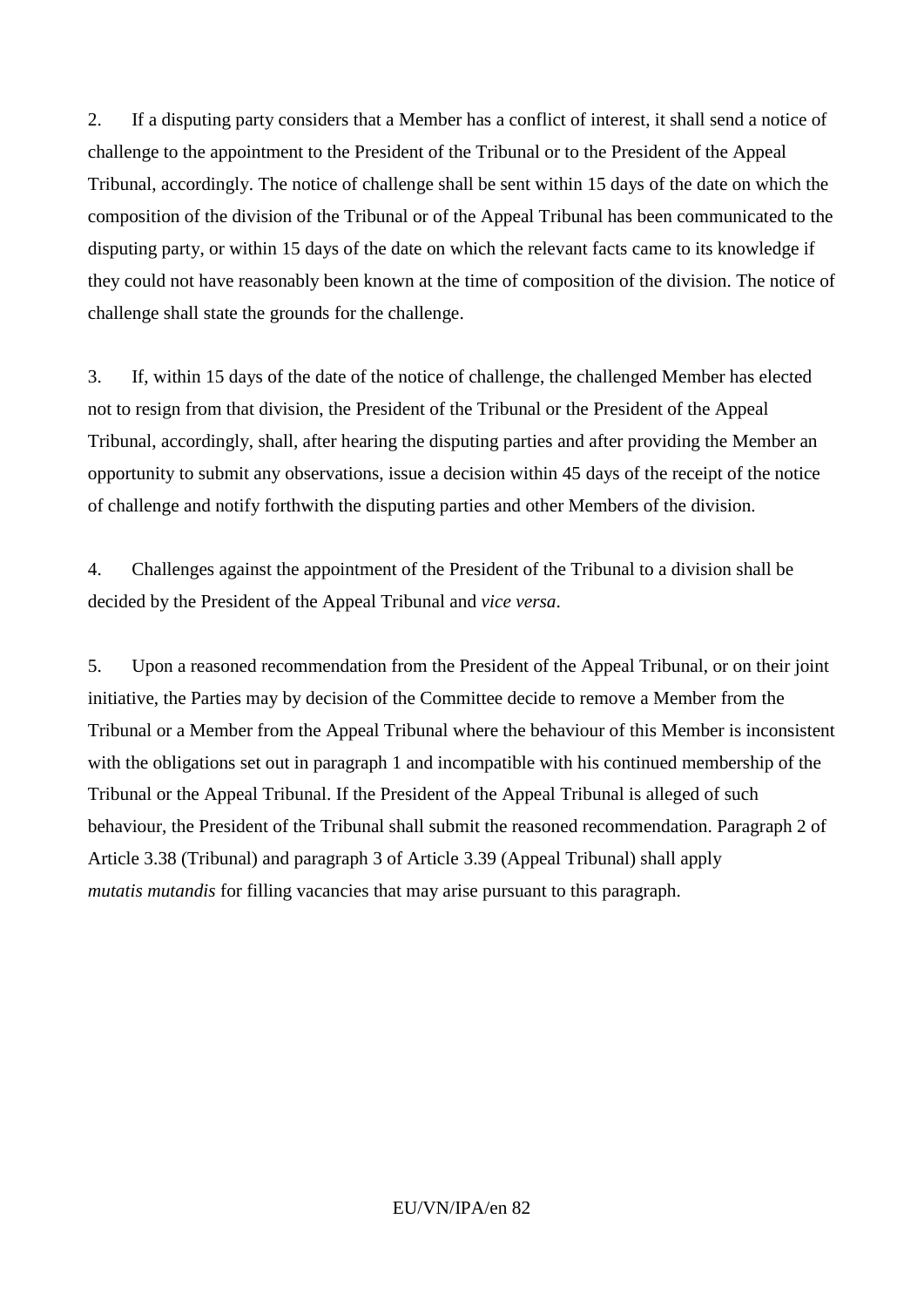# Multilateral Dispute Settlement Mechanisms

The Parties shall enter into negotiations for an international agreement providing for a multilateral investment tribunal in combination with, or separate from, a multilateral appellate mechanism applicable to disputes under this Agreement. The Parties may consequently agree on the non-application of relevant parts of this Section. The Committee may adopt a decision specifying any necessary transitional arrangements.

# SUB-SECTION 5

# CONDUCT OF PROCEEDINGS

# ARTICLE 3.42

# Applicable Law and Rules of Interpretation

1. The Tribunal and the Appeal Tribunal shall decide whether the measures subject to the claim are in breach of with the provisions of Chapter 2 (Investment Protection) as alleged by the claimant.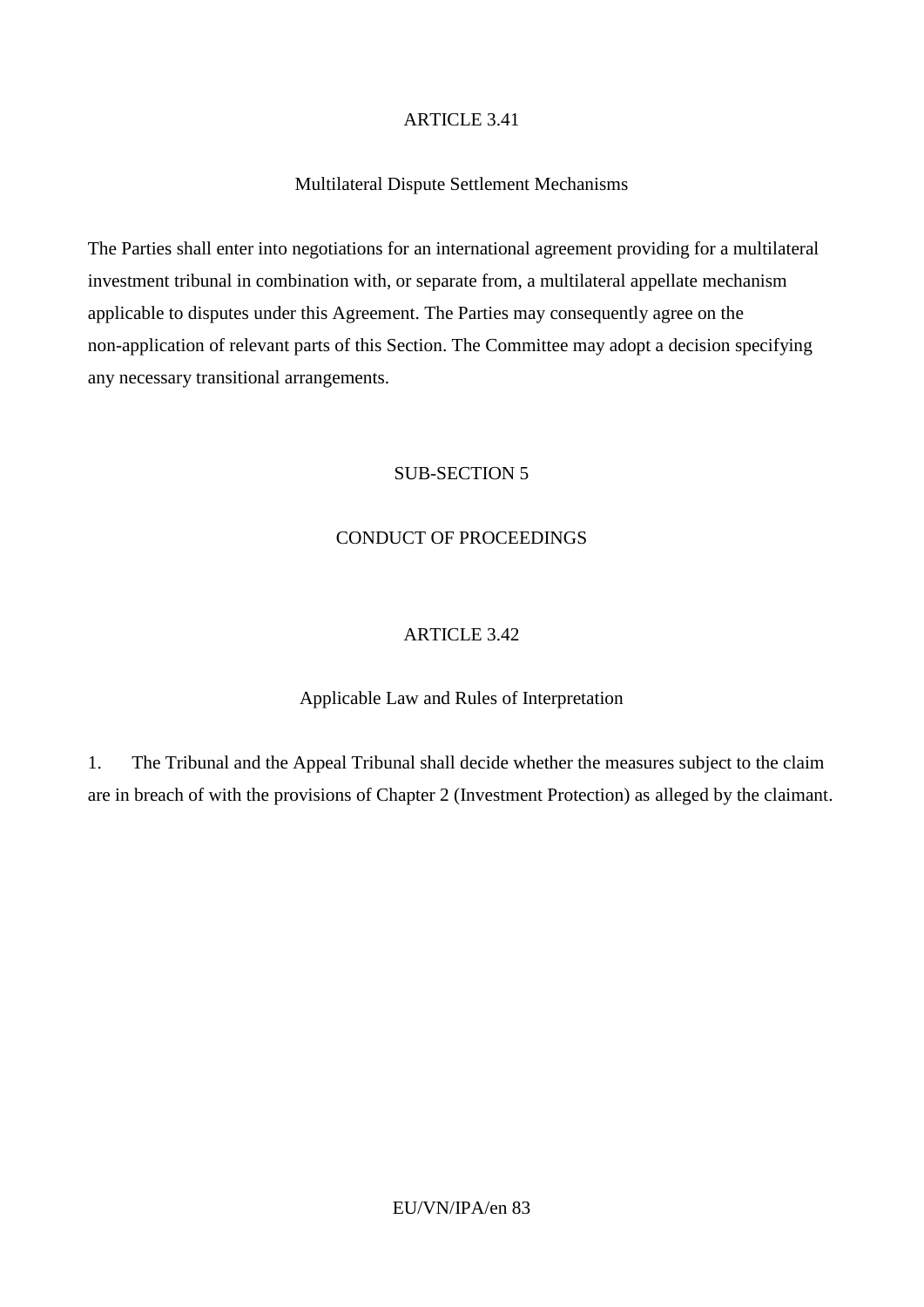2. When rendering its decisions, the Tribunal and the Appeal Tribunal shall apply the provisions of Chapter 2 (Investment Protection) and other provisions of this Agreement, as applicable, as well as other rules or principles of international law applicable between the Parties, and take into consideration, as matter of fact, any relevant domestic law of the disputing Party.

3. For greater certainty, the Tribunal and the Appeal Tribunal shall be bound by the interpretation given to the domestic law by the courts or authorities which are competent to interpret the relevant domestic law, and any meaning given to the relevant domestic law made by the Tribunal and the Appeal Tribunal shall not be binding upon the courts and the authorities of either Party. The Tribunal and the Appeal Tribunal does not have jurisdiction to determine the legality of a measure, alleged to constitute a breach of this Agreement, under the domestic laws and regulations of the disputing Party.

4. The Tribunal and the Appeal Tribunal shall interpret this Agreement in accordance with customary rules of interpretation of public international law, as codified in the *Vienna Convention on the Law of Treaties*, concluded at Vienna on 23 May 1969.

5. When serious concerns arise as regards issues of interpretation which may affect matters relating to this Section, the Committee may adopt interpretations of provisions of this Agreement. Any such interpretation shall be binding upon the Tribunal and the Appeal Tribunal. The Committee may decide that an interpretation shall have binding effect from a specific date.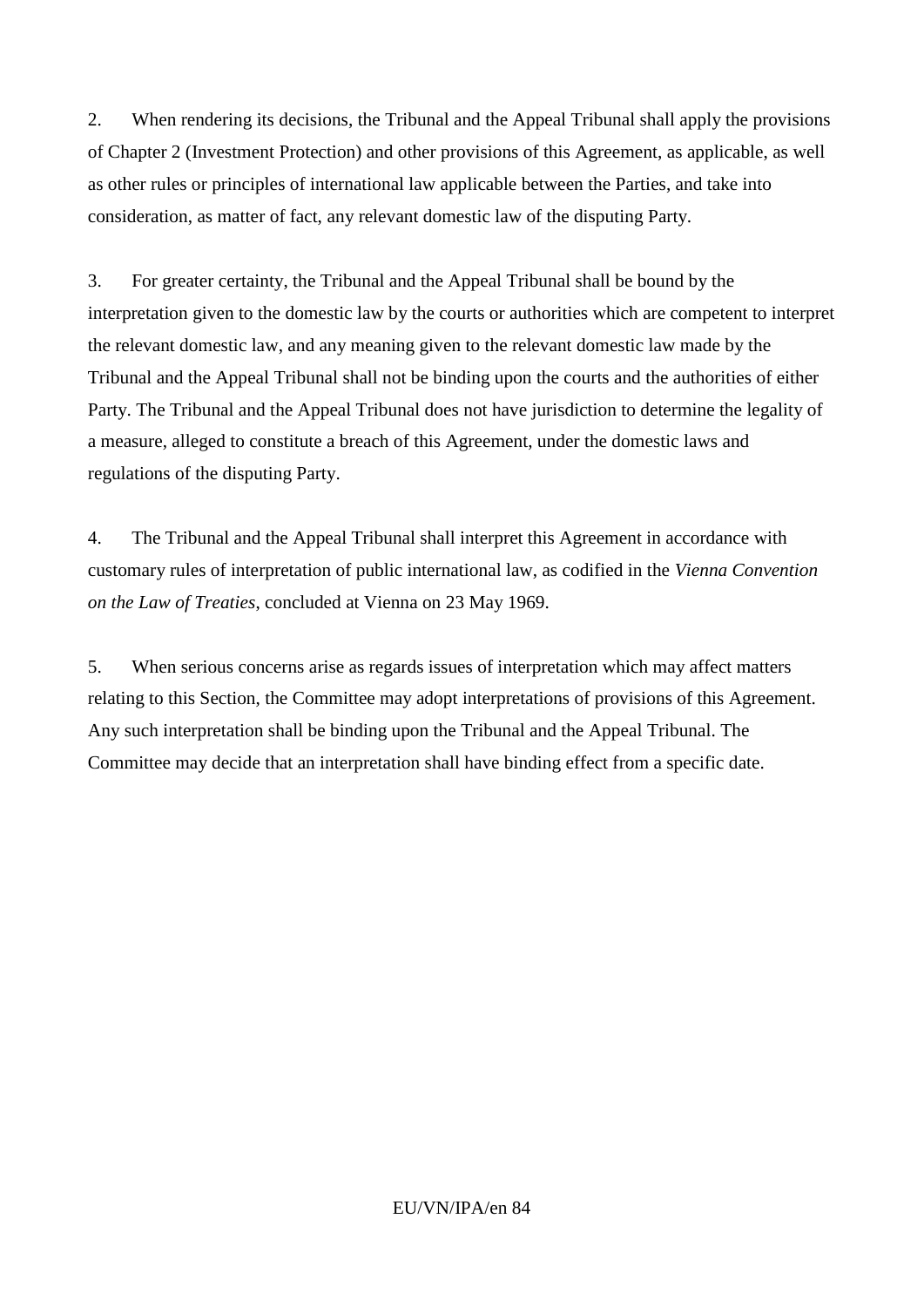#### Anti-Circumvention

For greater certainty, the Tribunal shall decline jurisdiction where the dispute had arisen, or was foreseeable on the basis of a high degree of probability, at the time when the claimant acquired ownership or control of the investment subject to the dispute and the Tribunal determines, on the basis of the facts of the case, that the claimant has acquired ownership or control of the investment for the main purpose of submitting the claim under this Section. The possibility to decline jurisdiction in such circumstances is without prejudice to other jurisdictional objections which could be entertained by the Tribunal.

#### ARTICLE 3.44

## Preliminary Objections

1. The respondent may file an objection that a claim is manifestly without legal merit, no later than 30 days after the constitution of the division of the Tribunal pursuant to paragraph 7 of Article 3.38 (Tribunal), and in any event before the first session of the division of the Tribunal, or 30 days after the respondent became aware of the facts on which the objection is based.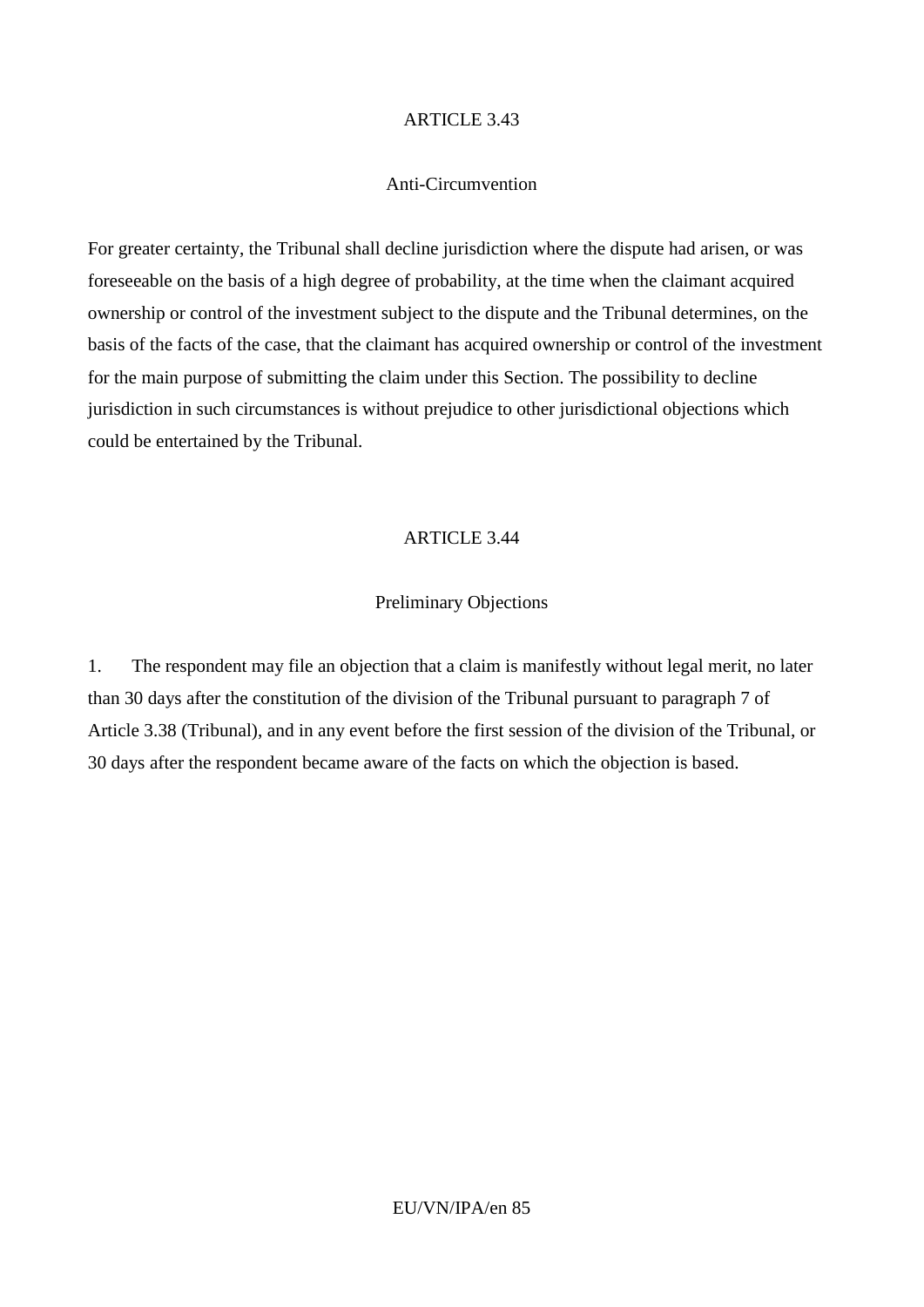2. The respondent shall specify as precisely as possible the basis for the objection.

3. The Tribunal, after giving the disputing parties an opportunity to present their observations on the objection, shall, at the first meeting of the division of the Tribunal or promptly thereafter, issue a decision or provisional award on the objection, stating the grounds therefor. If the objection is received after the first meeting of the division of the Tribunal, the Tribunal shall issue such decision or provisional award as soon as possible, and no later than 120 days after the objection was filed. When issuing the decision the Tribunal shall assume the alleged facts to be true, and may also consider any relevant facts not in dispute.

4. The decision of the Tribunal shall be without prejudice to the right of a disputing party to object, pursuant to Article 3.45 (Claims Unfounded as a Matter of Law) or in the course of the proceedings, to the legal merits of a claim and without prejudice to a Tribunal's authority to address other objections as a preliminary question. For greater certainty, such objection may include an objection that the dispute or any ancillary claim is not within the jurisdiction of the Tribunal or, for other reasons, is not within the competence of the Tribunal.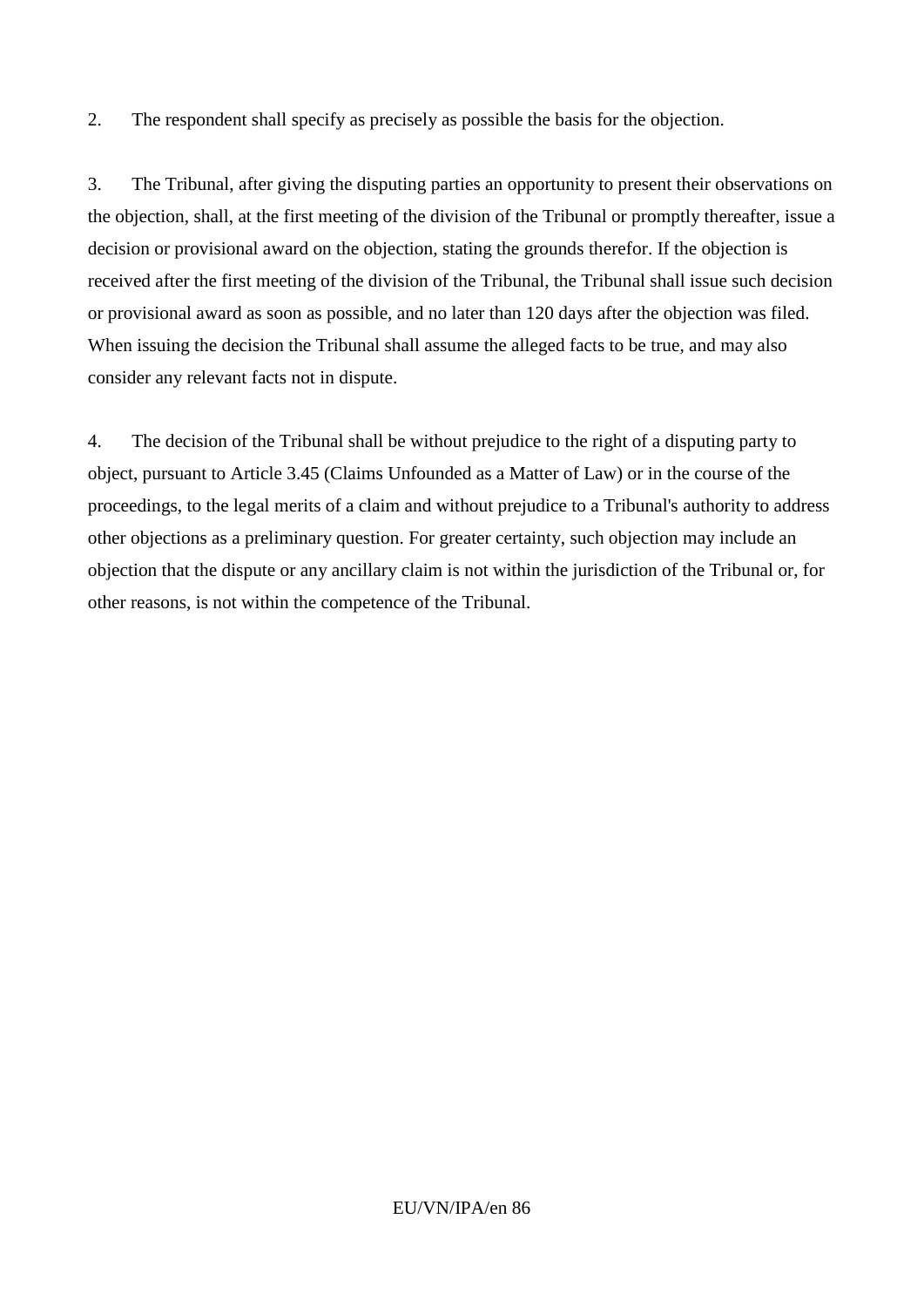#### Claims Unfounded as a Matter of Law

1. Without prejudice to the Tribunal's authority to address other objections as a preliminary question, such as an objection that the dispute or any ancillary claim is not within the jurisdiction of the Tribunal or, for other reasons, is not within the competence of the Tribunal, and without prejudice to a respondent's right to raise any such objections at any appropriate time, the Tribunal shall decide as a preliminary question any objection by the respondent that, as a matter of law, a claim, or any part thereof, submitted under this Section is not a claim for which an award in favour of the claimant may be made under Article 3.53 (Provisional Award), even if the facts alleged were assumed to be true. The Tribunal may also consider any relevant facts not in dispute.

2. An objection under paragraph 1 shall be submitted to the Tribunal as soon as possible after the division of the Tribunal is constituted, and in no event later than the date the Tribunal fixes for the respondent to submit its counter-memorial or statement of defence or, in the case of an amendment to the claim, the date the Tribunal fixes for the respondent to submit its response to the amendment. This objection shall not be submitted as long as proceedings under Article 3.44 (Preliminary Objections) are pending, unless the Tribunal grants leave to file an objection under this Article, after having taken due account of the circumstances of the case.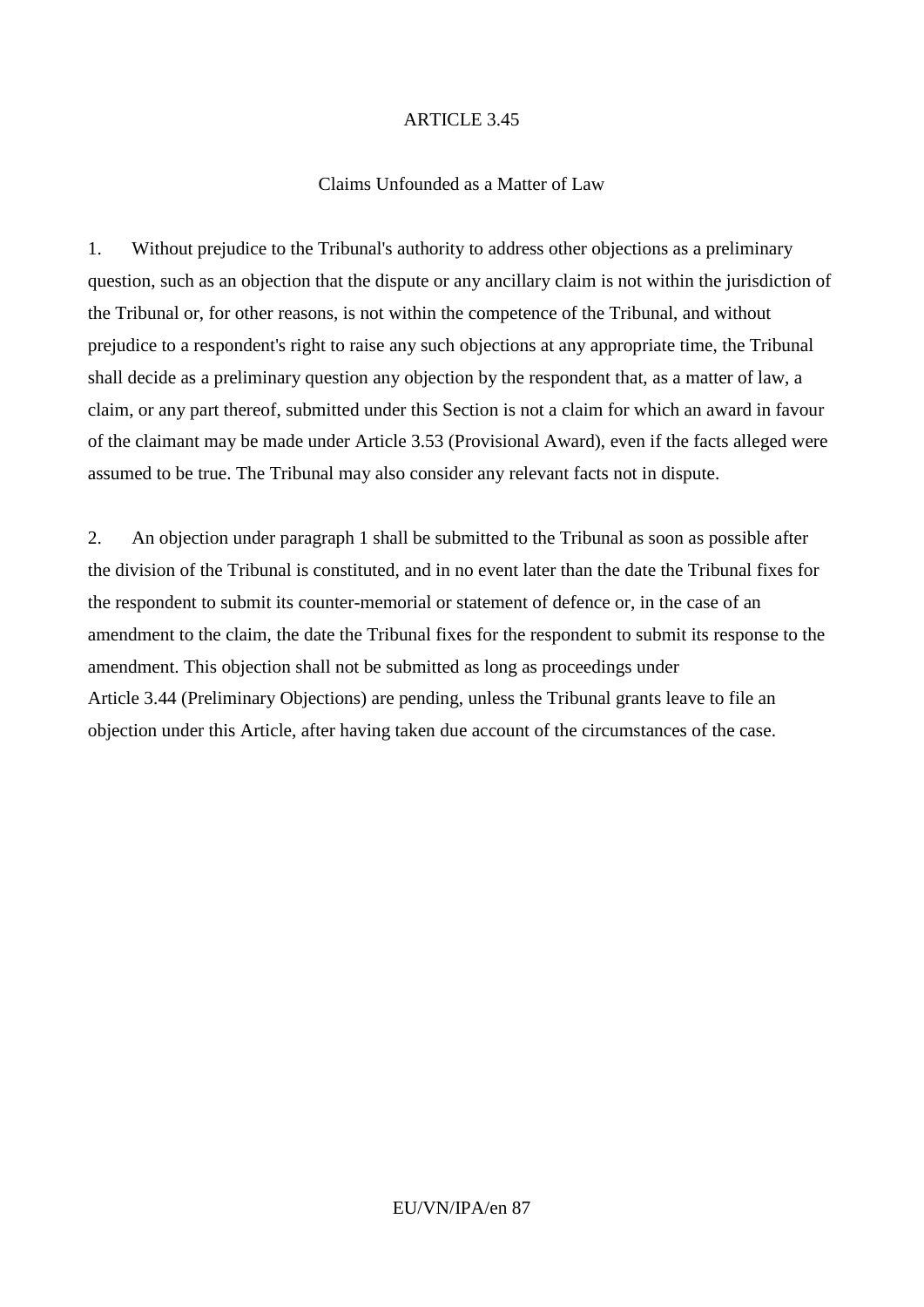3. Upon receipt of an objection under paragraph 1, and unless it considers the objection manifestly unfounded, the Tribunal shall suspend any proceedings on the merits, establish a schedule for considering the objection consistent with any schedule it has established for considering any other preliminary question, and issue a decision or provisional award on the objection, stating the grounds therefore.

# ARTICLE 3.46

# Transparency of Proceedings

1. The UNCITRAL Transparency Rules apply to disputes under this Section, subject to paragraphs 2 to 8.

2. The request for consultations under Article 3.30 (Consultations), the notice of intent under paragraph 1 of Article 3.32 (Notice of Intent to Submit a Claim), the determination under paragraph 2 of Article 3.32 (Notice of Intent to Submit a Claim), the notice of challenge and the decision on this challenge under Article 3.40 (Ethics) and the request for consolidation under Article 3.59 (Consolidation) shall be included in the list of documents referred to in Article 3(1) of the UNCITRAL Transparency Rules.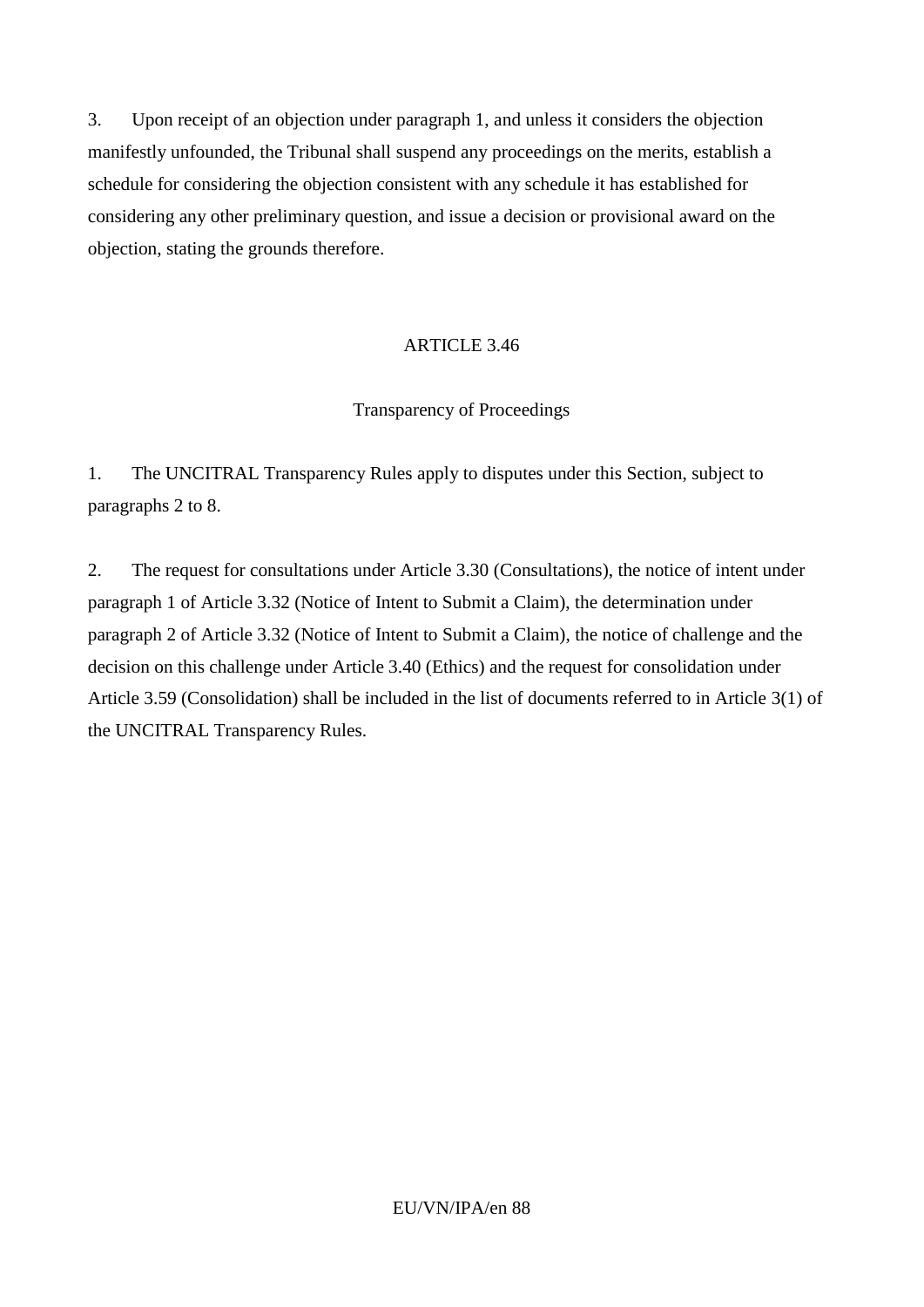3. Subject to Article 7 of the UNCITRAL Transparency Rules, the Tribunal may decide, on its own initiative or upon request from any person, and after consultation with the disputing parties, whether and how to make available any other documents provided to, or issued by, the Tribunal not falling within Article 3(1) and 3(2) of the UNCITRAL Transparency Rules. This may include exhibits when the respondent so agrees.

4. Notwithstanding Article 2 of the UNCITRAL Transparency Rules, the Union or Viet Nam, as the case may be, shall, after receiving the relevant documents pursuant to paragraph 2 of this Article, promptly transmit those documents to the non-disputing Party and make them publicly available, subject to the redaction of confidential or protected information**<sup>1</sup>** .

5. Documents referred to in paragraphs 2, 3 and 4 may be made publicly available by communication to the repository referred to in the UNCITRAL Transparency Rules or otherwise.

6. No later than three years after the date of entry into force of this Agreement, the Committee shall review the operation of paragraph 3. Upon request of either Party, the Committee may adopt a decision pursuant to subparagraph 5(c) of Article 4.1 (Committee) stipulating of Article 3(3) of the UNCITRAL Transparency Rules shall apply instead of paragraph 3 of this Article.

 **1** For greater certainty, confidential or protected information, as defined in Article 7(2) of the UNCITRAL Transparency Rules, includes classified government information.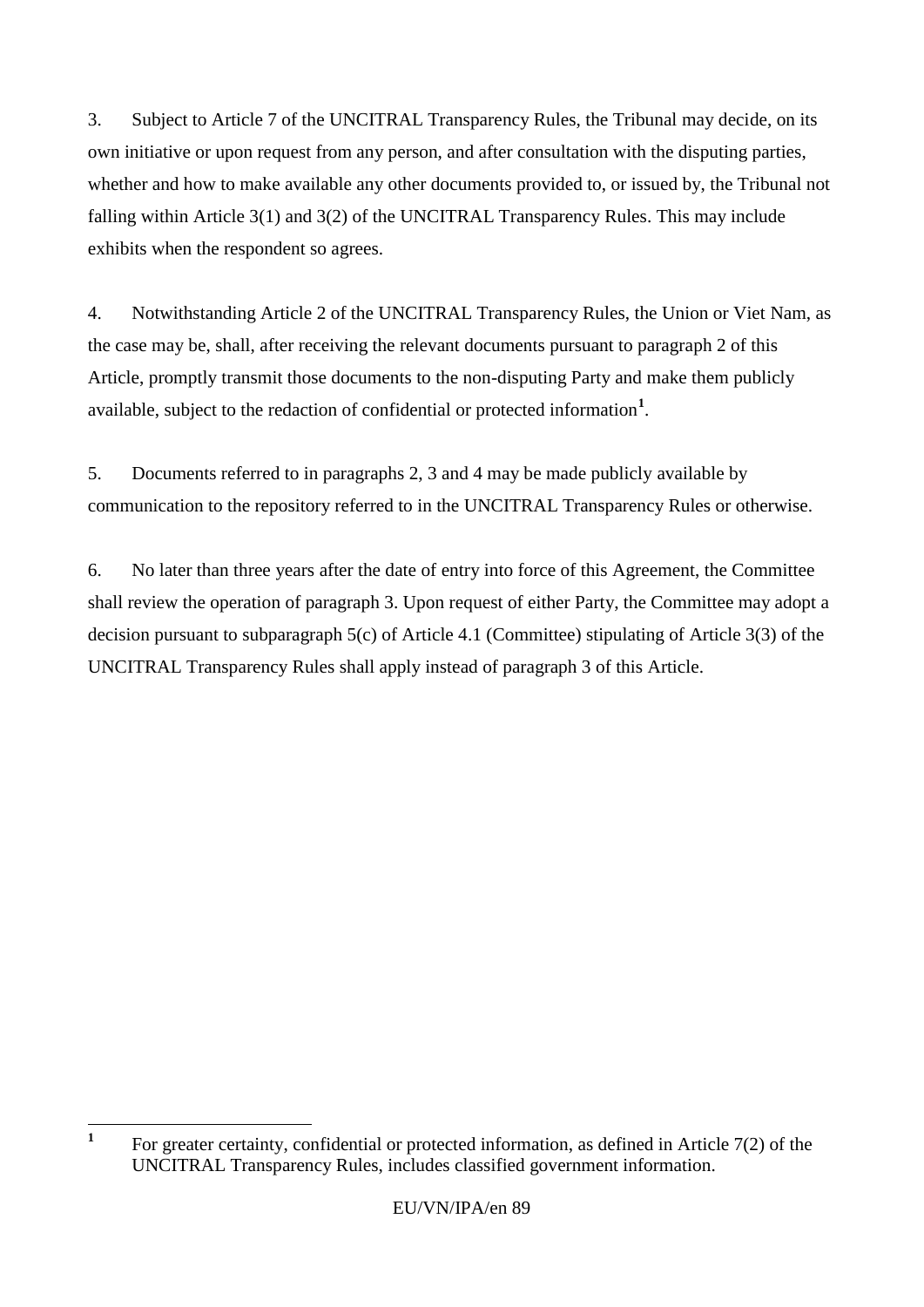7. Subject to any decision by the Tribunal on an objection regarding the designation of information claimed to be confidential or protected information, neither the disputing parties nor the Tribunal shall disclose to any non-disputing Party or to the public any protected information where the disputing party that provided the information clearly designates it as such.**<sup>1</sup>**

8. A disputing party may disclose to other persons in connection with proceedings, including witnesses and experts, such unredacted documents as it considers necessary in the course of proceedings under this Section. However, the disputing party shall ensure that those persons protect the confidential or protected information in those documents.

 **1** For greater certainty, where a disputing party that submitted the information decides to withdraw all or parts of its submission containing such information in accordance with Article 7(4) of the UNCITRAL Transparency Rules, the other disputing party shall, whenever necessary, resubmit complete and redacted documents which either remove the information withdrawn by the disputing party that first submitted the information or redesignate the information consistent with the designation of the disputing party that first submitted the information.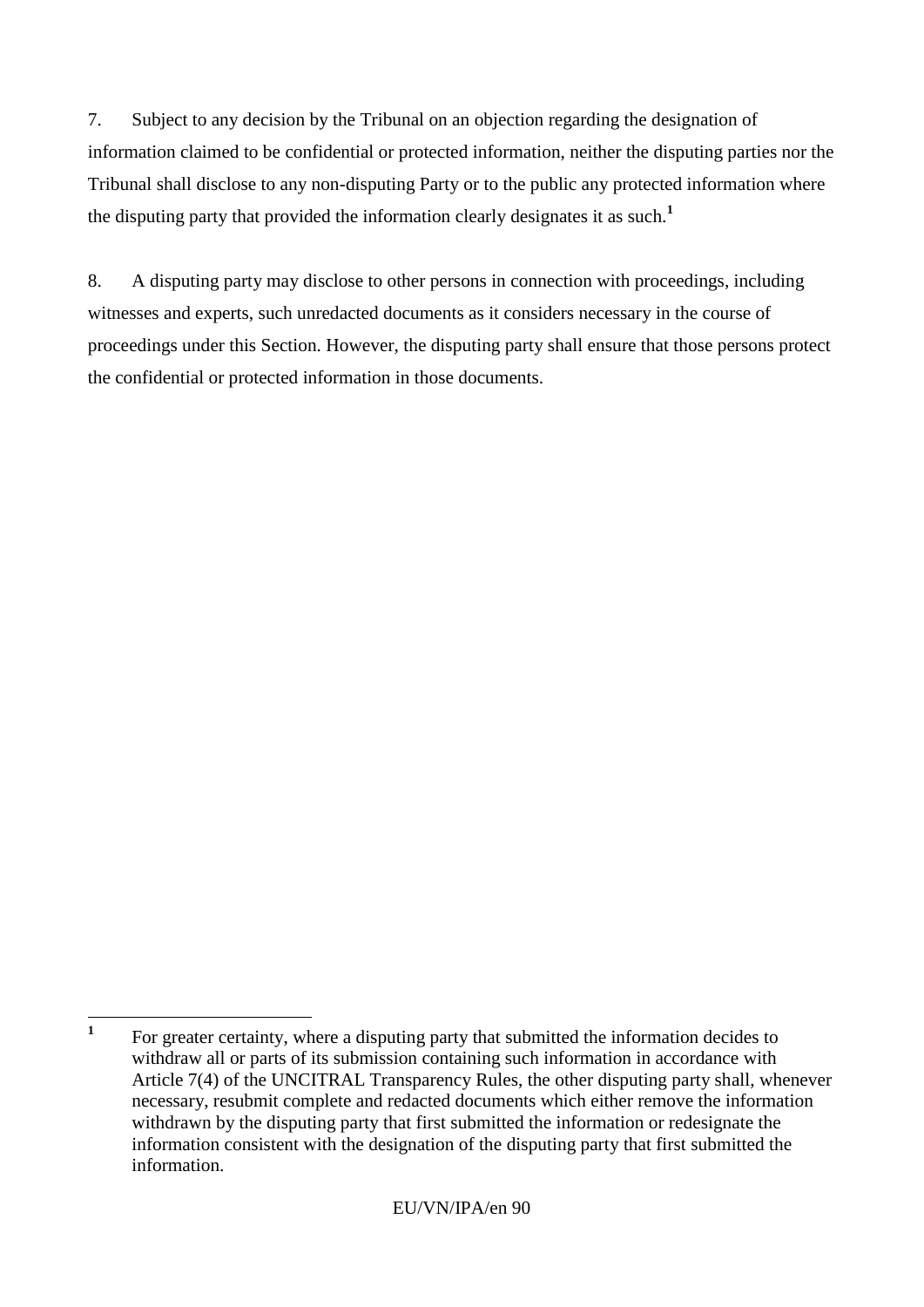## Interim Decisions

The Tribunal may order an interim measure of protection to preserve the rights of a disputing party or to ensure that the Tribunal's jurisdiction is made fully effective, including an order to preserve evidence in the possession or control of a disputing party or to protect the Tribunal's jurisdiction. The Tribunal may neither order the seizure of assets nor prevent the application of the treatment alleged to constitute a breach. For the purposes of this paragraph, an order includes a recommendation.

# ARTICLE 3.48

# Security for Costs

1. For greater certainty, the Tribunal may, upon request, order the claimant to provide security for all or a part of the costs if there are reasonable grounds to believe that the claimant risks not being able to honour a possible decision on costs issued against the claimant.

2. If the security for costs is not provided in full within 30 days of the Tribunal's order, or within any other time period set by the Tribunal, the Tribunal shall so inform the disputing parties. The Tribunal may order the suspension or termination of the proceedings.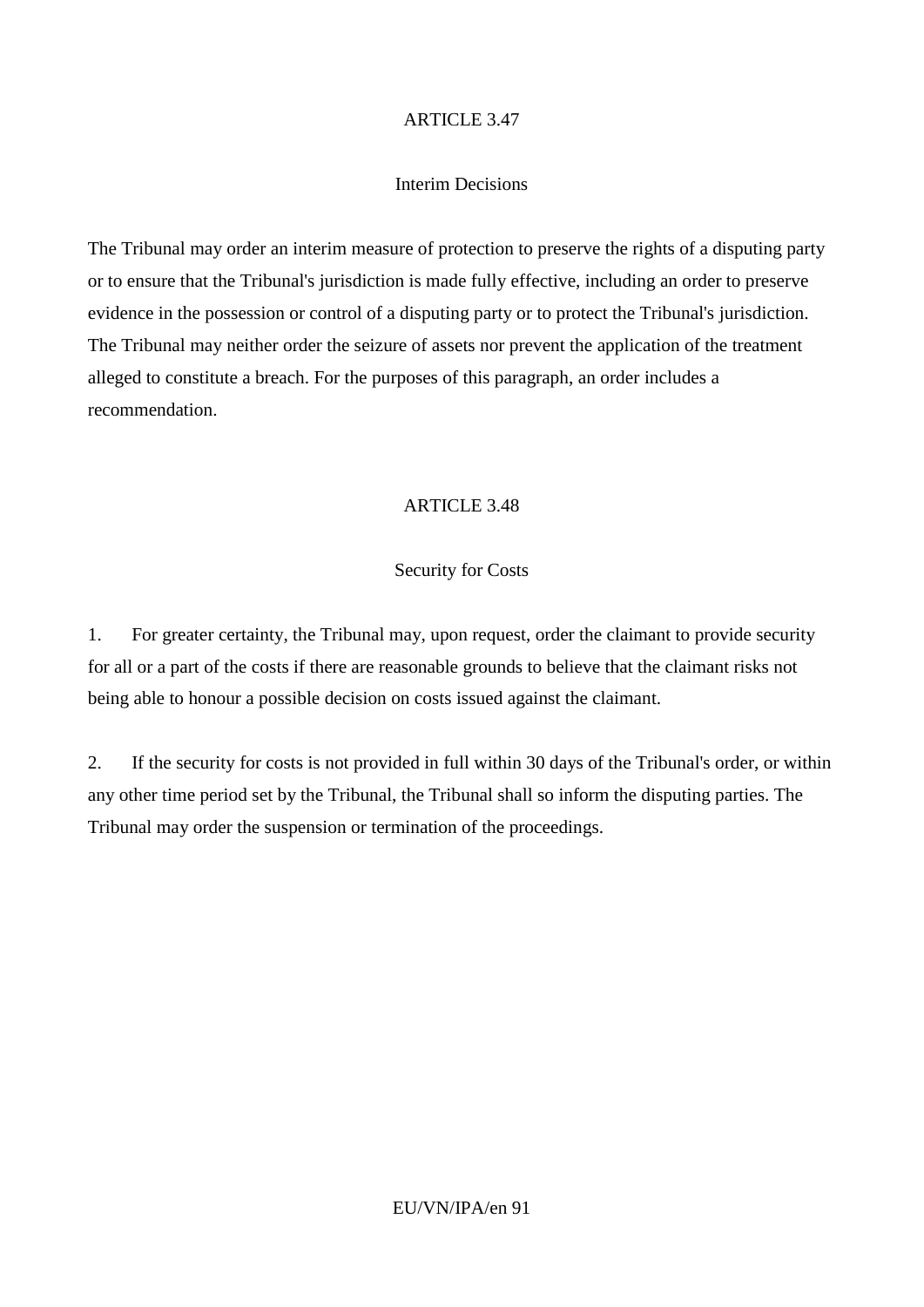#### Discontinuance

If the claimant, following the submission of a claim under this Section, fails to take any steps in the proceedings during 180 consecutive days or such periods as the disputing parties may agree, the claimant shall be deemed to have withdrawn its claim and to have discontinued the proceedings. The Tribunal shall, at the request of the respondent and after notice to the disputing parties, take note of the discontinuance of the proceedings in an order and issue an award on costs. After such an order has been rendered the authority of the Tribunal shall lapse. The claimant may not subsequently submit a claim on the same matter.

#### ARTICLE 3.50

## Language of the Proceedings

1. The disputing parties shall agree on the language to be used in the proceedings.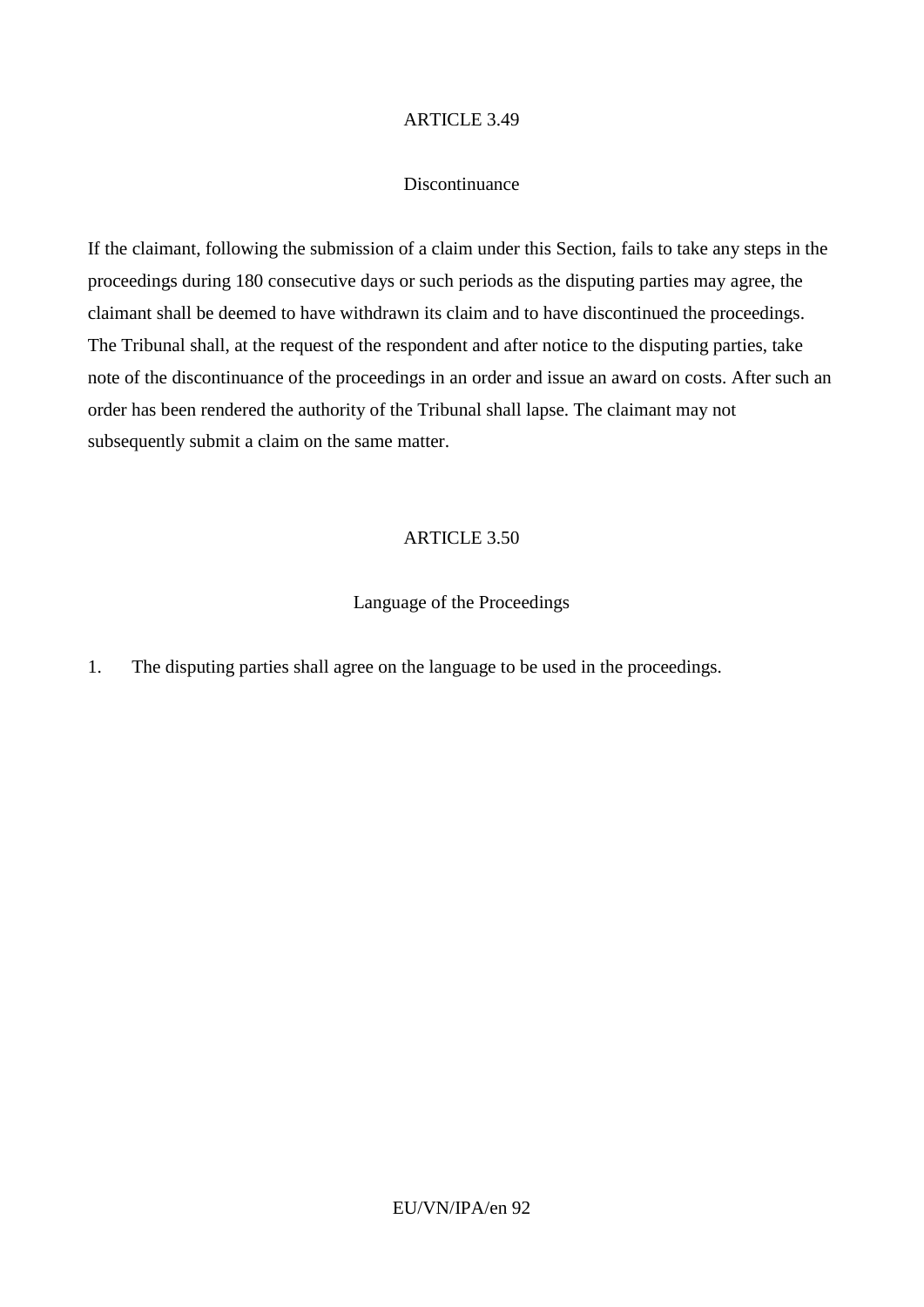2. If the disputing parties have not reached an agreement pursuant to paragraph 1 within 30 days of the constitution of the division of the Tribunal pursuant to paragraph 7 of Article 3.38 (Tribunal), the Tribunal shall determine the language to be used in the proceedings. The Tribunal shall make its determination after consulting the disputing parties with a view to ensuring the economic efficiency of the proceedings and ensuring that the determination does not impose any unnecessary burden on the resources of the disputing parties and of the Tribunal.**<sup>1</sup>**

# ARTICLE 3.51

# The Non-Disputing Party

1. The respondent shall, within 30 days of the receipt of any documents referred in subparagraphs (a) and (b) or promptly after any dispute concerning confidential or protected information has been resolved, provide the non-disputing Party:

(a) the request for consultations referred to in Article 3.30 (Consultations), the notice of intent under paragraph 1 of Article 3.32 (Notice of Intent to Submit a Claim), the determination under paragraph 2 of Article 3.32 (Notice of Intent to Submit a Claim) and the claim referred to in Article 3.33 (Submission of a Claim); and

 **1** In considering the economic efficiency of the proceedings, the Tribunal should take into account the costs of the disputing parties and of the Tribunal in processing case-law and legal writings which will potentially be submitted by the disputing parties.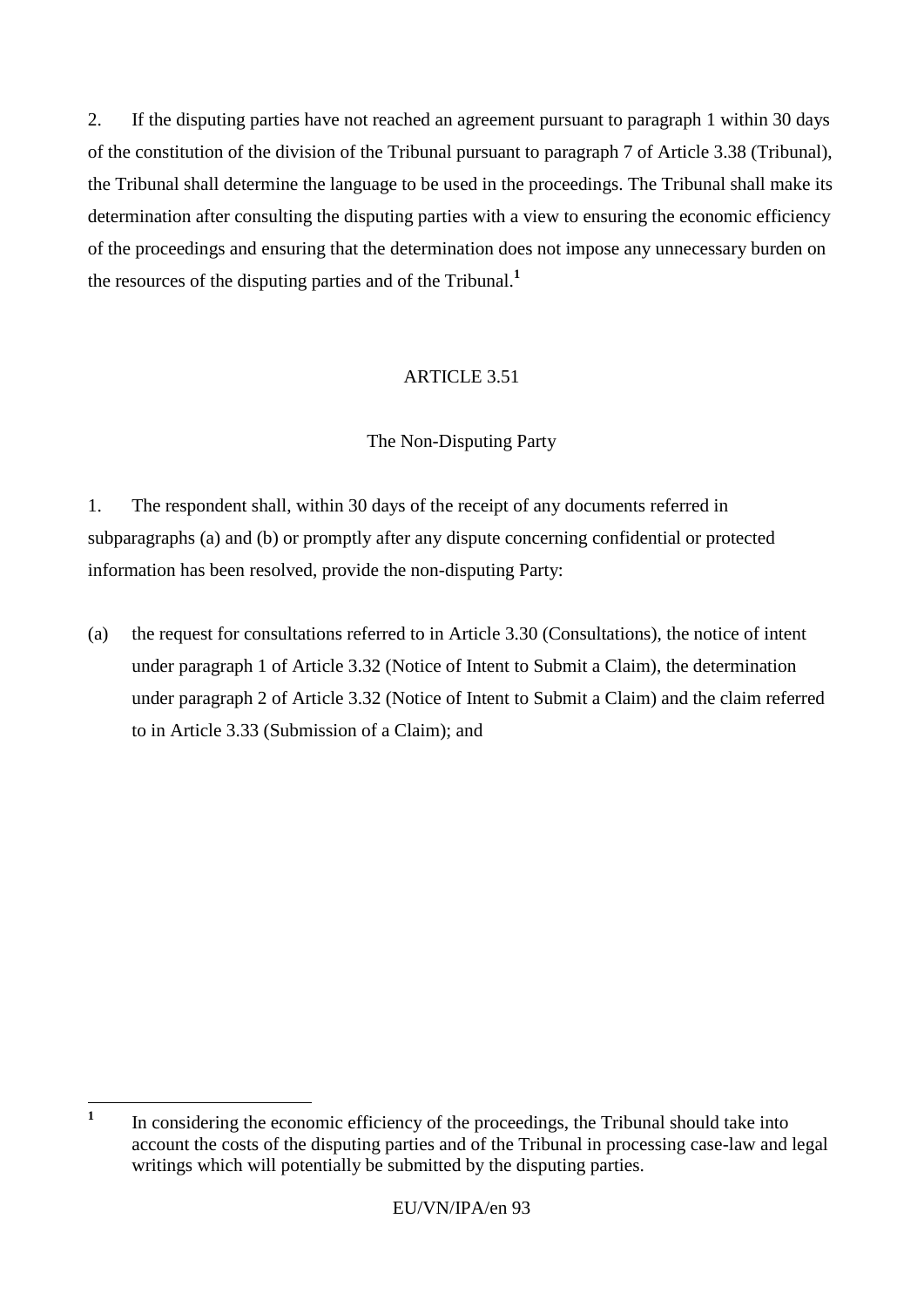(b) upon request, any documents that are made available to the public in accordance with Article 3.46 (Transparency of Proceedings).

2. The non-disputing Party has the right to attend hearings held under this Section and to make oral representations relating to the interpretation of this Agreement.

# ARTICLE 3.52

# Expert Reports

The Tribunal, at the request of a disputing party or, after consulting the disputing parties, on its own initiative, may appoint one or more experts to report to it in writing on any factual issue concerning environmental, health, safety, or other matters raised by a disputing party in the proceedings.

# ARTICLE 3.53

# Provisional Award

1. Where the Tribunal concludes that a measure in dispute breaches any of the provisions of Chapter 2 (Investment Protection), the Tribunal may, on the basis of a request from the claimant and after hearing the disputing parties, award, separately or in combination, only:

(a) monetary damages and any applicable interest; and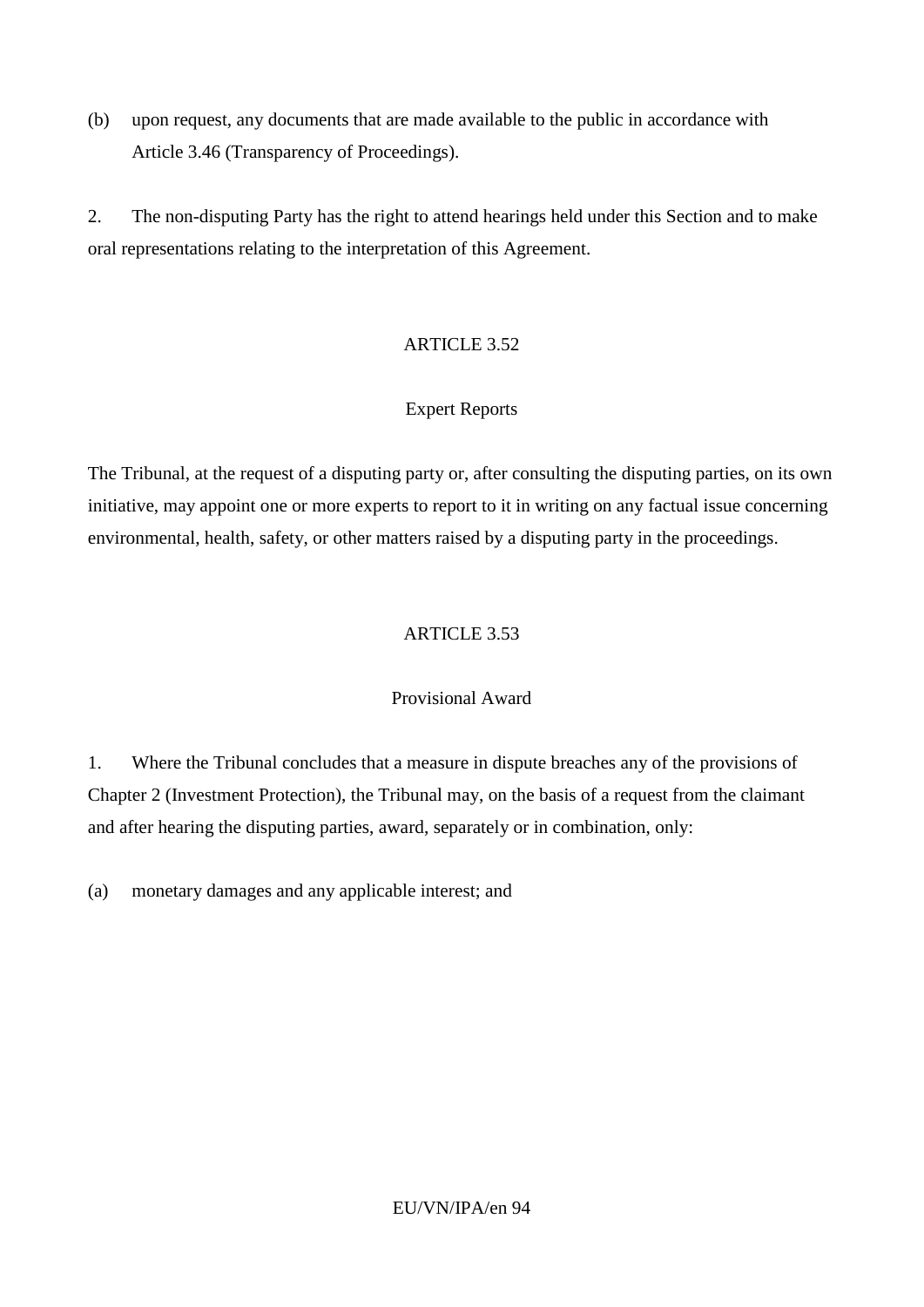(b) restitution of property, in which case the award shall provide that the respondent may pay monetary damages and any applicable interest in lieu of restitution, determined in a manner consistent with the relevant provisions of Chapter 2 (Investment Protection).

Where the claim was submitted on behalf of a locally-established company, any award under this paragraph shall provide that:

- (a) monetary damages and any applicable interest shall be paid to the locally established company; and
- (b) any restitution shall be made to the locally established company.

The Tribunal may not order the repeal of the treatment concerned.

2. Monetary damages shall not be greater than the loss suffered by the claimant or, as applicable, by its locally established company, as a result of the breach of any of the provisions of Chapter 2 (Investment Protection), reduced by any prior damages or compensation already provided by the Party concerned. For greater certainty, when an investor submits a claim on its own behalf, the investor may recover only loss or damage that the investor has incurred with regards to the covered investment of that investor.

3. The Tribunal may not award punitive damages.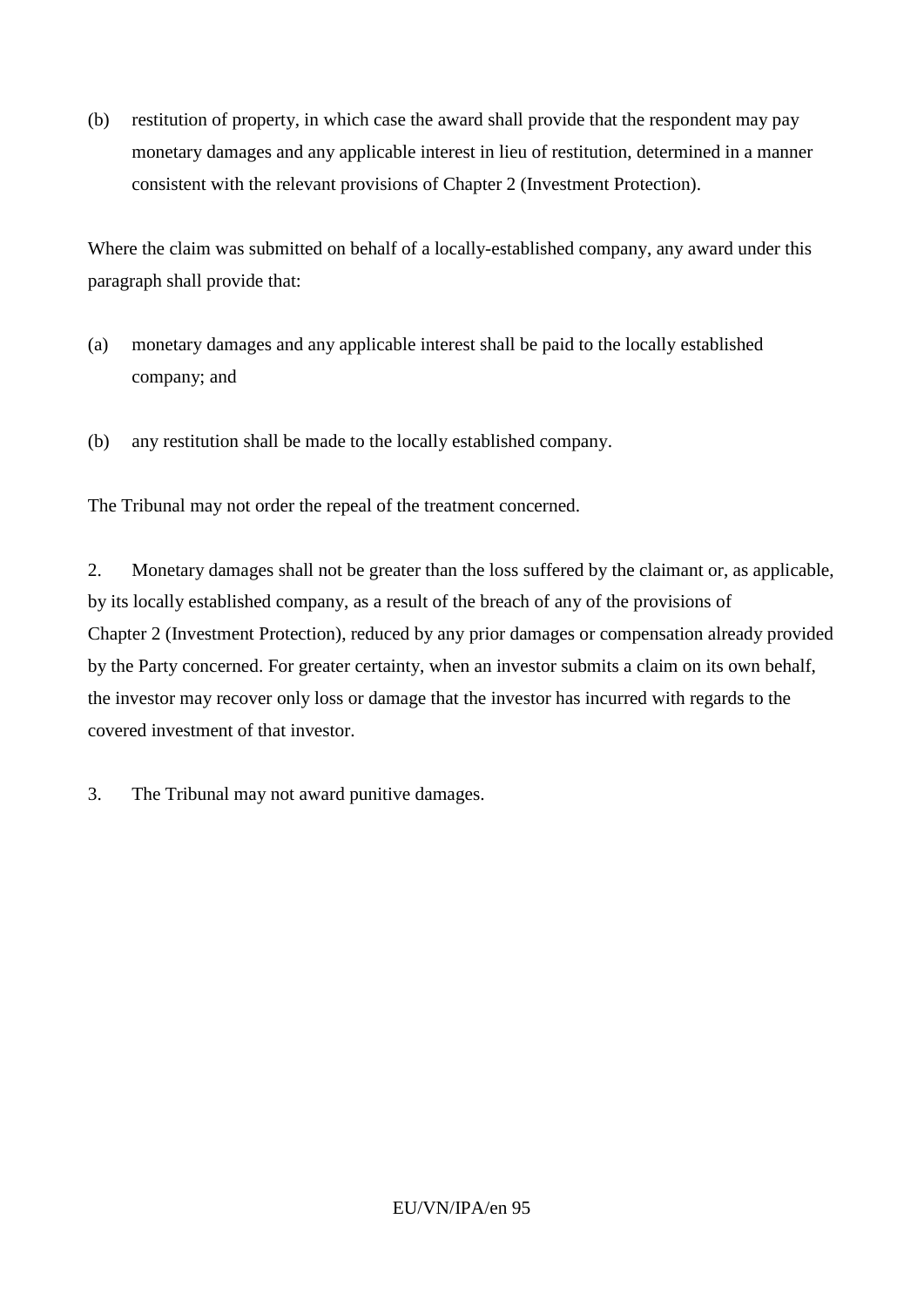4. The Tribunal shall order that the costs of the proceedings**<sup>1</sup>** be borne by the unsuccessful disputing party. In exceptional circumstances, the Tribunal may apportion costs between the disputing parties if it determines that apportionment is appropriate in the circumstances of the case. Other reasonable costs, including reasonable costs of legal representation and assistance, shall be borne by the unsuccessful disputing party, unless the Tribunal determines that such apportionment is unreasonable in the circumstances of the case. Where only some parts of the claims have been successful the costs shall be adjusted, proportionately, to the number or extent of the successful parts of the claims. The Appeal Tribunal shall deal with costs in accordance with this Article.

5. The Committee may adopt supplementing rules on fees for the purposes of determining the maximum amount of costs of legal representation and assistance that may be borne by specific categories of unsuccessful disputing parties. Such supplementing rules shall take into account the financial resources of a claimant who is a natural person or a small or medium-sized enterprise. The Committee shall endeavour to adopt such supplementing rules no later than one year after the date of entry into force of this Agreement.

6. The Tribunal shall issue a provisional award within 18 months of the date of submission of the claim. If that deadline cannot be respected, the Tribunal shall adopt a decision to that effect, which shall specify the reasons for such delay.

 **1** For greater certainty, the term "costs of the proceedings" includes (a) the reasonable costs of expert advice and of other assistance required by the Tribunal, and (b) the reasonable travel and other expenses of witnesses to the extent such expenses are approved by the Tribunal.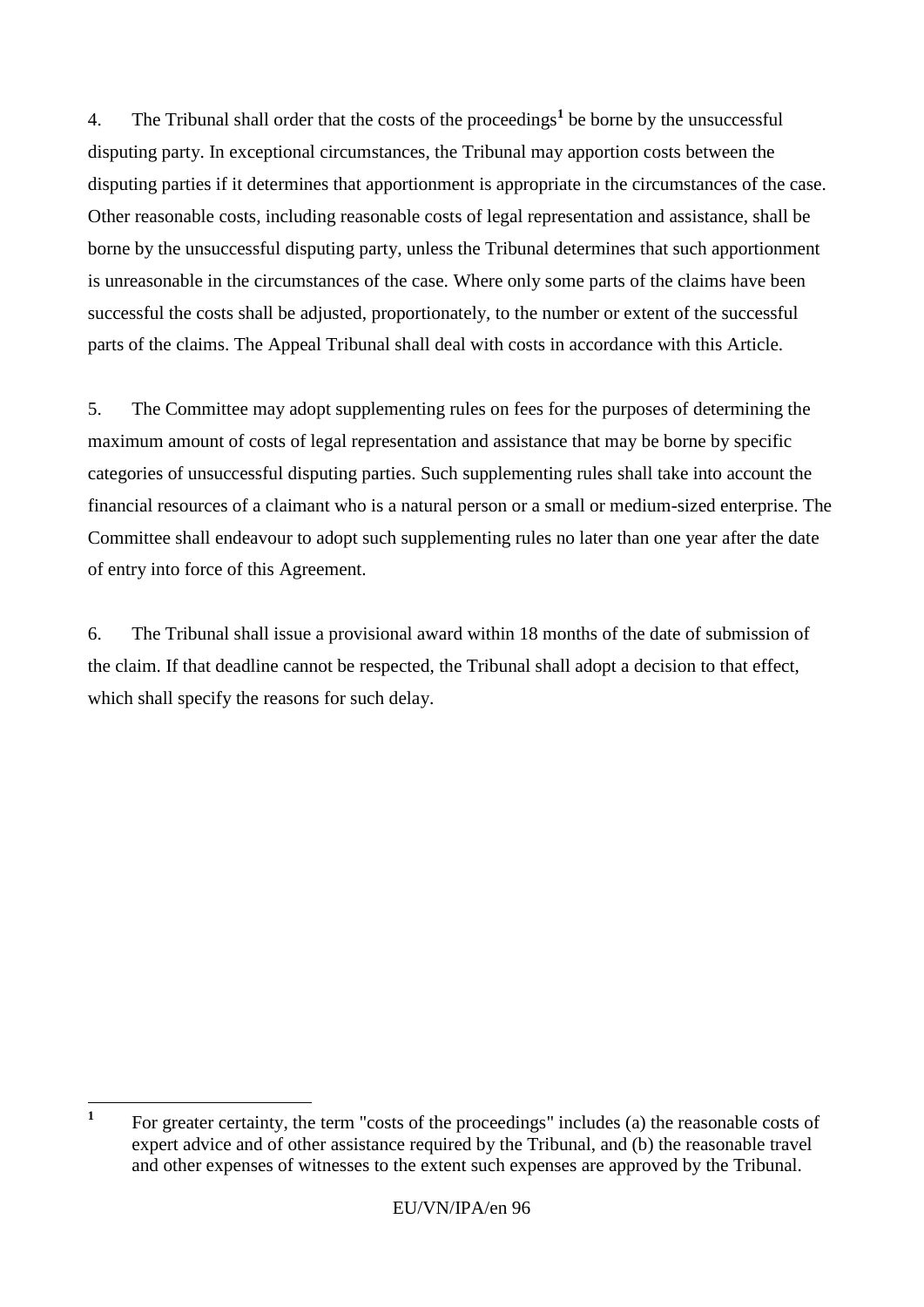# Appeal Procedure

1. Either disputing party may appeal a provisional award before the Appeal Tribunal, within 90 days of its issuance. The grounds for appeal are:

- (a) that the Tribunal has erred in the interpretation or application of the applicable law;
- (b) that the Tribunal has manifestly erred in the appreciation of the facts, including the appreciation of relevant domestic law; or
- (c) those provided for in Article 52 of the ICSID Convention, in so far as they are not covered by subparagraphs (a) and (b).

2. The Appeal Tribunal shall dismiss the appeal where it finds that the appeal is unfounded. It may also dismiss the appeal on an expedited basis where it is clear that the appeal is manifestly unfounded.

3. If the Appeal Tribunal finds that the appeal is well founded, the decision of the Appeal Tribunal shall modify or reverse the legal findings and conclusions in the provisional award in whole or part. Its decision shall specify precisely how it has modified or reversed the relevant findings and conclusions of the Tribunal.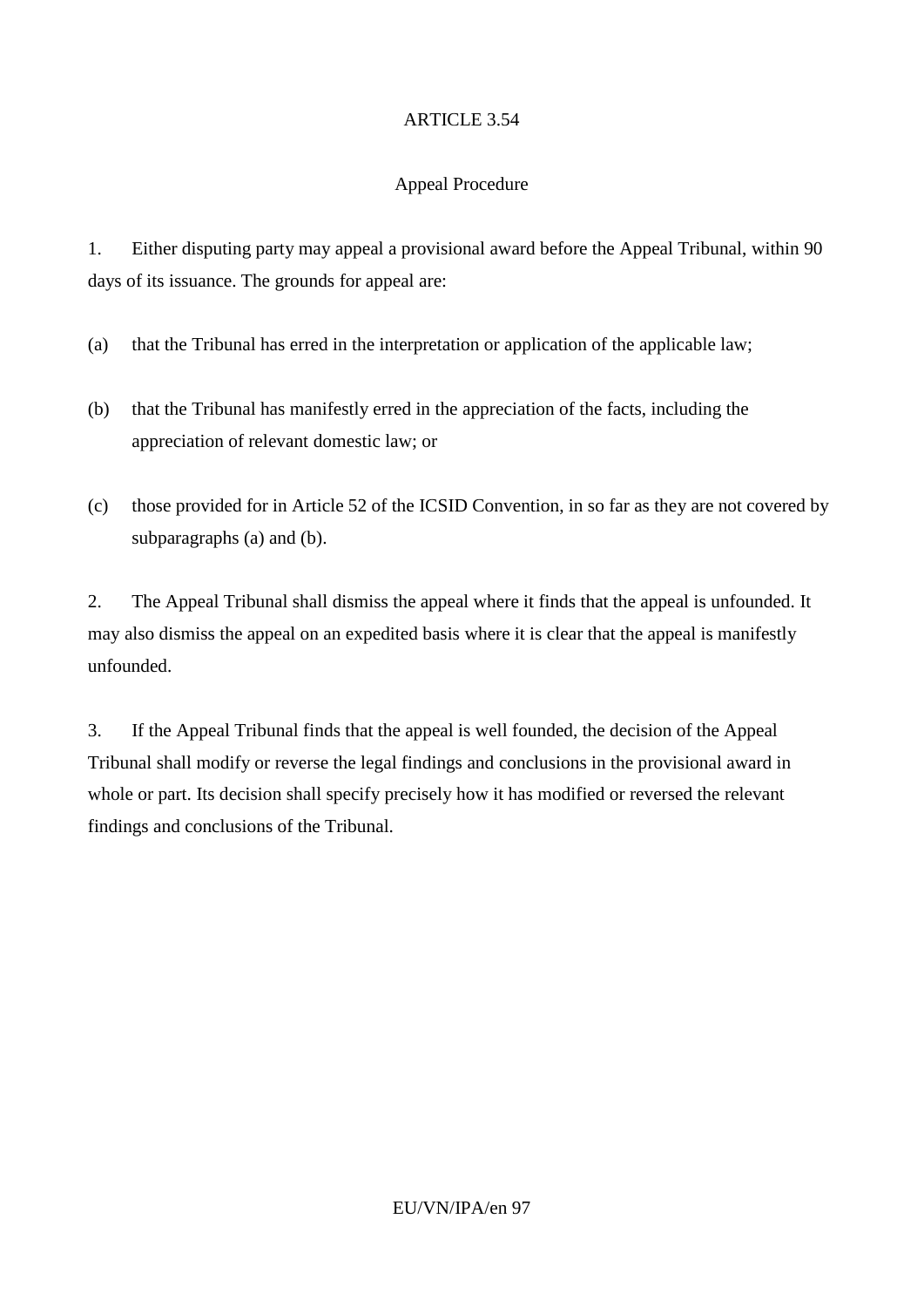4. Where the facts established by the Tribunal so permit, the Appeal Tribunal shall apply its own legal findings and conclusions to such facts and render a final decision. If that is not possible, it shall refer the matter back to the Tribunal.

5. As a general rule, the appeal proceedings shall not exceed 180 days calculated from the date on which a party to the dispute formally notifies its decision to appeal to the date on which the Appeal Tribunal issues its decision. When the Appeal Tribunal considers that it cannot issue its decision within 180 days, it shall inform the disputing parties in writing of the reasons for the delay together with an estimate of the period within which it will issue its decision. Unless exceptional circumstances so require, the proceedings shall in no case exceed 270 days.

6. A disputing party lodging an appeal shall provide security, including the costs of appeal, as well as a reasonable amount to be determined by the Appeal Tribunal in light of the circumstances of the case.

7. Articles 3.37 (Third-Party Funding), 3.46 (Transparency of Proceedings), 3.47 (Interim Decisions), 3.49 (Discontinuance), 3.51 (The Non-Disputing Party), Article 3.53 (Provisional Award) and 3.56 (Indemnification or Other Compensation) apply in respect of the appeal procedure, *mutatis mutandis*.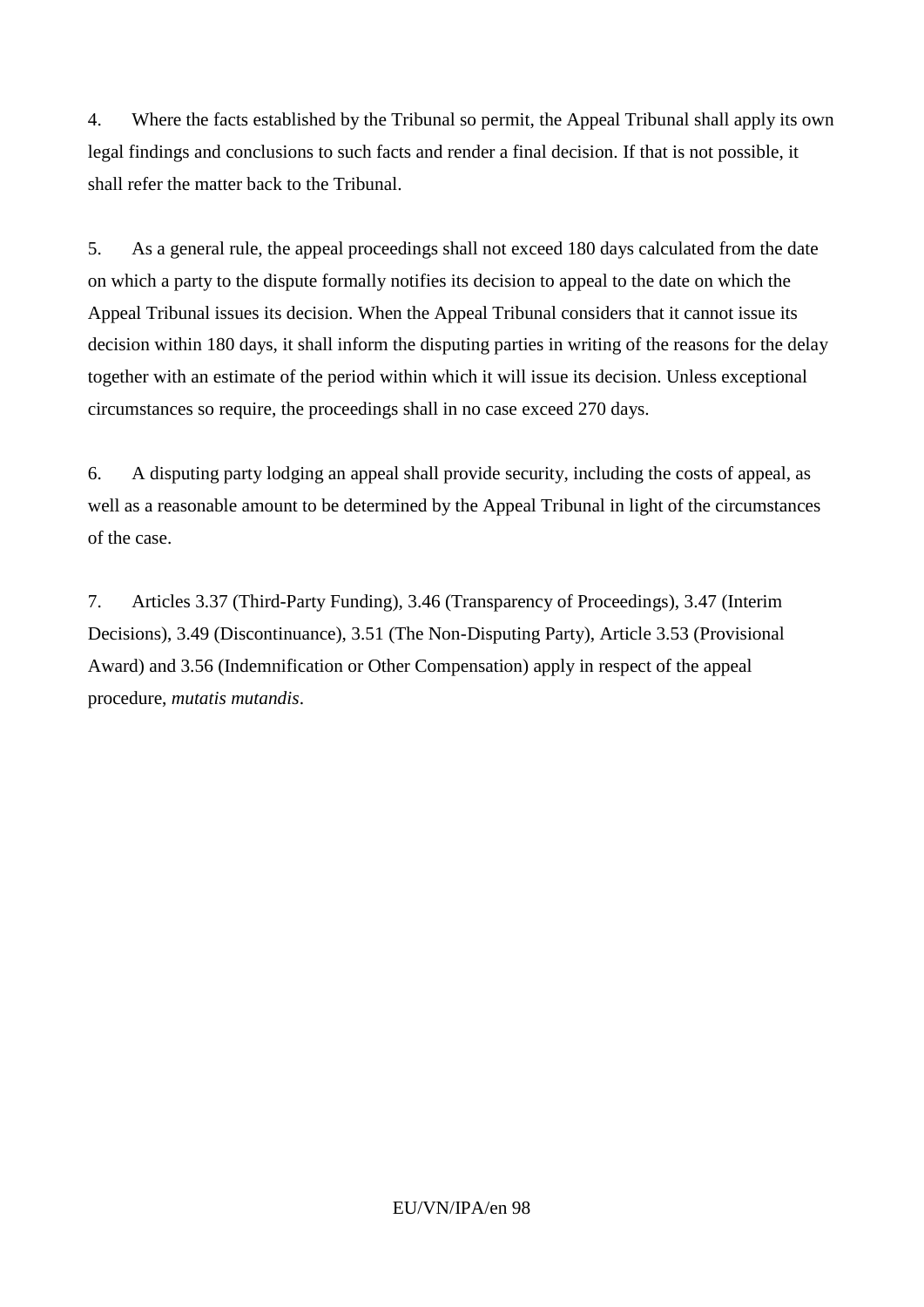# Final Award

1. A provisional award issued pursuant to this Section shall become final if neither disputing party has appealed the provisional award pursuant to paragraph 1 of Article 3.54 (Appeal Procedure).

2. When a provisional award has been appealed and the Appeal Tribunal has dismissed the appeal pursuant to paragraph 2 of Article 3.54 (Appeal Procedure), the provisional award shall become final on the date of dismissal of the appeal by the Appeal Tribunal.

3. When a provisional award has been appealed and the Appeal Tribunal has rendered a final decision, the provisional award as modified or reversed by the Appeal Tribunal shall become final on the date of the issuance of the final decision of the Appeal Tribunal.

4. When a provisional award has been appealed and the Appeal Tribunal has modified or reversed the legal findings and conclusions of the provisional award and referred the matter back to the Tribunal, the Tribunal shall, after hearing the disputing parties if appropriate, revise its provisional award to reflect the findings and conclusions of the Appeal Tribunal. The Tribunal shall be bound by the findings made by the Appeal Tribunal. The Tribunal shall seek to issue its revised award within 90 days of receiving the decision of the Appeal Tribunal. The revised provisional award will become final 90 days after its issuance.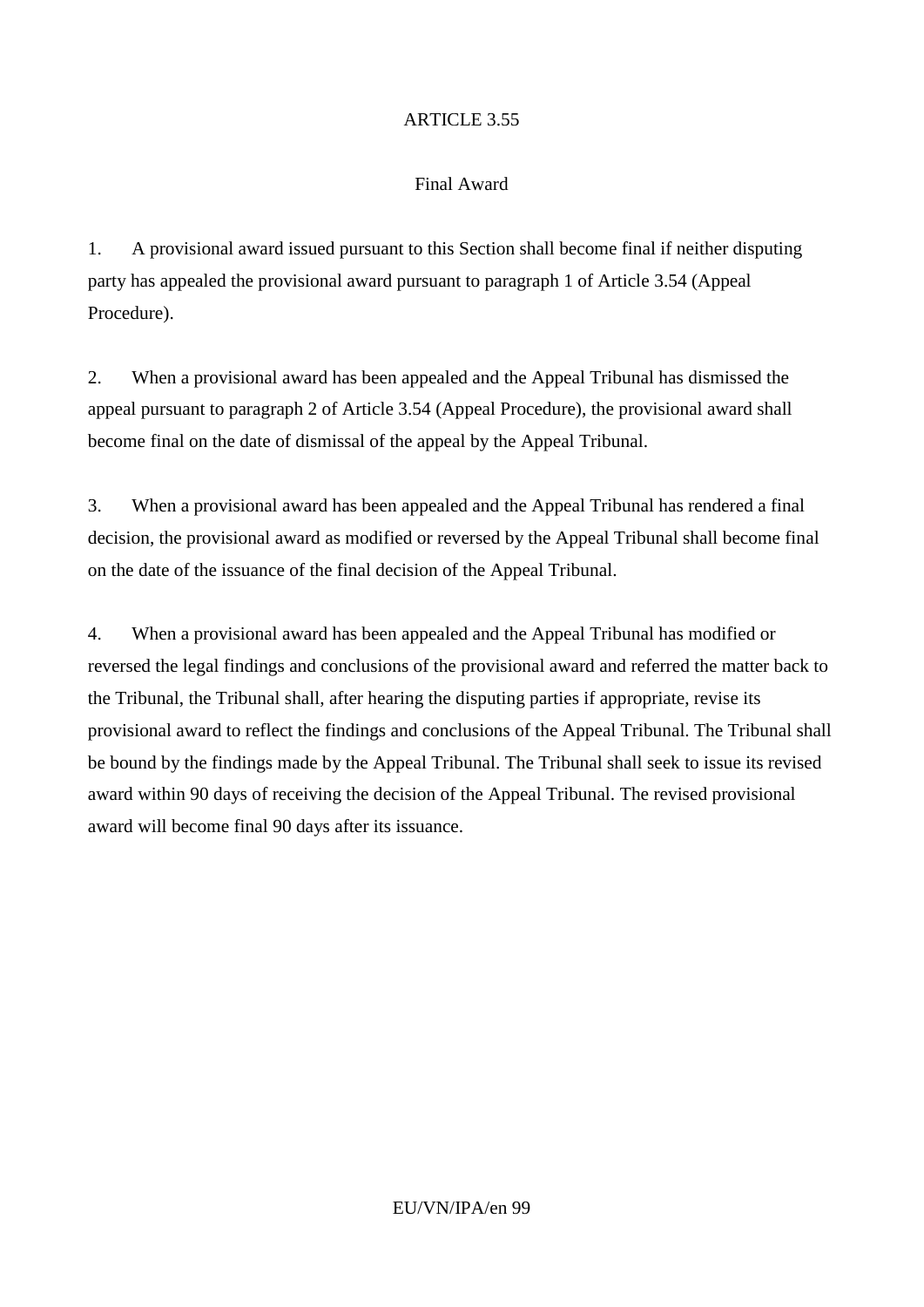5. For the purposes of this Section, the term "final award" includes any final decision of the Appeal Tribunal rendered pursuant to paragraph 4 of Article 3.54 (Appeal Procedure).

## ARTICLE 3.56

#### Indemnification or Other Compensation

The Tribunal shall not accept as a valid defence, counterclaim, set-off or similar claim the fact that the investor has received or will receive indemnification or other compensation pursuant to an insurance or a guarantee contract in respect of all or part of the compensation sought in a dispute initiated pursuant to this Section.

# ARTICLE 3.57

## Enforcement of Final Awards

1. Final awards issued pursuant to this Section:

(a) shall be binding between the disputing parties and in respect of that particular case; and

(b) shall not be subject to appeal, review, set aside, annulment or any other remedy.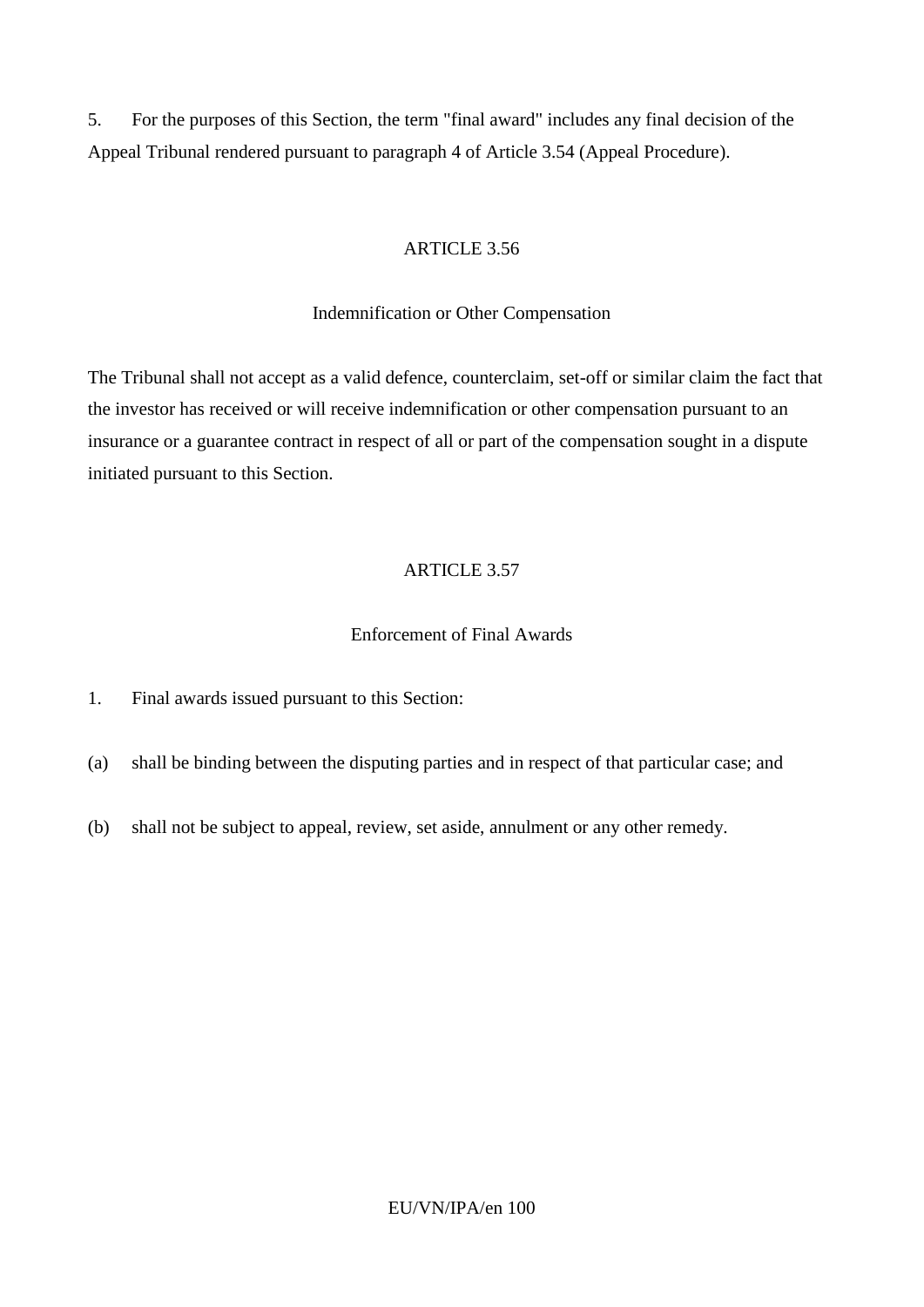2. Each Party shall recognise a final award rendered pursuant to this Section as binding and enforce the pecuniary obligation within its territory as if it were a final judgment of a court in that Party.

3. Notwithstanding paragraphs 1 and 2, during the period referred to in paragraph 4, the recognition and enforcement of a final award in respect of a dispute where Viet Nam is the respondent shall be conducted pursuant to the New York Convention of 1958. During that time, subparagraph 1(b) of this Article and subparagraph 3(b) of Article 3.36 (Consent) do not apply to disputes where Viet Nam is the respondent.

4. In respect of a final award where Viet Nam is the respondent, subparagraph 1(b) and paragraph 2 apply after a period of five years following the date of entry into force of this Agreement, or a longer period determined by the Committee should the conditions warrant it.

5. The execution of the award shall be governed by the laws concerning the execution of judgments or awards in force where such execution is sought.

6. For greater certainty, Article 4.14 (No Direct Effect) shall not prevent the recognition, execution and enforcement of awards rendered pursuant to this Section.

7. For the purposes of Article 1 of the New York Convention of 1958, final awards issued pursuant to this Section shall be deemed to be arbitral awards and to relate to claims arising out of a commercial relationship or transaction.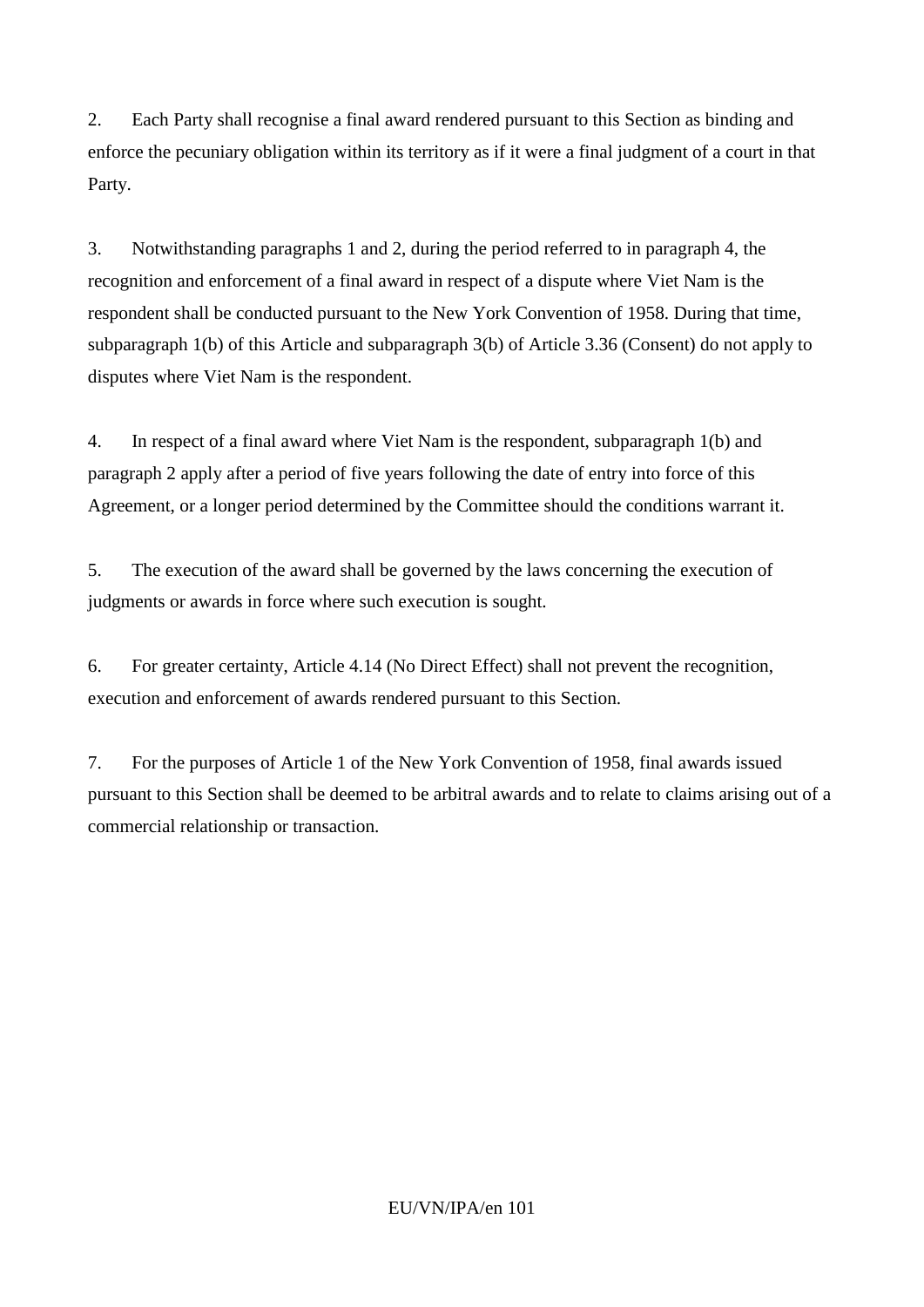8. For greater certainty and subject to subparagraph 1(b), where a claim has been submitted to dispute settlement pursuant to subparagraph 2(a) of Article 3.33 (Submission of a Claim), a final award issued pursuant to this Section shall qualify as an award under Section 6 of Chapter IV of the ICSID Convention.

#### ARTICLE 3.58

#### Role of the Parties to the Agreement

1. The Parties shall not give diplomatic protection, or bring an international claim, in respect of a dispute submitted under this Section, unless the other Party has failed to abide by and comply with the award rendered in such dispute. Diplomatic protection, for the purposes of this paragraph, shall not include informal diplomatic exchanges for the sole purpose of facilitating a settlement of the dispute.

2. Paragraph 1 shall not exclude the possibility of dispute settlement under

Section A (Resolution of Disputes between Parties) in respect of a measure of general application if that measure is alleged to have breached the Agreement and in respect of which a dispute has been initiated with regard to a specific investment pursuant to Article 3.33 (Submission of a Claim). This is without prejudice to Article 3.51 (The Non-Disputing Party) or Article 5 of the UNCITRAL Transparency Rules.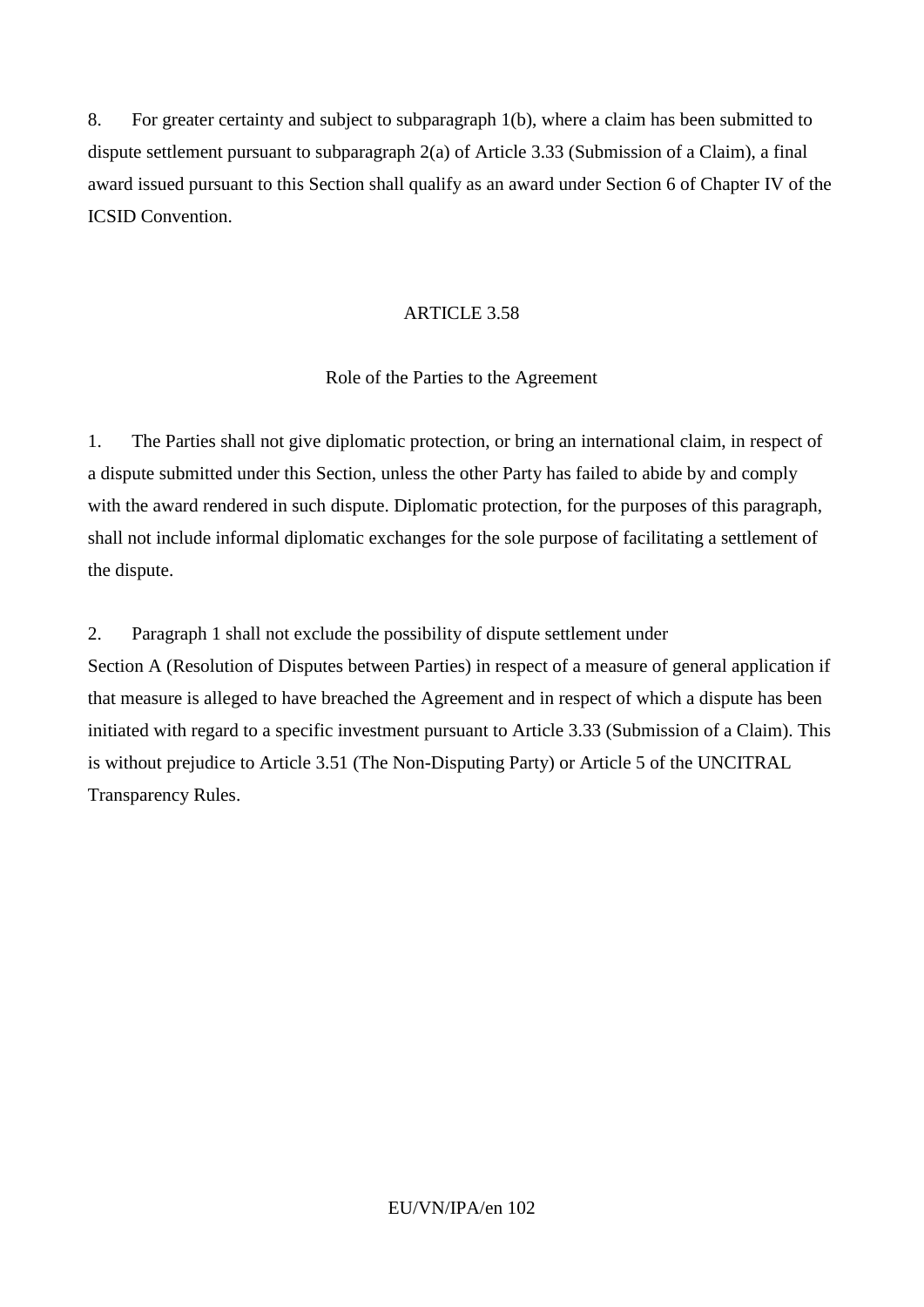#### Consolidation

1. In case that two or more claims submitted under this Section have a question of law or fact in common and arise out of the same events and circumstances, the respondent may submit to the President of the Tribunal a request for the consolidation of such claims or part thereof. The request shall stipulate:

(a) the names and addresses of the disputing parties to the claims sought to be consolidated;

(b) the scope of the consolidation sought; and

(c) the grounds for the request.

The respondent shall deliver the request to each claimant in a claim which the respondent seeks to consolidate.

2. If all disputing parties to the claims sought to be consolidated agree to the consolidation of the claims, the disputing parties shall submit a joint request to the President of the Tribunal pursuant to paragraph 1. The President of the Tribunal shall, after receipt of such joint request, constitute a new division of the Tribunal pursuant to Article 3.38 (Tribunal) (hereinafter referred to as the "consolidating division") which shall have jurisdiction over all or part of the claims which are subject to the joint consolidation request.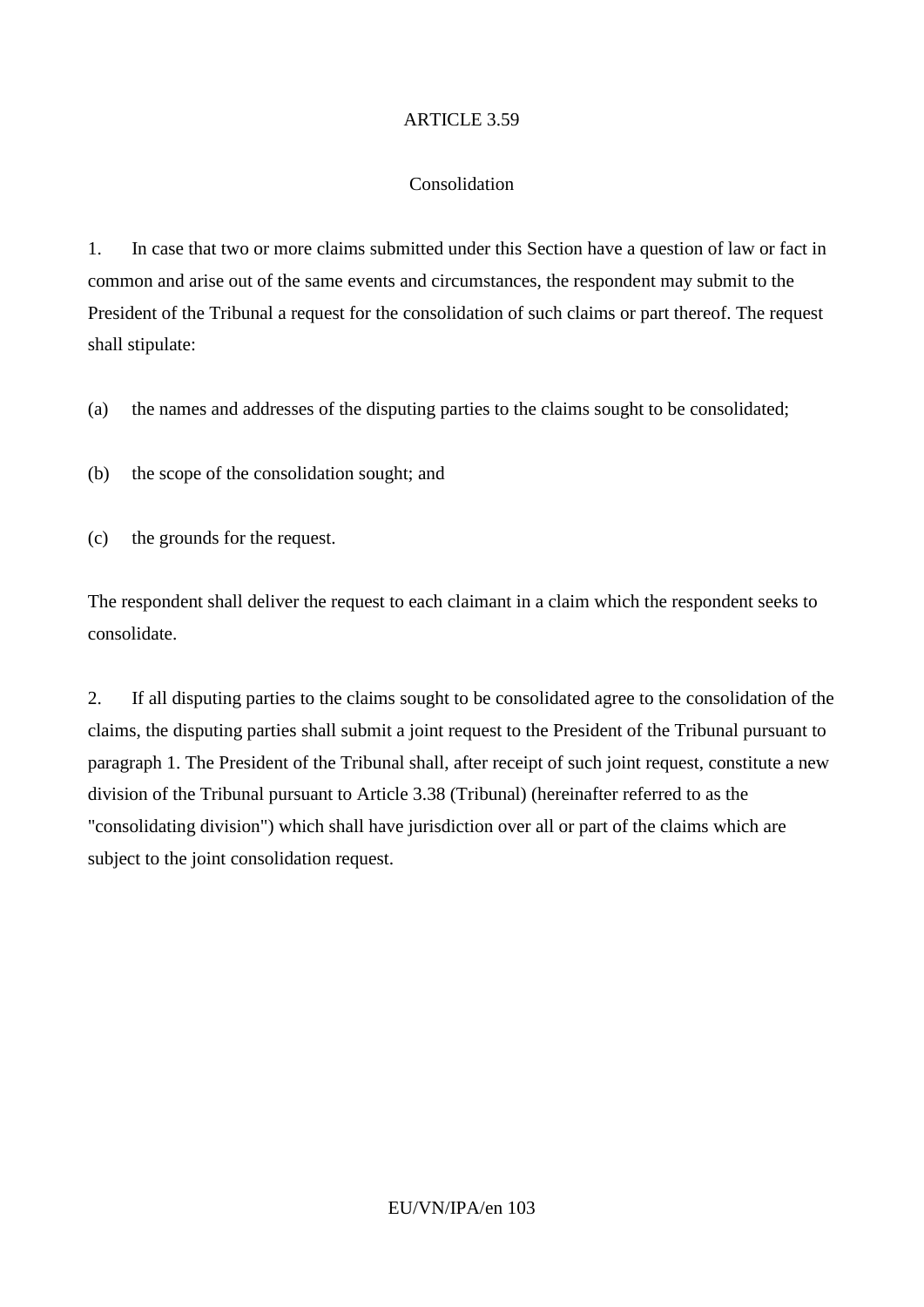3. If the disputing parties referred to in paragraph 2 have not reached an agreement on consolidation within 30 days of the receipt of the request for consolidation referred to in paragraph 1 by the last claimant to receive it, the President of the Tribunal shall constitute a consolidating division pursuant to Article 3.38 (Tribunal). The consolidating division shall assume jurisdiction over all or part of the claims if, after considering the views of the disputing parties, it decides that doing so would best serve the interest of a fair and efficient resolution of the claims, including the interest of consistency of awards.

4. The consolidating division shall conduct its proceedings under the dispute settlement rules chosen by agreement of the claimants from those referred to in paragraph 2 of Article 3.33 (Submission of a Claim).

5. If the claimants have not agreed upon the dispute settlement rules within 30 days of the date of receipt of the request for consolidation by the last claimant to receive it, the consolidating division shall conduct its proceedings in accordance with the arbitration rules of UNCITRAL.

6. Divisions of the Tribunal constituted under Article 3.38 (Tribunal) shall cede jurisdiction in relation to the claims, or parts thereof, over which the consolidating division has jurisdiction and the proceedings of such divisions shall be stayed or adjourned, as appropriate. The award of the consolidating division in relation to the parts of the claims over which it has assumed jurisdiction shall be binding on the divisions which have jurisdiction over the remainder of the claims, as of the date the award becomes final pursuant to Article 3.55 (Final Award).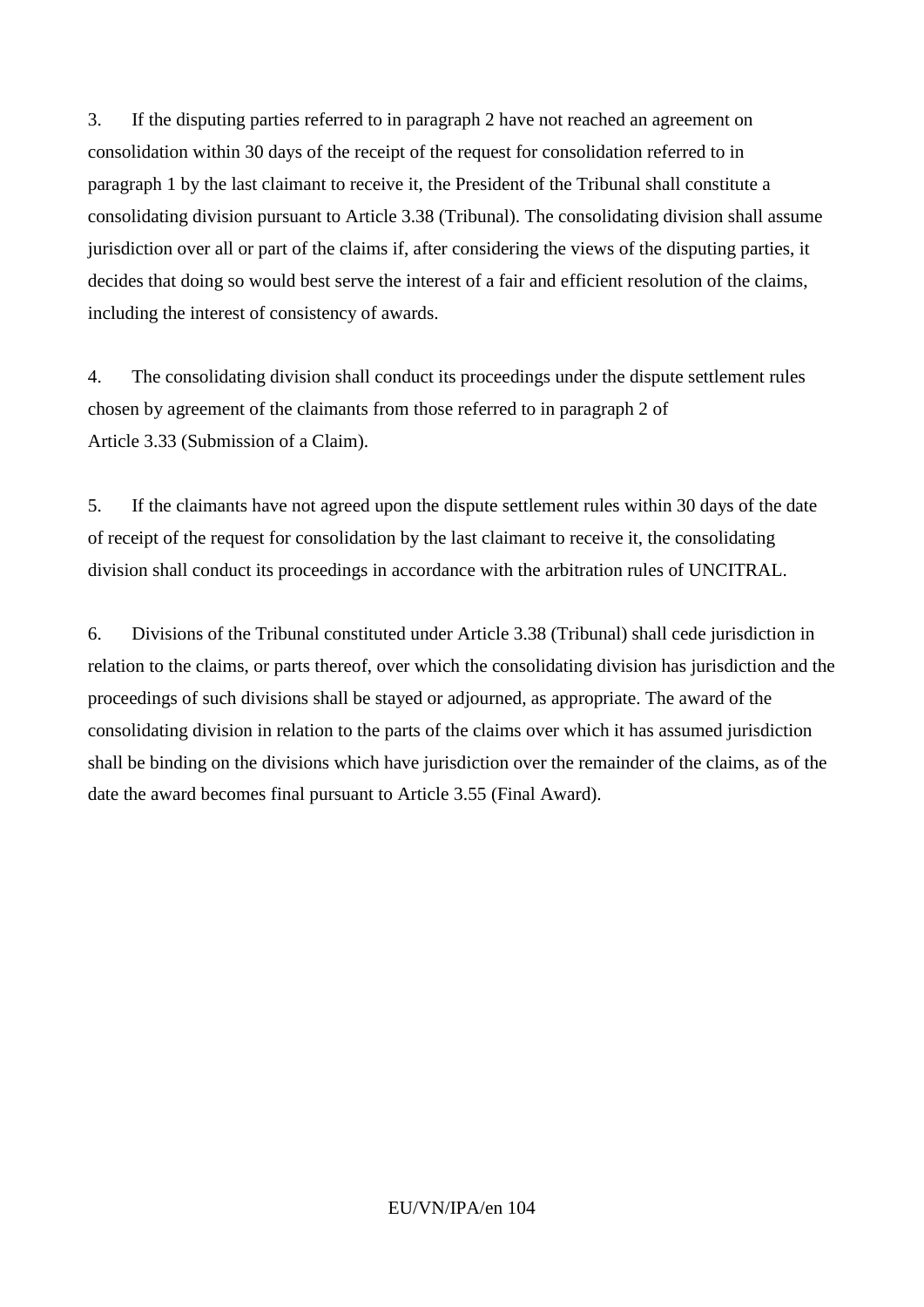7. A claimant may withdraw the claim or a part thereof subject to consolidation from dispute settlement proceedings under this Article and such claim or part thereof may not be resubmitted under Article 3.33 (Submission of a Claim).

8. At the request of the respondent, the consolidating division, on the same basis and with the same effect as set out in paragraphs 3 and 6, may decide whether to assume jurisdiction over all or part of a claim falling within the scope of paragraph 1 which is submitted after the initiation of consolidation proceedings.

9. At the request of one of the claimants, the consolidating division may take appropriate measures in order to preserve the confidentiality of protected information of that claimant *vis-à-vis* other claimants. Such measures may include the submission of redacted versions of documents containing protected information to the other claimants or arrangements to hold parts of the hearing in private.

# CHAPTER 4

# INSTITUTIONAL, GENERAL AND FINAL PROVISIONS

# ARTICLE 4.1

# Committee

1. The Parties hereby establish a Committee comprising representatives of the EU Party and Viet Nam.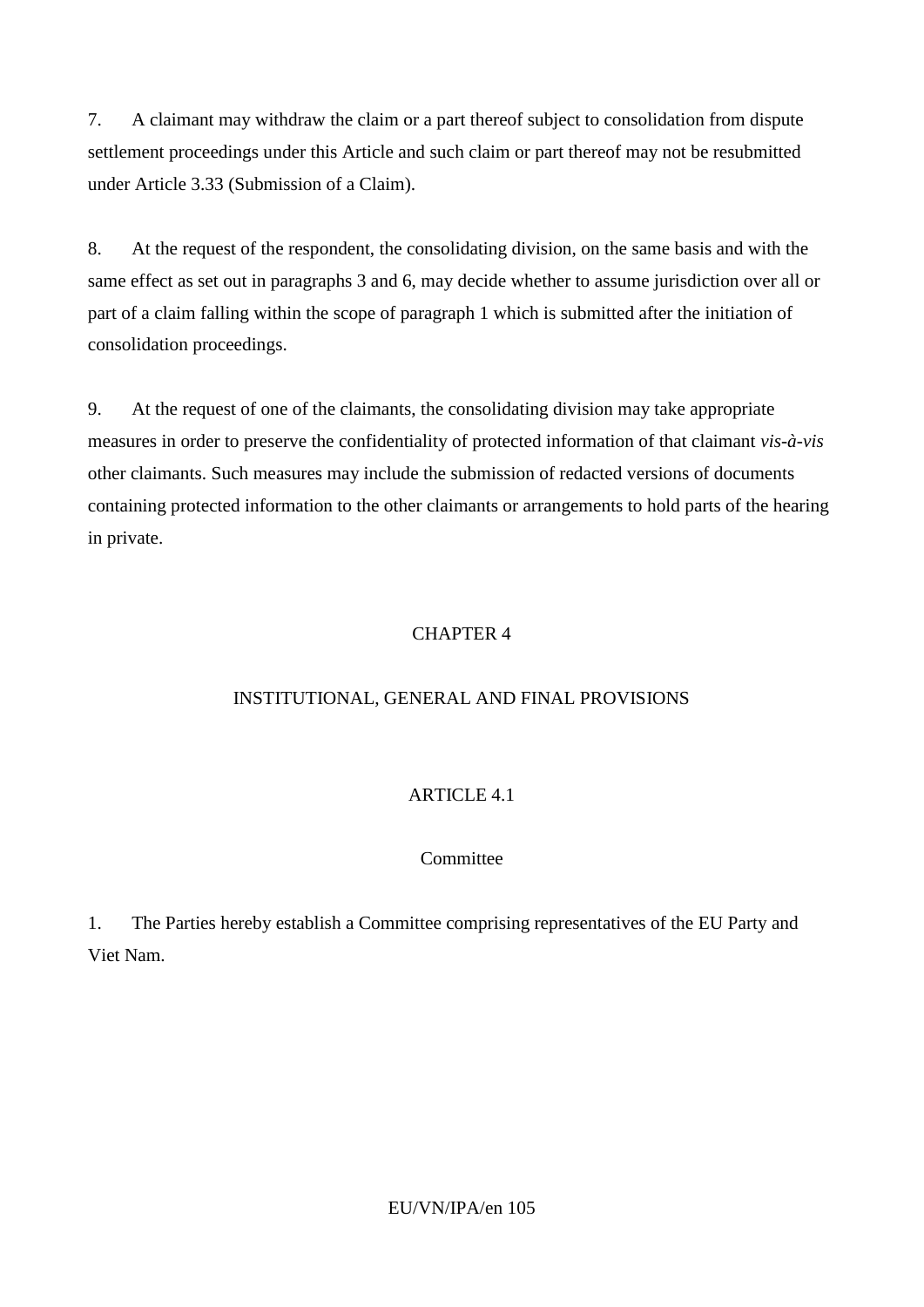2. The Committee shall meet once a year, unless otherwise decided by the Committee, or in urgent cases at the request of either Party. The meetings of the Committee shall take place alternately in the Union and Viet Nam, unless otherwise agreed by the Parties. The Committee shall be co-chaired by the Minister of Planning and Investment of Viet Nam and the Member of the European Commission responsible for trade, or their respective delegates. The Committee shall agree on its meeting schedule and set its agenda.

3. The Committee shall:

- (a) ensure the proper operation of this Agreement;
- (b) supervise and facilitate the implementation and application of this Agreement, and further its general aims;
- (c) consider issues regarding this Chapter that are referred to it by a Party;
- (d) examine difficulties which may arise in the implementation of Section B (Resolution of Disputes between Investors and Parties) of Chapter 3 (Dispute Settlement);
- (e) consider possible improvements of Section B (Resolution of Disputes between Investors and Parties) of Chapter 3 (Dispute Settlement), in particular in the light of experience and developments in other international fora;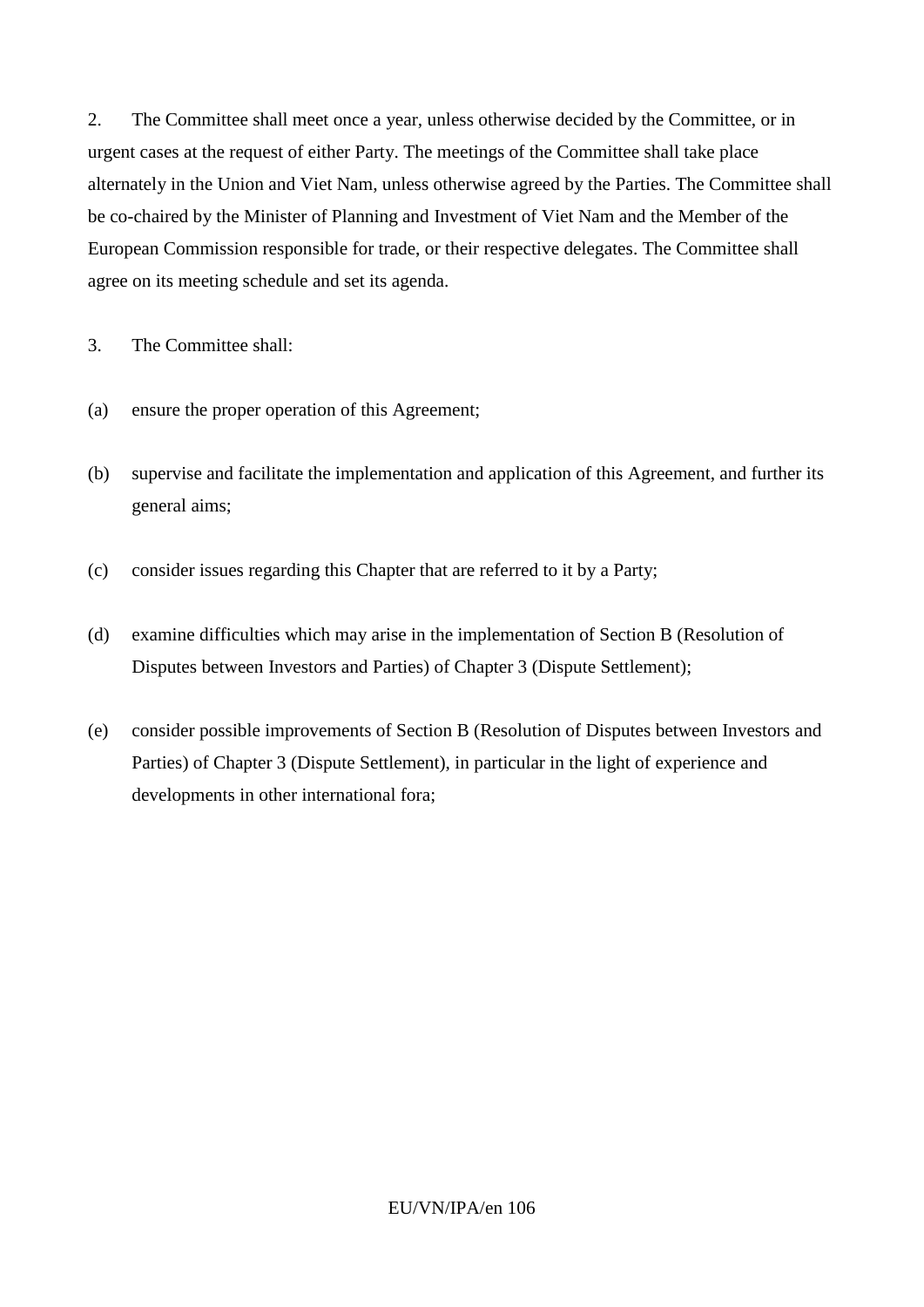- (f) upon request of either Party, examine the implementation of any mutually agreed solution as regards a dispute under Section B (Resolution of Disputes between Investors and Parties) of Chapter 3 (Dispute Settlement);
- (g) examine draft working procedures drawn up by the President of the Tribunal or of the Appeal Tribunal pursuant to paragraph 10 of Article 3.38 (Tribunal) and paragraph 10 of Article 3.39 (Appeal Tribunal);
- (h) without prejudice to Chapter 3 (Dispute Settlement), seek to solve problems which might arise in areas covered by this Agreement, or resolve disputes that may arise regarding the interpretation or application of this Agreement; and
- (i) consider any other matter of interest relating to areas covered by this Agreement.
- 4. The Committee may, in accordance with the relevant provisions of this Agreement:
- (a) communicate on issues falling under the scope of this Agreement with all interested parties, including the private sector, social partners, and civil society organisations;
- (b) consider and recommend to the Parties amendments to this Agreement or, in cases specifically provided for in this Agreement, amend by decision provisions of this Agreement;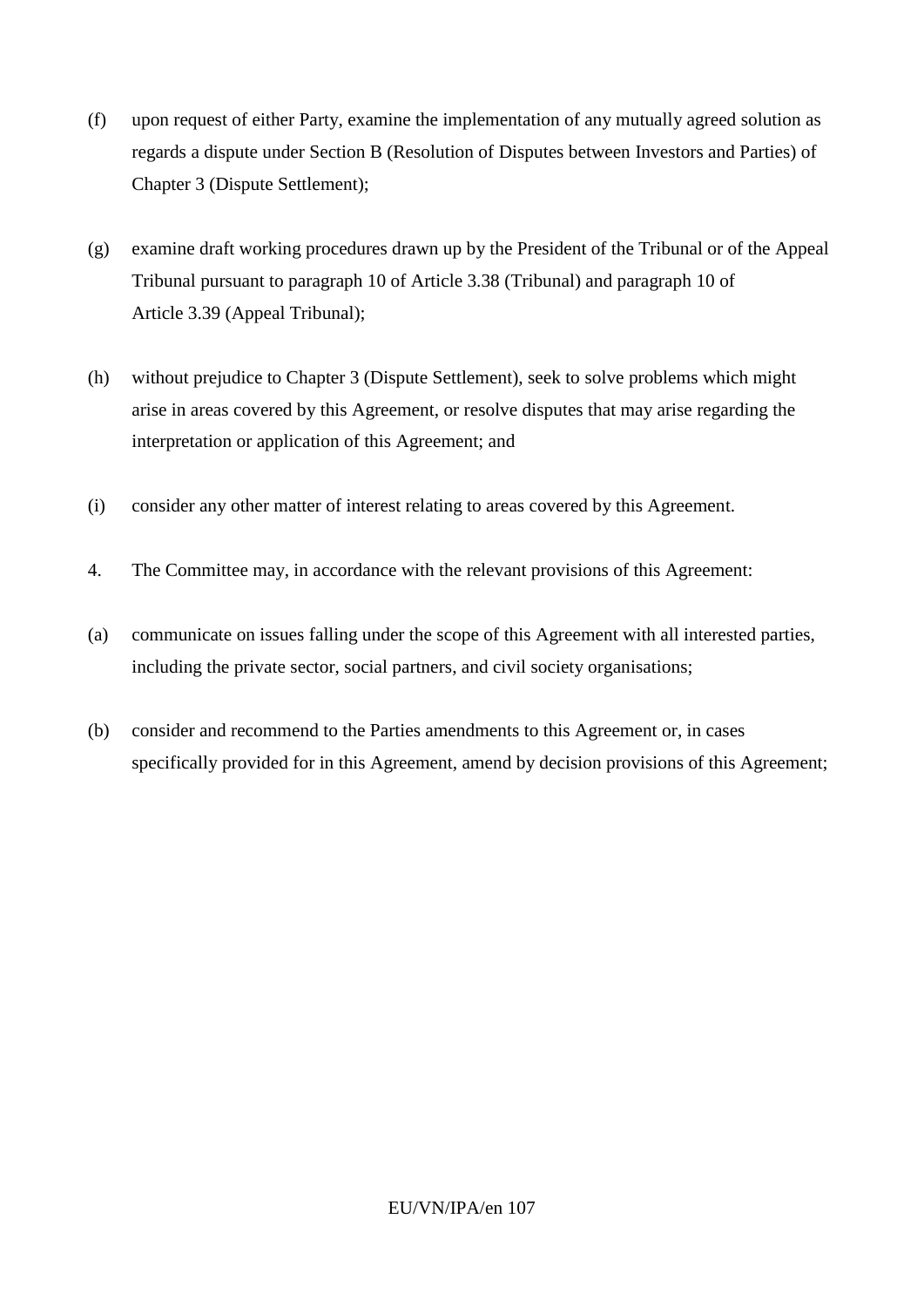- (c) adopt interpretations of the provisions of this Agreement, including pursuant to paragraph 4 of Article 3.42 (Applicable Law and Rules of Interpretation) which shall be binding on the Parties and all bodies set up under this Agreement, including arbitration panels referred to in Section A (Resolution of Disputes between Parties) of Chapter 3 (Dispute Settlement) and the tribunals established under Section B (Resolution of Disputes between Investors and Parties) of Chapter 3 (Dispute Settlement);
- (d) adopt decisions or make recommendations as envisaged by this Agreement;
- (e) adopt its own rules of procedure;
- (f) take any other action in the exercise of its functions in accordance with this Agreement.

5. The Committee may, in accordance with the relevant provisions of this Agreement and after completion of the respective legal requirements and procedures of the Parties:

(a) adopt decisions to appoint the Members of the Tribunal and the Members of the Appeal Tribunal pursuant to paragraph 2 of Article 3.38 (Tribunal) and paragraph 3 of Article 3.39 (Appeal Tribunal); increase or decrease the number of Members pursuant to paragraph 3 of Article 3.38 (Tribunal) and paragraph 4 of Article 3.39 (Appeal Tribunal); and remove a Member from the Tribunal or the Appeal Tribunal pursuant to paragraph 5 of Article 3.40 (Ethics);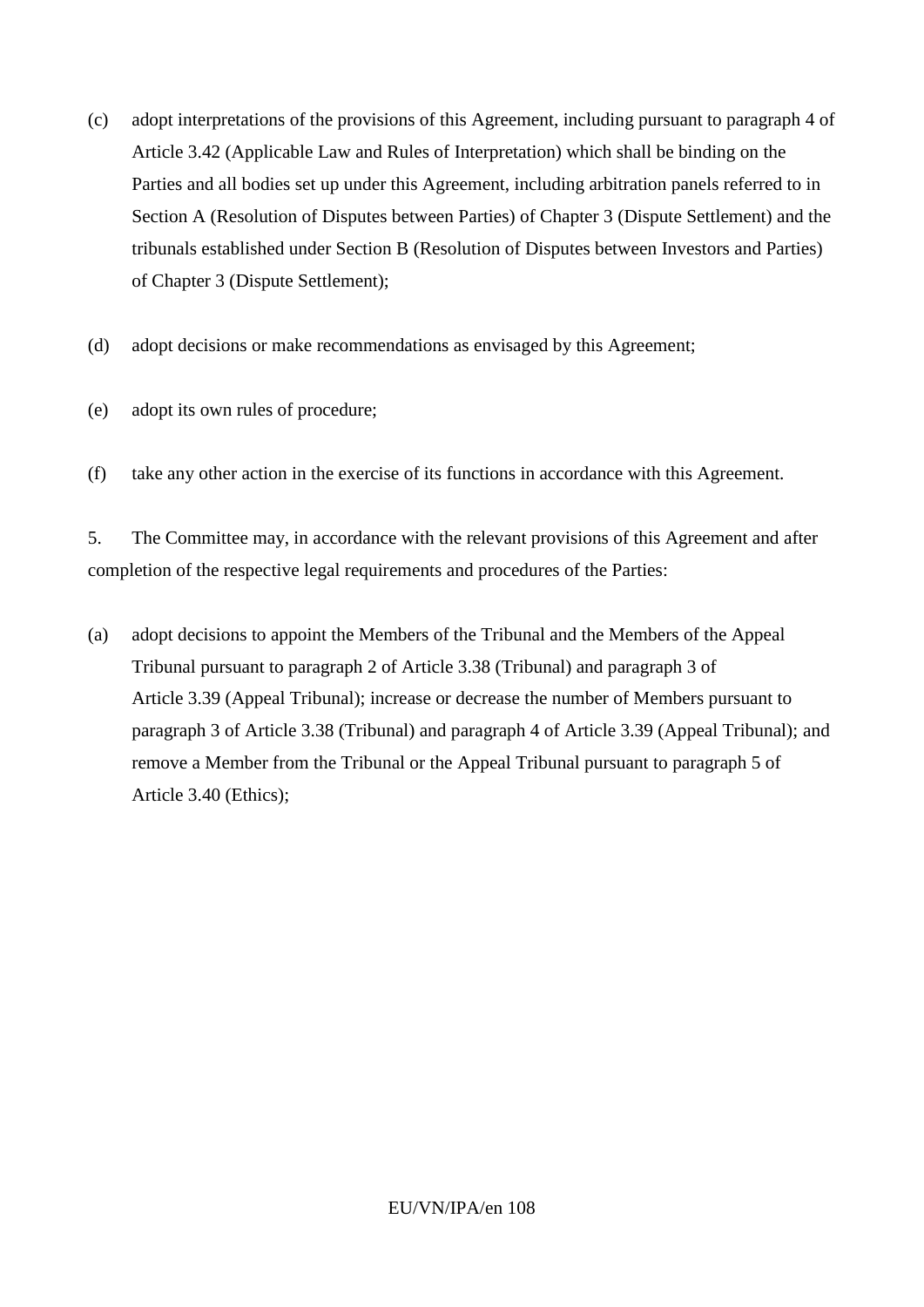- (b) adopt and subsequently amend rules supplementing the applicable dispute settlement rules as referred to in paragraph 4 of Article 3.33 (Submission of a Claim); such rules and amendments shall be binding on the Tribunal and the Appeal Tribunal;
- (c) adopt a decision stipulating that Article 3(3) of the UNCITRAL Transparency Rules shall apply instead of paragraph 3 of Article 3.46 (Transparency of Proceedings);
- (d) fix the amount of the retainer fee referred to in paragraph 14 of Article 3.38 (Tribunal) and paragraph 14 of Article 3.39 (Appeal Tribunal) as well as the other fees and expenses of the Members of a division of the Appeal Tribunal and of the Presidents of the Tribunal and of the Appeal Tribunal pursuant to paragraphs 14 and 16 of Article 8.28 (Tribunal) and paragraphs 14 and 16 of Article 3.39 (Appeal Tribunal);
- (e) transform the retainer fee and other fees and expenses of the Members of the Tribunal and of the Appeal Tribunal into a regular salary pursuant to paragraph 17 of Article 3.38 (Tribunal) and paragraph 17 of Article 3.39 (Appeal Tribunal);
- (f) adopt or reject the draft working procedures of the Tribunal or of the Appeal Tribunal pursuant to paragraph 10 of Article 3.38 (Tribunal) and paragraph 10 of Article 3.39 (Appeal Tribunal);
- (g) adopt a decision specifing any necessary transitional arrangements pursuant to Article 3.41 (Multilateral Dispute Settlement Mechanisms); and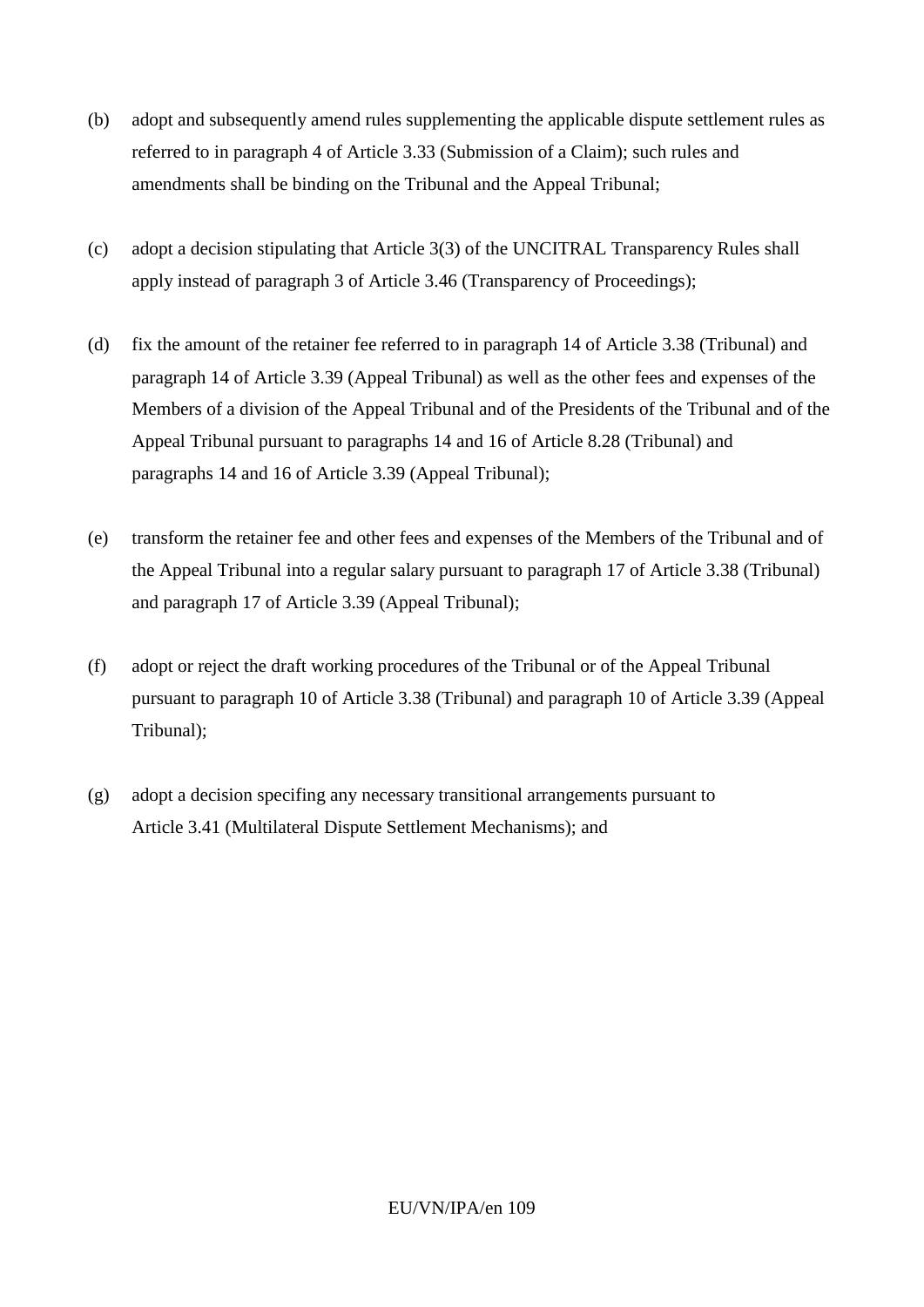(h) adopt supplemental rules on fees pursuant to paragraph 5 of Article 3.53 (Provisional Award).

# ARTICLE 4.2

# Decision-Making by the Committee

1. The Committee shall, for the purpose of attaining the objectives of this Agreement, have the power to take decisions, where provided for in this Agreement. The decisions taken shall be binding on the Parties, which shall take the measures necessary for the implementation of those decisions.

2. The Committee may make appropriate recommendations to the Parties.

3. All decisions and recommendations of the Committee shall be made by mutual consent.

# ARTICLE 4.3

# Amendments

1. The Parties may amend this Agreement. An amendment shall enter into force after the Parties exchange written notifications certifying that they have completed their respective applicable legal procedures as provided for in Article 4.9 (Entry into Force).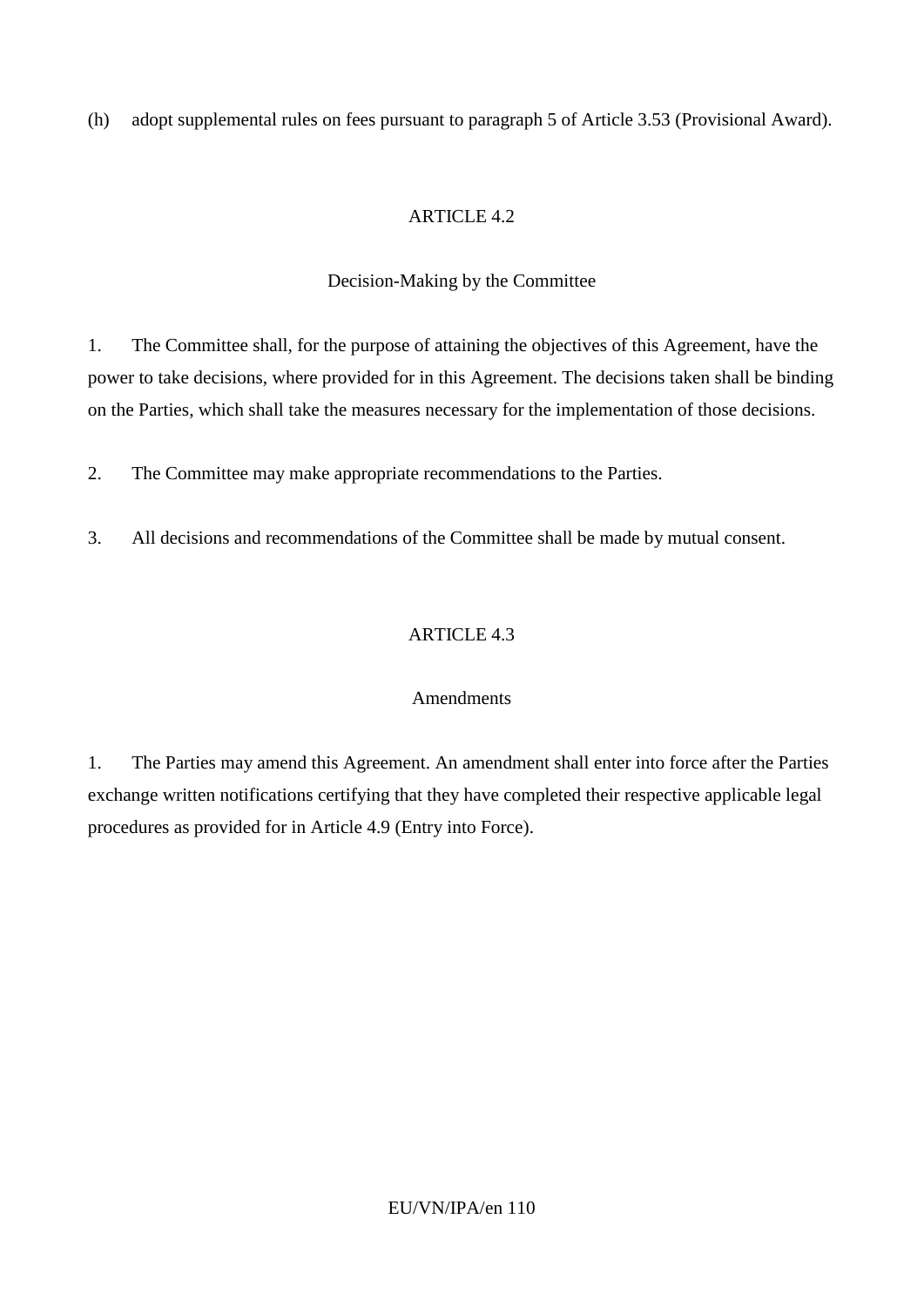2. Notwithstanding paragraph 1 and where provided for in this Agreement, the Parties may adopt in the Committee a decision amending this Agreement. This is without prejudice to the completion of each Party's applicable legal procedures.

# ARTICLE 4.4

## Taxation

1. Nothing in this Agreement shall affect the rights and obligations of either the Union or one of its Member States or Viet Nam under any tax agreement between any Member State of the Union and Viet Nam. In the event of any inconsistency between this Agreement and any tax agreement, that tax agreement shall prevail to the extent of the inconsistency.

2. Nothing in this Agreement shall be construed as preventing the Parties from distinguishing, in the application of the relevant provisions of their fiscal legislation, between taxpayers who are not in the same situation, in particular with regard to their place of residence or with regard to the place where their capital is invested.

3. Nothing in this Agreement shall be construed as preventing the adoption or enforcement of any measure aimed at preventing the avoidance or evasion of taxes pursuant to the tax provisions of agreements to avoid double taxation or other tax arrangements or domestic fiscal legislation.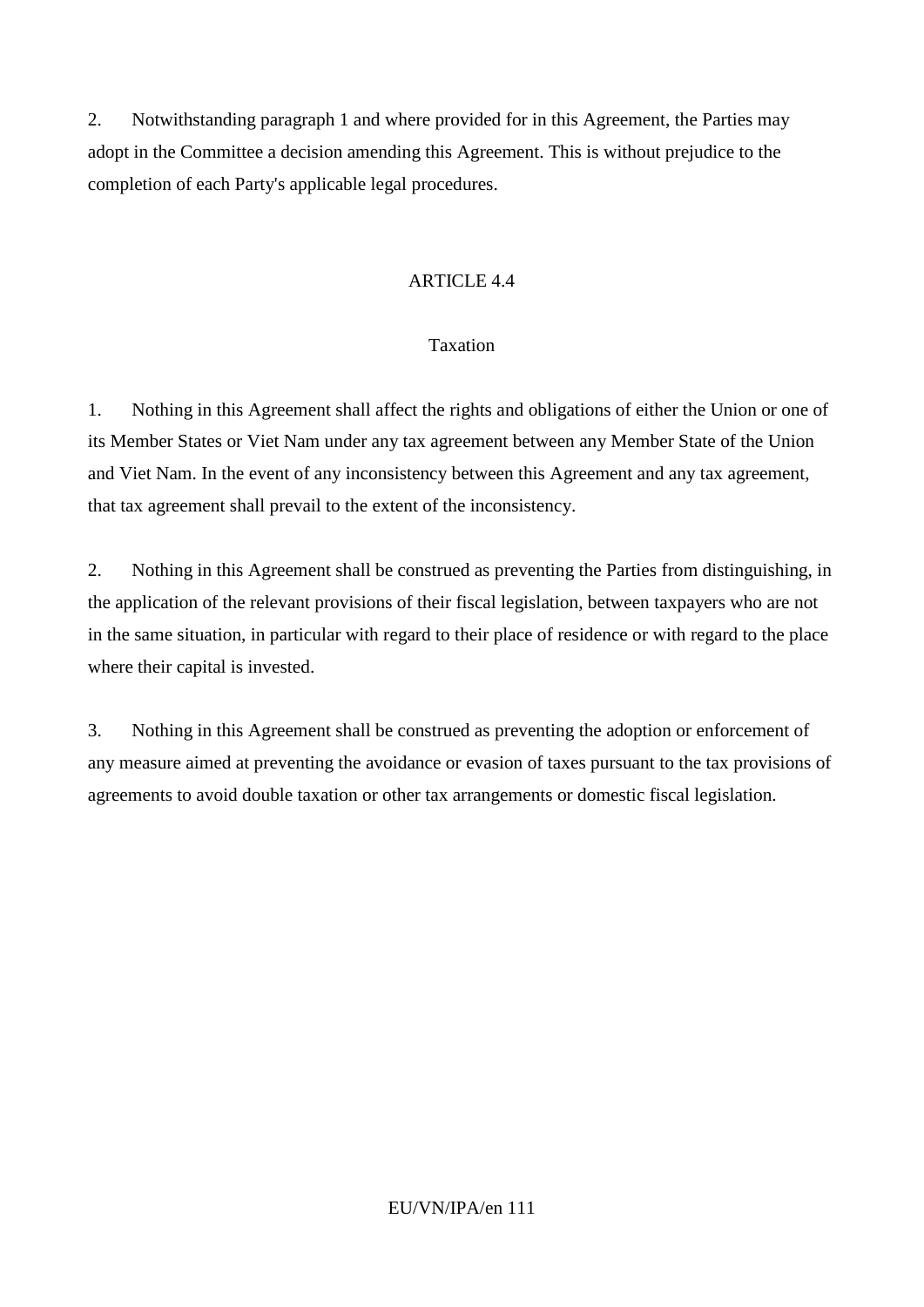# Prudential Carve-Out

1. Nothing in this Agreement shall be construed as preventing a Party from adopting or maintaining measures for prudential reasons, such as:

(a) the protection of investors, depositors, policy-holders or persons to whom a fiduciary duty is owed by a financial service supplier; or

(b) ensuring the integrity and stability of a Party's financial system.

2. The measures referred to in paragraph 1 shall not be more burdensome than necessary to achieve their aim.

3. Nothing in this Agreement shall be construed as requiring a Party to disclose information relating to the affairs and accounts of individual consumers or any confidential or proprietary information in the possession of public entities.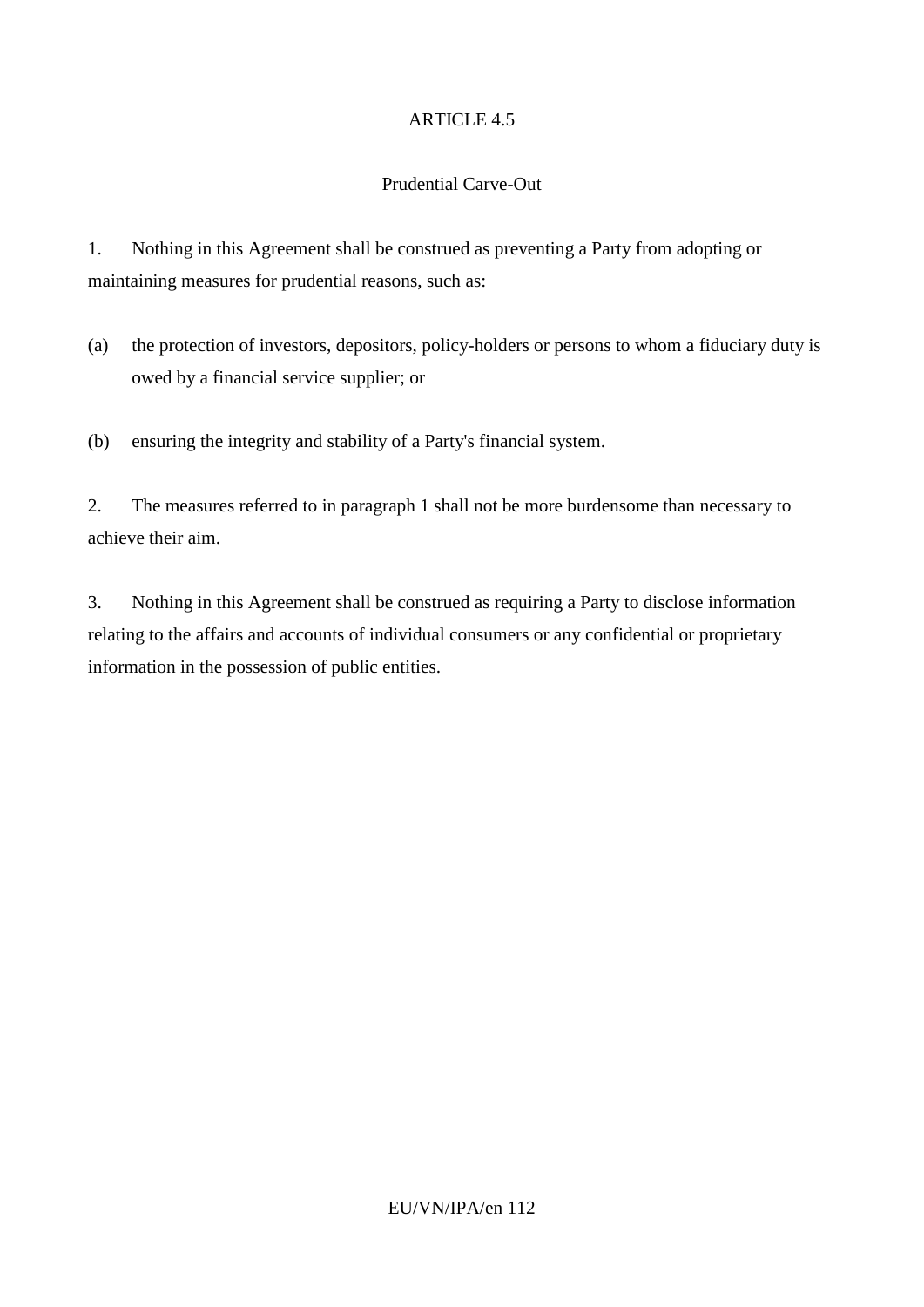#### General Exceptions

Subject to the requirement that such measures are not applied in a manner which would constitute a means of arbitrary or unjustifiable discrimination between countries where like conditions prevail, or a disguised restriction on covered investment, nothing in Articles 2.3 (National Treatment) and 2.4 (Most-Favoured-Nation Treatment) shall be construed as preventing the adoption or enforcement by any Party of measures:

- (a) necessary to protect public security or public morals or to maintain public order;
- (b) necessary to protect human, animal or plant life or health;
- (c) relating to the conservation of exhaustible natural resources if such measures are applied in conjunction with restrictions on domestic investors or on the domestic supply or consumption of services;
- (d) necessary for the protection of national treasures of artistic, historic or archaeological value;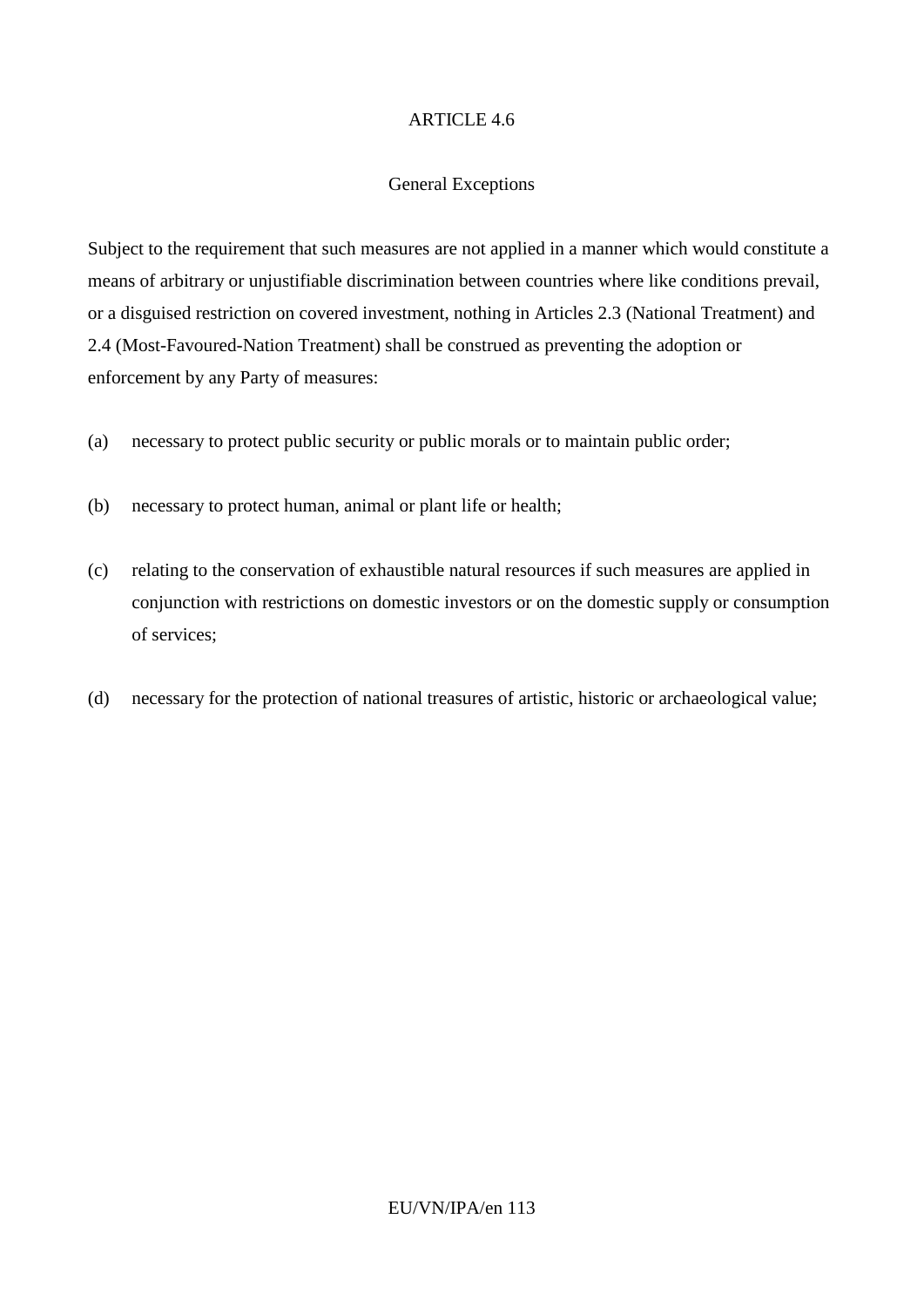- (e) necessary to secure compliance with laws or regulations which are not inconsistent with Articles 2.3 (National Treatment) and 2.4 (Most-Favoured-Nation Treatment) including those relating to:
	- (i) the prevention of deceptive and fraudulent practices or to deal with the effects of a default on contracts;
	- (ii) the protection of the privacy of individuals in relation to the processing and dissemination of personal data and the protection of confidentiality of individual records and accounts; or
	- (iii) safety;

or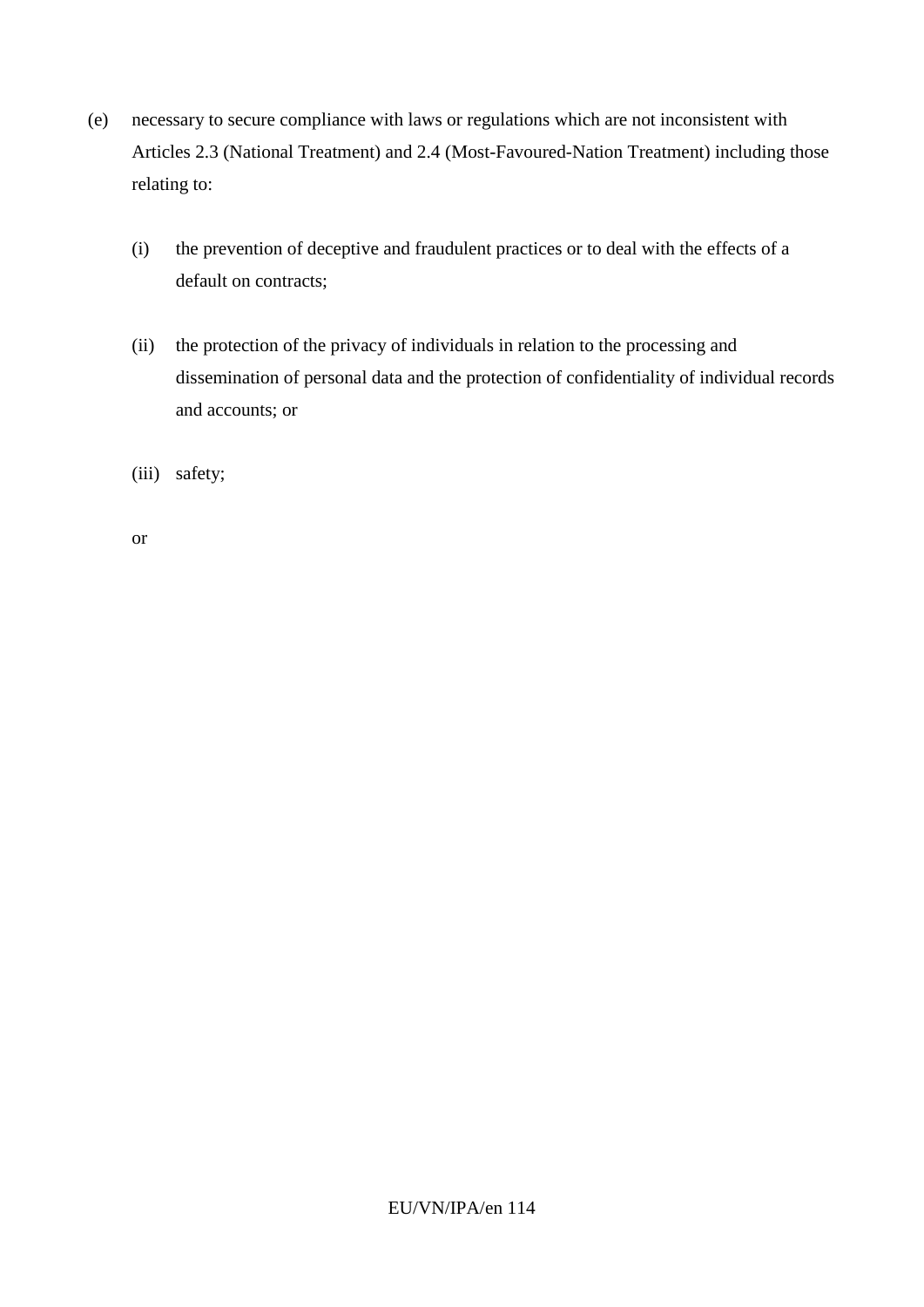(f) inconsistent with paragraph 1 of Article 2.3 (National Treatment) provided that the difference in treatment is aimed at ensuring the effective or equitable imposition or collection of direct taxes in respect of economic activities or investors of the other Party**<sup>1</sup>** .

 $\mathbf{1}$ 

**<sup>1</sup>** Measures that are aimed at ensuring the equitable or effective imposition or collection of direct taxes include measures taken by a Party under its taxation system which:

<sup>(</sup>i) apply to non-resident investors and services suppliers in recognition of the fact that the tax obligation of non-residents is determined with respect to taxable items sourced or located in the Party's territory;

<sup>(</sup>ii) apply to non-residents in order to ensure the imposition or collection of taxes in the Party's territory;

<sup>(</sup>iii) apply to non-residents or residents in order to prevent the avoidance or evasion of taxes, including compliance measures;

<sup>(</sup>iv) apply to consumers of services supplied in or from the territory of another Party in order to ensure the imposition or collection of taxes on such consumers derived from sources in the Party's territory;

<sup>(</sup>v) distinguish investors and service suppliers subject to tax on worldwide taxable items from other investors and service suppliers, in recognition of the difference in the nature of the tax base between them; or

<sup>(</sup>vi) determine, allocate or apportion income, profit, gain, loss, deduction or credit of resident persons or branches, or between related persons or branches of the same person, in order to safeguard the Party's tax base.

Tax terms or concepts in point (f) and in this footnote are determined according to tax definitions and concepts, or equivalent or similar definitions and concepts, under the domestic laws and regulations of the Party taking the measure.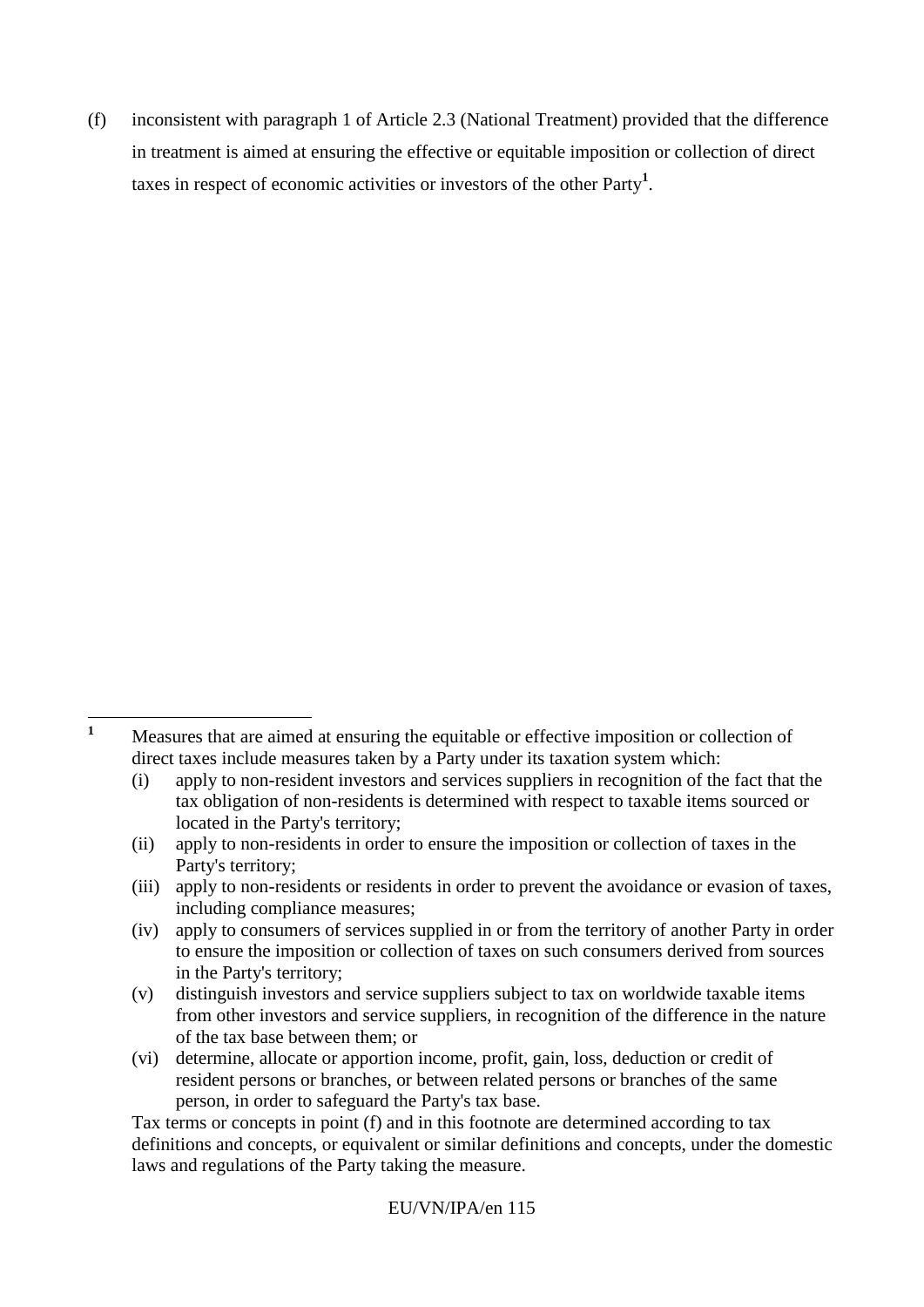# Specific Exceptions

Nothing in Chapter 2 (Investment Protection) shall apply to non-discriminatory measures of general application taken by any public entity in pursuit of monetary policy or exchange rate policy. This Article shall not affect a Party's obligations under Article 2.8 (Transfer).

## ARTICLE 4.8

## Security Exceptions

Nothing in this Agreement shall be construed as:

- (a) requiring a Party to furnish information, the disclosure of which it considers contrary to its essential security interests;
- (b) preventing a Party from taking any action which it considers necessary for the protection of its essential security interests:
	- (i) connected with the production of or trade in arms, munitions and war materials and relating to traffic in other goods and materials and to economic activities carried out directly or indirectly for the purpose of provisioning a military establishment;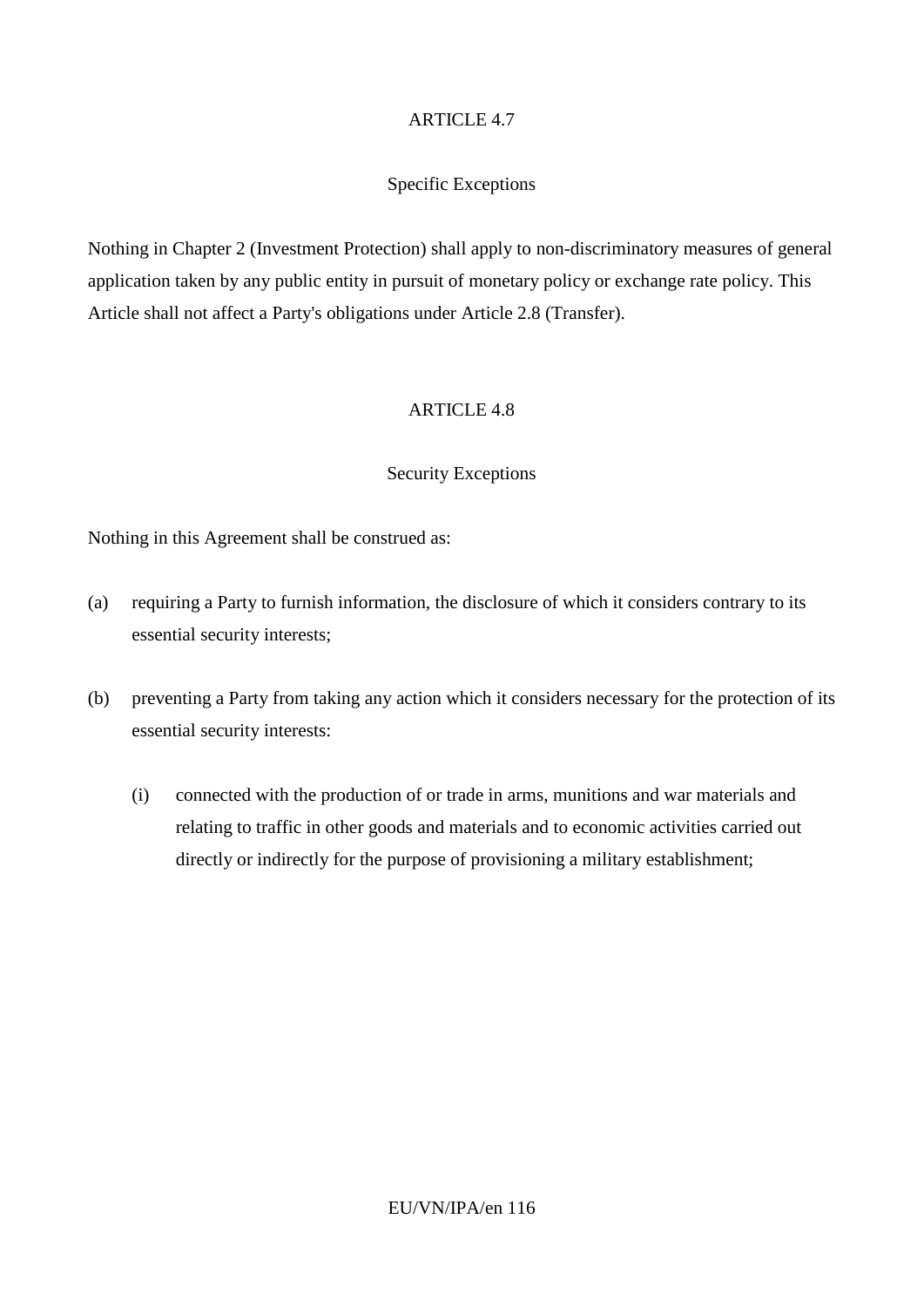- (ii) relating to the supply of services carried out directly or indirectly for the purpose of provisioning a military establishment;
- (iii) relating to fissionable and fusionable materials or the materials from which they are derived; or
- (iv) taken in time of war or other emergency in international relations;
- (c) preventing a Party from taking any action in pursuance of its obligations under the *Charter of the United Nations*, done at San Francisco on 26 June 1945, for the purpose of maintaining international peace and security.

# Application of Laws and Regulations

Article 2.8 (Transfers) shall not be construed as preventing a Party from applying in an equitable and non-discriminatory manner, and in a way that would not constitute a disguised restriction on investment, its laws and regulations relating to:

(a) bankruptcy, insolvency, bank recovery and resolution, the protection of the rights of creditors, or the prudential supervision of financial institutions;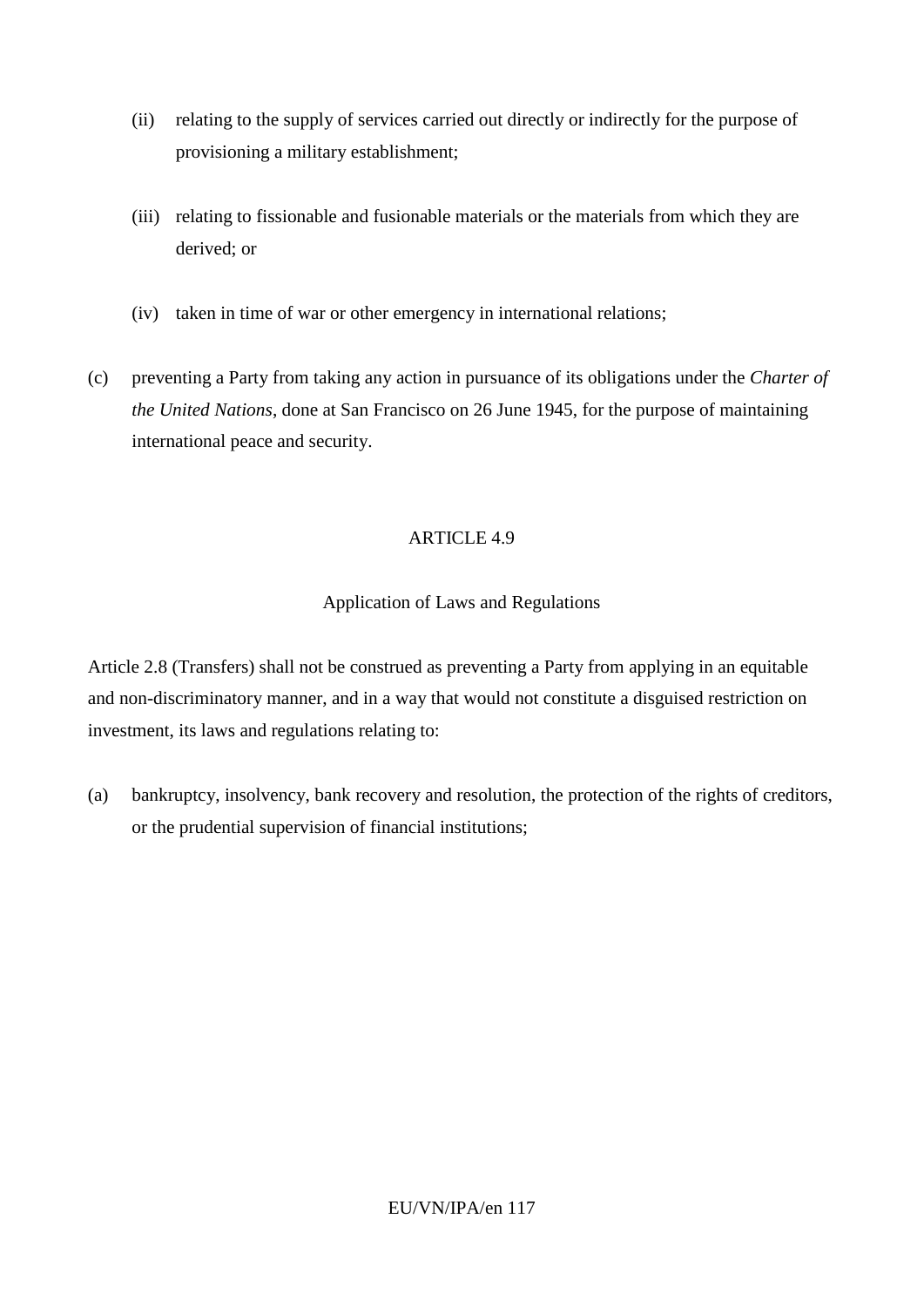- (b) issuing of, trading or dealing in financial instruments;
- (c) financial reporting or record keeping of transfers where necessary to assist law enforcement or financial regulatory authorities;
- (d) criminal or penal offenses, deceptive or fraudulent practices;
- (e) ensuring the satisfaction of judgments in adjudicatory proceedings; or
- (f) social security, public retirement or compulsory savings schemes.

## Temporary Safeguard Measures

In exceptional circumstances of serious difficulties for the operation of the Union's economic and monetary union, or, in the case of Viet Nam, for the operation of the monetary and exchange rate policy, or a threat thereof, the Party concerned may take safeguard measures that are strictly necessary with regard to transfers for a period not exceeding one year.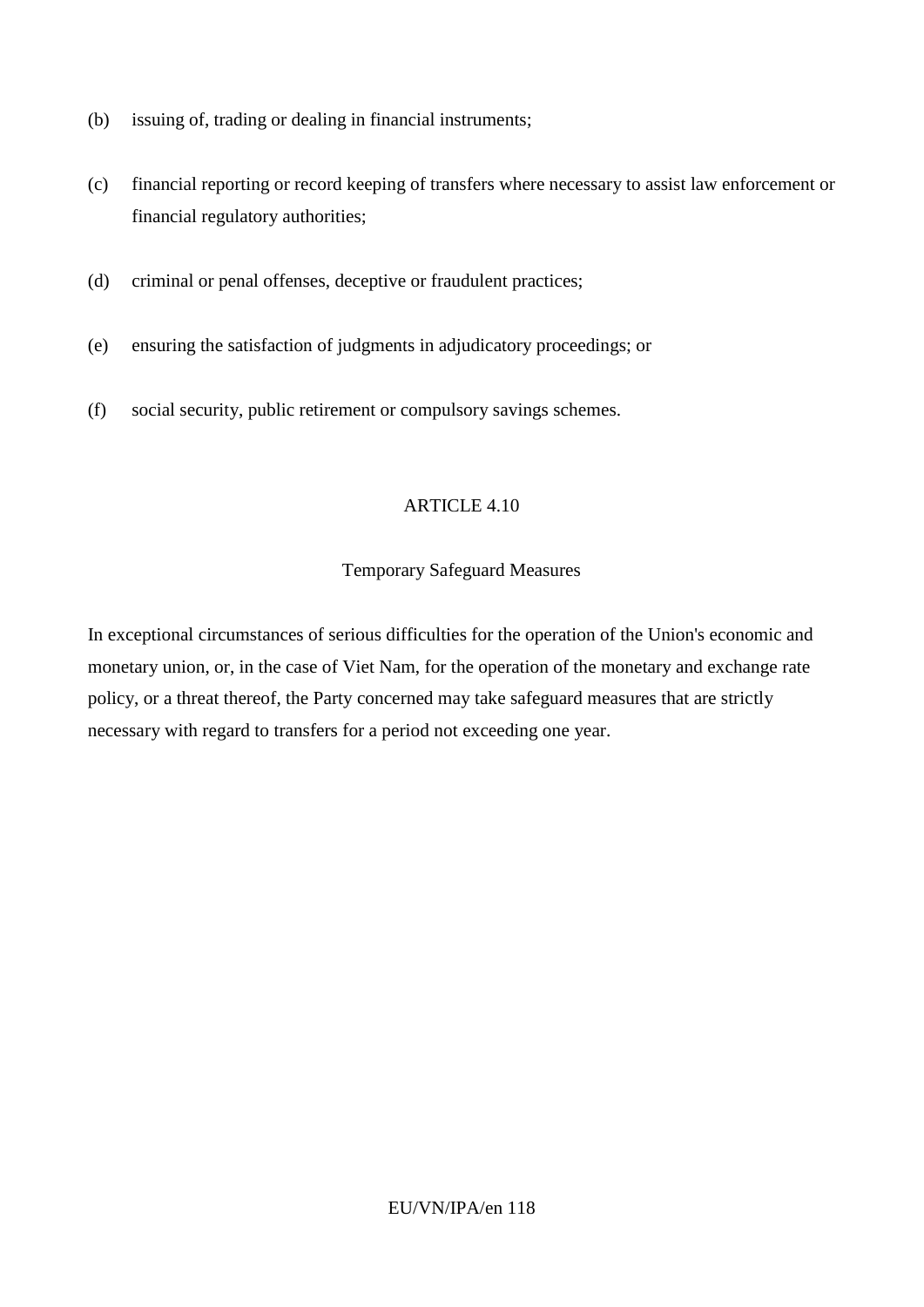# Restrictions in Case of Balance of Payments or External Financial Difficulties

1. Where a Party experiences serious balance of payments or external financial difficulties, or a threat thereof, it may adopt or maintain safeguard measures with regard to transfers, which shall:

- (a) be non-discriminatory compared to third countries in like situations;
- (b) not go beyond what is necessary to remedy the balance of payments or external financial difficulties;
- (c) be consistent with the *Articles of Agreement of the International Monetary Fund* as applicable;
- (d) avoid unnecessary damage to the commercial, economic and financial interests of the other Party; and
- (e) be temporary and phased out progressively as the situation improves.

2. A Party having adopted or maintaining the measures referred to in paragraph 1 shall promptly notify the other Party of them and present, as soon as possible, a time schedule for their removal.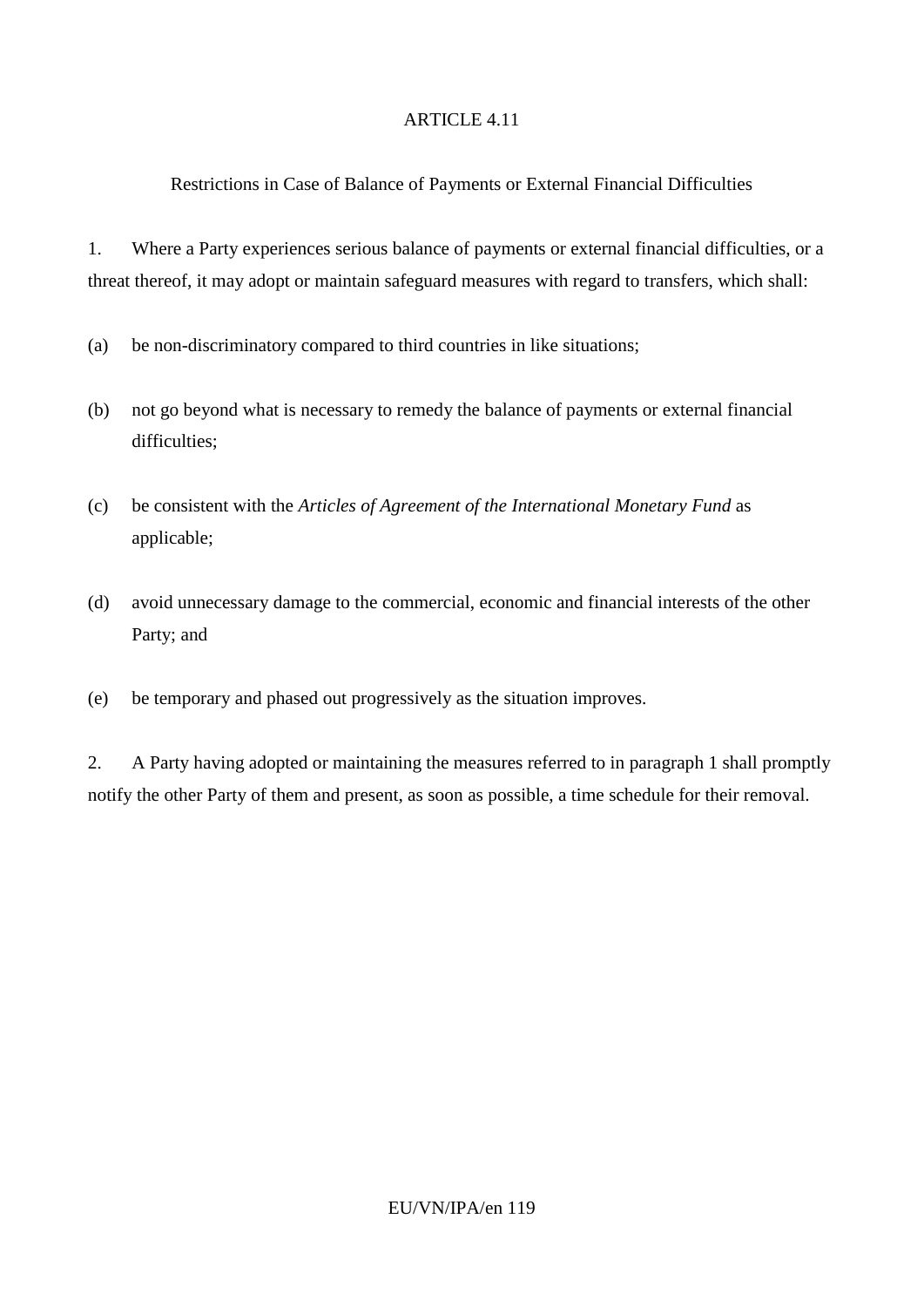3. Where restrictions are adopted or maintained under paragraph 1, consultations shall be held promptly in the Committee unless consultations are held in other fora. The consultations shall assess the balance of payments or external financial difficulty that led to the respective measures, taking into account, *inter alia*, such factors as:

(a) the nature and extent of the difficulties;

- (b) the external economic and trading environment; or
- (c) alternative corrective measures which may be available.

The consultations shall address the compliance of any restrictive measures with paragraph 1. All relevant findings of statistical or factual nature presented by the International Monetary Fund shall be accepted and conclusions shall take into account the assessment by the International Monetary Fund of the balance of payments and the external financial situation of the Party concerned.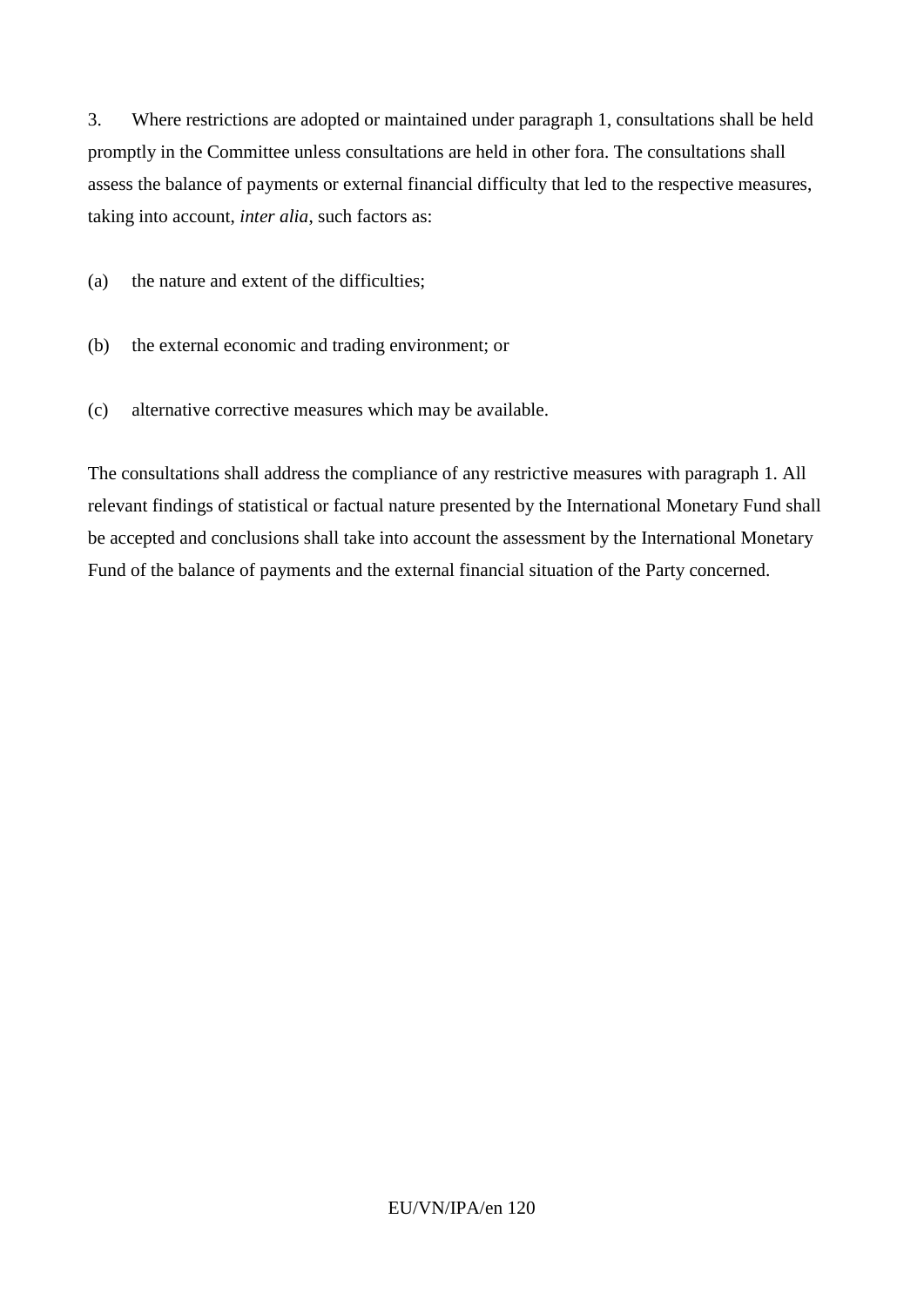# Disclosure of Information

1. Nothing in this Agreement shall be construed as requiring a Party to make available confidential information, the disclosure of which would impede law enforcement or otherwise be contrary to the public interest, or which would prejudice the legitimate commercial interests of particular enterprises, public or private, except where a panel requires confidential information in dispute settlement proceedings under Section A (Resolution of Disputes between Parties) of Chapter 3 (Dispute Settlement). In such cases, the panel shall ensure that confidentiality is fully protected.

2. When a Party submits to the Committee information which is considered as confidential under its laws and regulations, the other Party shall treat that information as confidential, unless the submitting Party agrees otherwise.

# ARTICLE 4.13

## Entry into Force

1. This Agreement shall be approved by the Parties in accordance with their respective applicable legal procedures.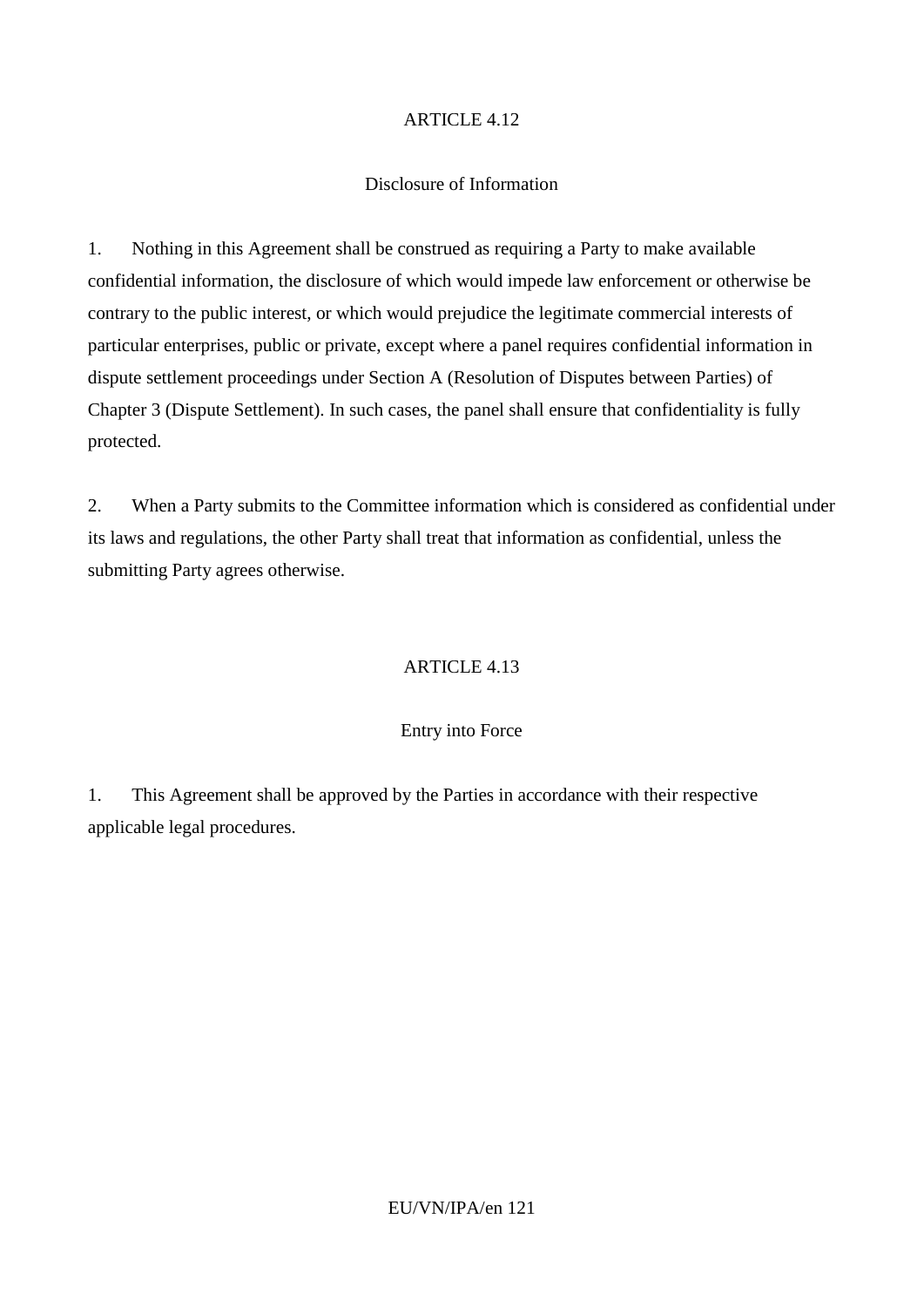2. This Agreement shall enter into force on the first day of the second month following the date on which the Parties have notified each other of the completion of their applicable legal procedures for the entry into force of this Agreement. The Parties may agree on another date.

3. Notifications shall be sent to the Secretary-General of the Council of the European Union and to the Ministry of Foreign Affairs of Viet Nam.

4. This Agreement may be provisionally applied if the Parties so agree. In this case the Agreement shall apply from the first day of the month following the date on which the Union and Viet Nam have notified each other of the completion of their applicable legal procedures for the provisional application. The Parties may agree on another date.

5. In the event that certain provisions of this Agreement cannot be provisionally applied, the Party which cannot undertake such provisional application shall notify the other Party of the provisions which cannot be provisionally applied. Notwithstanding paragraph 4, provided the other Party has completed the applicable legal procedures for the provisional application and does not object to provisional application within 10 days of the notification that certain provisions cannot be provisionally applied, the provisions of this Agreement which have not been notified shall be provisionally applied from the first day of the month following the notification.

6. A Party may terminate the provisional application by written notification to the other Party. Such termination shall take effect on the first day of the second month following the notification.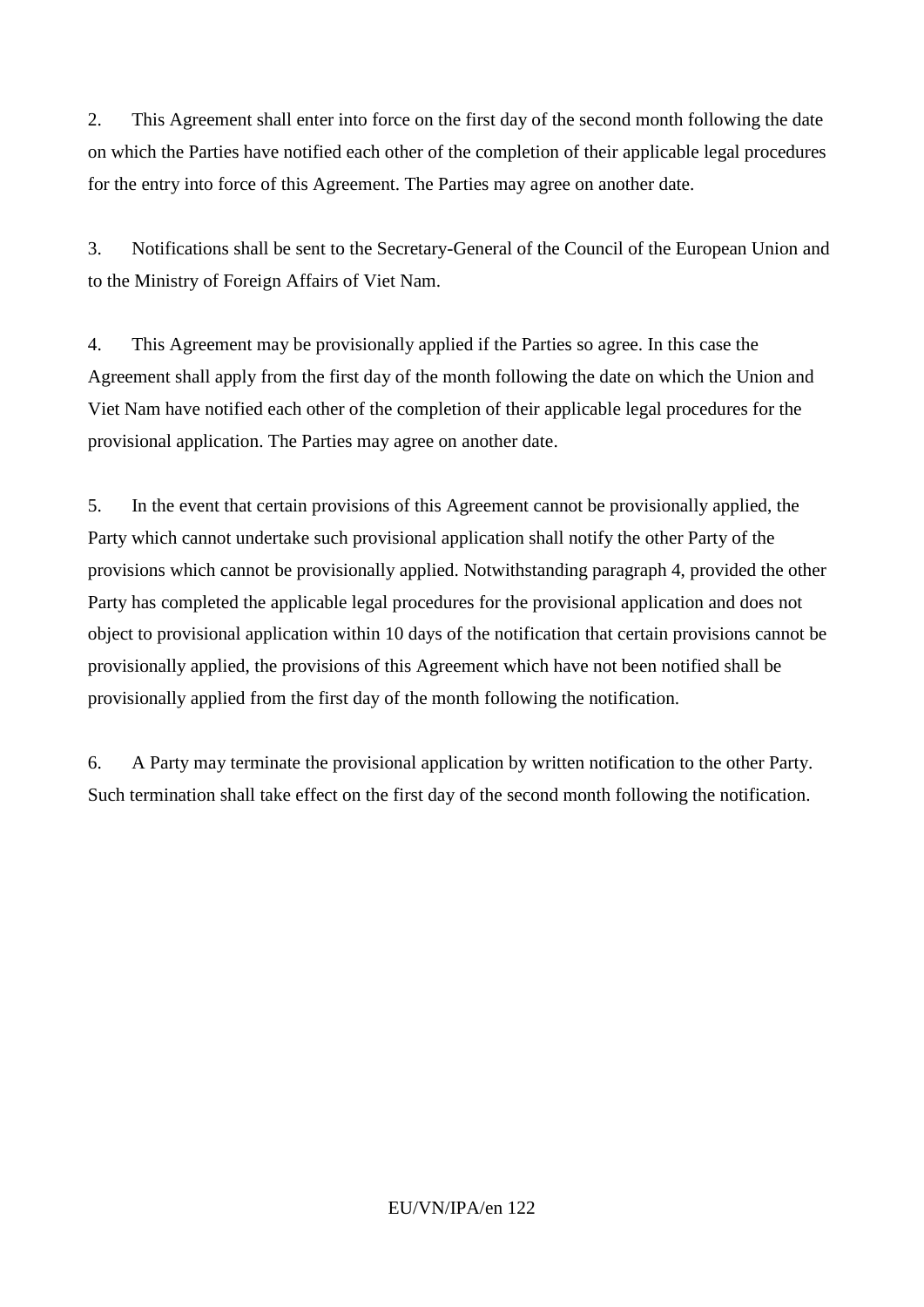7. Where this Agreement, or certain provisions thereof, is provisionally applied, the term "entry into force of this Agreement" shall be understood to mean the date of provisional application. The Committee and other bodies established under this Agreement may exercise their functions during the provisional application of this Agreement. Any decisions adopted in the exercise of those functions will only cease to be effective if the provisional application of this Agreement is terminated and this Agreement does not enter into force.

## ARTICLE 4.14

## Duration

1. This Agreement shall be valid indefinitely.

2. The Union or Viet Nam may notify in writing the other Party of its intention to terminate this Agreement. The termination shall take effect at the end of the sixth month after the notification.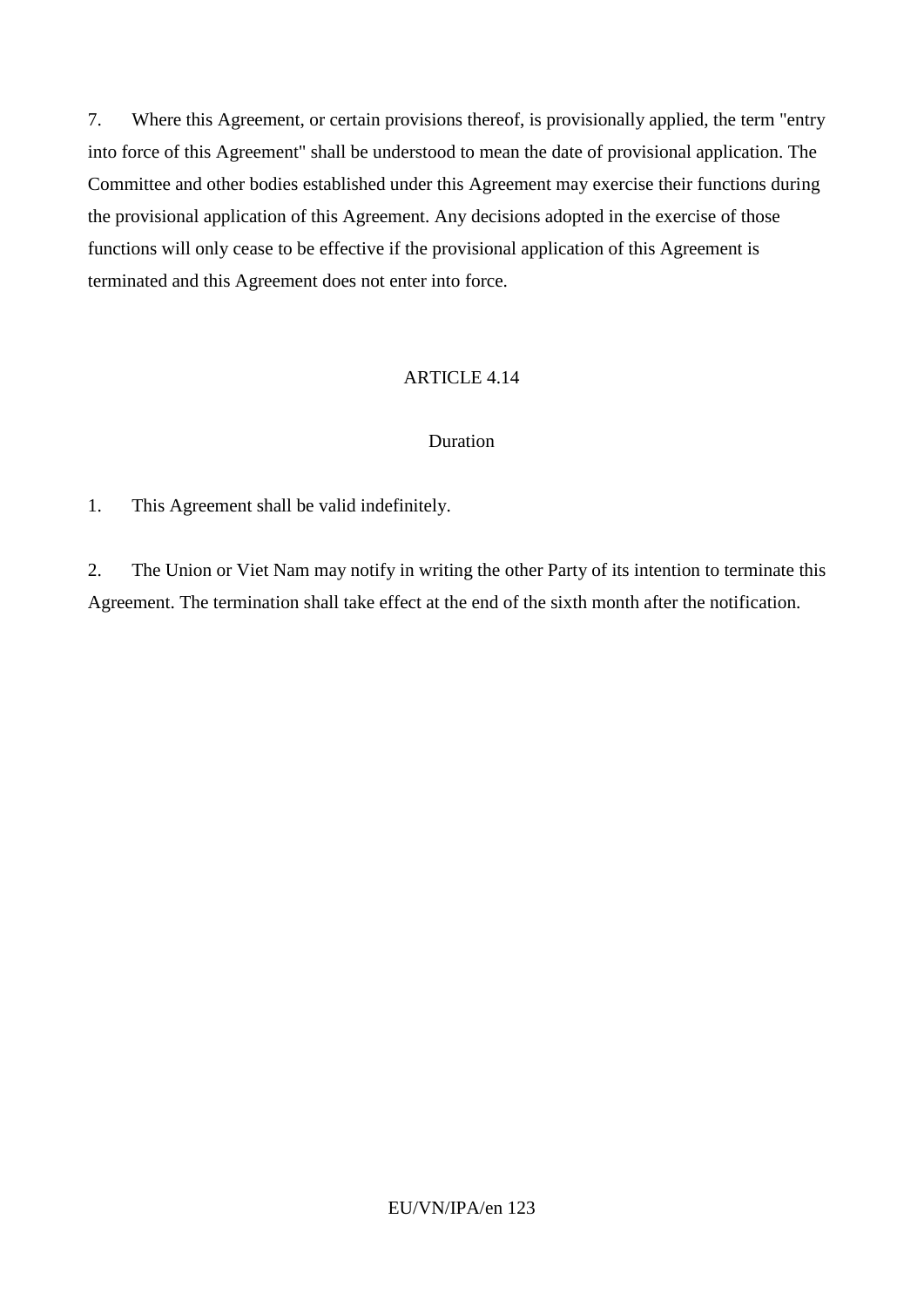#### **Termination**

In the event that this Agreement is terminated pursuant to Article 4.10 (Duration), the provisions of Chapter 1 (Objectives and General Definitions), Articles 2.1 (Scope), 2.2 (Investment and Regulatory Measures and Objectives) and 2.5 (Treatment of Investment) to 2.9 (Subrogation), the relevant provisions of Chapter 4 and the provisions of Section B (Resolution of Disputes between Investors and Parties) of Chapter 3 (Resolution of Disputes between Investors and Parties) shall continue to be effective for a further period of 15 years from the date of termination, with respect to investments made before the date of termination of the present Agreement, unless the Parties agree otherwise. This Article does not apply if the provisional application of this Agreement is terminated and this Agreement does not enter into force.

#### ARTICLE 4.16

#### Fulfilment of Obligations

1. The Parties shall take any general or specific measures required to fulfil their obligations under this Agreement. They shall ensure that the objectives set out in this Agreement are attained.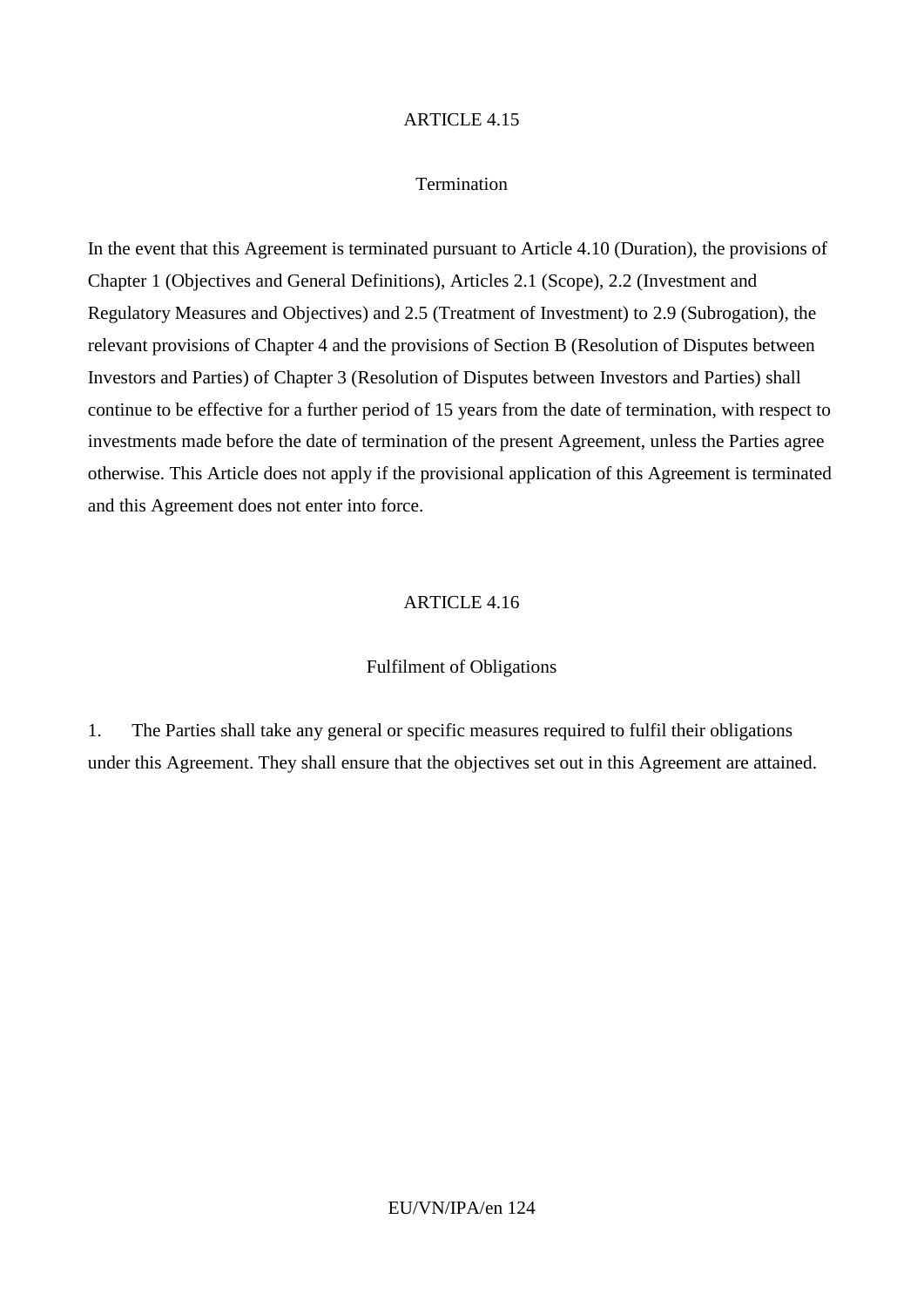2. If either Party considers that the other Party has committed a material breach of the Partnership and Cooperation Agreement, it may take appropriate measures with respect to this Agreement in accordance with Article 57 of the Partnership and Cooperation Agreement.

#### ARTICLE 4.17

## Persons Exercising Delegated Government Authority

Unless otherwise specified in this Agreement, each Party shall ensure that any person, including a state-owned enterprise, an enterprise granted special rights or privileges or a designated monopoly, that has been delegated regulatory, administrative or other governmental authority by a Party at any level of government as provided for in its domestic legislation, acts in accordance with the Party's obligations as set out under this Agreement in the exercise of its authority.

#### ARTICLE 4.18

#### No Direct Effect

Nothing in this Agreement shall be construed as conferring rights or imposing obligations on persons, other than those created between the Parties under public international law. Viet Nam may provide otherwise under its domestic law.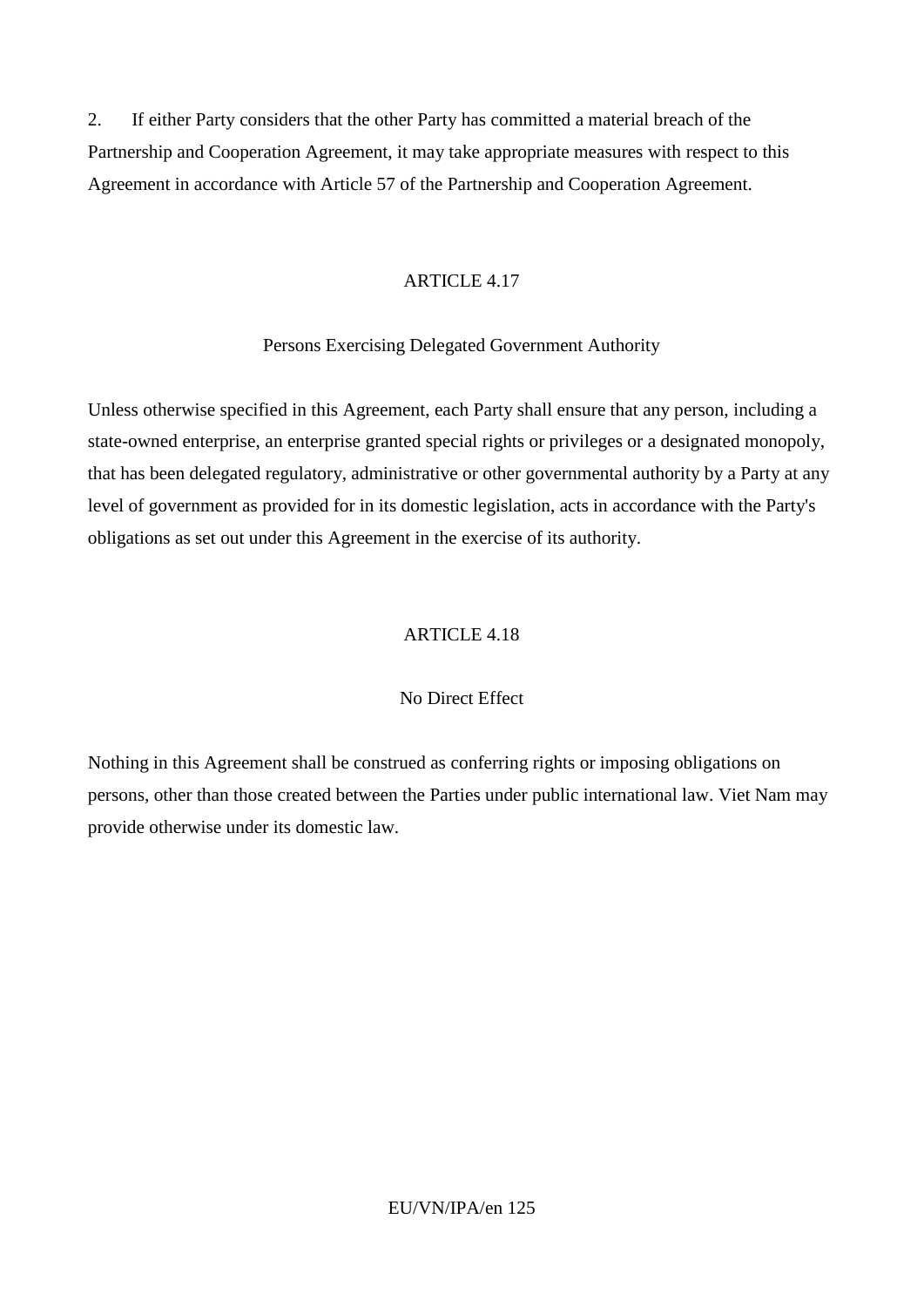## Annexes

The Annexes to this Agreement shall form an integral part thereof.

# ARTICLE 4.20

# Relations to other Agreements

1. Unless otherwise provided for in this Agreement, previous agreements between the Union or its Member States and Viet Nam are not superseded or terminated by this Agreement.

2. This Agreement shall be part of the overall relations between the Union and its Member States, of the one part, and Viet Nam, of the other part, as provided for in the Partnership and Cooperation Agreement and it shall form part of the common institutional framework.

3. Nothing in this Agreement shall be construed as requiring a Party to act in a manner inconsistent with their obligations under the *Marrakesh Agreement Establishing the World Trade Organization*, done at Marrakesh on 15 April 1994.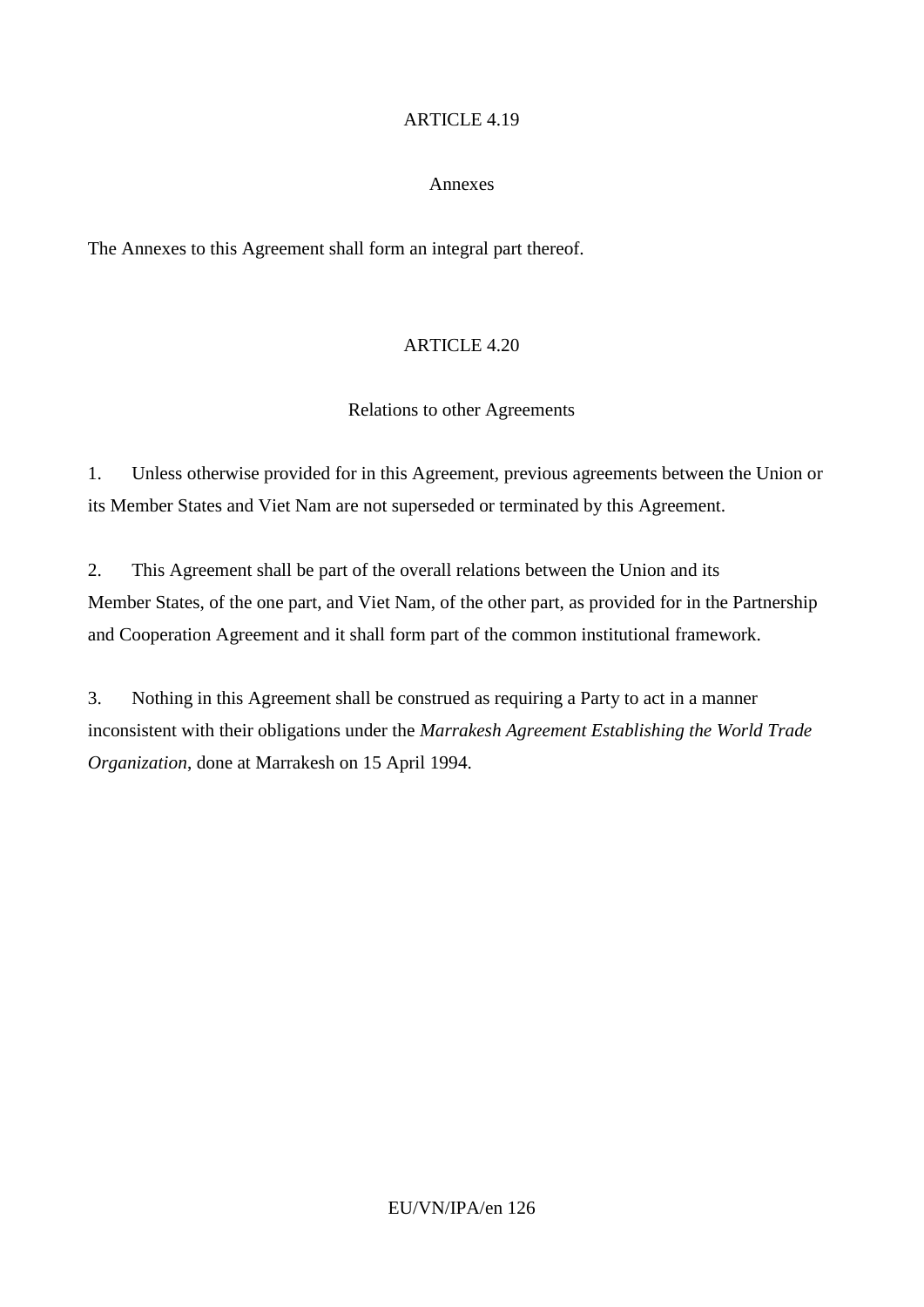4. Upon the entry into force of this Agreement, the agreements between Member States of the Union and Viet Nam listed in Annex 6 (List of Investment Agreements) including the rights and obligations derived therefrom, shall be terminated and cease to have effect, and shall be replaced and superseded by this Agreement.**<sup>1</sup>**

5. In the event of the provisional application pursuant to paragraph 4 of Article 4.13 (Entry into Force) the application of the provisions of the agreements listed in Annex 6 (List of Investment Agreements), as well as the rights and obligations derived therefrom, shall be suspended as of the date of provisional application.**<sup>2</sup>** In the event that the provisional application of this Agreement is terminated and this Agreement does not enter into force, the suspension shall cease and the agreements listed in Annex 6 (List of Investment Agreements) shall have effect.**<sup>3</sup>**

6. Notwithstanding paragraphs 4 and 5, a claim may be submitted pursuant to an agreement listed in Annex 6 (List of Investment Agreements), in accordance with the rules and procedures established in that agreement, provided that:

(a) the claim arises from an alleged breach of that agreement that took place prior to the date of suspension of the application of the agreement pursuant to paragraph 5 or, if the application of the agreement is not suspended pursuant to paragraph 5, prior to the date of entry into force of this Agreement; and

 **1** The Parties share the understanding that the "sunset clauses" included in the agreements listed in Annex 6 (List of Investment Agreements ) shall also cease to have effect.

**<sup>2</sup>** The Parties share the understanding that the "sunset clauses" included in the agreements listed in Annex 6 (List of Investment Agreements ) shall also be suspended.

**<sup>3</sup>** For greater certainty, this sentence shall not bring into effect those agreements that have not yet entered into force or were terminated in accordance with their own provisions.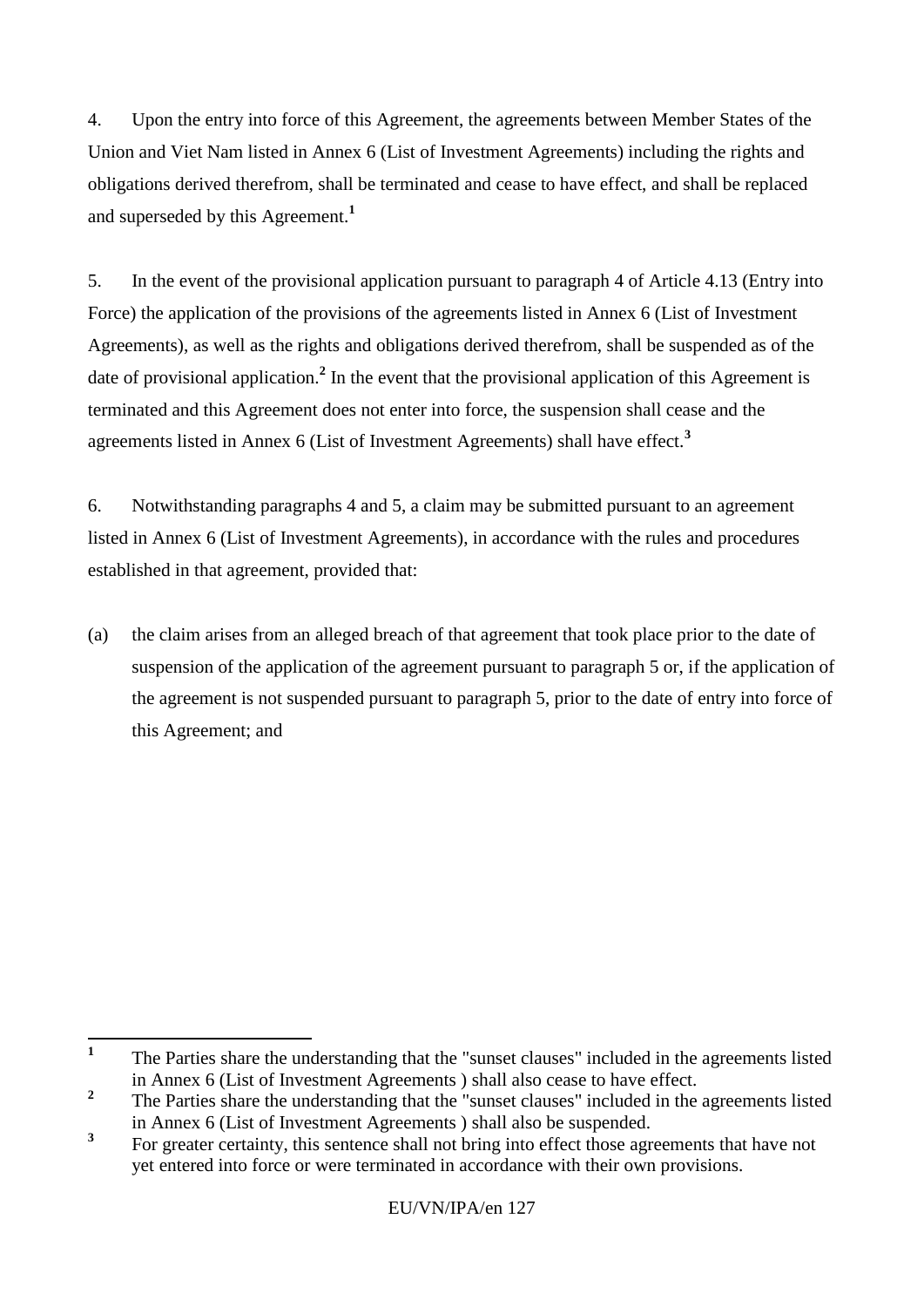(b) no more than three years have elapsed from the date of suspension of the application of the agreement pursuant to paragraph 5 or, if the application of the agreement is not suspended pursuant to paragraph 5, from the date of entry into force of this Agreement until the date of submission of the claim.

7. Notwithstanding paragraphs 4 and 5, if the provisional application of this Agreement is terminated and this Agreement does not enter into force, a claim may be submitted pursuant to this Agreement, in accordance with the rules and procedures established in this Agreement, provided that:

- (a) the claim arises from an alleged breach of this Agreement that took place during the period of provisional application of this Agreement; and
- (b) no more than three years have elapsed from the date of termination of the provisional application until the date of submission of the claim.

8. For greater certainty, no claim may be submitted pursuant to this Agreement and in accordance with the rules and procedures established therein if the claim arises from an alleged breach of this Agreement that took place before the date of entry into force of this Agreement or, where this Agreement is provisionally applied, before the date of provisional application.

9. For the purposes of this Article, the definition of "entry into force of this Agreement" provided for in paragraph 7 of Article 4.13 (Entry into Force) does not apply.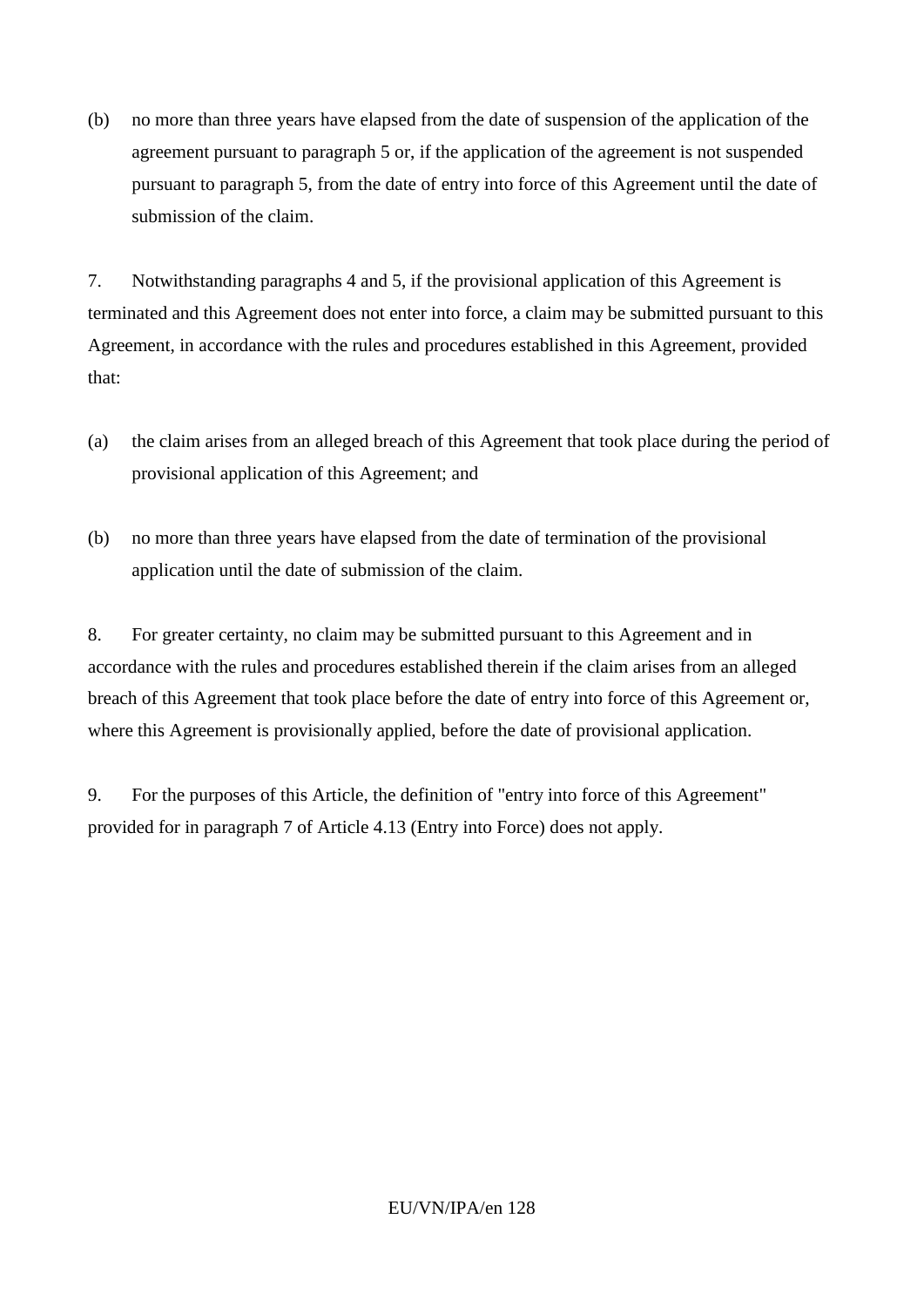## Future Accessions to the Union

1. The Union shall notify Viet Nam of any request for accession of a third country to the Union.

2. During the negotiations between the Union and the candidate country seeking accession, the Union shall endeavour to:

(a) provide, upon request of Viet Nam, and to the extent possible, information regarding any matter covered by this Agreement; and

(b) take into account concerns expressed by Viet Nam.

3. The Union shall notify Viet Nam of the entry into force of any accession to the Union.

4. The Committee shall examine, sufficiently in advance of the date of accession of a third country to the Union, any effects which that accession may have on this Agreement.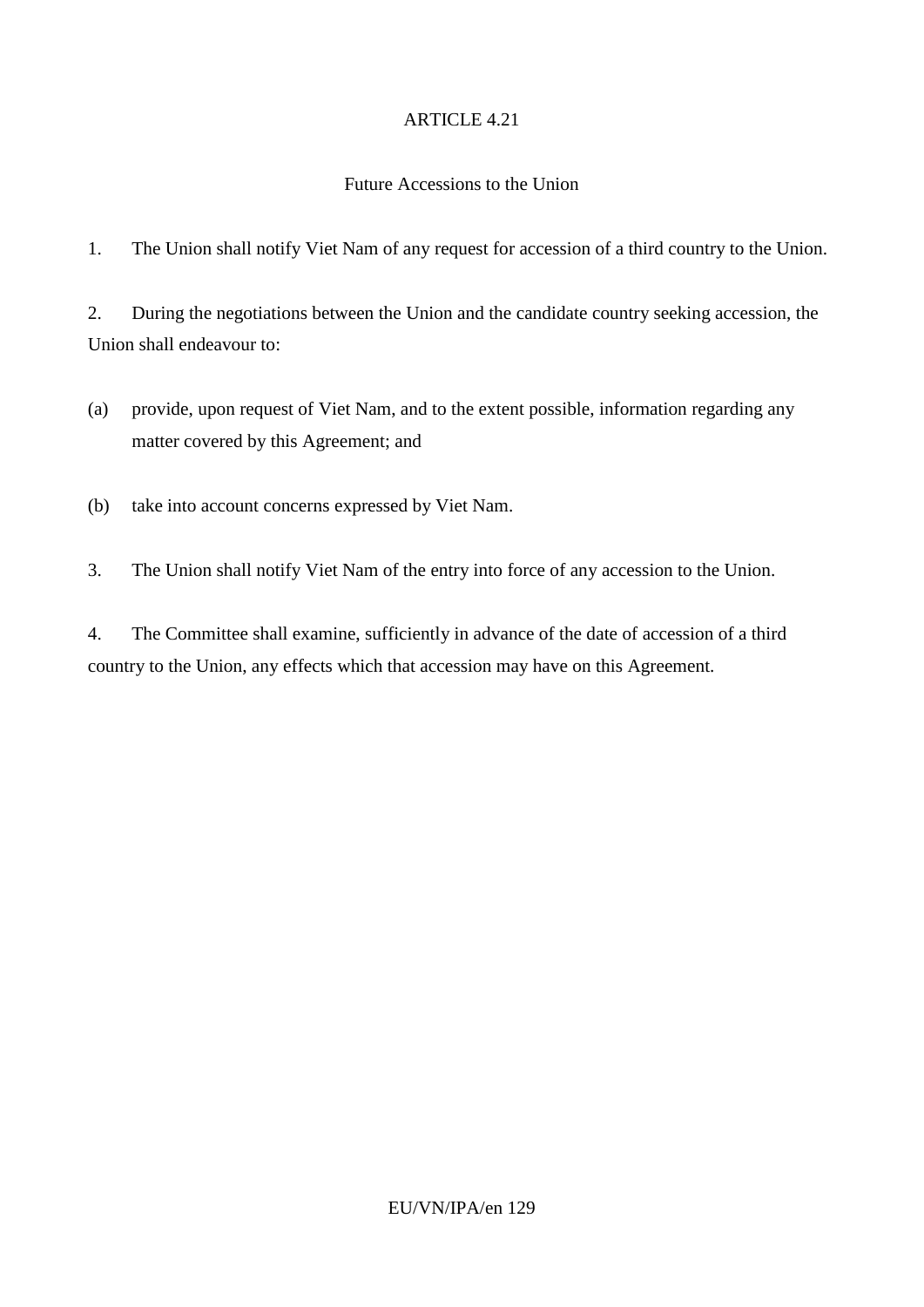5. Any new Member State of the Union shall accede to this Agreement from the date of its accession to the Union by means of a clause to that effect in the act of accession to the Union. If the act of accession to the Union does not provide for the automatic accession of the Member State of the Union to this Agreement, the Member State of the Union concerned shall accede to this Agreement by depositing an act of accession to this Agreement with the Secretary-General of the Council of the Union and the Ministry of Foreign Affairs of Viet Nam, or their respective successors. The Parties may, by decision of the Committee, put in place any necessary adjustments or transitional arrangements.

# ARTICLE  $4.22$

# Territorial Application

This Agreement shall apply:

- (a) with respect to the EU Party, to the territories in which the *Treaty on European Union* and the *Treaty on the Functioning of the European Union* are applied and under the conditions laid down in those Treaties; and
- (b) with respect to Viet Nam, to its territory.

References to "territory" in this Agreement shall be understood in this sense, except as otherwise expressly provided for.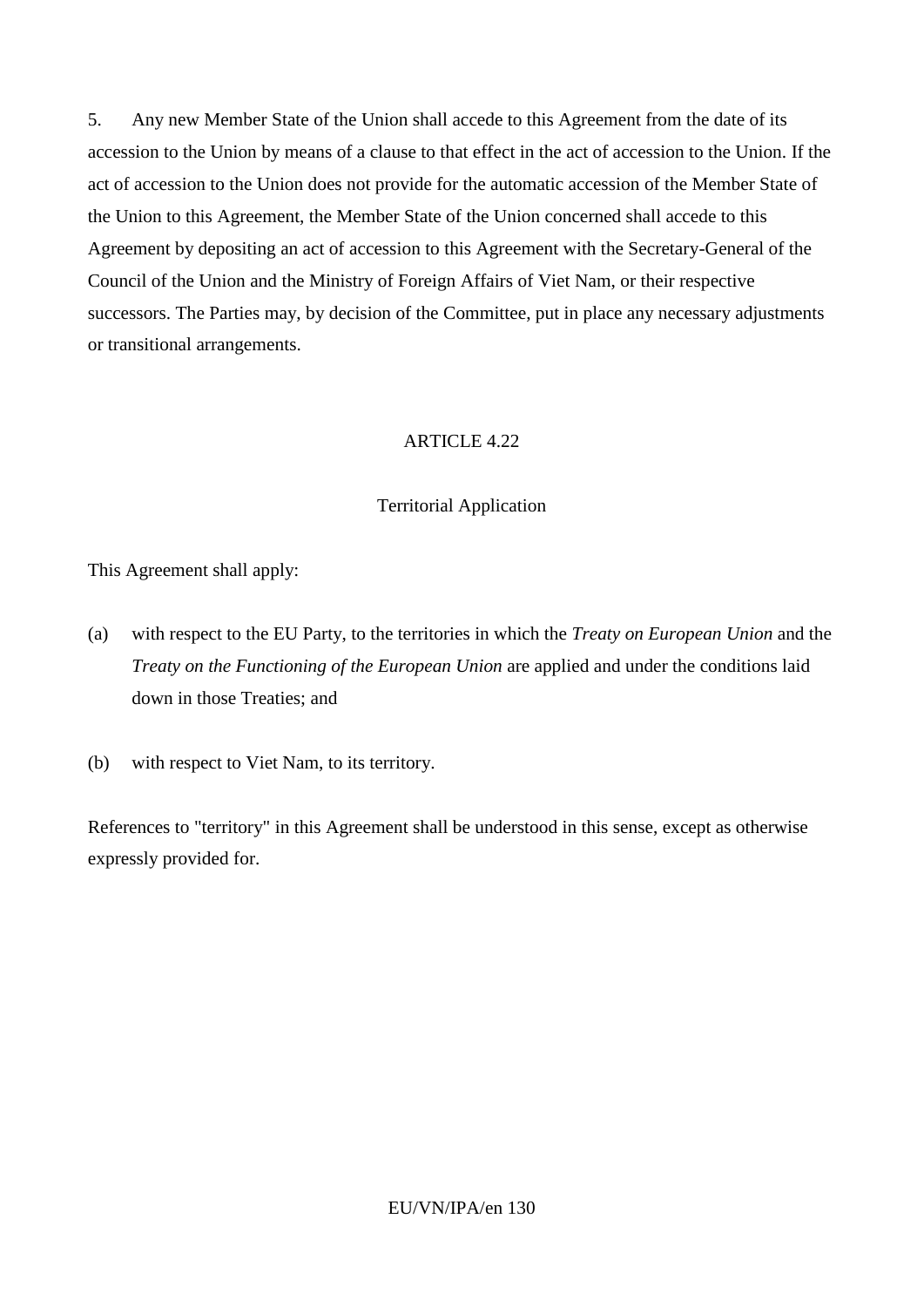#### Authentic Texts

This Agreement is drawn up in duplicate in the Bulgarian, Croatian, Czech, Danish, Dutch, English, Estonian, Finnish, French, German, Greek, Hungarian, Italian, Latvian, Lithuanian, Maltese, Polish, Portuguese, Romanian, Slovak, Slovenian, Spanish, Swedish and Vietnamese languages, each of these texts being equally authentic.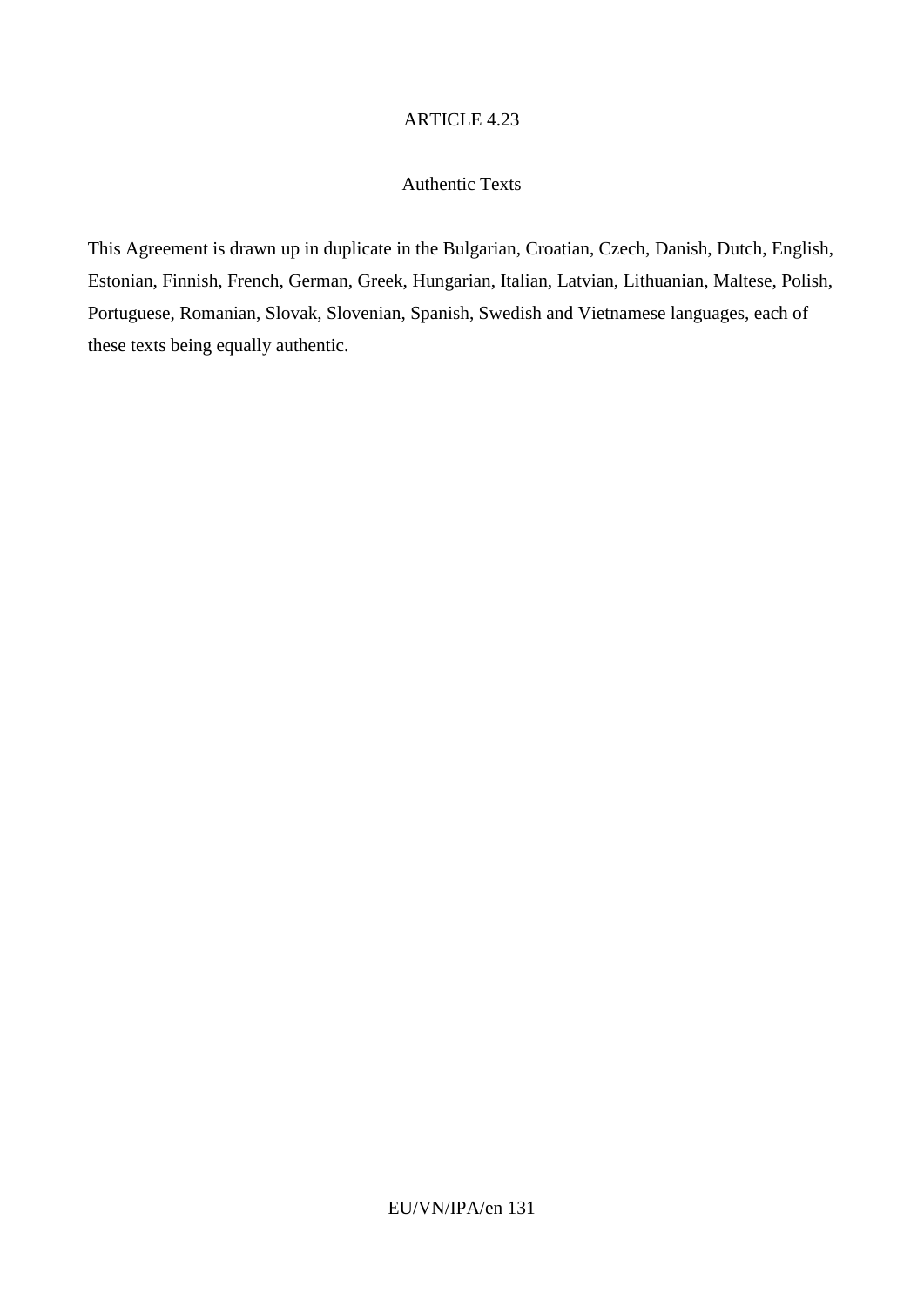

EUROPEAN **COMMISSION** 

> Brussels, 17.10.2018 COM(2018) 693 final

ANNEX 2

# **ANNEX**

# *to the*

**Proposal for a Council Decision**

**on the conclusion of the Investment Protection Agreement between the European Union and its Member States, of the one part, and the Socialist Republic of Viet Nam of the other part**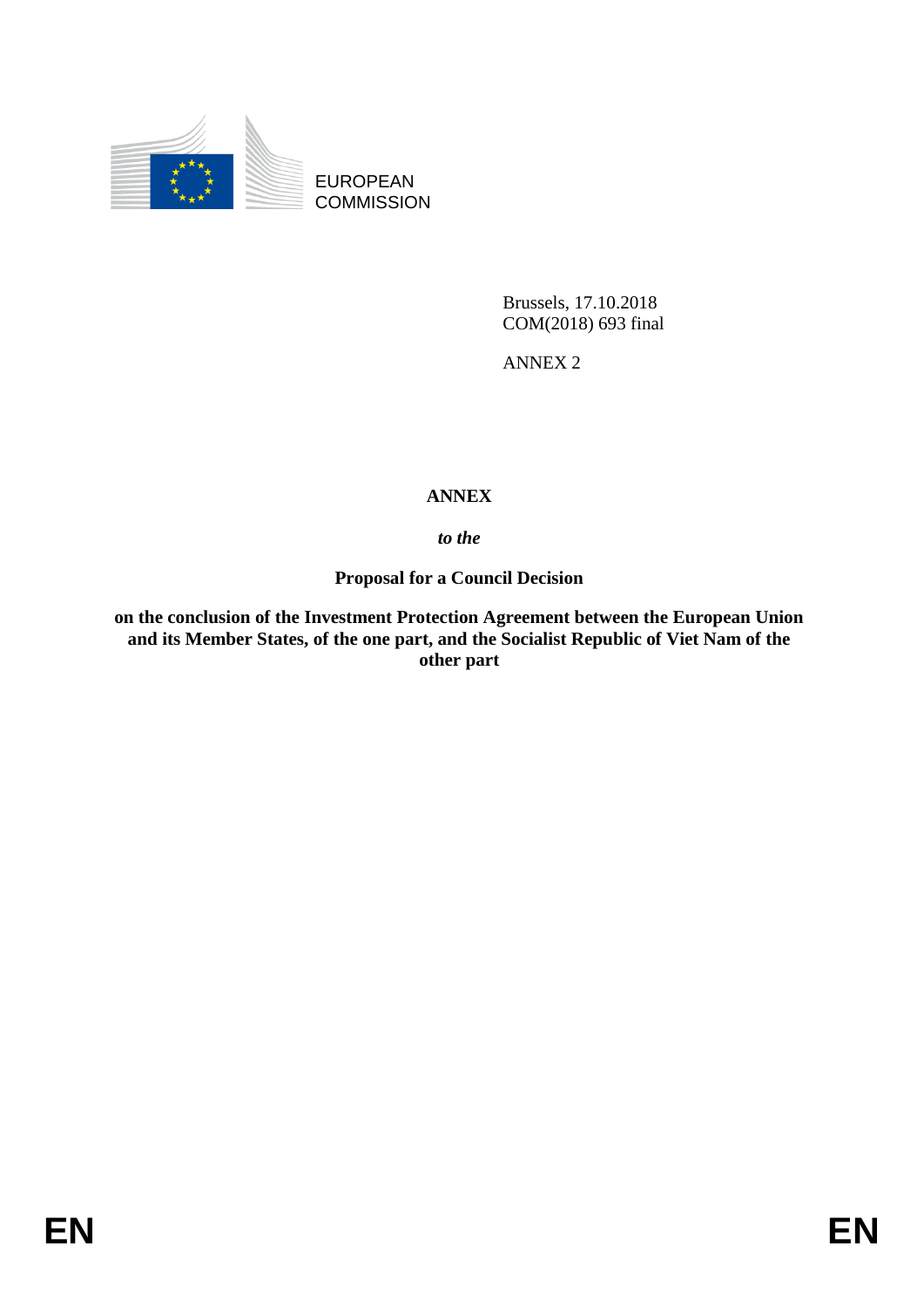#### ANNEXES

# TO THE INVESTMENT PROTECTION AGREEMENT BETWEEN THE EUROPEAN UNION AND ITS MEMBER STATES, OF THE ONE PART, AND THE SOCIALIST REPUBLIC OF VIET NAM, OF THE OTHER PART:

- Annex 1: Competent Authorities
- Annex 2: Exemption for Viet Nam on National Treatment
- Annex 3 Understanding on Treatment of Investment
- Annex 4: Understanding on Expropriation
- Annex 5: Public Debt
- Annex 6: List of Investment Agreements
- Annex 7: Rules of Procedure
- Annex 8: Code of Conduct for Arbitrators and Mediators
- Annex 9: Mediation Mechanism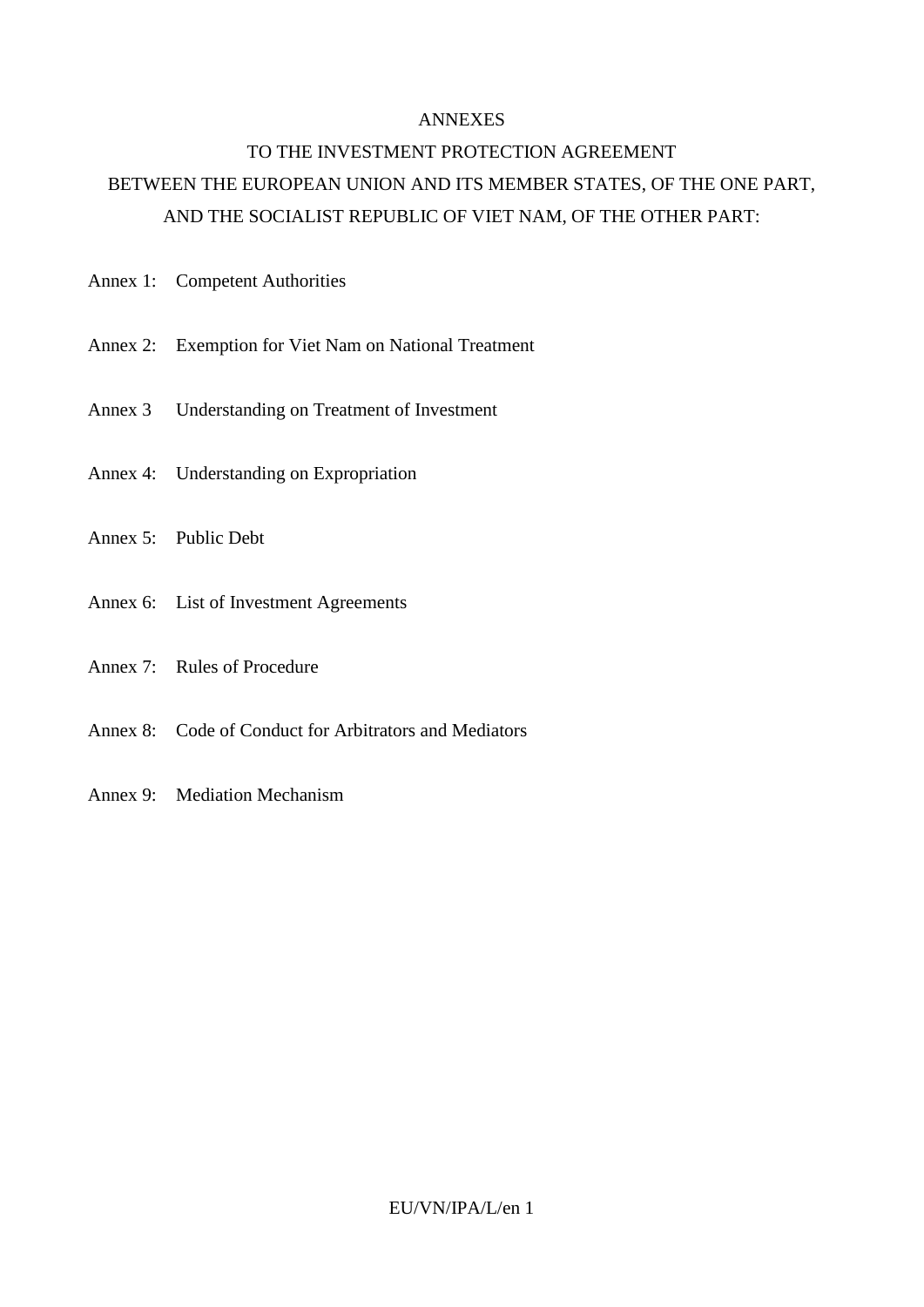Annex 10: Mediation Mechanism for Disputes between Investors and Parties

Annex 11: Code of Conduct for Members of the Tribunal, the Appeal Tribunal and Mediators

- Annex 12: Concurring Proceedings
- Annex 13: Working Procedures for the Appeal Tribunal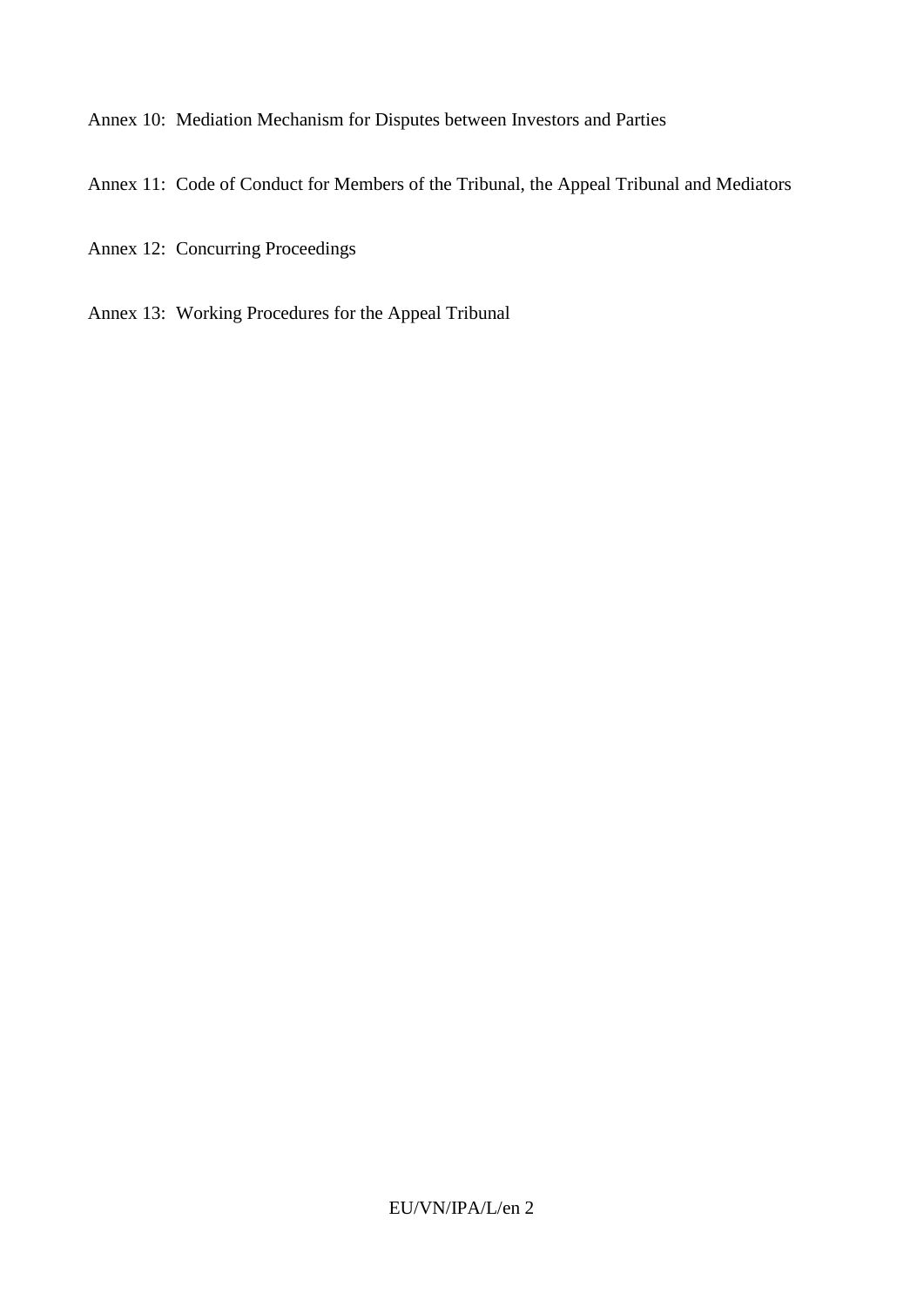# COMPETENT AUTHORITIES

In the case of the EU Party, the competent authorities entitled to order the actions referred to in paragraph 4 of Article 2.2 (Investment and Regulatory Measures and Objectives) are the European Commission, the European Court of Justice or, when applying Union law on state aid, an administration, authority, court or tribunal of a Member State. In the case of Viet Nam, the competent authorities entitled to order the actions referred to in paragraph 4 of Article 2.2 (Investment and Regulatory Measures and Objectives) are the Government of Viet Nam or the Prime Minister of Viet Nam, an administration, authority or a court.

\_\_\_\_\_\_\_\_\_\_\_\_\_\_\_\_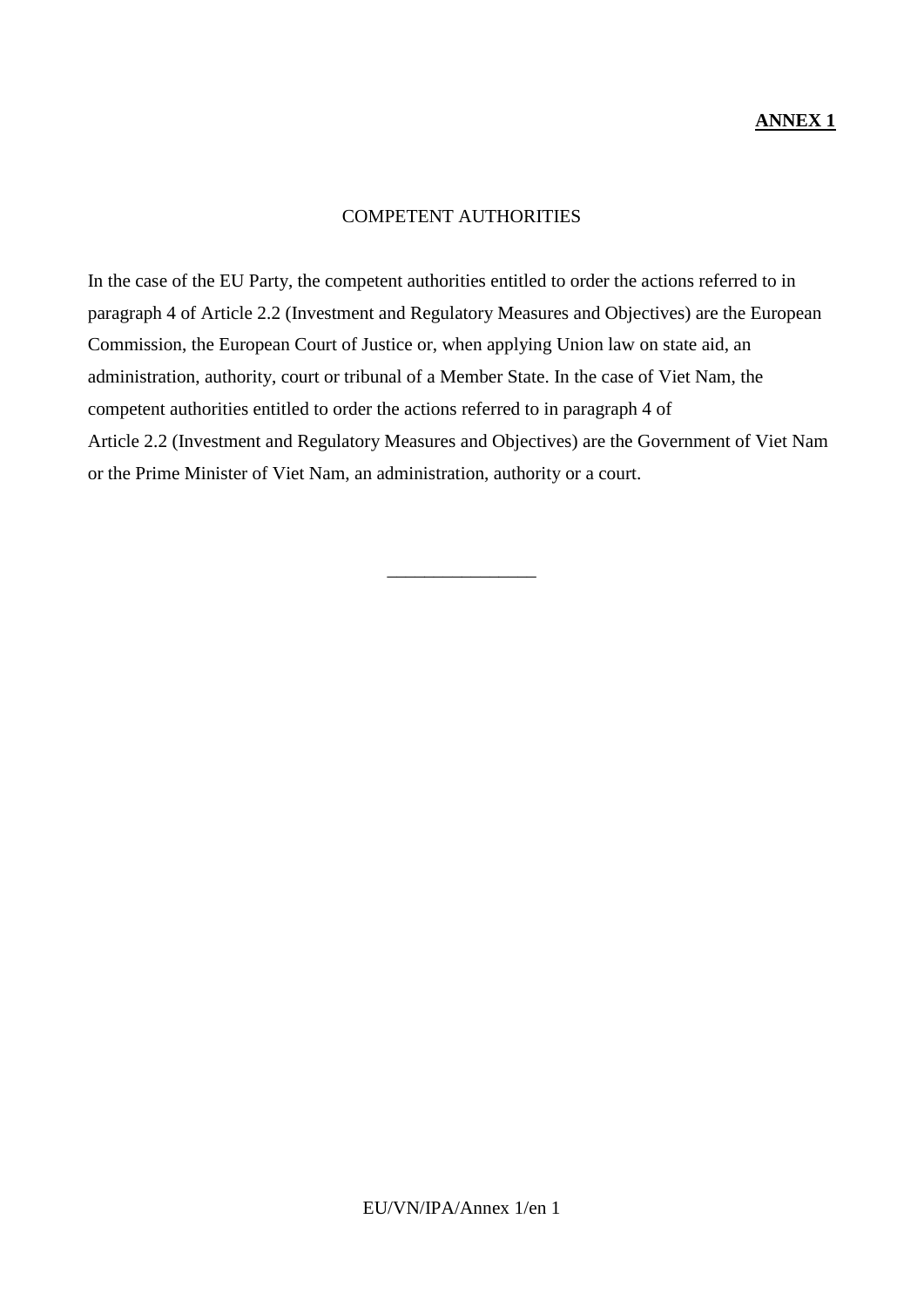# **ANNEX 2**

## EXEMPTION FOR VIET NAM ON NATIONAL TREATMENT

- 1. In the following sectors, subsectors or activities, Viet Nam may adopt or maintain any measure with respect to the operation of a covered investment that is not in conformity with Article 2.3 (National Treatment), provided that such measure is not inconsistent with the commitments set out in Annex 8-B (Viet Nam's Schedule of Specific Commitments) to the Free Trade Agreement:
	- (a) newspapers and news-gathering agencies, printing, publishing, radio and television broadcasting, in any form;
	- (b) production and distribution of cultural products, including video records;
	- (c) production, distribution, and projection of television programmes and cinematographic works;
	- (d) investigation and security;
	- (e) geodesy and cartography;
	- (f) secondary and primary education services;
	- (g) oil and gas, mineral and natural resources exploration, prospecting and exploitation;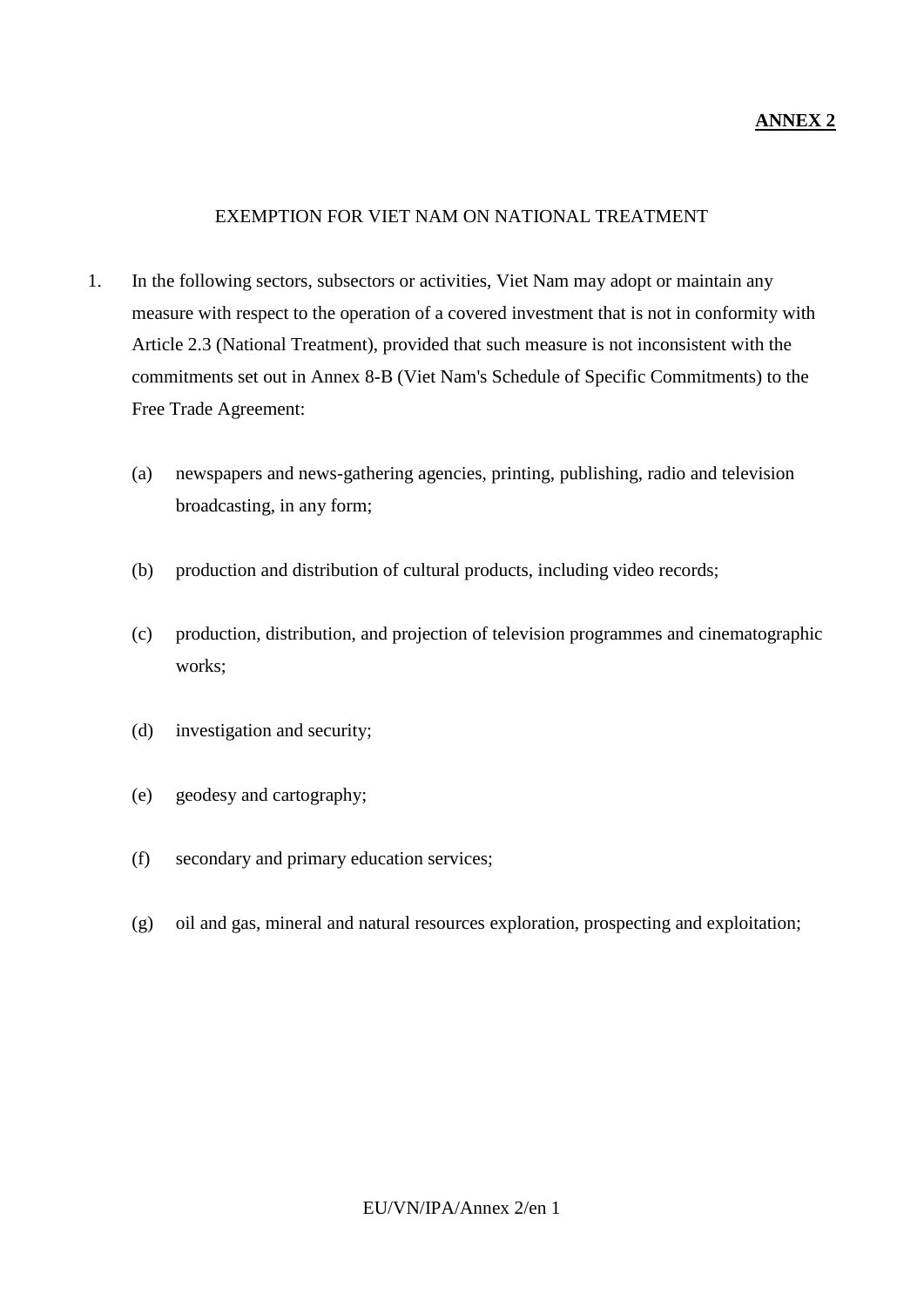- (h) hydroelectricity and nuclear power; power transmission and/or distribution;
- (i) cabotage transport services;
- (j) fishery and aquaculture;
- (k) forestry and hunting;
- (l) lottery, betting and gambling;
- (m) judicial administration services, including but not limited to services relating to nationality;
- (n) civil enforcement;
- (o) production of military materials or equipment;
- (p) operation and management of river ports, sea ports and airports; and
- (q) subsidies.
- 2. If Viet Nam adopts or maintains such a measure after the date of entry into force of this Agreement, it shall not require an investor of the EU Party, by reason of its nationality, to sell or otherwise dispose of an investment existing when that measure enters into effect.

\_\_\_\_\_\_\_\_\_\_\_\_\_\_\_\_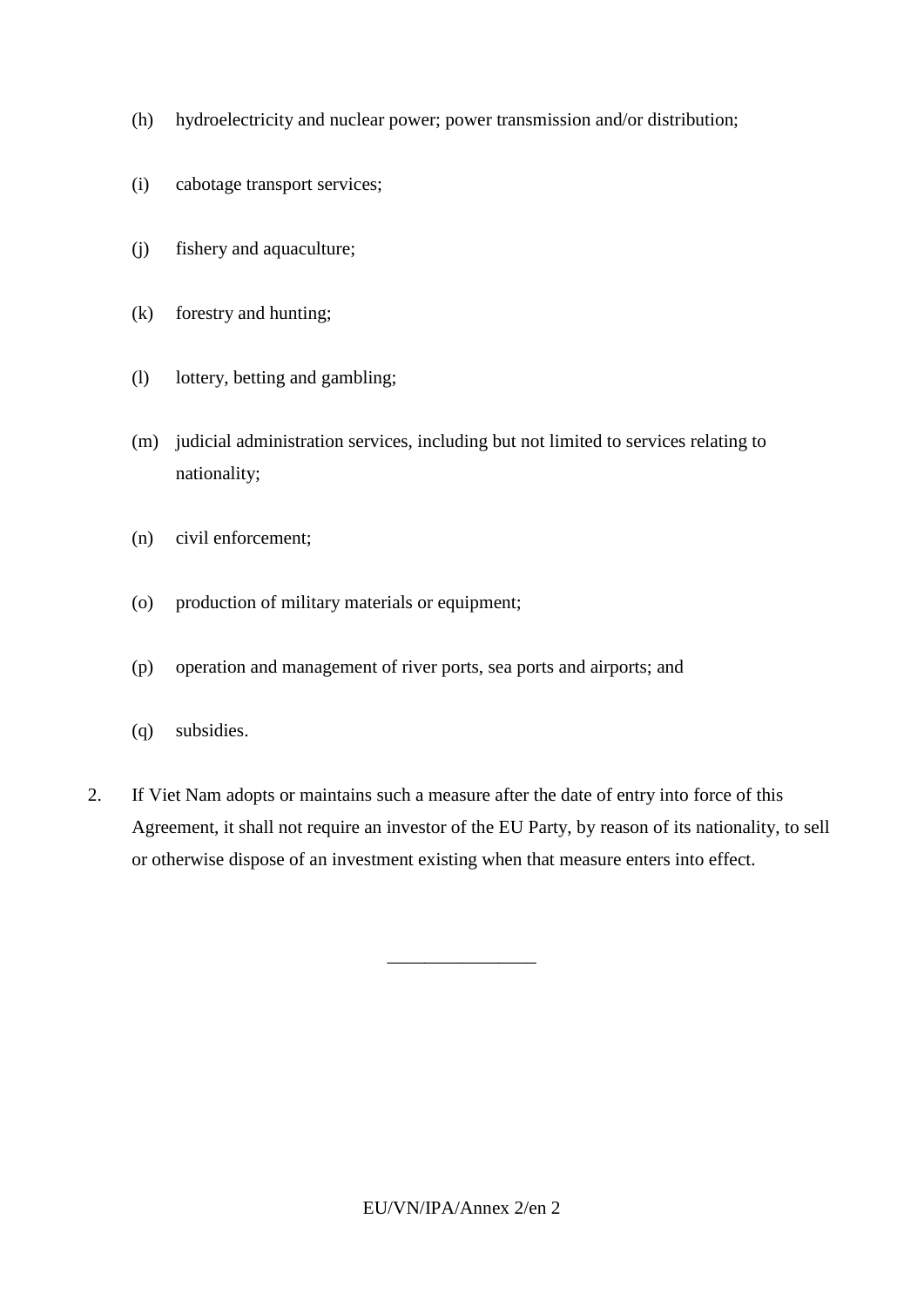# **ANNEX 3**

## UNDERSTANDING ON TREATMENT OF INVESTMENT

The Parties confirm their common understanding on the application of paragraph 6 of Article 2.5 (Treatment of Investment):

- 1. Notwithstanding the condition set out in subparagraph 6(a) of Article 2.5 (Treatment of Investment), an investor which has a dispute that falls within the scope of Section B (Resolution of Disputes between Investors and Parties) of Chapter 3 (Disputes Settlement) with the Party with which it has entered into a written agreement that is concluded and has taken effect before the date of entry into force of this Agreement may claim the benefit of paragraph 6 of Article 2.5 (Treatment of Investment) in accordance with the procedures and conditions set out in this Annex.
- 2. Written agreements that are concluded and have taken effect before the date of entry into force of this Agreement and that fulfil the conditions set out in this paragraph may be notified within one year from the date of entry into force of this Agreement. Such written agreements shall:
	- (a) satisfy all conditions set out in subparagraphs 6(b) to (d) of Article 2.5 (Treatment of Investment); and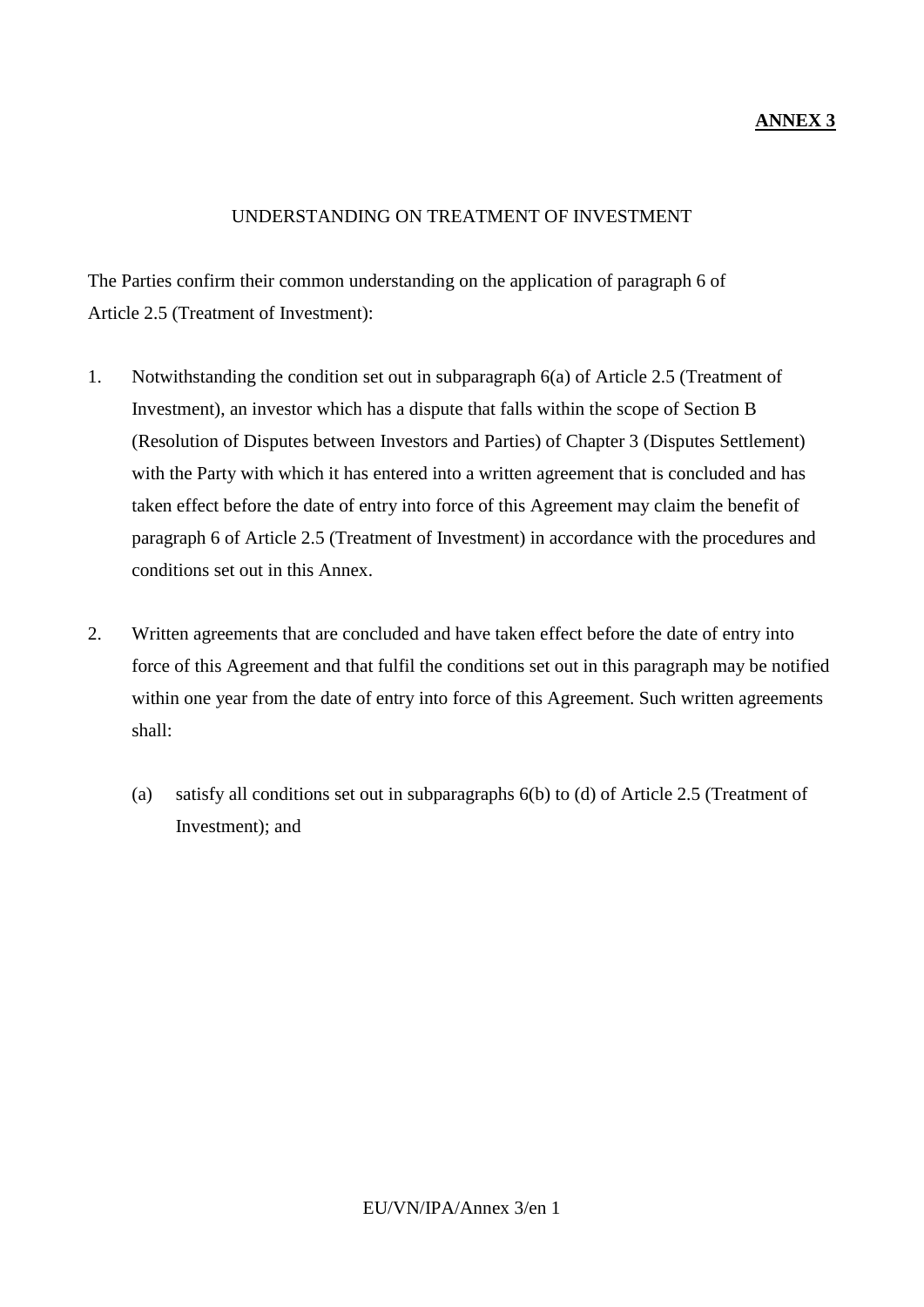- (b) have been entered into either:
	- (i) by Viet Nam with investors of the Member States of the Union, referred to in paragraph 8 of this Annex, or their covered investments; or
	- (ii) by one of the Member States of the Union referred to in paragraph 8 of this Annex with investors of Viet Nam or their covered investments.
- 3. The procedure for notifying the written agreements referred to in paragraph 1 shall be as follows:
	- (a) the notification shall include:
		- (i) the name, nationality and address of the investor which is a party to the written agreement being notified, the nature of the covered investment of that investor and, where the written agreement is entered into by the covered investment of that investor, the name, address and place of incorporation of the investment; and
		- (ii) a copy of the written agreement, including all of its instruments;

and

- (b) the written agreements shall be notified in writing to the following competent authority:
	- (i) in the case of Viet Nam, the Ministry of Planning and Investment; and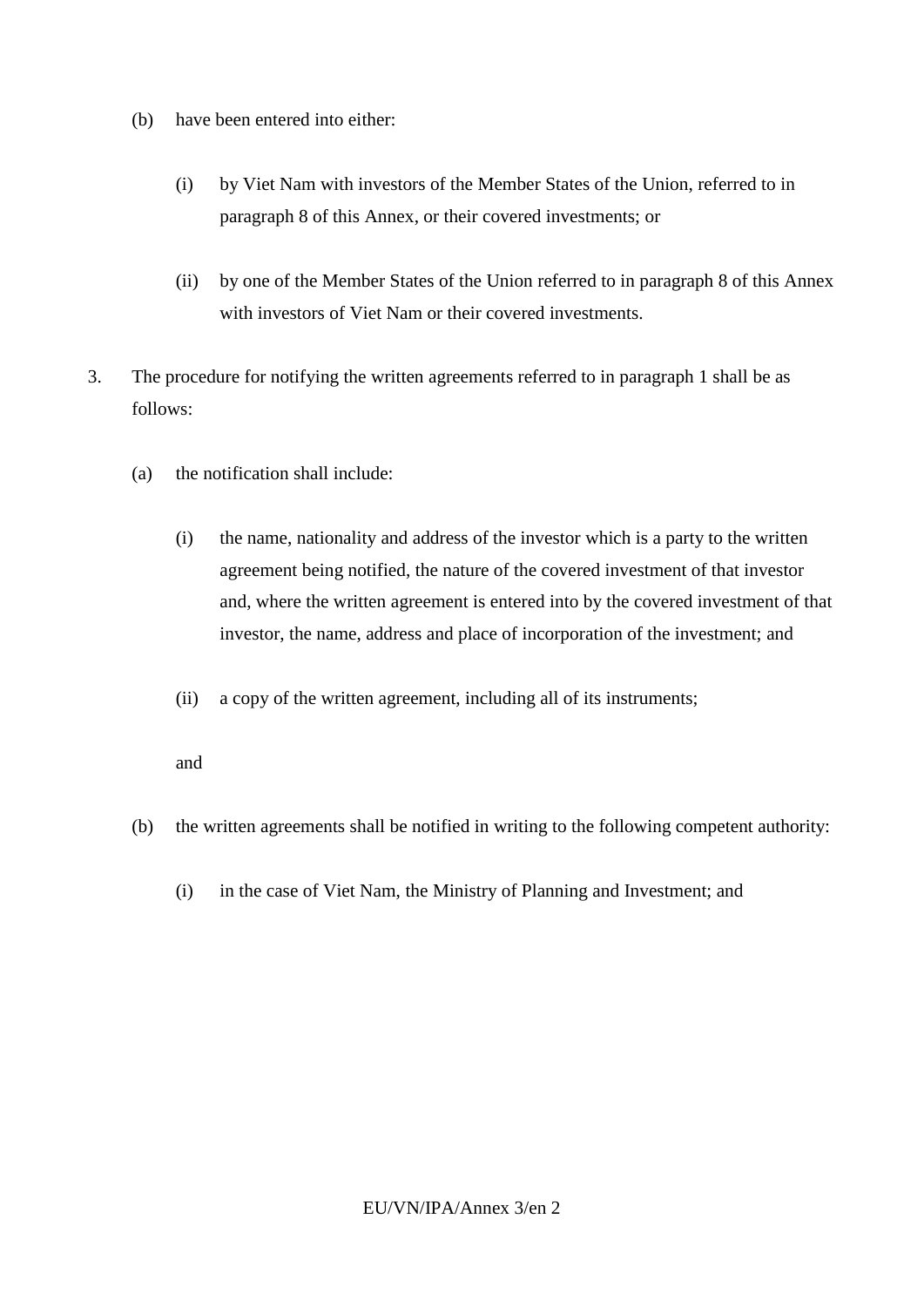- (ii) in the case of EU Party, the European Commission.
- 4. The notification referred to in paragraphs 2 and 3 does not create any substantive rights of the investor which is a party to that notified written agreement or its investment.
- 5. The competent authorities referred to in subparagraph 3(b) shall compile a list of the written agreements that have been notified in accordance with paragraphs 2 and 3.
- 6. Should a dispute arise in connection with one of the notified written agreements, the relevant competent authority shall verify if the agreement satisfies all conditions set out in subparagraphs 6(b) to (d) of Article 2.5 (Treatment of Investment) and the procedures set out in this Annex.
- 7. An investor shall not claim that paragraph 6 of Article 2.5 (Treatment of Investment) applies to the written agreement if the verification in accordance with paragraph 6 of this Annex concludes that the requirements referred to in that paragraph are not met.
- 8. The Member States of the Union referred to in subparagraph 2(b) of this Annex are Germany, Spain, the Netherlands, Austria, Romania, and the United Kingdom.

\_\_\_\_\_\_\_\_\_\_\_\_\_\_\_\_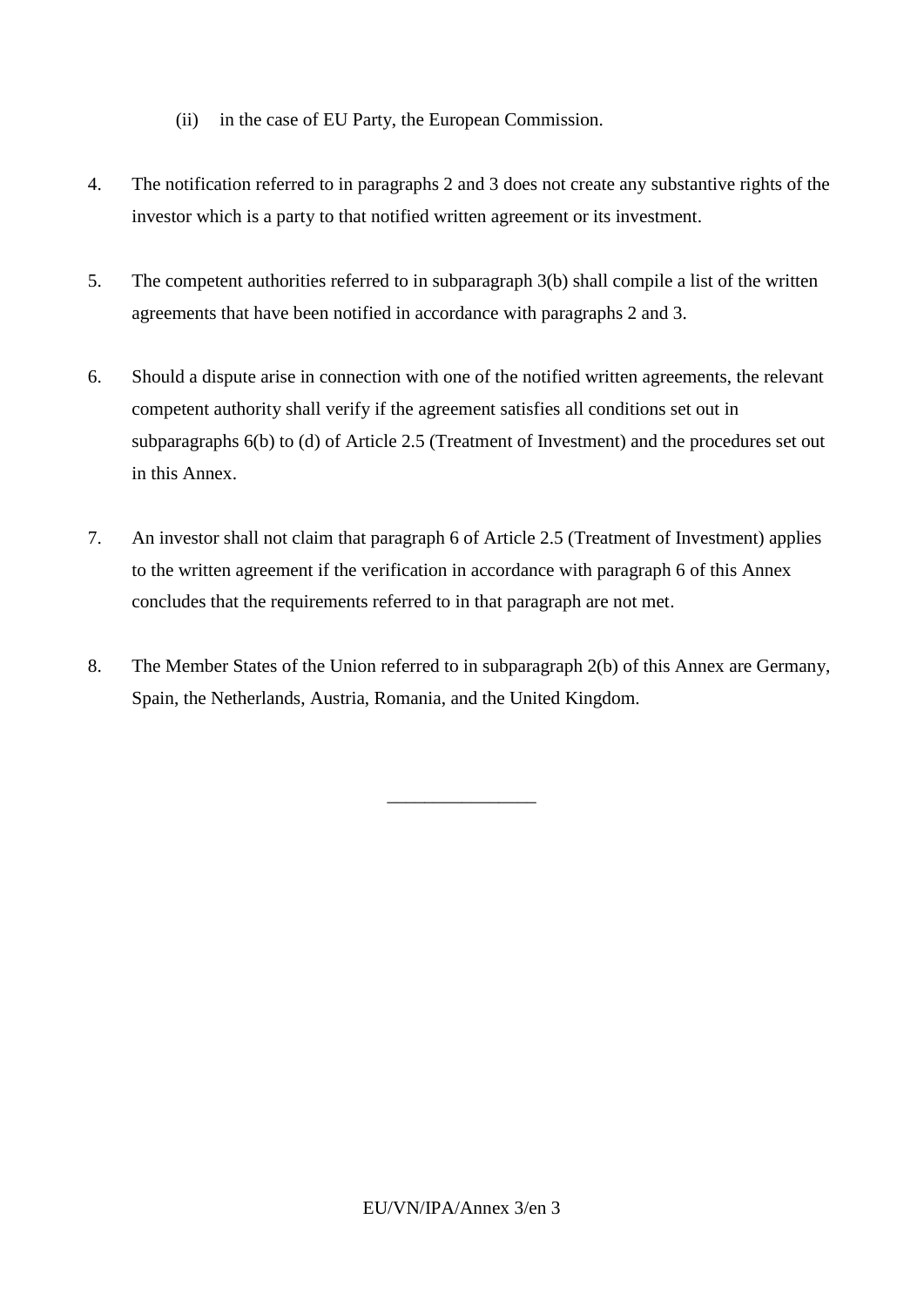# **ANNEX 4**

# UNDERSTANDING ON EXPROPRIATION

The Parties confirm their common understanding on expropriation:

- 1. Expropriation as referred to in paragraph 1 of Article 2.7 (Expropriation) may be either direct or indirect as follows:
	- (a) direct expropriation occurs if an investment is nationalised or otherwise directly expropriated through formal transfer of title or outright seizure; and
	- (b) indirect expropriation occurs if a measure or series of measures by a Party has an effect equivalent to direct expropriation, in that it substantially deprives the investor of the fundamental attributes of property in its investment including the right to use, enjoy and dispose of its investment, without formal transfer of title or outright seizure.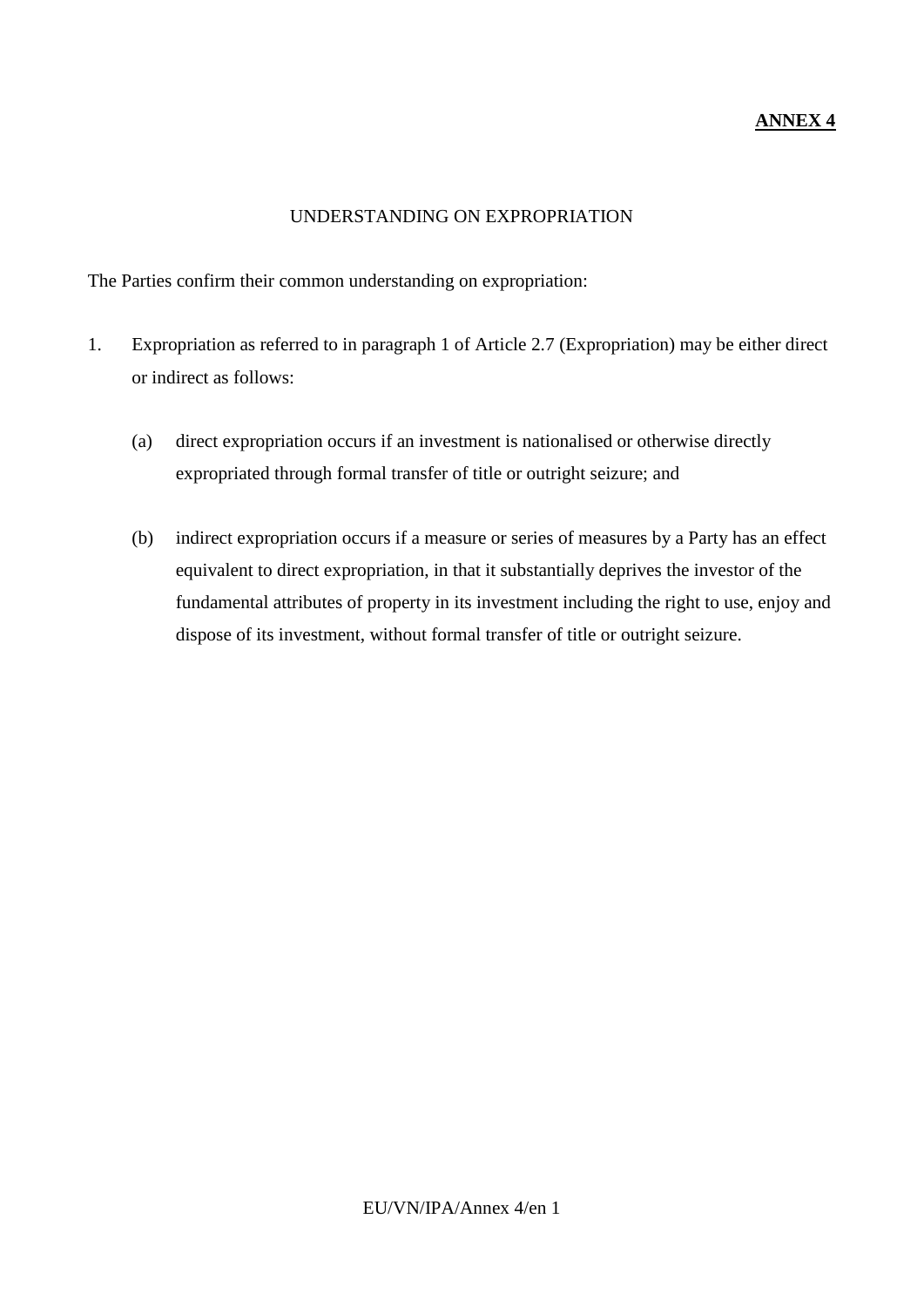- 2. The determination of whether a measure or series of measures by a Party, in a specific factual situation, constitutes an indirect expropriation requires a case-by-case, fact-based inquiry that considers, *inter alia*:
	- (a) the economic impact of the measure or series of measures, although the fact that a measure or series of measures by a Party has an adverse effect on the economic value of an investment, standing alone, does not establish that such an expropriation has occurred;
	- (b) the duration of the measure or series of measures or of its effects; and
	- (c) the character of the measure or series of measures, in particular its object, context and intent.
- 3. Non-discriminatory measures or series of measures by a Party that are designed to protect legitimate public policy objectives do not constitute indirect expropriation, except in the rare circumstances where the impact of such measure or series of measures is so severe in light of its purpose that it appears manifestly excessive.

\_\_\_\_\_\_\_\_\_\_\_\_\_\_\_\_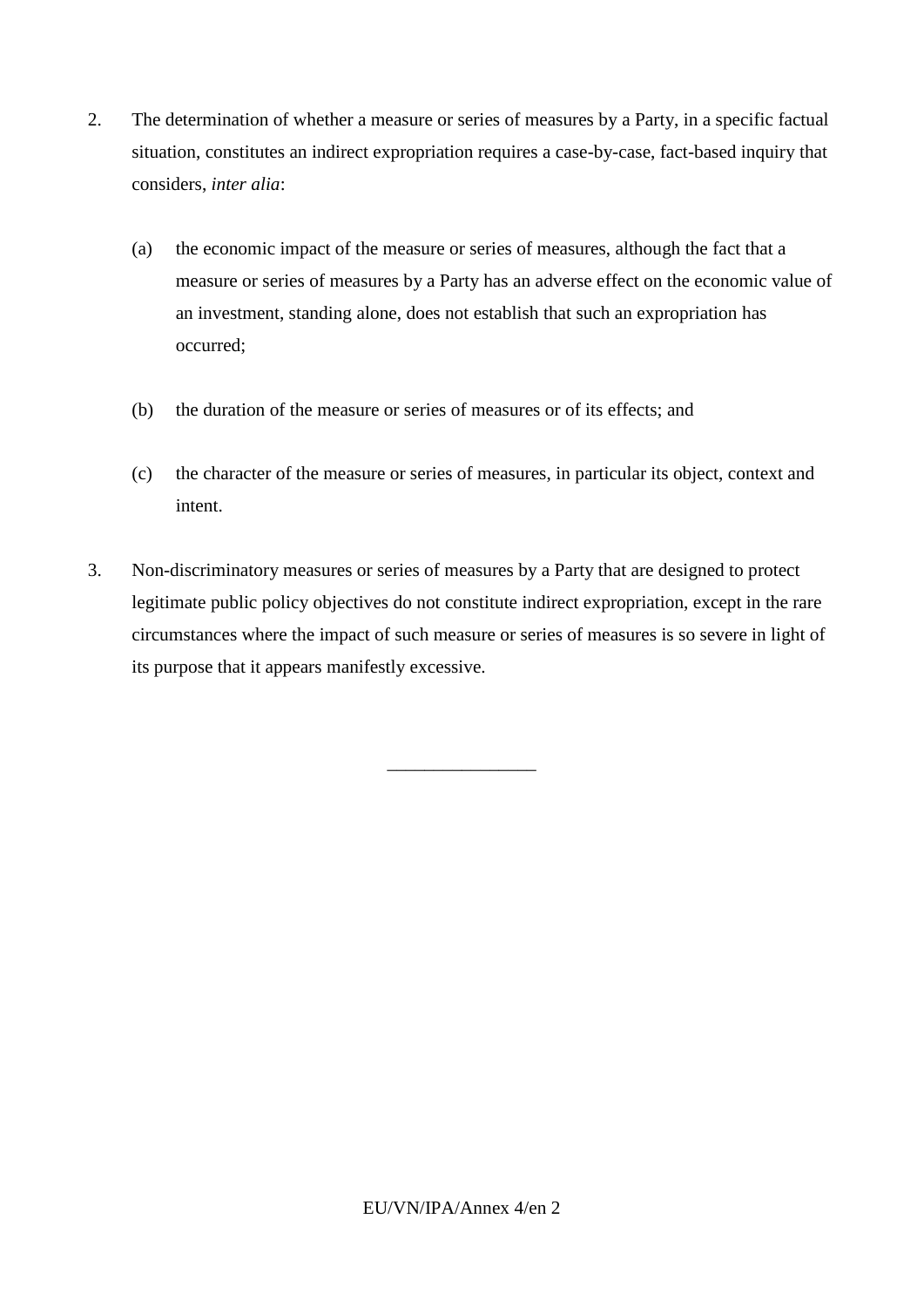## PUBLIC DEBT

- 1. No claim that a restructuring of debt of a Party breaches an obligation under Chapter 2 (Investment Protection) may be submitted or, if already submitted, be pursued under Section B (Resolution of Disputes between Investors and Parties) of Chapter 3 (Disputes Settlement) if the restructuring is a negotiated restructuring at the time of submission or becomes a negotiated restructuring after such submission, except for a claim that the restructuring breaches Article 2.3 (National Treatment) or 2.4 (Most-Favoured-Nation Treatment).
- 2. Notwithstanding Article 3.33 (Submission of a Claim) of Section B (Resolution of Disputes between Investors and Parties) of Chapter 3 (Disputes Settlement), and subject to paragraph 1 of this Annex, an investor shall not submit a claim under Section B (Resolution of Disputes between Investors and Parties) of Chapter 3 (Disputes Settlement) that a restructuring of debt of a Party breaches Article 2.3 (National Treatment) or 2.4 (Most-Favoured-Nation Treatment)**<sup>1</sup>** or any obligation under Chapter 2 (Investment Protection), unless 270 days have elapsed from the date of submission by the claimant of the written request for consultations pursuant to Article 3.30 (Consultations).

 **1** For greater certainty, a breach of the Article 2.3 (National Treatment) or Article 2.4 (Most-Favoured-Nation Treatment) does not occur merely by virtue of a different treatment provided by a Party to certain categories of investors or investments on grounds of a different macroeconomic impact, for instance to avoid systemic risks or spillover effects, or on grounds of eligibility for debt restructuring.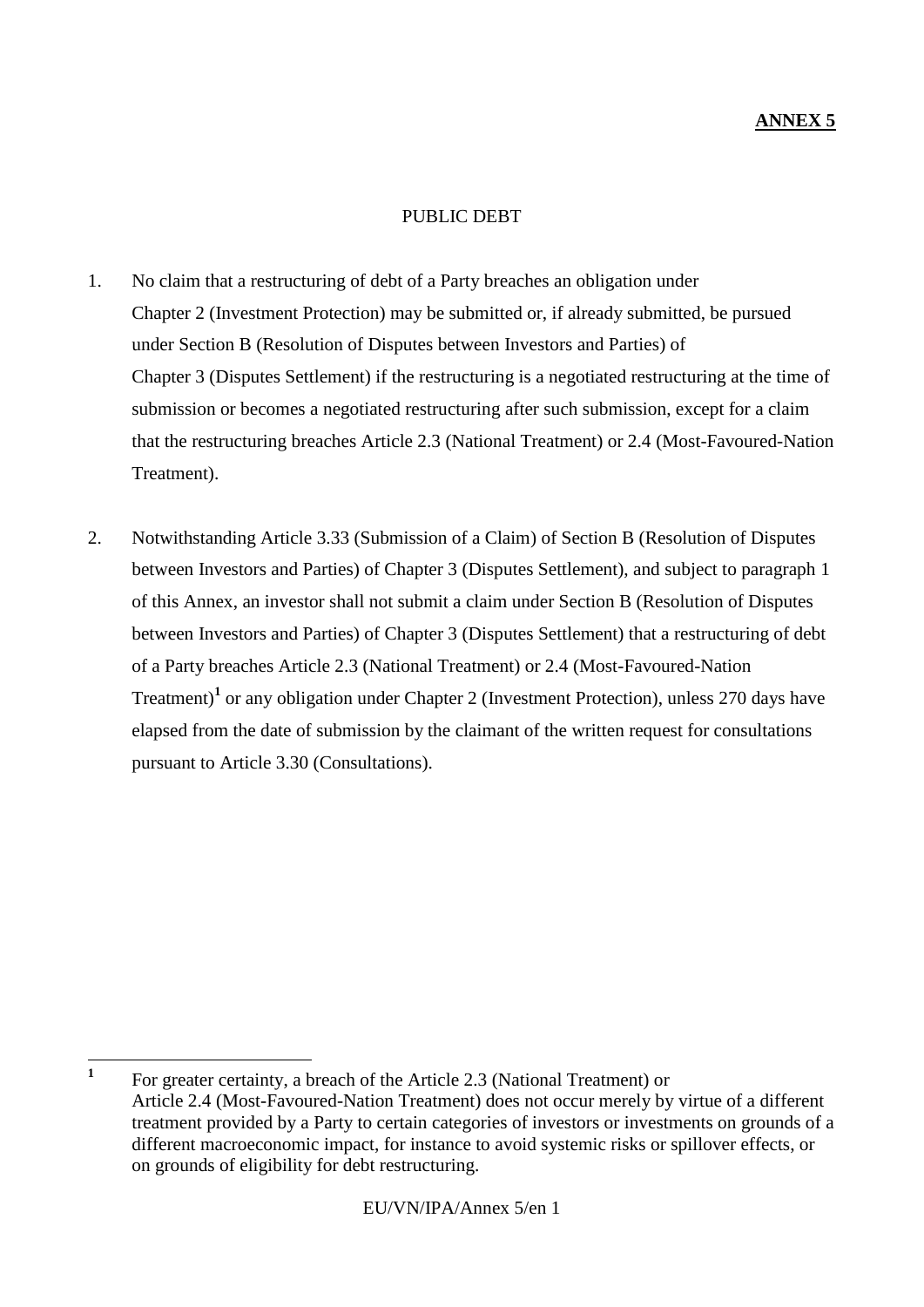- 3. For the purposes of this Annex:
	- (a) "negotiated restructuring" means the restructuring or rescheduling of debt of a Party that has been effected through:
		- (i) a modification or amendment of debt instruments, as provided for under their terms, including their governing law; or
		- (ii) a debt exchange or other similar process in which the holders of no less than 66 percent of the aggregate principal amount of the outstanding debt subject to restructuring, excluding debt held by that Party or by entities owned or controlled by it, have consented to such debt exchange or other process;

and

- (b) "governing law" of a debt instrument means a country's legal and regulatory framework applicable to that debt instrument.
- 4. For greater certainty, "debt of a Party" includes, in the case of EU Party, debt of a government of a Member State of the Union, or of a government in a Member State of the Union, at central, regional or local level.

\_\_\_\_\_\_\_\_\_\_\_\_\_\_\_\_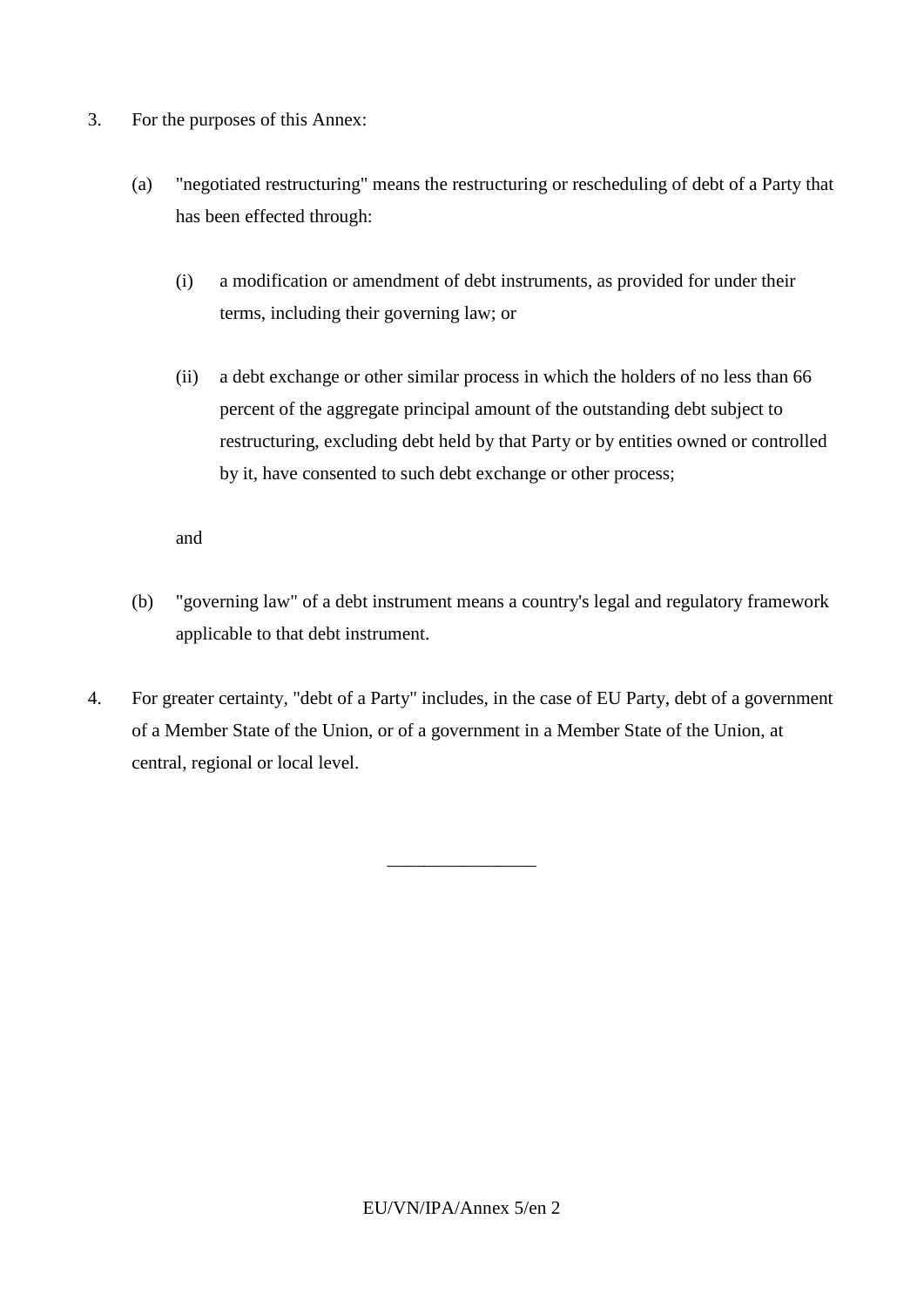**ANNEX 6**

# LIST OF INVESTMENT AGREEMENTS

|   | Agreements                                                                                                                                                                                                                                | "Sunset Clauses"          |
|---|-------------------------------------------------------------------------------------------------------------------------------------------------------------------------------------------------------------------------------------------|---------------------------|
|   | Agreement between the Socialist Republic of Viet Nam and the Republic of Austria for the Promotion and<br>Protection of Investments, signed on 27 March 1995.                                                                             | Paragraph 3 of Article 11 |
|   | Agreement between the Belgium-Luxembourg Economic Union and the Socialist Republic of Viet Nam for the<br>Promotion and Reciprocal Protection of Investment, signed on 24 January 1991.                                                   | Paragraph 2 of Article 14 |
|   | Agreement between the Government of the Republic of Bulgaria and the Socialist Republic of Viet Nam<br>Government of the on Mutual Promotion and Protection of Investments, signed on 19 September 1996.                                  | Paragraph 2 of Article 13 |
| 4 | Agreement between the Government of the Czech Republic and the Government of the Socialist Republic of<br>Viet Nam for the Promotion and Reciprocal Protection of Investment, signed on 25 November 1997, as amended on<br>21 March 2008. | Paragraph 3 of Article 10 |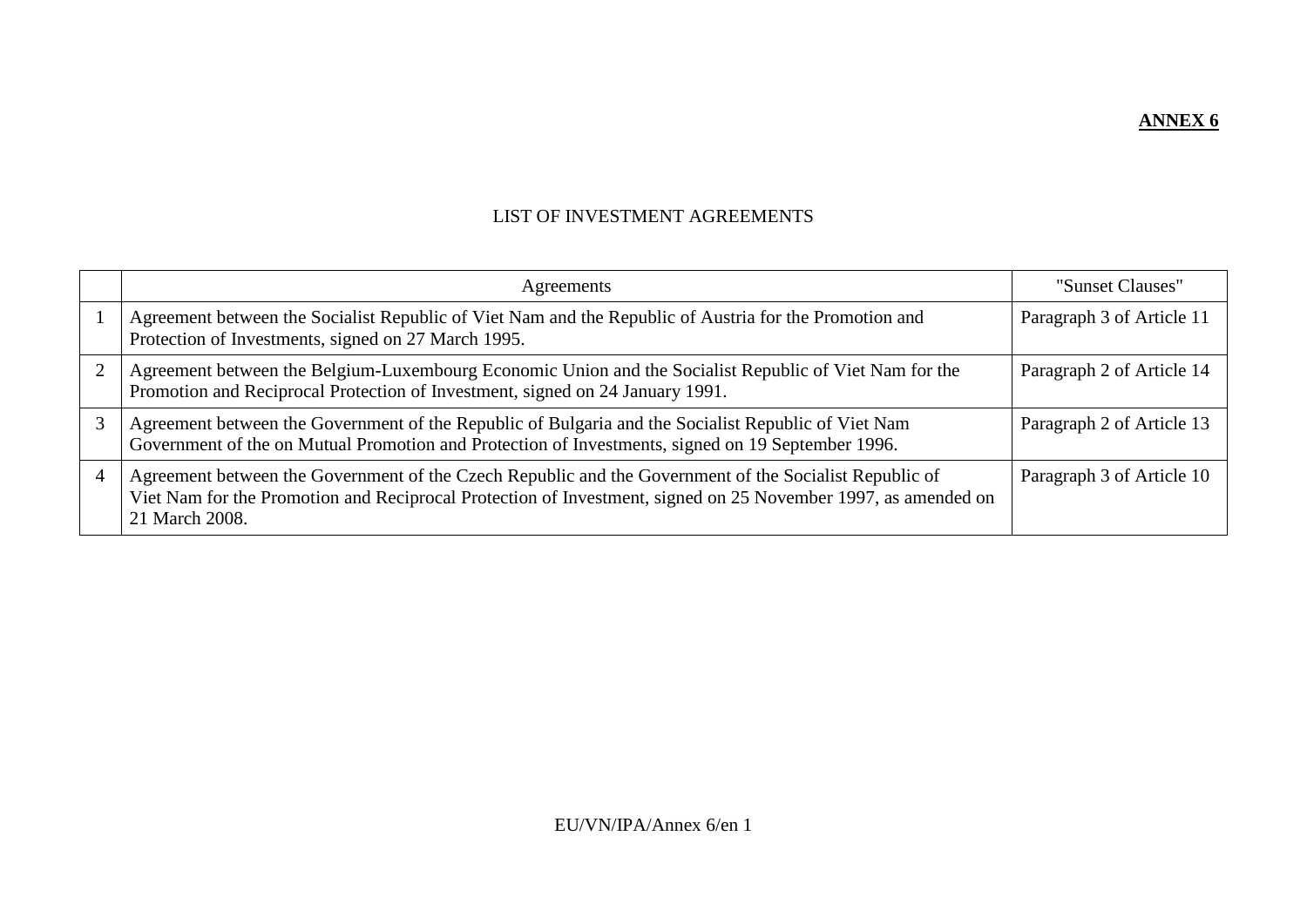|    | Agreements                                                                                                                                                                                                                         | "Sunset Clauses"          |
|----|------------------------------------------------------------------------------------------------------------------------------------------------------------------------------------------------------------------------------------|---------------------------|
| 5  | Agreement between the Government of the Kingdom of Denmark and the Government of the Socialist Republic of<br>Vietnam concerning the Promotion and Reciprocal Protection of Investments, signed on 25 August 1993.                 | Paragraph 2 of Article 16 |
| 6  | Agreement between the Government of the Republic of Estonia and the Government of the Socialist Republic of<br>Viet Nam on the Promotion and Protection of Investments, signed on 24 September 2009, amended on<br>3 January 2011. | Paragraph 3 of Article 16 |
| 7  | Agreement between the Government of the Republic of Finland and the Government of the Socialist Republic of<br>Viet Nam on the Promotion and Protection of Investments, signed on 21 February 2008.                                | Paragraph 4 of Article 16 |
| 8  | Agreement between the Government of the French Republic and the Government of the Socialist Republic of<br>Viet Nam for the Promotion and Reciprocal Protection of Investments, signed on 26 May 1992.                             | Article 12                |
| 9  | Agreement between the Federal Republic of Germany and the Socialist Republic of Viet Nam and on the Promotion<br>and Reciprocal Protection of Investments, signed on 3 April 1993.                                                 | Paragraph 3 of Article 13 |
| 10 | Agreement between the Government of the Hellenic Republic and the Government of the Socialist Republic of<br>Viet Nam on the Promotion and Reciprocal Protection of Investments, signed on 13 October 2008.                        | Paragraph 3 of Article 13 |
| 11 | Agreement between the Republic of Hungary and the Socialist Republic of Viet Nam for the Promotion and<br>Reciprocal Protection of Investments, signed on 26 August 1994.                                                          | Paragraph 3 of Article 12 |
| 12 | Agreement between the Italian Republic and the Socialist Republic of Viet Nam on the Promotion and Protection of<br>Investments, signed on 18 May 1990.                                                                            | Paragraph 2 of Article 14 |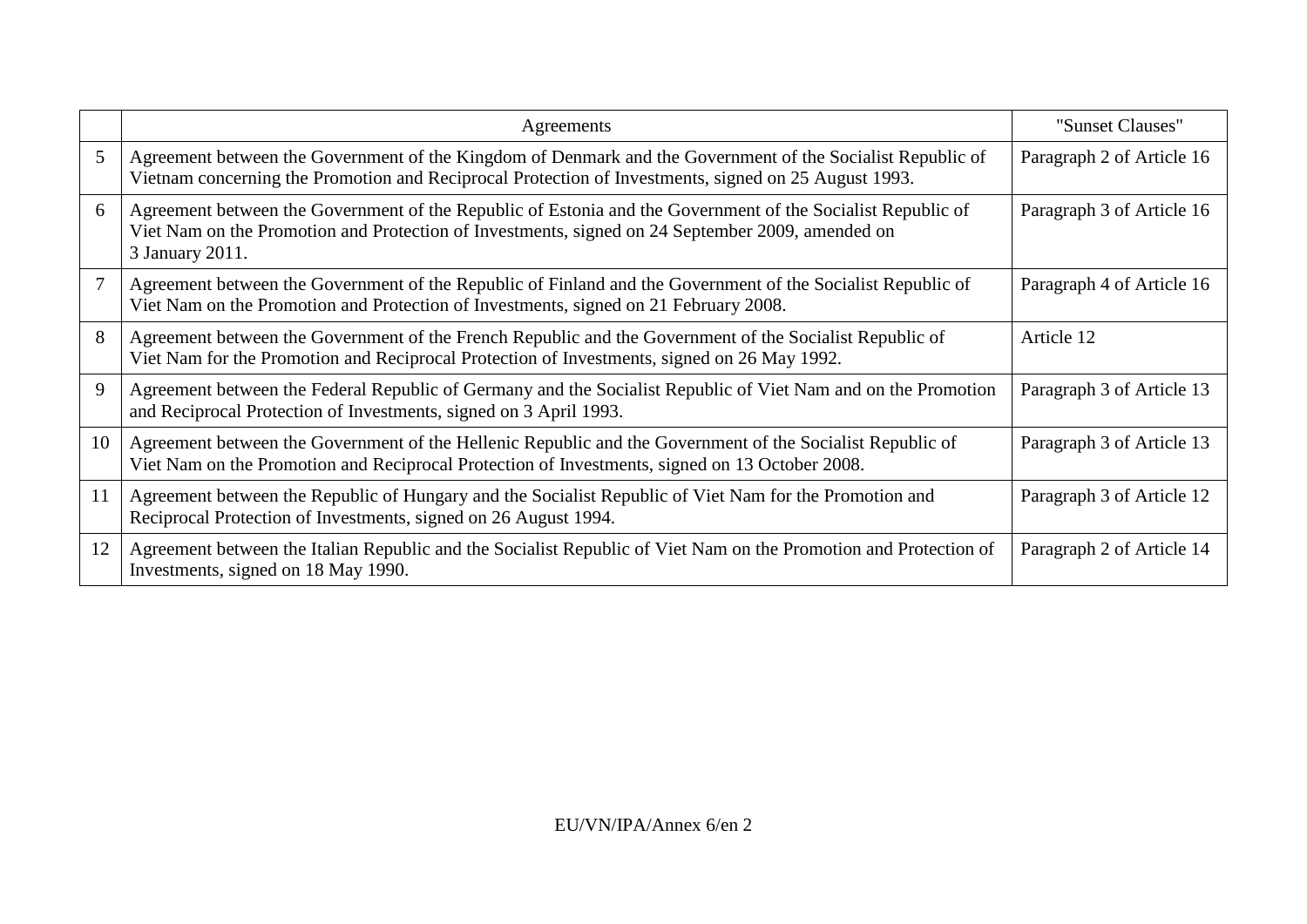|    | Agreements                                                                                                                                                                                                  | "Sunset Clauses"          |
|----|-------------------------------------------------------------------------------------------------------------------------------------------------------------------------------------------------------------|---------------------------|
| 13 | Agreement between the Government of the Republic of Latvia and the Government of the Socialist Republic of<br>Viet Nam for the Promotion and Protection of Investments, signed on 6 November 1995.          | Paragraph 4 of Article 13 |
| 14 | Agreement between the Government of the Republic of Lithuania and the Government of the Socialist Republic of<br>Viet Nam for the Promotion and Protection of Investments, signed on 27 September 1995.     | Paragraph 4 of Article 13 |
| 15 | Agreement on Encouragement and Reciprocal Protection of Investments between the Kingdom of Netherlands and<br>the Socialist Republic of Viet Nam, signed on 10 March 1994.                                  | Paragraph 3 of Article 14 |
| 16 | Agreement between the Republic of Poland and the Socialist Republic of Viet Nam for the Promotion and<br>Reciprocal Protection of Investments, signed on 31 August 1994.                                    | Paragraph 3 of Article 12 |
| 17 | Agreement between the Government of Romania and the Government of the Socialist Republic of Viet Nam on the<br>Promotion and the Reciprocal Protection of Investments, signed on 1 September 1994.          | Paragraph 2 of Article 11 |
| 18 | Agreement between the Government of the Slovak Republic and the Government of the Socialist Republic of<br>Viet Nam for the Promotion and Reciprocal Protection of Investments, signed on 17 December 2009. | Paragraph 4 of Article 14 |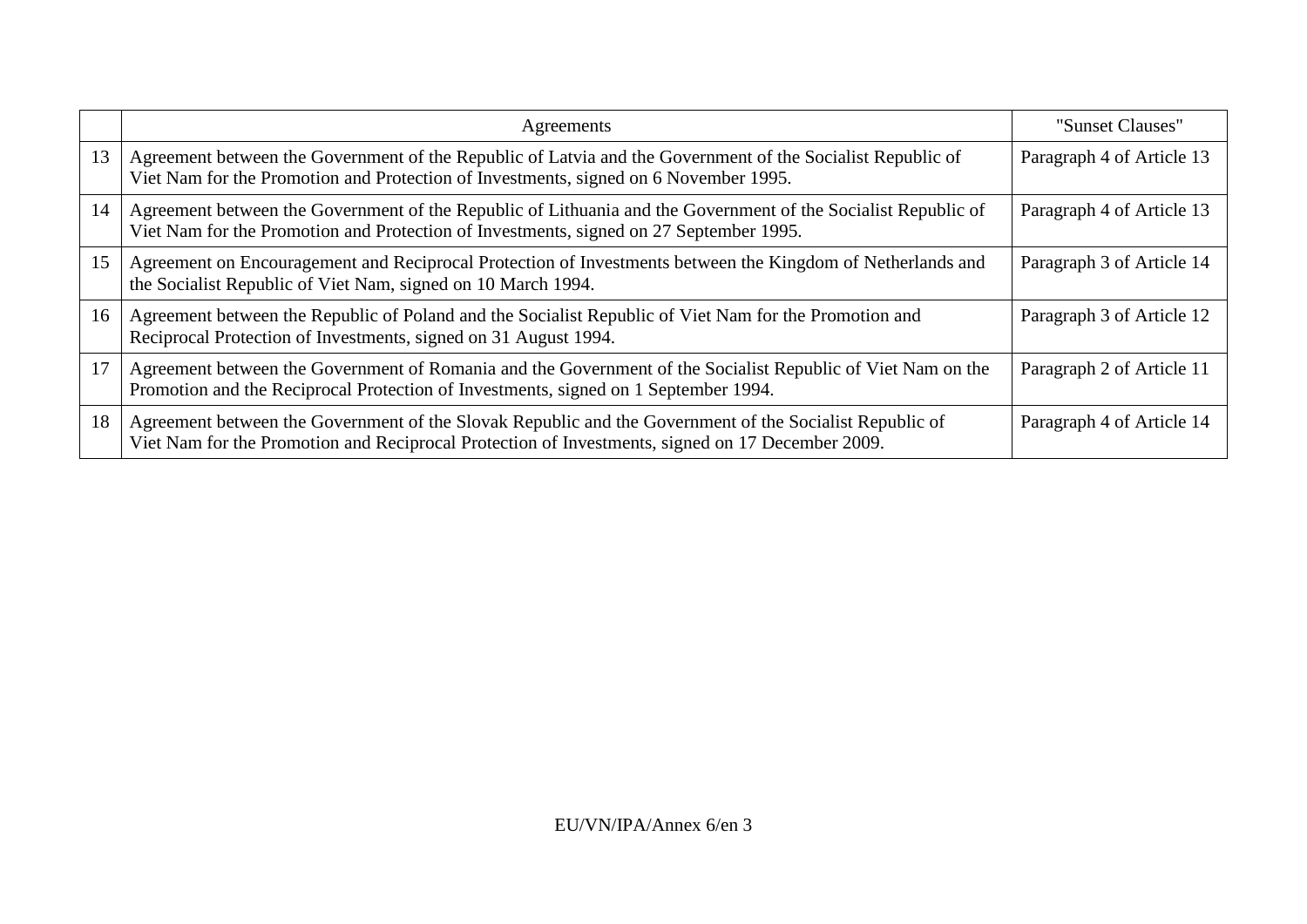|    | Agreements                                                                                                                                                                                                                            | "Sunset Clauses"          |
|----|---------------------------------------------------------------------------------------------------------------------------------------------------------------------------------------------------------------------------------------|---------------------------|
| 19 | Agreement between the Government of the Kingdom of Sweden and the Government of the Socialist Republic of<br>Viet Nam on the Promotion and Reciprocal Protection of Investments, signed on 8 September 1993.                          | Paragraph 3 of Article 11 |
| 20 | Agreement between the Kingdom of Spain and the Socialist Republic of Viet Nam on the Promotion and Reciprocal<br>Protection of Investments, signed on 20 February 2006.                                                               | Paragraph 3 of Article 13 |
| 21 | Agreement between the Government of the United Kingdom of Great Britain and Northern Ireland and the<br>Government of the Socialist Republic of Viet Nam for the Promotion and Protection of Investments, signed on<br>1 August 2002. | Article 14                |

\_\_\_\_\_\_\_\_\_\_\_\_\_\_\_\_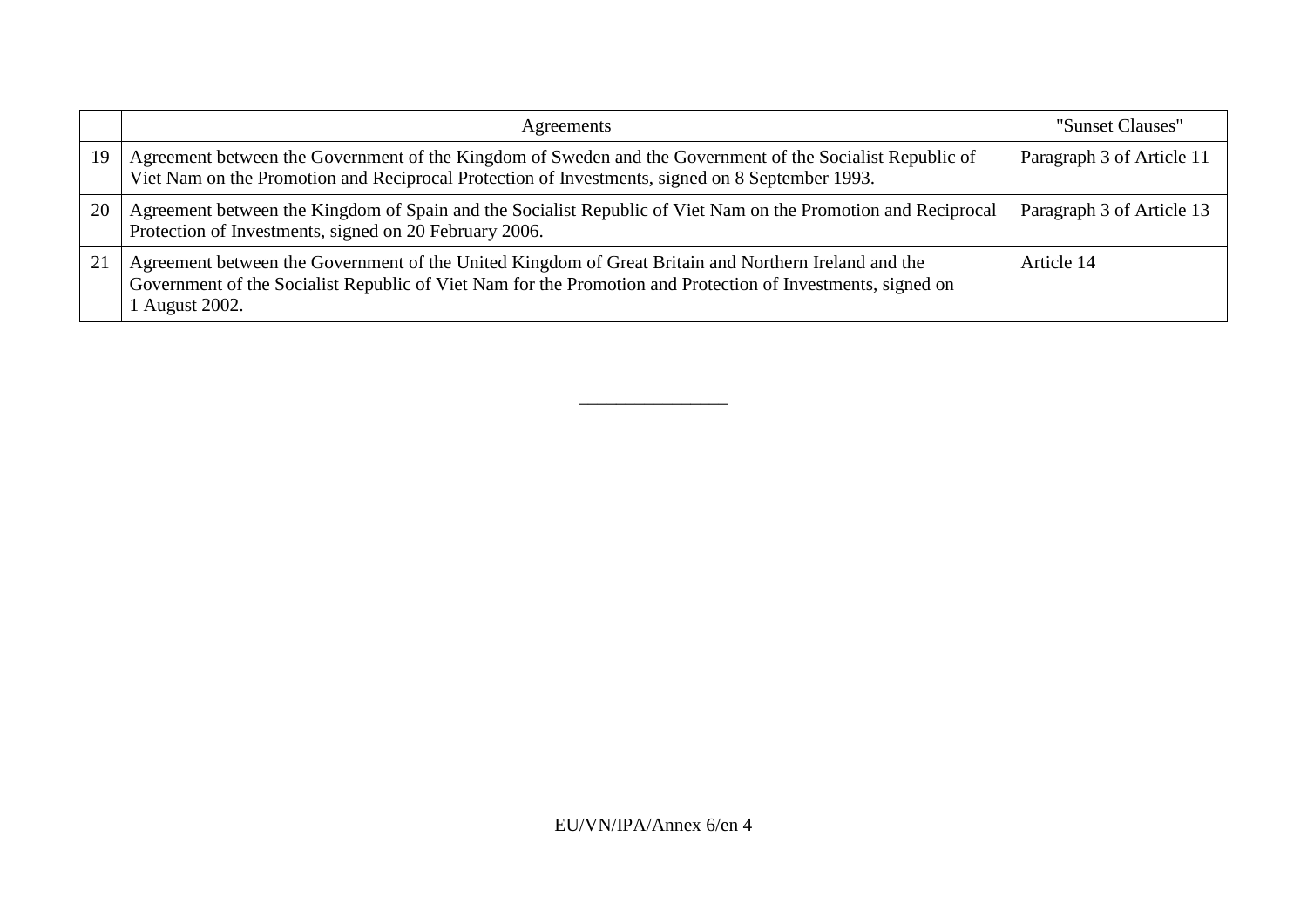# **ANNEX 7**

# RULES OF PROCEDURE

#### General Provisions

- 1. For the purposes of Section A (Resolution of Disputes between Parties) of Chapter 3 (Dispute Settlement) and these Rules of Procedures (hereinafter referred to as "Rules"):
	- (a) "adviser" means a person retained by a Party to the dispute to advise or assist that Party in connection with the arbitration panel proceedings;
	- (b) "arbitration panel" means a panel established under Article 3.7 (Establishment of the Arbitration Panel);
	- (c) "arbitrator" means a member of an arbitration panel established under Article 3.7 (Establishment of the Arbitration Panel);
	- (d) "assistant" means a person who, under the terms of appointment of an arbitrator, conducts research or provides assistance to that arbitrator;
	- (e) "complaining Party" means any Party that requests the establishment of an arbitration panel under Article 3.5 (Initiation of the Arbitration Procedure);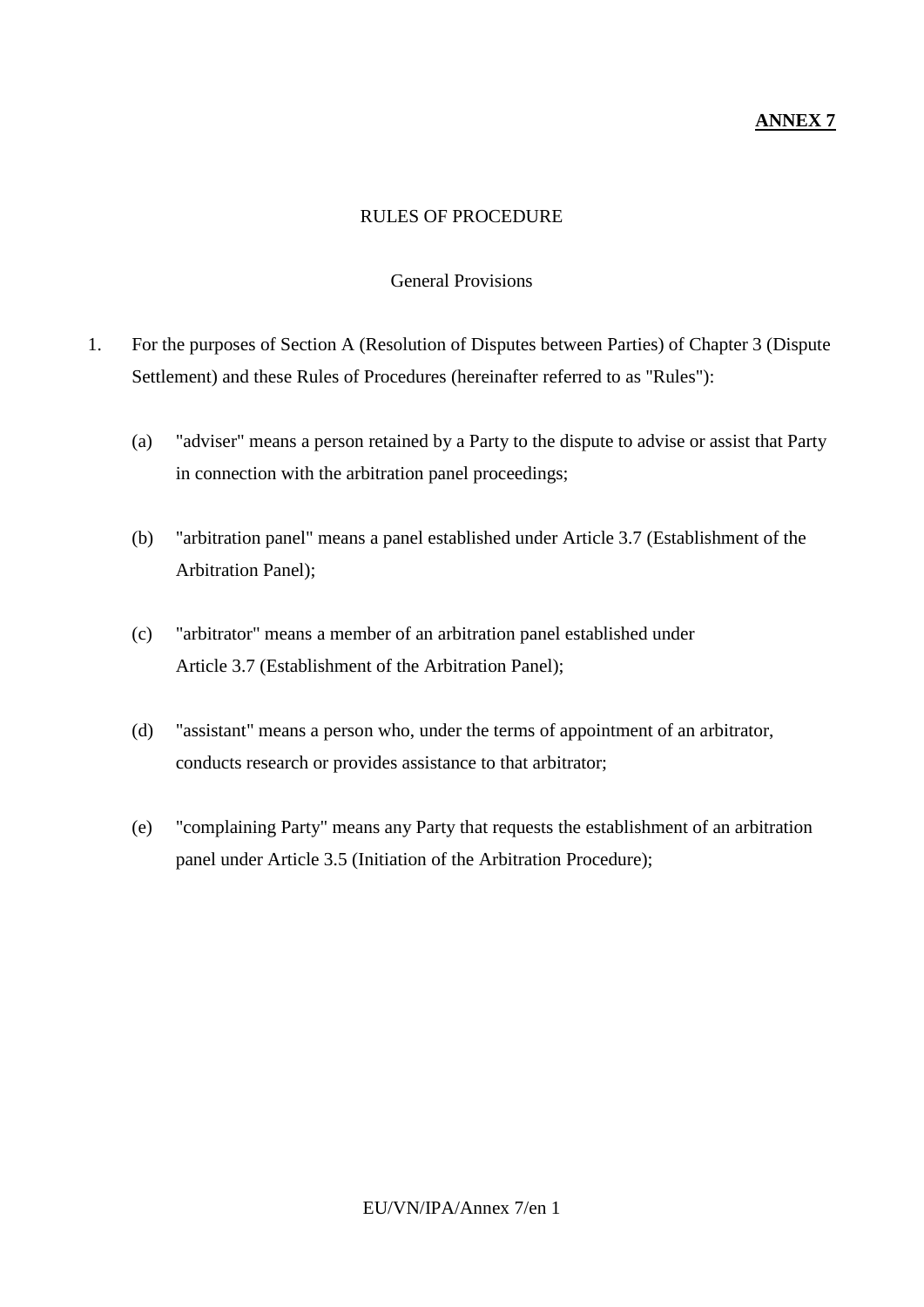- (f) "day" means a calendar day;
- (g) "Party complained against" means the Party that is alleged to be in violation of the provisions referred to in Article 3.2 (Scope);
- (h) "proceedings" means, unless otherwise specified, dispute settlement proceedings of an arbitration panel under Section A (Resolution of Disputes between Parties) of Chapter 3 (Dispute Settlement); and
- (i) "representative of a Party" means an employee or any person appointed by a government department or agency, or any other public entity of a Party who represents the Party for the purposes of a dispute under this Agreement.
- 2. The Party complained against shall be in charge of the logistical administration of hearings, unless otherwise agreed. The Parties shall share the expenses derived from organisational matters, including the remuneration and the expenses of the arbitrators.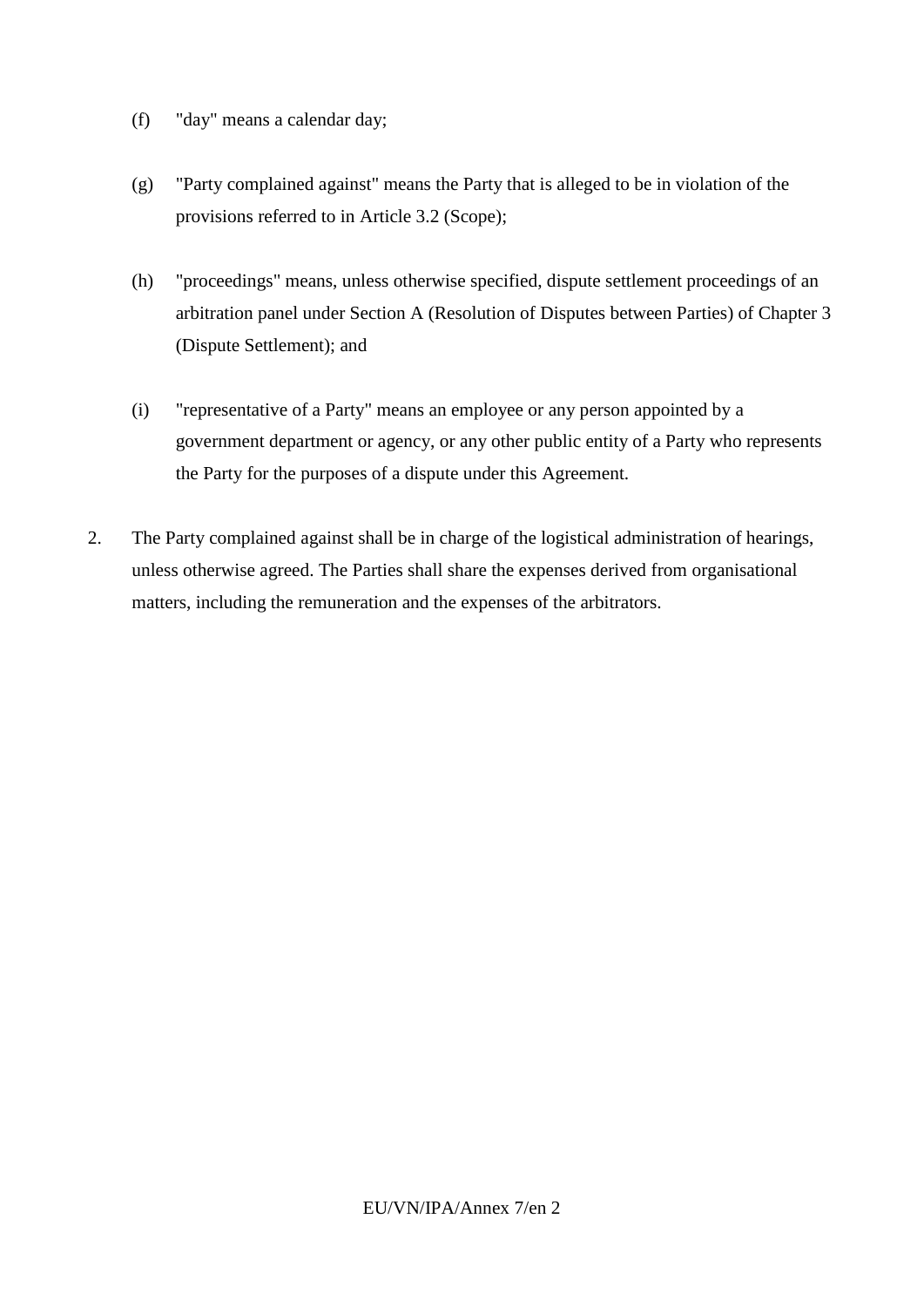## **Notifications**

- 3. Each Party and the arbitration panel shall transmit any request, notice, written submission or any other document by e-mail to the other Party and, as regards written submissions and requests in the context of arbitration, to each of the arbitrators. The arbitration panel shall circulate documents to the Parties also by e-mail. Unless proven otherwise, an e-mail message shall be deemed to be received on the date of its sending. If any of the supporting documents are above 10 megabytes, they shall be provided in another electronic format to the other Party and, where relevant, to each of the arbitrators within two days of the date of sending of the email.
- 4. A copy of the documents transmitted in accordance with Rule 3 shall be submitted to the other Party and, where relevant, to each of the arbitrators on the day of sending of that e-mail by either facsimile transmission, registered post, courier, delivery against receipt or any other means of telecommunication that provides a record of the sending thereof.
- 5. All notifications shall be addressed to the Ministry of Industry and Trade of Viet Nam and to the Directorate-General for Trade of the European Commission, respectively.
- 6. Minor errors of a clerical nature in any request, notice, written submission or other document related to the arbitration panel proceedings may be corrected by delivery of a new document clearly indicating the changes.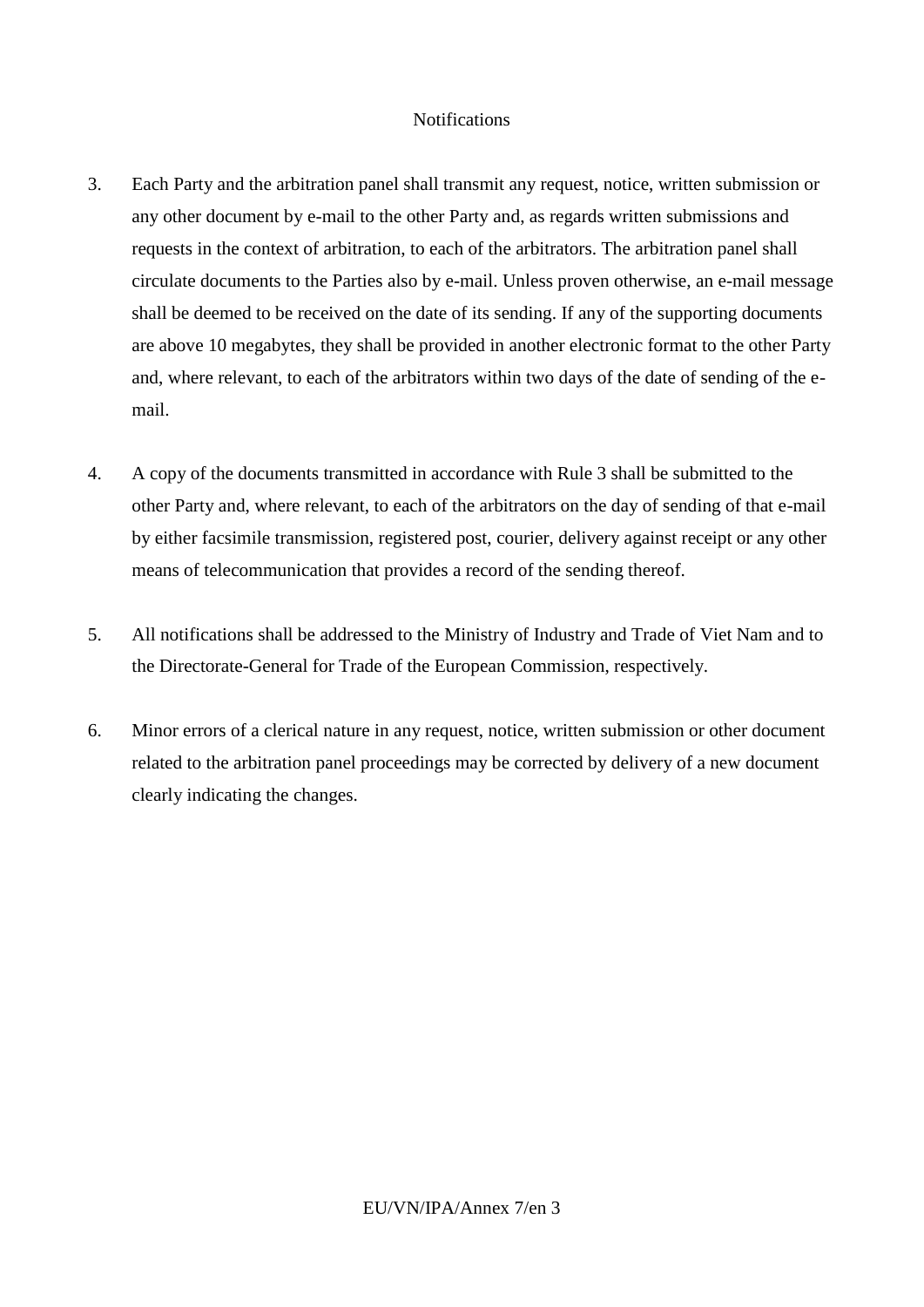7. If the last day for delivery of a document falls on an official legal holiday of Viet Nam or of the Union, the document shall be deemed received on the next business day.

# Commencing the Arbitration

- 8. If pursuant to Article 3.7 (Establishment of the Arbitration Panel) and to Rules 22, 23 and 49 an arbitrator is selected by lot, the lot shall be carried out at a time and place decided by the complaining Party to be promptly communicated to the Party complained against. The Party complained against may, if it so chooses, be present during the lot. In any event, the lot shall be carried out with the Party or Parties that are present.
- 9. If pursuant to Article 3.7 (Establishment of the Arbitration Panel) and to Rules 22, 23 and 49 an arbitrator is selected by lot and there are two chairpersons of the Committee, both chairpersons, or their delegates, or one chairperson alone in cases where the other chairperson or his delegate does not accept to participate in the lot, shall perform the selection by lot.
- 10. The Parties shall notify the selected arbitrators regarding their appointment.
- 11. An arbitrator who has been appointed according to the procedure established in Article 3.7 (Establishment of the Arbitration Panel) shall confirm the availability to serve as an arbitrator to the Committee within five days of the date in which that arbitrator was informed of the appointment.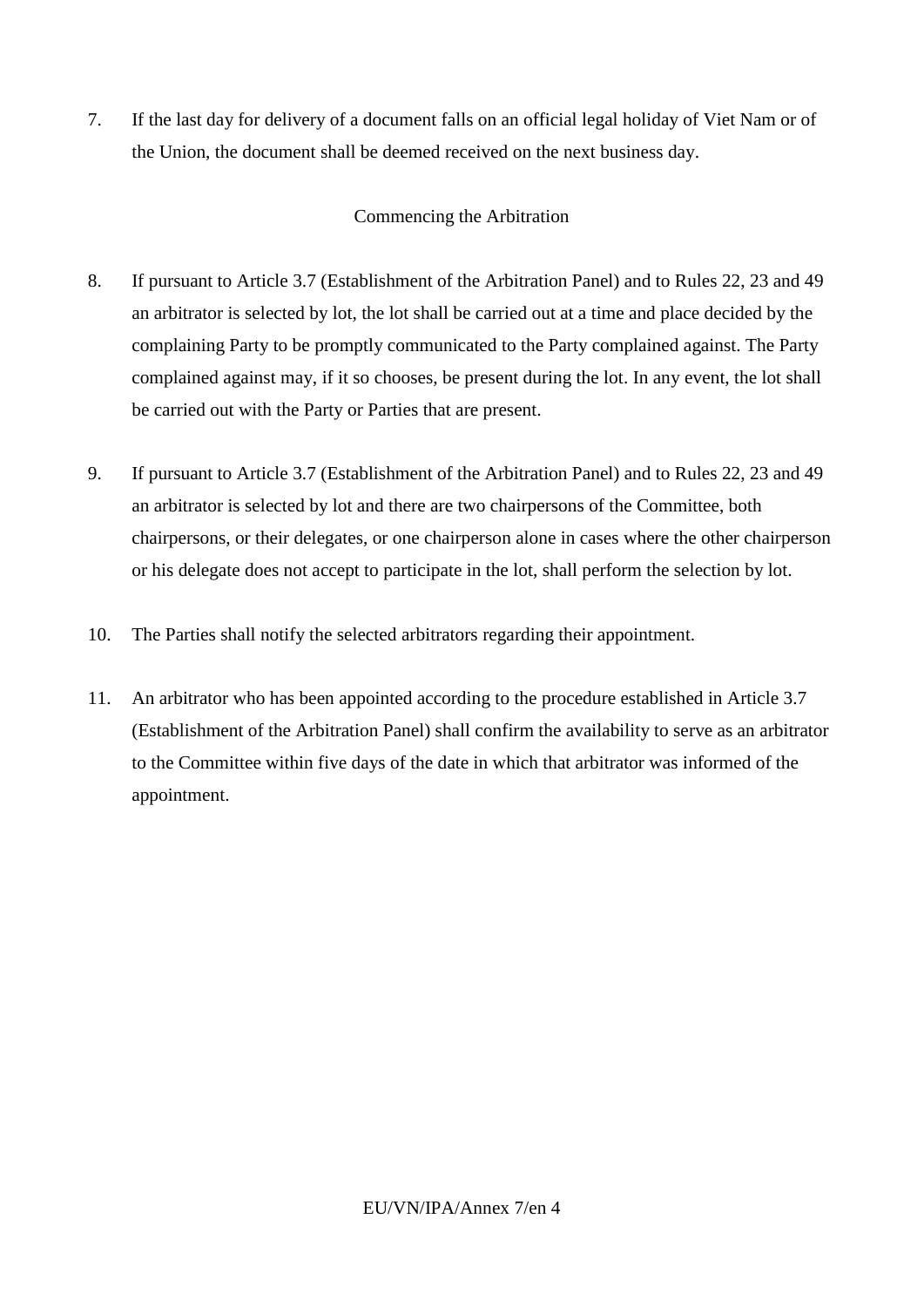- 12. The remuneration and expenses to be paid to the arbitrators will be in accordance with WTO standards. The remuneration for each arbitrator's assistant shall not exceed 50 per cent of the remuneration of that arbitrator.
- 13. The Parties must notify the agreed terms of reference referred to in Article 3.6 (Terms of Reference of the Arbitration Panel) to the arbitration panel within three days of their agreement.

# Written Submissions

14. The complaining Party shall deliver its written submission no later than 20 days after the date of establishment of the arbitration panel. The Party complained against shall deliver its written counter-submission no later than 20 days after the date of receipt of the written submission of the complaining Party.

# Working of Arbitration Panels

- 15. The chairperson of the arbitration panel shall preside at all its meetings. An arbitration panel may delegate the authority to the chairperson authority to make administrative and procedural decisions.
- 16. Unless otherwise provided for in Chapter 3 (Dispute Settlement), the arbitration panel may conduct its activities by any means, including telephone, facsimile transmissions or computer links.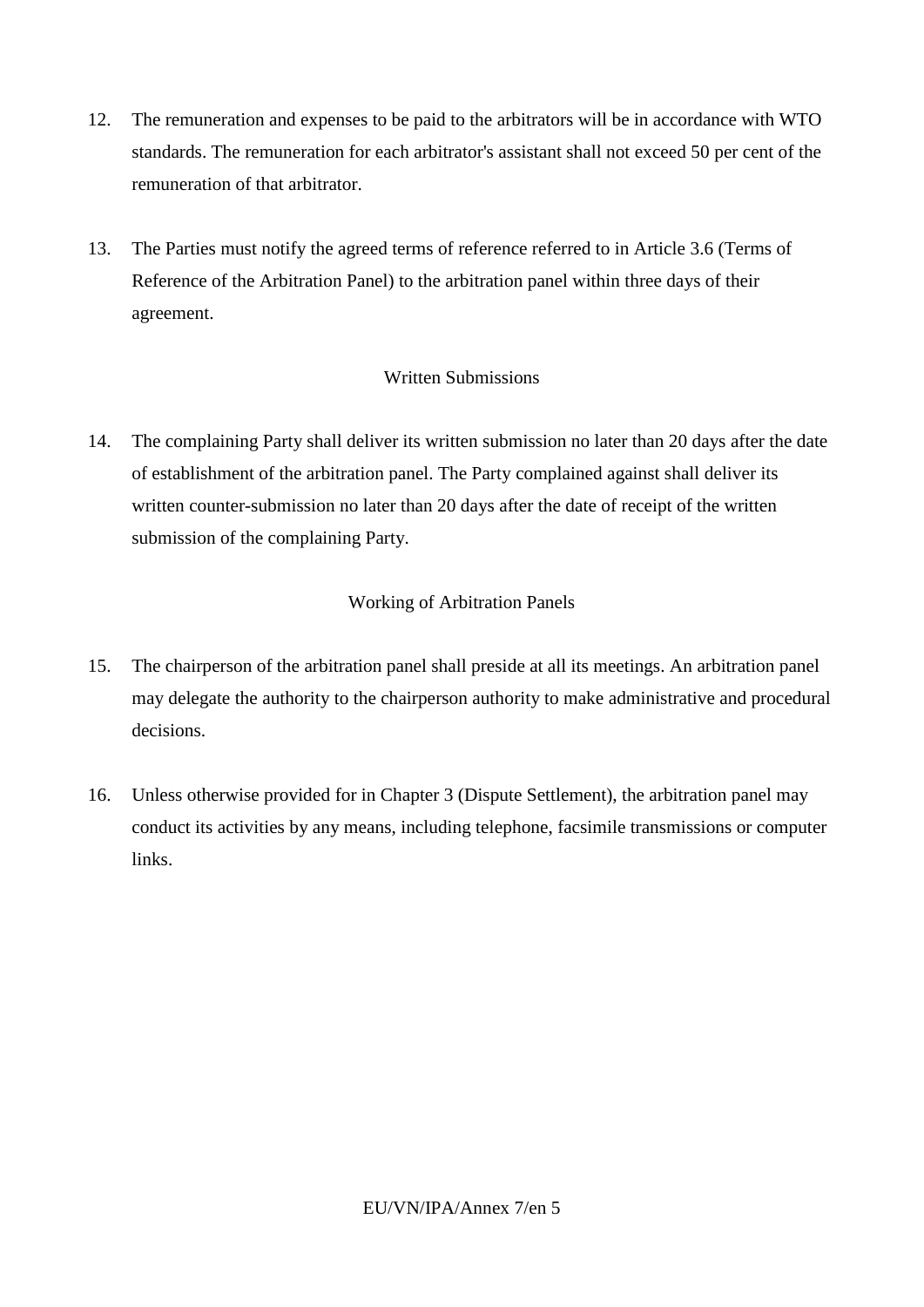- 17. The drafting of any ruling shall remain the exclusive responsibility of the arbitration panel and shall not be delegated.
- 18. When a procedural question arises that is not covered by Section A (Resolution of Disputes between Parties) of Chapter 3 (Dispute Settlement) and Annexes 7 (Rules of Procedure), 8 (Code of Conduct for Arbitrators and Mediators) and 9 (Mediation Mechanism), the arbitration panel, after consulting the Parties, may adopt an appropriate procedure that is compatible with those provisions.
- 19. When the arbitration panel considers that there is a need to modify any of the time limits for its proceedings other than the time limits set out in Section A (Resolution of Disputes between Parties) of Chapter 3 (Dispute Settlement) or to make any other procedural or administrative adjustment, it shall inform, in writing, the Parties of the reasons for the change or adjustment and of the period of time or adjustment needed.

# Replacement

20. If in arbitration proceedings an arbitrator is unable to participate, withdraws, or has to be replaced because the arbitrator does not comply with the requirements of Annex 8 (Code of Conduct for Arbitrators and Mediators), a replacement shall be selected in accordance with Article 3.7 (Establishment of the Arbitration Panel) and Rules 8 to 11.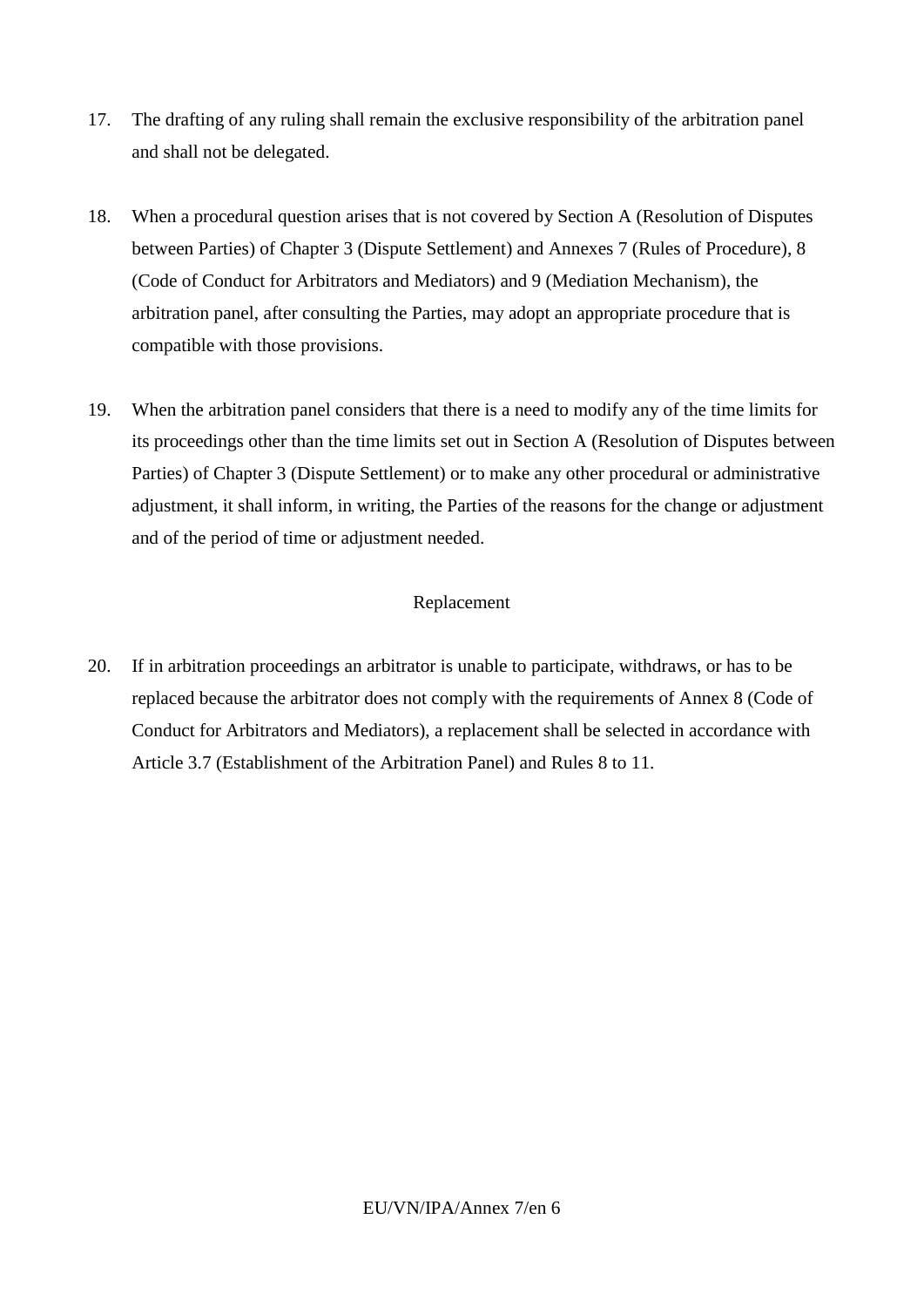- 21. When a Party considers that an arbitrator does not comply with the requirements of Annex 8 (Code of Conduct for Arbitrators and Mediators) and for that reason should be replaced, that Party should notify the other Party within 15 days from when it obtained evidence of the circumstances underlying the arbitrator's material violation of Annex 8 (Code of Conduct for Arbitrators and Mediators).
- 22. When a Party considers that an arbitrator other than the chairperson does not comply with the requirements of Annex 8 (Code of Conduct for Arbitrators and Mediators) and for that reason should be replaced, the Parties shall consult and, if they so agree, select a new arbitrator in accordance with Article 3.7 (Establishment of the Arbitration Panel) and Rules 8 to 11.

If the Parties fail to agree on the need to replace an arbitrator, either Party may request that such matter be referred to the chairperson of the arbitration panel, whose decision shall be final.

If, pursuant to such a request, the chairperson finds that an arbitrator does not comply with the requirements of Annex 8 (Code of Conduct for Arbitrators and Mediators) and for that reason should be replaced, the new arbitrator shall be selected in accordance with Article 3.7 (Establishment of the Arbitration Panel) and Rules 8 to 11.

23. When a Party considers that the chairperson of the arbitration panel does not comply with the requirements of Annex 8 (Code of Conduct for Arbitrators and Mediators) and for that reason should be replaced, the Parties shall consult and, if they so agree, select a new chairperson in accordance with Article 3.7 (Establishment of the Arbitration Panel) and Rules 8 to 11.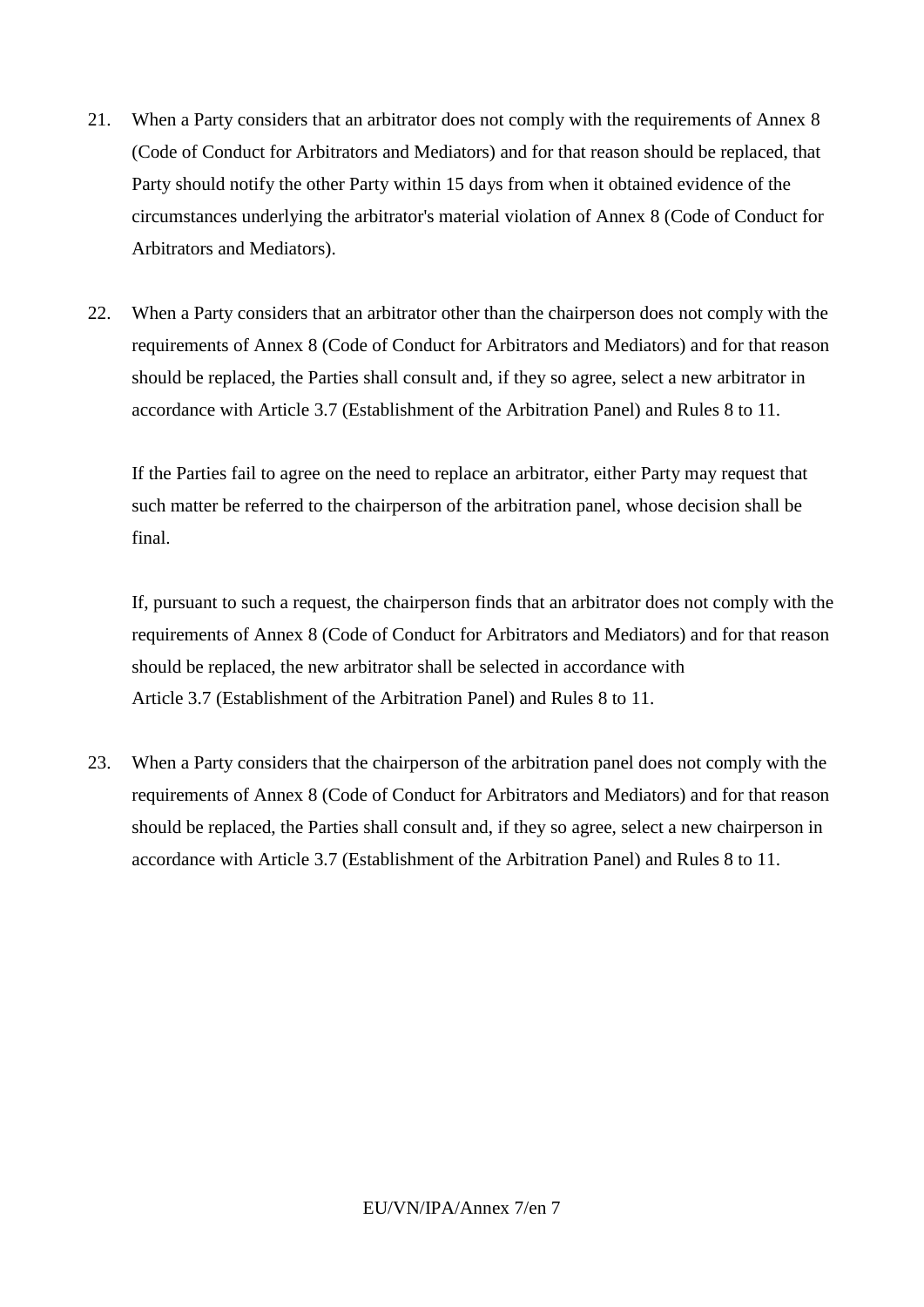If the Parties fail to agree on the need to replace the chairperson, a Party may request that this matter is referred to one of the other persons remaining on the sub-list of chairpersons established under subparagraph 1(c) of Article 3.23 (List of Arbitrators). The name of that person shall be drawn by lot by the chairperson of the Trade Committee, or the chairperson's delegate. The decision by that person concerning the need to replace the chairperson shall be final.

If that person decides that the original chairperson does not comply with the requirements of Annex 8 (Code of Conduct for Arbitrators and Mediators) and for that reason should be replaced, that person shall select a new chairperson by lot among the other persons remaining on the sub-list of chairpersons established under subparagraph 1(c) of Article 3.23 (List of Arbitrators). The selection of the new chairperson shall be done within five days of the date of the submission of the date of the decision provided for under this Rule.

24. The arbitration panel proceedings shall be suspended for the period during which the procedures provided for in Rules 21 to 23 are carried out.

## **Hearings**

25. The chairperson of the arbitration panel shall fix the date and time of the hearing in consultation with the Parties and the arbitrators. The chairperson shall confirm, in writing, the date and time to the Parties. This information shall also be made publicly available by the Party in charge of the logistical administration of the proceedings, unless the hearing is closed to the public. Unless a Party disagrees, the arbitration panel may decide not to convene a hearing.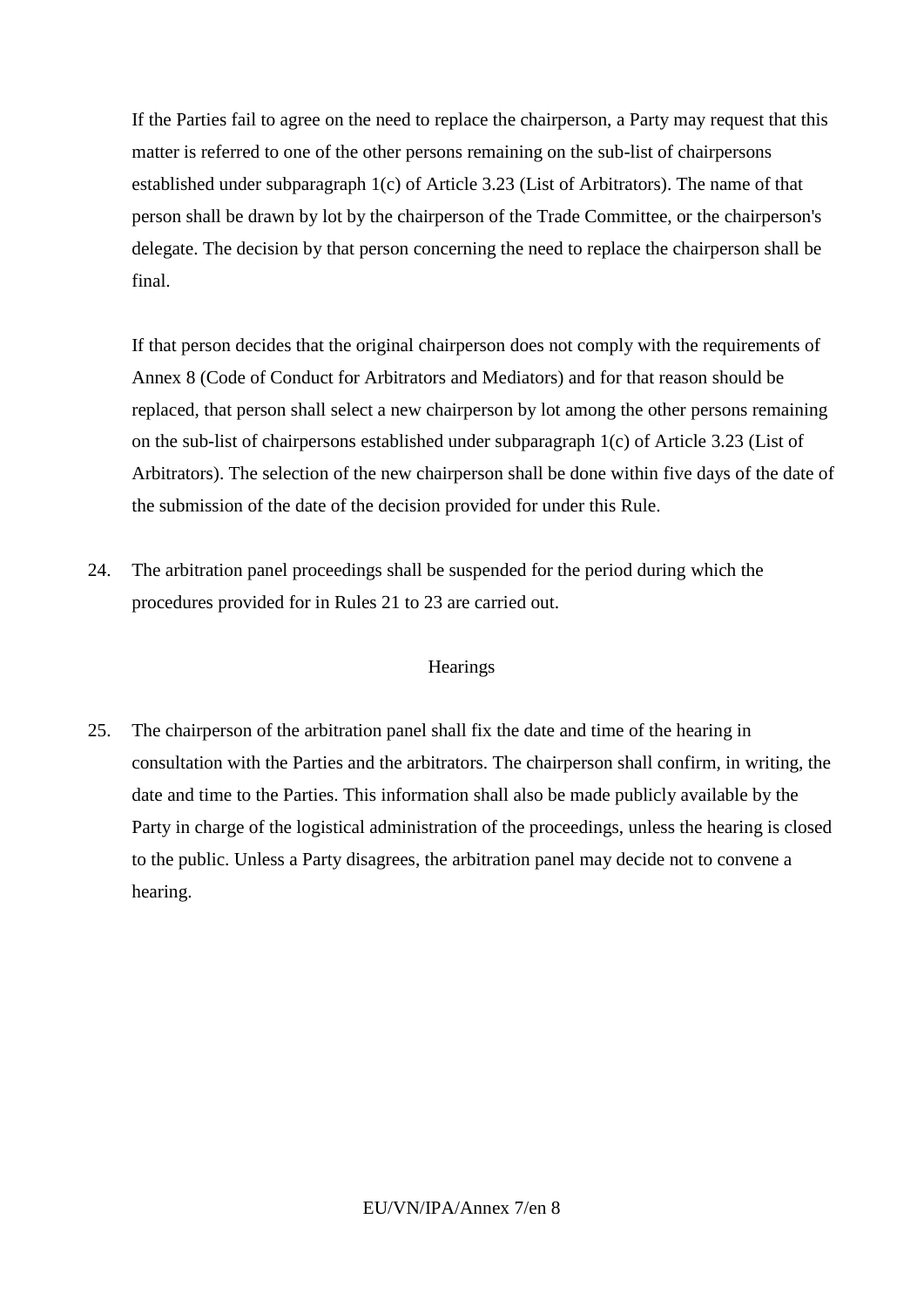- 26. The arbitration panel may convene additional hearings if the Parties so agree.
- 27. All arbitrators shall be present during the entirety of any hearings.
- 28. The following persons may attend the hearing, irrespective of whether the proceedings are open to the public or not:
	- (a) representatives of the Parties;
	- (b) advisers to the Parties;
	- (c) experts;
	- (d) administrative staff, interpreters, translators and court reporters; and
	- (e) arbitrators' assistants.
- 29. Only the representatives and advisers of the Parties and experts may address the arbitration panel.
- 30. No later than five days before the date of a hearing, each Party shall deliver to the arbitration panel a list of names of the persons who will make oral arguments or presentations at the hearing on behalf of that Party and of other representatives or advisers who will be attending the hearing.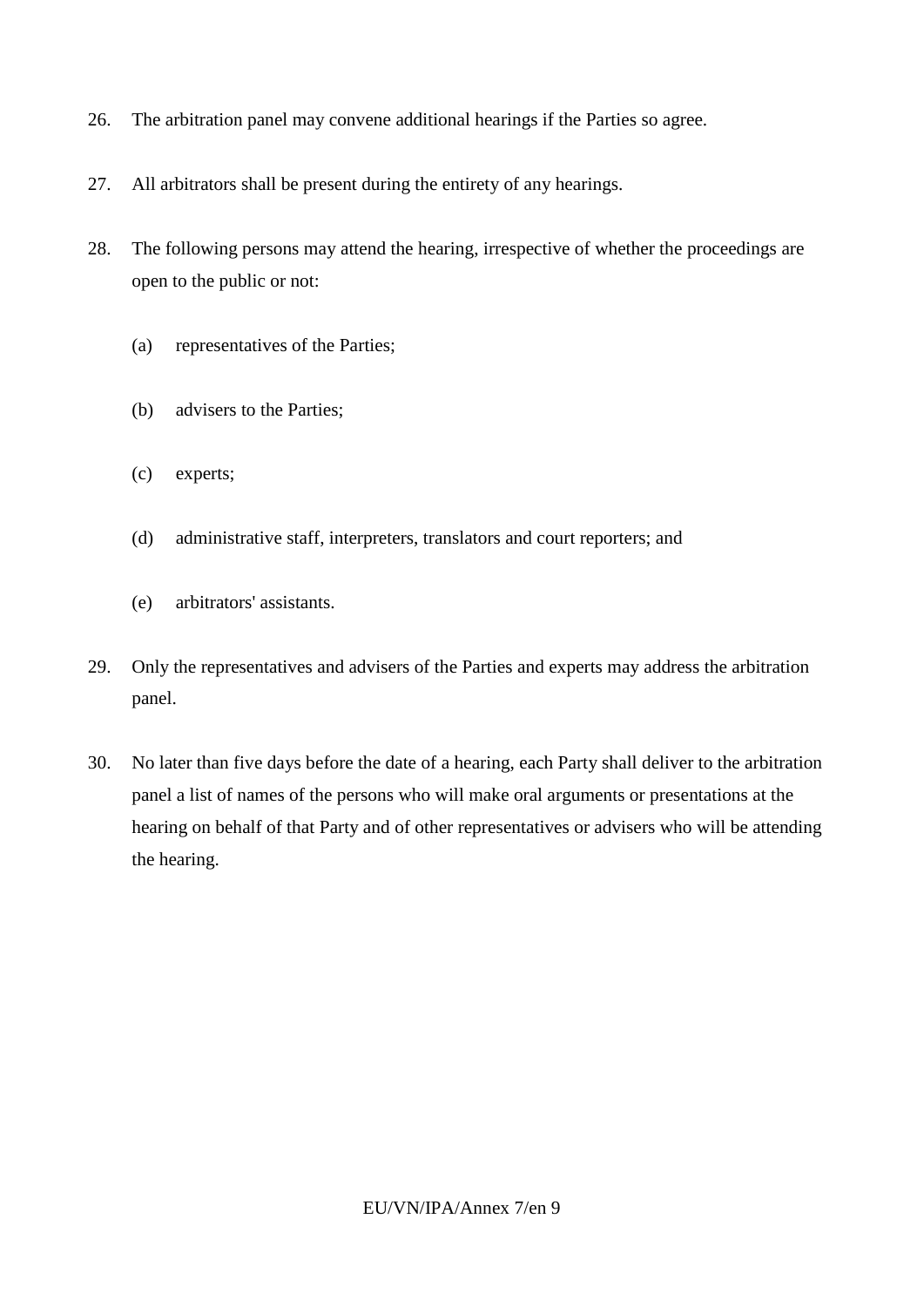31. The arbitration panel shall conduct the hearing in the following order, ensuring that the complaining Party and the Party complained against are afforded equal time:

## Argument

- (a) argument of the complaining Party;
- (b) argument of the Party complained against.

## Rebuttal

- (a) reply of the complaining Party;
- (b) counter-reply of the Party complained against.
- 32. The arbitration panel may direct questions to the Parties or the experts at any time during the hearing.
- 33. The arbitration panel shall arrange for a transcript of each hearing to be prepared and delivered as soon as possible to the Parties. The Parties may comment on the transcript and the arbitration panel may consider those comments.
- 34. Each Party may deliver a supplementary written submission concerning any matter that arose during the hearing within 10 days of the date of the hearing.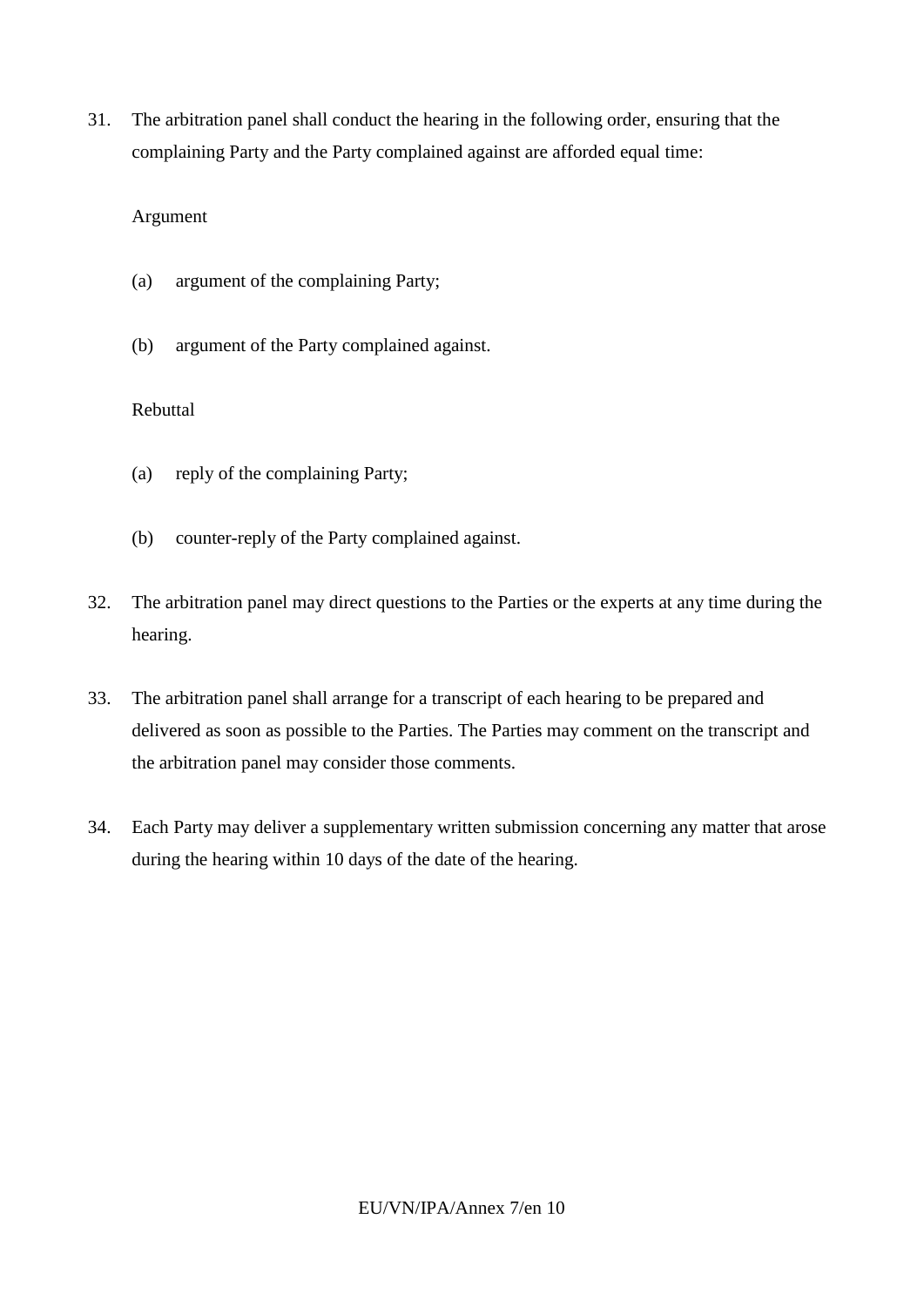#### Questions in Writing

- 35. The arbitration panel may, at any time during the proceedings, address questions in writing to one Party or both Parties. Each Party shall receive a copy of any questions put by the arbitration panel.
- 36. A Party shall provide a copy of its written response to the arbitration panel's questions to the other Party. Each Party shall be given the opportunity to provide written comments on the other Party's reply within five days of the date of receipt of such reply.

#### Confidentiality

37 Each Party and its advisers shall treat as confidential any information submitted to the arbitration panel and designated as confidential by the other Party. When a Party submits a confidential version of its written submissions to the arbitration panel, it shall also, upon request of the other Party, provide a non-confidential summary of the information contained in its submissions that may be disclosed to the public no later than 15 days after the date of either the request or the submission, whichever is later, and an explanation of the reasons for which the non-disclosed information is confidential. Nothing in these Rules shall preclude a Party from disclosing statements of its own positions to the public to the extent that, when making reference to information submitted by the other Party, it does not disclose any information designated by the other Party as confidential. The arbitration panel shall meet in closed session when the submission and arguments of a Party contains confidential information. The Parties and their advisers shall maintain the confidentiality of the arbitration panel hearings when the hearings are held in closed session.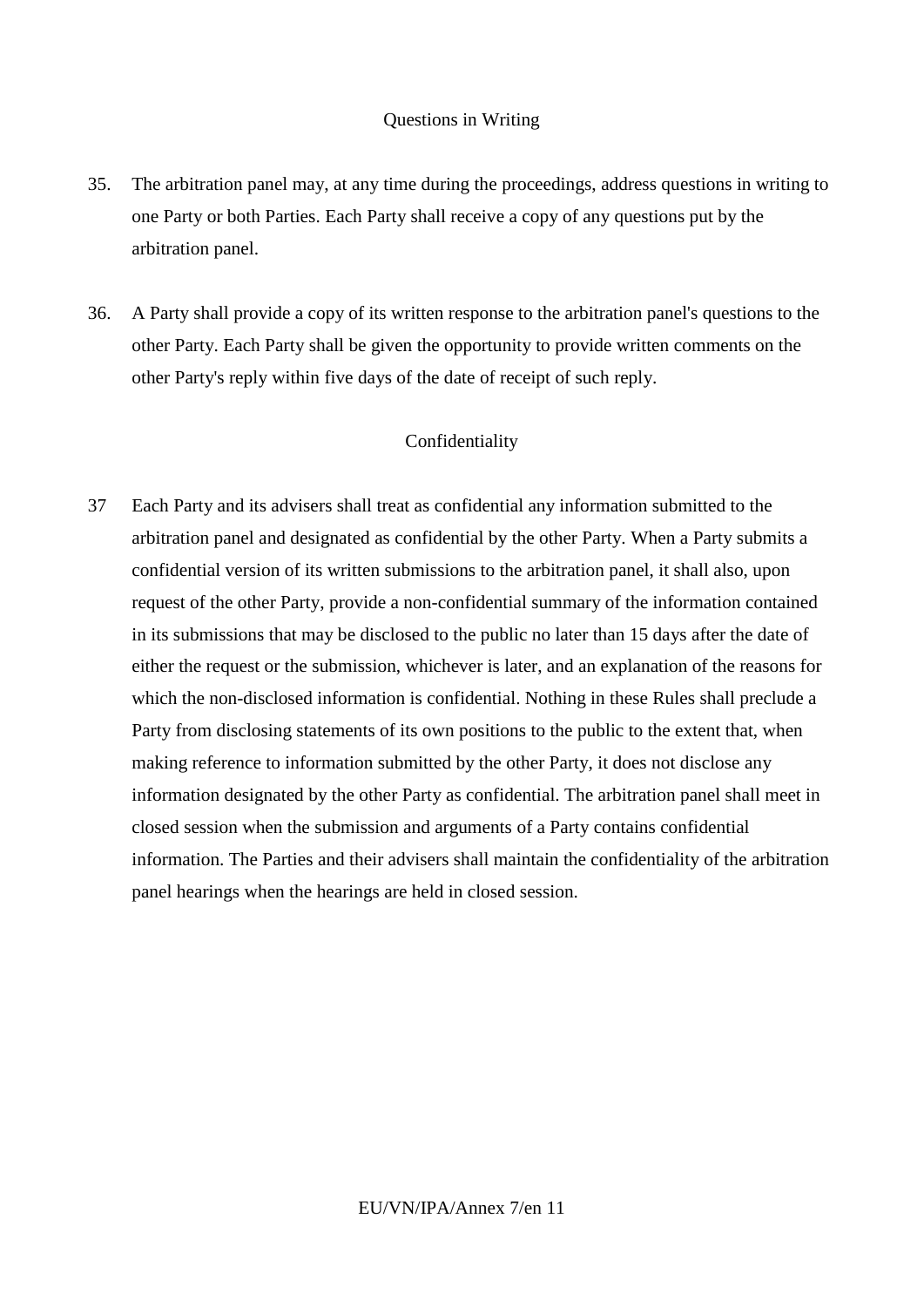## *Ex parte* Contacts

- 38. The arbitration panel shall not meet or communicate with a Party in the absence of the other Party.
- 39. An arbitrator shall not discuss any aspect of the subject matter of the proceedings with one Party or both Parties in the absence of the other arbitrators.

#### *Amicus curiae* Submissions

- 40. Unless the Parties agree otherwise within three days of the date of the establishment of the arbitration panel, the arbitration panel may receive unsolicited written submissions from natural or legal persons established in the territory of a Party who are independent from the governments of the Parties, provided that they are made within 10 days of the date of the establishment of the arbitration panel, that they are concise and in no case longer than 15 pages typed at double space, and that they are directly relevant to a factual or a legal issue under consideration by the arbitration panel.
- 41. The submission shall contain a description of the person making the submission, whether natural or legal, including its nationality or place of establishment, the nature of its activities, its legal status, general objectives and the source of its financing, and specify the nature of the interest that the person has in the arbitration proceedings. It shall be drafted in the languages chosen by the Parties in accordance with Rules 39 and 40.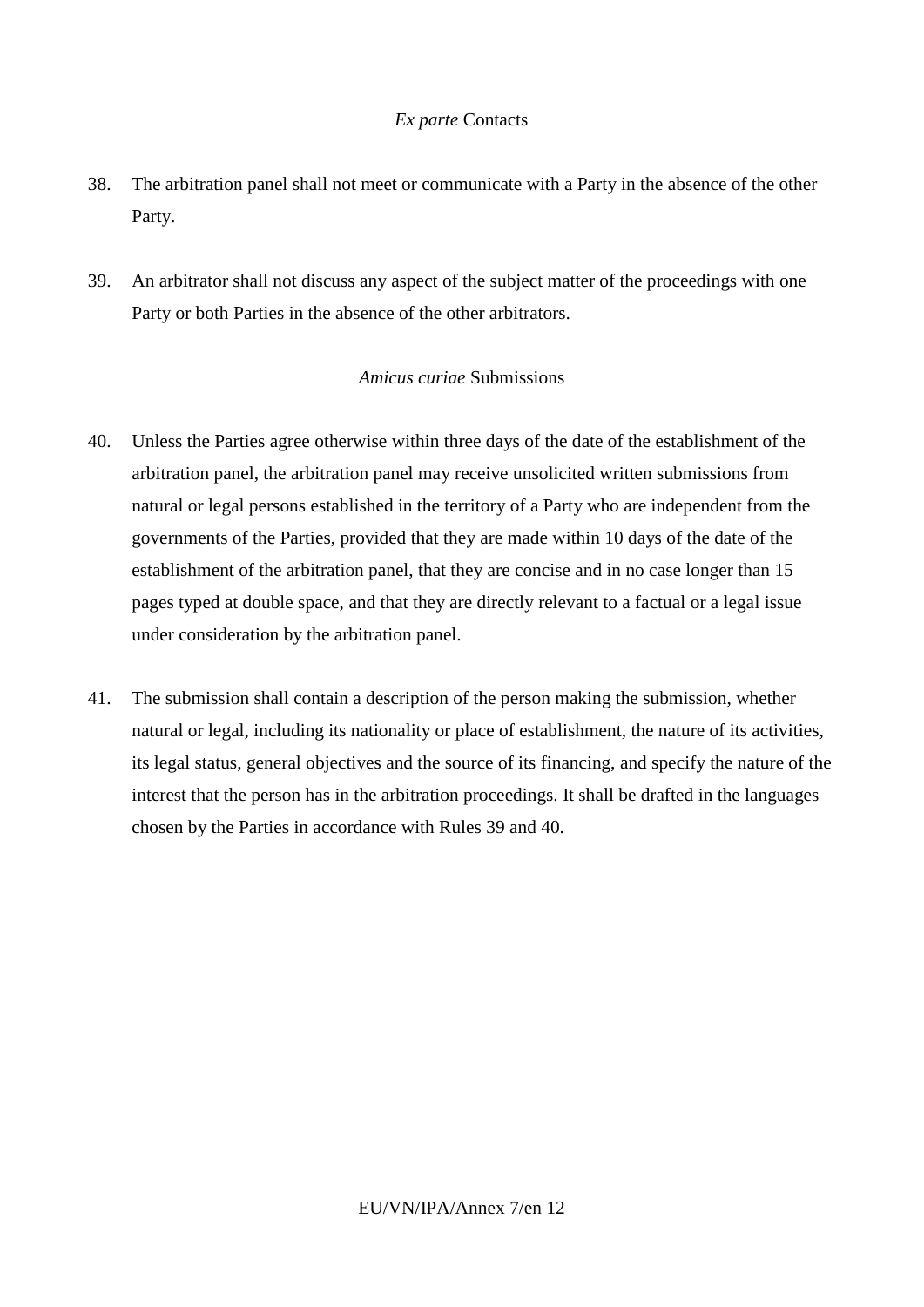42. The arbitration panel shall list in its ruling all the submissions it has received that conform to Rules 41 and 42. The arbitration panel shall not be obliged to address in its ruling the arguments made in those submissions. Any such submission shall be submitted to the Parties for their comments. The comments of the Parties shall be submitted within 10 days and they shall be taken into consideration by the arbitration panel.

## Urgent Cases

43. In cases of urgency referred to in Section A (Resolution of Disputes between Parties) of Chapter 3 (Dispute Settlement), the arbitration panel, after consulting the Parties, shall adjust the time limits referred to in these Rules, as appropriate, and shall notify the Parties of such adjustments.

## Translation and Interpretation

- 44. During the consultations referred to in Article 3.3 (Consultations), and no later than the date of the meeting referred to in paragraph 2 of Article 3.8 (Dispute Settlement Proceedings of the Arbitration Panel), the Parties shall endeavour to agree on a common working language for the proceedings before the arbitration panel.
- 45. If the Parties are unable to agree on a common working language, each Party shall make its written submissions in its chosen language which shall be one of the working languages of the WTO.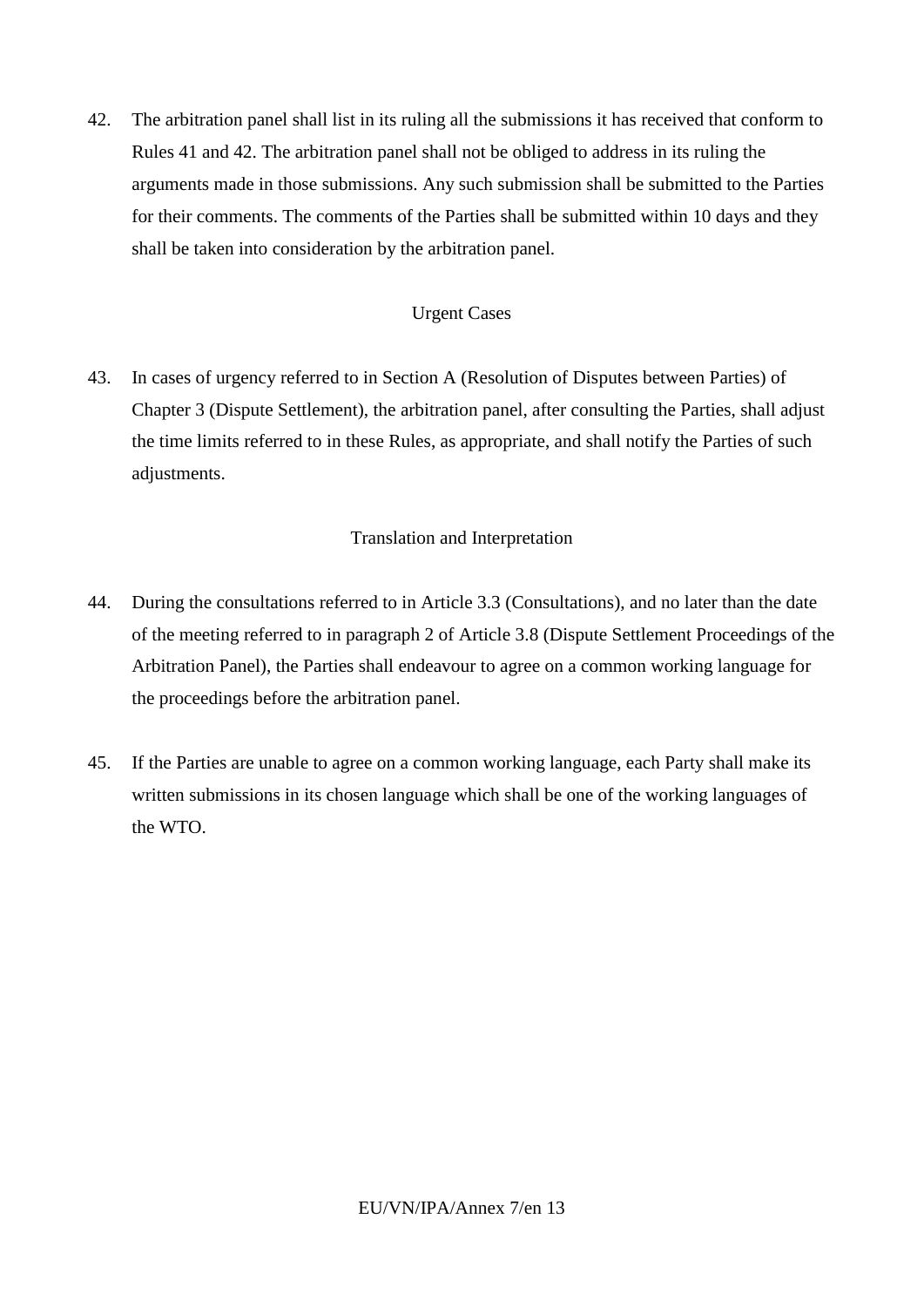- 46. Arbitration panel rulings shall be issued in the language or languages chosen by the Parties.
- 47. Either Party may provide comments on the accuracy of the translation of any translated version of a document drawn up in accordance with these Rules.
- 48. Any costs incurred for translation of an arbitration ruling shall be borne equally by the Parties.

#### Other Procedures

49. These Rules are also applicable to proceedings under Articles 3.3 (Consultations), 3.13 (Reasonable Period of Time for Compliance), 3.14 (Review of Measure Taken to Comply with the Final Report), 3.15 (Temporary Remedies in Case of Non-Compliance) and 3.16 (Review of Measure Taken to Comply After the Adoption of Temporary Remedies for Non-Compliance). In that case, the time limits laid down in these Rules shall be adjusted in line with the special time limits provided for the adoption of a ruling by the arbitration panel in those other procedures.

\_\_\_\_\_\_\_\_\_\_\_\_\_\_\_\_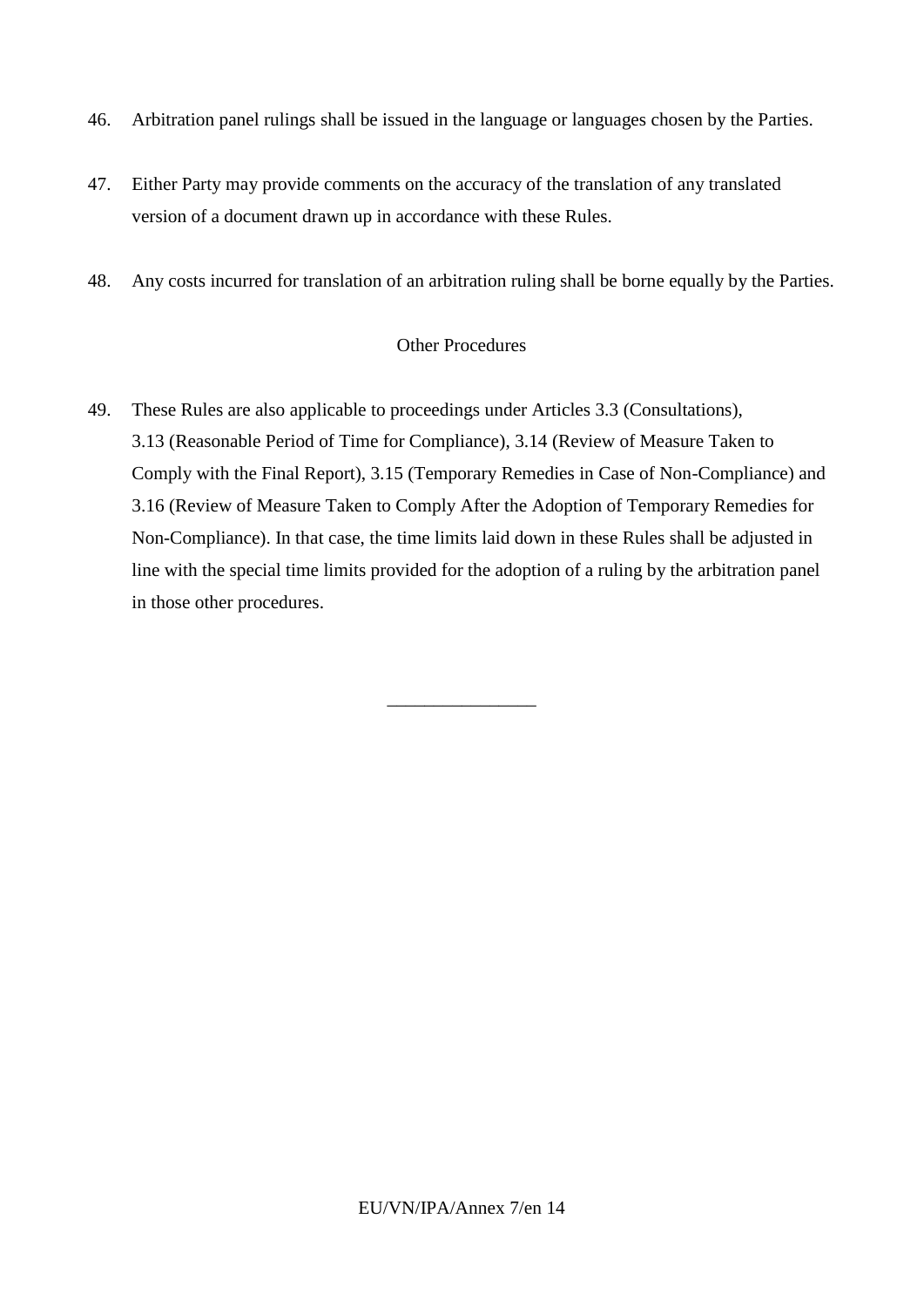# **ANNEX 8**

# CODE OF CONDUCT FOR ARBITRATORS AND MEDIATORS

## Definitions

- 1. For the purposes of this Code of Conduct:
	- (a) "arbitrator" means a member of an arbitration panel established under Article 3.7 (Establishment of the Arbitration Panel);
	- (b) "assistant" means a person who, under the terms of appointment of an arbitrator, conducts research or provides assistance to that arbitrator;
	- (c) "candidate" means an individual whose name is on the list of arbitrators referred to in Article 3.23 (List of Arbitrators) and who is under consideration for selection as a member of an arbitration panel under Article 3.7 (Establishment of the Arbitration Panel);
	- (d) "mediator" means a person who conducts a mediation procedure in accordance with Annex 9 (Mediation Mechanism);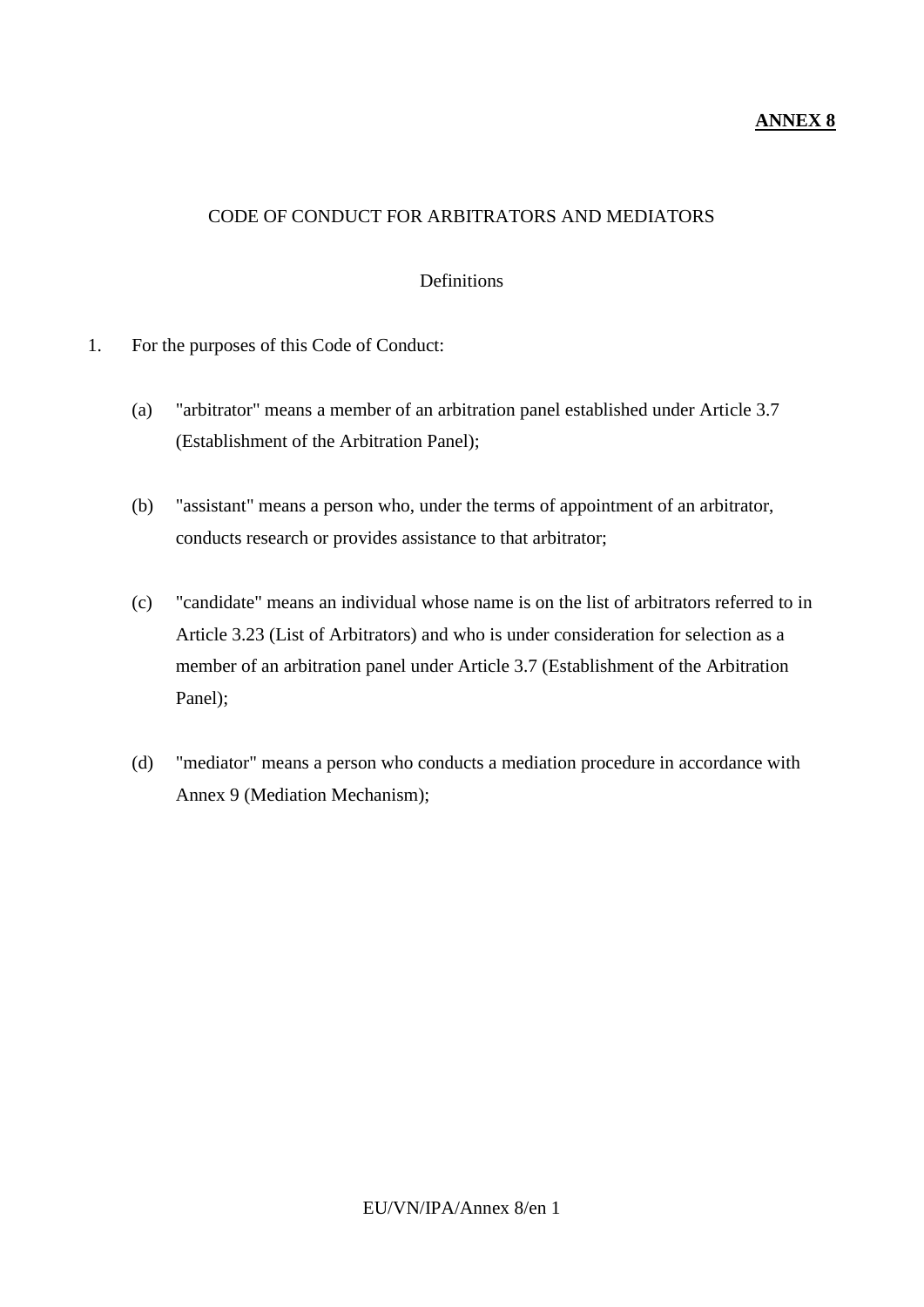- (e) "proceedings", unless otherwise specified, means dispute settlement proceedings of an arbitration panel under Section A (Resolution of Disputes between Parties) of Chapter 3 (Dispute Settlement); and
- (f) "staff", in respect of an arbitrator, means a person under the direction and control of the arbitrator, other than assistants.

# Responsibilities

2. Every candidate and arbitrator shall avoid impropriety and the appearance of impropriety, be independent and impartial, avoid direct and indirect conflicts of interests and observe high standards of conduct so that the integrity and impartiality of the dispute settlement mechanism is preserved. Former arbitrators shall comply with the obligations set out in Rules 15 to 18 of this Code of Conduct.

# Disclosure Obligations

3. Prior to the appointment as an arbitrator under Section A (Resolution of Disputes between Parties) of Chapter 3 (Dispute Settlement), a candidate shall disclose any interests, relationships, or matters, that are likely to affect that candidate's independence or impartiality, or that might reasonably create an appearance of impropriety or bias in the proceedings. To that end, a candidate shall make all reasonable efforts to become aware of any such interests, relationships or matters.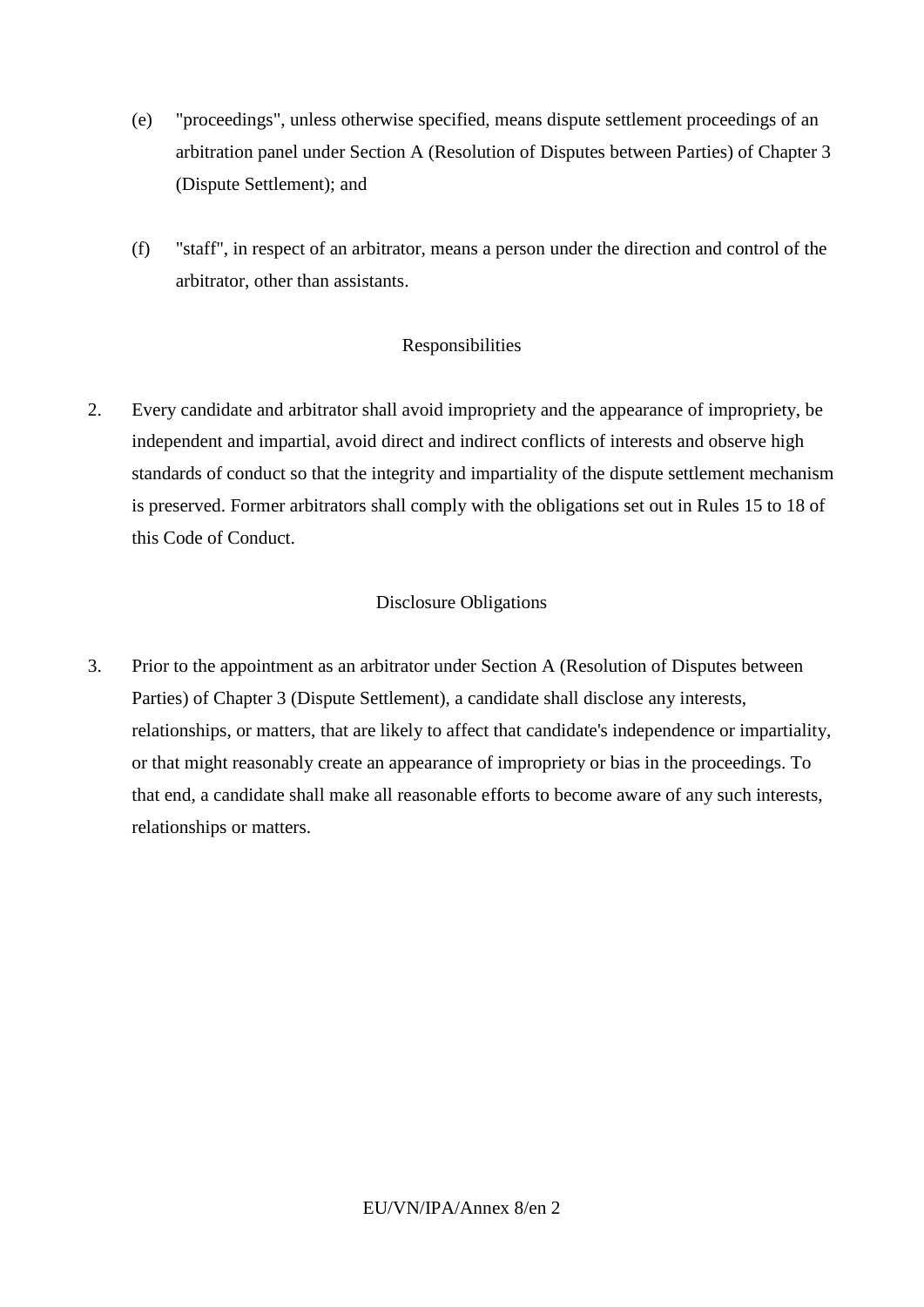- 4. A candidate or arbitrator shall communicate, in writing, matters concerning actual or potential violations of this Code of Conduct to the Committee for consideration by the Parties.
- 5. Once appointed, an arbitrator shall continue to make all reasonable efforts to become aware of any interests, relationships or matters referred to in Rule 3 of this Code of Conduct and shall disclose them by informing the Committee, in writing, for consideration by the Parties. The disclosure obligation is a continuing duty which requires an arbitrator to disclose any such interests, relationships or matters that may arise during any stage of the proceedings.

# Duties of Arbitrators

- 6. An arbitrator shall be available to perform, and shall perform, his duties thoroughly, expeditiously, and with fairness and diligence, throughout the course of the proceedings.
- 7. An arbitrator shall consider only those issues raised in the proceedings and necessary for a ruling and shall not delegate this duty to any other person.
- 8. An arbitrator shall take all appropriate steps to ensure that his assistant and staff are aware of, and comply with, Rules 2, 3, 4, 5, 16, 17 and 18 of this Code of Conduct.
- 9. An arbitrator shall not engage in *ex parte* contacts concerning the proceedings.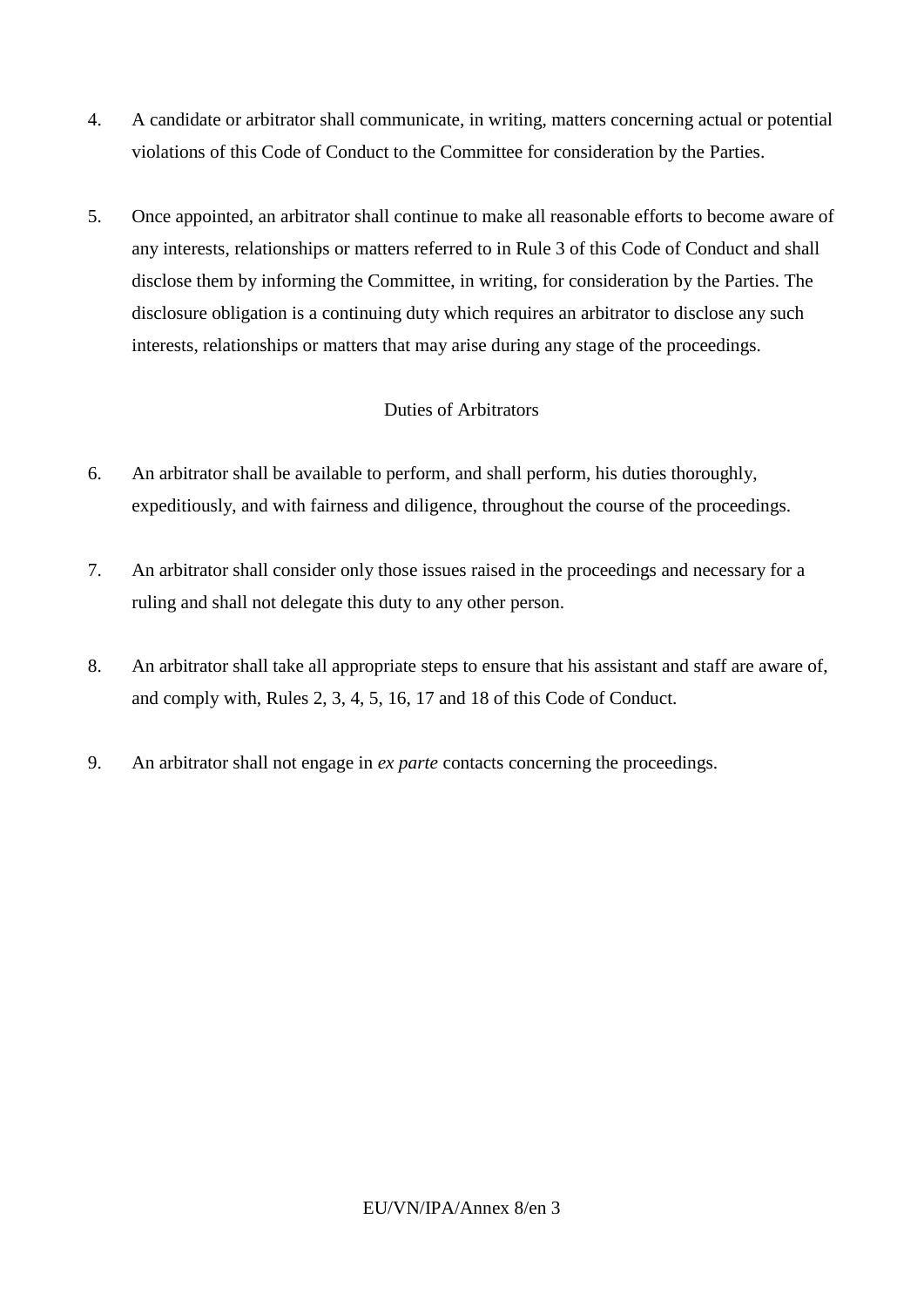## Independence and Impartiality of Arbitrators

- 10. An arbitrator shall avoid creating an appearance of bias and shall not be influenced by selfinterest, outside pressure, political considerations, public clamour and loyalty to a Party or fear of criticism.
- 11. An arbitrator shall not, directly or indirectly, incur any obligation or accept any benefit that would in any way interfere, or appear to interfere, with the proper performance of his duties.
- 12. An arbitrator shall not use his position on the arbitration panel to advance any personal or private interests and shall avoid actions that may create the impression that others are in a special position to influence him.
- 13. An arbitrator shall not allow financial, business, professional, personal or social relationships or responsibilities to influence his conduct or judgment.
- 14. An arbitrator shall avoid entering into any relationship or acquiring any financial interest that is likely to affect his impartiality or that might reasonably create an appearance of impropriety or bias.

## Obligations of Former Arbitrators

15. All former arbitrators shall avoid actions that may create the appearance that they were biased in carrying out their duties or derived advantage from the decisions or rulings of the arbitration panel.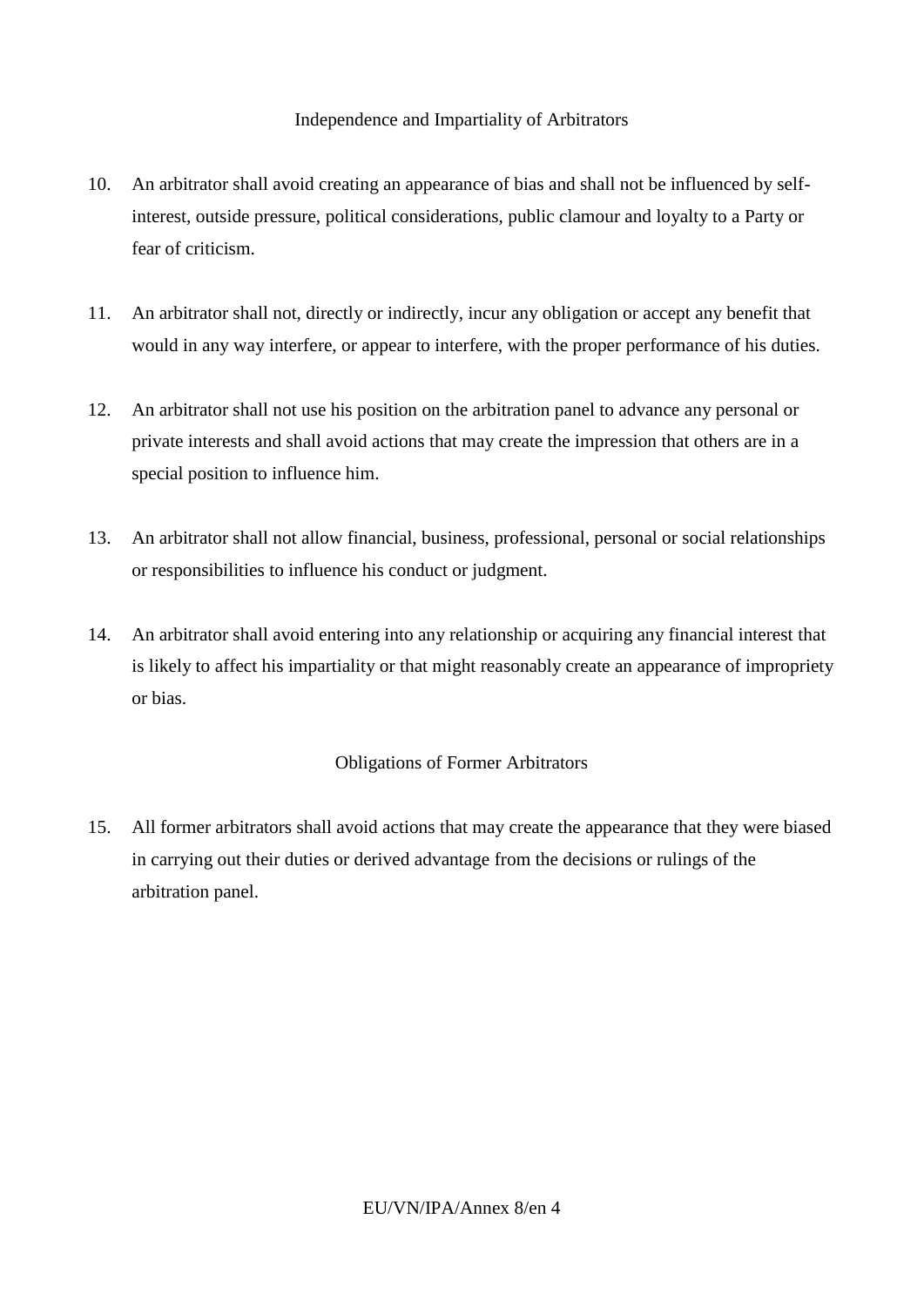# Confidentiality

- 16. No arbitrator or former arbitrator shall at any time disclose or use any non-public information concerning proceedings or acquired during proceedings except for the purposes of those proceedings and shall not, in any case, disclose or use any such information to gain personal advantage or advantage for others or to adversely affect the interest of others.
- 17. An arbitrator shall not disclose an arbitration panel ruling or parts thereof prior to its publication in accordance with Section A (Resolution of Disputes between Parties) of Chapter 3 (Dispute Settlement).
- 18. An arbitrator or a former arbitrator shall not disclose the deliberations of an arbitration panel, or any arbitrator's view at any time.

## Expenses

19. Each arbitrator shall keep a record and render a final account of the time devoted to the procedure and of his expenses, as well as the time and expenses of his assistant and staff.

## Mediators

\_\_\_\_\_\_\_\_\_\_\_\_\_\_\_\_

20. This Code of Conduct applies to mediators, *mutatis mutandis*.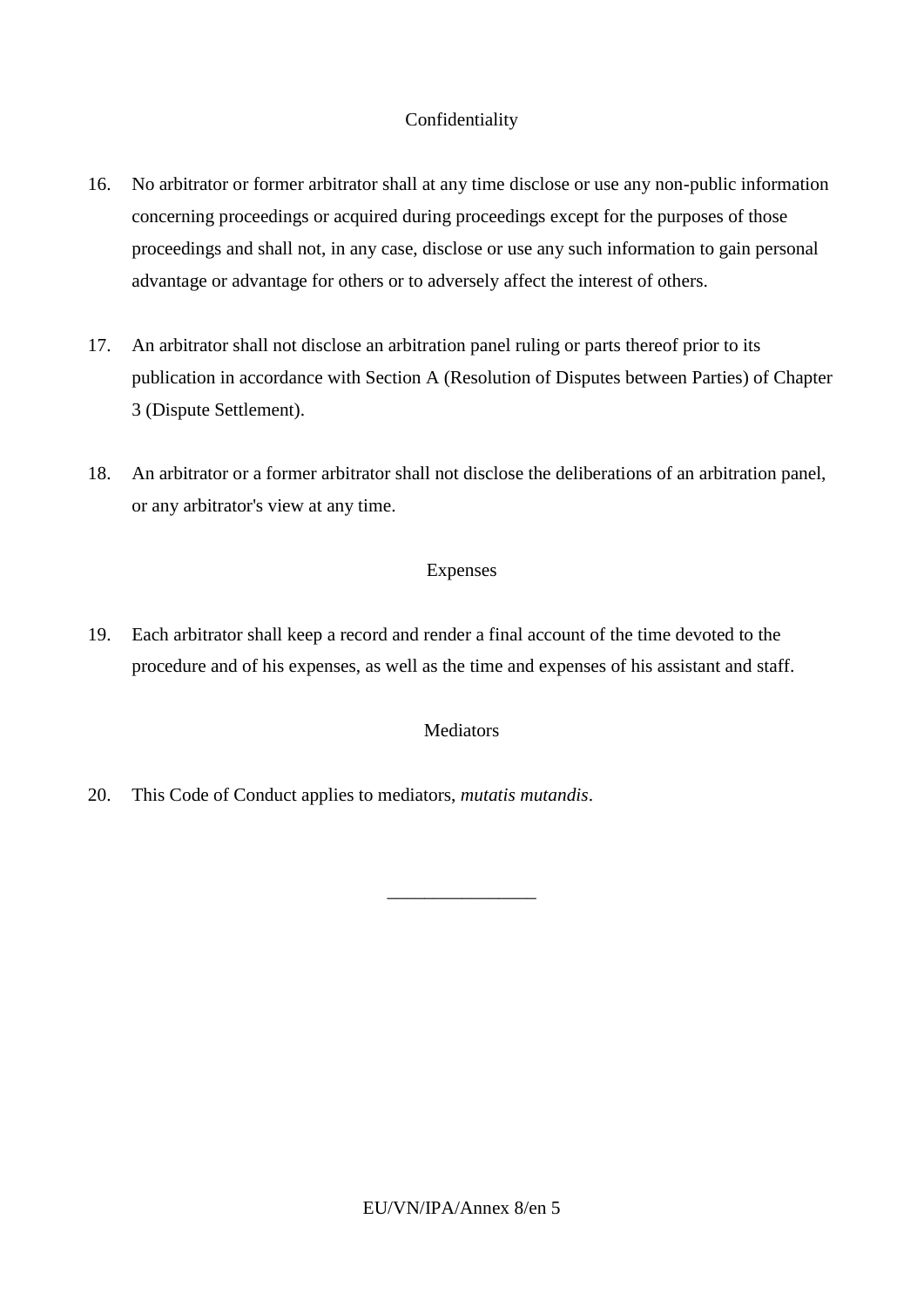## **ANNEX 9**

#### MEDIATION MECHANISM

## ARTICLE 1

#### Objective

The objective of this Annex is to facilitate the finding of mutually agreed solutions through a comprehensive and expeditious procedure with the assistance of a mediator, referred to in Article 3.4 (Mediation Mechanism).

# SECTION A

#### MEDIATION PROCEDURE

## ARTICLE 2

## Request for Information

1. Before the initiation of the mediation procedure, a Party may request, at any time and in writing, information regarding a measure adversely affecting investment between the Parties. The Party to which such request is made shall provide, within 20 days, a written response containing its comments on the information contained in the request.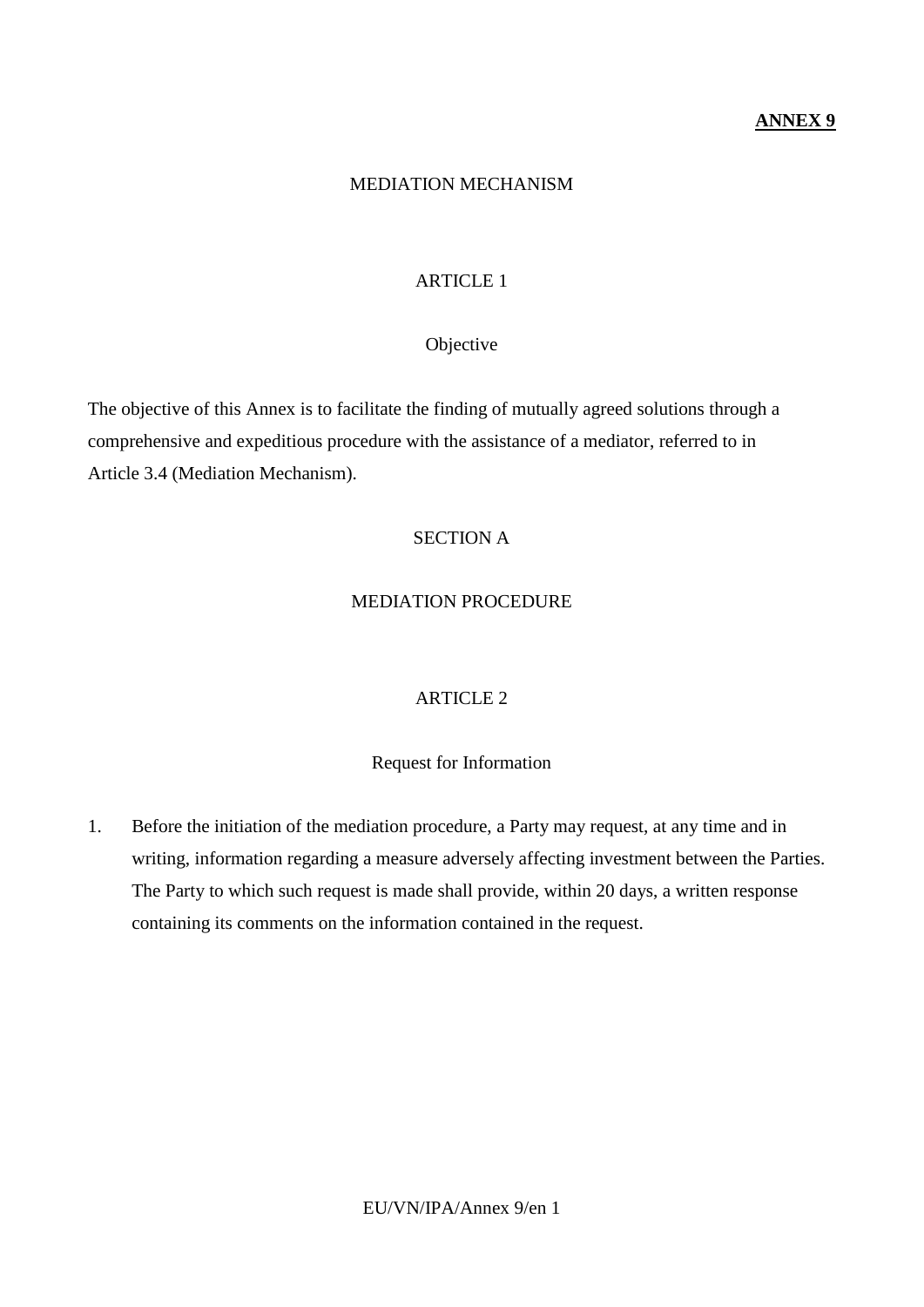2. Where the responding Party considers that a response within 20 days is not practicable, it shall inform the requesting Party of the reasons for not meeting that deadline, together with an estimate of the shortest period within which it will be able to provide its response.

# ARTICLE 3

# Initiation of the Mediation Procedure

- 1. A Party may at any time request that the Parties enter into a mediation procedure. Such request shall be addressed to the other Party in writing. The request shall be sufficiently detailed, clearly present the concerns of the requesting Party and shall:
	- (a) identify the specific measure at issue;
	- (b) provide a statement of the alleged adverse effects on investment between the Parties that the requesting Party considers the measure has or could have; and
	- (c) explain how the requesting Party considers that those effects are linked to the measure.
- 2. The mediation procedure may only be initiated by mutual agreement of the Parties. The Party to which a request pursuant to paragraph 1 is addressed shall give sympathetic consideration to the request and reply by accepting or rejecting it in writing within 10 days of the date of its receipt.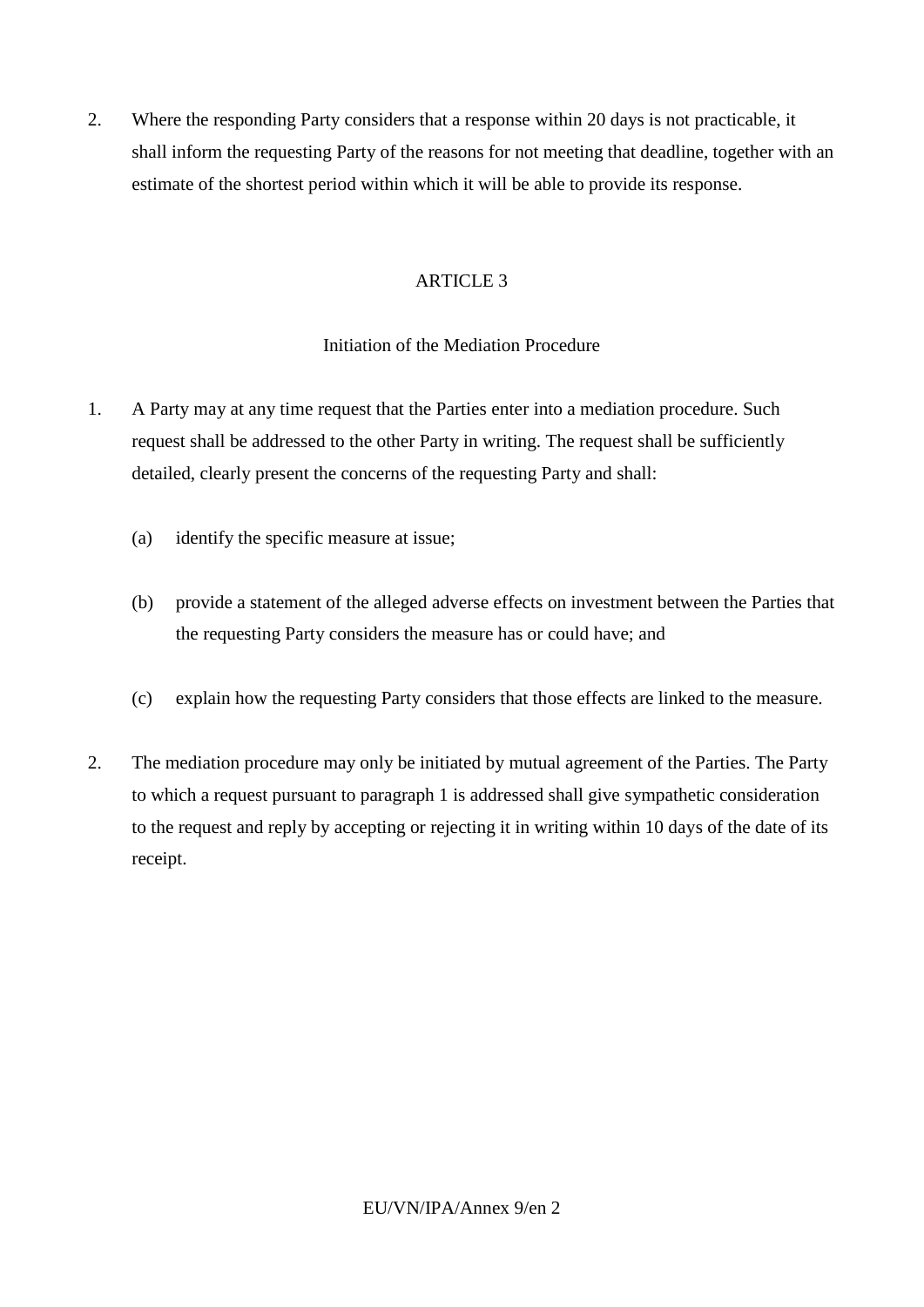# ARTICLE 4

## Selection of the Mediator

- 1. Upon launch of the mediation procedure, the Parties shall endeavour to agree on a mediator no later than 15 days after the date of receipt of the reply referred to in paragraph 2 of Article 3 (Initiation of the Mediation Procedure) of this Annex.
- 2. In the event that the Parties are unable to agree on a mediator within the time limit laid down in paragraph 1, either Party may request the chairperson of the Committee, or the chairperson's delegate, to select the mediator by lot from the list established under Article 3.23 (List of Arbitrators). Representatives of the Parties shall be invited, with due notice, to be present when lots are drawn. In any event, the lot shall be carried out with the Party or Parties that are present.
- 3. The chairperson of the Committee, or the chairperson's delegate, shall select the mediator within five working days of the reply referred to in paragraph 2 by either Party.
- 4. Should the list provided for in Article 3.23 (List of Arbitrators) not be established at the time a request is made pursuant to Article 3 (Initiation of the Mediation Procedure) of this Annex, the mediator shall be drawn by lot from the individuals who have been formally proposed by one or both of the Parties.
- 5. A mediator shall not be a citizen of either Party, unless the Parties agree otherwise.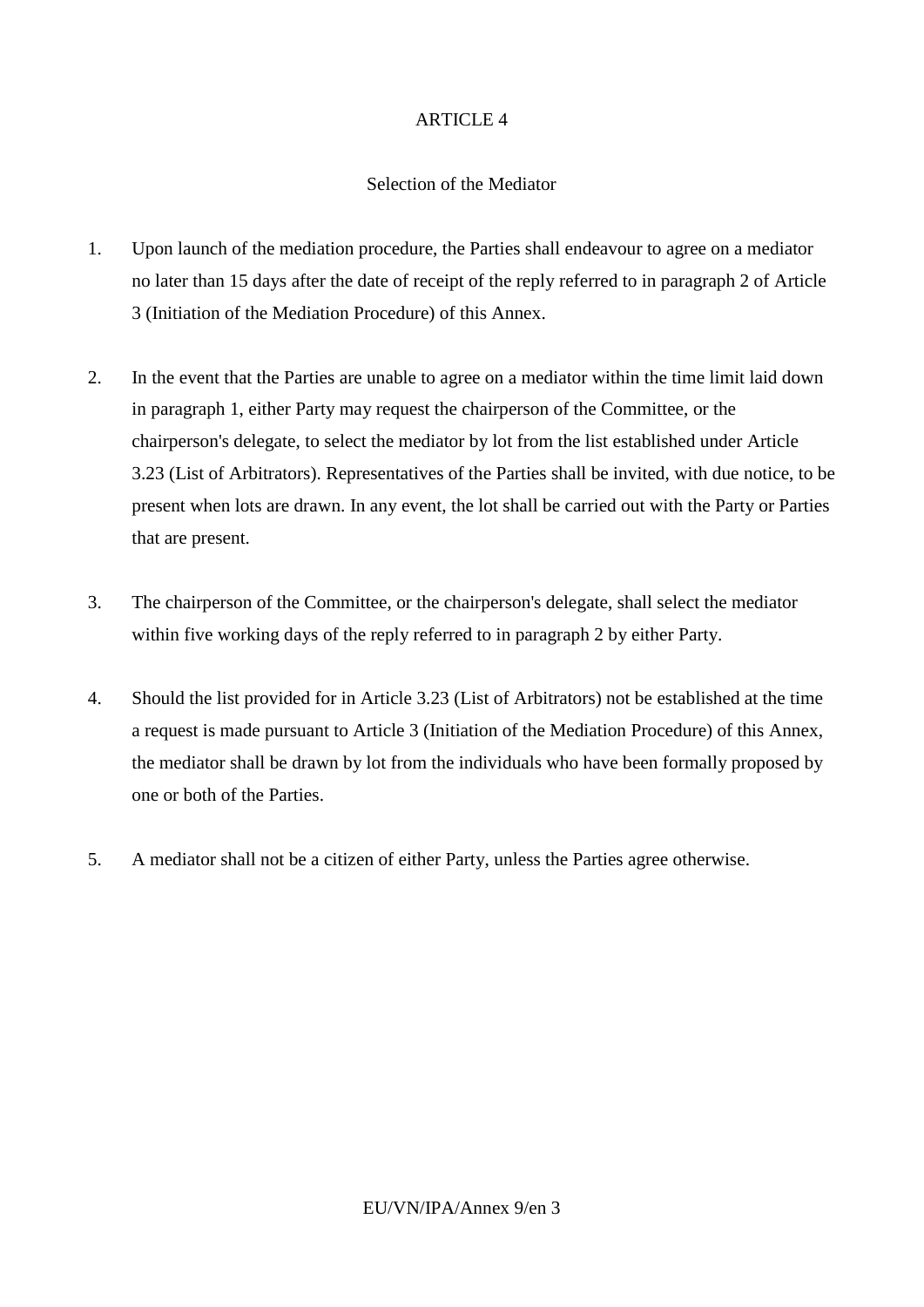6. The mediator shall assist, in an impartial and transparent manner, the Parties in bringing clarity to the measure and its possible trade effects, and in reaching a mutually agreed solution. Annex 8(Code of Conduct for Arbitrators and Mediators) applies to mediators *mutatis mutandis*. Rules 3 to 7 (Notifications) and 44 to 48 (Translation and Interpretation) of Annex 7 (Rules of Procedure) apply *mutatis mutandis*.

## ARTICLE 5

## Rules of the Mediation Procedure

- 1. Within 10 days of the date of appointment of the mediator, the Party having invoked the mediation procedure shall present, in writing, a detailed description of the problem to the mediator and to the other Party, in particular of the operation of the measure at issue and its trade effects. Within 20 days of the date of delivery of that description, the other Party may provide, in writing, its comments to the description of the problem. Either Party may include in its description or comments any information that it deems relevant.
- 2. The mediator may decide on the most appropriate way of bringing clarity to the measure concerned and its possible trade effects. In particular, the mediator may organise meetings between the Parties, consult the Parties jointly or individually, seek the assistance of, or consult with, relevant experts and stakeholders and provide any additional support requested by the Parties. Before seeking the assistance of, or consulting with, relevant experts and stakeholders, the mediator shall consult with the Parties.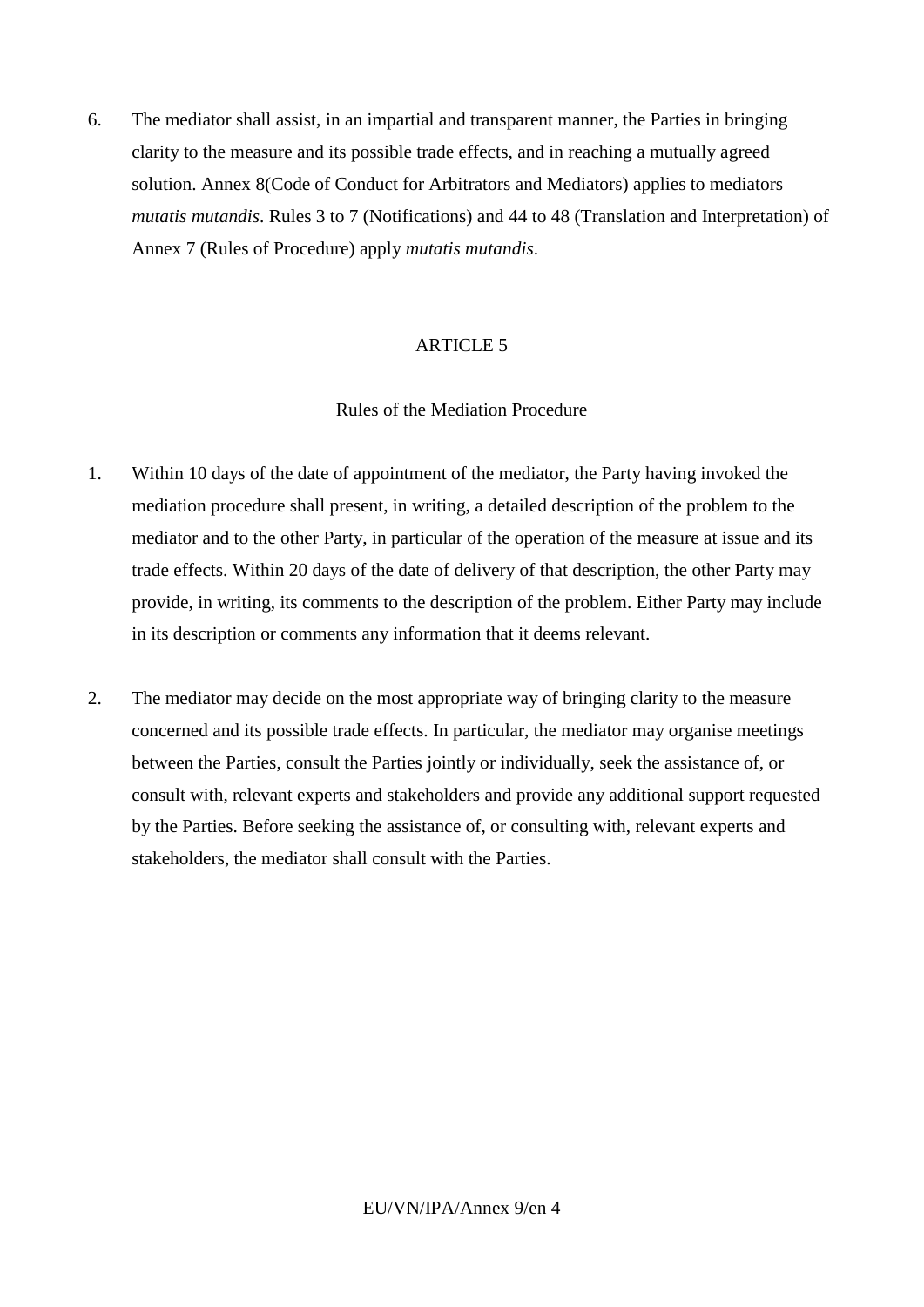- 3. The mediator may offer advice and propose a solution for the consideration of the Parties which may accept or reject the proposed solution or may agree on a different solution. The mediator shall not advise or give comments on the consistency of the measure at issue.
- 4. The mediation procedure shall take place in the territory of the Party to which the request was addressed or, by mutual agreement, in any other location or by any other means.
- 5. The Parties shall endeavour to reach a mutually agreed solution within 60 days of the appointment of the mediator. Pending a final agreement, the Parties may consider possible interim solutions, especially if the measure relates to perishable goods.
- 6. The solution may be adopted by means of a decision of the Committee. Either Party may make such solution subject to the completion of any necessary internal procedures. Mutually agreed solutions shall be made publicly available. The version disclosed to the public may not contain any information that a Party has designated as confidential.
- 7. Upon request of the Parties, the mediator shall issue to the Parties, in writing, a draft factual report, providing a brief summary of:
	- (a) the measure at issue in the mediation procedure;
	- (b) the procedures followed; and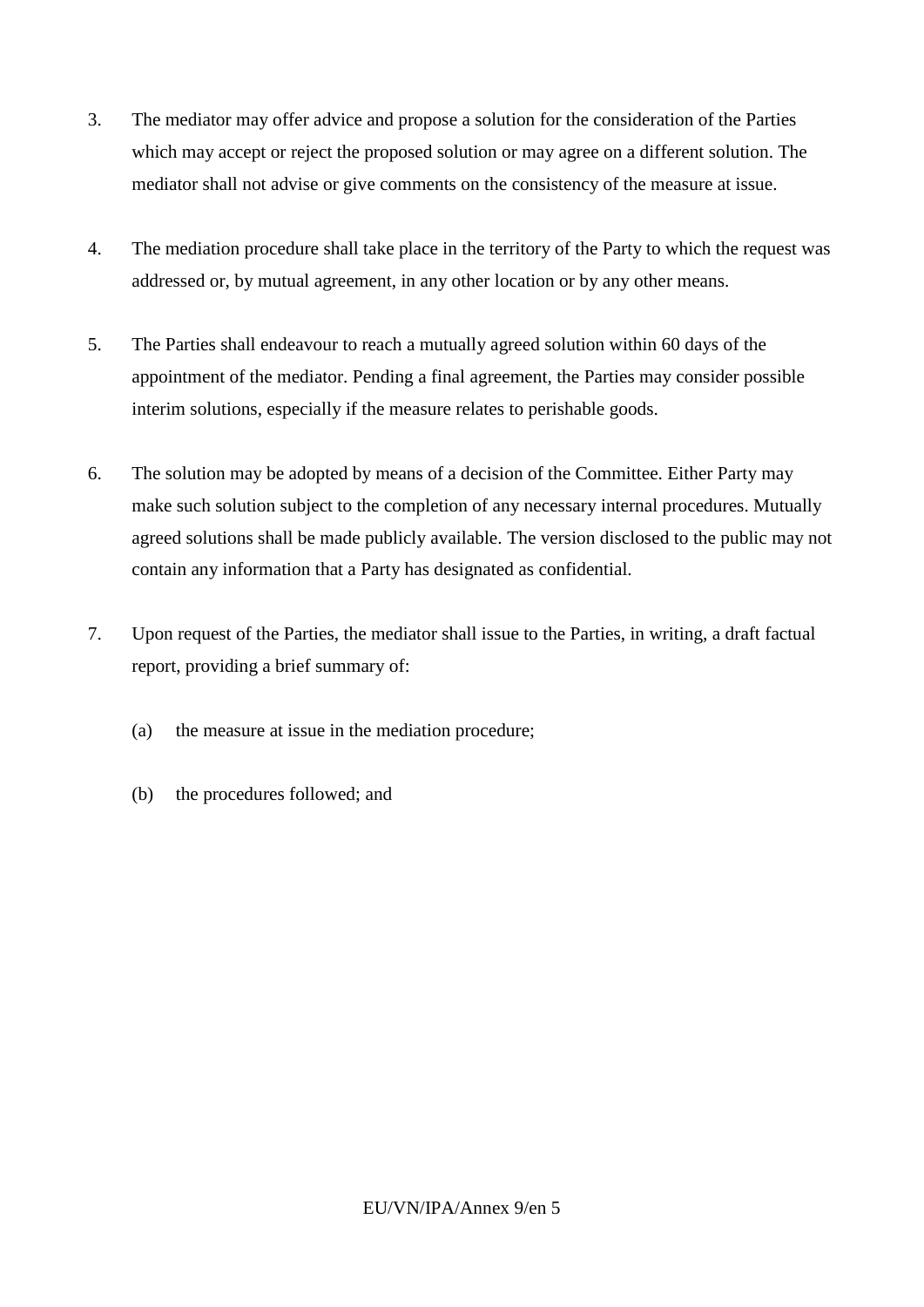(c) any mutually agreed solution reached as the final outcome of the mediation procedure, including possible interim solutions.

The mediator shall provide 15 days for the Parties to comment on the draft factual report. After considering the comments of the Parties submitted within that period, the mediator shall issue, in writing, a final factual report to the Parties within 15 days. The factual report shall not include any interpretation of this Agreement.

- 8. The mediation procedure shall be terminated by:
	- (a) the adoption of a mutually agreed solution by the Parties, on the date of its adoption;
	- (b) mutual agreement of the Parties at any stage of the mediation procedure, on the date of that agreement;
	- (c) a written declaration of the mediator, after consultation with the Parties, that further efforts at mediation would be to no avail, on the date of that declaration; or
	- (d) a written declaration of a Party after exploring mutually agreed solutions under the mediation procedure and after having considered any advice and proposed solutions by the mediator, on the date of that declaration.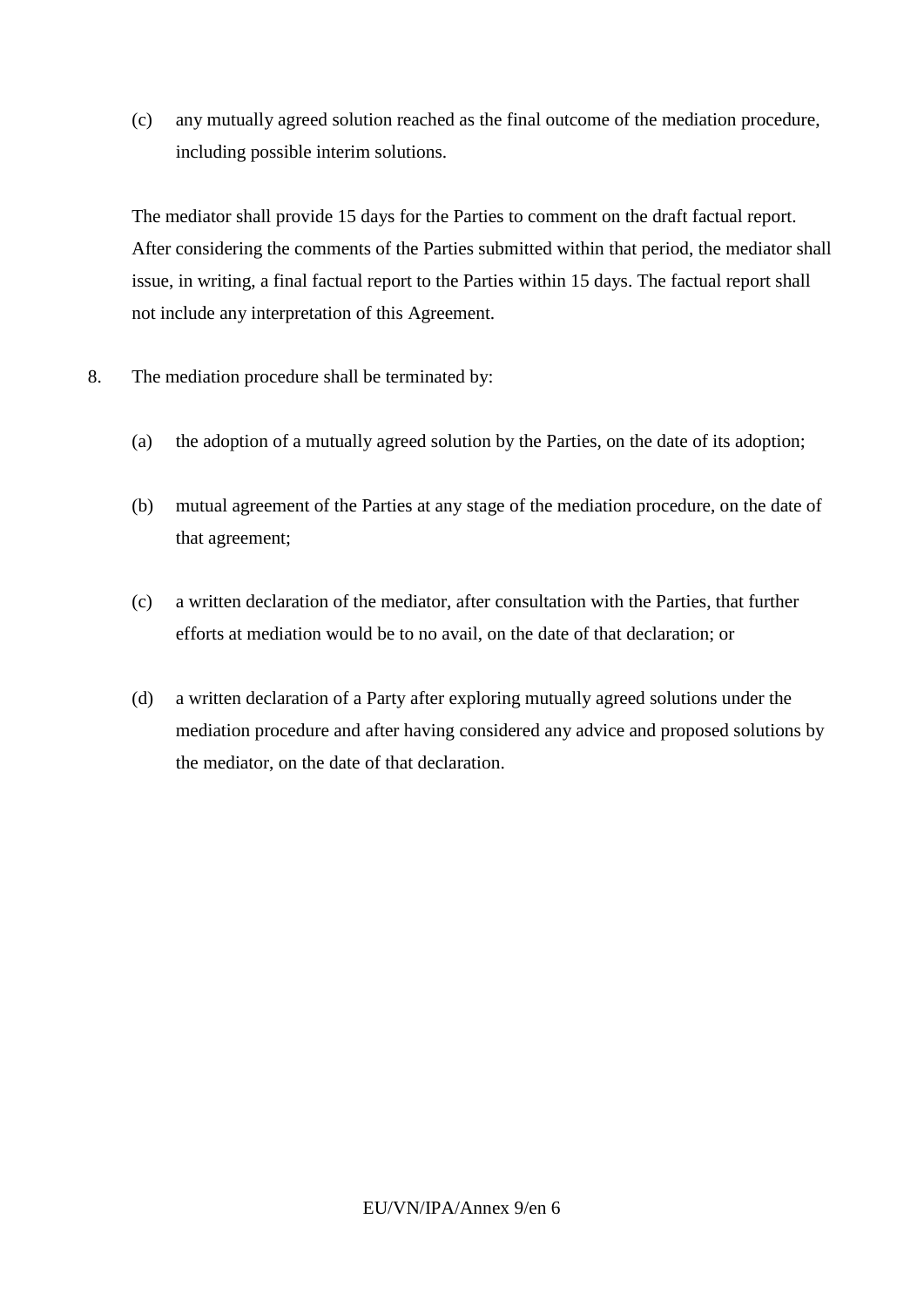# SECTION B

# IMPLEMENTATION

# ARTICLE 6

# Implementation of a Mutually Agreed Solution

- 1. Where the Parties have agreed to a solution, each Party shall take the measures necessary to implement the mutually agreed solution within the agreed timeframe.
- 2. The implementing Party shall inform the other Party in writing of any steps or measures taken to implement the mutually agreed solution.

# SECTION C

## GENERAL PROVISIONS

# ARTICLE 7

# Confidentiality and Relationship to Dispute Settlement

1. Unless the Parties agree otherwise, and without prejudice to paragraph 6 of Article 5 (Rules of the Mediation Procedure) of this Annex, all steps of the mediation procedure, including any advice or proposed solution, are confidential. However, either Party may disclose to the public the fact that mediation is taking place.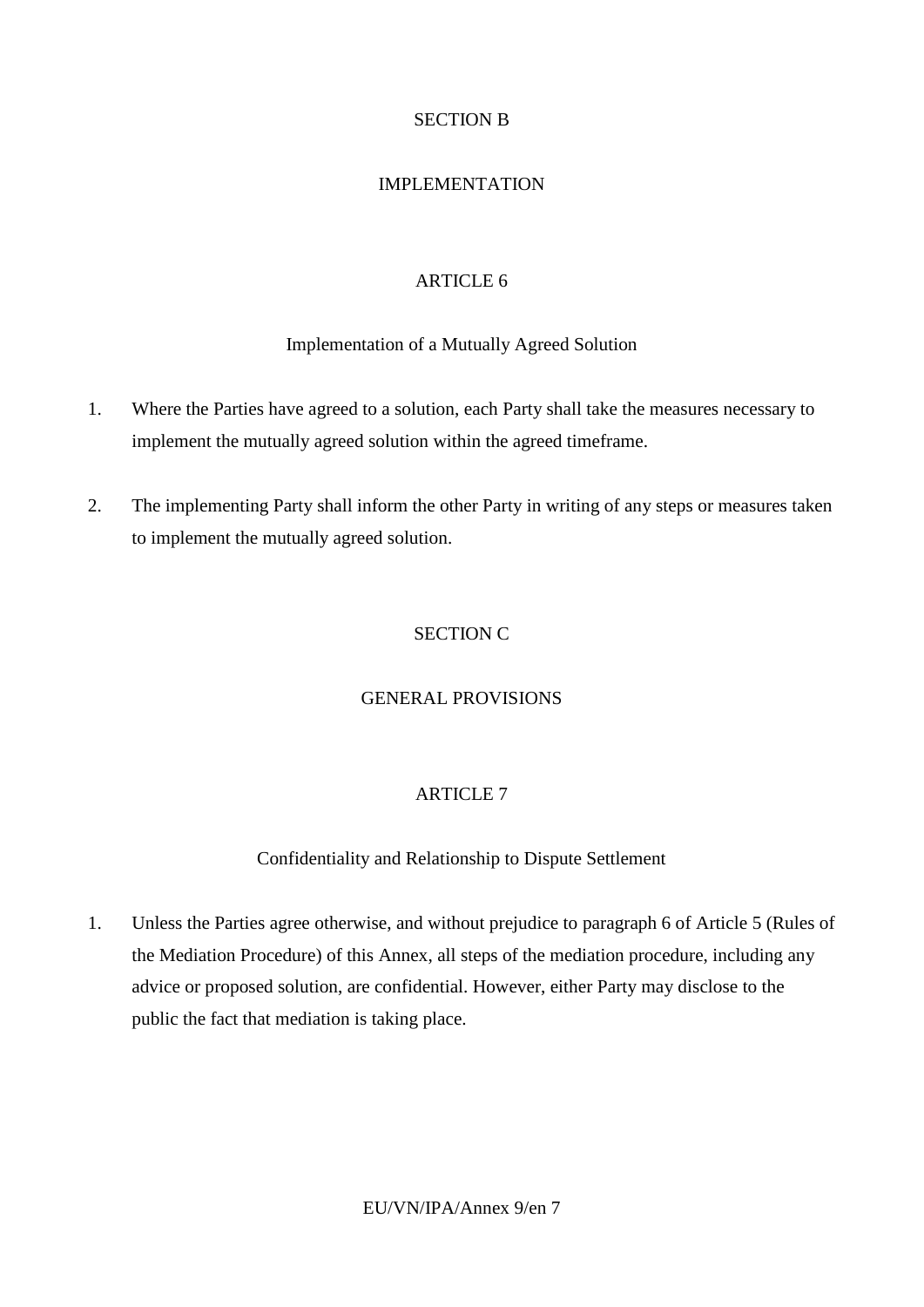- 2. The mediation procedure is without prejudice to the Parties' rights and obligations under Chapter 3 (Dispute Settlement) or any other agreement.
- 3. Consultations under Chapter 3 (Dispute Settlement) are not required before initiating the mediation procedure. However, a Party should avail itself of the other relevant cooperation or consultation provisions in this Agreement before initiating the mediation procedure.
- 4. A Party shall not rely on or introduce as evidence in other dispute settlement procedures under this Agreement or any other agreement, nor shall a panel take into consideration:
	- (a) positions taken by the other Party in the course of the mediation procedure or information gathered under paragraph 2 of Article 5 (Rules of the Mediation Procedure) of this Annex;
	- (b) the fact that the other Party has indicated its willingness to accept a solution to the measure subject to mediation; or
	- (c) advice given or proposals made by the mediator.
- 5. A mediator may not serve as an arbitrator or panellist in dispute settlement proceedings under this Agreement or under the WTO Agreement involving the same matter for which he has been a mediator.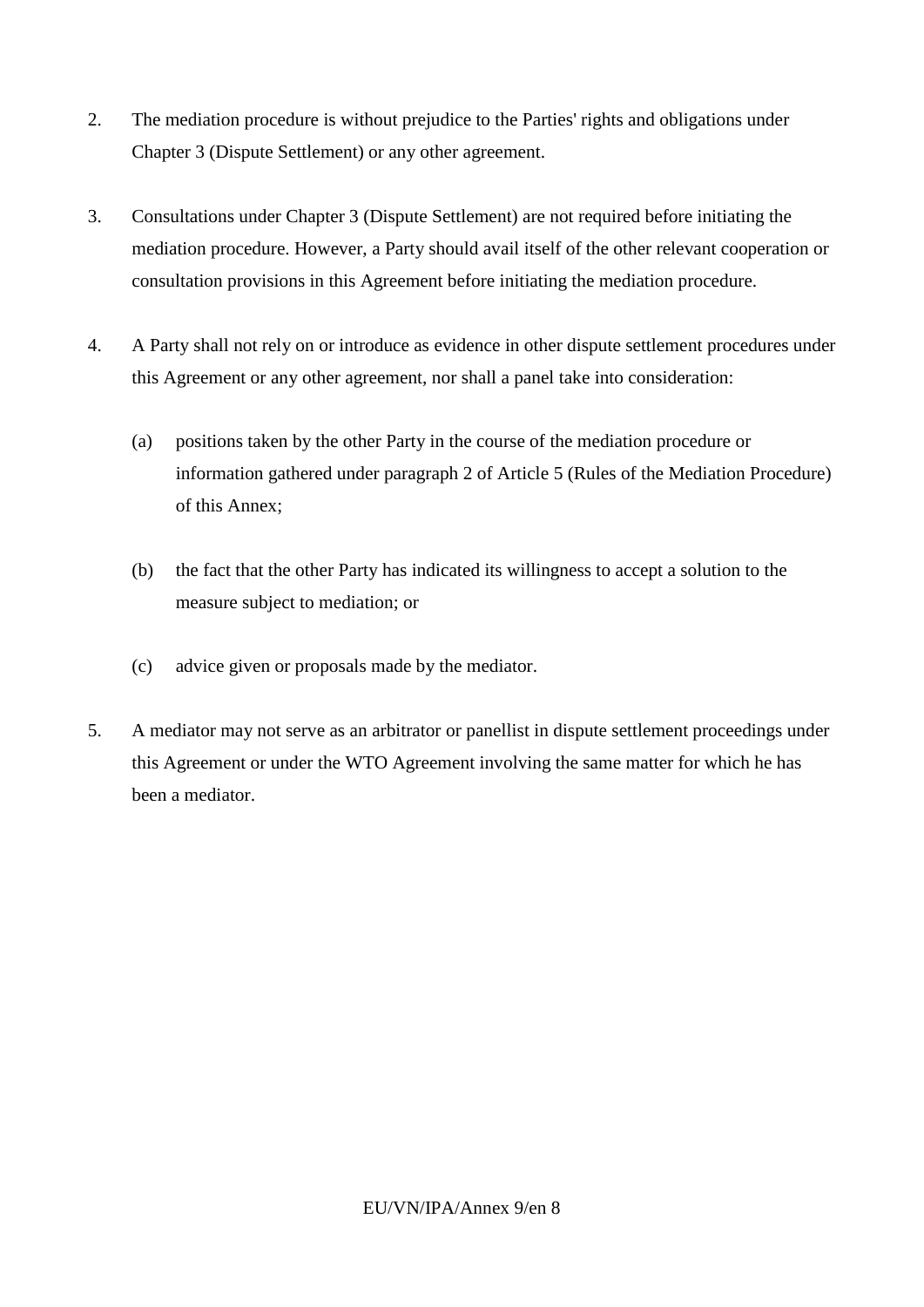# ARTICLE 8

# Time Limits

Any time limit referred to in this Annex may be modified by mutual agreement between the Parties.

# ARTICLE 9

#### **Costs**

- 1. Each Party shall bear its own expenses derived from the participation in the mediation procedure.
- 2. The Parties shall share jointly and equally the expenses derived from organisational matters, including the remuneration and expenses of a mediator. The remuneration of a mediator shall be the same as that provided for the chairperson of an arbitration panel in accordance with Rule 12 of Annex 7 (Rules of Procedure).

\_\_\_\_\_\_\_\_\_\_\_\_\_\_\_\_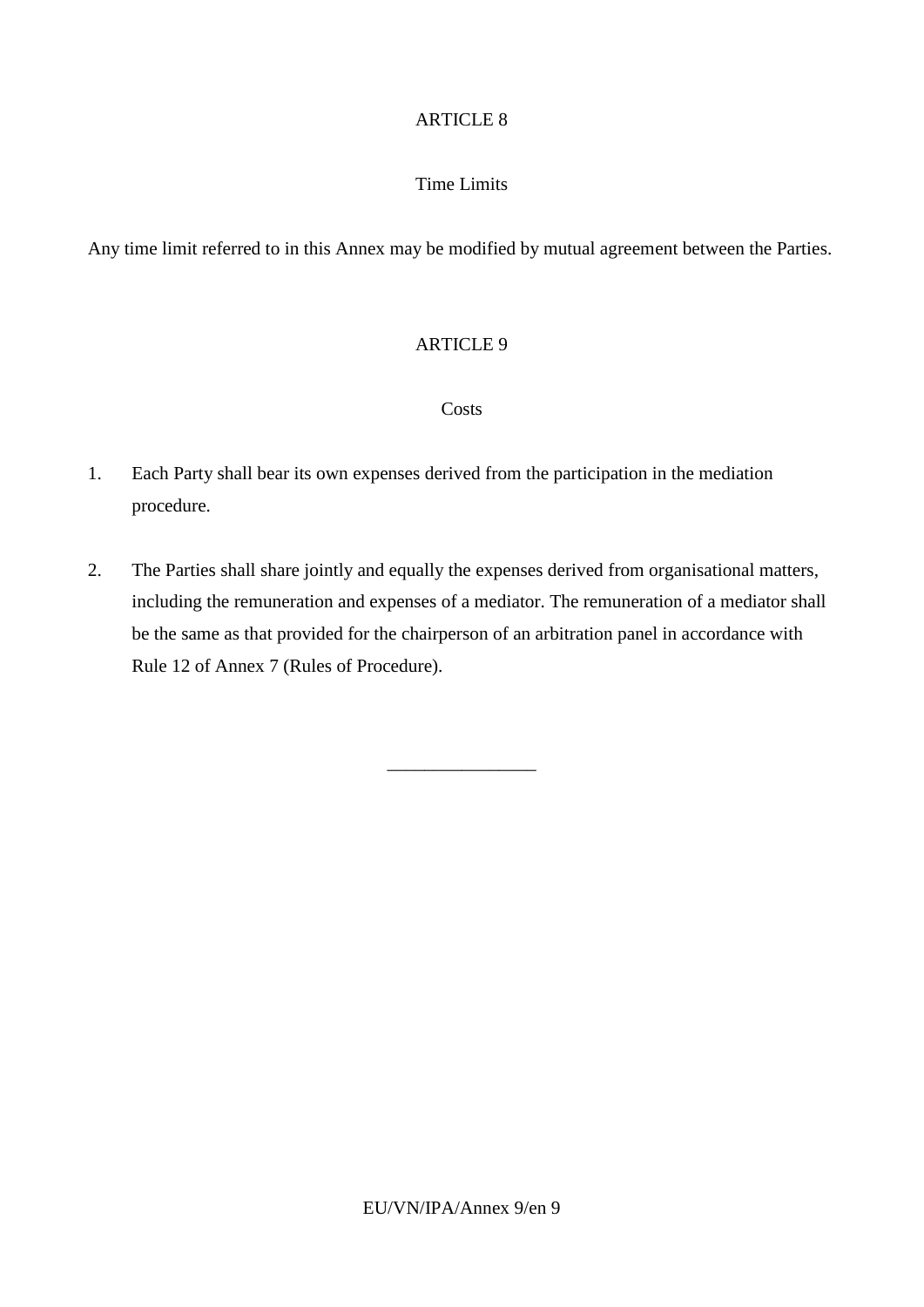# MEDIATION MECHANISM FOR THE RESOLUTION OF DISPUTES BETWEEN INVESTORS AND PARTIES

# ARTICLE 1

# Objective

The objective of the mediation mechanism is to facilitate the finding of a mutually agreed solution through a comprehensive and expeditious procedure with the assistance of a mediator referred to in Article 3.31 (Mediation).

# SECTION A

# PROCEDURE UNDER THE MEDIATION MECHANISM

# ARTICLE 2

# Initiation of the Procedure

1. Either disputing party may request, at any time, the commencement of a mediation procedure. Such request shall be addressed to the other party in writing.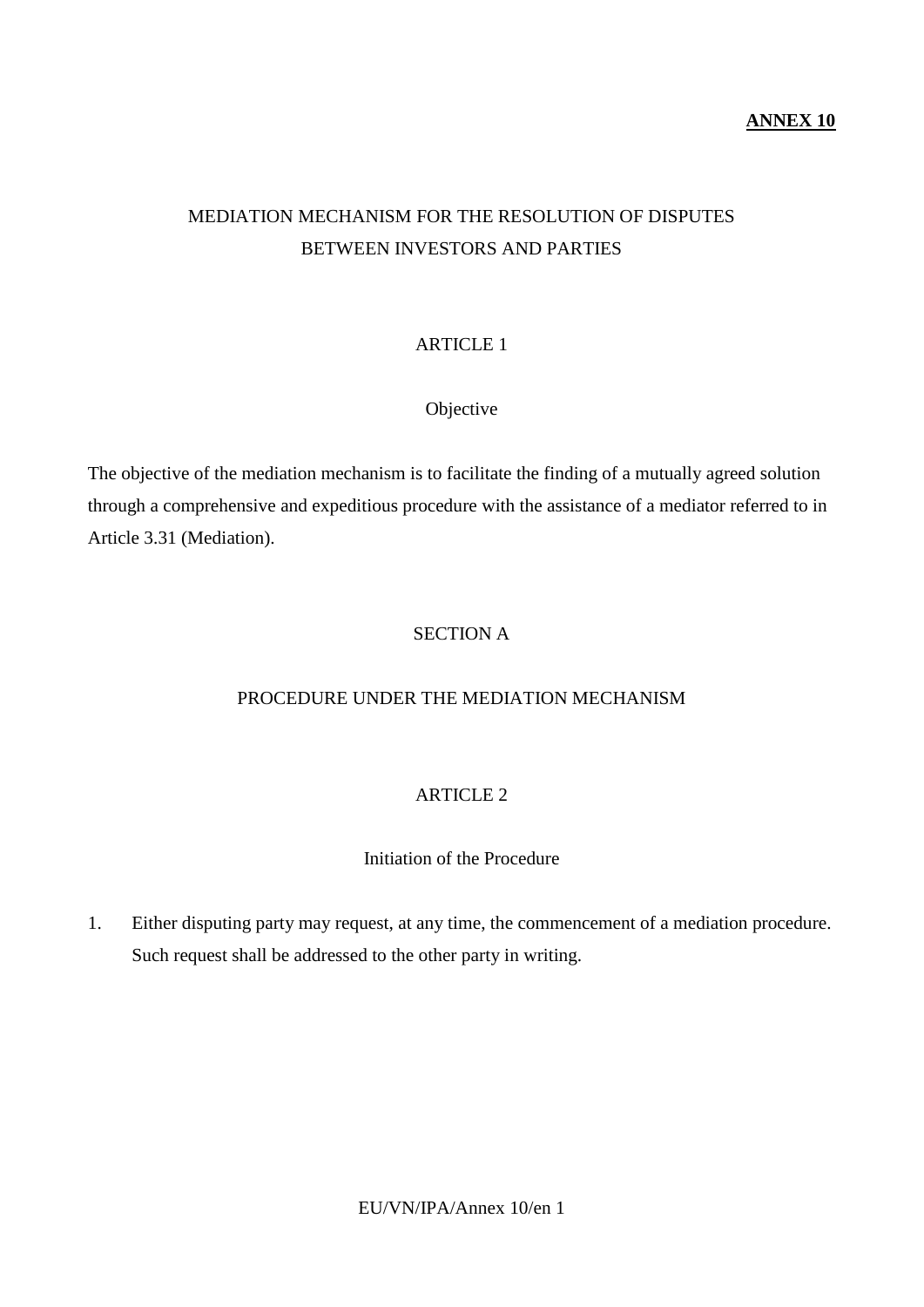- 2. Where the request concerns an alleged breach of this Agreement by the authorities of the Union or by the authorities of a Member State of the Union it shall be addressed to the respondent as determined pursuant to Article 3.32 (Notice of Intent to Submit a Claim). If no respondent has been determined, it shall be addressed to the Union. Where the request is accepted, it shall specify whether the Union or the Member State of the Union concerned is a party to the mediation**<sup>1</sup>** .
- 3. The disputing party to which the request is addressed shall give sympathetic consideration to the request and accept or reject it in writing within 45 days or, where such request is submitted after a request for consultation has been submitted pursuant to Article 3.30 (Consultations), within 30 working days of its receipt.
- 4. The request shall contain:
	- (a) a summary of the differences or disputes, including, where appropriate, an identification of relevant legal instruments sufficient to identify the matter giving rise to the request;
	- (b) the names and contact details of the requesting party and its representatives; and

 **1** For greater certainty, where the request concerns treatment by the Union, the party to the mediation shall be the Union and any Member State of the Union concerned shall be fully associated in the mediation. Where the request concern exclusively treatment by a Member State of the Union, the party to the mediation shall be the Member State of the Union concerned, unless it requests the Union to be party.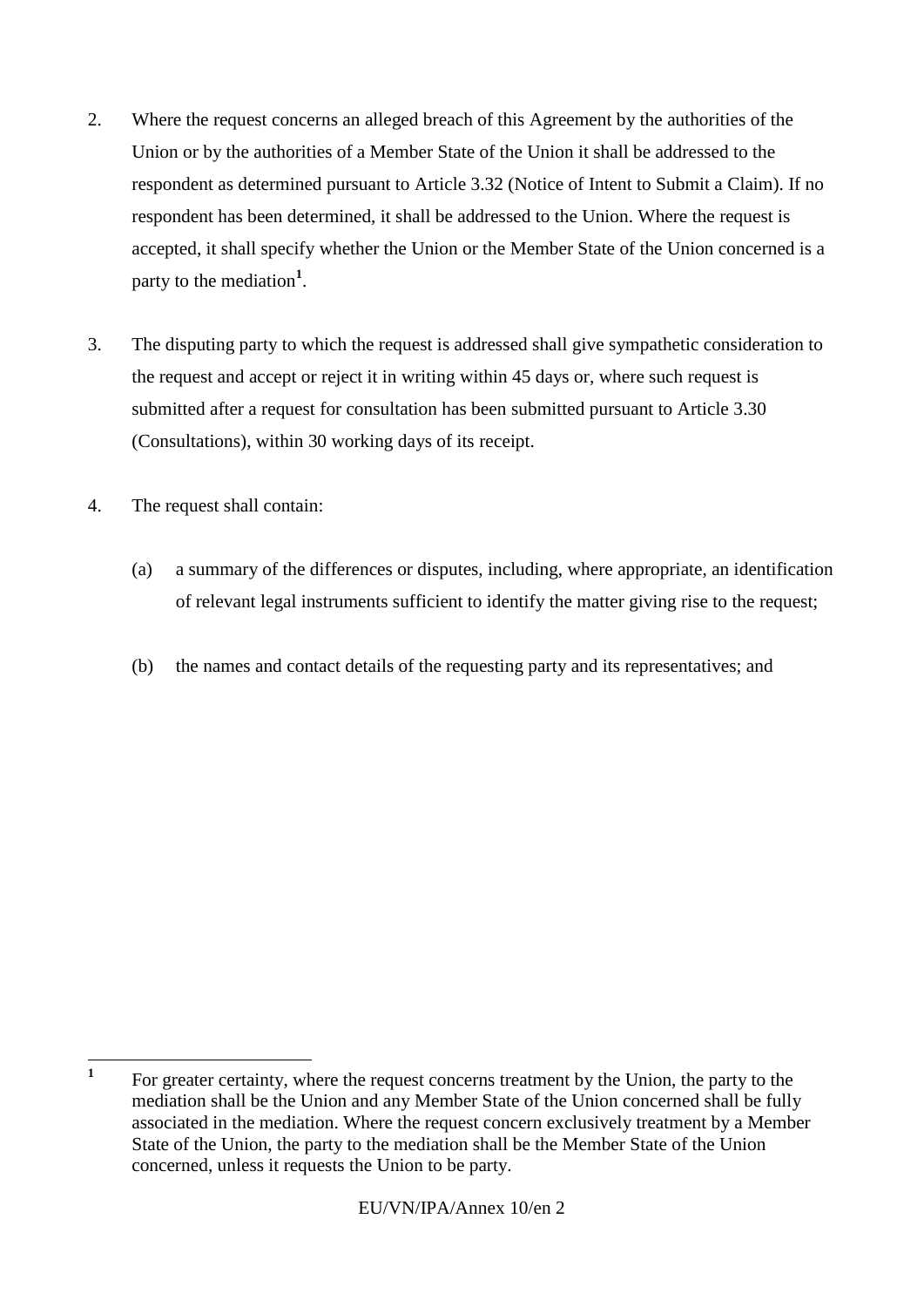(c) either a reference to the agreement to mediate or an invitation to the other disputing party or parties to mediate under this mediation mechanism.

# ARTICLE 3

## Selection of the Mediator

- 1. If both disputing parties agree to a mediation procedure, the disputing parties shall endeavour to agree on the choice of a mediator within 15 working days from the receipt of the reply to the request.
- 2. If the disputing parties cannot agree on the choice of the mediator within the established time frame, either disputing party may request the President of the Tribunal to draw by lot and appoint a mediator from among the Members of the Tribunal who are neither nationals of a Member State of the Union, nor of Viet Nam.
- 3. The President of the Tribunal shall appoint the mediator within five working days of the request referred to in paragraph 2.
- 4. The mediator shall assist, in an impartial and transparent manner, the disputing parties in reaching a mutually agreed solution.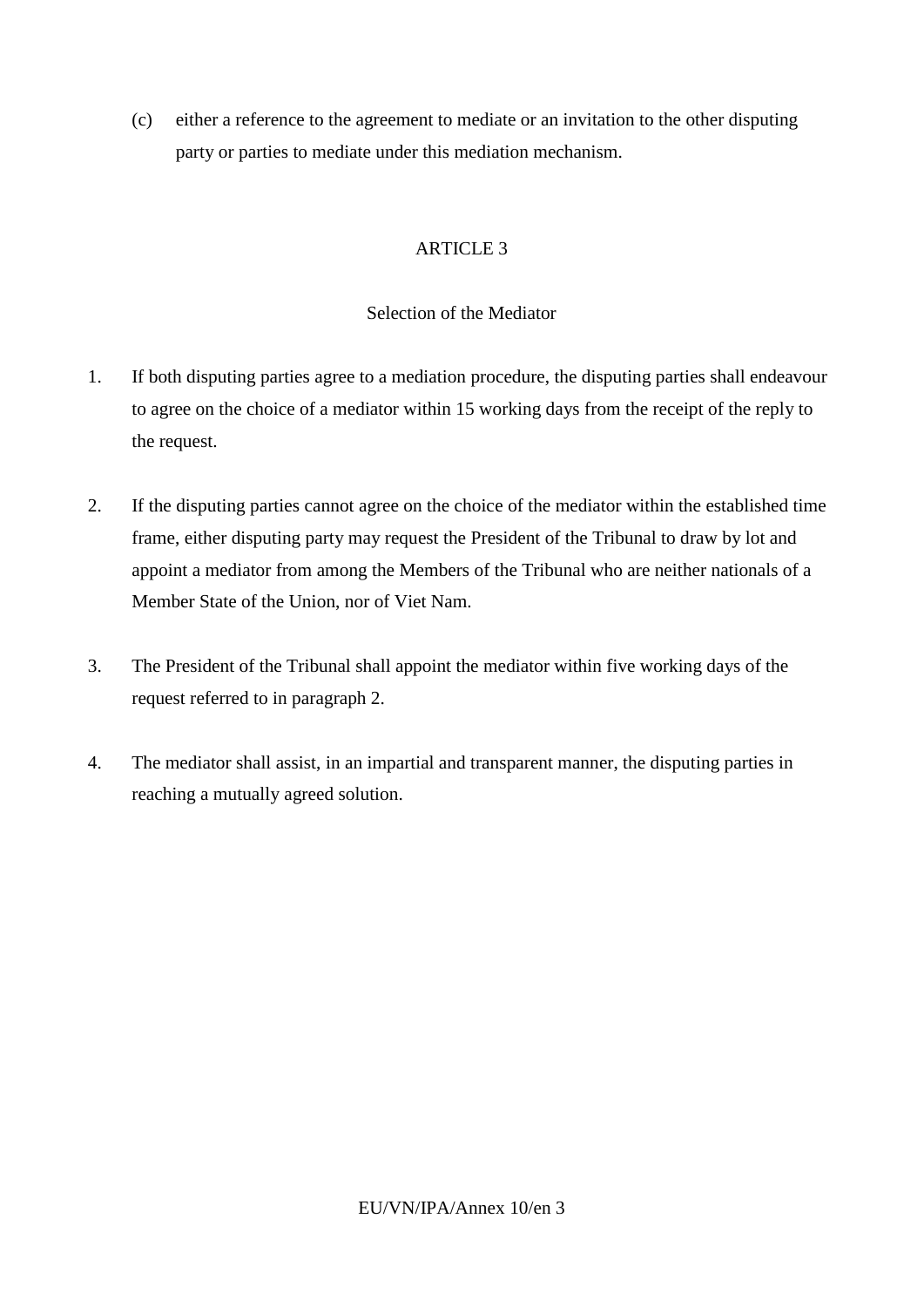#### Rules of the Mediation Procedure

- 1. As soon as practicable following the mediator's designation, the mediator shall discuss with the disputing parties, whether in person, by telephone or by any other means of communication:
	- (a) the conduct of the mediation, in particular any outstanding procedural issues such as the languages and location of the mediation sessions;
	- (b) a provisional timetable for the conduct of the mediation;
	- (c) any legal disclosure obligation that may be relevant to the conduct of the mediation;
	- (d) whether the disputing parties wish to agree in writing not to commence or not to continue any other dispute settlement proceedings relating to the differences or disputes that are subject of the mediation while mediation is pending;
	- (e) whether special arrangements for the approval of a settlement agreement need to be made; and
	- (f) the financial arrangements, such as the calculation and payment of the mediator's fees and expenses in accordance with Article 8 (Costs) of this Annex.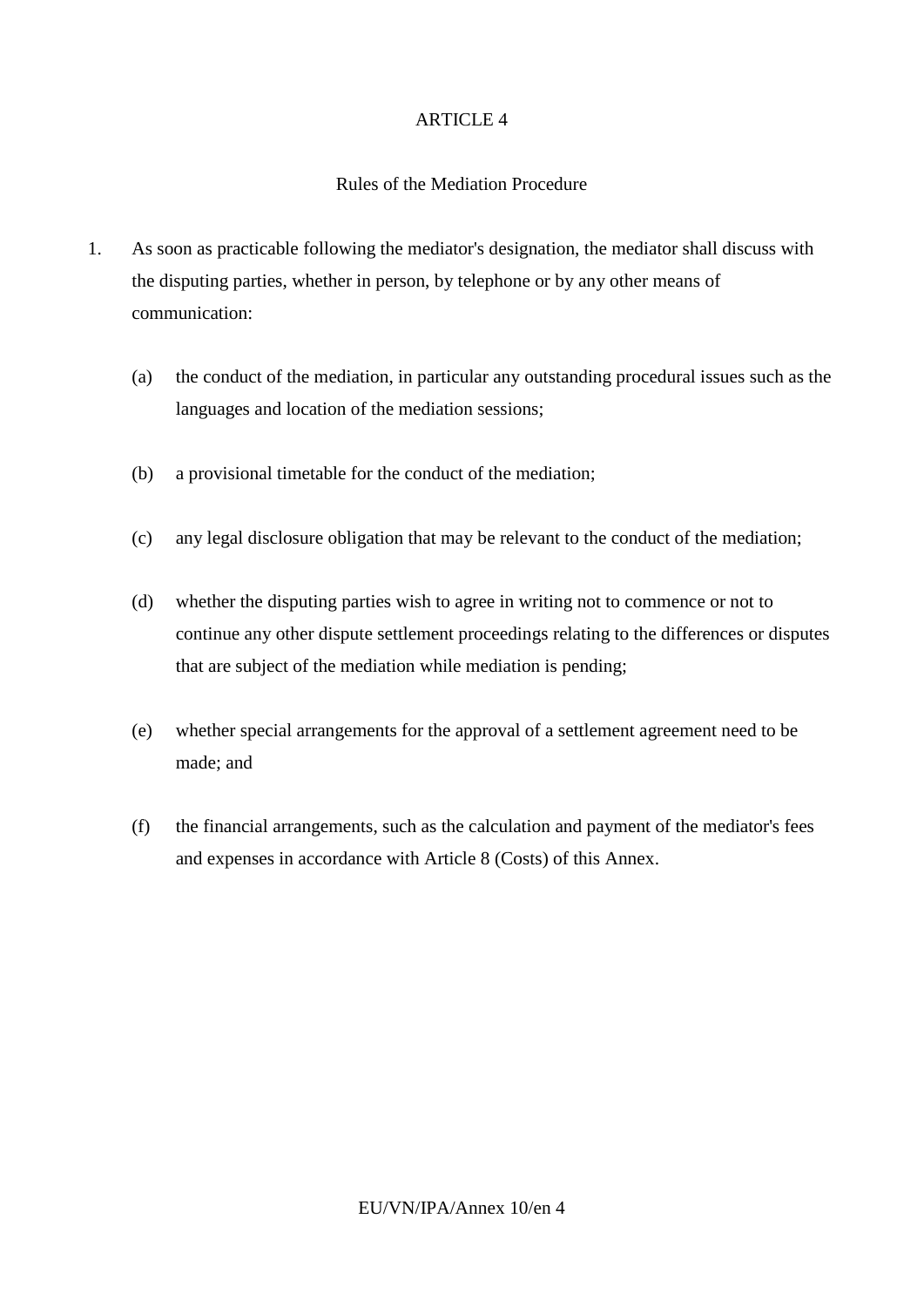- 2. The mediator may decide on the most appropriate way of bringing clarity to the measure at issue. In particular, the mediator may organise meetings between the disputing parties, consult the disputing parties jointly or individually, seek the assistance of, or consult with, relevant experts and stakeholders and provide any additional support requested by the disputing parties. However, before seeking the assistance of or consulting with relevant experts and stakeholders, the mediator shall consult with the disputing parties.
- 3. The mediator may offer advice to, and propose a solution for the consideration of, the disputing parties which may accept or reject the proposed solution or may agree on a different solution. However, the mediator shall not advise or give comments on the consistency of the measure at issue with this Agreement.
- 4. The procedure shall take place in the territory of the Party concerned or, by mutual agreement, in any other location or by any other means.
- 5. Subject to subparagraph 1(b), the disputing parties shall endeavour to reach a mutually agreed solution within 60 days from the appointment of the mediator. Pending a final agreement, the disputing parties may consider possible interim solutions.
- 6. Either the Union, a Member State of the Union or Viet Nam, when acting as a party to a mediation procedure, may make publicly available mutually agreed solutions, subject to the redaction of any information designated as confidential or protected.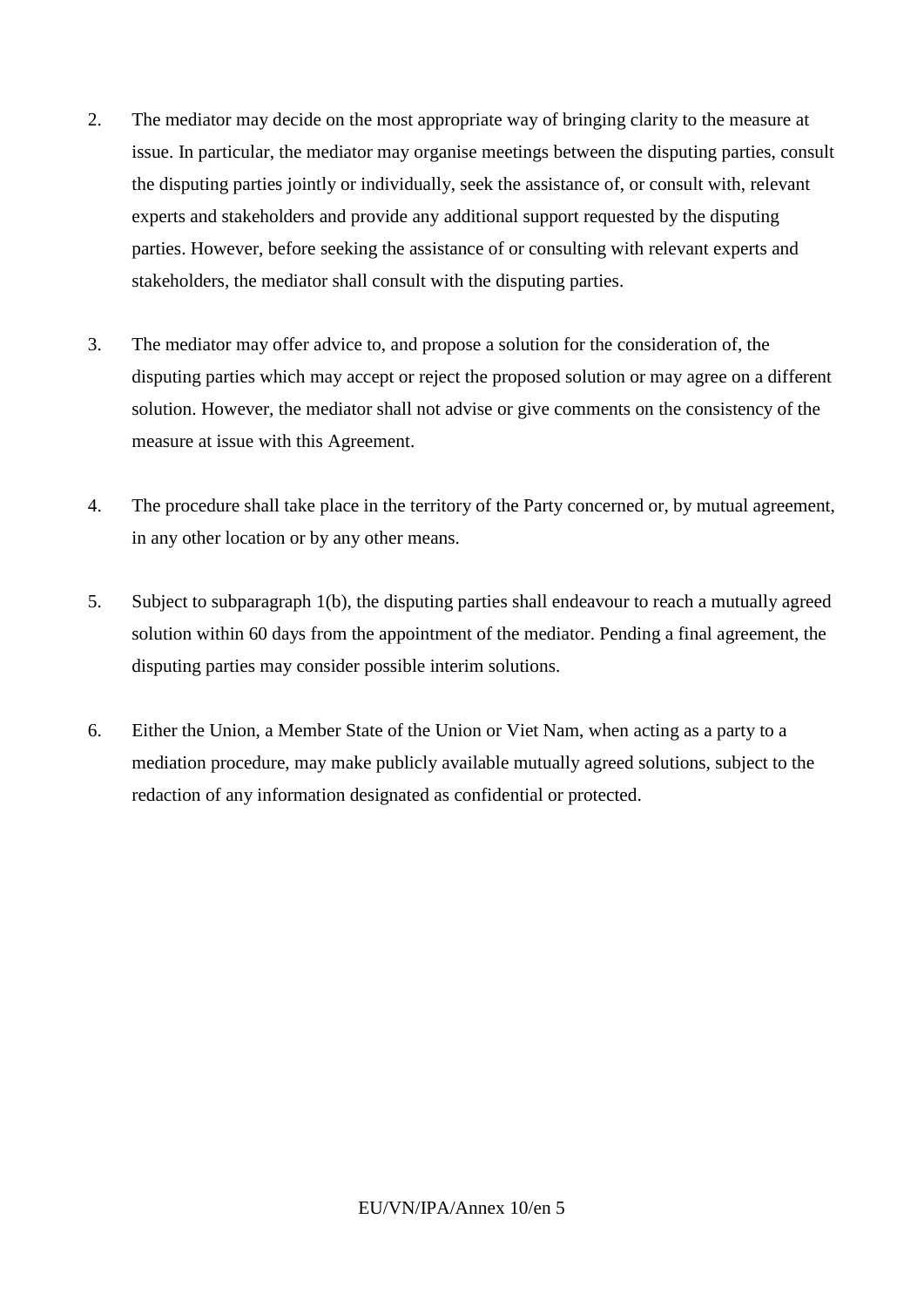- 7. The procedure shall be terminated by:
	- (a) the adoption of a mutually agreed solution by the disputing parties, on the date of adoption;
	- (b) a written declaration of the mediator, after consultation with the disputing parties, that further efforts at mediation would be to no avail; or
	- (c) written notice of a disputing party.

# SECTION B

### IMPLEMENTATION

### ARTICLE 5

### Implementation of a Mutually Agreed Solution

- 1. Where a solution has been agreed, each disputing party shall endeavour to take the measures necessary to implement the mutually agreed solution within the agreed timeframe.
- 2. The implementing disputing party shall inform the other disputing party in writing of any steps or measures taken to implement the mutually agreed solution.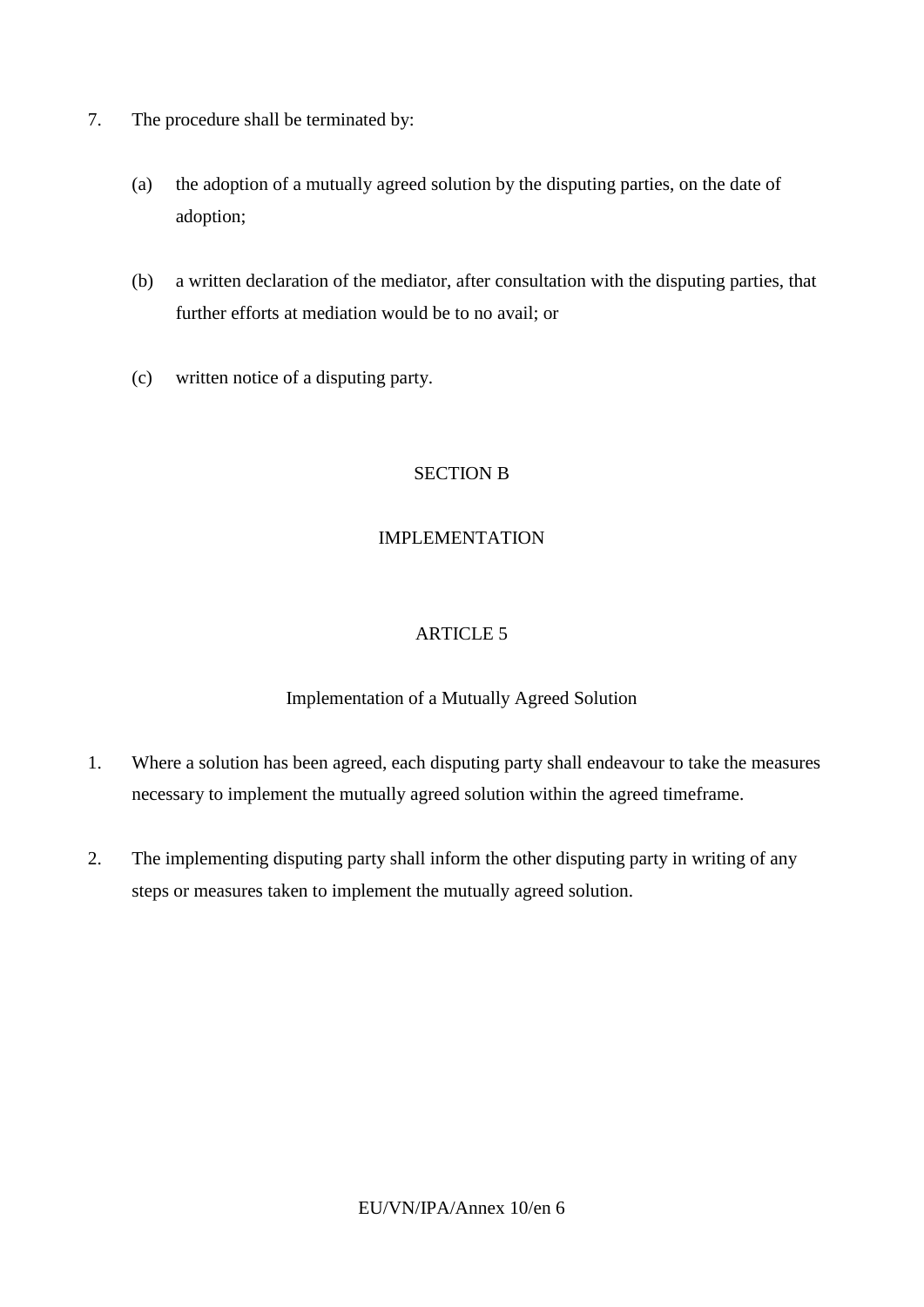- 3. On request of the disputing parties, the mediator shall issue to the disputing parties, in writing, a draft factual report, providing a brief summary of:
	- (a) the measure at issue in these procedures;
	- (b) the procedures followed; and
	- (c) any mutually agreed solution reached as the final outcome of these procedures, including possible interim solutions.
- 4. The mediator shall provide the disputing parties with 15 working days to comment on the draft factual report. After considering the comments of the disputing parties submitted within that period, the mediator shall submit, in writing, a final factual report to the disputing parties within 15 working days. The factual report shall not include any interpretation of this Agreement.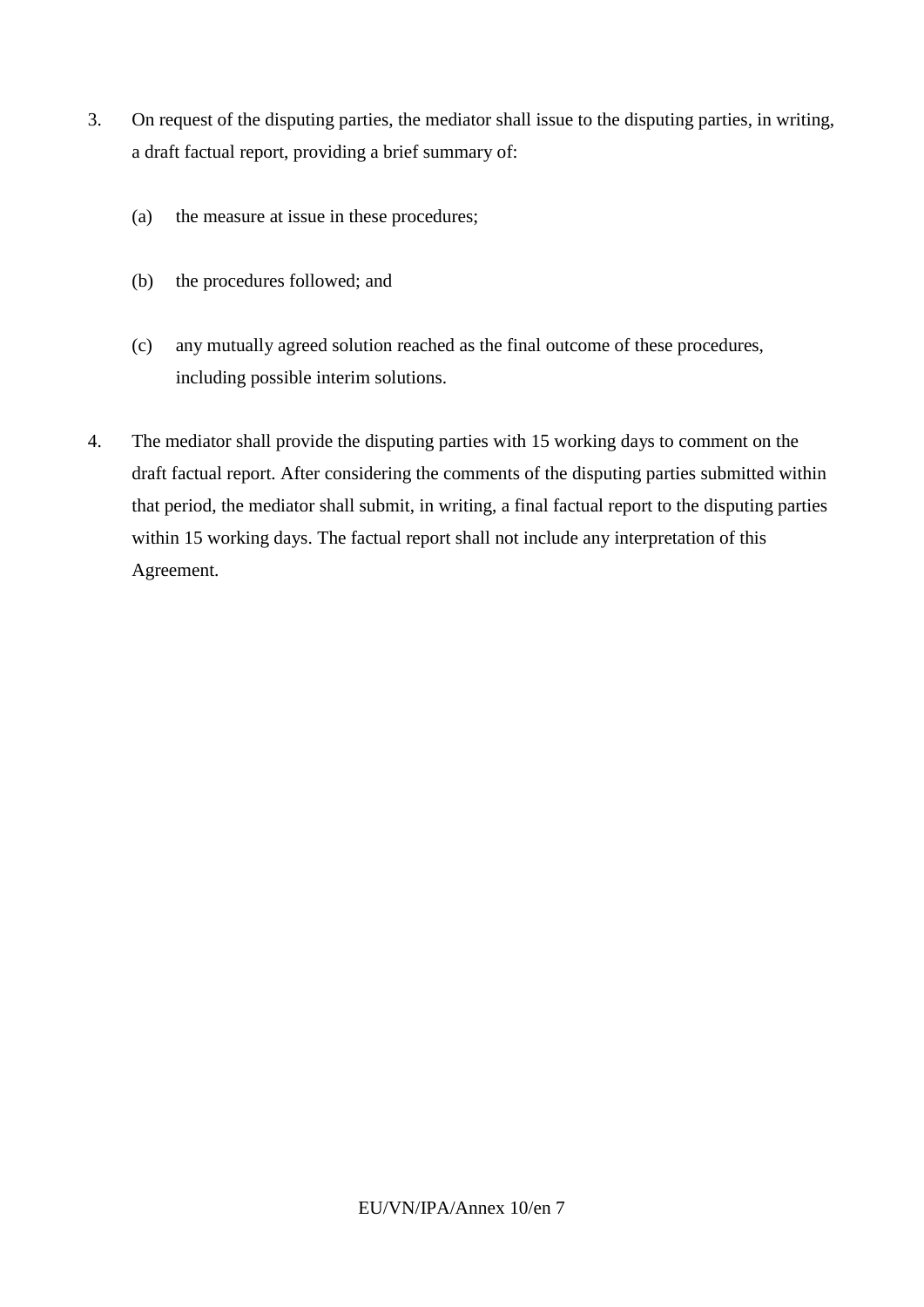# SECTION C

#### GENERAL PROVISIONS

#### ARTICLE 6

#### Relationship to Dispute Settlement

- 1. The procedure under this mediation mechanism is not intended to serve as a basis for dispute settlement procedures under this Agreement or any other agreement. A disputing party shall not rely on or introduce as evidence in such dispute settlement procedures, nor shall any adjudicate body take into consideration:
	- (a) positions taken by a disputing party in the course of the mediation procedure;
	- (b) the fact that a disputing party has indicated its willingness to accept a solution to the measure subject to mediation; or
	- (c) advice given or proposals made by the mediator.
- 2. Subject to any agreement pursuant to subparagraph 1(d) of Article 4 (Rules of the Mediation Procedure) of this Annex, the mediation mechanism is without prejudice to the rights and obligations of the Parties and the disputing parties under Chapter 3 (Dispute Settlement).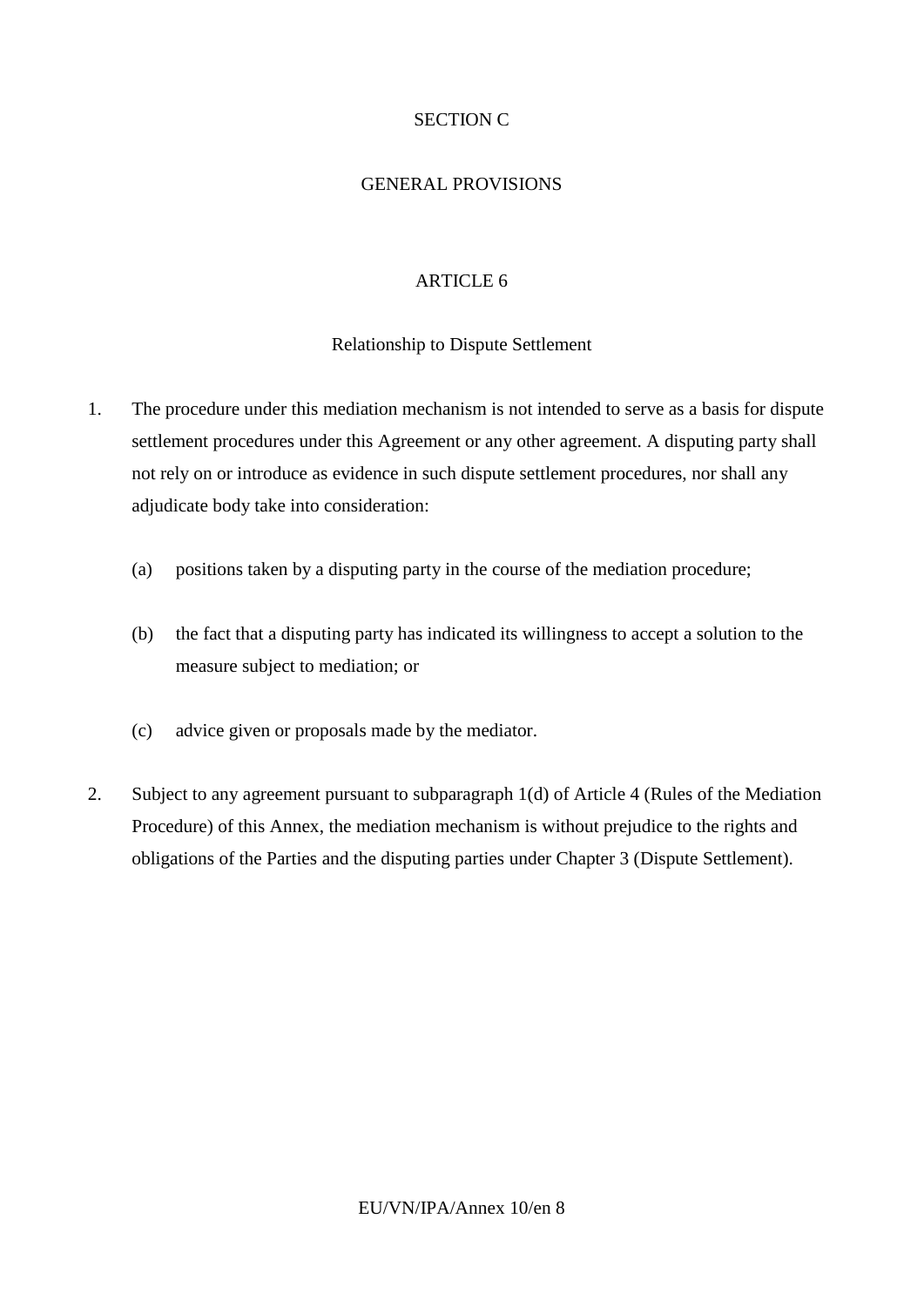3. Unless the disputing parties agree otherwise, and without prejudice to paragraph 6 of Article 4 (Rules of the Mediation Procedure) of this Annex, all steps of the procedure, including any advice or proposed solution, shall be confidential. However, any disputing party may disclose to the public that mediation is taking place.

# ARTICLE 7

# Time Limits

Any time limit referred to in this Annex may be modified by mutual agreement between the disputing parties.

# ARTICLE 8

# **Costs**

- 1. Each disputing party shall bear its own expenses derived from the participation in the mediation procedure.
- 2. The disputing parties shall share jointly and equally the expenses derived from organisational matters, including the remuneration and expenses of the mediator. Remuneration of the mediator shall be in accordance with that provided for the Members of the Tribunal under paragraph 16 of Article 3.38 (Tribunal).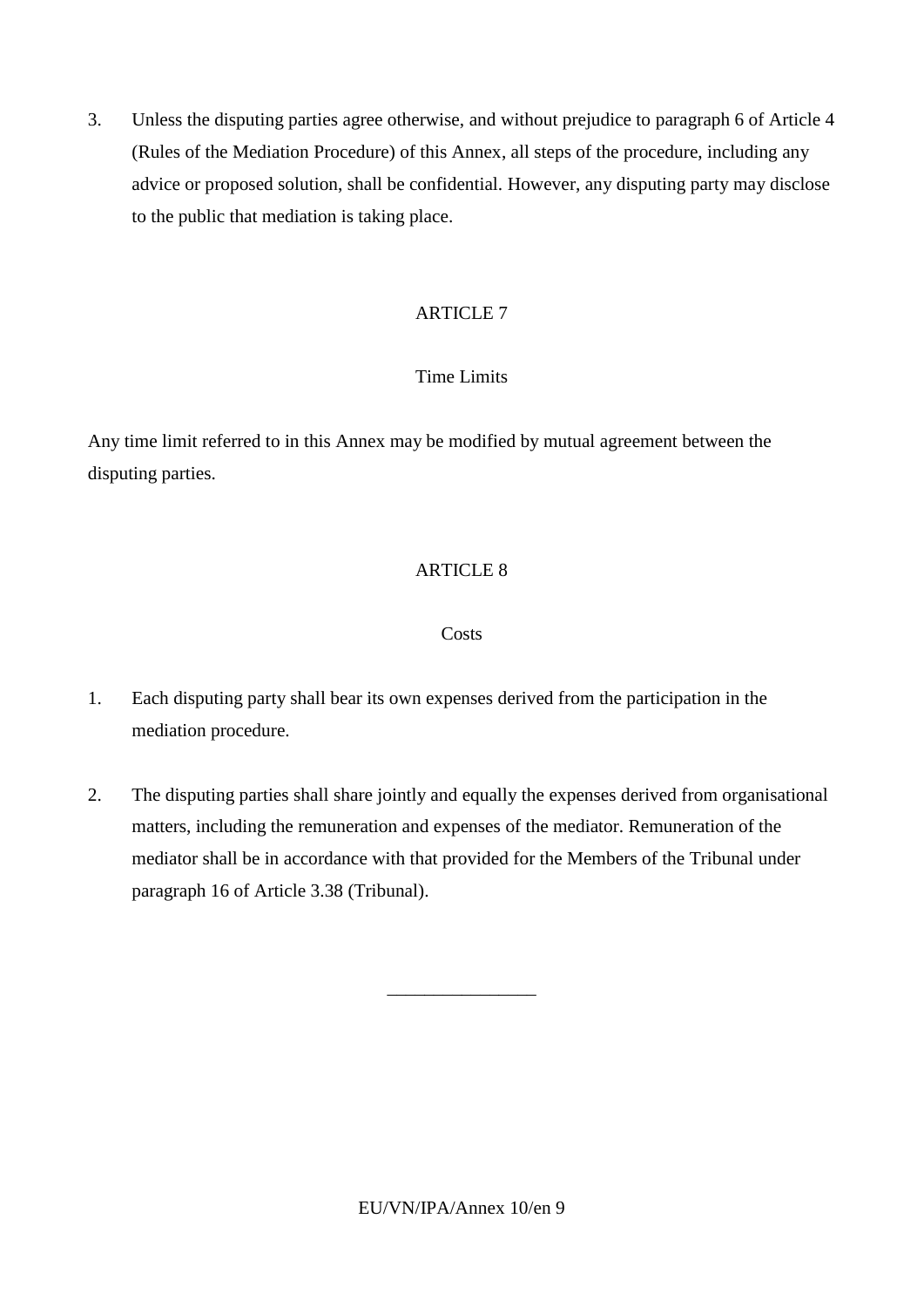### **ANNEX 11**

# CODE OF CONDUCT FOR MEMBERS OF THE TRIBUNAL, MEMBERS OF THE APPEAL TRIBUNAL AND MEDIATORS

# ARTICLE 1

### Definitions

For the purposes of this Code of Conduct:

- (a) "Member" means a Member of the Tribunal or a Member of the Appeal Tribunal established pursuant to Section B (Resolution of Disputes between Investors and Parties);
- (b) "mediator" means a person who conducts the mediation procedure in accordance with Article 3.31 (Mediation) and Annex 10 (Mediation Mechanism for Disputes between Investors and Parties);
- (c) "candidate" means an individual who is under consideration for selection as a Member of the Tribunal or a Member of the Appeal Tribunal;
- (d) "assistant" means a person who, under the terms of appointment of a member, assists the member in his research or supports him in his duties;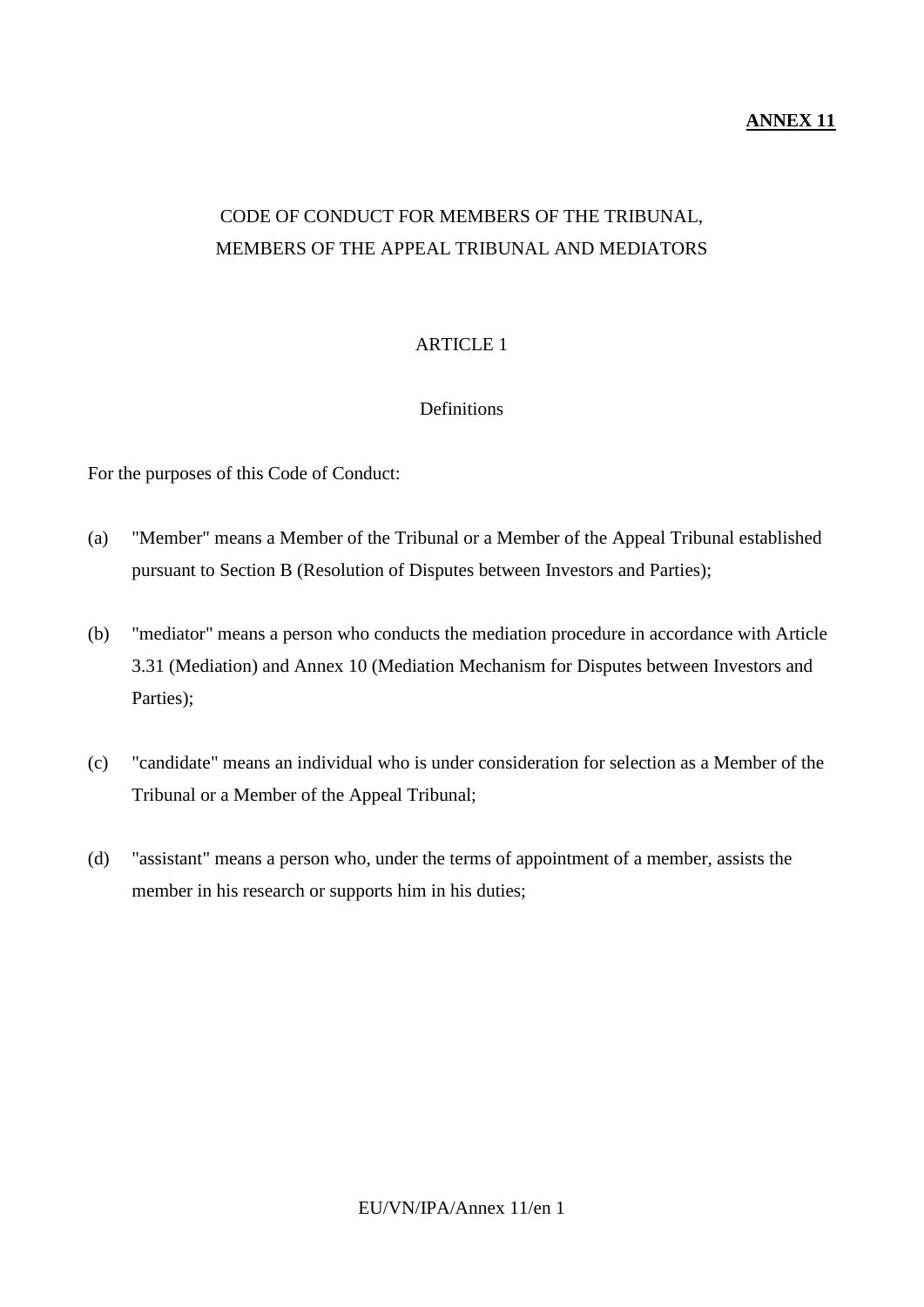(e) "staff", in respect of a member, means persons under the direction and control of the member, other than assistants.

# ARTICLE 2

### Responsibilities to the Process

Every candidate and every Member shall avoid impropriety and the appearance of impropriety, shall be independent and impartial and shall avoid direct and indirect conflicts of interest.

# ARTICLE 3

# Disclosure Obligations

- 1. Prior to their appointment, candidates shall disclose to the Parties any past and present interest, relationship or matter that is likely to affect their independence or impartiality or that might reasonably create an appearance of impropriety or bias. To that end, a candidate shall make all reasonable efforts to become aware of any such interest, relationship or matter.
- 2. Members shall communicate matters concerning actual or potential violations of this Code of Conduct in writing to the disputing parties.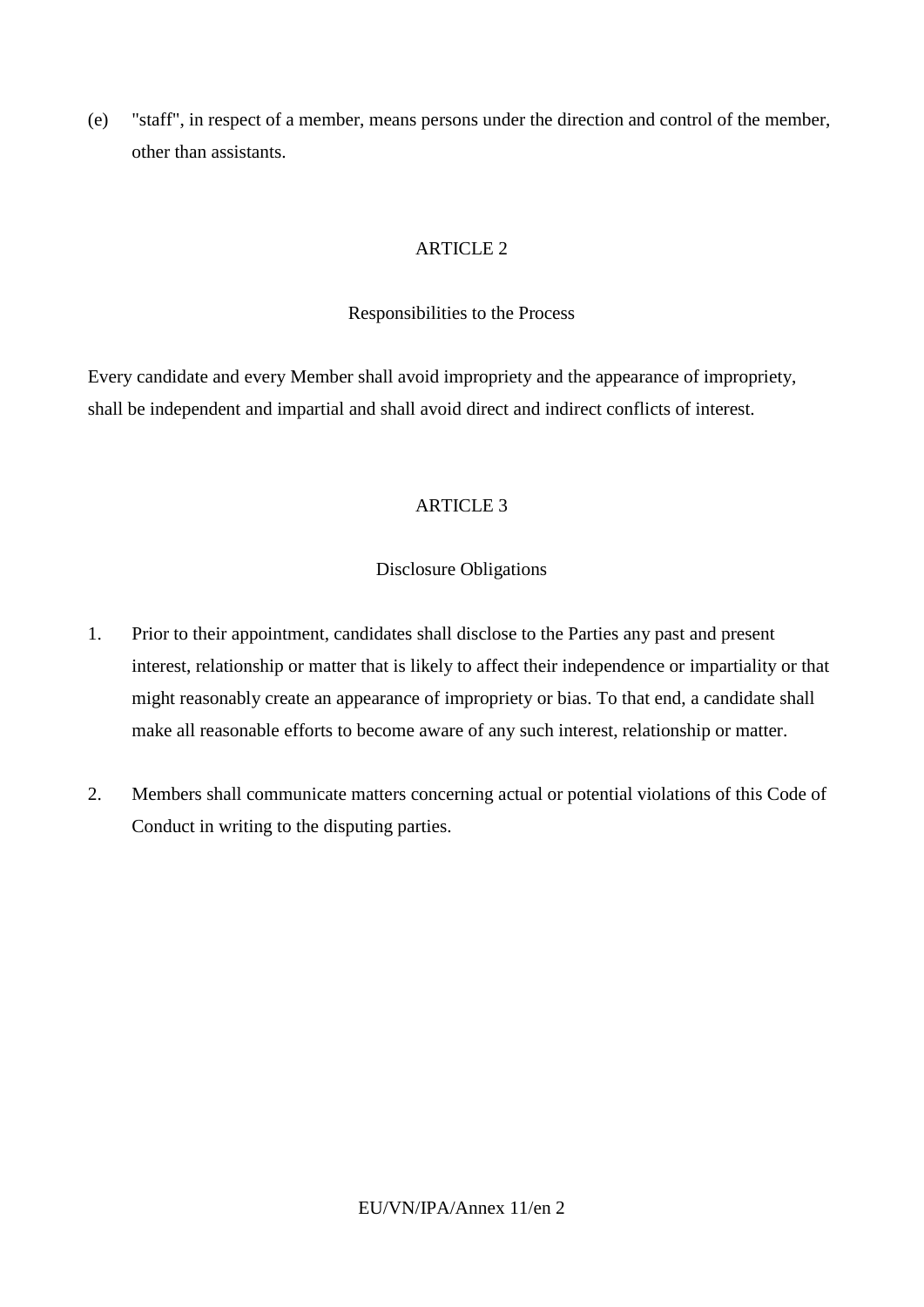3. Members shall at all times continue to make all efforts to become aware of any interest, relationship or matter referred to in paragraph 1. Members shall disclose such interests, relationships or matters to the disputing parties.**<sup>1</sup>**

# ARTICLE 4

# Duties of Members

- 1. Members shall perform their duties thoroughly and expeditiously throughout the course of the proceedings and shall do so with fairness and diligence.
- 2. Members shall consider only those issues raised in the proceedings which are necessary for a ruling and shall not delegate this duty to any other person.
- 3. Members shall take all appropriate steps to ensure that their assistants and staff are aware of, and comply with, Articles 2, 3, 5 and 7 of this Code of Conduct.
- 4. Members shall not discuss any aspect of the subject matter of the proceedings with a disputing party or the disputing parties in the absence of the other members of the division of the Tribunal or the Appeal Tribunal.

 **1** For greater certainty, this obligation does not extend to information which is already in the public domain or was known, or should have reasonably been known, by all disputing parties.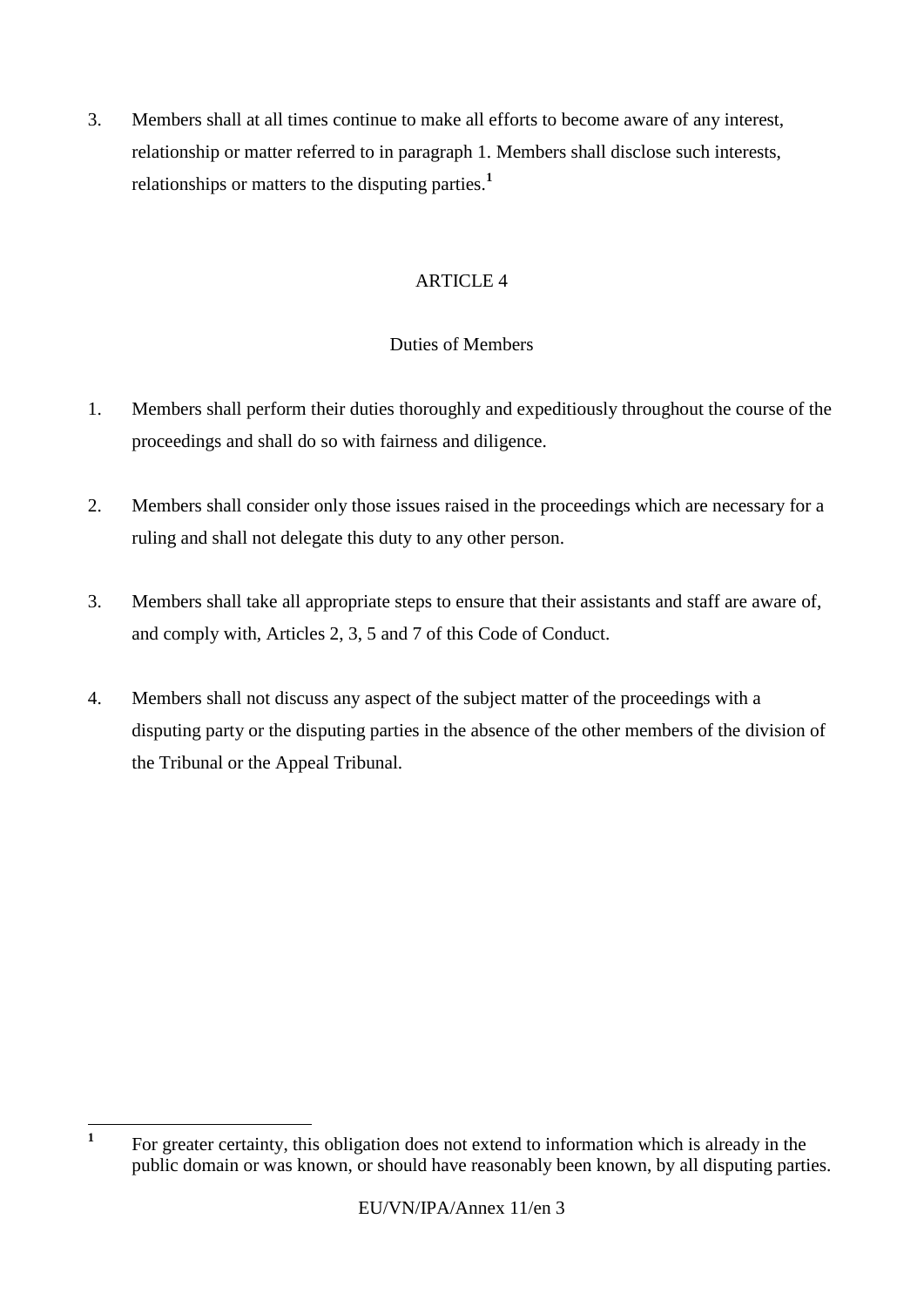# Independence and Impartiality of Members

- 1. Members shall be independent and impartial and avoid creating an appearance of bias or impropriety and shall not be influenced by self-interest, outside pressure, political considerations, public clamour, loyalty to a Party or disputing party or fear of criticism.
- 2. Members shall not, directly or indirectly, incur any obligation or accept any benefit that would in any way interfere or appear to interfere with the proper performance of their duties.
- 3. Members shall not use their position as a member to advance any personal or private interests and shall avoid actions that may create the impression that others are in a special position to influence them.
- 4. Members shall not allow financial, business, professional, family or social relationships or responsibilities to influence their conduct or judgment.
- 5. Members shall avoid entering into any relationship or acquiring any financial interest that is likely to affect their impartiality or that might reasonably create an appearance of impropriety or bias.**<sup>1</sup>**

 **1** For greater certainty, the fact that a Member receives an income from a government or has a family relationship with a person who receives an income from the government shall not in itself be considered to be inconsistent with paragraph 2 and 5.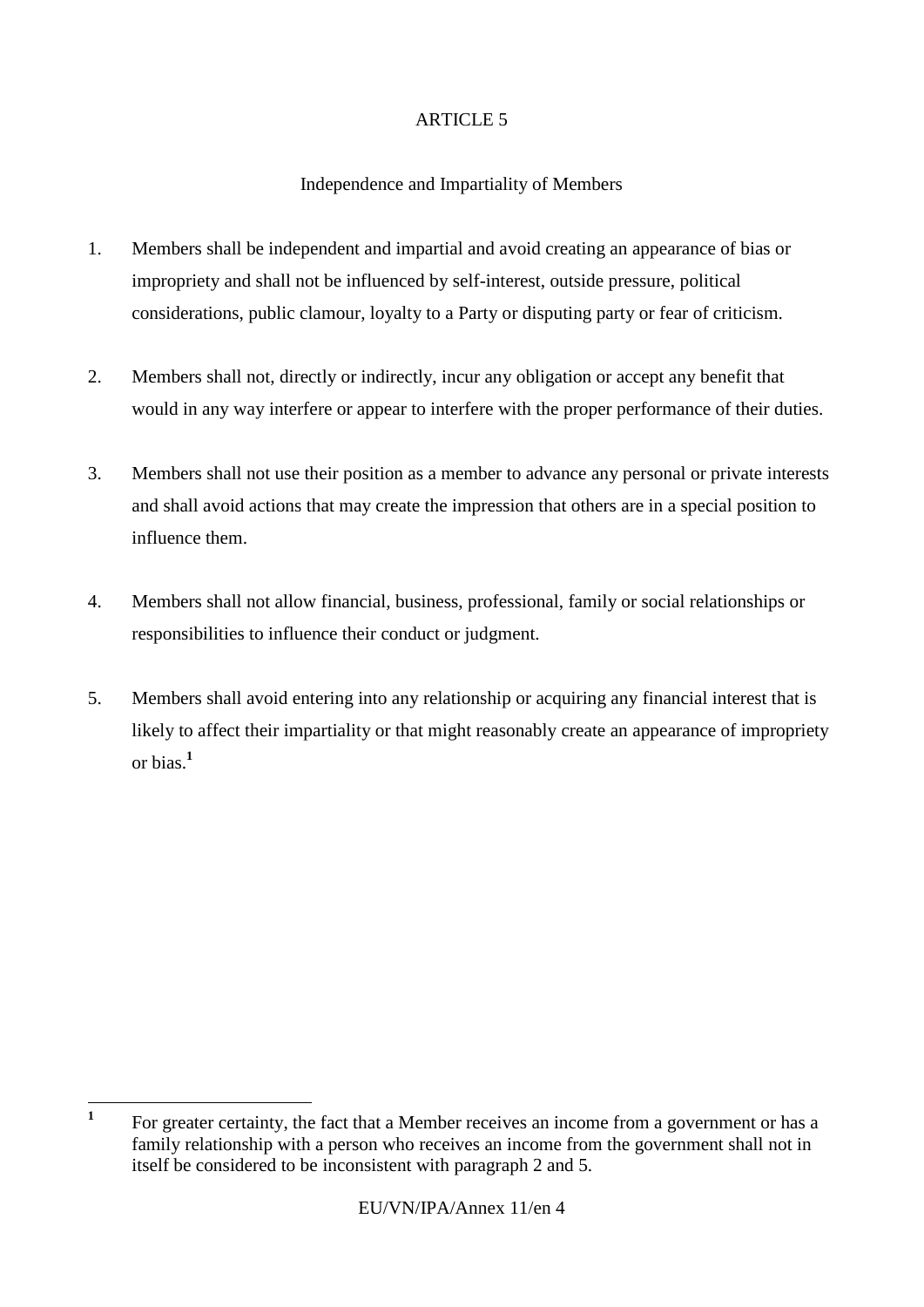#### Obligations of Former Members

- 1. All former members shall avoid actions that may create the appearance that they were biased in carrying out their duties or derived advantage from the decisions or awards of the Tribunal or the Appeal Tribunal.
- 2. Without prejudice to paragraph 5 of Article 3.38 (Tribunal) and paragraph 9 of Article 3.39 (Appeal Tribunal), members shall undertake that after the end of their term, they shall not become involved in:
	- (a) investment disputes which were pending before the Tribunal or the Appeal Tribunal before the end of their term;
	- (b) investment disputes with which they dealt with as members of the Tribunal or the Appeal Tribunal and other disputes that have matters of fact in common with such disputes or arise out of the same events and circumstances as such disputes.
- 3. Members shall undertake that for a period of three years after the end of their term, they shall not act as representatives of one of the disputing parties in investment disputes before the Tribunal or the Appeal Tribunal.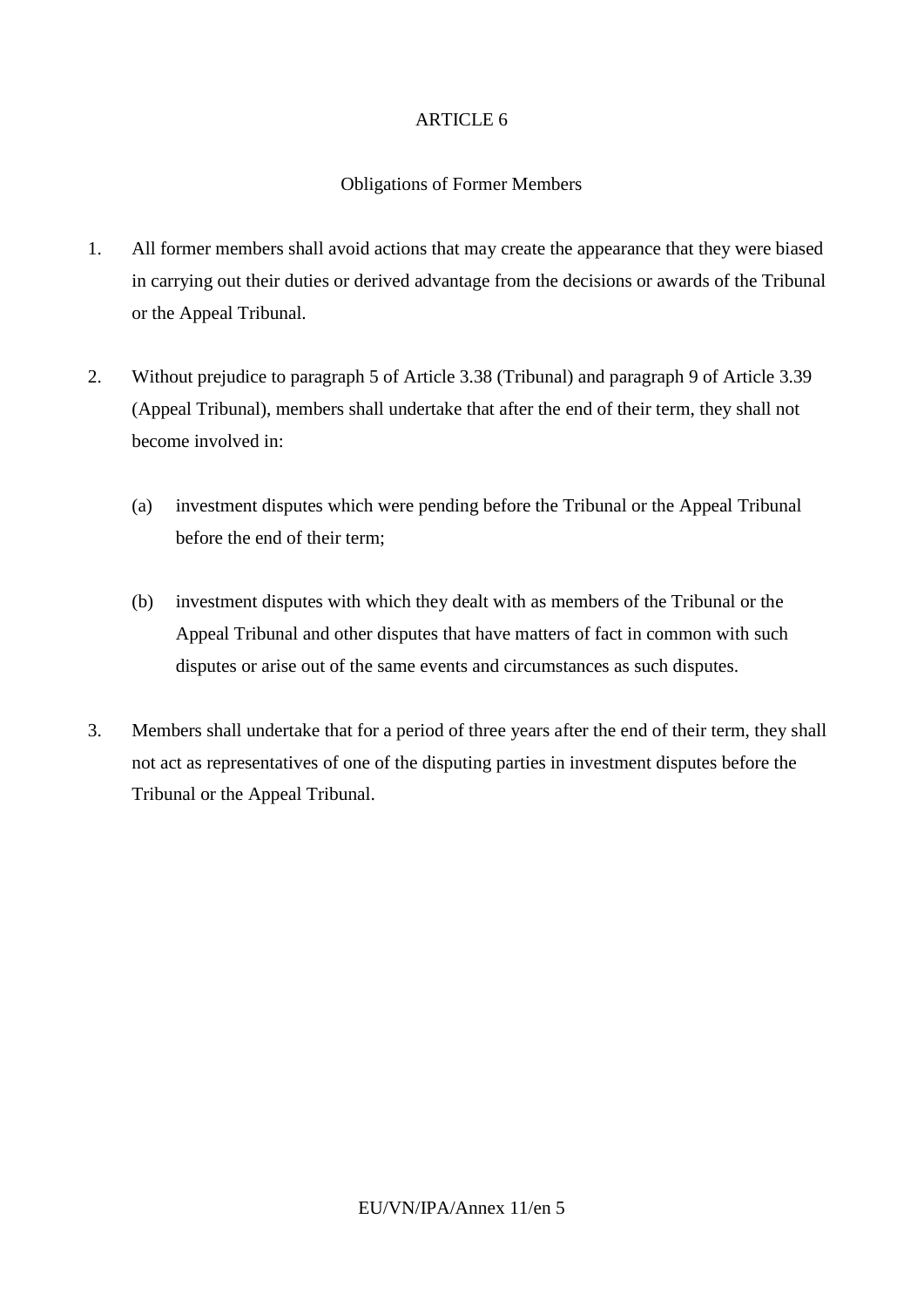- 4. If the President of the Tribunal or of the Appeal Tribunal is informed or otherwise becomes aware that a former Member of the Tribunal or of the Appeal Tribunal, respectively, is alleged to have acted inconsistently with the obligations set up in paragraphs 1 to 3, the President shall examine the matter, provide the opportunity to the former member to be heard, and, after verification, inform thereof:
	- (a) the professional body or other such institution with which that former Member is affiliated;
	- (b) the Parties; and
	- (c) the President of any other relevant investment tribunal or appeal tribunal in view of the initiation of appropriate measures.

The President of the Tribunal or of the Appeal Tribunal shall make public its decision to take any actions referred to in subparagraphs (a) to (c), together with the reasons therefore.

# ARTICLE 7

# Confidentiality

1. Members and former Members shall not disclose or use at any time any non-public information concerning proceedings or acquired during proceedings, except for the purposes of the proceedings, and shall not, in any event, disclose or use such information to gain personal advantage or advantage for others or to adversely affect the interest of others.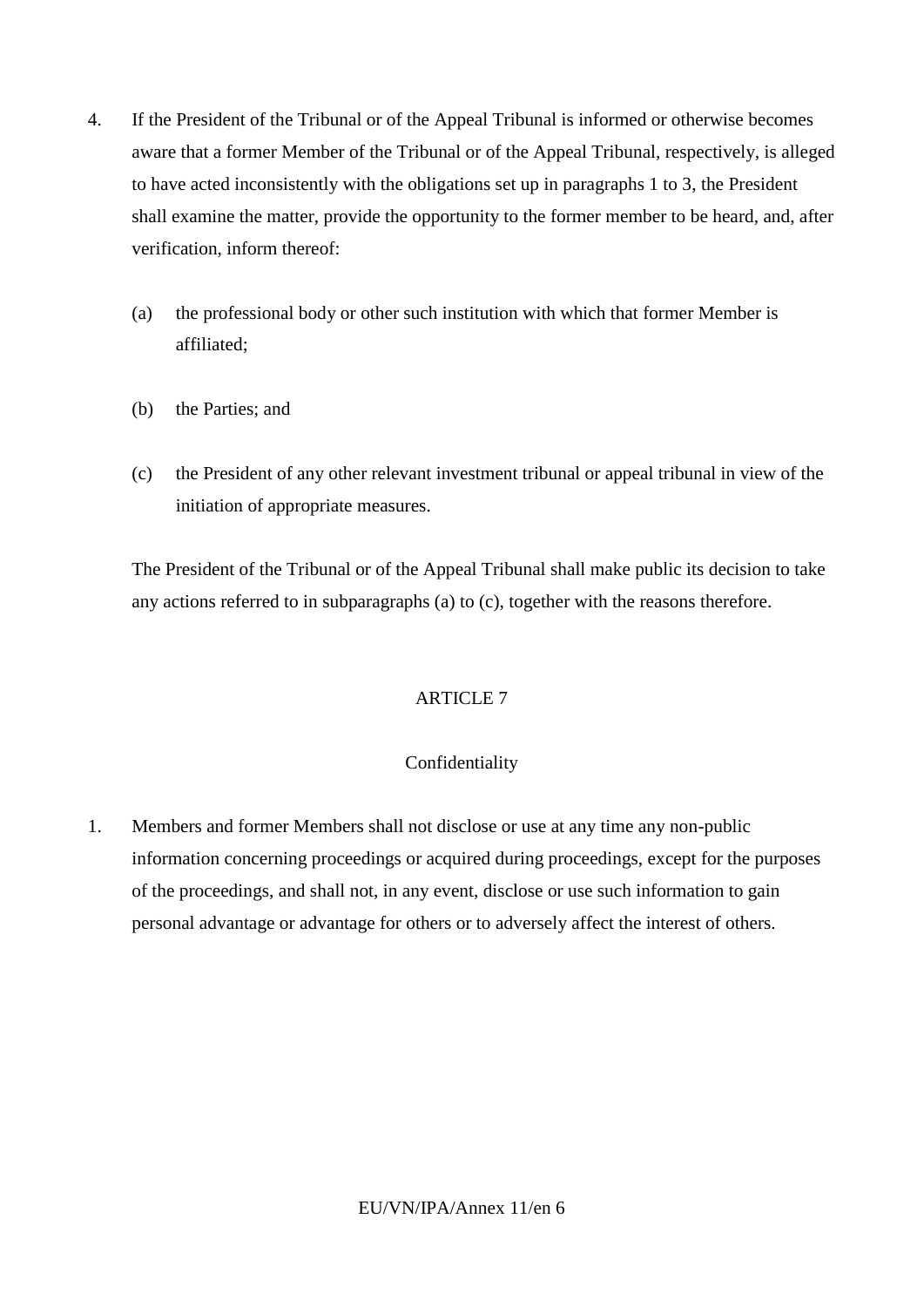- 2. Members shall not disclose a decision or award or parts thereof prior to its publication in accordance with the transparency provisions of Article 3.36 (Transparency of Proceedings).
- 3. Members and former Members shall not disclose at any time the deliberations of the Tribunal or the Appeal Tribunal, or any member's views, whatever they may be.

# Expenses

Each Member shall keep a record and render a final account of the time devoted to the procedure and of the expenses incurred.

# ARTICLE 9

### **Mediators**

The rules set out in this Code of Conduct as applying to Members or former Members apply, *mutatis mutandis*, to mediators.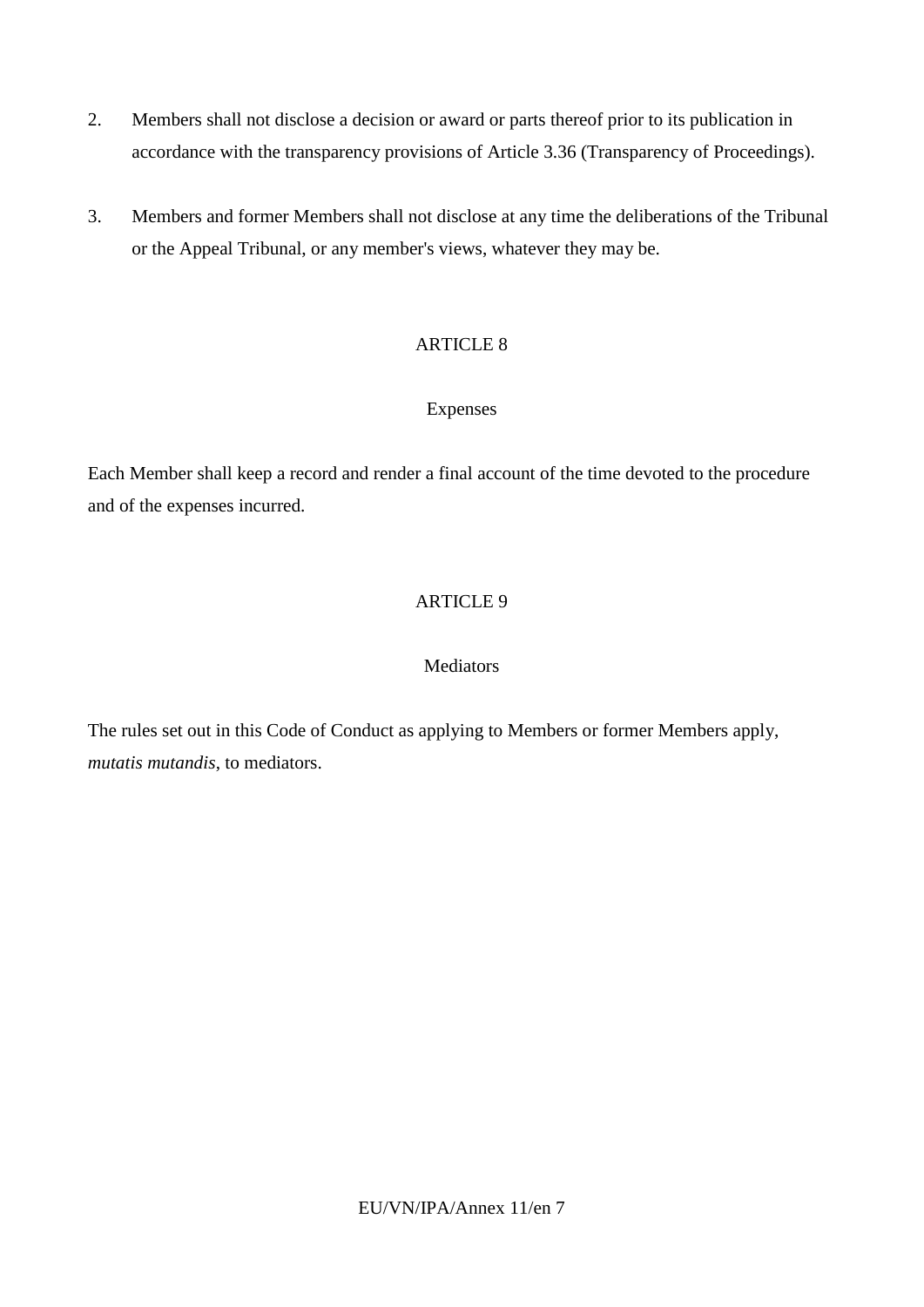### Consultative Panel

- 1. The President of the Tribunal and the President of the Appeal Tribunal shall be assisted by a Consultative Panel for ensuring the proper application of this Code of Conduct, of Article 3.40 (Ethics) and for the execution of any other task, where so provided.
- 2. The Consultative Panel shall be composed of the respective Vice-Presidents and of the two most senior Members of the Tribunal or of the Appeal Tribunal.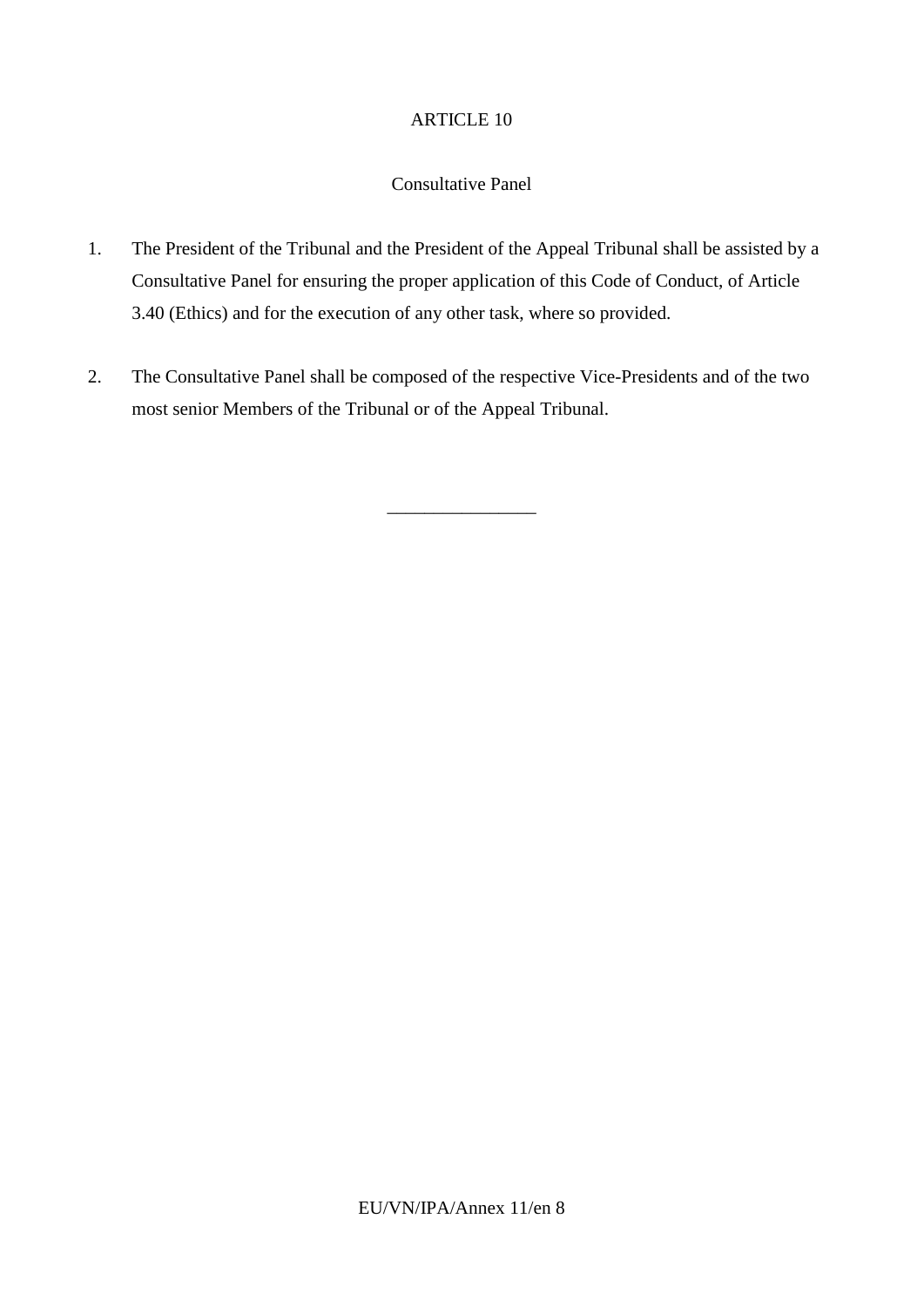# CONCURRING PROCEEDINGS

1. Notwithstanding paragraph 1 of Article 3.34 (Other Claims), an investor of the EU Party shall not submit to the Tribunal under Section B (Resolution of Disputes between Investors and Parties) of Chapter 3 (Dispute Settlement) a claim that Viet Nam has breached a provision referred to in Article 2.1 (Scope) if the investor has submitted a claim alleging a breach of that same provision referred to in Article 2.1 (Scope) in proceedings before a court or administrative tribunal of Viet Nam or any international arbitration.**<sup>1</sup>**

 **1** The fact that an investor has submitted a claim that Viet Nam has breached a provision of Chapter 2 in proceedings before a court or administrative tribunal of Viet Nam or any international arbitration with respect to one of its investments does not prevent the same investor from submitting a claim alleging a breach of the same provisions to the Tribunal under Section B (Resolution of Disputes between Investors and Parties) of Chapter 3 (Dispute Settlement) with respect to its other investments where such other investment is allegedly affected by the same measure.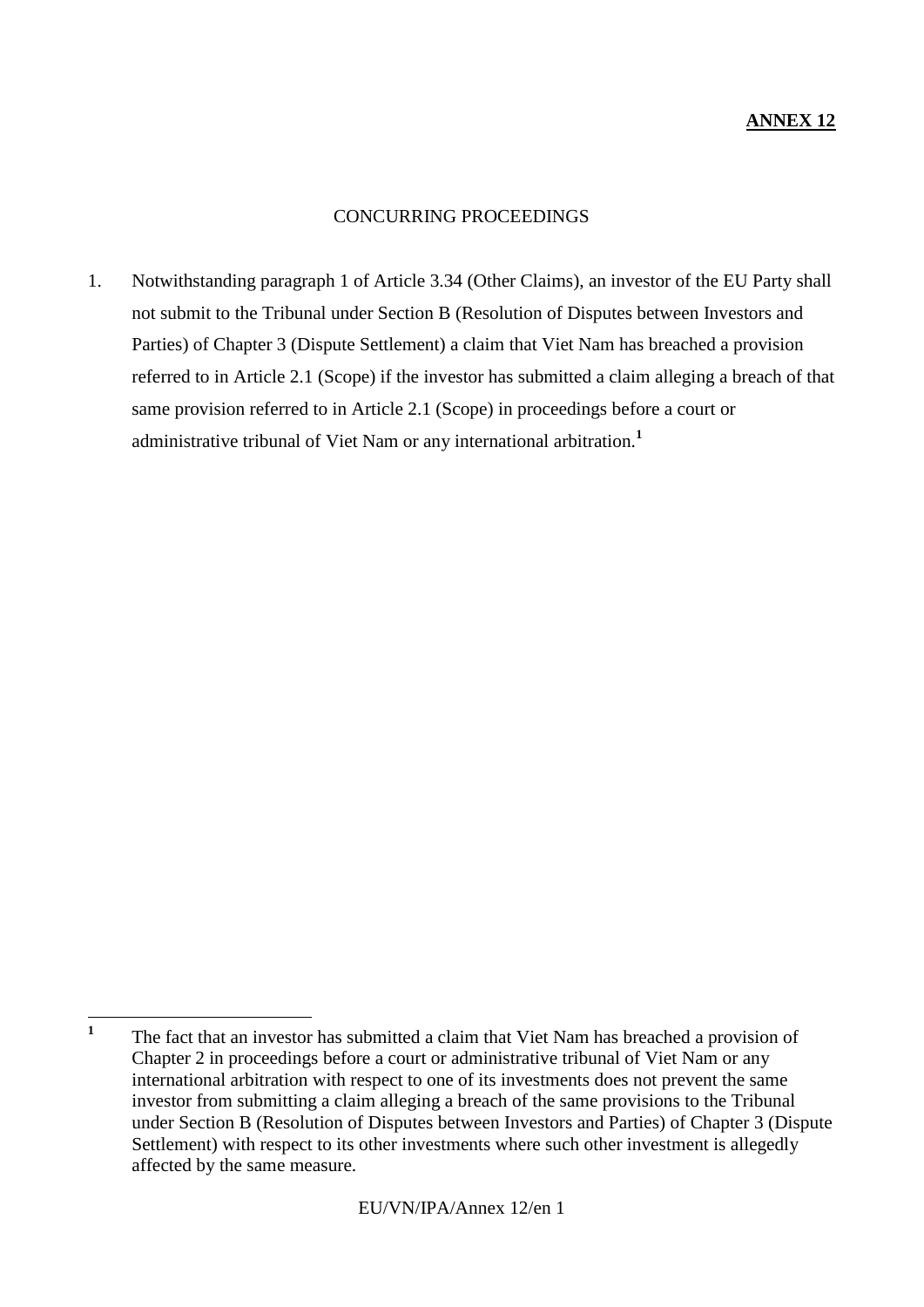- 2. Notwithstanding paragraphs 2 and 3 of Article 3.34 (Other Claims), in the event that Viet Nam is the respondent, an investor of the EU Party shall not submit a claim to the Tribunal under Section B (Resolution of Disputes between Investors and Parties) of Chapter 3 (Dispute Settlement) that a measure is inconsistent with the provisions of Chapter 2 if any person who directly or indirectly controls or is directly or indirectly controlled by the investor (hereinafter referred to as "related person") has submitted a claim to the Tribunal or any other domestic or international court or tribunal alleging a breach of the same provisions, with respect to the same investment and:
	- (a) the claim of that related person was addressed by an award, judgment, decision or other settlement; or
	- (b) the claim of that related person is pending and that person has not withdrawn such pending claim.
- 3. Claims that do not fall into the scope of paragraph 1 or 2 of this Annex shall be subject to Article 3.34 (Other Claims).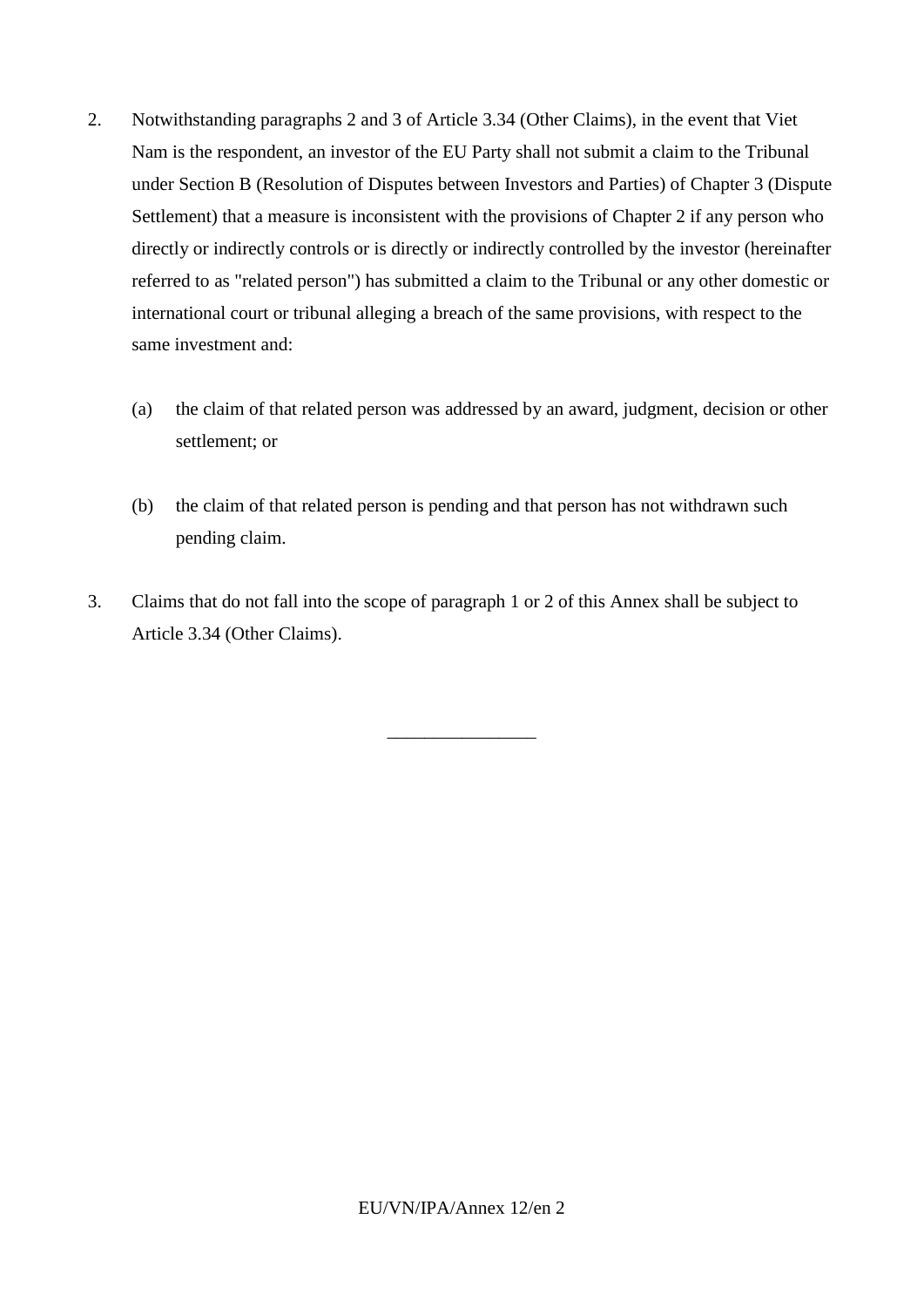### **ANNEX 13**

### WORKING PROCEDURES FOR THE APPEAL TRIBUNAL

- 1. The working procedures of the Appeal Tribunal established in accordance with paragraph 10 of Article 3.29 (Appeal Tribunal) shall include and address, *inter alia*:
	- (a) practical arrangements relating to the deliberations of the divisions of the Appeal Tribunal and to the communication between the members of the Appeal Tribunal;
	- (b) arrangements for the service of documents and of supporting documentation, including rules on the correction of clerical errors in such documents;
	- (c) procedural aspects relating to the temporary suspension of proceedings in the event of death, resignation, incapacity or removal of a member of the Appeal Tribunal from a division or from the Appeal Tribunal;
	- (d) arrangements for the rectification of clerical errors in decisions of the divisions of the Appeal Tribunal;
	- (e) arrangements for the joinder of two or more appeals relating to the same provisional award; and